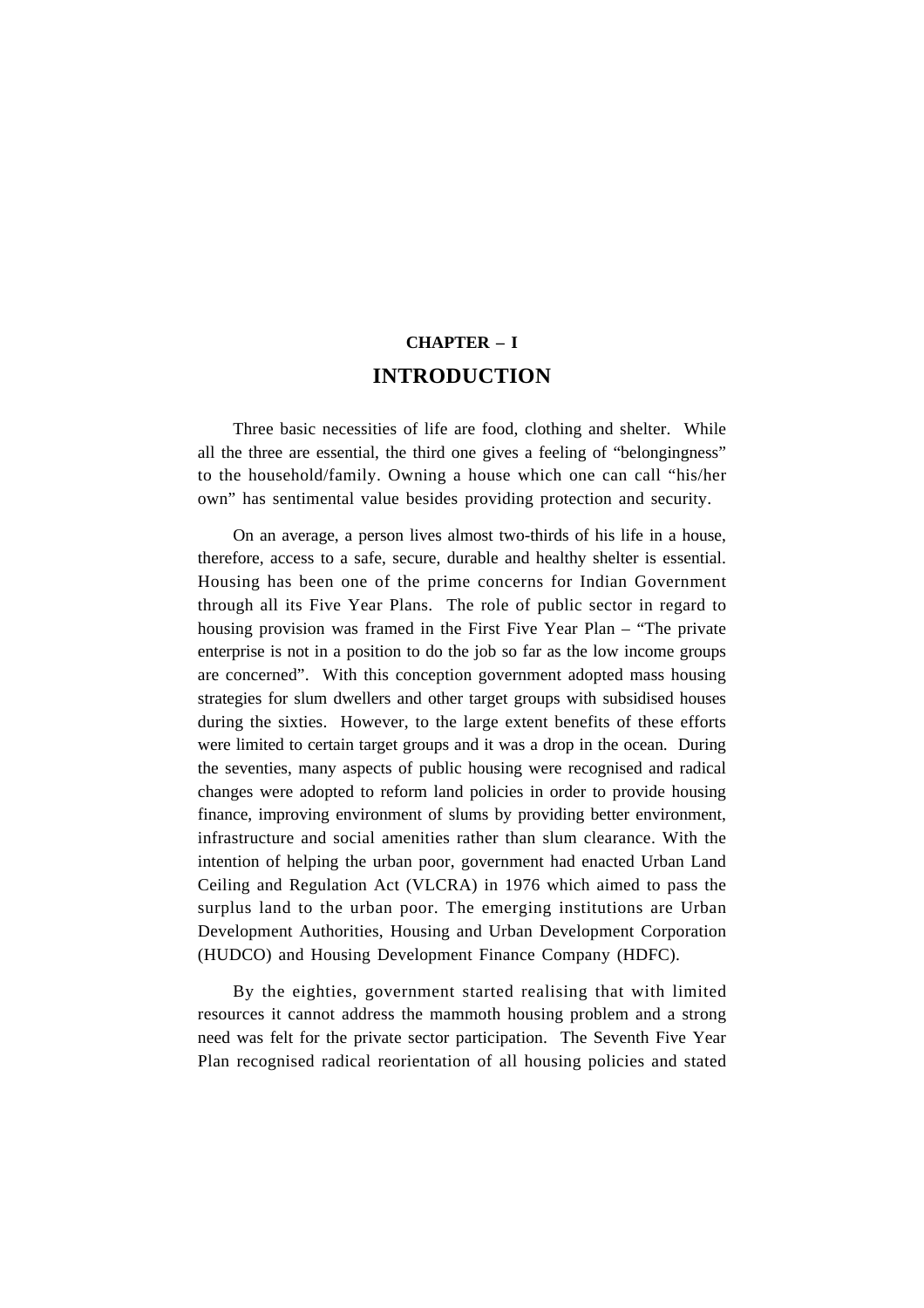that "major responsibility of house construction would have to be left to the private sector, in particular the household sector". Furthermore, it stated that the government should be involved in housing "not so much to build but to promote housing activity". The public-private partnership concept for housing provision was put to test bed during the nineties. In this direction, the Eighth Plan envisaged "housing essentially as a private activity" but also recognised the need for state intervention "to meet the housing requirements of a majority of vulnerable sections as well as to create an enabling environment for accomplishing the goal of 'shelter for all' on a self-sustaining basis".

The housing shortage was estimated at 24.7 millions according to 2001 census, out of which 14.1 millions is in rural areas and 10.6 millions in urban areas. More than 90 per cent of this shortage is for the poor and low income category. It further adds that out of the total residential housing stock of 187 million, only 51 per cent are of permanent dwelling units. Furthermore, out of this housing stock, 54 per cent have no sanitation facility, and more than 22 per cent do not have drainage facility. The lack of basic infrastructure facilities in the present housing stock and the shortfall indicates chronic shortage of dwelling units with basic needs. The funds required to meet the housing shortage vary from Rs.1,51,000 crore to Rs.2,00,000 crore. According to the projections of the Planning Commission's "Technical group on housing sector", nearly 34 million rural housing units are required for an additional population during 1996- 2016. The Housing and Habitat policy of 1998 has specifically advocated that the government should provide "Shelter for all by 2012". This policy which is endorsed in the national agenda for governance has identified Housing for all as priority area with a target of 2 million dwelling units every year with special emphasis on poor and the deprived, of these 1.3 million units were to be constructed in rural area and 0.7 million units in urban area.

Research has clearly demonstrated that in most countries housing has the potential of becoming an engine of economic growth because of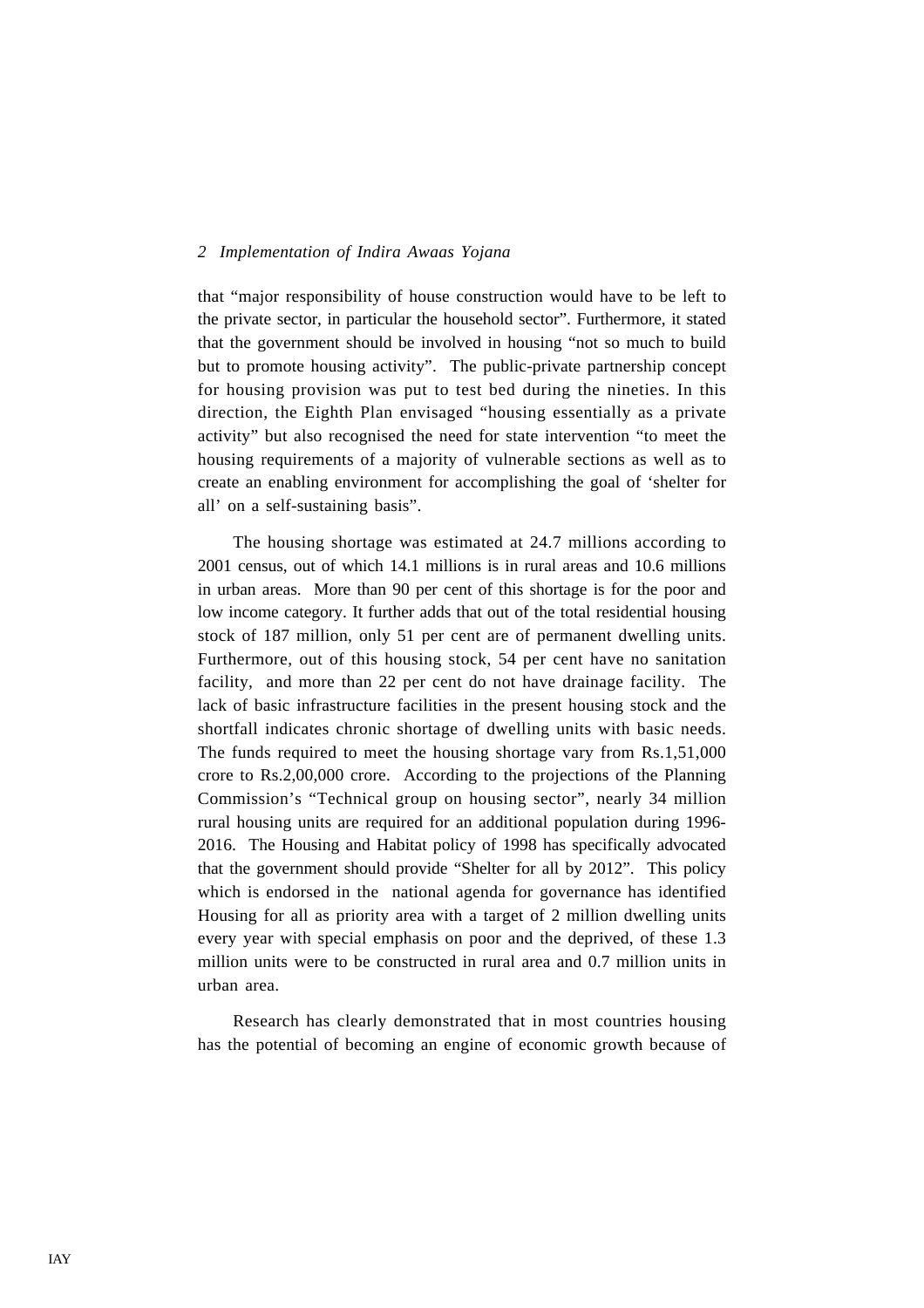its high yield on invested resources, a high multiplier effect and a host of beneficial forward and backward linkages in the economy. According to a study instituted by HUDCO to evaluate the impact of investment in the housing sector on GDP and employment, it is reported that housing sector ranks third among the fourteen major sectors in terms of total linkage effect with other sectors of the national economy. In terms of income multiplier, it ranks fourth and is ahead of other sectors like transport and agriculture. It is estimated that a unit increase in the final expenditure would generate additional income as high as five times. As such, housing acts as a major contributor of employment and income generation and helps the individuals both directly and indirectly in their socio-economic development. It is a fact that increased housing activities give impetus to the economy with enhanced capacity utilisation of related industries such as steel, cement, transportation etc., leading to an increase in revenue by way of excise and other taxes. The per capita consumption of cement has gone up from 57 kg in 1990 to 97 kg in 2000. Similarly, revival of the housing sector has had a significant impact on the steel industry, paint industry etc. Thus, the government policies on the housing front have a direct impact on the national economy.

#### **Issues Related to Housing**

Shelter is a basic need and the Government is committed to ensure an affordable house for each and every individual in the country. Allocation of funds and various measures in Five Year Plans reflect the commitment of the Government. The problem is massive, particularly in the environment, where increasing population pressures on land and infrastructure and associated high costs have made proper housing inaccessible to the poorer segments of the population. Some of the major issues in regard to housing in India are :

1) Demand has been on the increase because of rapid population growth and rural to urban migration, particularly to the large cities where pressure on infrastructure has come to a breaking point.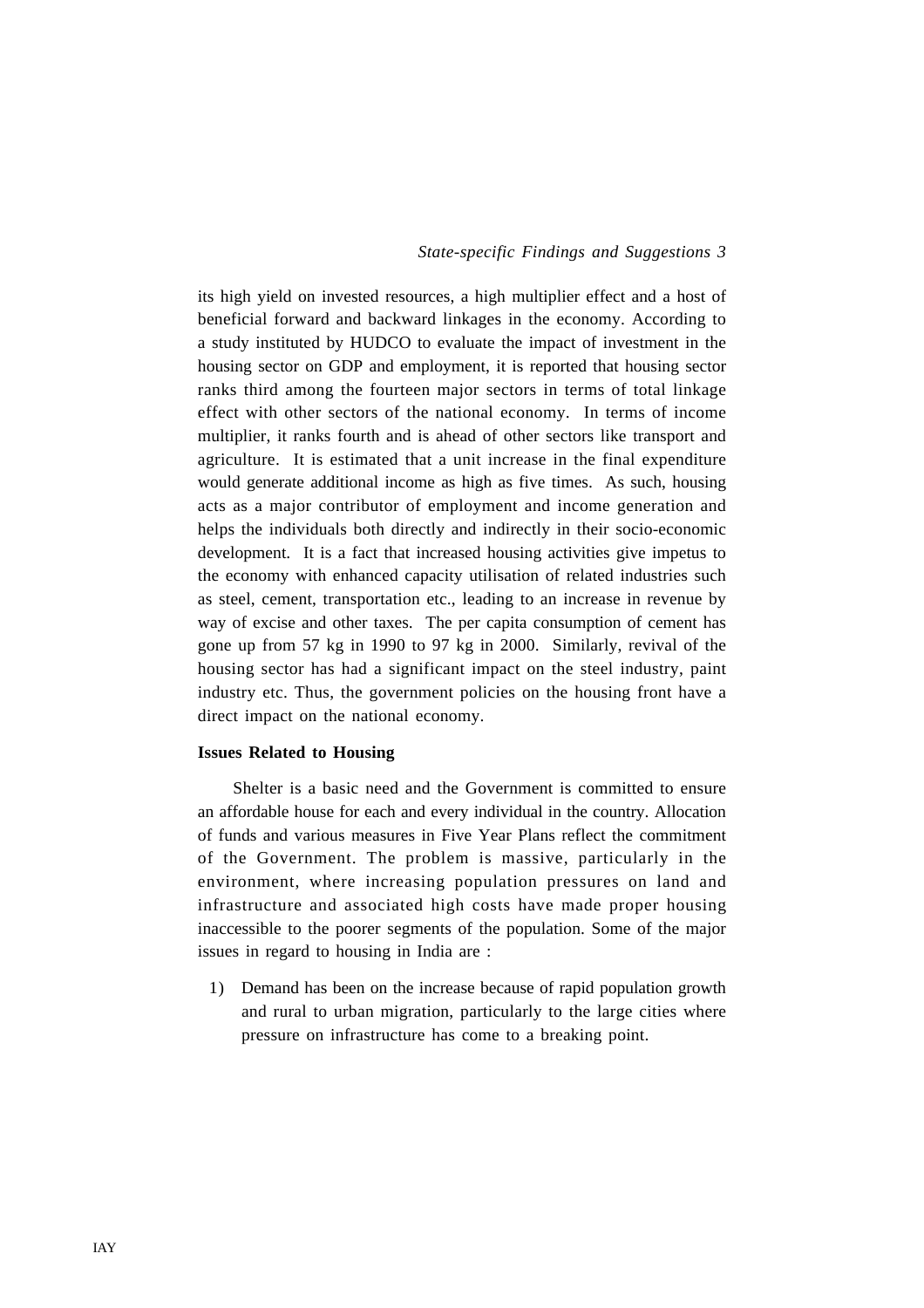- 2) High, unaffordable cost of land and construction because of (a) large demand and low supplies, and (b) speculative buying by a few rich who wait for escalation of prices and sell the land and/or house at premium prices. This has made housing out of reach for the poorer segments of society; state interventions are necessary if the weaker sections of society are to be provided with housing.
- 3) The non-availability of minimum social amenities, drinking water and sanitation facilities. The households having individual toilets is 5.9 per cent in rural and 15.5 per cent in urban area. Access to pipe and handpump as safe drinking source is available to 87.6 per cent urban and 60.9 per cent rural households.
- 4) Heavy crowding in houses and squatter settlements lead to all sorts of health and social problems. According to the National Family Health Survey 92-93, the average number of persons per room in urban and rural area is 2.7 and 2.8, respectively. This situation as on today is no better. Over-crowding inhibits the growth and prosperity in the family.
- 5) Large slum settlements and unauthorised colonies in large metropolitan areas. They are increasing very fast, deteriorating quality of life in these large metros, particularly in the congested urban pockets. It has created a crisis-like situation in urban housing.
- 6) Lack of a place even to spend the night for a large number of houseless workers. They spend nights on footpaths, railways and bus stations and/or in open spaces.
- 7) Housing is a state subject under the Indian Constitution, and therefore, the role of the Central Government is limited. It can (a) give suggestions and advice to the state, (b) initiate a few schemes with its own funds. Since the funds situation in the states is bad, the Central Government has to take a more active role of guidance and perhaps finance some schemes.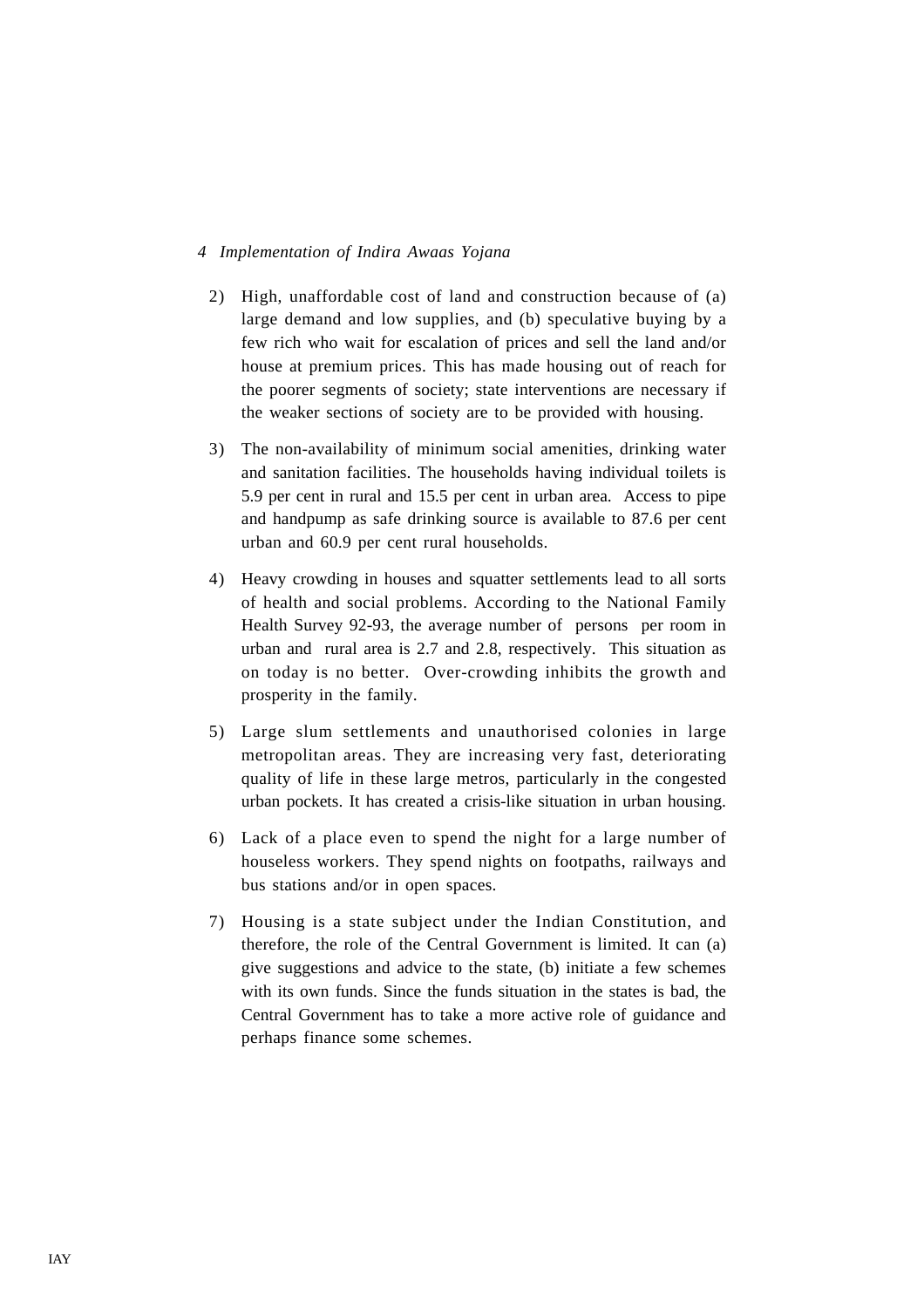- 8) Housing statistics are in shambles. Information is scattered over a number of central and state agencies. Not much data can be obtained to formulate policies and plans for this sector. One does not know the situation well and thus, assessment of the efforts is not possible.
- 9) No monitoring system exists at any level. Too many organisations are involved in the activities related to housing. In the absence of a monitoring system, one cannot assess how far the programmes are on the right track and how results could be better achieved.

#### **Housing Policy in India**

Housing is an important indicator of aspirations of people and of the overall socio-economic development. Therefore, shelter has drawn the attention of the Government of India right from the First Five Year Plan in 1951. But more systematic and comprehensive efforts started from the mid-eighties when the Government of India formulated the National Housing Policy (NHP). This process gathered momentum with the Global Shelter Strategy of the United Nations in November 1988. The whole process of consultation with the concerned stakeholders was completed and the Indian Parliament approved it in August 1994. The goal set by the Indian Government is the goal declared in the Habitat II: "Adequate Shelter for All and Sustainable Development of Human Settlements". Since housing is expensive and involves very heavy investment from the Government, the whole policy is based on "enabling the approach of the state" as suggested in the Global Shelter Strategy of the United Nations. The need for state intervention has been recognised to meet the requirements of a majority of vulnerable sections. The Government will act mainly as `facilitator' rather than constructor or provider of housing except perhaps for the vulnerable sections for whom housing has gone beyond reach. The objectives set in regard to housing are:

1) To assist all people and in particular the houseless, the inadequately housed and the vulnerable sections, to secure for themselves affordable shelter through access to developed land, building materials, finance and technology;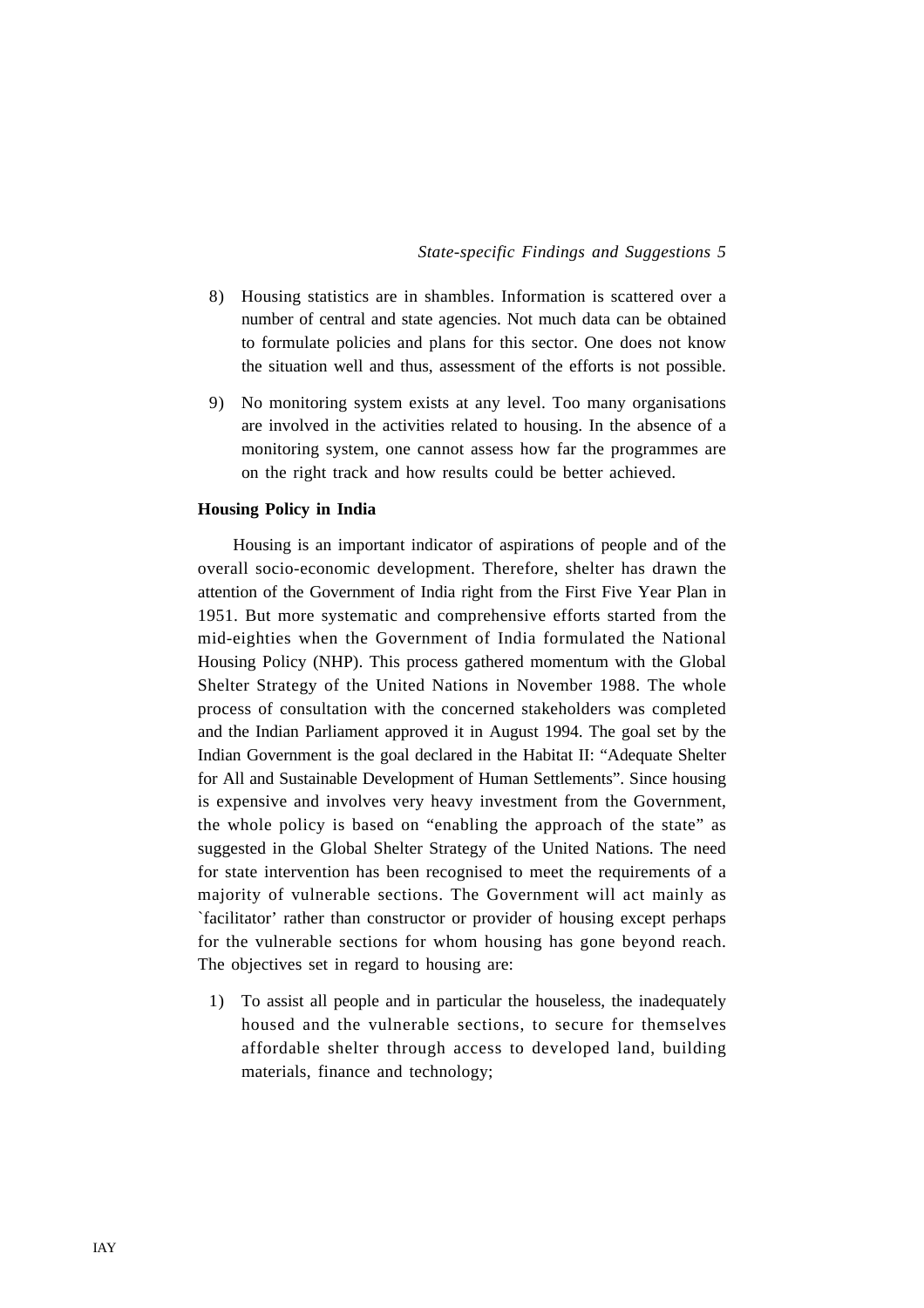- 2) To create an enabling environment for housing activity by eliminating constraints and by developing an efficient system for the delivery of housing inputs.
- 3) To expand infrastructure facilities in rural and urban areas in order to improve the environment of human settlements, increase the access of poorer households to basic services and to increase the supply of developed land for housing.
- 4) To undertake, within the overall context of policies for poverty alleviation and employment, steps for improving the housing situation of the poorest sections and vulnerable groups by direct initiatives and financial support of the state; and
- 5) To help mobilise resources and facilitate expansion of investment in housing in order to meet the needs of housing construction and upgrading and augmentation of infrastructure.

Since this sector is self-help activity, the role of the Government, in particular, is highlighted in the following key policy statements:

- Reducing houselessness or assisting people to secure affordable shelter.
- Facilitating the flow of finance in the housing sector to cooperatives and individuals in different income groups.
- Creating an enabling environment for increased housing activities by removal of legal constraints.
- Increasing the availability of serviced land for housing.
- Developing and promoting use of appropriate and energy saving building materials and cost-effective construction technology.
- Assisting in the upgrading of all unserviceable houses in rural and urban areas, and
- Providing the minimum level of basic services and amenities for better environment of human settlements.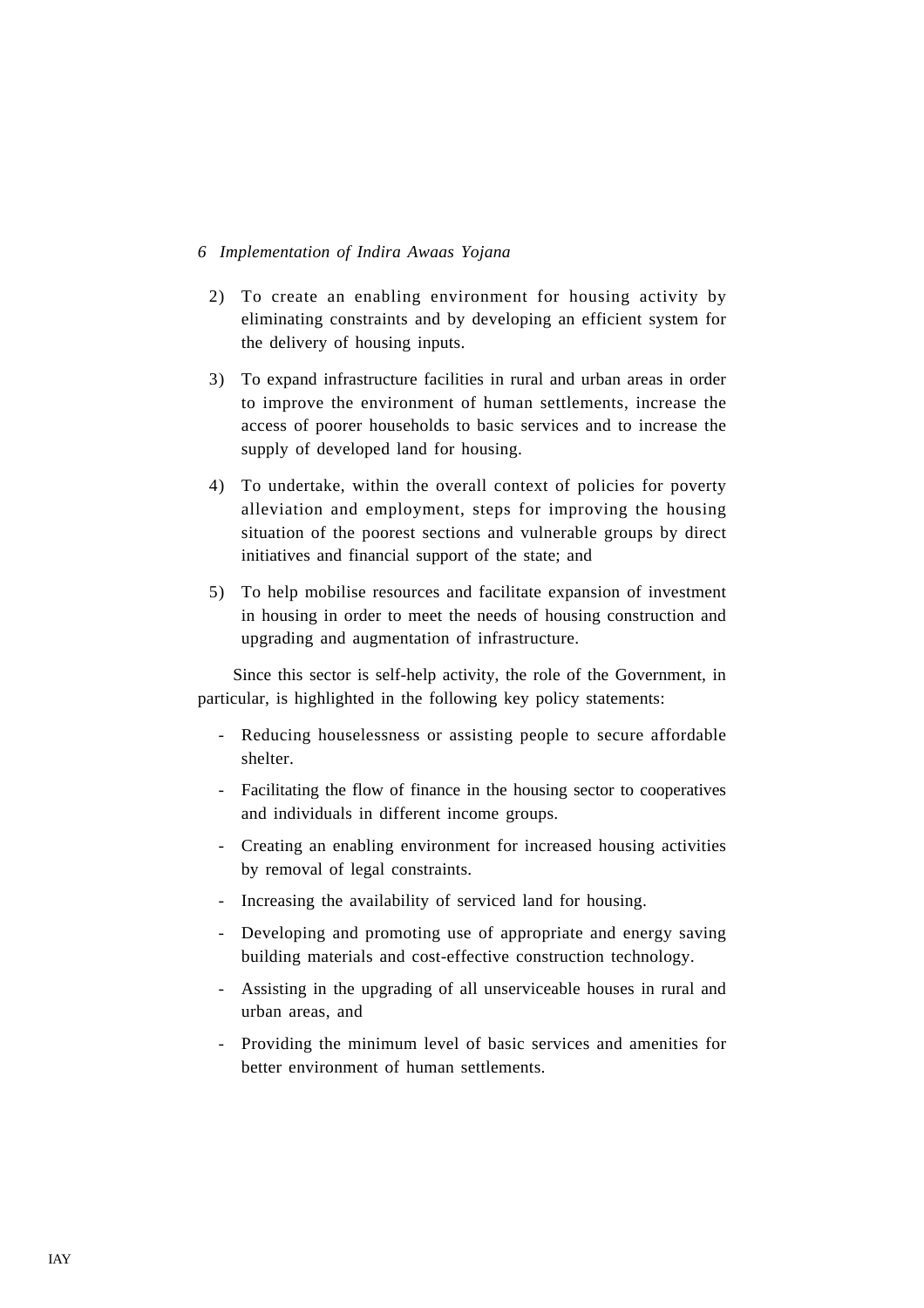The policy statement also recognises that these roles and objectives are dynamic and keep on changing over time as per the requirements of the situation.

#### **New Initiatives**

 Shelter is a basic human requirement which needs to be met on a priority basis. In pursuance of the set goals of government, an Action Plan for rural Housing for construction of houses in rural areas has been prepared in consultation with the Planning Commission. The Action Plan for Rural Housing suggests a series of initiatives, which have now been approved by the Government. These initiatives include setting up of National Rural Housing and Habitat Mission, a new Credit-cum-Subsidy Scheme, provision of upgradation under Indira Awaas yojana (IAY), setting up of Rural Building Centres *(Nirmithi Kendras),* higher equity support to Housing and Urban Development Corporation (HUDCO) for improving outreach of housing finance in rural areas and Innovative Scheme for Rural Housing and Habitat Development.

#### **National Rural Housing and Habitat Mission**

The mission approach will bring a new sense of urgency, seriousness and emphasis on fixed goals and a clear time-frame. The emphasis will not be merely on speedy construction of houses, but construction of quality housing, using the most cost-effective and environment-friendly building technologies, designs and materials. Adoption of a 'mission approach' will significantly alter the rural housing policy scenario. It will facilitate the articulation of specific goals and achievement of these objectives within a specified time- frame. It would mark the espousal of a holistic interdisciplinary strategy with systematic infusion of science and technology inputs on a continuous basis to improve alround standards of construction practices in Rural India through a mechanism of community intermediation. The implementation strategy would focus on achieving these goals on pilot project basis through cost sharing mechanisms. The aim would be to arrive at an appropriate region-specific technology mix, ensuring propagation of cost-effective, environment-friendly construction designs, materials and techniques, with a specified time-frame.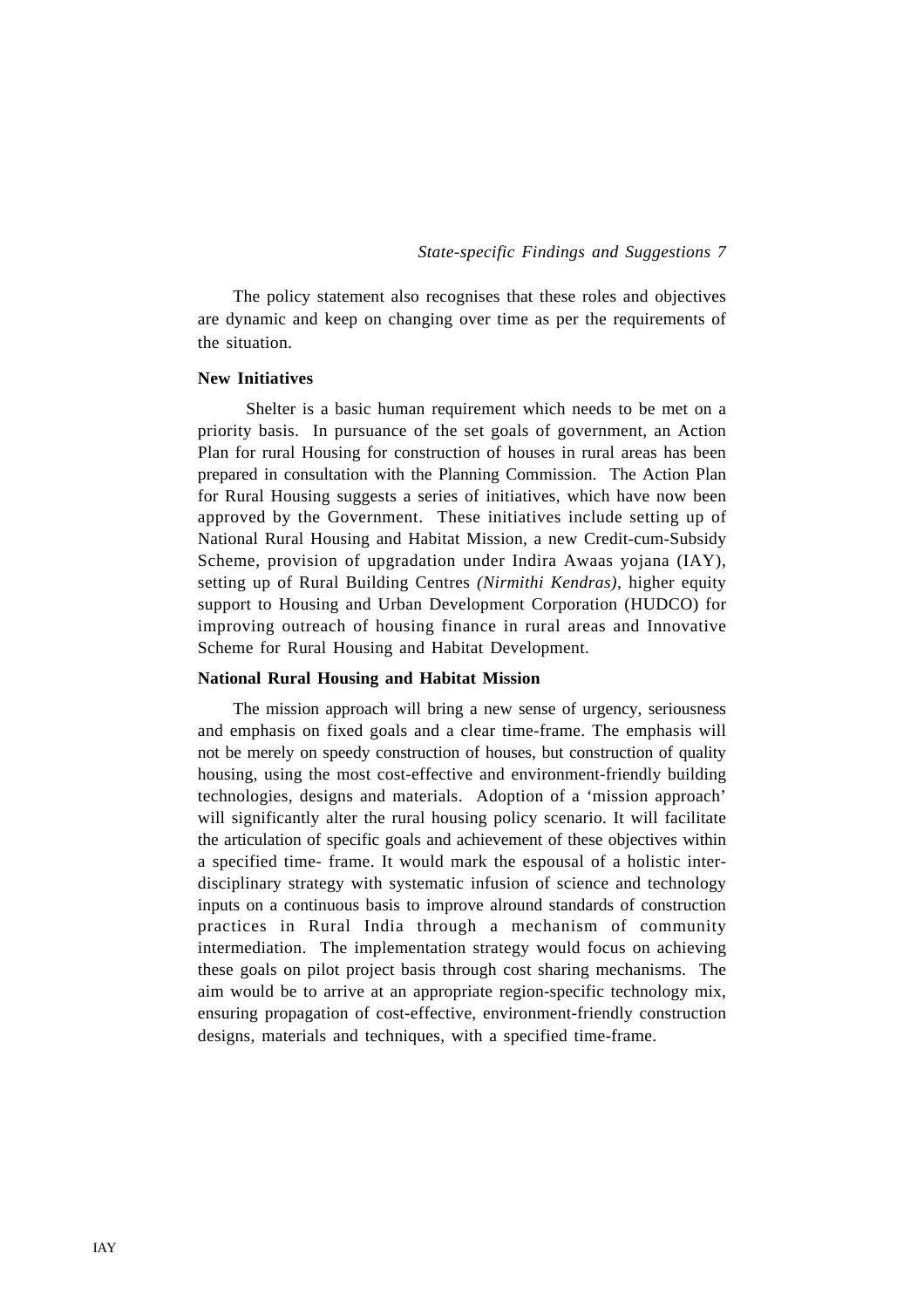Since the Mission aims at providing a long-term solution to the housing problem, a multi-disciplinary approach would be integral to the mission approach. This will find its most obvious reflection in the proposed Mission Management and Organisational Structure. At the national level there will be an Empowered Committee headed by the Secretary, Rural Areas and Employment.

#### **Indira Awaas Yojana (IAY)**

The Government of India is implementing Indira Awaas Yojana (IAY) since the year  $1985 - 86$  to provide assistance for construction / upgradation of dwelling units to below poverty line (BPL) rural households belonging to the scheduled castes, scheduled tribes and freed bonded labourers categories. From the year 1993-94, the scope of the IAY was extended to cover below the poverty line non-scheduled castes / scheduled tribes families in the rural areas. Simultaneously, the allocation of funds for implementing the scheme was raised from 6 to 10 per cent of the total resources available under the JRY at the national level, subject to the condition that the funds going to SC/ST poor should not be less than 6 per cent of the total JRY allocation. The IAY was de-linked from the JRY and made an independent scheme with effect from 1 January 1996. Now out of the total allocation, a minimum of 60 per cent has to be spent on SC/ST BPL families. Expenditure under the Scheme on other eligible BPL families cannot exceed 40 per cent. IAY became an independent Scheme w.e.f. 1.1.1996. Other small sub-Schemes of IAY such as Innovative Stream for Rural Housing and Habitat Development, Rural Building Centres (RBCs) and Samagra Awaas Yojana (SAY) etc., have been discontinued w.e.f 1.4.2004 so that maximum funds can be spent on providing IAY houses to the rural poor.

#### **Credit cum Subsidy Scheme**

There are a large number of households in the rural areas who have not been covered under IAY, since they do not fall within the Below Poverty Line(BPL) category. The needs of this large majority can be met through a scheme which is part credit and part subsidy based. The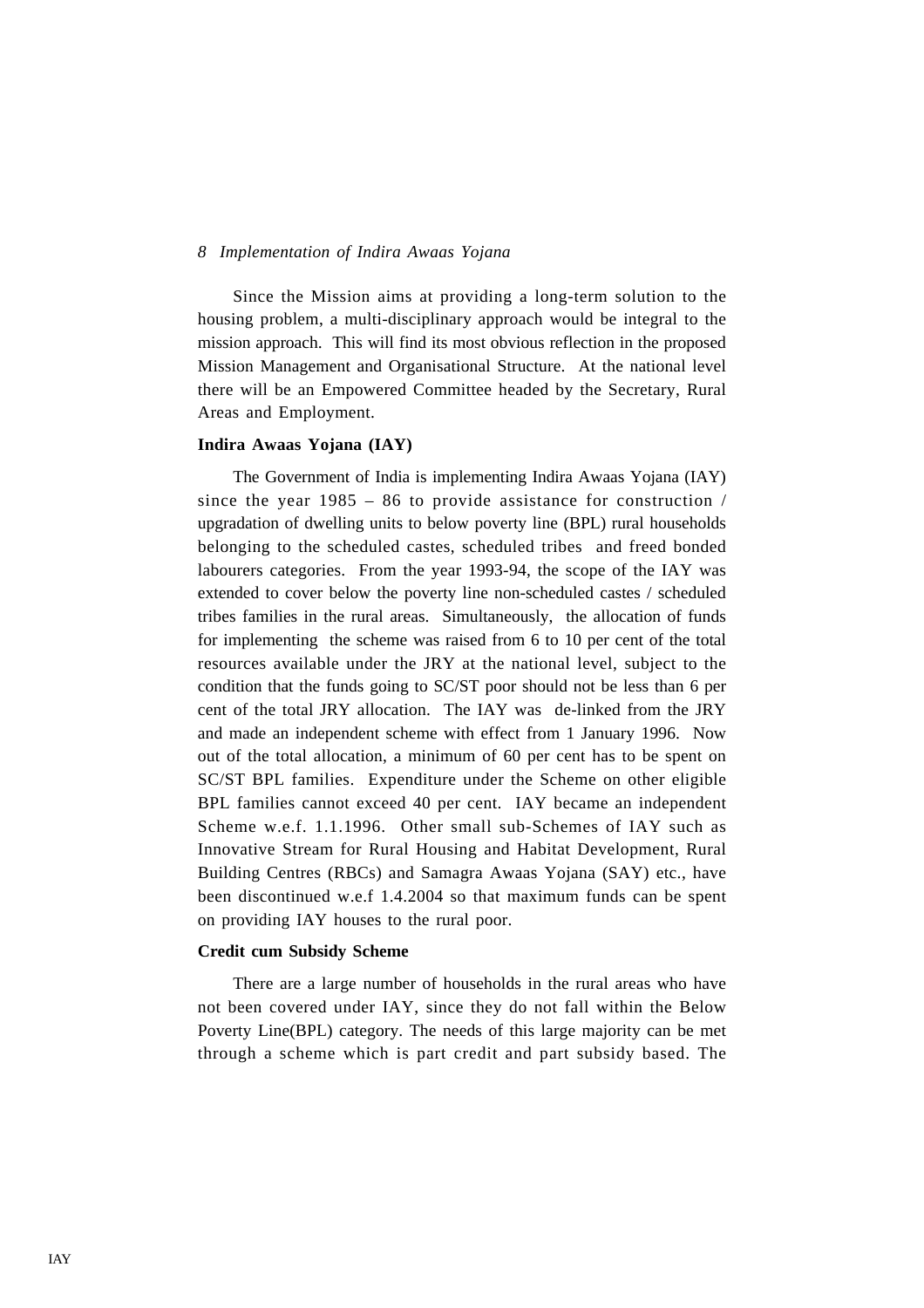introduction of a part credit and part subsidy based scheme would be an important step in the direction of re-defining the role of Government from that of a 'provider' to a 'facilitator', as envisaged in the National Housing Policy. All rural households having an annual income of not more than Rs. 32,000 will be eligible to receive assistance under this scheme. Preference will be given to families below poverty line. The total subsidy to be given under this scheme has been pegged at Rs. 12,500. This scheme will be implemented through Scheduled Commercial Banks, Housing Finance Institutions and Housing Boards who will also provide the loan component. Nearly 5 lakh houses under the Scheme are proposed to be constructed in the next three years.

#### **Upgradation of Houses**

There are 10.31 million kutcha houses requiring upgradation in the rural areas. It has been decided to suitably modify IAY guidelines, such that it can be implemented in two components, namely (a) construction of new houses for the houseless category @ Rs. 25,000 and Rs. 27,500 per unit in the plain and hill/difficult areas, respectively, utilising about 80 per cent of funds for IAY and (b) conversion of unserviceable kutcha houses to semi-pucca/pucca houses @ Rs. 12,500 per unit utilising the remaining 20 per cent of available funds for IAY. Upgradation will necessarily include a provision of sanitary latrine and smokeless chullah. With this, more than 13 lakh houses will be upgraded in the next three years, in addition to the new construction already being undertaken under Indira Awaas Yojana. Incidentally, Indira Awaas Yojana is a scheme which provides assistance to families below poverty line, mainly scheduled castes and scheduled tribes. Under this scheme, since inception (1985- 86), more than 50 lakh houses have been constructed. During 1998-99 a target of construction of about 10 lakh houses has been kept.

#### **Rural Building Centres**

To address the primary objectives of technology transfer, information dissemination, skill upgradation through the training of rural masons etc.,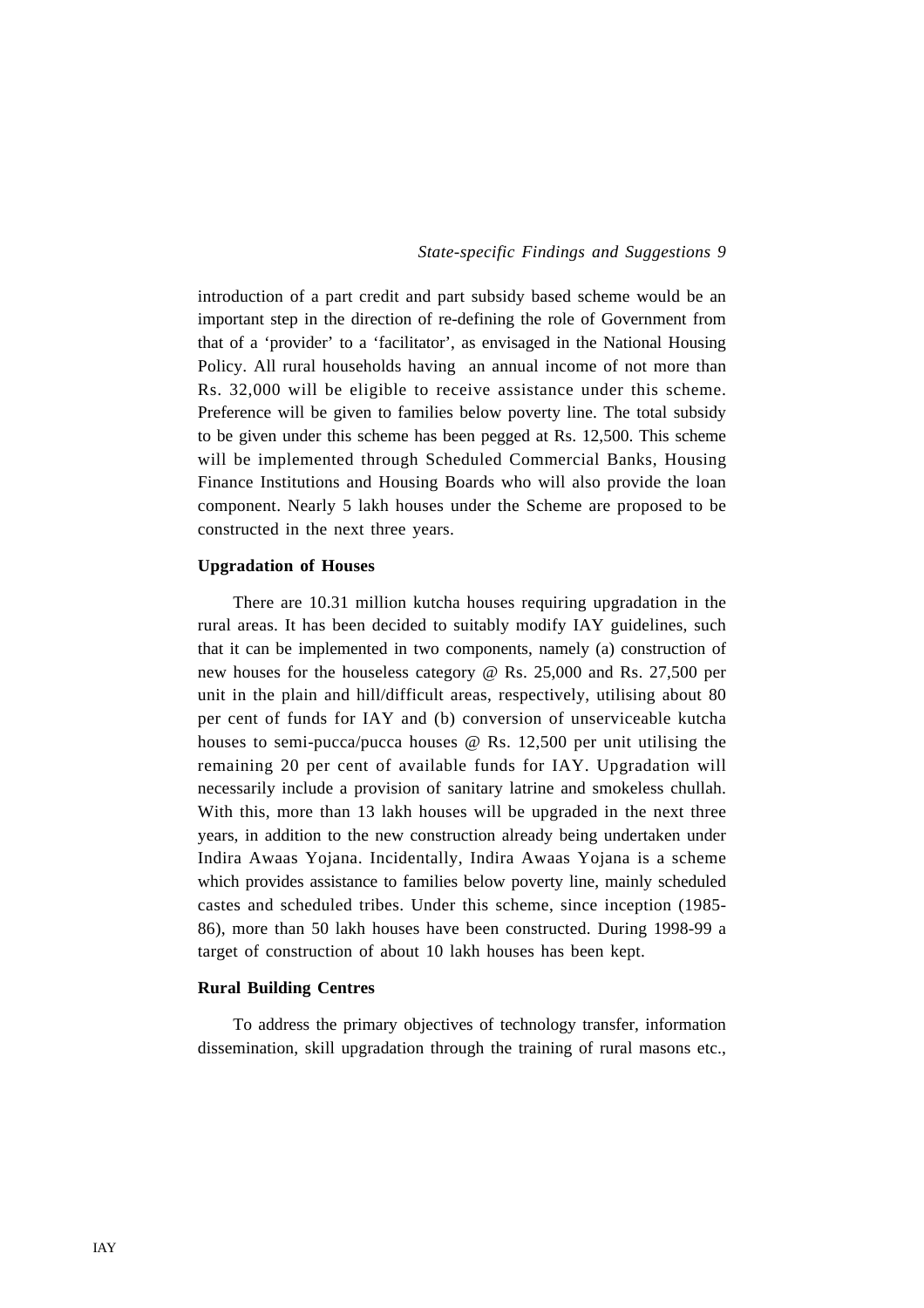and the production of cost-effective and environment-friendly building materials, it has been decided to set up a network of Rural Building Centres across the country. All States/UTs are proposed to be covered with at least two Rural Building Centres in the next three years. These will be set up both by governmental and non-governmental agencies. There will be a grant of Rs. 15 lakh for each Rural Building Centre.

#### **Innovative Stream for Rural Housing and Habitat Development**

An Innovative Stream for Rural Housing is to be set in motion. The use of cost-effective, environment-friendly, scientifically tested and proven indigenous and modern designs, technologies and materials would be encouraged. It is proposed to extend on a project basis, assistance to governmental organisations, institutions and NGOs working in and for the rural areas.

With a combination of strategically positioned new schemes and projects, administrative measures and institutional interventions, the rural housing and habitat scenario of the country can be transformed. With emphasis on people- centered approaches, local communities will emerge as proactive players in the rural housing scene. The context for the transformation of the role of the Government from that of 'provider' to 'enabler and facilitator' would have been set and the path cleared for the emergence of sustainable and wholesome rural human settlements.

## **HUDCO in Rural Housing**

The present outreach of housing finance institutions in the rural areas is minimal. The equity support which has been given by the Ministry of Rural Areas and Employment to HUDCO is only Rs. 5 crore out of a total authorised capital of Rs. 384 crore. This has imposed limits on the extent to which HUDCO can possibly raise resources from the open market for channelling into housing in the rural areas. As an immediate intervention is necessary, it has been decided to increase the equity support for HUDCO by the Ministry of Rural Areas and Employment by Rs. 350 crore during the Ninth Plan period. It is anticipated that as a result of this, HUDCO will be able to raise additionally Rs. 2800 crore from the market for further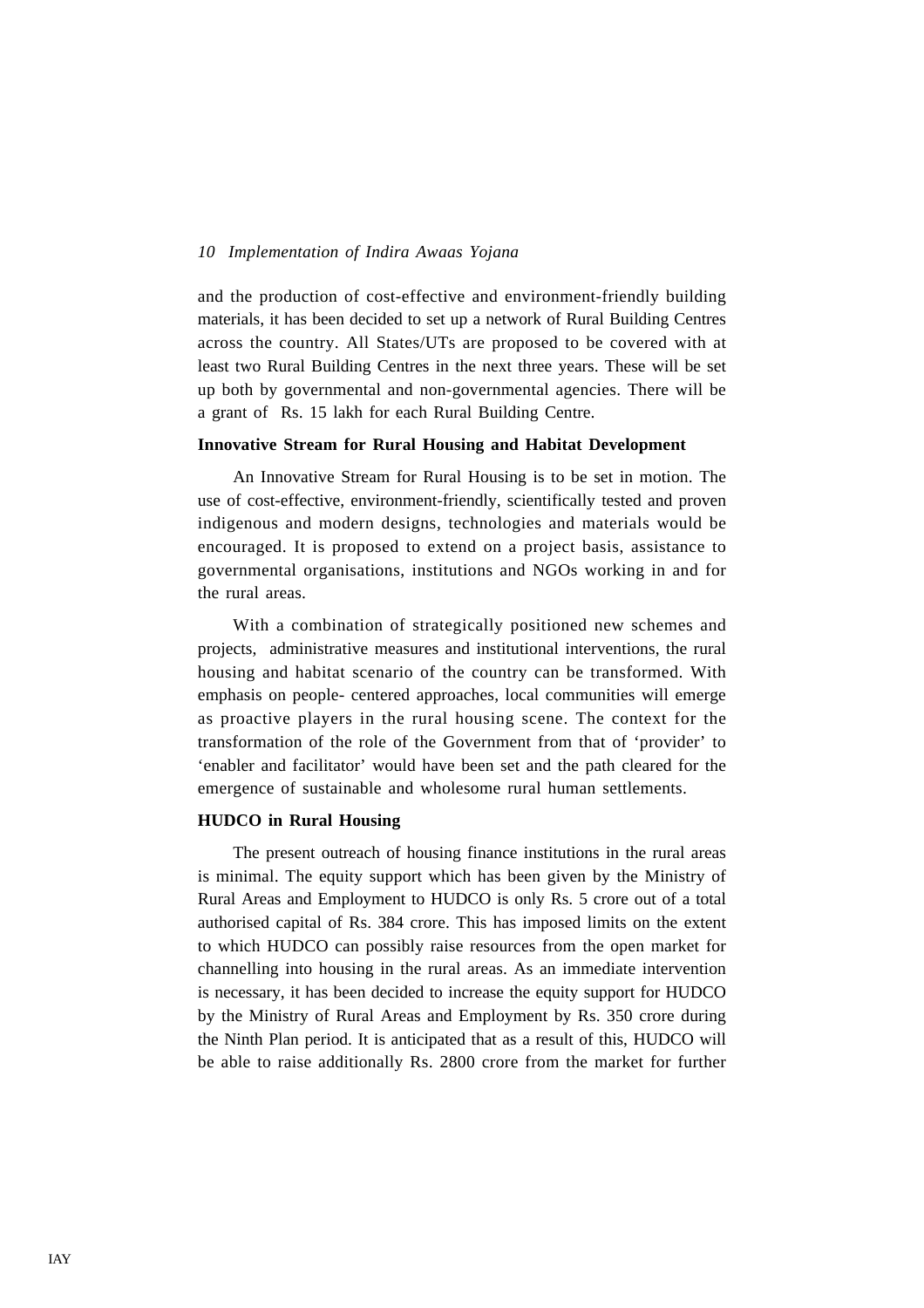lending in the rural areas and will be able to finance the construction of additional 6 lakh housing units annually in the rural areas. Till last year, HUDCO was only financing the construction of about 2 to 3 lakh houses.

## FEATURES OF INDIRA AWAAS YOJANA (IAY)

The Indira Awaas yojana is a flagship scheme of the ministry of rural development to provide houses to the poor in rural areas. The genesis can be traced to the programmes of rural employment, which began in the early 1980s. Construction of houses was one of the major activities under the National Rural Employment Programme (NREP), which began in 1980, and the Rural Landless Employment Guarantee Programme (RLEGP) which began in 1983. There was however, no uniform policy for rural housing in the states. For instance, some states permitted only part of the construction cost to be borne from NREP/ RLEGP funds and the balance was to be met by beneficiaries from their savings or loans obtained by them. On the other hand, others permitted the entire expenditure to be borne from NREP/RLEGP funds. Further, while some states allowed construction of only new dwellings, others permitted renovation of existing houses of beneficiaries. As per announcement made by the Government of India in June 1985, a part of the RLEGP fund was earmarked for the construction of houses for SCs/ STs and freed bonded labourers. As a result, Indira Awaas Yojana (IAY) was launched during 1985-86 as a sub-scheme of RLEGP, IAY thereafter continued as a sub-scheme of JRY, funds were allocated for implementation of IAY. From the year 1993-94, the scope of IAY was extended to cover below the poverty line non-scheduled castes/ scheduled tribes families in the rural areas. Simultaneously, the allocation of funds for implementing the scheme was raised from 6 to 10 per cent of the total resources available under JRY at the national level, subject to the condition that the benefits to non-scheduled castes/ scheduled tribes poor should not exceed 4 per cent of the total JRY allocation. IAY was de-linked from JAY and made an independent scheme with effect from 1 January 1996.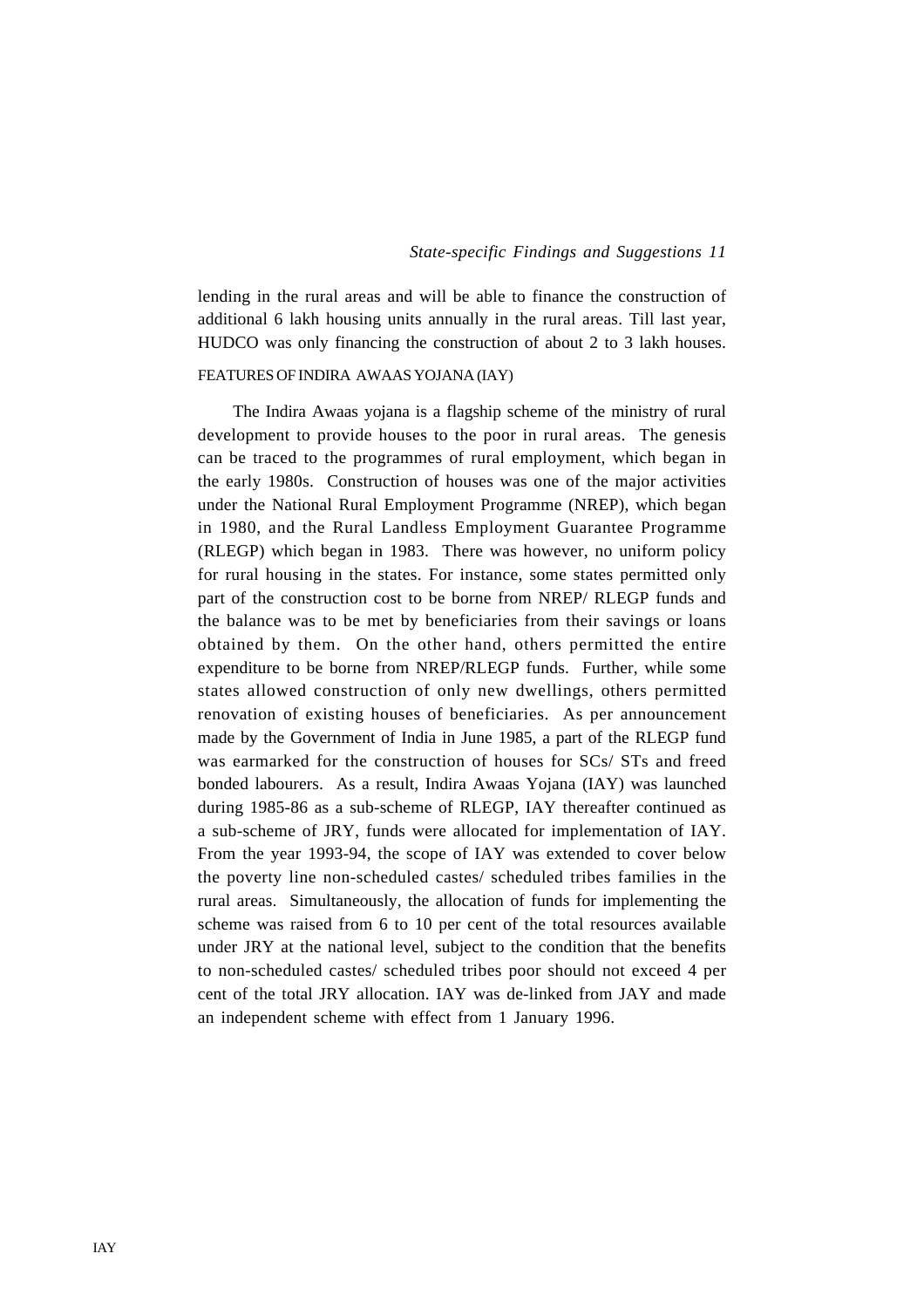Since 1999-2000, a number of initiatives has been taken to improve the Rural Housing (RH) Programme by making provision for upgradation of unserviceable kutcha houses and by providing credit with subsidy for certain sections of the poor. Emphasis has also been laid on use of appropriate cost- effective, disaster-resistant and environment-friendly technologies in rural housing. The beneficiaries encouraged to use locally available building material. No type design is prescribed. The layout, type design of the house unit depends on the local condition and the preference of the beneficiary. The house should necessarily incorporate hazard resistance features in design in the various disaster-prone areas. In no case, contractor is engaged to construct the house. The involvement of the government agency or the NGO is to the extent that it could facilitate the construction by providing technical advice and arrangement and coordination of bulk procurement and supply of building materials for a group of beneficiaries and also to promote smokeless chulla and latrine.

The scheme is funded on cost-sharing basis between the Government of India and the State Governments in the ratio of 75:25. In the case of Union Territories, the entire funds under this scheme are provided by the Government of India.

## **Target Group**

The target groups for houses under the IAY are below poverty line households living in the rural areas belonging to scheduled castes/ scheduled tribes, freed bonded labourers and non-SC/ST BPL rural households, widows and next of kin to defence personnel/ paramilitary forces killed in action residing in rural areas (irrespective of their income criteria), ex-servicemen and retired members of paramilitary forces fulfilling the other conditions.

Funds available under the scheme in a district are earmarked for various categories as under :

- (i) At least 60 per cent of the total IAY allocation during a financial year should be utilised for construction/ upgradation of dwelling units for SC/ST BPL households
- (ii) A maximum 40 per cent for non-SC/ST BPL rural households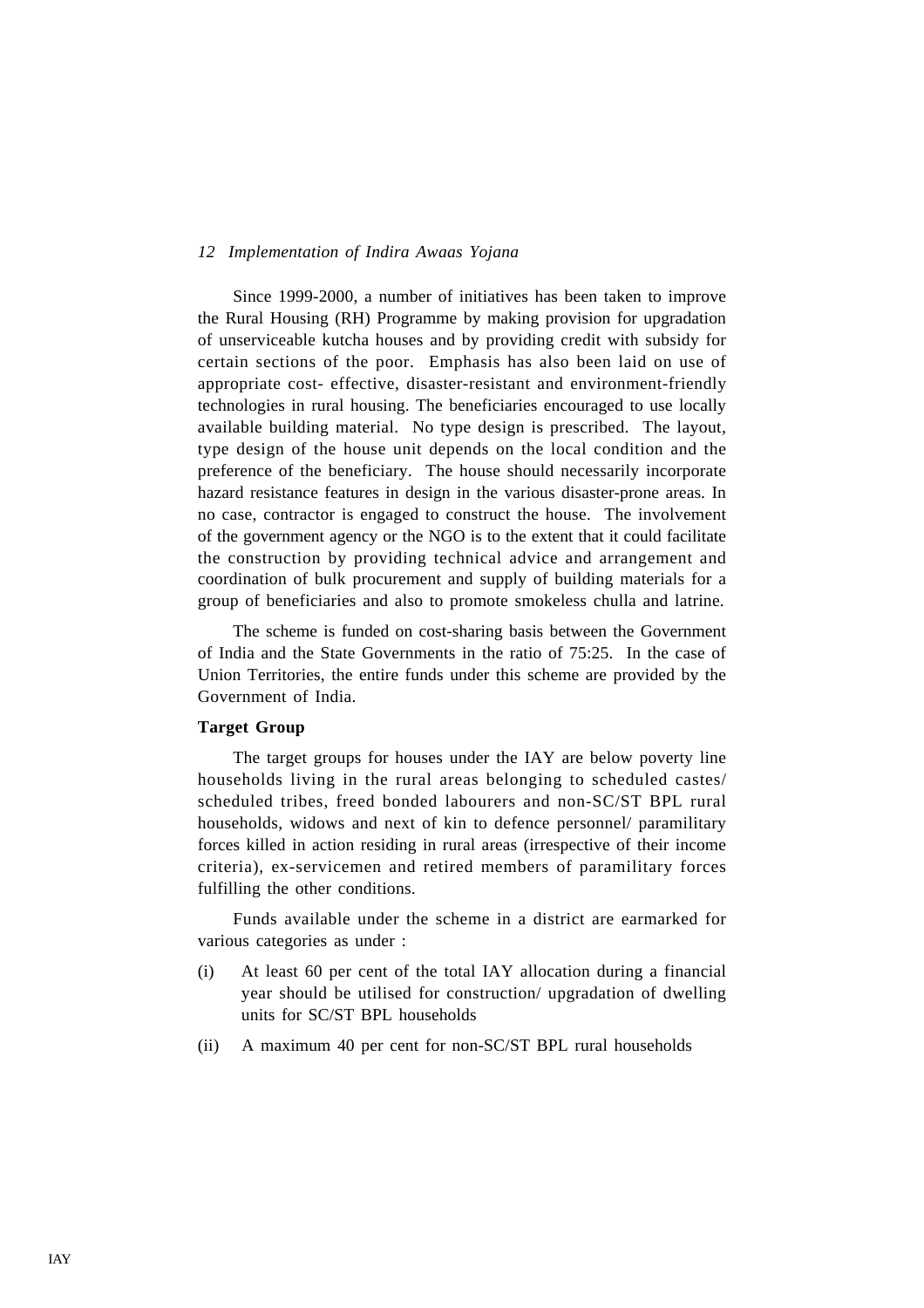(iii) Three per cent of the above categories for physically and mentally challenged persons

If any particular category is exhausted or not available in a district, allocation can be utilised for other categories as per priorities given in the guidelines after it has been certified to this effect by the Zilla Parishad/ DRDA concerned.

#### **Programme Implementation Strategy**

The programme is implemented through the Zilla Parishads/ DRDAs and houses will be constructed by the beneficiaries themselves.

#### **Identification of Beneficiaries**

The District Panchayat/ Zilla Panchayat/ District Rural Development Agencies (DRDAs) on the basis of alloations made and targets fixed, decide the number of houses to be constructed/ upgraded Panchayat-wise under IAY, during a particular fnancial year. The same is be intimated to the Gram Panchayat concerned. Thereafter, the Gram Sabha selects the beneficiaries from the list of eligible BPL households, restricting this number to the target allotted as per the Programme Guidelines. Selection by the Gram Sabha is final. No approval by a higher body is required. Zilla Parishads/ DRDAs and Block Development Offices should however, be sent a list of selected beneficiaries for their information. The allotment of house unit is made in the name of the female member of the household. Alternatively it could be allotted in the name of both wife and husband.

Prioritisation of beneficiaries is as follows :

- (i) Freed bonded labourers
- (ii) SC/ST households, within ST/ST households the priority is given as under
	- \* SC/ST households who are victims of atrocity
	- \* SC/ST households, headed by widows and unmarried women
	- \* SC/ST households affected by flood, natural calamities like earthquake, cyclone and man-made calamities like riot
	- \* Other SC/ST households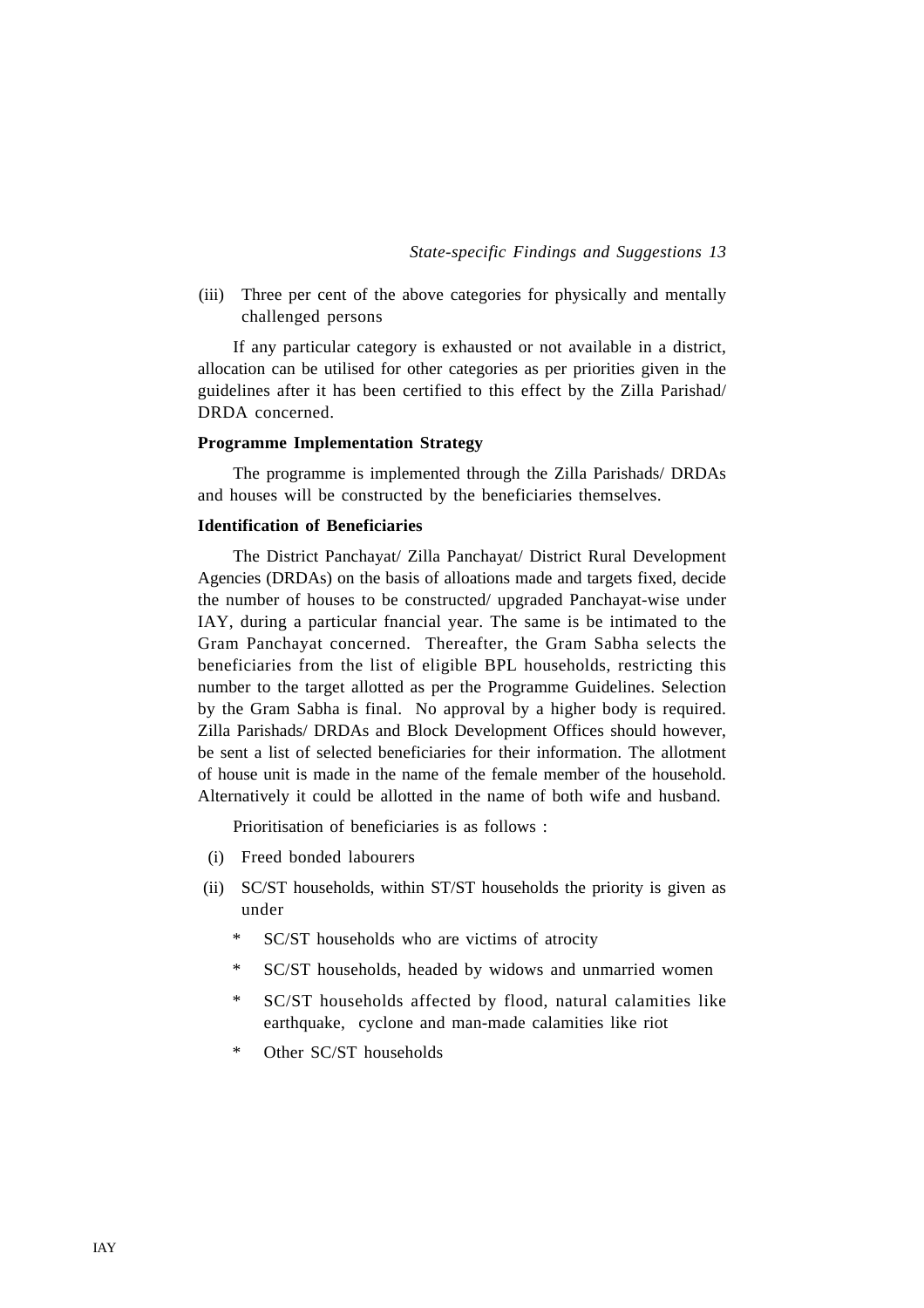- (iii) Families/widows of personnel from defence services/ paramilitary forces, killed in action (non-BPL also)
- (iv) Non-SC/ST BPL households
- (v) Physically and mentally challenged persons
- (vi) Ex-servicemen and retired members of the paramilitary forces
- (vii) Displaced persons on account of developmental projects, nomadic/ semi-nomadic and denotified tribals, fanimilies with phsycially mentally challenged members.

## **Involvement of Beneficiaries**

The beneficiaries are involved in the construction of the house. To this end, the beneficiaries may make their own arrangements for procurement of construction material, engage skilled workmen and also contribute family labour. The beneficiaries are completely free as to the manner of construction of the house. Zilla Parishads/ DRDAs can help the beneficiaries in acquiring raw material on control rates if desire or request the Zilla Parishads/ DRDA in this regard. This result in economy of cost-ensured quality of construction, together with satisfaction and acceptance of the house by the beneficiary. The responsibility for the proper construction of the house thus rests with the beneficiaries themselves. A committee may be formed, if so desired, to coordinate the work.

## **Unit Cost for Construction of IAY Houses and Upgradation**

The coiling on grant of assistant per unit cost under the Indira Awaas Yojana for construction of new house and upgradation of unserviceable kutcha house is as under:

|    |                                                                           |           | Plain Areas Hilly/ Difficulty<br>Areas |
|----|---------------------------------------------------------------------------|-----------|----------------------------------------|
| a. | Construction of house including sanitary<br>latrine and smokeless chullah | Rs.25,000 | Rs.27,500                              |
| b. | Upgradation of un-serviceable households                                  | Rs.12,500 | Rs.12,500                              |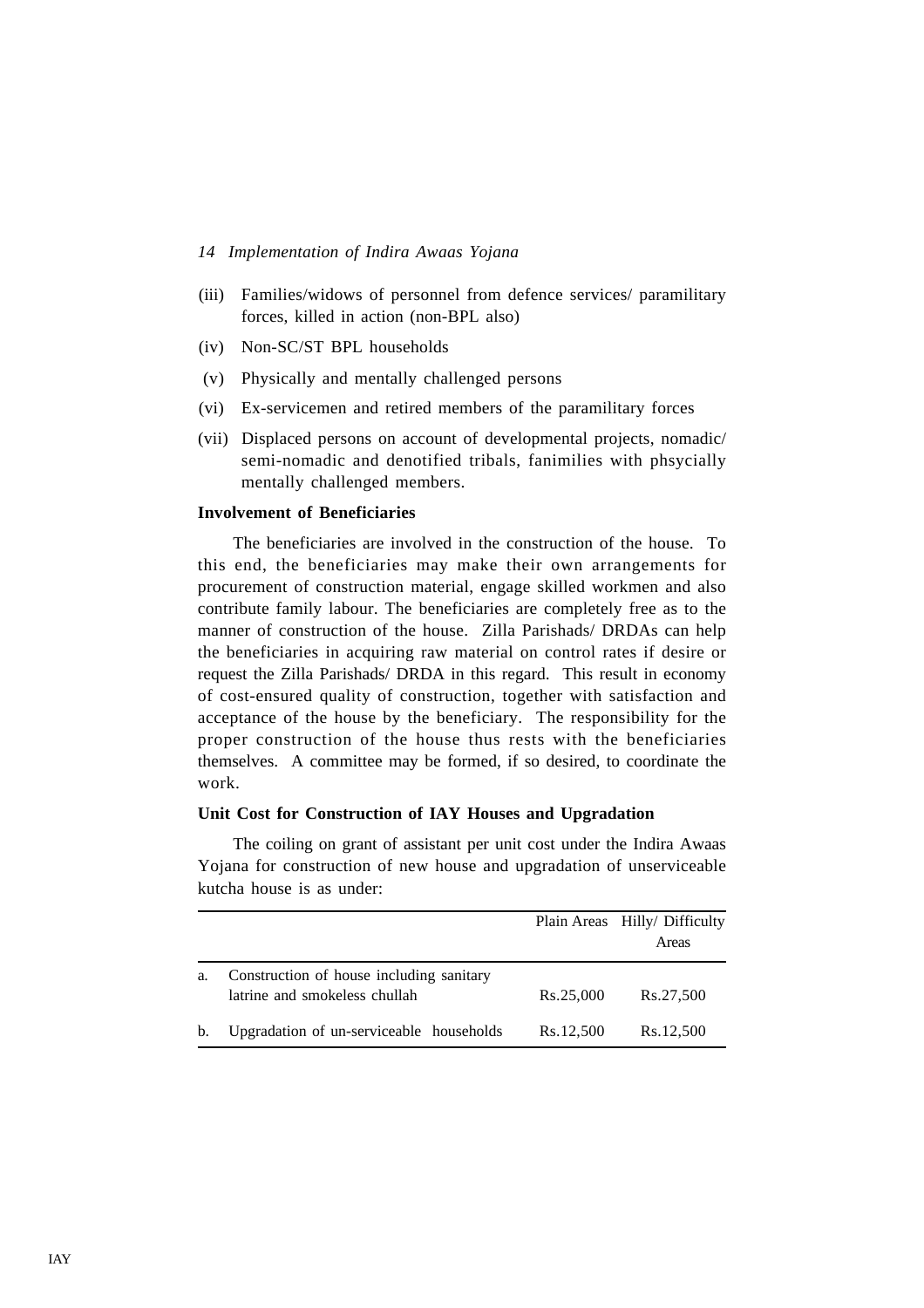Sanitary latrine and smokeless chulha are provided with each IAY house. Latrine could be constructed separately from the IAY house on the site of the beneficiary. Wherever possible, efforts should be made to dovetail funds from Total Sanitation Campaign (TSC) for providing sanitary latrine so that more money could be made available for construction of the IAY house. In case, the beneficiary is unable to construct sanitary latrine, an amount of Rs.600 is deducted from the assistance to be provided for construction of the new IAY house or for upgradation of kutcha house. Where smokeless chullah is not possible, deduction is made from total sanction.

## **Loan for IAY Beneficiaries**

In addition to the assistance provided under the IAY, loan for construction of IAY houses or unserviceable kutcha houses can be obtained from the banks/ other financial institutions. It will be possible if the state governments/ DRDAs concerned coordinate with the financial institutions to make available the credit facility to those beneficiaries who are interested.

#### **Credit cum Subsidy for Construction / Upgradation of Rural Houses**

Up to 20 per cent of the total funds can be utilised for upgradation of existing kutcha houses and toward subsidy for construction of houses with credit from banks and financial institutions. Credit cum subsidy is provided subject to the following conditions.

- 1. Rural households having an annual income of up to Rs.32,000 only
- 2. Ceiling of subsidy under scheme Rs.12,500 per household
- 3. The upper limit of loan under this scheme is be Rs.50,000.

#### **Location of the Indira Awaas Yojana**

The Indira Awaas Yojana dwelling units should normally be built on individual plots in the main habitation of the village to facilitate the development of infrastructure, such as, internal roads, drainage, drinking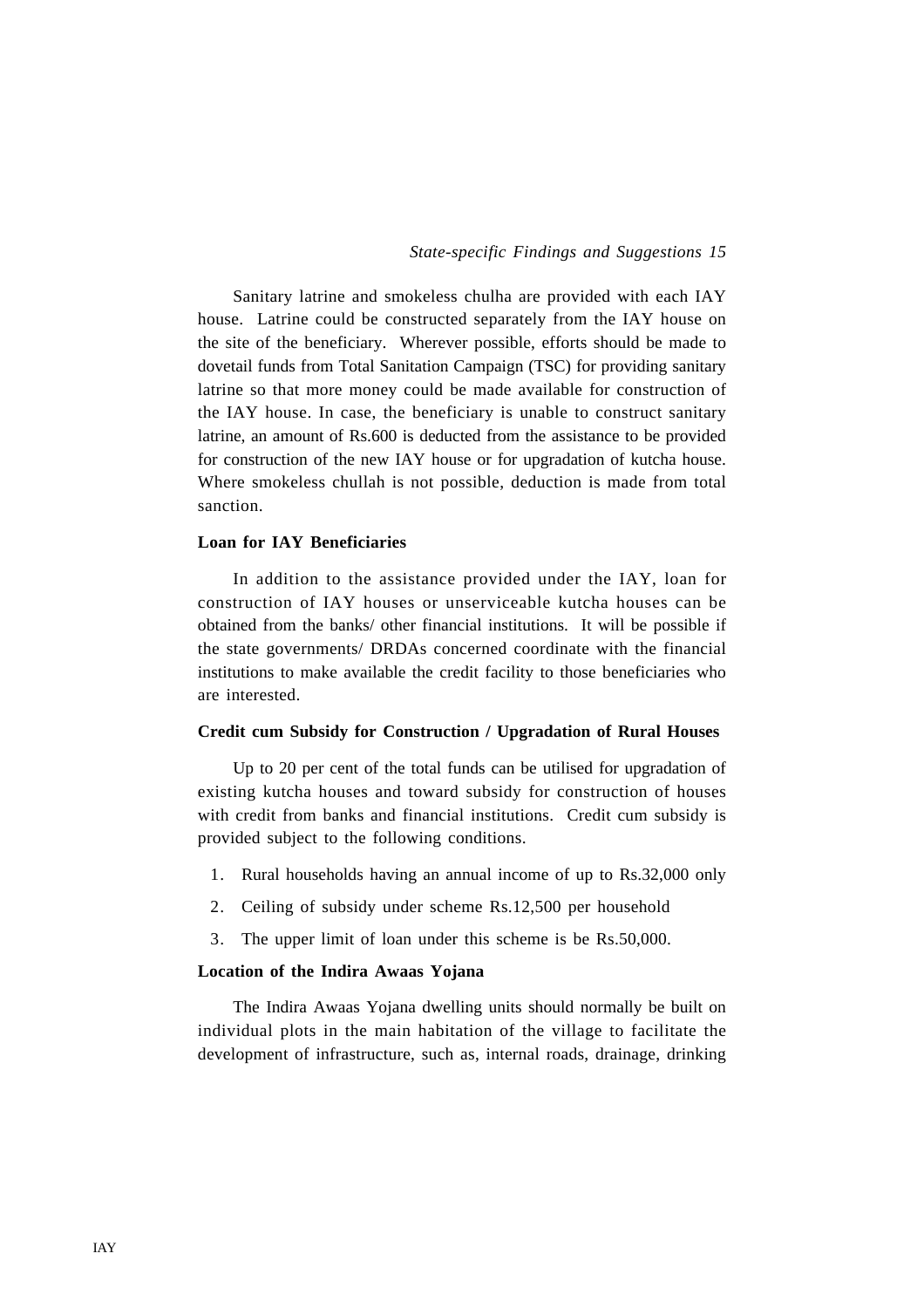water supply etc., and other common facilities. Care should be always be taken to see the house under the IAY are located close to the village and not far away so as to ensure safety and scrutiny, nearness to work place and social communication. To the extent possible, the site should not be located in disaster- prone areas for example, frequently floodable areas.

#### **Payment to Beneficiaries**

Payment is made to the beneficiaries on a staggered basis depending on the progress of the work. The entire money is not paid to the beneficiary in lumpsum. Instalment of payment is linked to the progress of work and decided by the State government or at the district level.

#### **State-wise Performance Status of Indira Awaas Yojana:**

#### **Allocations, Targets and Achievements**

Rural people live in different types of houses, and the size and design of the house they live is to a greater extent determined by their social, cultural, economic, occupational and geo-climatic conditions. As per the NSS Report (59<sup>th</sup> Round, 2003), the rural houses have been classified into three categories i.e. pucca, semi-pucca and katcha and their proportion is in the order of 44, 35 and 21 per cent, respectively. Among the Indian States, Orissa has reported the highest percentage of kutcha houses (61.8) followed by Assam (44.2), Manipur (38.4), Bihar (35.1) and Tripura (31.3). The percentage of kutcha houses in Rural India has declined from 32.7 in 1994 to 21.1 in 2003 and it could be attributed to the concerted planned efforts of both the Central and State Governments on one side and the self-initiatives of the people on the other. The decline in kutcha houses during the above reference period is very significant in the States of Tripura (81.9 per cent to 31.3 per cent), Assam (67.4 per cent to 44.2 per cent), Meghalaya (47.3 per cent to 17.3 per cent), Andhra Pradesh (42 per cent to 23.3 per cent), Manipur (49.5 per cent to 38.4 per cent) and Orissa (70.6 per cent to 61.8 per cent) (Table 1).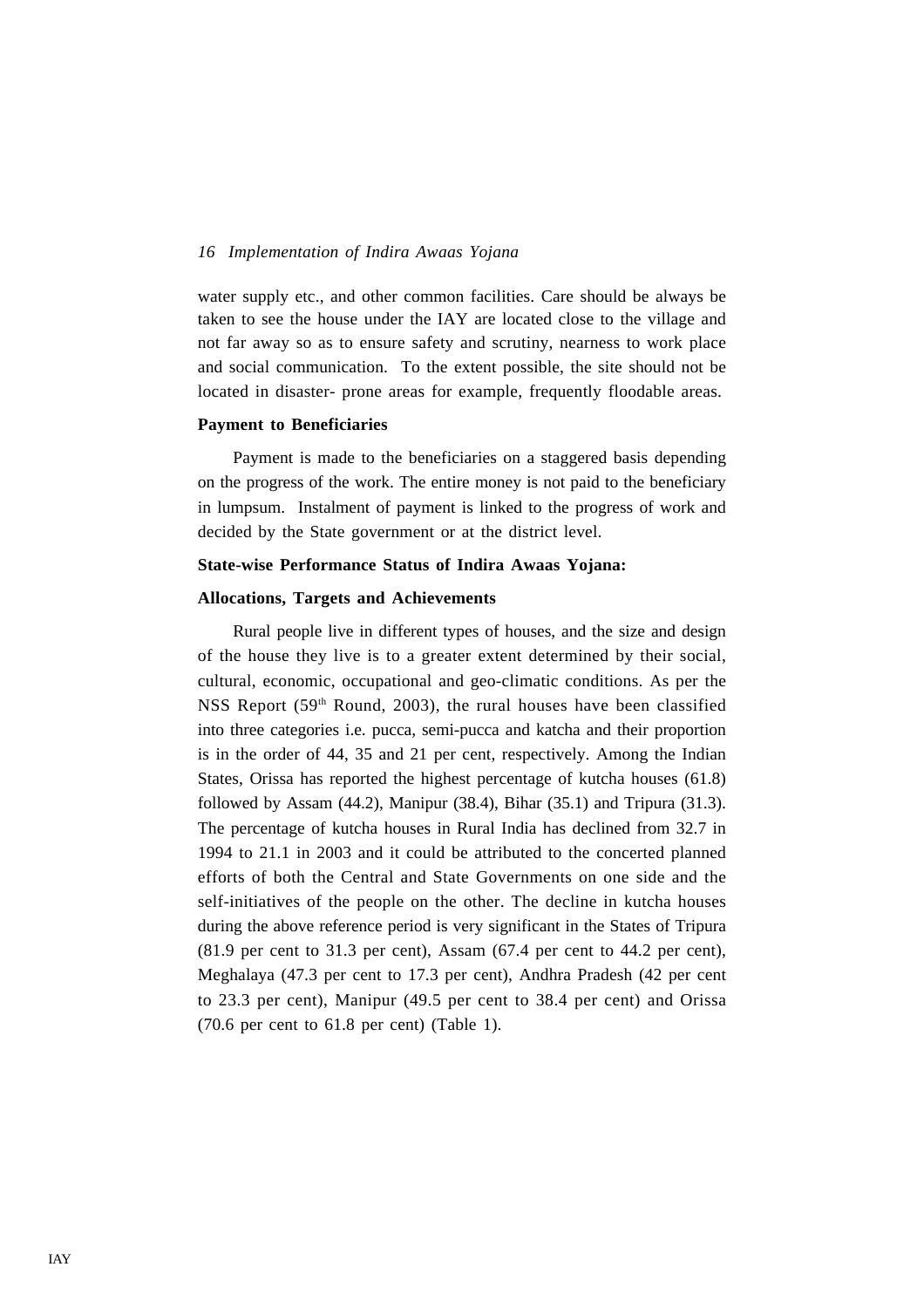| States/UTs        | NSS 50th Round<br>(July 1993-<br>June 1994) |       |                    | NSS 51st Round<br>(July 1994-<br>June 1995) |       |                          |      | NSS 56th Round<br>(July 2000-<br>June 2001) |                                       |           | NSS 57th Round<br>(July 2002-<br>Dec. 2002) |                    |           | NSS 58th Round<br>$(Jan. 2003 -$<br>Dec. 2003) |               |  |
|-------------------|---------------------------------------------|-------|--------------------|---------------------------------------------|-------|--------------------------|------|---------------------------------------------|---------------------------------------|-----------|---------------------------------------------|--------------------|-----------|------------------------------------------------|---------------|--|
|                   | Pucca                                       | pucca | Semi- Kutcha Pucca |                                             | pucca |                          |      | pucca                                       | Semi- Kutcha Pucca Semi- Kutcha Pucca |           | pucca                                       | Semi- Kutcha Pucca |           | pucca                                          | Semi-Kutcha   |  |
| (1)               | (2)                                         | (3)   | (4)                | (5)                                         | (6)   | (7)                      | (8)  | (9)                                         | (10)                                  | (11)      | (12)                                        | (13)               | (14)      |                                                | $(15)$ $(16)$ |  |
| India             | 29.2                                        | 38.1  | 32.7               | 29.6                                        | 37.9  | 32.4                     | 38.4 | 31.6                                        | 30.0                                  | 45.7      | 32.7                                        | 21.5               | 43.9      |                                                | 34.9 21.1     |  |
| Andhra Pradesh    | 32.6                                        | 25.3  | 42                 | 30                                          | 34.2  | 35.8                     | 56.3 | 21.3                                        | 22.5                                  | 57.6      | 20.0                                        | 22.4               | 56.1      |                                                | 20.6 23.3     |  |
| Arunachal Pradesh | 9.8                                         | 12.8  | 77.4               | $\overline{\phantom{a}}$                    |       | $\overline{\phantom{a}}$ | 12.6 | 11.6                                        | 75.7                                  | <b>NR</b> | <b>NR</b>                                   | <b>NR</b>          | <b>NR</b> |                                                | NR NR         |  |
| Assam             | 5.4                                         | 27.2  | 67.4               | 8.8                                         | 29    | 62.3                     | 9.3  | 27.5                                        | 63.1                                  | 14.6      | 32.2                                        | 52.7               | 14.0      |                                                | 41.8 44.2     |  |
| <b>Bihar</b>      | 17.5                                        | 41.5  | 41                 | 15.2                                        | 42.6  | 42.2                     | 27.2 | 28.2                                        | 44.7                                  | 41.9      | 21.1                                        | 36.9               | 36.3      |                                                | 28.6 35.1     |  |
| Chhattisgarh      |                                             |       |                    |                                             |       |                          | 4.5  | 64.1                                        | 31.4                                  | <b>NR</b> | NR                                          | <b>NR</b>          | 10.6      | 83.3 6.1                                       |               |  |
| Goa               | 55.8                                        | 39.4  | 4.7                |                                             |       |                          |      |                                             |                                       | <b>NR</b> | <b>NR</b>                                   | <b>NR</b>          | <b>NR</b> | NR                                             | <b>NR</b>     |  |
| Gujarat           | 36.7                                        | 44.2  | 19.1               | 38.6                                        | 43.2  | 18.2                     | 45.1 | 36.5                                        | 18.5                                  | 57.1      | 34.8                                        | 8.1                | 62.3      | 32.0 5.7                                       |               |  |
| Haryana           | 72.5                                        | 14.3  | 13.2               | 77.1                                        | 10.6  | 12.3                     | 68.6 | 22.2                                        | 9.2                                   | 86.1      | 7.3                                         | 6.6                | 89.0      | 6.9                                            | 4.2           |  |
| Himachal Pradesh  | 43.9                                        | 48.5  | 7.6                |                                             |       |                          | 45.9 | 42.8                                        | 11.3                                  | <b>NR</b> | <b>NR</b>                                   | 25.7               | 68.8      | 26.4                                           | 4.6           |  |
|                   |                                             |       |                    |                                             |       |                          |      |                                             |                                       |           |                                             |                    |           |                                                | (Contd.)      |  |

**Table 1 : State-wise Percentage Distribution of Rural Households Living in Pucca, Semi-pucca and Kutcha Houses in India (1993-1994, 1994-1995, 2000-2001, 2002 and 2003)**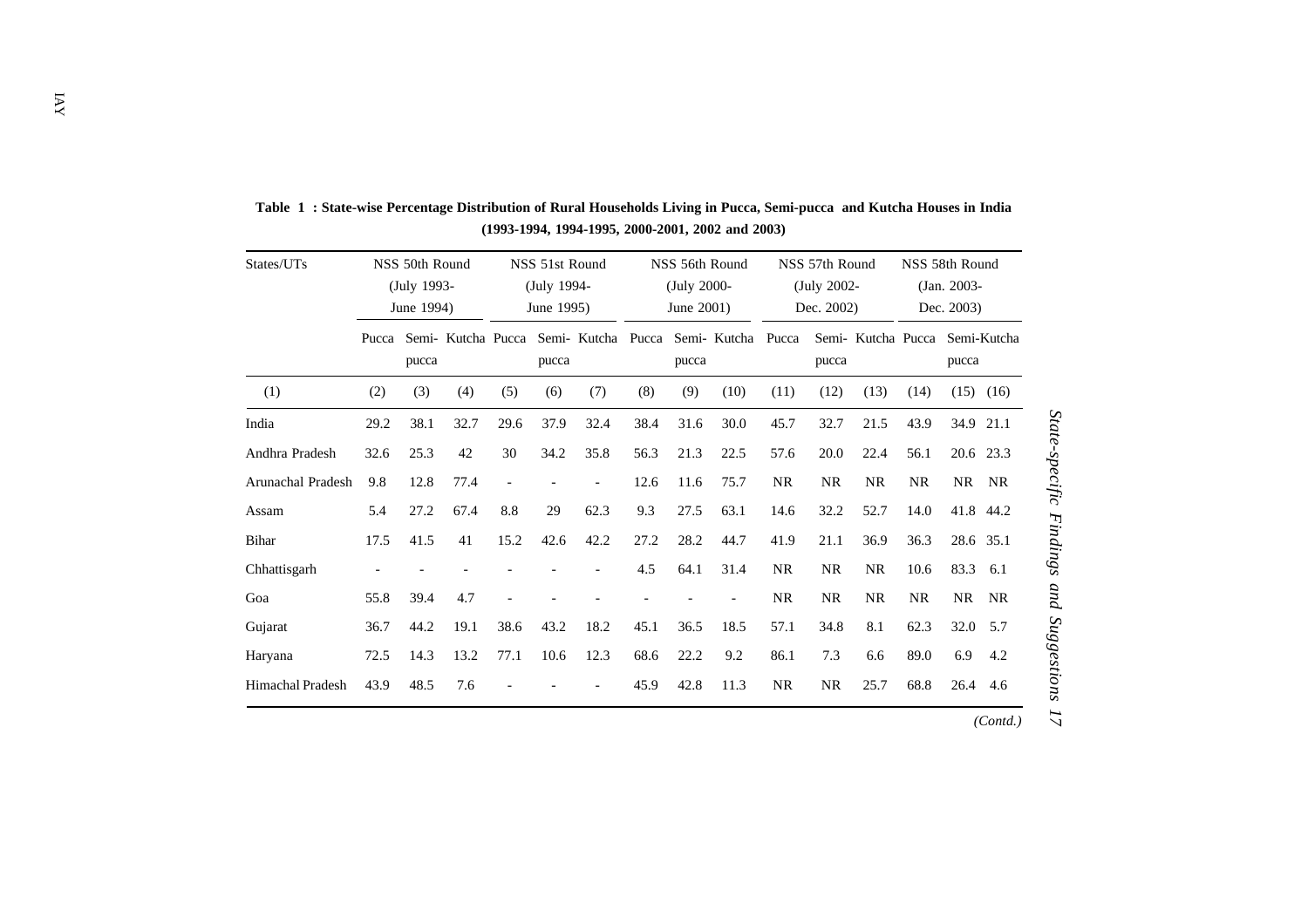|                   |      |      |      |                |      |                | Table $1:(\text{Cont} d.)$ |      |                          |           |           |           |           |           |           |
|-------------------|------|------|------|----------------|------|----------------|----------------------------|------|--------------------------|-----------|-----------|-----------|-----------|-----------|-----------|
| (1)               | (2)  | (3)  | (4)  | (5)            | (6)  | (7)            | (8)                        | (9)  | (10)                     | (11)      | (12)      | (13)      | (14)      | (15)      | (16)      |
| Jammu & Kashmir   | 30.3 | 37.8 | 31.9 |                |      | $\overline{a}$ | 32.9                       | 50.3 | 16.8                     | 44.2      | 30.1      | 24.6      | 38.1      |           | 38.4 23.4 |
| Jharkhand         |      |      |      |                |      | $\overline{a}$ | 11.5                       | 36.3 | 52.2                     | 26.0      | 49.4      | 9.1       | 16.9      |           | 59.4 23.6 |
| Karnataka         | 28.7 | 53.9 | 17.3 | 29.8           | 56.8 | 13.4           | 50.2                       | 37.9 | 11.9                     | 31.5      | 59.4      | 9.4       | 35.6      | 59.6      | 4.8       |
| Kerala            | 51.5 | 30.1 | 18.5 | 66.1           | 22.4 | 11.4           | 69.7                       | 20.7 | 9.6                      | 72.4      | 18.3      | 10.5      | 65.7      | 25.1      | 9.2       |
| Madhya Pradesh    | 13.3 | 76.5 | 10.3 | 16.1           | 73   | 10.9           | 20.3                       | 51.4 | 28.2                     | 27.5      | 61.9      | 7.4       | 28.9      | 61.3      | 9.8       |
| Maharashtra       | 34.1 | 51   | 14.9 | 35.5           | 47.7 | 16.8           | 39.7                       | 44.4 | 15.9                     | 47.9      | 44.8      | NR        | 49.2      | 43.6      | 7.2       |
| Manipur           | 3.2  | 47.3 | 49.5 |                |      |                |                            |      | $\overline{a}$           | <b>NR</b> | <b>NR</b> | <b>NR</b> | 4.7       |           | 54.8 38.4 |
| Meghalaya         | 24   | 28.9 | 47.1 | $\overline{a}$ |      |                |                            |      | $\overline{\phantom{a}}$ | NR        | NR        | NR        | 43.5      |           | 39.2 17.3 |
| Mizoram           | 21.9 | 48.1 | 30.1 |                |      |                |                            |      |                          | NR        | NR        | <b>NR</b> | <b>NR</b> | <b>NR</b> | <b>NR</b> |
| Nagaland          | 9.2  | 57.7 | 33.1 |                |      |                |                            |      |                          | NR        | NR        | NR        | NR        | NR        | NR        |
| Orissa            | 10.2 | 19.1 | 70.6 | 13.7           | 24   | 62.3           | 18.2                       | 16.5 | 65.3                     | 26.0      | 24.3      | 49.7      | 19.4      |           | 18.6 61.8 |
| Punjab            | 67.8 | 19.8 | 12.4 | 65.8           | 26.2 | 8              | 77.3                       | 20.0 | 2.8                      | 87.1      | 7.9       | 5.0       | 86.6      | 10.1      | 3.3       |
| Rajasthan         | 46.3 | 24.8 | 28.9 | 41.8           | 21.4 | 36.8           | 56.9                       | 17.1 | 26.0                     | 54.5      | 22.1      | 23.3      | 48.0      | 28.0      | 24.1      |
| Sikkim            | 23.7 | 52.2 | 24.1 |                |      |                |                            |      |                          | <b>NR</b> | <b>NR</b> | <b>NR</b> | <b>NR</b> | NR.       | NR        |
| <b>Tamil Nadu</b> | 36.4 | 24.4 | 39.2 | 39.3           | 26.1 | 34.5           | 39.6                       | 27.4 | 33.0                     | 47.1      | 26.7      | 26.2      | 51.4      |           | 24.2 24.4 |

**Table 1 :** *(Contd.)*

*(Contd.)*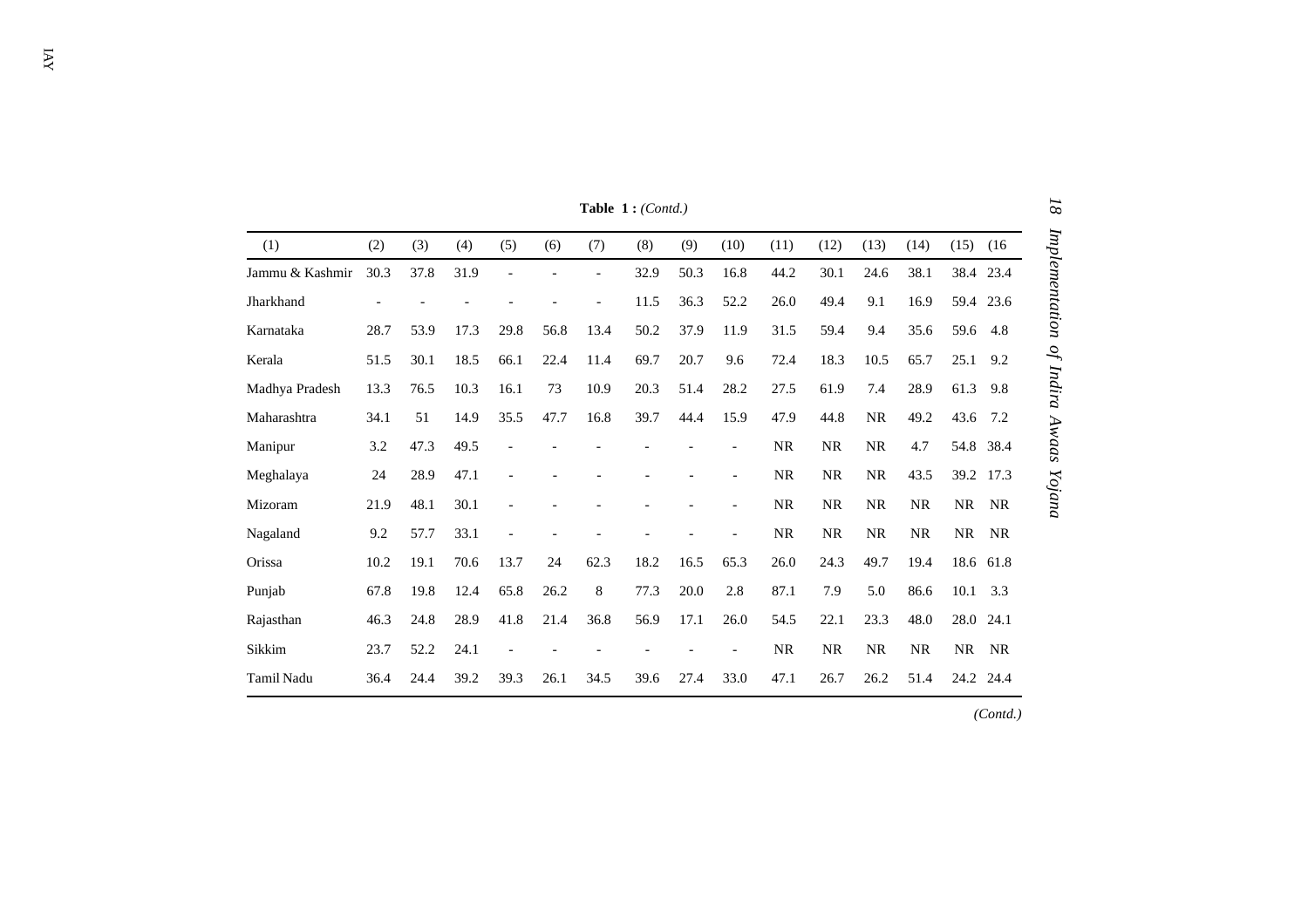| (1)                     | (2)            | (3)  | (4)  | (5)            | (6)  | (7)            | (8)  | (9)  | (10)           | (11)      | (12)      | (13)     | (14)    | (15)<br>(16) |
|-------------------------|----------------|------|------|----------------|------|----------------|------|------|----------------|-----------|-----------|----------|---------|--------------|
| Tripura                 | 1.8            | 16.3 | 81.9 |                |      | $\overline{a}$ | 3.8  | 8.3  | 87.8           | NR        | <b>NR</b> | $\rm NR$ | 3.9     | 64.8 31.3    |
| <b>Uttar Pradesh</b>    | 32.2           | 37.1 | 30.8 | 32.4           | 35.5 | 32.1           | 41.3 | 34.1 | 24.6           | 51.7      | 25.2      | 22.9     | 48.9    | 21.0<br>29.9 |
| West Bengal             | 15.6           | 38   | 46.4 | 14.4           | 32   | 53.6           | 16.6 | 33.0 | 50.3           | 28.7      | 44.6      | 26.7     | 26.6    | 43.2 30.1    |
| North-Eastern States    | $\blacksquare$ |      |      |                |      |                |      |      | $\overline{a}$ | <b>NR</b> | <b>NR</b> | NR       | 18.9    | 50.0 30.7    |
| <b>UTs</b>              |                |      |      |                |      |                |      |      |                | NR        | NR        | NR       | $57.1*$ | 29.7* 13.2*  |
| Andaman &               | 51.6           | 14.6 | 33.7 |                |      |                |      |      |                |           |           |          |         |              |
| Nicobar Islands         |                |      |      |                |      |                |      |      |                |           |           |          |         |              |
| Chandigarh              | 53             | 41.9 | 5.2  |                |      |                |      |      |                |           |           |          |         |              |
| Dadra &<br>Nagar Haveli | 6.6            | 84.5 | 9    |                |      |                |      |      |                |           |           |          |         |              |
| Daman & Diu             | 62.1           | 34.7 | 3.2  |                |      |                |      |      |                |           |           |          |         |              |
| Delhi                   | 93.9           | 4.3  | 1.8  |                |      |                |      |      |                |           |           |          |         |              |
| Lakshadweep             | 60.3           | 38.2 | 1.5  |                |      |                |      |      |                |           |           |          |         |              |
| Pondicherry             | 30.7           | 13.3 | 55.9 | $\overline{a}$ |      |                |      |      |                |           |           |          |         |              |
| Pondicherry             | 30.7           | 13.3 | 55.9 |                |      |                |      |      |                |           |           |          |         |              |

**Table 1 :** *(Contd.)*

Note : \* : UT-wise break-up not reported by the source agency.

Source : Ministry of Statistics and Programme Implementation, Govt. of India.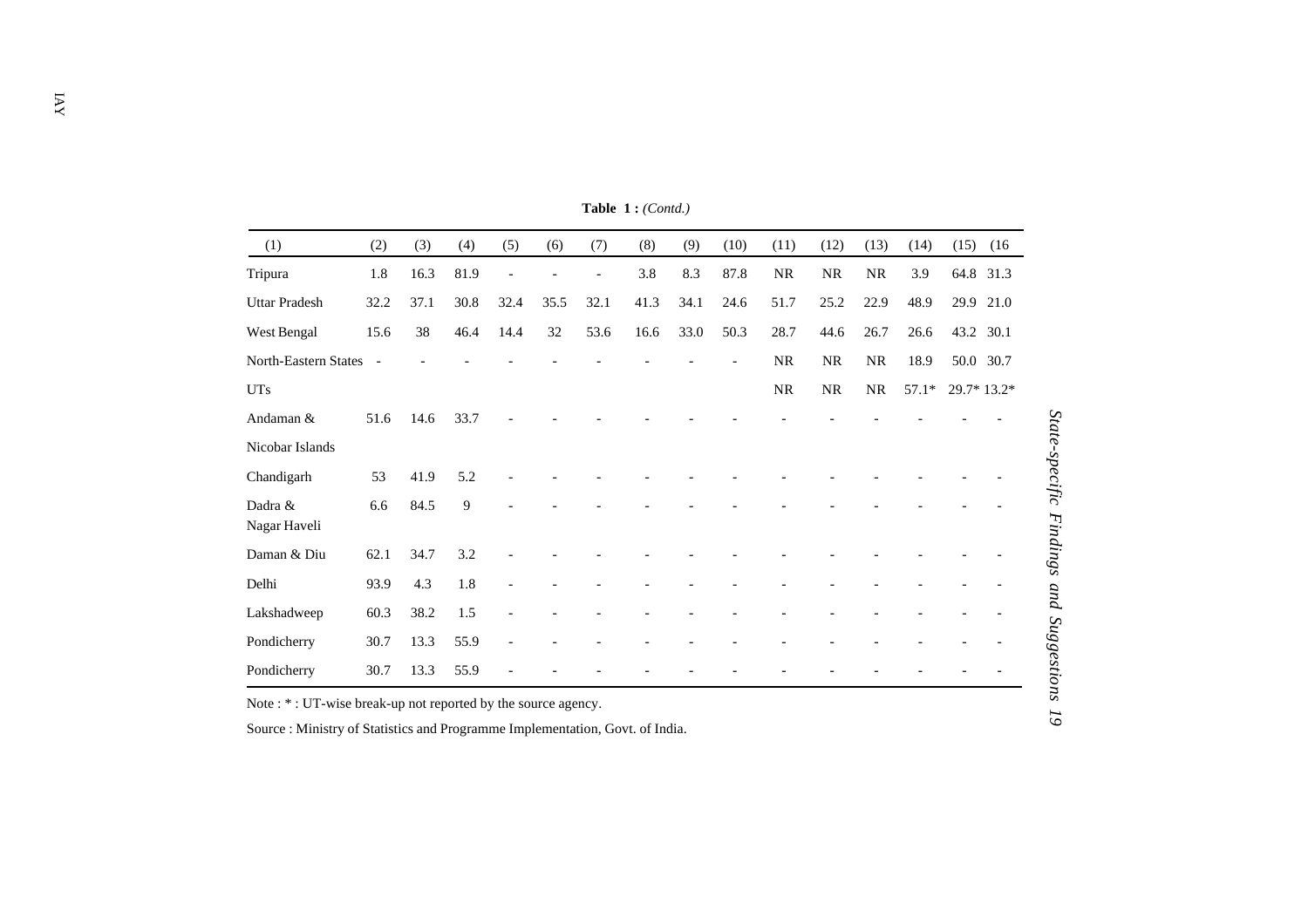As per the 2001 census, the housing shortage in Rural India has been estimated at 1,49,65,674. As per the data presented in Table 2, the highest shortage has been reported in Bihar (42.14 lakh) followed by Assam (22.40 lakh), Andhra Pradesh (13.59 lakh), Uttar Pradesh (13.16 lakh) and West Bengal (9.76 lakh). The data on physical and financial progress under IAY during Seventh Plan - Tenth Plan Periods presented in the Table 3 would provide insights into the year-wise utilisation of funds and physical achievements against the targets.

| Table 2: State-wise Housing Shortage in Rural Areas of India |
|--------------------------------------------------------------|
| (as per 2001 Census)                                         |

(No.)

| States/UTs        | Housing Shortage<br>(estimates) |
|-------------------|---------------------------------|
| (1)               | (2)                             |
| Andhra Pradesh    | 1359800                         |
| Arunachal Pradesh | 105646                          |
| Assam             | 2239436                         |
| <b>Bihar</b>      | 4214393                         |
| Chandigarh        | 1225                            |
| Chhattisgarh      | 118269                          |
| Delhi             | 7101                            |
| Goa               | 7272                            |
| Gujarat           | 703784                          |
| Haryana           | 54026                           |
| Himachal Pradesh  | 17390                           |
| Jammu & Kashmir   | 91282                           |
| Jharkhand         | 107273                          |
| Karnataka         | 441027                          |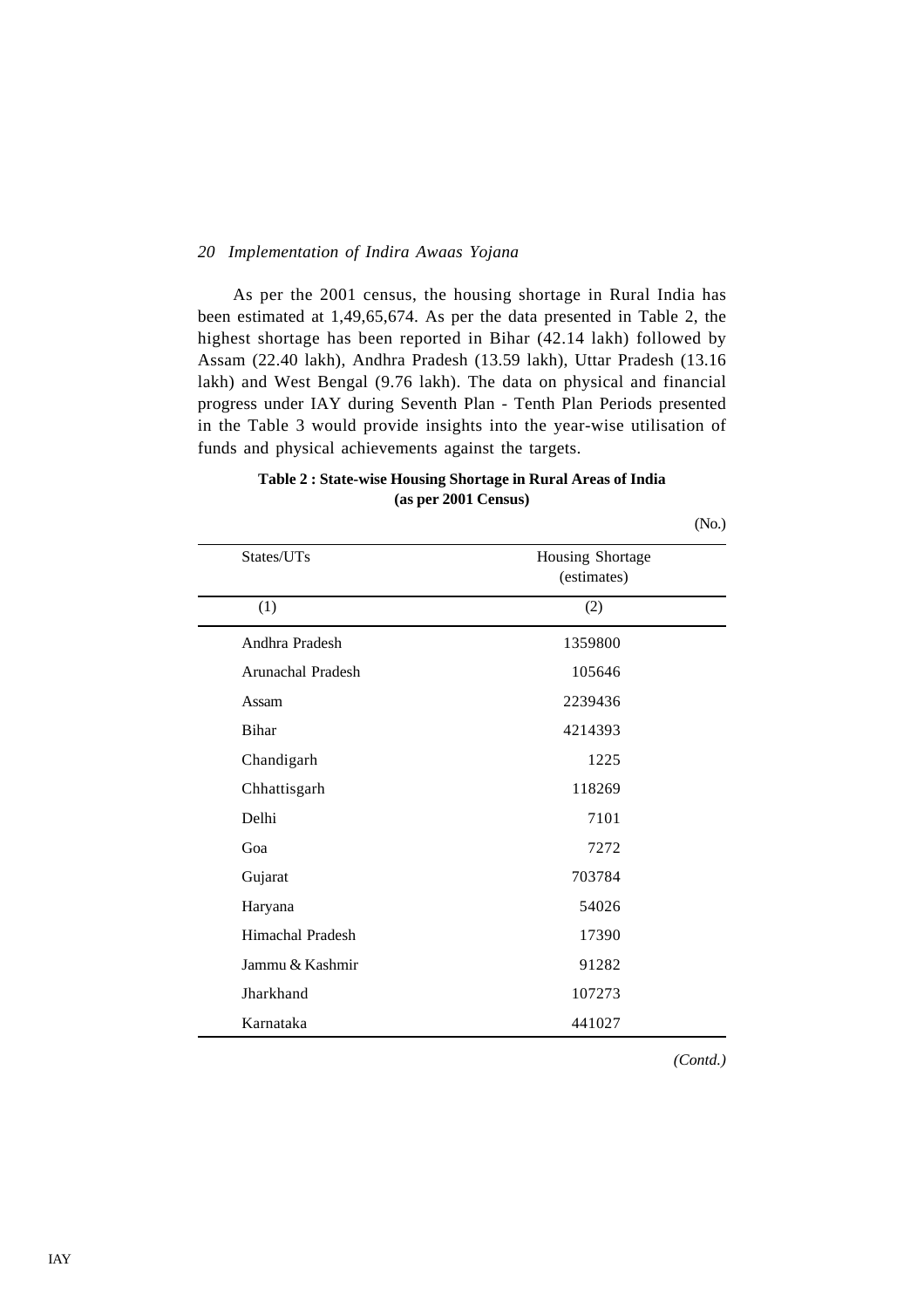| (1)                       | (2)      |
|---------------------------|----------|
| Kerala                    | 265075   |
| Madhya Pradesh            | 222082   |
| Maharashtra               | 672249   |
| Manipur                   | 68600    |
| Meghalaya                 | 148629   |
| Mizoram                   | 30305    |
| Nagaland                  | 96900    |
| Orissa                    | 658569   |
| Punjab                    | 78361    |
| Rajasthan                 | 264520   |
| Sikkim                    | 11927    |
| Tamil Nadu                | 429175   |
| Tripura                   | 174825   |
| <b>Uttar Pradesh</b>      | 1315940  |
| Uttaranchal               | 54492    |
| West Bengal               | 976874   |
| Andaman & Nicobar Islands | 17934    |
| Dadra & Nagar Haveli      | 1968     |
| Daman & Diu               | 1167     |
| Lakshadweep               | 190      |
| Pondicherry               | 7968     |
| India                     | 14965674 |

**Table 2 :** *(Contd.)*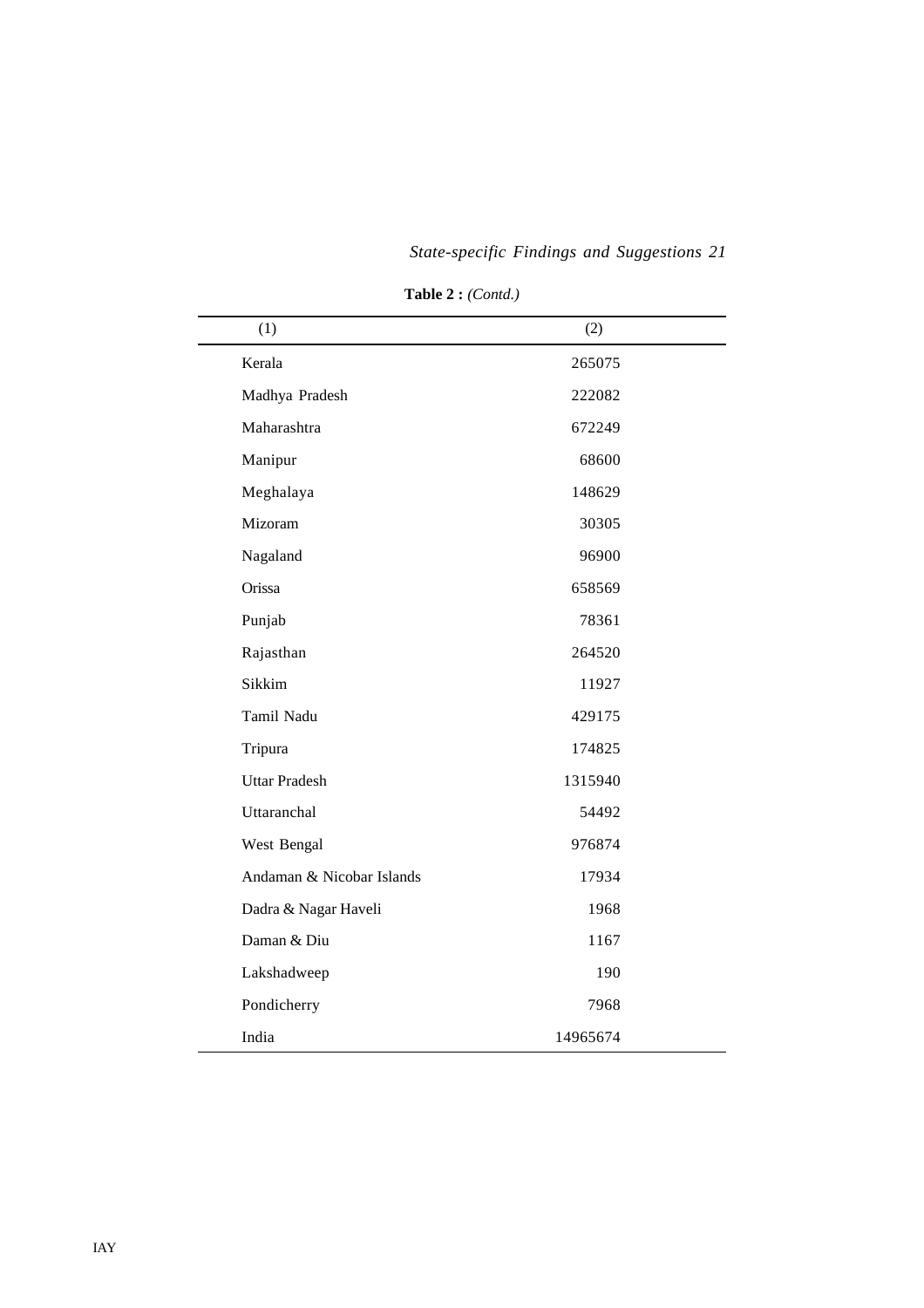## **Table 3 : Plan/Year-wise Physical and Financial Progress Under Indira Awaas Yojana in India (1985-1986 to 2005-2006)**

|           |                                             |                                   |          |          |                                   |          |               |           | (Rs. in Lakh)            |  |
|-----------|---------------------------------------------|-----------------------------------|----------|----------|-----------------------------------|----------|---------------|-----------|--------------------------|--|
|           |                                             | Allocation                        |          |          | Releases                          |          | No. of Houses |           |                          |  |
| Year      | Central                                     | <b>State</b><br>Matching<br>Share | Total    | Central  | <b>State</b><br>Matching<br>Share | Total    | Utilisation   | Targetted | Constructed/<br>Upgraded |  |
| (1)       | (2)                                         | (3)                               | (4)      | (5)      | (6)                               | (7)      | (8)           | (9)       | (10)                     |  |
|           | Seventh Five Year Plan (1985-86 to 1989-90) |                                   |          |          |                                   |          |               |           |                          |  |
| 1985-1986 | 10553.84                                    | 2632.58                           | 13186.42 | 10553.84 | 2632.58                           | 13186.42 | 5793.29       | 144080    | 51252                    |  |
| 1986-1987 | 13214.8                                     | 3296.18                           | 16510.98 | 13214.80 | 3296.18                           | 16510.98 | 14918.30      | 158270    | 160197                   |  |
| 1987-1988 | 13216.4                                     | 3296.58                           | 16512.98 | 13216.40 | 3296.58                           | 16512.98 | 23536.90      | 158270    | 169302                   |  |
| 1988-1989 | 11178.02                                    | 2788.17                           | 13966.19 | 1178.02  | 2788.17                           | 13966.19 | 14964.66      | 134705    | 139192                   |  |
| 1989-1990 | 12579.82                                    | 3138.51                           | 15718.33 | 12579.82 | 3138.51                           | 15718.33 | 18849.49      | 151323    | 186023                   |  |
| Total     | 60742.88                                    | 15152.02                          | 75894.90 | 60742.88 | 15152.02                          | 75894.90 | 78062.84      | 746648    | 705966                   |  |
|           | Annual Plan (1990-91 and 1991-92)           |                                   |          |          |                                   |          |               |           |                          |  |
| 1990-1991 | 12582.29                                    | 3141.80                           | 15724.09 | 12582.29 | 3141.80                           | 15724.09 | 21307.45      | 122016    | 181800                   |  |
| 1991-1992 | 12582.29                                    | 3141.80                           | 15724.09 | 12582.29 | 3141.80                           | 15724.09 | 26300.80      | 120542    | 207299                   |  |
| Total     | 25164.58                                    | 6283.60                           | 31448.18 | 25164.58 | 6283.60                           | 31448.18 | 47608.25      | 242558    | 389099                   |  |
|           |                                             |                                   |          |          |                                   |          |               |           | (Contd.)                 |  |

*22 Implementation of Indira Awaas Yojana*

Implementation of Indira Awaas Yojana

**ZZ**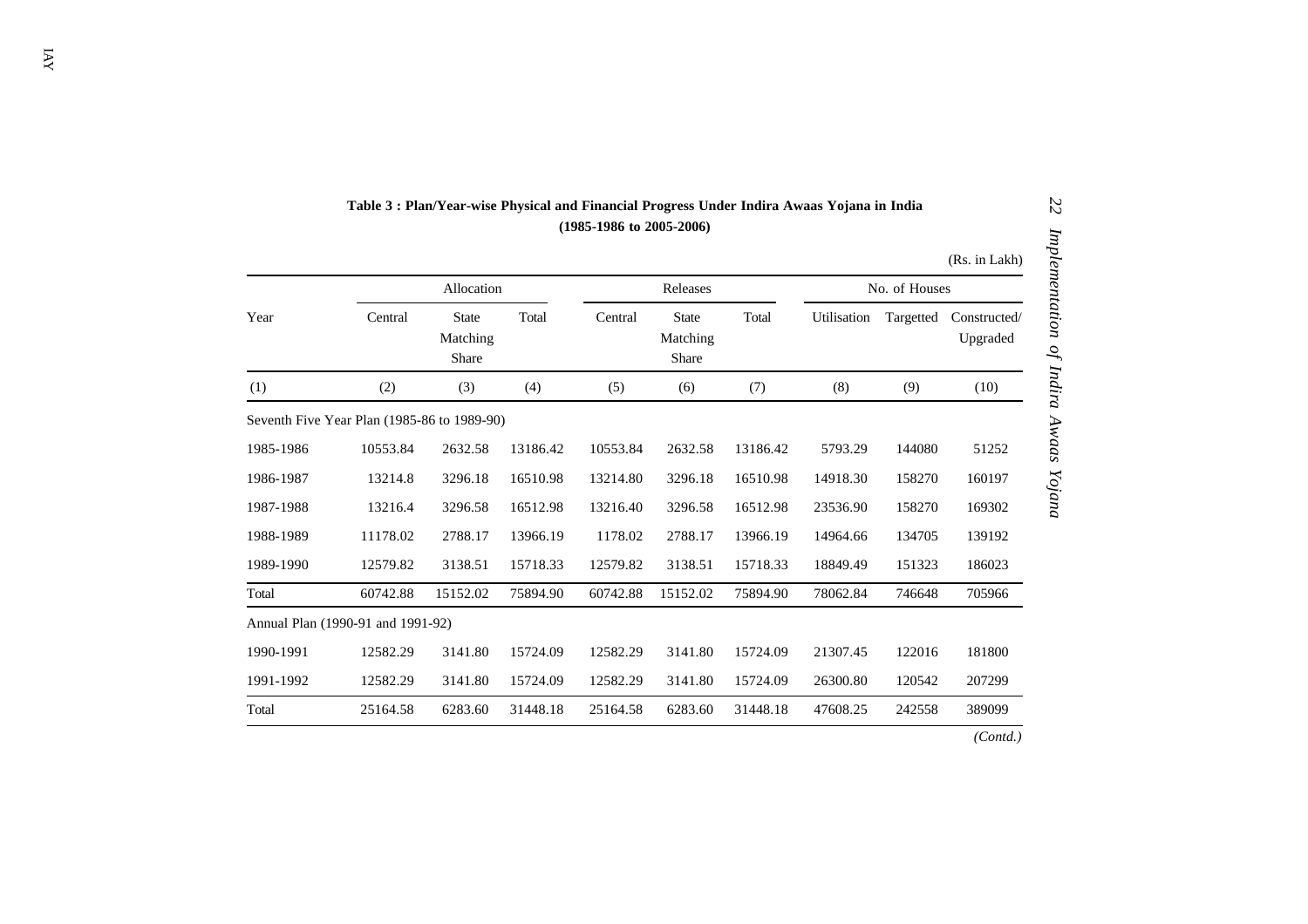| (1)       | (2)                                        | (3)       | (4)       | (5)       | (6)                 | (7)       | (8)        | (9)     | (10)     |
|-----------|--------------------------------------------|-----------|-----------|-----------|---------------------|-----------|------------|---------|----------|
|           | Eighth Five Year Plan (1992-93 to 1996-97) |           |           |           |                     |           |            |         |          |
| 1992-1993 | 17921.10                                   | 4475.19   | 22396.29  | 17921.10  | 4475.19             | 22396.29  | 23883.51   | 117133  | 192585   |
| 1993-1994 | 25460.00                                   | 6352.3    | 31812.3   | 25460.00  | 6352.30             | 31812.30  | 48099.95   | 280363  | 372535   |
| 1994-1995 | 35025.66                                   | 8743.73   | 43769.39  | 35025.66  | 8743.73             | 43769.39  | 50038.38   | 353353  | 390482   |
| 1995-1996 | 109499.00                                  | 27335.33  | 136834.33 | 117077.76 | 29225.01            | 146302.77 | 116636.44  | 1147489 | 863889   |
| 1996-1997 | 114000.00                                  | 28460.61  | 142460.61 | 117936.22 | 29439.41            | 147375.63 | 1385592.42 | 1123560 | 806290   |
| Total     | 301905.76                                  | 75367.16  | 377272.92 | 313420.74 | 78235.64            | 391656.38 | 377250.70  | 3021898 | 2625781  |
|           | Ninth Year Plan (1997-98 To 2001-2002)     |           |           |           |                     |           |            |         |          |
| 1997-1998 | 115300.00                                  | 28785.26  | 144085.26 | 111711.14 | 27887.75            | 139598.89 | 159147.85  | 718326  | 770936   |
| 1998-1999 | 148400.00                                  | 37062.48  | 185462.48 | 147794.72 | 36925.02            | 184719.74 | 180388.45  | 987470  | 835770   |
| 1999-2000 | 160000.00                                  | 53235.00  | 213235.00 | 143838.56 | 47923.04            | 191761.60 | 190763.87  | 1271619 | 925679   |
| 2000-2001 | 161369.00                                  | 53691.34  | 215060.34 | 152193.66 | 50672.34            | 202866.00 | 218580.59  | 1244320 | 1170926  |
| 2001-2002 | 161800.00                                  | 53825.47  | 215625.47 | 186974.40 | 62237.56            | 249211.96 | 214955.51  | 1293753 | 1171081  |
| Total     | 746869.00                                  | 226599.55 | 973468.55 |           | 742512.48 225645.71 | 968158.19 | 963836.27  | 5515488 | 4874392  |
|           |                                            |           |           |           |                     |           |            |         | (Contd.) |

**Table 3 :** *(Contd.)*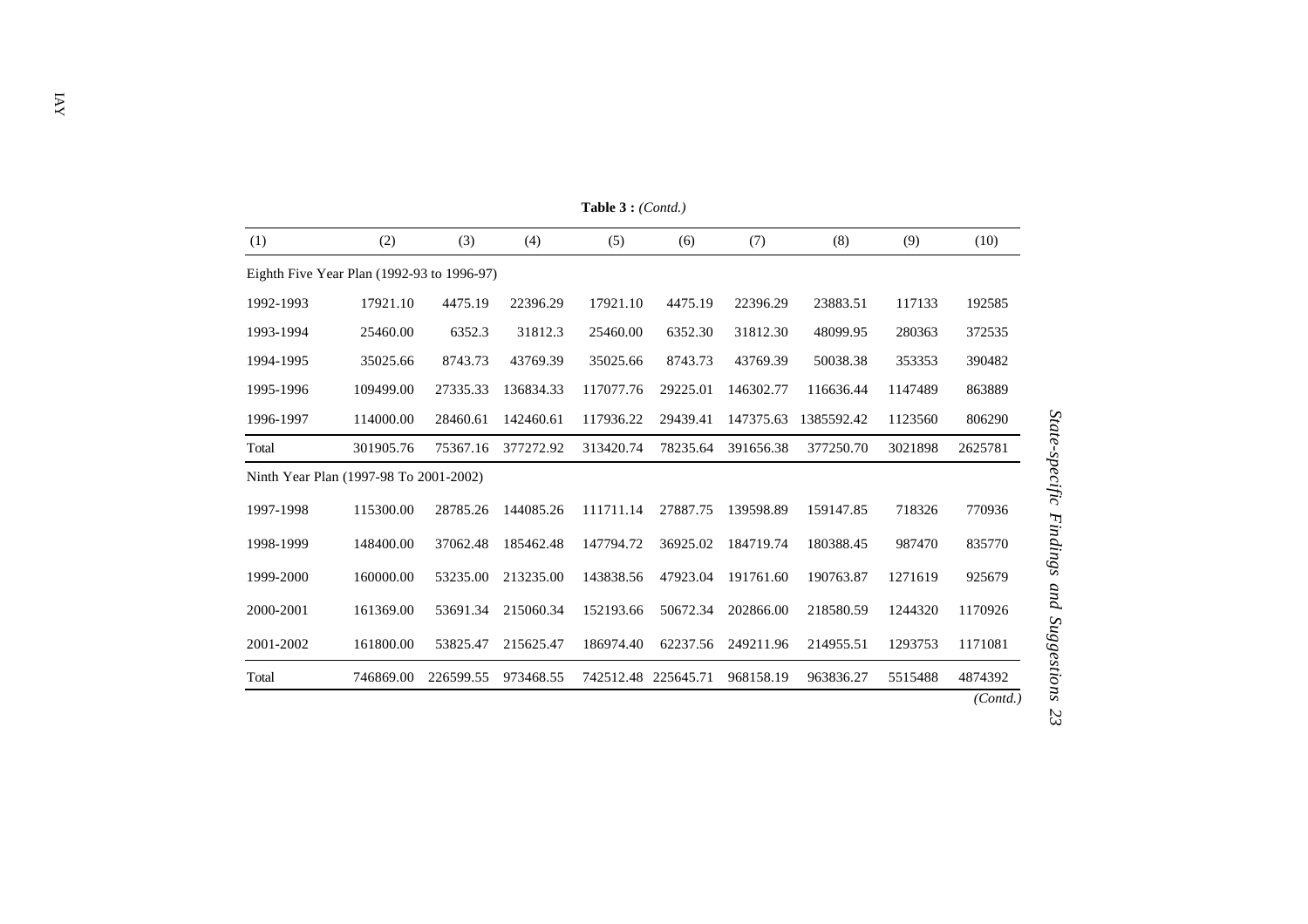|                    |                                               |           |                      | <b>Table 3</b> : $(Cond.)$ |          |                                 |            |          |          |
|--------------------|-----------------------------------------------|-----------|----------------------|----------------------------|----------|---------------------------------|------------|----------|----------|
| (1)                | (2)                                           | (3)       | (4)                  | (5)                        | (6)      | (7)                             | (8)        | (9)      | (10)     |
|                    | Tenth Five Year Plan (2002-2003 to 2006-2007) |           |                      |                            |          |                                 |            |          |          |
| 2002-2003          | 165640.00                                     | 55102.93  | 220742.93            | 162852.86                  | 54245.15 | 217098.01                       | 279496.46  | 1314431  | 1548641  |
| 2003-2004          | 187050.00                                     | 62225.02  | 249275.02            | 187107.78                  | 62306.61 | 249414.39                       | 258009.69  | 1484554  | 1361230  |
| 2004-2005          | 246067.00                                     | 81857.92  | 327924.92            | 288310.02                  | 95941.83 | 38251.85                        | 326208.64  | 1562356  | 1521305  |
| 2005-2006          | 273240.00                                     | 90893.91  | 364133.91            | 229867.76                  | 76615.93 | 306483.69                       | 221397.66  | 1441241  | 922622   |
| Total              | 871997.00                                     |           | 290079.78 1162076.78 |                            |          | 868138.42 289109.52 1157247.94  | 1085112.45 | 5802582  | 5353798  |
| <b>Grand Total</b> | 2006679.22                                    | 613482.11 | 2620161.33           |                            |          | 2009979.10 614426.49 2624405.59 | 2551870.51 | 15329174 | 13949036 |

Source : Ministry of Rural Development, Govt. of India.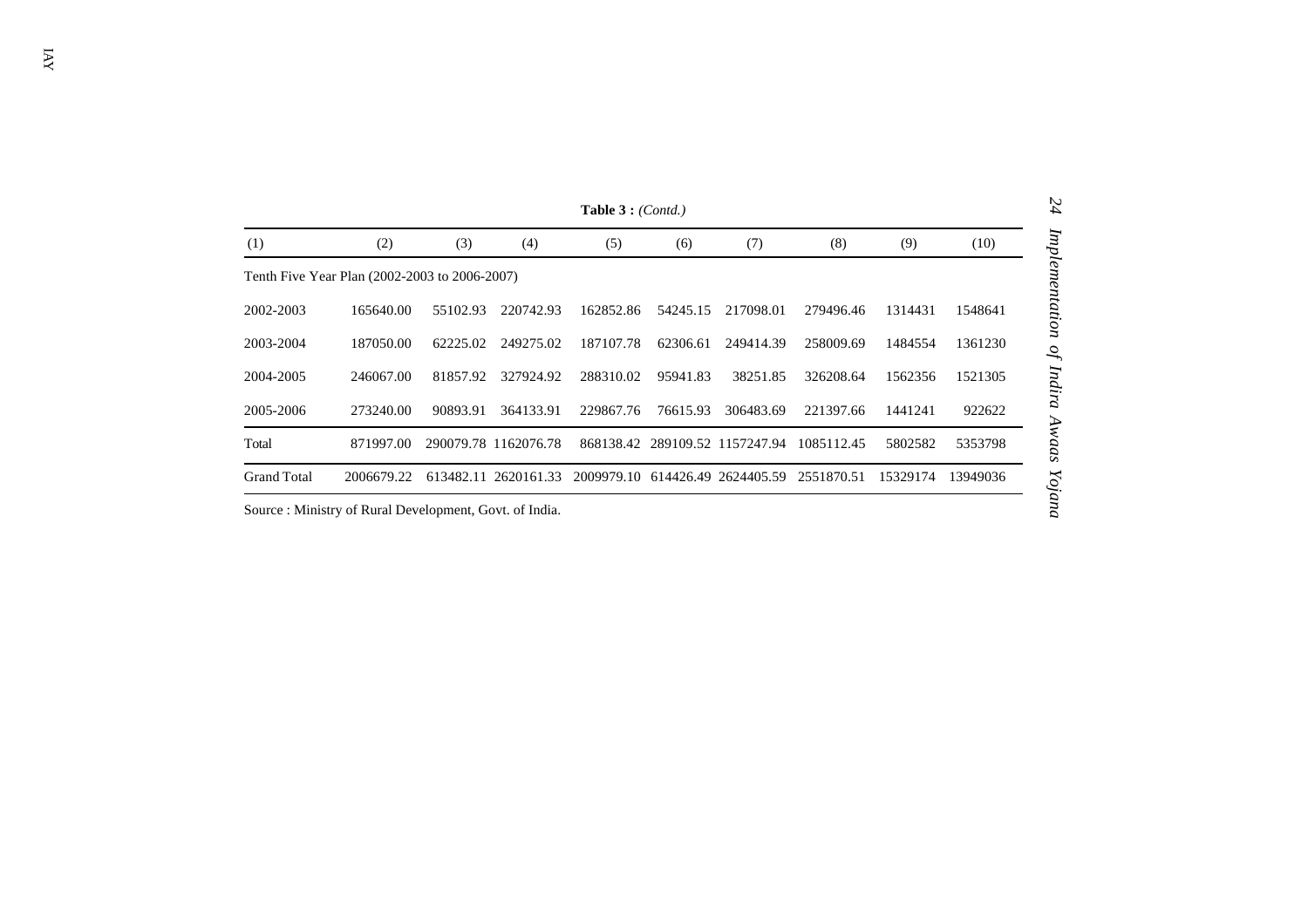#### **Seventh Five Year Plan Period (1985-1990)**

The Central and State share of financial resources continued to be in the ratio of 80:20 up to the year 1998-99 and the ratio was revised to 75:25 from 1999-2000 year onwards. The total allocation (Central+State) during the Seventh Plan period for all India was Rs.75,894.90 lakh out of which an amount of Rs.78,062.84 lakh was utilised by the States and UTs (102.85 per cent). As regards the physical progress, the number of houses constructed (including shelter upgradation) were 7,05,966 as against the target of 7,46,648 units and the overall percentage achievement worked out to 94.55. The total financial allocation made during the Seventh Plan period (1985-1990) and also during the annual plan periods (1990-91 and 1991-92) worked out to Rs.1,07,343.08 lakh (75,894.90+31,448.18). The total houses constructed during the same period were 10,95,065(7,05,966+3,89,099).

#### **Eighth Five Year Plan Period (1992-97)**

The financial resource released during the Eighth Five Year Plan period (1992-97) was Rs. 3,91,656.38 lakh of which an amount of Rs.3,77,250.70 lakh was utilised (96.32 per cent). The total number of houses constructed were 26,25,781(86.89 per cent) units as against the target of 30,21,898. The percentage of physical achievement has shown a declining trend right from the first year of the Eighth Plan. The achievement has declined from 164.41 per cent in 1992-93 to 71.76 per cent in 1996-97.

#### **Ninth Five Year Plan Period (1997-2002)**

The total amount released (Central+State) was Rs.9,68,158.19 lakh of which an amount of Rs.9,63,836.27 was utilised (99.55 per cent). The number of houses constructed under IAY during the Ninth Five Year Plan period (1997-2002) were 48,74,392 as against the target of 55,15,488 units. The percentage of physical achievement has varied from 72.79 during 1999-2000 to 107.32 during 1997-98. The percentage achievement was 88.37 at all India level.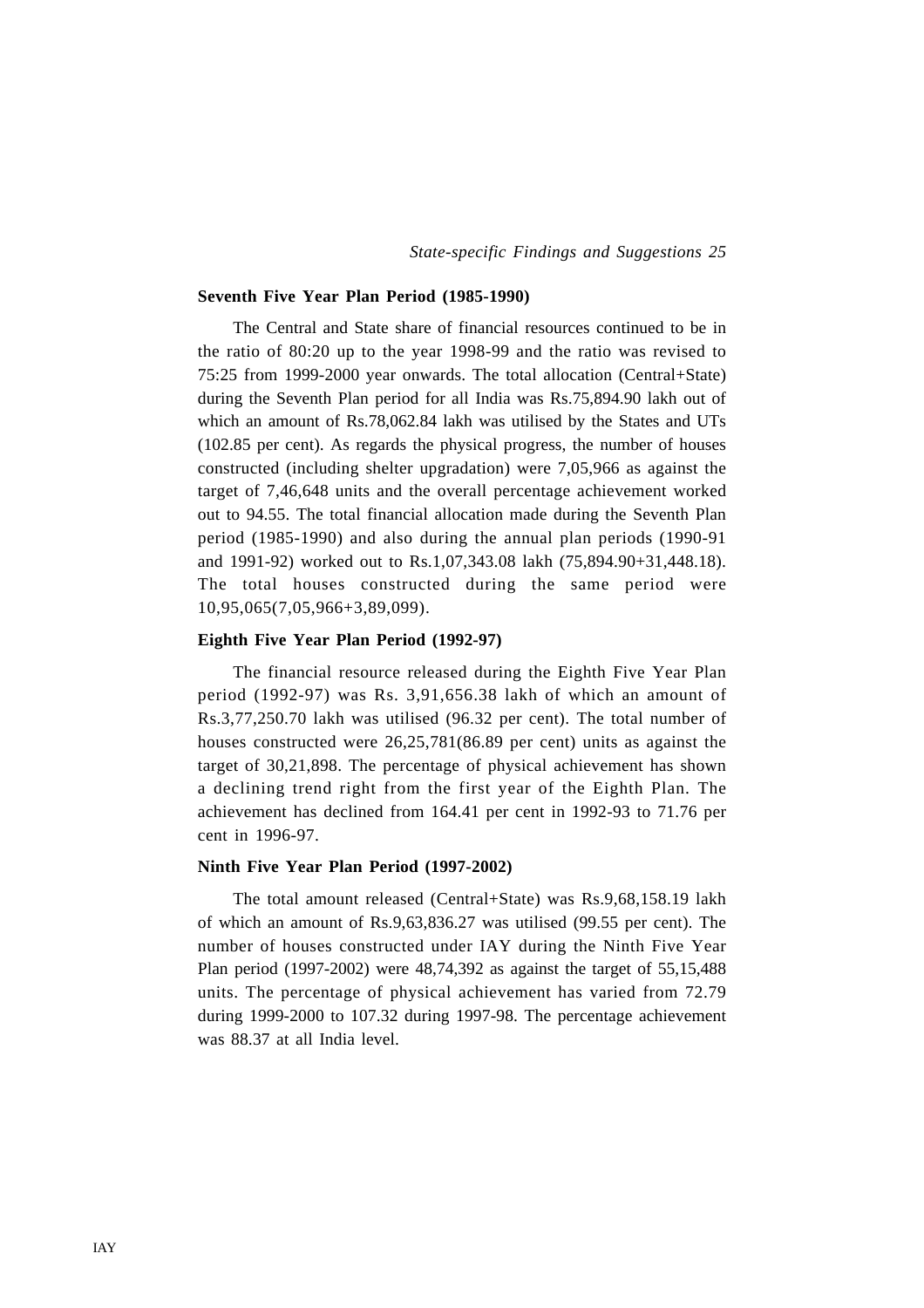#### **Tenth Five Year Plan Period (2002-2007)**

The total amount released (Central+State) during the Tenth Plan period was Rs.11,57,247.94 lakh of which an amount of Rs.10, 85,112.45 lakh was utilised (93.76 per cent). The total physical target during the Tenth Plan period was 58,02,582 units and the actual constructed housing units (including shelter upgradation) were 53,53,798 units (92.26 per cent).

The total amount released during the Seventh Plan period-Tenth Plan period was Rs.2,624,405.59 lakh out of which an amount of Rs. 25,51,870.51 was utilised (97.23 per cent). The total housing units proposed were 1,53,29,174 and the actual constructed houses were 1,39,49,036 (90.99 per cent).

The state-wise physical targets and achievements during the Eighth Plan period (1992-97) could be seen from Table 4. The physical achievement has varied from 1.92 lakh during 1992-93 to 8.63 lakh during 1995-96.Among the States and UTs, the number of houses constructed have been found to be higher in the States of Bihar, Madhya Pradesh, Orissa, Tamil Nadu, West Bengal, Andhra Pradesh, Karnataka and Maharashtra. Eventhough the percentage achievement in these days has been reported to be less than 100 during some years of the Plan period.

During the Ninth Plan period, the achievement has been reported to be more than 100 per cent in the States of Madhya Pradesh, Chhattisgarh, Haryana, Jammu & Kashmir, Mizoram, Nagaland, Orissa, Rajasthan, Sikkim, Tamil Nadu and Tripura (Table 5).

During the Tenth Plan period (2002-2007), on an average, the total number of houses constructed in each year had been worked out to 15 lakhs and if the achievement continues to be at this rate it may not be possible to achieve shelter for all by 2010.The highest number of houses constructed (including upgradation) has been reported in Uttar Pradesh, Orissa, Bihar and Andhra Pradesh (Table 6).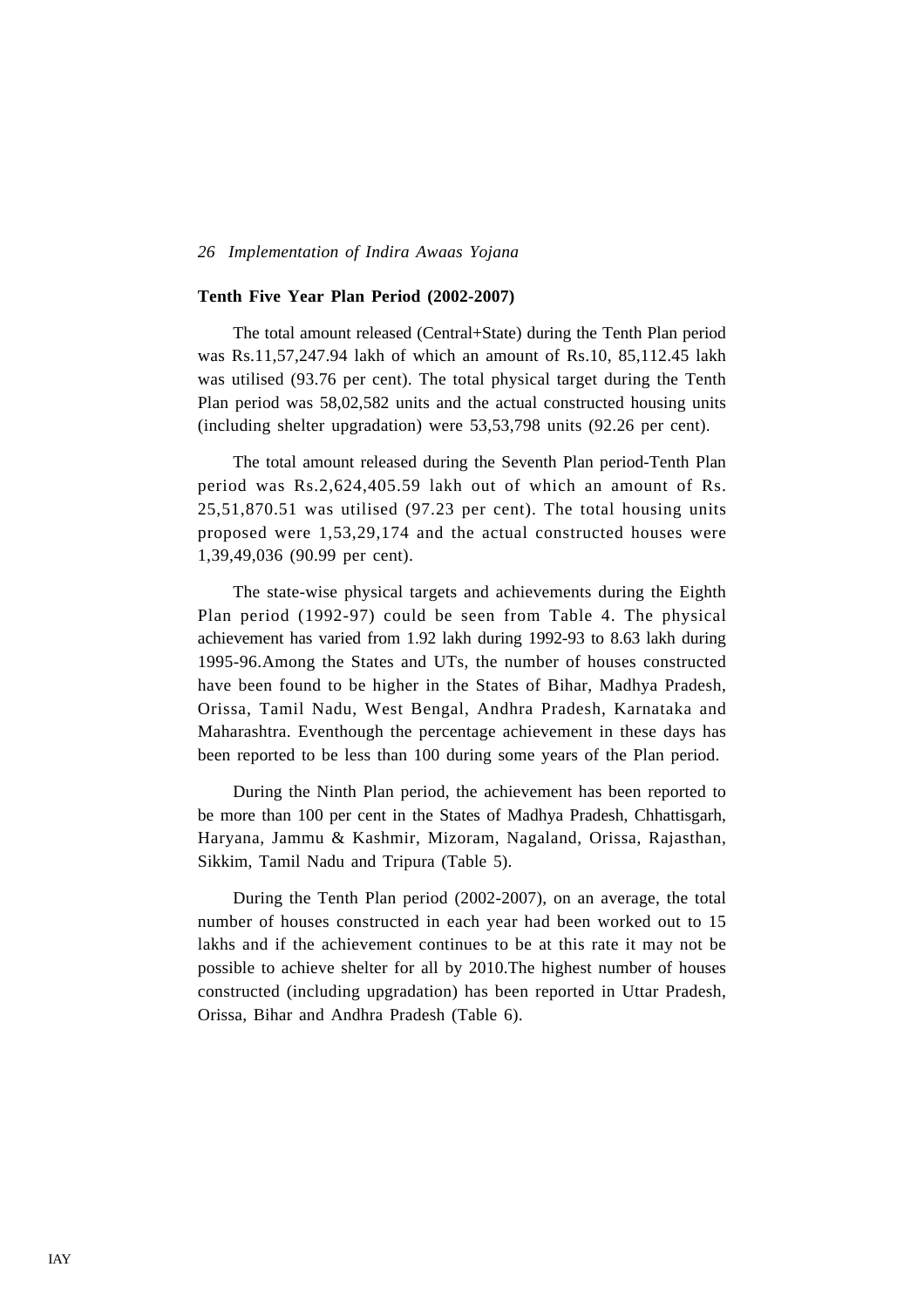| States/UTs              |        | 1992-93          |        | 1993-94          |        | 1994-95          |        | 1995-96          | 1996-97 |                  |
|-------------------------|--------|------------------|--------|------------------|--------|------------------|--------|------------------|---------|------------------|
|                         | Target | Achieve-<br>ment | Target | Achieve-<br>ment | Target | Achieve-<br>ment | Target | Achieve-<br>ment | Target  | Achieve-<br>ment |
| (1)                     | (2)    | (3)              | (4)    | (5)              | (6)    | (7)              | (8)    | (9)              | (10)    | (11)             |
| Andhra Pradesh          | 7719   | 10961            | 49034  | 44897            | 23817  | 57483            | 87642  | 69086            | 84640   | 46181            |
| Arunachal Pradesh       | 282    | 218              | 222    | 120              | 204    | 219              | 797    | 420              | 631     | 387              |
| Assam                   | 1091   | 1037             | 6209   | 4304             | 5987   | 6862             | 25560  | 24871            | 29197   | 13401            |
| Bihar                   | 14509  | 28189            | 37396  | 88960            | 85249  | 59216            | 217292 | 114506           | 151453  | 133244           |
| Goa                     | 54     | 55               | 276    | 358              | 249    | 329              | 861    | 967              | 1736    | 466              |
| Gujarat                 | 4546   | 4889             | 6598   | 7117             | 9574   | 7895             | 34501  | 31770            | 33633   | 30481            |
| Haryana                 | 917    | 1002             | 1848   | 1552             | 1707   | 3536             | 10846  | 9024             | 6983    | 6153             |
| <b>Himachal Pradesh</b> | 343    | 351              | 809    | 629              | 701    | 853              | 2736   | 1727             | 2165    | 2373             |
| Jammu & Kashmir         | 200    | 425              | 1084   | 390              | 1964   | 1697             | 10561  | 3554             | 5347    | 10197            |
| Karnataka               | 5309   | 7197             | 14197  | 8820             | 16365  | 13831            | 52133  | 37460            | 53181   | 45503            |
|                         |        |                  |        |                  |        |                  |        |                  |         | (Cond.)          |

**Table 4 : State-wise No. of Houses Targeted and Constructed under Indira Awaas Yojana(Eighth Five Year Plan Period)**

## (No.)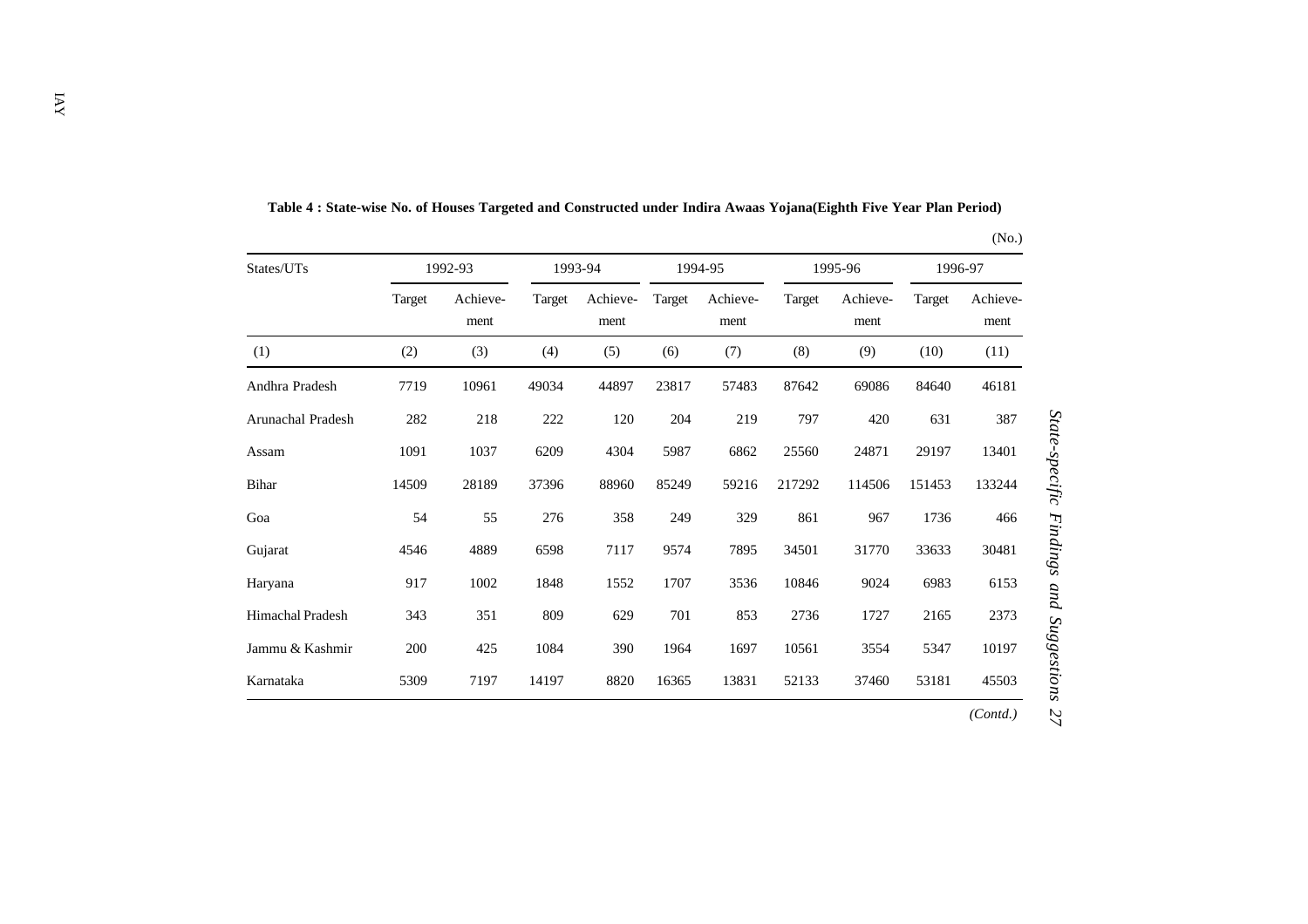|                   |       |       |       | Table 4: (Contd.) |       |       |        |        |        |          |
|-------------------|-------|-------|-------|-------------------|-------|-------|--------|--------|--------|----------|
| (1)               | (2)   | (3)   | (4)   | (5)               | (6)   | (7)   | (8)    | (9)    | (10)   | (11)     |
| Kerala            | 1690  | 4100  | 13245 | 16999             | 12570 | 18549 | 24624  | 29368  | 18554  | 23202    |
| Madhya Pradesh    | 17816 | 47156 | 28399 | 48108             | 35416 | 48967 | 113384 | 125757 | 147902 | 87371    |
| Maharashtra       | 6974  | 8778  | 6974  | 18870             | 26684 | 22812 | 89776  | 66648  | 81120  | 58244    |
| Manipur           | 58    | 213   | 290   | 208               | 268   | 197   | 1022   | 784    | 808    | 715      |
| Meghalaya         | 439   | 432   | 353   | 353               | 306   | 283   | 1195   | 207    | 946    | 646      |
| Mizoram           | 220   | 224   | 185   | 240               | 129   | 368   | 504    | 569    | 398    | 369      |
| Nagaland          | 383   | 1603  | 438   | 1536              | 328   | 895   | 1281   | 470    | 1014   | 3691     |
| Orissa            | 8885  | 11305 | 11649 | 10588             | 20158 | 13297 | 62986  | 51033  | 62248  | 54612    |
| Punjab            | 1255  | 3359  | 5963  | 2739              | 4855  | 3849  | 7047   | 1121   | 4966   | 1709     |
| Rajasthan         | 7166  | 10541 | 11388 | 19958             | 13035 | 28934 | 50875  | 41756  | 50325  | 46682    |
| Sikkim            | 51    | 140   | 142   | 142               | 119   | 108   | 1491   | 1065   | 369    | 760      |
| <b>Tamil Nadu</b> | 7044  | 14409 | 18930 | 33758             | 19824 | 33176 | 74205  | 56885  | 71598  | 63959    |
| Tripura           | 279   | 343   | 431   | 636               | 340   | 567   | 1327   | 1348   | 1051   | 983      |
| Uttar Pradesh     | 18448 | 22218 | 44135 | 47722             | 51472 | 50908 | 204003 | 159073 | 241251 | 139801   |
|                   |       |       |       |                   |       |       |        |        |        | (Contd.) |

28 Implementation of Indira Awaas Yojana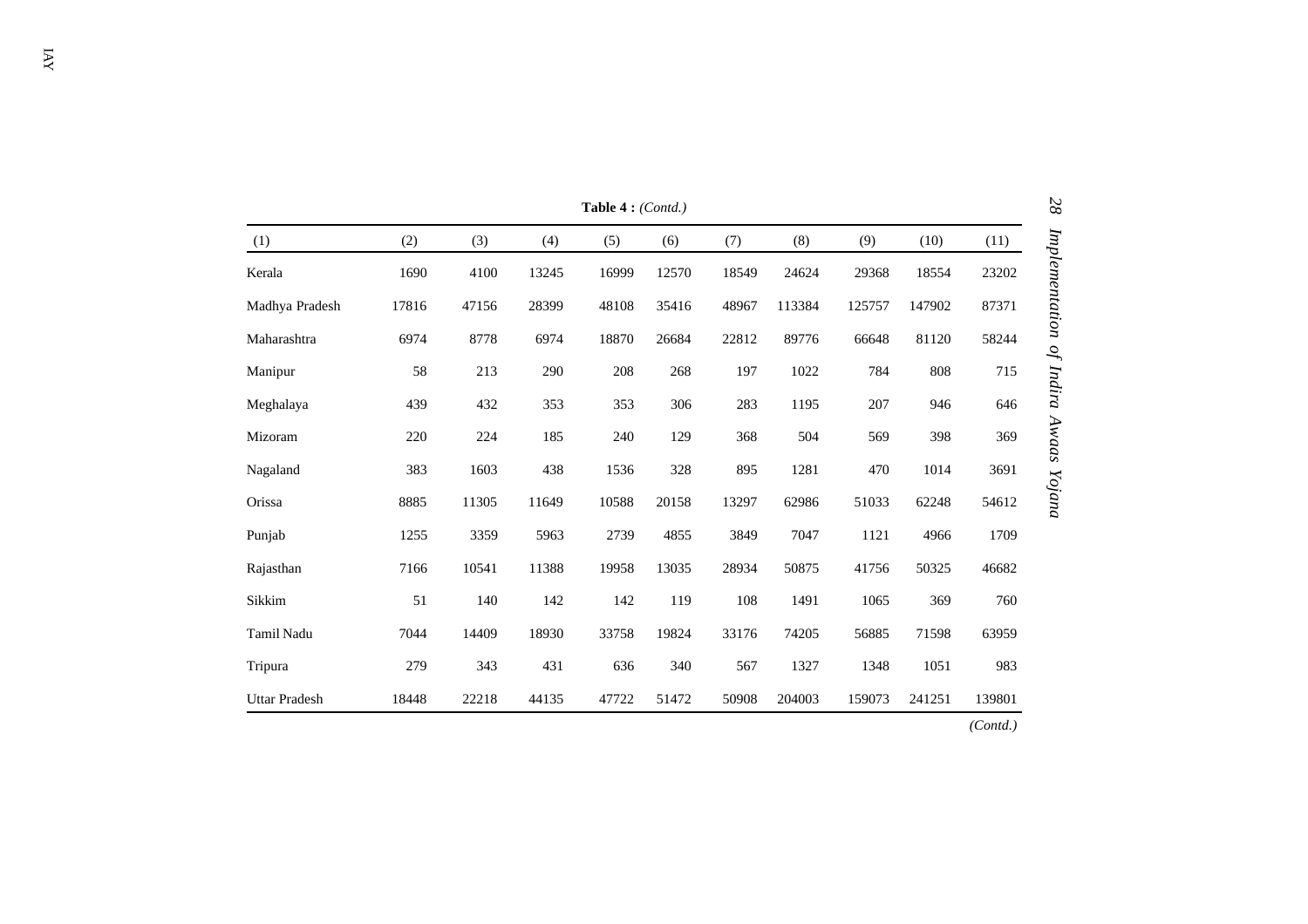| (1)                          | (2)    | (3)          | (4)          | (5)          | (6)              | (7)              | (8)     | (9)    | (10)           | (11)   |
|------------------------------|--------|--------------|--------------|--------------|------------------|------------------|---------|--------|----------------|--------|
| West Bengal                  | 11308  | 13300        | 19860        | 13389        | 21722            | 15526            | 69579   | 34278  | 70979          | 34722  |
| Andaman & Nicobar<br>Islands | 16     | 20           | 120          | 21           | 109              | 21               | 377     | 21     | 337            | 78     |
| Dadra & Nagar Haveli         | 60     | 52           | 71           | 60           | 59               | 59               | 205     | 13     | 278            | 50     |
| Daman & Diu                  | 8      | 21           | 38           | 13           | 35               | 45               | 121     | 62     | 120            | 92     |
| Lakshadweep                  | 16     | $\mathbf{0}$ | $\mathbf{0}$ | $\mathbf{0}$ | $\boldsymbol{0}$ | $\boldsymbol{0}$ | 189     | 10     | $\overline{0}$ | 105    |
| Pondicherry                  | 47     | 47           | 79           | 48           | 107              | $\mathbf{0}$     | 369     | 36     | 330            | 113    |
| India                        | 117133 | 192585       | 280363       | 372535       | 353353           | 390482           | 1147489 | 863889 | 1123560        | 806290 |

**Table 4 :** *(Contd.)*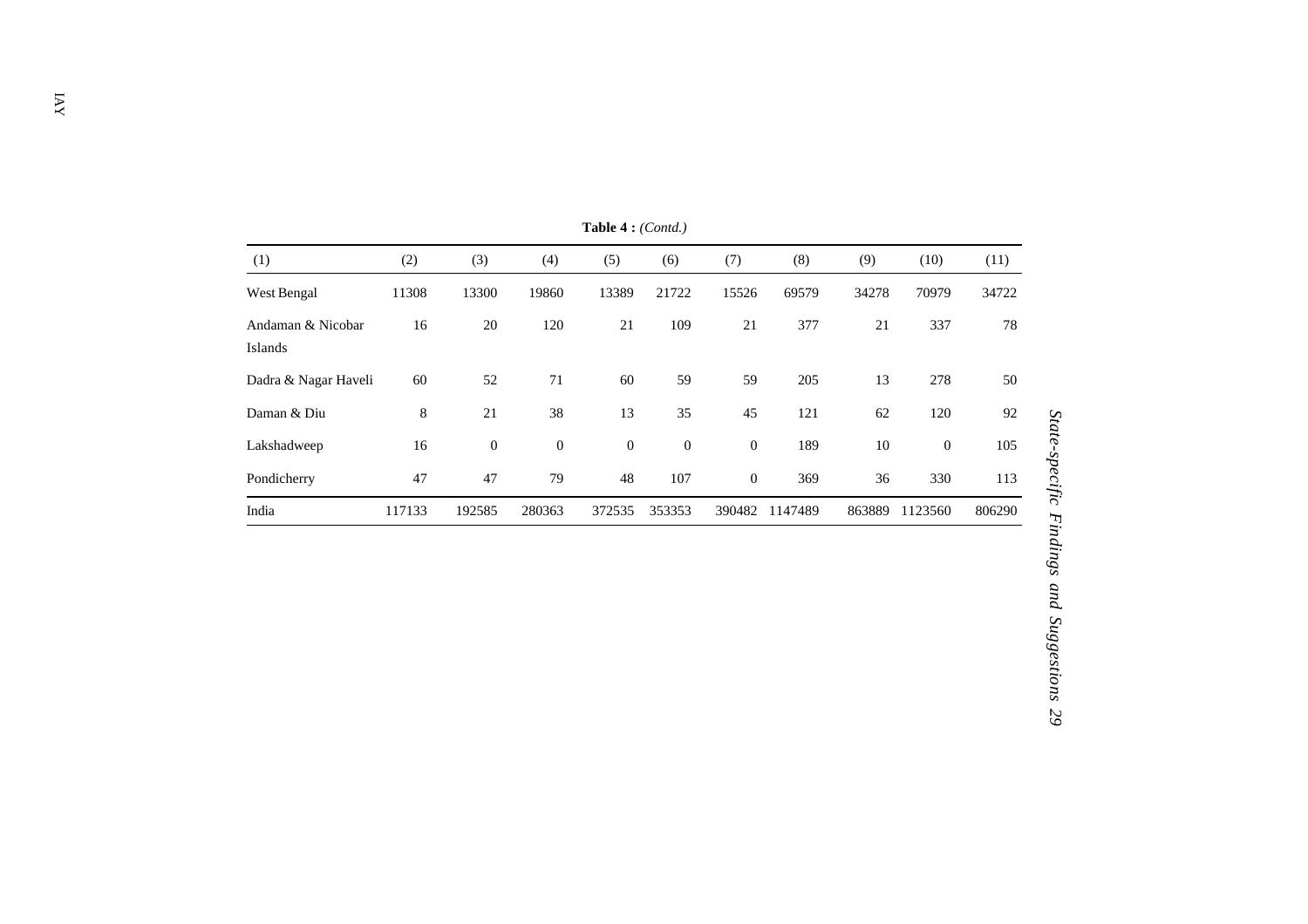The resource allocations and the total houses constructed from the inception of IAY to 2001 could be seen from Table 7. The total allocation (Central+State) made during the above period worked out to Rs.13,38,952.20 lakh and the total houses constructed were 77.71 lakh.

The number of houses constructed for scheduled castes, scheduled tribes and other communities under IAY during 1996-2006 could be seen from Table 8. Out of 1,17,97,929 houses constructed, the SCs have been provided with 53,73,842 (45.54 per cent) whereas the STs have been provided with 22,32,706 units (18.92 per cent). At the national level, the percentage of housing units for the SCs and STs has been worked out at 64.46. The States like Madhya Pradesh, Assam, Chhattisgarh, Manipur, Meghalaya, Jharkhand, the houses constructed for STs have been found higher than the SCs. The highest number of housing units for SCs have been reported in Uttar Pradesh (10.76 lakhs) followed by Bihar (10.29 lakhs), Orissa (5.36 lakhs), Tamil Nadu (4.30 lakhs) and Andhra Pradesh (4.10 lakhs). In the case of STs the highest number of units have been reported in Madhya Pradesh (29.00 lakhs) followed by Orissa (2.82 lakhs), Maharashtra (2.42 lakhs), Assam (2.17 lakhs) and Andhra Pradesh (1.57 lakhs).

The details of targets and achievements in respect of SCs, STs, bonded labour, physically/mentally challenged, ex-servicemen and others during 2004-2005, presented in Table 9 would provide category-wise coverage at all India level and also at the States and UTs' level. The achievement in respect of SCs, STs and others has been found to be impressive as per the guidelines of IAY. The coverage of freed bonded labour and ex-servicemen has been found in few States like Bihar, Jharkhand, Karnataka, Maharashtra, Tamil Nadu, Uttar Pradesh, Uttaranchal and West Bengal. However, the coverage of physically/mentally handicapped category has been found very good and the highest number of units provided to this category has been reported in West Bengal (2,846) followed by Uttar Pradesh (2,463), Andhra Pradesh (2,034), Madhya Pradesh (1,665) and Assam (1,655).

The data on the distribution of housing units by gender, marital status and also smokeless chulha and sanitary latrine during 2004-2005 have been provided in Table 10. The overall physical achievement has been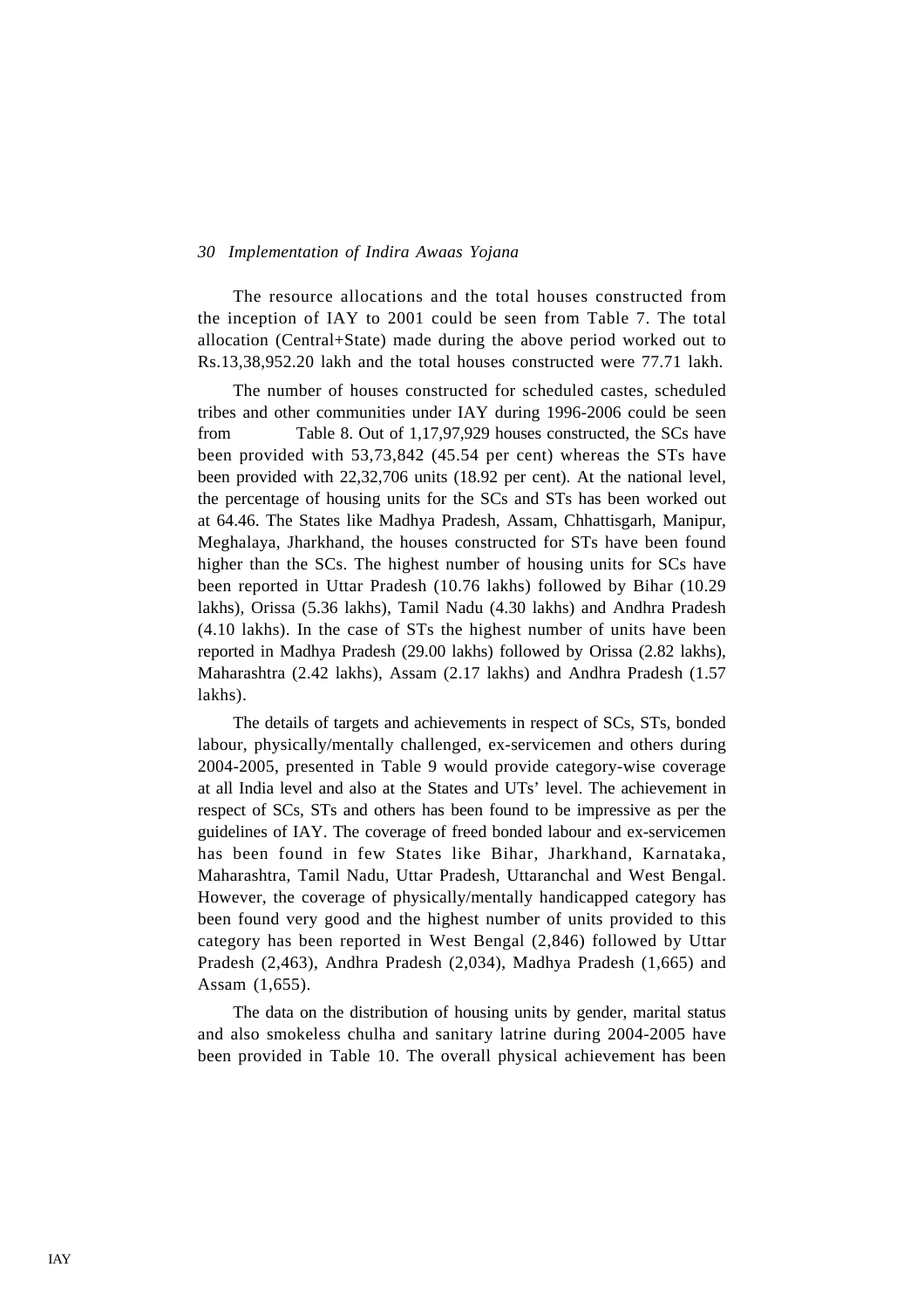found to be more than 100 per cent in the States of Andhra Pradesh, Assam, Chhattisgarh, Gujarat, Himachal Pradesh, Haryana, Kerala, Madhya Pradesh, Mizoram, Nagaland, Sikkim, Tripura, Tamil Nadu, Uttaranchal and West Bengal. Among the States, the lowest percentage achievement has been reported in Goa (57.53) followed by Meghalaya (59.31) and Punjab (60.21). The highest number of sanitary latrines have been found in Uttar Pradesh (1.43 lakhs) followed by Andhra Pradesh (1.26 lakhs) and West Bengal (0.97 lakhs). The highest number of smokeless chulhas have been found in Andhra Pradesh (1.26 lakhs) followed by Uttar Pradesh (1.20 lakhs). The allotment of housing units made in the name of women has been found higher in all the States except Assam.

| Table 5: State-wise Targets and Number of Houses Constructed under |
|--------------------------------------------------------------------|
| Indira Awaas Yojana in India (Ninth Five Year Plan)                |

|                         |         | (No.)                        |
|-------------------------|---------|------------------------------|
| States/UTs              | Target  | No. of Houses<br>Constructed |
| (1)                     | (2)     | (3)                          |
| Andhra Pradesh          | 400642  | 421508                       |
| Arunachal Pradesh       | 15858   | 13669                        |
| Assam                   | 367565  | 170771                       |
| <b>Bihar</b>            | 1085118 | 723658                       |
| Chhattisgarh*           | 32499   | 40773                        |
| Goa                     | 2376    | 2012                         |
| Gujarat                 | 119278  | 128299                       |
| Haryana                 | 43538   | 47514                        |
| <b>Himachal Pradesh</b> | 18247   | 16996                        |
| Jammu & Kashmir         | 25036   | 29116                        |
| Jharkhand*              | 145426  | 106369                       |
| Karnataka               | 220333  | 206788                       |
|                         |         | (Cond.)                      |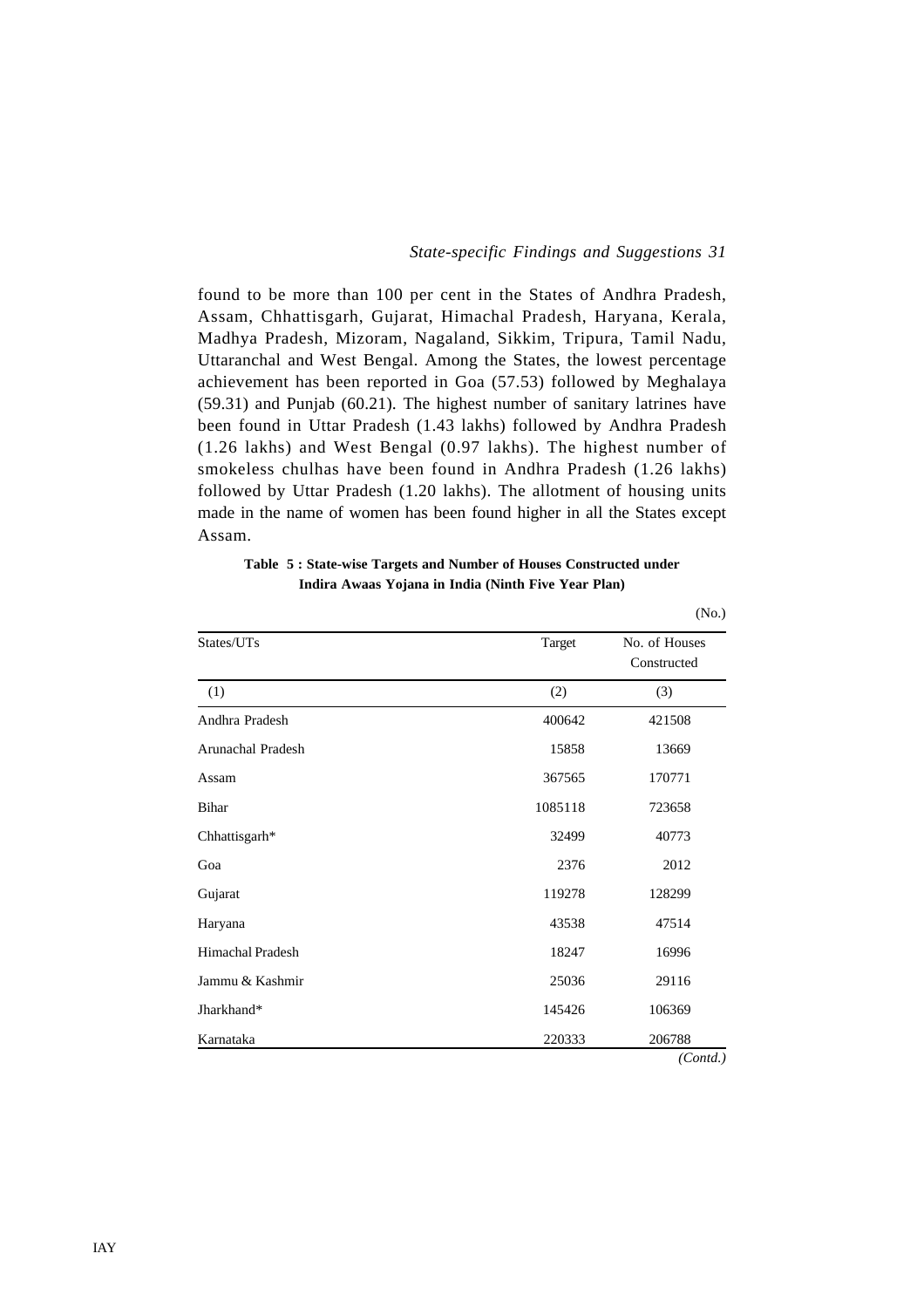| (1)                       | (2)     | (3)     |
|---------------------------|---------|---------|
| Kerala                    | 117257  | 83466   |
| Madhya Pradesh            | 361577  | 409071  |
| Maharashtra               | 395173  | 357083  |
| Manipur                   | 18065   | 4510    |
| Meghalaya                 | 24801   | 9727    |
| Mizoram                   | 6018    | 6181    |
| Nagaland                  | 16574   | 21308   |
| Orissa                    | 335594  | 463071  |
| Punjab                    | 27141   | 23143   |
| Rajasthan                 | 142437  | 177490  |
| Sikkim                    | 4351    | 5178    |
| Tamil Nadu                | 237866  | 272426  |
| Tripura                   | 36146   | 38151   |
| <b>Uttar Pradesh</b>      | 855867  | 762681  |
| Uttaranchal*              | 34792   | 25020   |
| West Bengal               | 418932  | 305166  |
| Andaman & Nicobar Islands | 2753    | 934     |
| Dadra & Nagar Haveli      | 1716    | 360     |
| Daman & Diu               | 600     | 108     |
| Lakshadweep               | 187     | 221     |
| Pondicherry               | 1724    | 1624    |
| India                     | 5515488 | 4874392 |

**Table 5 :** *(Contd.)*

Note : \* : States created during 2000-2001.

Source : Lok Sabha Starred Question No. 113, dated, 26.11.2002.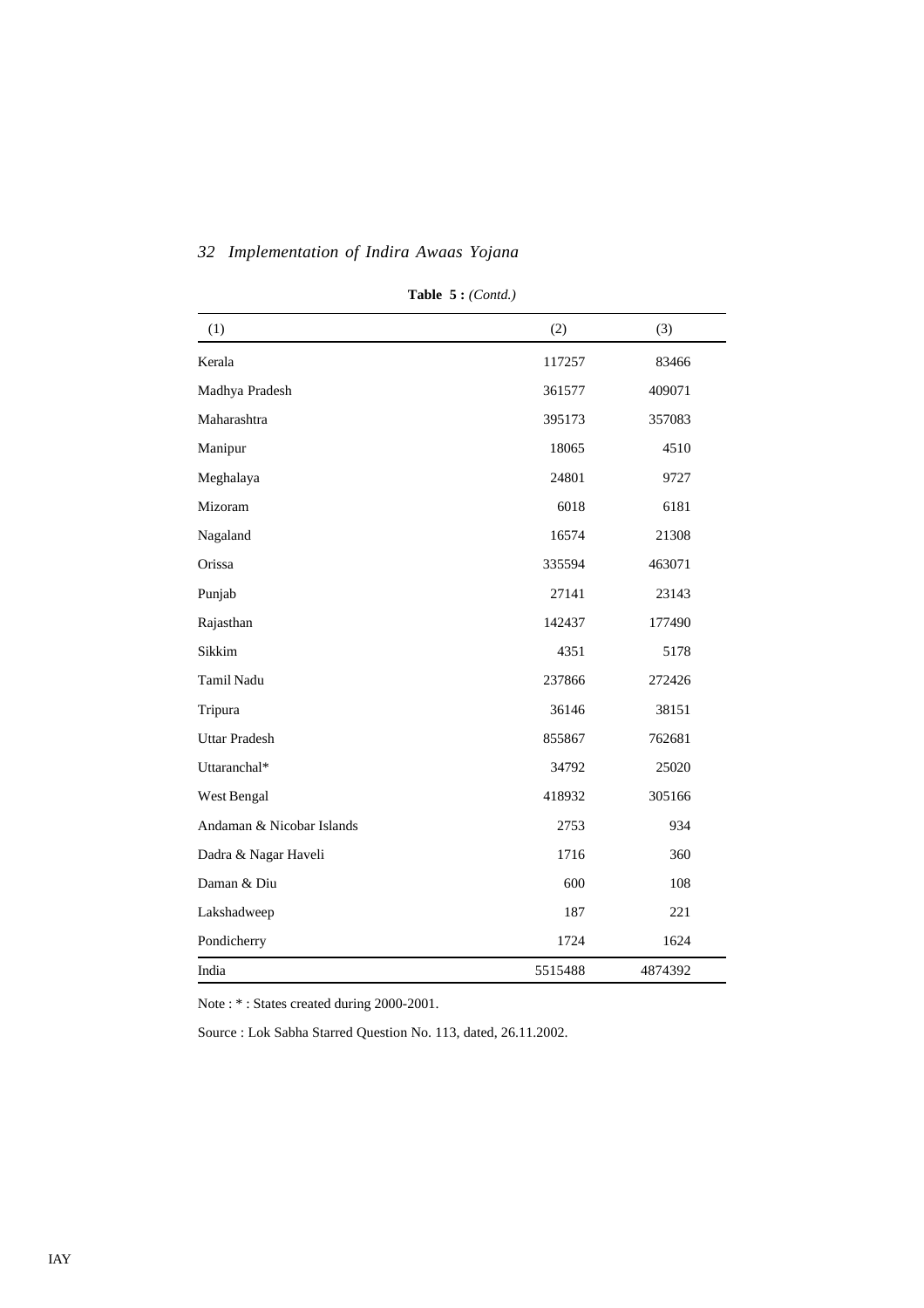| Table 6: State-wise Number of Below Poverty Line Households Benefited            |
|----------------------------------------------------------------------------------|
| (Houses Constructed) under Indira Awaas Yojana in India (2002-2003 to 2006-2007) |

|                         |                            |         |                      |         | (No.)   |  |
|-------------------------|----------------------------|---------|----------------------|---------|---------|--|
| States/UTs              | Year-wise Number of Houses |         |                      |         |         |  |
|                         |                            |         | Constructed/Upgraded |         |         |  |
|                         | 2002-03                    | 2003-04 | 2004-05              | 2005-06 | 2006-07 |  |
| (1)                     | (2)                        | (3)     | (4)                  | (5)     | (6)     |  |
| Andhra Pradesh          | 126837                     | 105295  | 126039               | 132521  | 5191    |  |
| Arunachal Pradesh       | 3423                       | 6646    | 4162                 | 5327    | 202     |  |
| Assam                   | 65587                      | 78752   | 129495               | 104353  | 11353   |  |
| <b>Bihar</b>            | 172524                     | 183792  | 252026               | 331651  | 22923   |  |
| Chhattisgarh            | 16255                      | 18302   | 20134                | 26578   | 572     |  |
| Goa                     | 269                        | 233     | 428                  | 615     | 20      |  |
| Gujarat                 | 27053                      | 31189   | 33654                | 65602   | 6110    |  |
| Haryana                 | 9840                       | 9175    | 8845                 | 9743    | 700     |  |
| <b>Himachal Pradesh</b> | 3413                       | 3841    | 4749                 | 3031    | 54      |  |
| Jammu and Kashmir       | 5749                       | 8412    | 7252                 | 8231    | 249     |  |
| Jharkhand               | 40482                      | 60290   | 66081                | 75403   | NR.     |  |
| Karnataka               | 42452                      | 49833   | 50707                | 56944   | 9494    |  |
| Kerala                  | 32107                      | 39825   | 39831                | 36413   | 2848    |  |
| Madhya Pradesh          | 63691                      | 65768   | 75365                | 59420   | 7036    |  |
| Maharashtra             | 85970                      | 103135  | 105449               | 94054   | 5277    |  |
| Manipur                 | 2571                       | 1666    | 5820                 | 4962    | NR.     |  |
| Meghalaya               | 3305                       | 6465    | 4665                 | 6678    | 213     |  |
| Mizoram                 | 1305                       | 2202    | 2052                 | 2182    | NR.     |  |
| Nagaland                | 6698                       | 5966    | 5099                 | 7949    | 1454    |  |
| Orissa                  | 444669                     | 154205  | 89891                | 87070   | 4617    |  |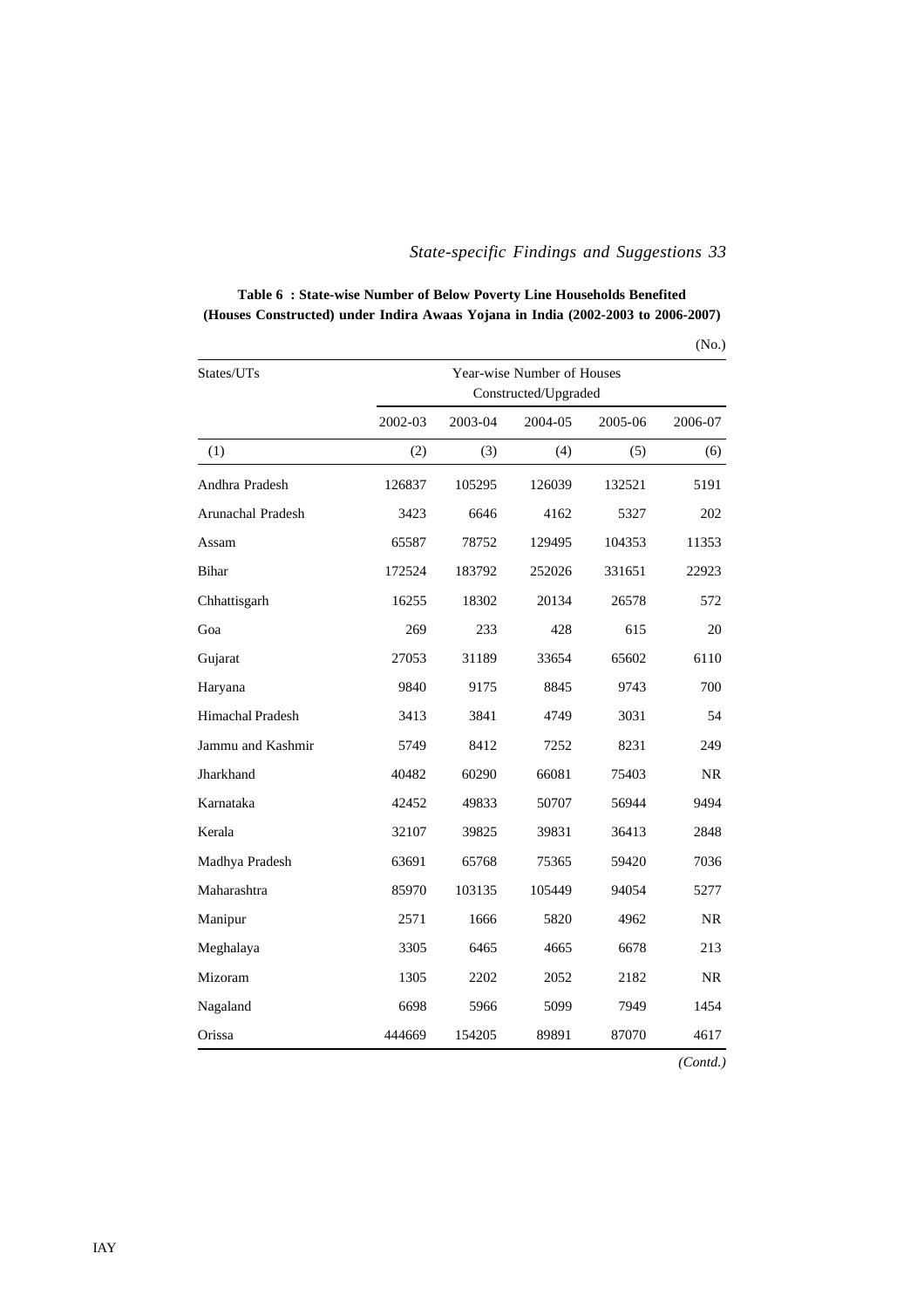| (1)                         | (2)     | (3)     | (4)     | (5)     | (6)          |
|-----------------------------|---------|---------|---------|---------|--------------|
| Punjab                      | 5651    | 6050    | 4460    | 7868    | 554          |
| Rajasthan                   | 37592   | 41888   | 31070   | 38471   | 2269         |
| Sikkim                      | 1149    | 2041    | 1584    | 1296    | 389          |
| Tamil Nadu                  | 62988   | 57069   | 58687   | 66434   | 183          |
| Tripura                     | 10321   | 15003   | 12132   | 11902   | 593          |
| <b>Uttar Pradesh</b>        | 177190  | 190950  | 199096  | 185541  | 7407         |
| Uttaranchal                 | 11799   | 21666   | 26376   | 21722   | 580          |
| West Bengal                 | 86709   | 90601   | 155598  | 99259   | 6849         |
| Andaman and Nicobar Islands | 532     | 671     | 337     | 90      | <b>NR</b>    |
| Dadra and Nagar Haveli      | 54      | 14      | 108     | 101     | 13           |
| Daman and Diu               | 48      | 7       | 9       | 6       | $\mathbf{1}$ |
| Lakshadweep                 | 5       | 14      | 16      | 48      | 33           |
| Pondicherry                 | 403     | 264     | 88      | 238     | <b>NR</b>    |
| India                       | 1548641 | 1361230 | 1521305 | 1551703 | 97190        |

**Table 6 :** *(Contd.)*

## **Table 7 : State-wise Allocation and Achievement under IAY (Since Inception)**

| States/UTs        | <b>Total Allocation</b><br>$(Centre + State)$<br>(Rs. in Lakh) | No. of Houses<br>Constructed |
|-------------------|----------------------------------------------------------------|------------------------------|
| (1)               | (2)                                                            | (3)                          |
| Andhra Pradesh    | 105901.28                                                      | 651465                       |
| Arunachal Pradesh | 3002.36                                                        | 12191                        |
| Assam             | 50261.84                                                       | 185435                       |
| Bihar             | 198855.21                                                      | 1170302                      |
|                   |                                                                |                              |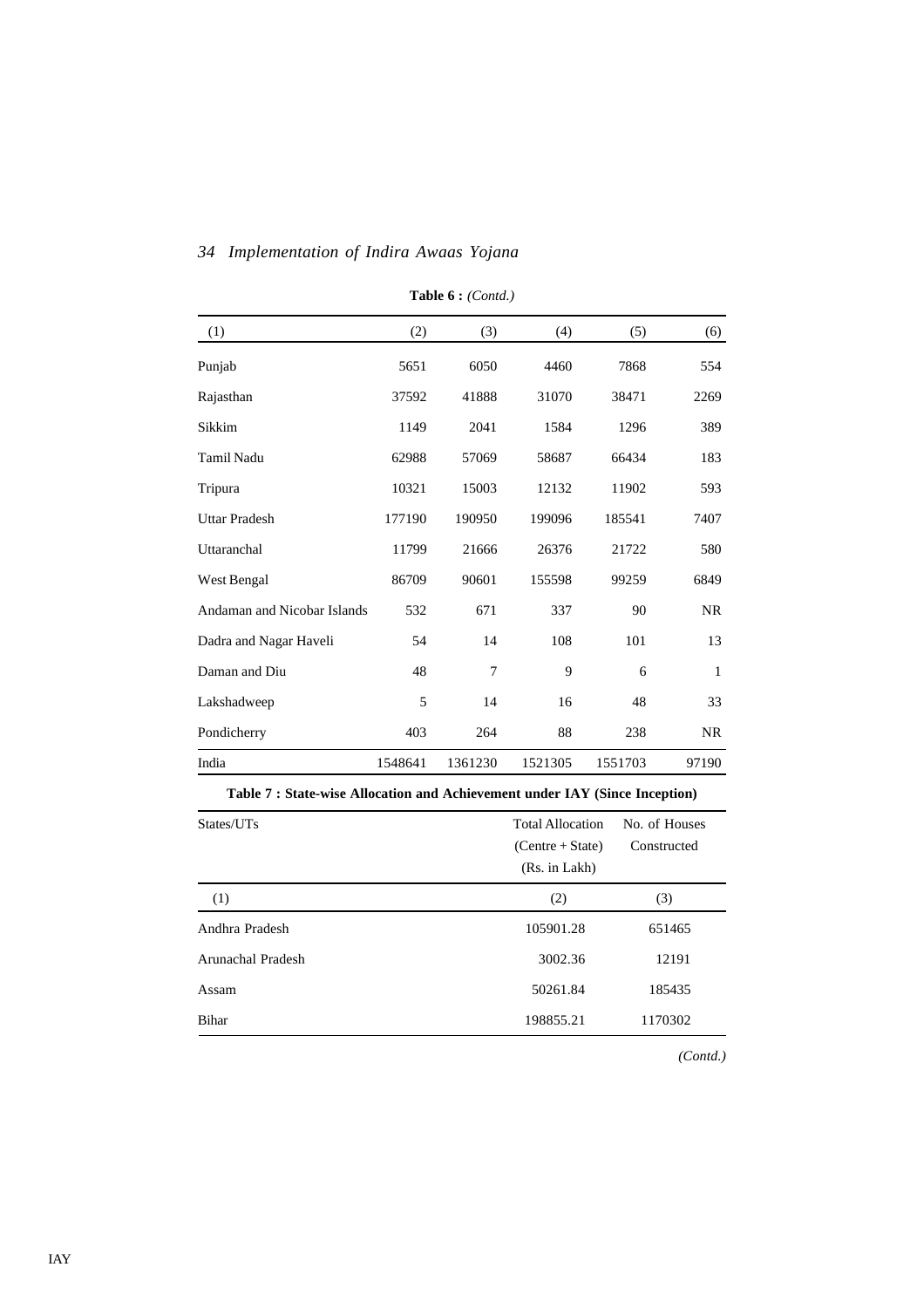| (1)                  | (2)       | (3)     |
|----------------------|-----------|---------|
| Chhattisgarh         | 3844.17   | 25988   |
| Goa                  | 625.51    | 4729    |
| Gujarat              | 44904.50  | 225120  |
| Haryana              | 11482.63  | 69837   |
| Himachal Pradesh     | 4559.39   | 23514   |
| Jammu & Kashmir      | 6703.23   | 44471   |
| Jharkhand            | 8733.04   | 72425   |
| Karnataka            | 55929.35  | 333940  |
| Kerala               | 26477.43  | 240430  |
| Madhya Pradesh       | 110705.05 | 818139  |
| Maharashtra          | 104225.67 | 534628  |
| Manipur              | 1834.74   | 5966    |
| Meghalaya            | 2714.93   | 9780    |
| Mizoram              | 1404.23   | 9010    |
| Nagaland             | 4514.71   | 32087   |
| Orissa               | 138479.43 | 547828  |
| Punjab               | 7139.31   | 38775   |
| Rajasthan            | 44163.14  | 343747  |
| Sikkim               | 1159.56   | 7350    |
| Tamil Nadu           | 81203.72  | 658251  |
| Tripura              | 6954.76   | 35980   |
| Uttaranchal          | 228566.71 | 1230255 |
| <b>Uttar Pradesh</b> | 2768.13   | 16023   |

**Table 7 :** *(Contd.)*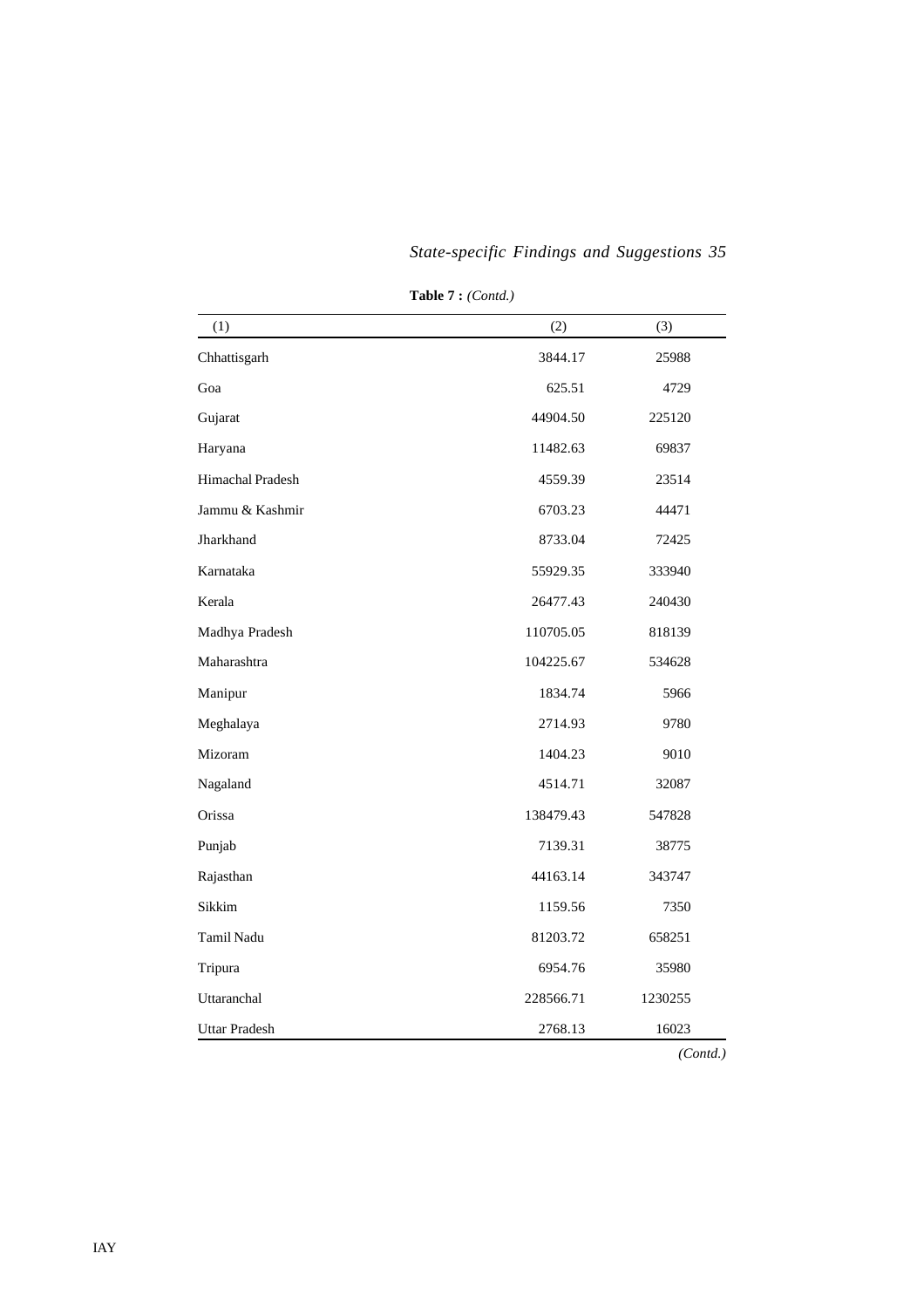| (1)                       | (2)        | (3)       |
|---------------------------|------------|-----------|
| West Bengal               | 80502.78   | 419487    |
| Delhi                     | <b>NA</b>  | <b>NA</b> |
| Chandigarh                | <b>NA</b>  | <b>NA</b> |
| Andaman & Nicobar Islands | 490.22     | 470       |
| Dadra & Nagar Haveli      | 238.90     | 690       |
| Daman & Diu               | 67.91      | 368       |
| Lakshadweep               | 86.72      | 326       |
| Pondicherry               | 451.67     | 2204      |
| India                     | 1338952.20 | 7771211   |

**Table 7 :** *(Contd.)*

NA : Not Applicable.

Source : Lok Sabha Starred Question No. 307, dated 11.12.2001.

## **Table 8 : State-wise Number of Houses Constructed for SC, ST and Others under India Awaas Yojana in India(1996-1997 to 2006-2007)**

#### (No.)

| States/UTs        | Number of Houses Constructed and Allotted to |           |        |         |  |  |
|-------------------|----------------------------------------------|-----------|--------|---------|--|--|
|                   | <b>SC</b>                                    | <b>ST</b> | Others | Total   |  |  |
| (1)               | (2)                                          | (3)       | (4)    | (5)     |  |  |
| Andhra Pradesh    | 410314                                       | 157998    | 395260 | 963572  |  |  |
| Arunachal Pradesh | $\overline{0}$                               | 33865     | 44     | 33909   |  |  |
| Assam             | 126324                                       | 217306    | 230082 | 573712  |  |  |
| <b>Bihar</b>      | 1029248                                      | 150313    | 661626 | 1841187 |  |  |
| Chhattisgarh      | 22666                                        | 60858     | 39090  | 122614  |  |  |
| Goa               | 65                                           | 91        | 3887   | 4043    |  |  |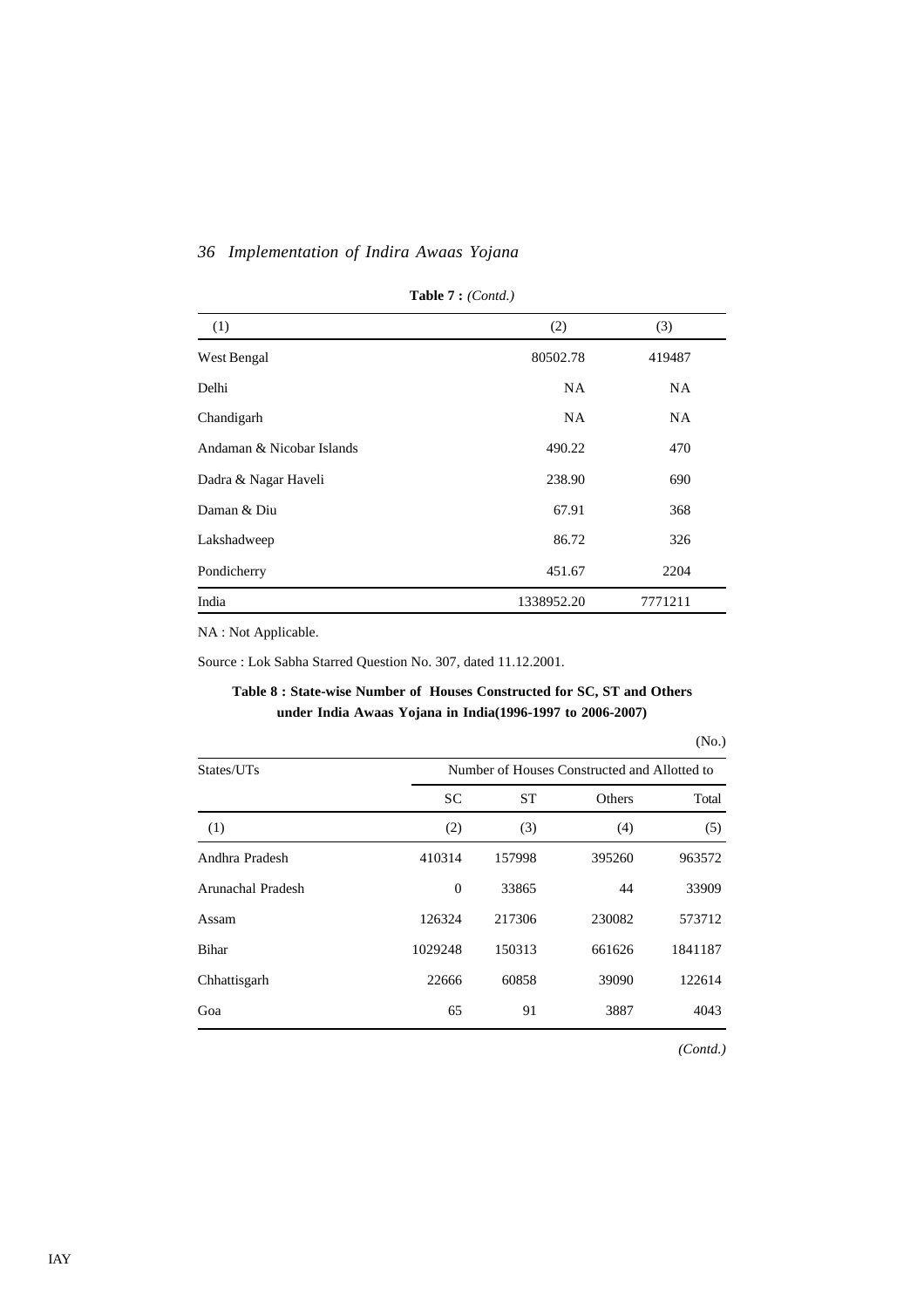| (1)                  | (2)            | (3)            | (4)            | (5)     |
|----------------------|----------------|----------------|----------------|---------|
| Gujarat              | 61955          | 169661         | 90778          | 322394  |
| Haryana              | 59671          | $\Omega$       | 32299          | 91970   |
| Himachal Pradesh     | 16867          | 2377           | 15240          | 34484   |
| Jammu & Kashmir      | $\overline{0}$ | $\Omega$       | 70935          | 70935   |
| Jharkhand            | 84862          | 161742         | 102021         | 348625  |
| Karnataka            | 215490         | 68277          | 177954         | 461721  |
| Kerala               | 135180         | 14844          | 107668         | 257692  |
| Madhya Pradesh       | 224306         | 2900163        | 253253         | 767722  |
| Maharashtra          | 267484         | 242968         | 302757         | 813209  |
| Manipur              | 687            | 16832          | 2725           | 20244   |
| Meghalaya            | 1026           | 30135          | 538            | 31699   |
| Mizoram              | $\mathbf{0}$   | 14291          | $\overline{0}$ | 14291   |
| Nagaland             | $\overline{0}$ | 52165          | $\overline{0}$ | 52165   |
| Orissa               | 536360         | 282829         | 478946         | 1298135 |
| Punjab               | 3937           | $\overline{0}$ | 5462           | 49435   |
| Rajasthan            | 162196         | 92088          | 121178         | 375462  |
| Sikkim               | 1543           | 4311           | 6543           | 12397   |
| Tamil Nadu           | 430113         | 14003          | 137678         | 581794  |
| Tripura              | 20265          | 40239          | 28808          | 89312   |
| <b>Uttar Pradesh</b> | 1076818        | 4195           | 581653         | 1662666 |
| Uttaranchal          | 49839          | 7039           | 50972          | 107850  |
| West Bengal          | 395179         | 100992         | 291725         | 787896  |
|                      |                |                |                |         |

**Table 8 :** *(Contd.)*

*(Contd.)*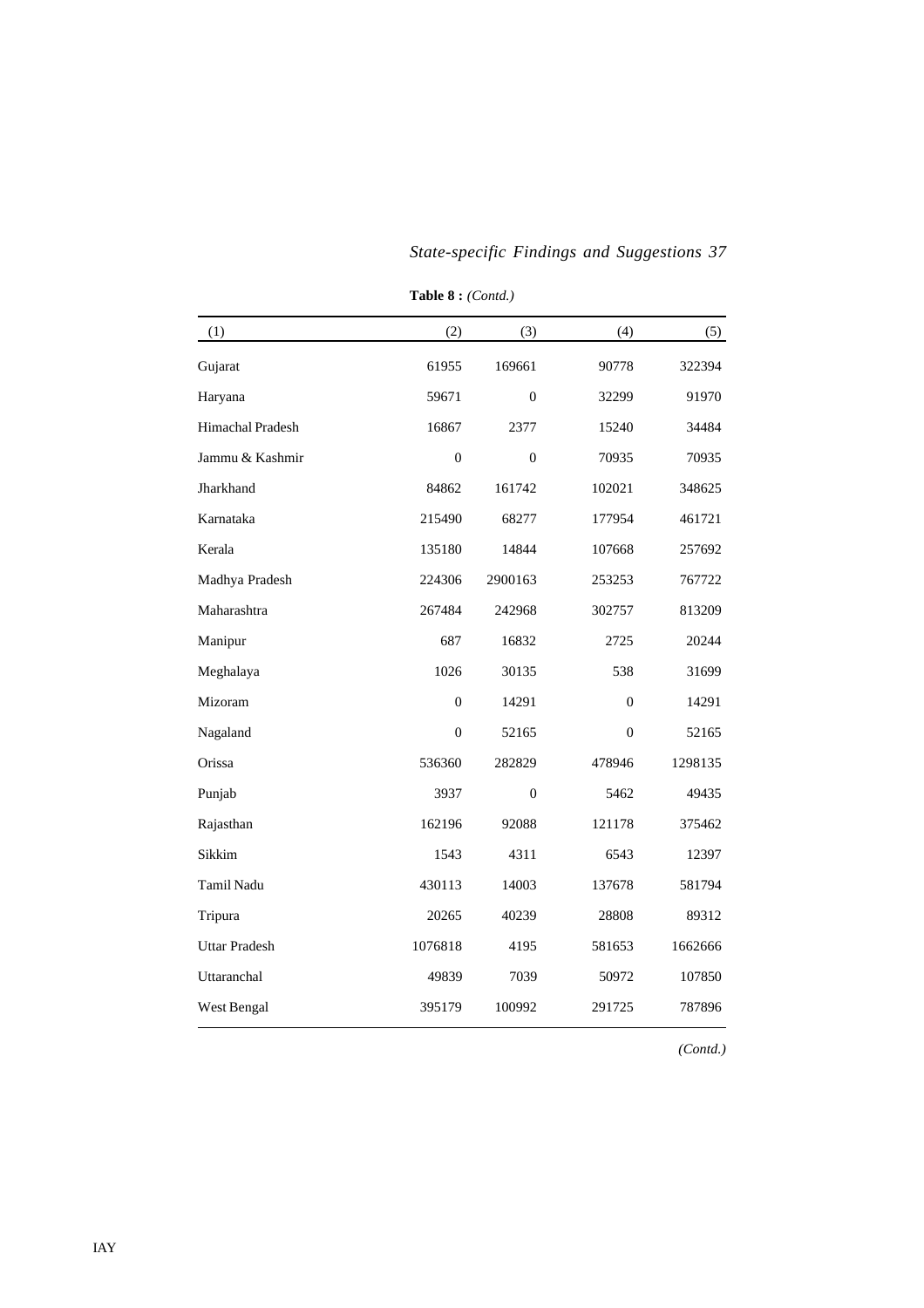| (1)                       | (2)            | (3)      | (4)      | (5)      |
|---------------------------|----------------|----------|----------|----------|
| Andaman & Nicobar Islands | $\overline{0}$ | 1810     | 832      | 2642     |
| Dadra & Nagar Haveli      | 8              | 692      | $\Omega$ | 700      |
| Daman & Diu               | 26             | 171      | 74       | 271      |
| Lakshadweep               | $\overline{0}$ | 451      | $\Omega$ | 451      |
| Pondicherry               | 1377           | $\theta$ | 1353     | 2730     |
| India                     | 5373842        | 2232706  | 4191381  | 11797929 |

# **Table 8 :** *(Contd.)*

Note : Position as on 14-8-2006.

Source : Lok Sabha Unstarred Question No. 2642, dated 18.08.2006.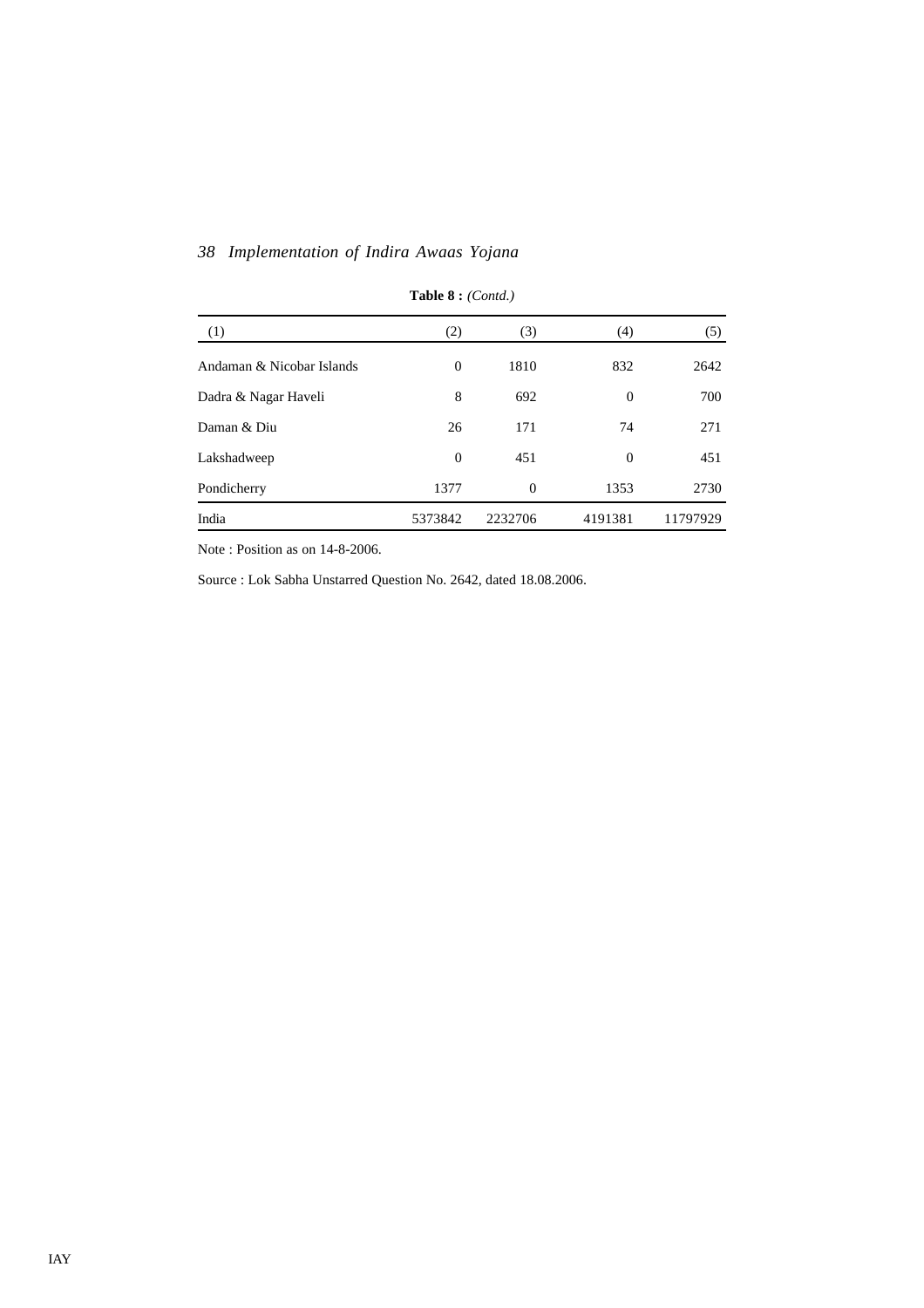| States/UTs              |                  |                  | <b>Houses Completed</b>                      |                |          |        |                              |                                     |                  |                                                  |
|-------------------------|------------------|------------------|----------------------------------------------|----------------|----------|--------|------------------------------|-------------------------------------|------------------|--------------------------------------------------|
|                         | Annual<br>Target |                  | Scheduled Scheduled<br>Caste (SC) Tribe (ST) | Total<br>SC/ST | Others   | Total  | Houses under<br>Construction | Freed<br><b>Bonded</b><br>Labourers | men              | Ex-Service-Physically/<br>Mentally<br>Challenged |
| (1)                     | (2)              | (3)              | (4)                                          | (5)            | (6)      | (7)    | (8)                          | (9)                                 | (10)             | (11)                                             |
| Andhra Pradesh          | 115083           | 50915            | 20425                                        | 71340          | 54699    | 126039 | 7965                         | $\boldsymbol{0}$                    | $\mathbf{0}$     | 2034                                             |
| Arunachal Pradesh       | 4966             | $\boldsymbol{0}$ | 4162                                         | 4162           | $\theta$ | 162    | 247                          | $\boldsymbol{0}$                    | $\boldsymbol{0}$ | 53                                               |
| Assam                   | 111735           | 29695            | 48997                                        | 78692          | 50803    | 129495 | 26014                        | $\boldsymbol{0}$                    | $\boldsymbol{0}$ | 1655                                             |
| Bihar                   | 312617           | 141564           | 7342                                         | 148906         | 103120   | 252026 | 195091                       | 281                                 | 130              | 737                                              |
| Chhattisgarh            | 19680            | 3404             | 10254                                        | 13658          | 6476     | 20134  | 3187                         | $\boldsymbol{0}$                    | $\boldsymbol{0}$ | 184                                              |
| Goa                     | 744              | 15               | 16                                           | 31             | 397      | 428    | 1889                         | $\theta$                            | $\mathbf{0}$     | $\Omega$                                         |
| Gujarat                 | 33074            | 7340             | 14308                                        | 21648          | 12006    | 33654  | 11311                        | $\boldsymbol{0}$                    | $\boldsymbol{0}$ | 355                                              |
| Haryana                 | 11184            | 5725             | $\theta$                                     | 5725           | 3120     | 8845   | 651                          | $\mathbf{0}$                        | $\mathbf{0}$     | 204                                              |
| <b>Himachal Pradesh</b> | 4648             | 2240             | 308                                          | 2548           | 2201     | 4749   | 794                          | $\boldsymbol{0}$                    | $\boldsymbol{0}$ | 100                                              |
| Jammu & Kashmir         | 5560             | $\boldsymbol{0}$ | $\mathbf{0}$                                 | $\mathbf{0}$   | 7252     | 7252   | 8200                         | $\mathbf{0}$                        | $\boldsymbol{0}$ | $\Omega$                                         |
|                         |                  |                  |                                              |                |          |        |                              |                                     |                  | (Contd.)                                         |

## **Table 9 : State-wise Physical Achievements under Indira Awaas Yojana in India - Part I (2004-2005\*)**

(No.)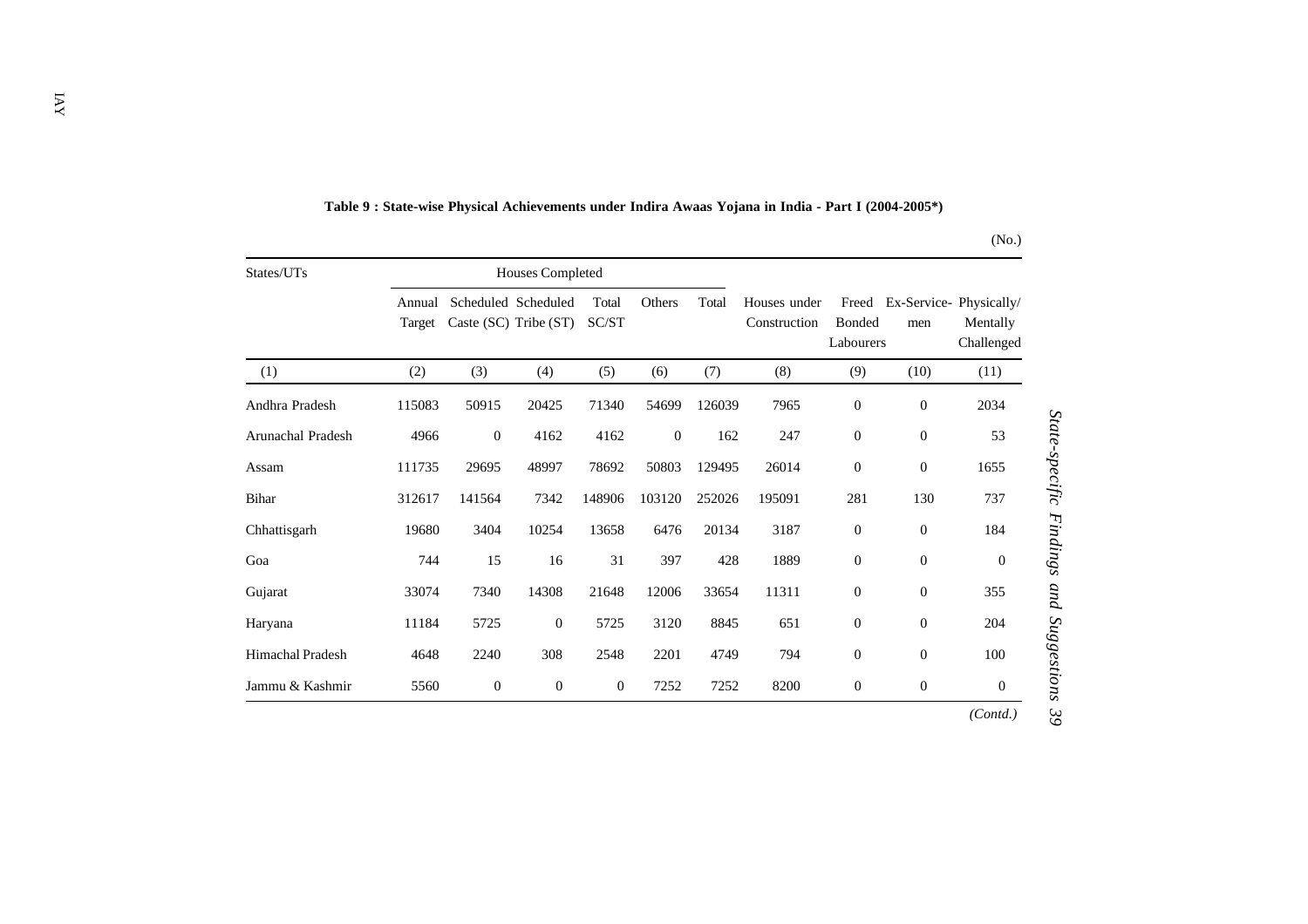|                | Table 9: (Contd.) |                  |              |       |                  |        |                  |                  |                  |      |  |  |
|----------------|-------------------|------------------|--------------|-------|------------------|--------|------------------|------------------|------------------|------|--|--|
| (1)            | (2)               | (3)              | (4)          | (5)   | (6)              | (7)    | (8)              | (9)              | (10)             | (11) |  |  |
| Jharkhand      | 91850             | 17398            | 28192        | 45590 | 20491            | 66081  | 49684            | 932              | 57               | 315  |  |  |
| Karnataka      | 59529             | 22880            | 7339         | 30219 | 20488            | 50707  | 23798            | 717              | $22\,$           | 297  |  |  |
| Kerala         | 36889             | 22071            | 2002         | 24073 | 15758            | 39831  | 19334            | $\boldsymbol{0}$ | $\boldsymbol{0}$ | 96   |  |  |
| Madhya Pradesh | 68676             | 23594            | 27052        | 50646 | 24719            | 75365  | 21810            | $\boldsymbol{0}$ | $\boldsymbol{0}$ | 1665 |  |  |
| Maharashtra    | 105622            | 37504            | 27620        | 65124 | 40325            | 105449 | 40994            | 402              | 425              | 565  |  |  |
| Manipur        | 5921              | 122              | 5250         | 5372  | 448              | 5820   | 1433             | $\boldsymbol{0}$ | $\mathbf{0}$     | 56   |  |  |
| Meghalaya      | 7866              | 93               | 4533         | 4626  | 39               | 4665   | 1631             | $\boldsymbol{0}$ | $\boldsymbol{0}$ | 32   |  |  |
| Mizoram        | 1888              | $\boldsymbol{0}$ | 2052         | 2052  | $\boldsymbol{0}$ | 2052   | 479              | $\boldsymbol{0}$ | $\boldsymbol{0}$ | 1    |  |  |
| Nagaland       | 5078              | $\theta$         | 5099         | 5099  | $\overline{0}$   | 5099   | 319              | $\boldsymbol{0}$ | $\boldsymbol{0}$ | 154  |  |  |
| Orissa         | 92646             | 33643            | 23917        | 57560 | 32331            | 89891  | 32720            | $\boldsymbol{0}$ | $\boldsymbol{0}$ | 1448 |  |  |
| Punjab         | 7408              | 3806             | $\mathbf{0}$ | 3806  | 654              | 4460   | 657              | $\boldsymbol{0}$ | $\boldsymbol{0}$ | 129  |  |  |
| Rajasthan      | 31207             | 13374            | 6951         | 20325 | 10745            | 31070  | 3699             | 5                | $\overline{4}$   | 288  |  |  |
| Sikkim         | 1361              | 221              | 604          | 825   | 759              | 1584   | $\boldsymbol{0}$ | $\boldsymbol{0}$ | 3                | 66   |  |  |
| Tamil Nadu     | 57792             | 35306            | 1425         | 36731 | 21956            | 58687  | 784              | 43               | 162              | 1258 |  |  |

*(Contd.)*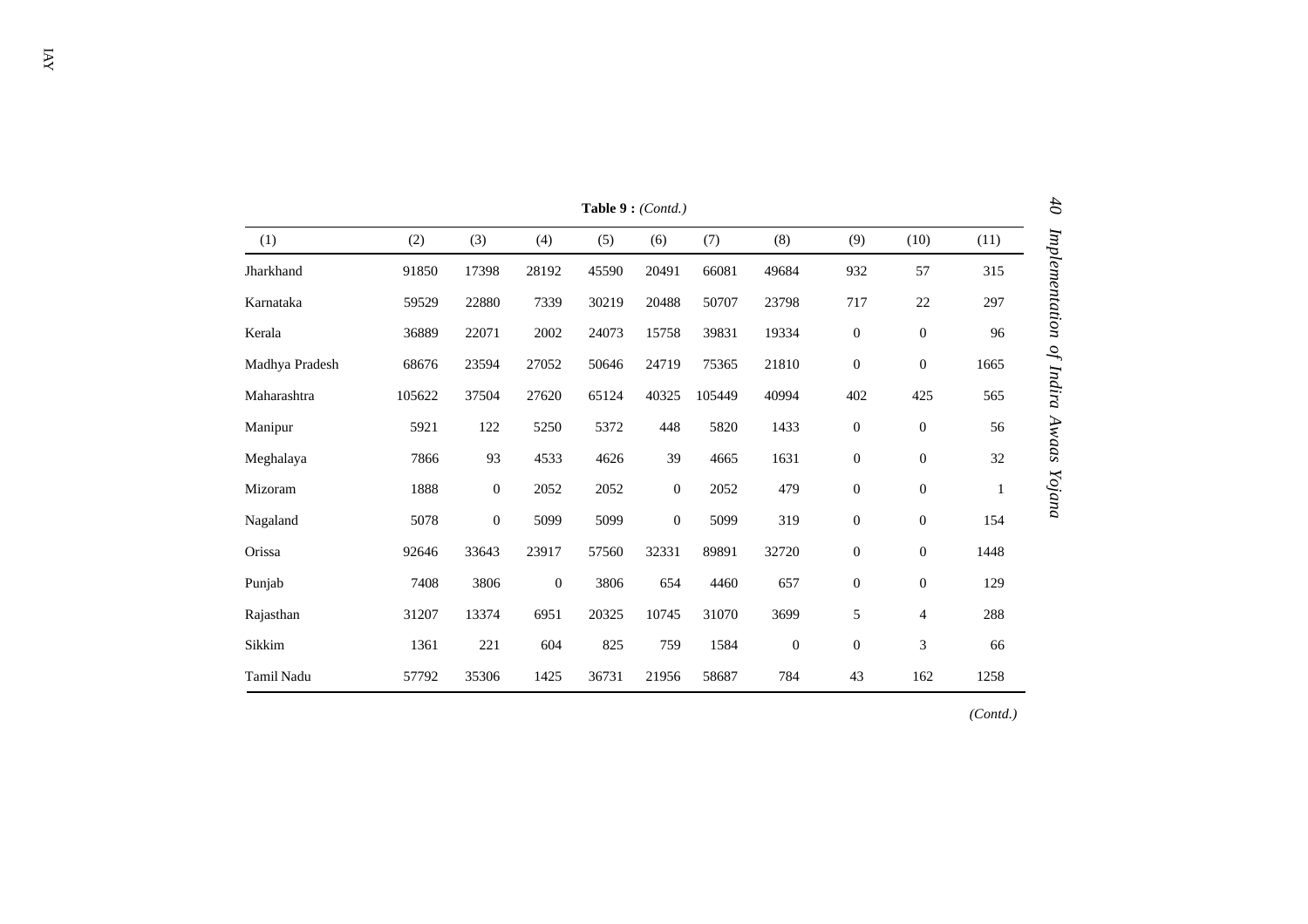| (1)                  | (2)     | (3)              | (4)          | (5)    | (6)            | (7)            | (8)    | (9)              | (10)             | (11)             |
|----------------------|---------|------------------|--------------|--------|----------------|----------------|--------|------------------|------------------|------------------|
| Tripura              | 11486   | 2386             | 5359         | 7745   | 4387           | 12132          | 549    | $\boldsymbol{0}$ | $\mathbf{0}$     | 202              |
| <b>Uttar Pradesh</b> | 210713  | 120411           | 560          | 120971 | 78125          | 199096         | 13879  | 1408             | 158              | 2463             |
| Uttaranchal          | 20559   | 11687            | 2304         | 13991  | 12385          | 26376          | 2414   | 92               | 146              | 114              |
| West Bengal          | 124206  | 74027            | 20652        | 94679  | 55836          | 150515         | 23929  | $\boldsymbol{0}$ | 261              | 2846             |
| Andaman and          | 1050    | $\mathbf{0}$     | 217          | 217    | 120            | 337            | 57     | $\boldsymbol{0}$ | $\boldsymbol{0}$ | 1                |
| Nicobar Islands      |         |                  |              |        |                |                |        |                  |                  |                  |
| Dadra & Nagar Haveli | 551     | $\boldsymbol{0}$ | 108          | 108    | $\overline{0}$ | 108            | 443    | $\boldsymbol{0}$ | $\overline{0}$   | $\theta$         |
| Daman & Diu          | 228     | $\boldsymbol{0}$ | 8            | 8      | $\mathbf{1}$   | 9              | 9      | $\boldsymbol{0}$ | $\theta$         | $\overline{0}$   |
| Lakshadweep          | 18      | $\boldsymbol{0}$ | 16           | 16     | $\theta$       | 16             | 143    | $\boldsymbol{0}$ | $\theta$         | $\mathbf{0}$     |
| Pondicherry          | 521     | 53               | $\mathbf{0}$ | 53     | 35             | 88             | 782    | $\boldsymbol{0}$ | $\boldsymbol{0}$ | $\boldsymbol{0}$ |
| India                | 1562356 | 659474           | 277072       | 936546 |                | 579676 1516222 | 494896 | 3880             | 1368             | 17318            |

**Table 9 :** *(Contd.)*

Note : \* : Progress up to 31 March, 2005.

Source : Ministry of Rural Development, Govt. of India.

State-specific Findings and Suggestions 41 *State-specific Findings and Suggestions 41*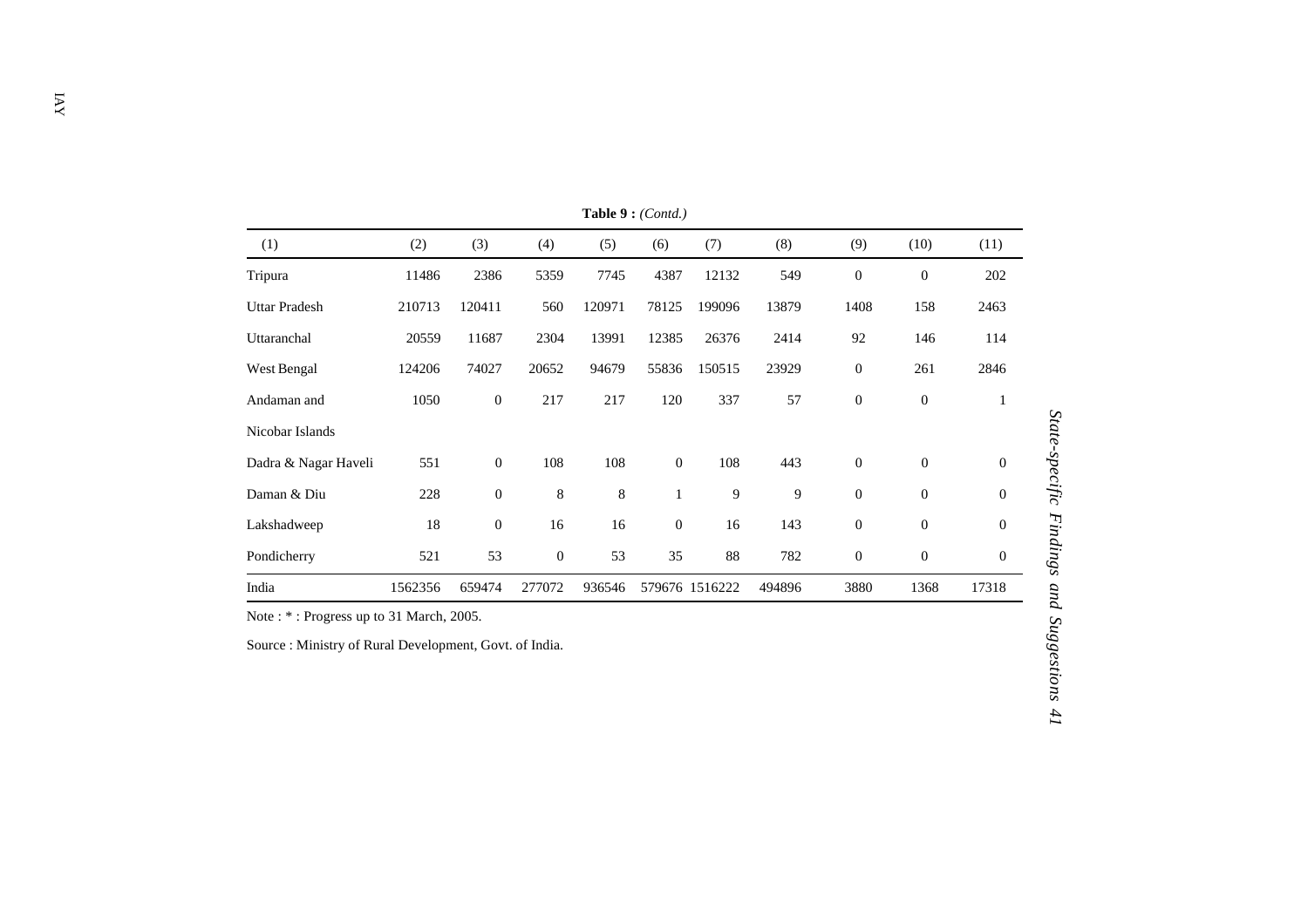| States/UTs        |              | Houses Allotted in the Name of Women | No. of           |                  |               |        |                                   |                                       |                                         |                              |                         |
|-------------------|--------------|--------------------------------------|------------------|------------------|---------------|--------|-----------------------------------|---------------------------------------|-----------------------------------------|------------------------------|-------------------------|
|                   | Men          | Married                              | $Un-$<br>Married | Widows           | War<br>Widows | Total  | Husband<br>and<br>Wife<br>Jointly | Smoke-<br>less<br>Chulha<br>Installed | Sanitary<br>Latrine<br>Constr-<br>ucted | $%$ of<br>Target<br>Achieved | Report-<br>ing<br>Month |
| (1)               | (2)          | (3)                                  | (4)              | (5)              | (6)           | (7)    | (8)                               | (9)                                   | (10)                                    | (11)                         | (12)                    |
| Andhra Pradesh    | 988          | 99967                                | 92               | 2825             | $\theta$      | 102884 | 22120                             | 126039                                | 126039                                  | 109.52                       | Mar., 05                |
| Arunachal Pradesh | 2529         | 780                                  | 157              | 339              | $\mathbf{0}$  | 1276   | 357                               | 1032                                  | 668                                     | 83.81                        | Mar., 05                |
| Assam             | 57457        | $\mathbf{0}$                         | 16186            | 28042            | $\mathbf{0}$  | 44228  | 27810                             | 25996                                 | 31816                                   | 115.89                       | Mar., 05                |
| Bihar             | 8891         | 82069                                | $\boldsymbol{0}$ | $\boldsymbol{0}$ | $\mathbf{0}$  | 82069  | 19993                             | $\boldsymbol{0}$                      | $\overline{0}$                          | 80.62                        | Mar., 05                |
| Chhattisgarh      | 3063         | 1504                                 | 153              | 953              | 5             | 2615   | 14456                             | 7812                                  | 9542                                    | 102.31                       | Mar., 05                |
| Goa               | 178          | 177                                  | $\mathbf{0}$     | $\mathbf{0}$     | $\mathbf{0}$  | 177    | 12                                | 277                                   | 277                                     | 57.53                        | Mar., 05                |
| Gujarat           | 2044         | 15065                                | $\mathbf{0}$     | $\mathbf{0}$     | $\theta$      | 15065  | 16180                             | 26475                                 | 27297                                   | 101.75                       | Mar., 05                |
| Haryana           | 430          | 4020                                 | 13               | 1285             | $\mathbf{1}$  | 5319   | 3502                              | 8757                                  | 8751                                    | 79.09                        | Mar., 05                |
| Himachal Pradesh  | 1730         | 420                                  | 142              | 342              | $\theta$      | 904    | 1814                              | 3752                                  | 3780                                    | 102.17                       | Mar., 05                |
| Jammu & Kashmir   | $\mathbf{0}$ | $\mathbf{0}$                         | $\mathbf{0}$     | $\boldsymbol{0}$ | $\mathbf{0}$  | 0      | $\mathbf{0}$                      | $\mathbf{0}$                          | $\mathbf{0}$                            | 130.43                       | Mar., 05                |

**Table 10 : State-wise Physical Achievements under Indira Awaas Yojana in India - Part II(2004-2005\*)**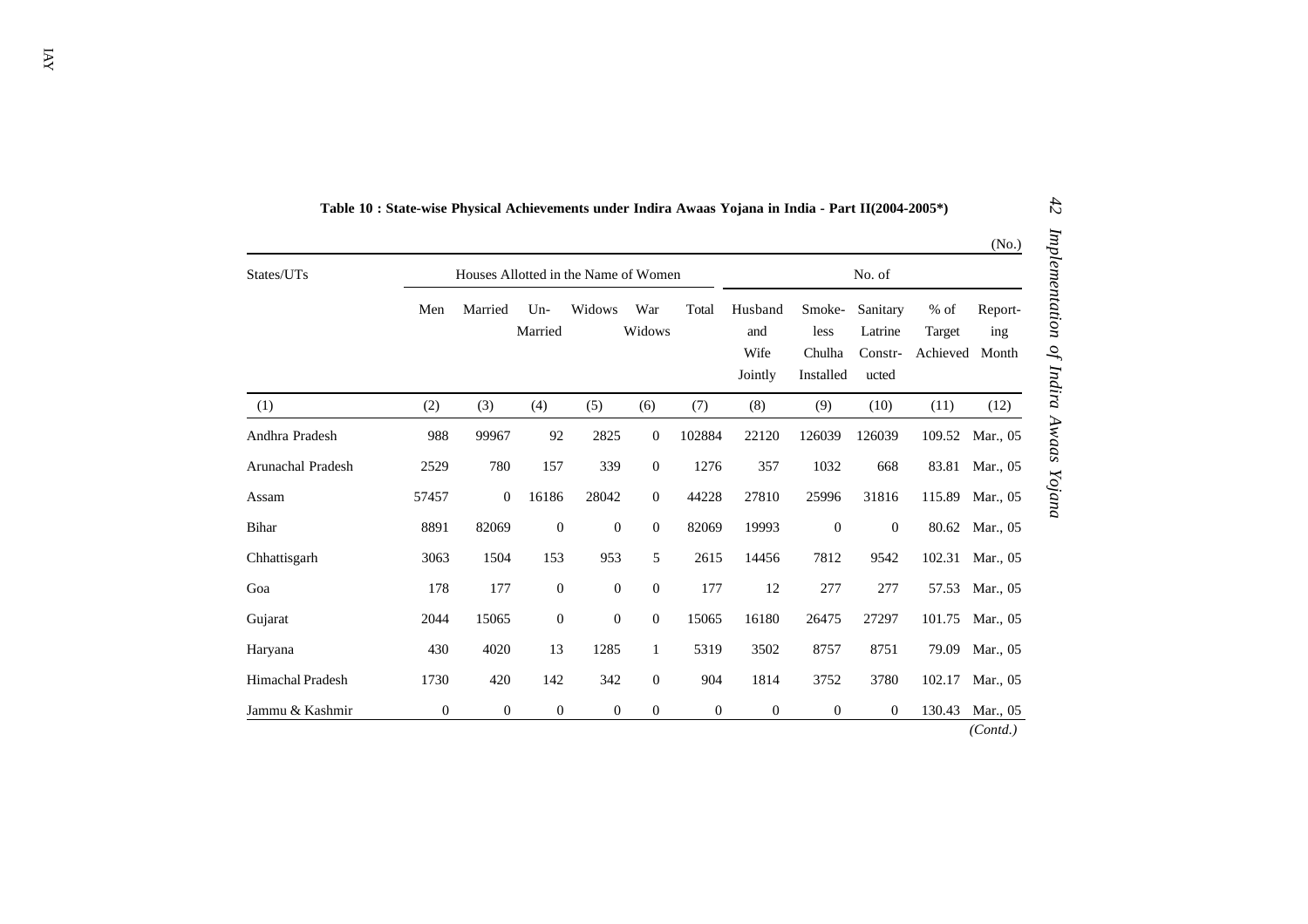| (1)            | (2)          | (3)              | (4)              | (5)              | (6)              | (7)          | (8)   | (9)              | (10)             | (11)   | (12)     |
|----------------|--------------|------------------|------------------|------------------|------------------|--------------|-------|------------------|------------------|--------|----------|
| Jharkhand      | 22549        | 60773            | $\mathbf{0}$     | $\boldsymbol{0}$ | $\mathbf{0}$     | 60773        | 8197  | 1140             | 1126             | 71.94  | Mar., 05 |
| Karnataka      | 9956         | 51088            | 395              | 1405             | 168              | 53056        | 13969 | 35506            | 38328            | 85.18  | Mar., 05 |
| Kerala         | 1382         | 26191            | $\mathbf{0}$     | $\boldsymbol{0}$ | $\overline{0}$   | 26191        | 2426  | 21540            | 30021            | 107.98 | Mar., 05 |
| Madhya Pradesh | 21875        | $\boldsymbol{0}$ | 242              | 6761             | $\boldsymbol{0}$ | 7003         | 80107 | 61127            | 64486            | 109.74 | Mar., 05 |
| Maharashtra    | 18103        | 29041            | 222              | 3995             | 149              | 33407        | 53941 | 84363            | 96086            | 99.84  | Mar., 05 |
| Manipur        | 2911         | 1098             | 469              | 292              | 13               | 1872         | 981   | 2694             | 2440             | 98.29  | Mar., 05 |
| Meghalaya      | 954          | 590              | 1612             | 133              | $\overline{0}$   | 2335         | 373   | 230              | 231              | 59.31  | Mar., 05 |
| Mizoram        | 551          | 1450             | $\boldsymbol{0}$ | $\boldsymbol{0}$ | $\mathbf{0}$     | 1450         | 76    | $77 \,$          | 49               | 108.69 | Mar., 05 |
| Nagaland       | $\mathbf{0}$ | $\mathbf{0}$     | $\mathbf{0}$     | $\boldsymbol{0}$ | $\mathbf{0}$     | $\mathbf{0}$ | 5099  | $\boldsymbol{0}$ | $\boldsymbol{0}$ | 100.41 | Mar., 05 |
| Orissa         | 507          | $\boldsymbol{0}$ | 943              | 2390             | $\boldsymbol{0}$ | 3333         | 86051 | 17815            | 25628            | 97.03  | Mar., 05 |
| Punjab         | 1077         | 3252             | $\boldsymbol{0}$ | 268              | $\mathbf{0}$     | 3520         | 131   | 2804             | 2872             | 60.21  | Mar., 05 |
| Rajasthan      | 1086         | 29013            | 45               | 981              | 15               | 30054        | 4271  | 22538            | 22573            | 99.56  | Mar., 05 |
| Sikkim         | 474          | 1110             | $\mathbf{0}$     | $\boldsymbol{0}$ | $\theta$         | 1110         | 981   | 981              | 267              | 116.39 | Mar., 05 |
| Tamil Nadu     | 3707         | 27049            | 223              | 1013             | 343              | 28628        | 24889 | 38724            | 38724            | 101.55 | Mar., 05 |

**Table 10 :** *(Contd.)*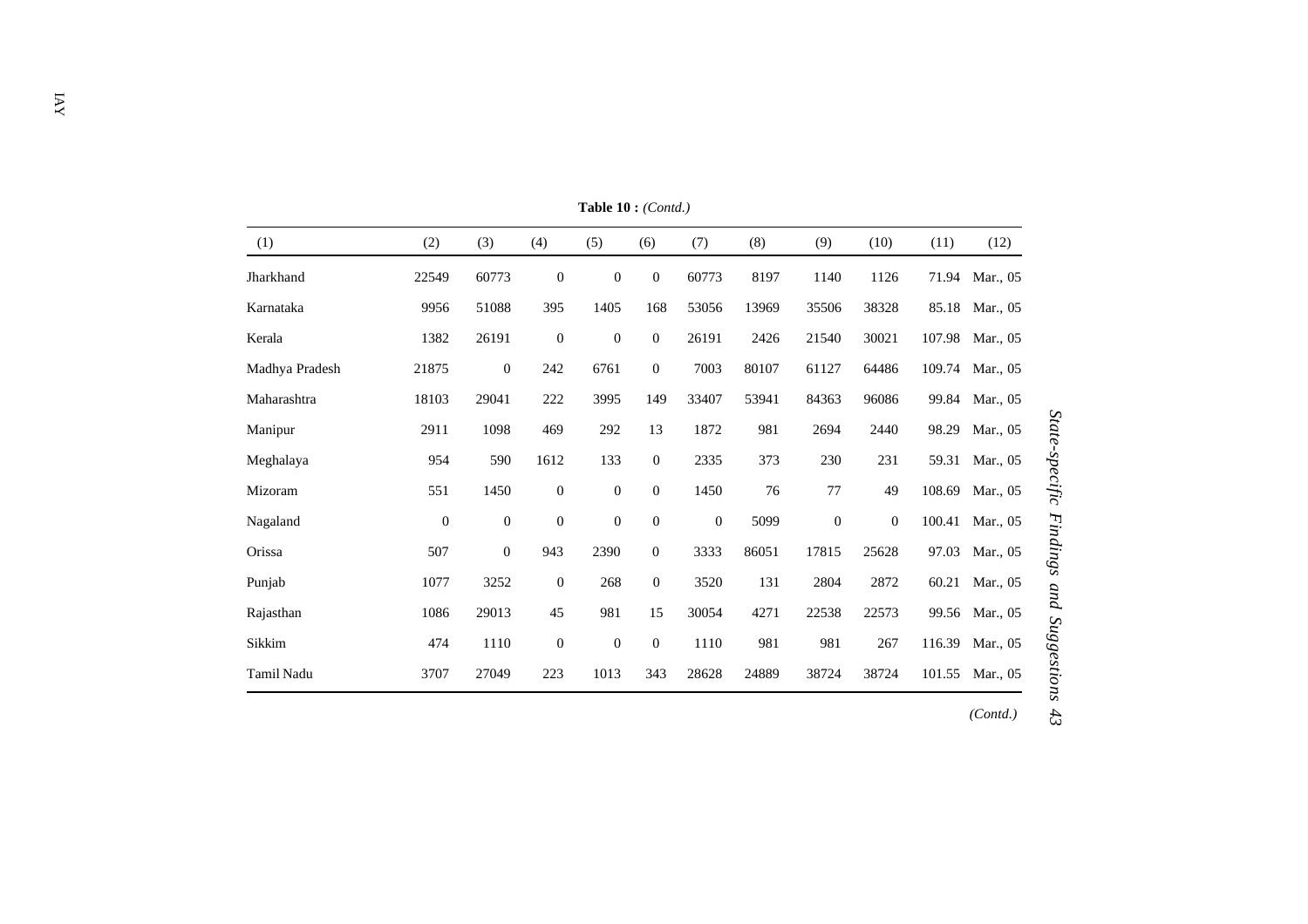|                              | 44<br>Table $10:(\text{Cont}.)$ |                  |                  |                  |                |                  |                  |                  |                  |        |               |                |
|------------------------------|---------------------------------|------------------|------------------|------------------|----------------|------------------|------------------|------------------|------------------|--------|---------------|----------------|
| (1)                          | (2)                             | (3)              | (4)              | (5)              | (6)            | (7)              | (8)              | (9)              | (10)             | (11)   | (12)          |                |
| Tripura                      | 3350                            | 4664             | $\mathbf{0}$     | $\boldsymbol{0}$ | $\mathbf{0}$   | 4664             | 903              | $\boldsymbol{0}$ | $\boldsymbol{0}$ | 105.62 | Mar., 05      | Implementation |
| <b>Uttar Pradesh</b>         | 49078                           | 133925           | 35               | 6601             | 156            | 140717           | 9301             | 120348           | 143455           | 94.49  | Mar., 05      |                |
| Uttaranchal                  | 9739                            | 15933            | 9                | 678              | 8              | 16628            | 9                | 22795            | 24799            | 128.29 | Mar., 05      | $\mathcal{O}$  |
| West Bengal                  | 46835                           | 22614            | 6742             | 38942            | 86             | 68384            | 33568            | 85498            | 97347            | 121.18 | Mar., 05      |                |
| Andaman &<br>Nicobar Islands | 264                             | 64               | $\mathbf{0}$     | $\boldsymbol{0}$ | $\overline{0}$ | 64               | 44               | $\mathbf{0}$     | $\boldsymbol{0}$ | 32.1   | Mar., 05      | Indira         |
| Dadra & Nagar Haveli         | $\boldsymbol{0}$                | $\boldsymbol{0}$ | $\theta$         | $\boldsymbol{0}$ | $\mathbf{0}$   | $\mathbf{0}$     | $\boldsymbol{0}$ | $\boldsymbol{0}$ | $\overline{0}$   |        | 19.6 Mar., 05 | Awaas          |
| Daman & Diu                  | 5                               | 4                | $\mathbf{0}$     | $\boldsymbol{0}$ | $\mathbf{0}$   | $\overline{4}$   | $\boldsymbol{0}$ | $\boldsymbol{0}$ | $\boldsymbol{0}$ | 3.95   | Mar., 05      | Yojana         |
| Lakshadweep                  | $\boldsymbol{0}$                | $\boldsymbol{0}$ | $\mathbf{0}$     | $\boldsymbol{0}$ | $\mathbf{0}$   | $\boldsymbol{0}$ | 16               | 16               | 16               | 88.89  | Mar., 05      |                |
| Pondicherry                  | 59                              | 27               | $\boldsymbol{0}$ | $\boldsymbol{0}$ | $\mathbf{0}$   | 27               | $\overline{c}$   | 88               | 88               | 16.89  | Mar., 05      |                |
| India                        | 271772                          | 611888           | 27680            | 97245            | 944            | 737757           | 431579           | 718424           | 796706           | 97.05  |               |                |

Note : \* : Progress up to 31 March, 2005.

Source : Ministry of Rural Development, Govt. of India.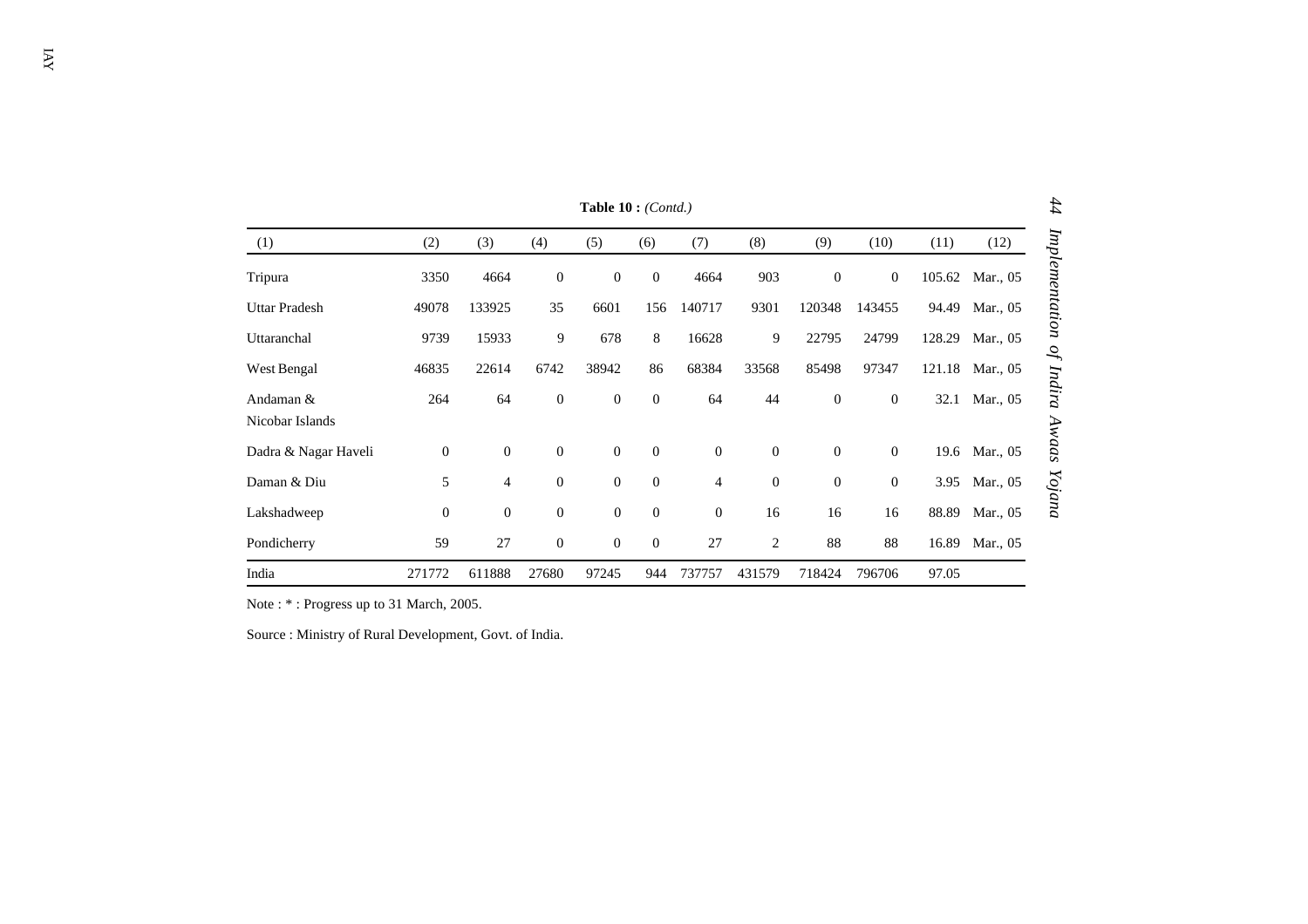#### *State-specific Findings and Suggestions and Suggestions 45*

# **CHAPTER – II RATIONALE AND METHODOLOGY**

### **Rationale**

The broad policies evolved by Government of India on IAY and the detailed guidelines issued thereon briefly discussed have envisaged several aspects besides the periodical monitoring of physical and financial targets and achievements. These include a variety of issues such as methods of identification of beneficiaries, ownership and occupancy of houses, mode of construction and engagement of labour, quality of house, arrangements for payment of subsidies, supply of material etc. While these considerations are common to all house constructions, under IAY, there is a specific need for the housing structures in the disaster-prone areas. It is important to examine as to whether these considerations are taken care while constructing houses in specific type of disaster-prone area such as flood, cyclone, earthquake etc. since the cost of construction for disaster resistant structure is bound to be more. What efforts are made by the beneficiary to meet the extra cost? What is the source and extent of extra investment made? Though the central guideline for implementation is uniform, state government and the local implementing agency at district and block try to evolve appropriate strategy in the overall guideline for better performance of the scheme. The scheme performance further depends on the selection of beneficiary, nature and extent of involvement, use of appropriate locally available housing material and skilled workforce etc. The quality of house constructed, its maintenance and satisfaction of the beneficiary with regard to space requirement is also important. It is presumed that the IAY not only constitute the core of the living space of the household, some of the beneficiaries construct additional space from the beginning or expand their house unit subsequently in a graded manner. In each case the extra expenditure is mobilised from own resources or by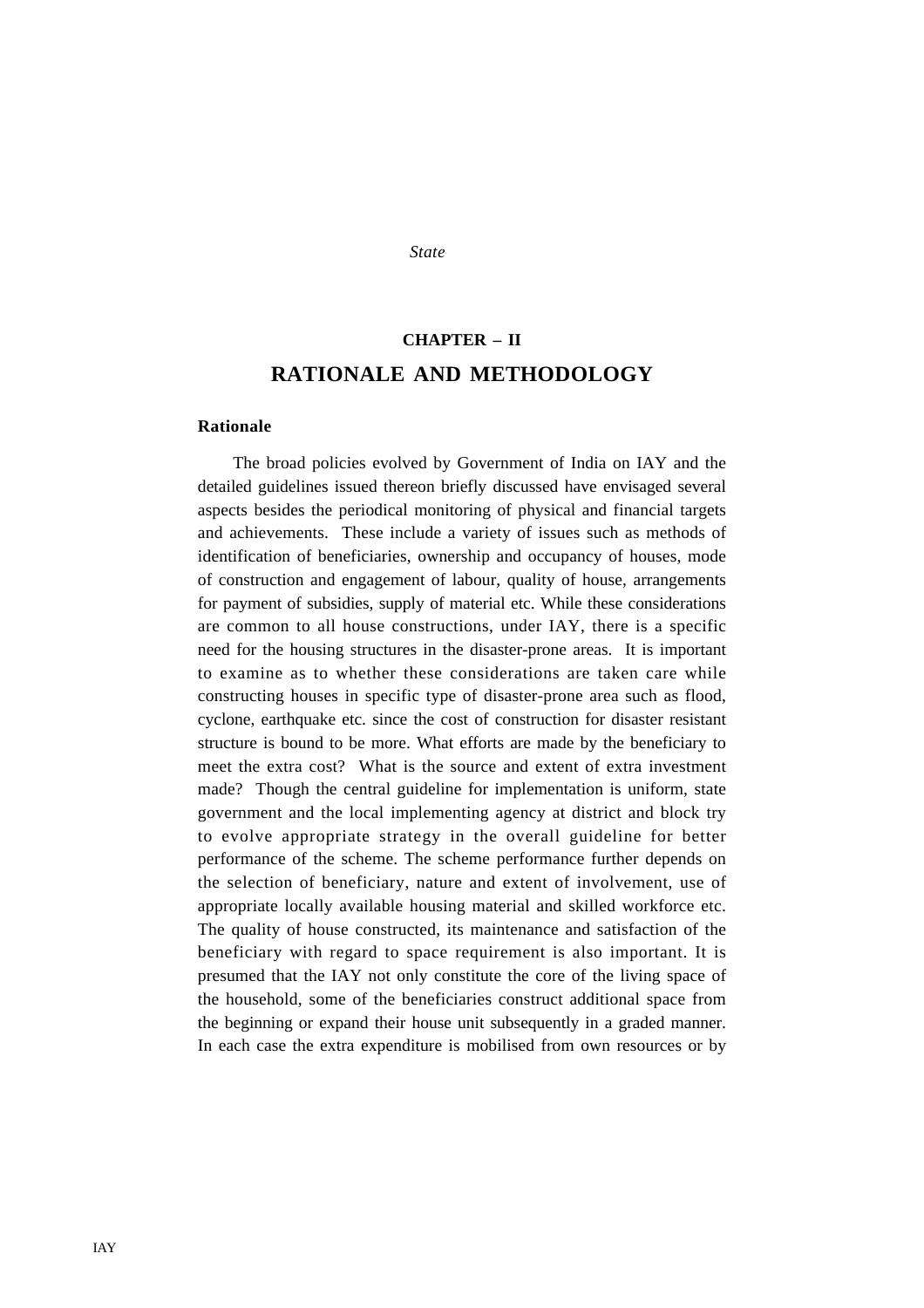earning from different source. It is important to examine the sources and the repayment pattern. Further, though the beneficiary was given free choice to construct the house as per his/her own choice, it is seen that the type and design are prescribed by the implementing authority. In order to save cost, the local implementing authority organise and monitor bulk procurement of the expensive housing material provided to the individual house beneficiary as part of material component from the overall sanctioned amount. How does it work to the benefit of the beneficiaries? While the focus is on the beneficiaries it is equally important to the programme implementation from the beneficiary view point. How does the eligible but not included beneficiary react to the IAY programme? The role of the local implementing official and panchayat body particularly the Gram Sabha is crucial to the success of the programme. Does it play its role adequately? These and several such other issues are important for further investigation. A feedback of ground realities in respect of these aspects would help to fine-tune the programme by the policy makers. While the Ministry of Rural Development with the help of different organisations have got the impact assessment of rural development programmes including IAY, indepth analysis of factors contributing to the success and failure of programme implementation is not dealt with adequately. This nation-wide study covering 10 major states is focused on the issues and achievements in the implementation of IAY.

### **Objectives**

- \* To study the process of planning and implementation of IAY.
- \* To examine the extent to which IAY guidelines have been followed.
- \* To examine, analyse and identify the factors affecting the implementation of IAY.
- \* To study whether and how the structure and type design requirements are met in disaster-prone area.
- \* To document innovative approaches adopted in implementation of IAY.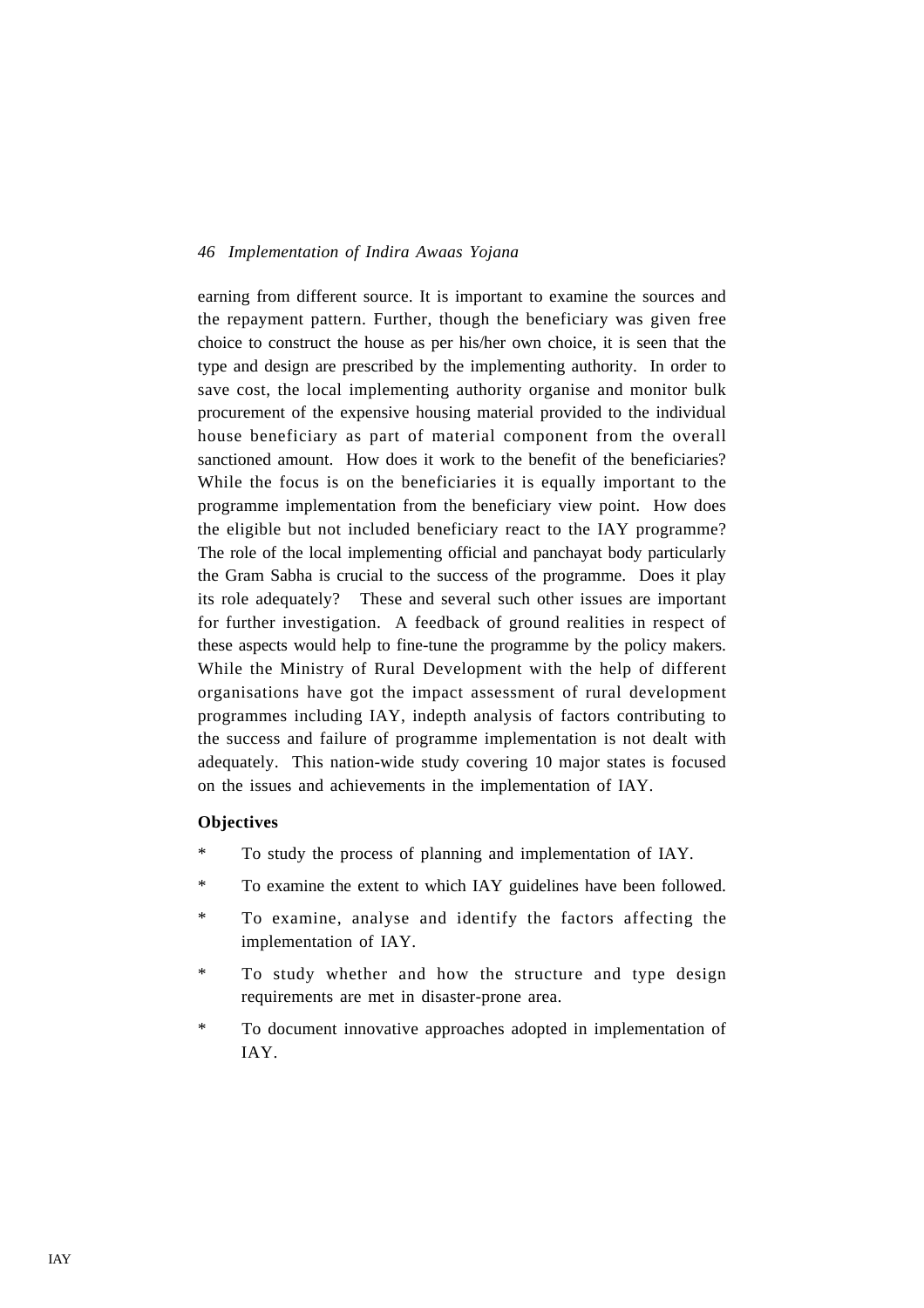### \* To suggest measures for effective implementation of IAY.

### **Focus of Study**

*1. Selection of Beneficiaries and Disbursement of Subsidies :* The guideline envisages selection of beneficiaries by Gram Sabha. Given the large number of potential beneficiaries awaiting the allotment in different villages within the Gram Panchayat against limited allocation, it could be possible to cover only very few houses in each year giving representation to constituent villages in Gram Panchayat. This actually causes severe pressure on the selection process. Local eco-socio-political realities bring extra consideration to benefit not so deserving candidates within the poverty list. Even at times non-BPL household are included due to political pressure. Mahipal (2005) quoting ministry of Rural Development's concurrent evaluation study reported that non-BPL category constituted 36.89 per cent of the IAY programme beneficiaries. Chakravarty (1998) observed inadequacies in the identification of the genuine shelterless families to be eligible for IAY house even though the selection was formally done by involvement of the Gram Panchayat. In A.P., many SC/ST households who applied for IAY house were actually covered under MLA constituency development scheme, where loan component is involved, whereas many non-SC/ST families were considered under IAY over and above their prescribed proportion. As per the revised guideline in April 2004, the beneficiaries are supposed to construct houses in their own house plot. In case of actual houseless ultra poor this stands as the primary limitation to avail of the IAY house as the Gram Panchayat did not find free house plot in the main village habitation. As such most deserving households are left out. The Planning Commission study by Srivastava observed that in U.P., a good percentage of the beneficiaries were from non-deserving APL families and from among the BPL the most deserving poorest of the families in the village were excluded since the selection process was vitiated by bribes. Nayak and Saxena (2002) quoting Thomas (2000) observed that large number of potential beneficiaries awaiting allotment of free house has also led to a great deal of "local pressure". MLAs exercise their influence with district collector or BDO to change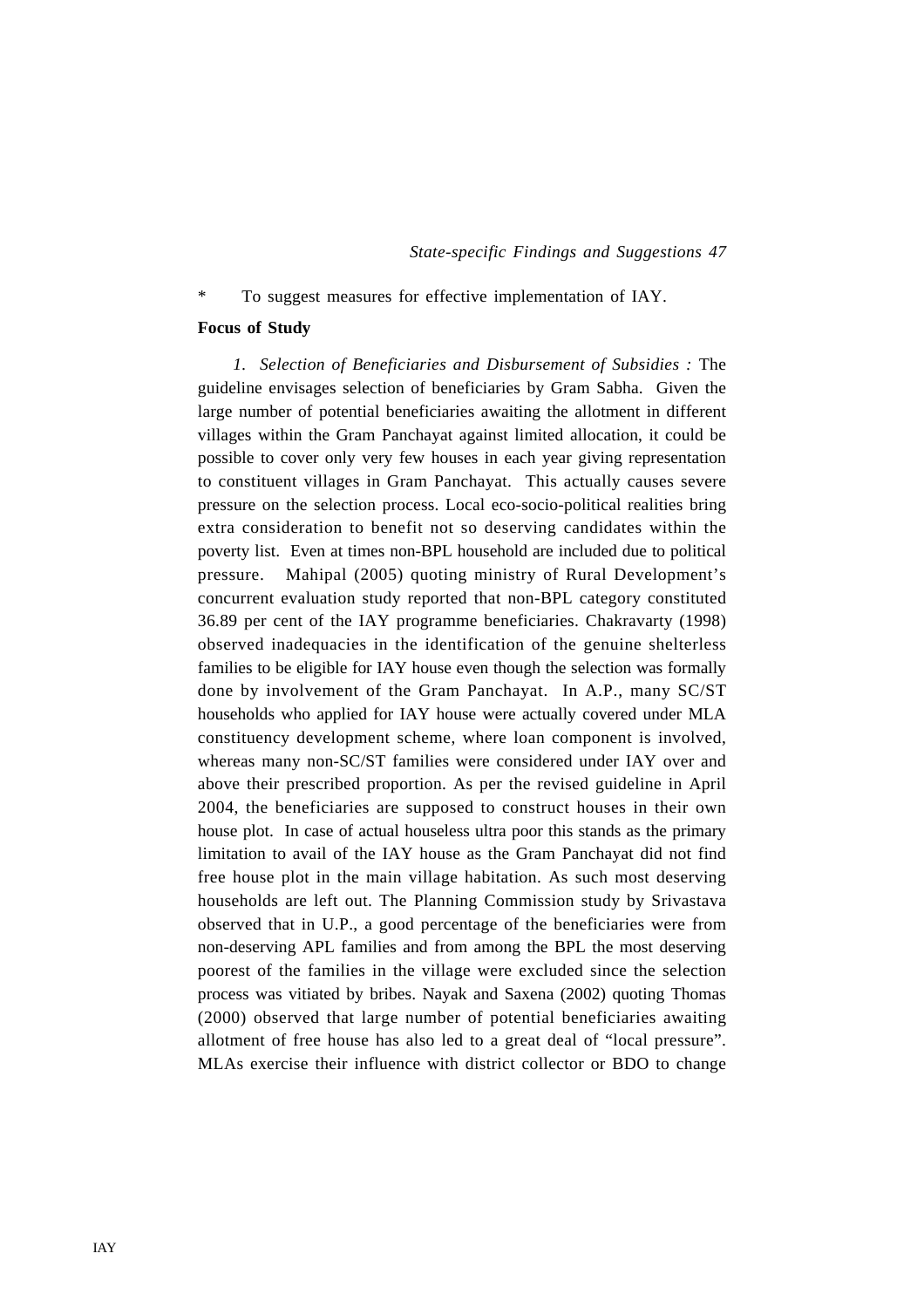the final list of beneficiaries without regard to Gram Sabha decision. Rather than Gram Sabha selecting the beneficiaries, the list of beneficiaries is often handed to the administrative machinery by the MLAs. They further emphasised this fact quoting another study (by Advantage India 1999; P60) in Baleswar district of Orissa. The original lists of beneficiaries were modified again and again to accommodate cases and local leaders. "Middlemen" made "recommendations" in selection of beneficiaries. The same authors quoted a study (by ORG Centre for Social Research 199 v.ix) that in Aurangabad, Maharashtra the Minister has been involved in selection of the IAY house. In Andhra Pradesh, the DRDA and its line departments, headed by the district collector, handled most of the schemes including IAY with ZP being marginalised (World Bank 2001). In turn MLAs are known to exercise their influence with district collectors or block development officers and make changes and recommendation to the final list of beneficiaries. It is important to examine whether there is any political involvement or favouritism in the selection process and the extent of consistency in actual selection of beneficiary as per guidelines issued by GOI. This angle needs to be seen in case such observations are there in significant number. The hurdles if any faced by the beneficiaries in securing the subsidies are also examined.

*2. Mode of Construction and Engagement of Labour :* The basic philosophy of this programme is creation of shelter through self-help. This, besides providing shelter gives employment opportunity to the beneficiary. This principle is vitiated when the work is entrusted to contractors engaging paid labourers. In certain cases, though on paper construction is given to the beneficiary, work is actually done by a contractor, sometimes with the consent of the beneficiary and sometimes without. A study conducted by Chakravarty (2004) in Koraput (Orissa) and Srikakulam (AP), both predominantly tribal districts, reported that the IAY houses were constructed in the layout settlements by local mason under total control and the supervision of the implementing official. The allotees of the IAY house worked in their own house construction as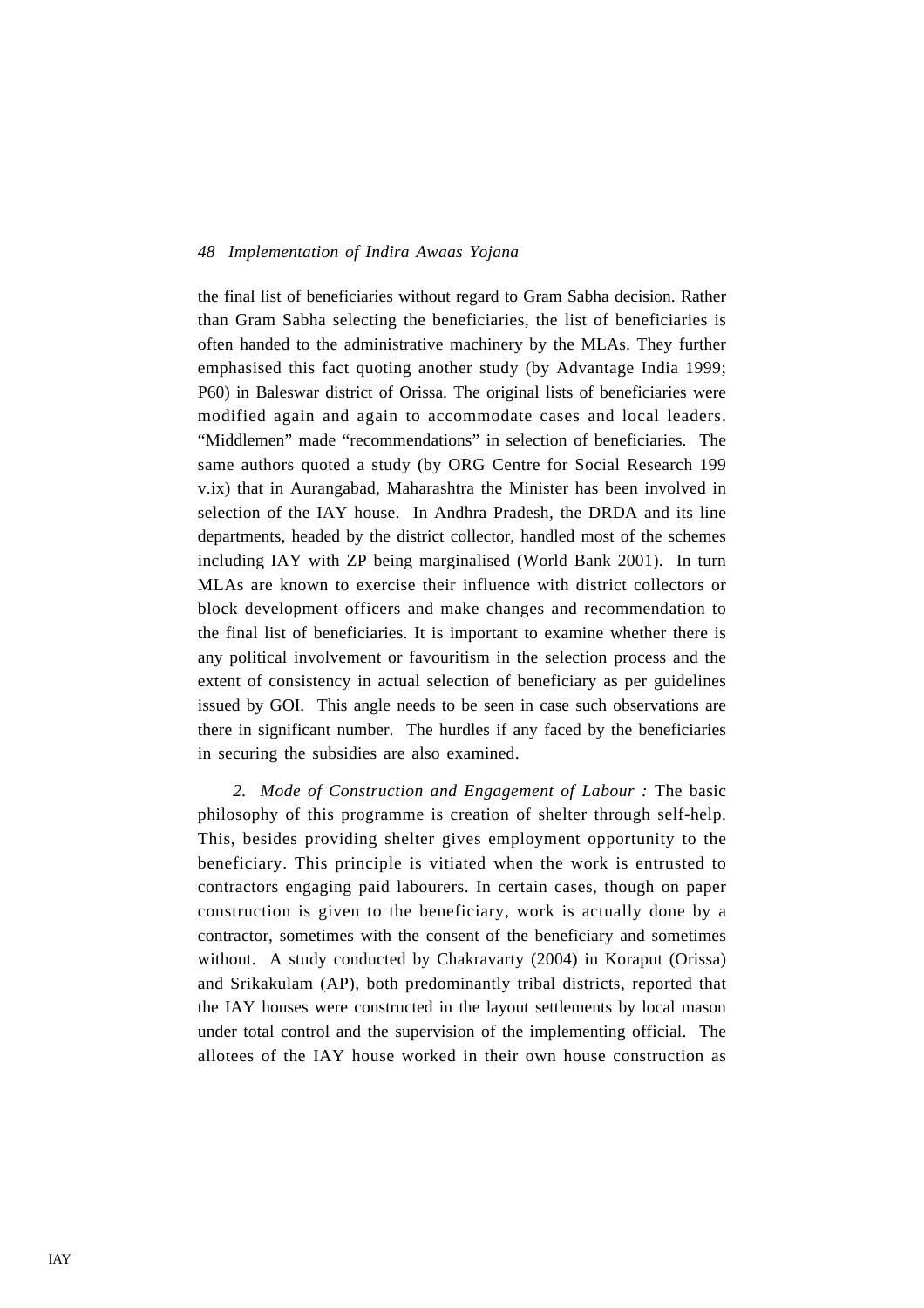labourers. Hence there was hardly any sense of ownership. In the process they were relegated to be the wage earners in construction of their own house. According to Planning Commission sponsored study by Centre for Study on Regional Development by Srivastava, a large proportion of beneficiaries contributed their own labour in the construction of their house. The household labour was reported to be over 20 days by 51.4 per cent of beneficiaries. On the other hand, many beneficiaries supplemented the government assistance with their own financial resources which is often a major component of cost incurred in the construction. In fact, in a number of cases, the governmental assistance plays a role in subsidising the cost of construction of an apparently well to do household. In nearly 30 per cent cases, the household financial contribution exceeded Rs.60,000.

*3. Ownership and Occupancy :* The scheme envisages that the right of ownership of the house will be vested with a female member of beneficiary household or husband and wife jointly. Normally, the allotment is made by BDO or the Panchayat which is quite often not reflected in the revenue records for the purpose of property rights. What type of issues are confronted, when the record of right is in the name of the woman? It is worthwhile to study in the male dominated family system whether it is sustainable. Further, there has been differential response to have occupation when the house is constructed in layout (clusters) and nonlayout (individual) plots, while there was total occupation in respect of non- layout plot, the extent of non-occupancy of the house was reported as 28 per cent in Koraput (Orissa) and 8 per cent Srikakulam in AP. (Chakravarty 2004).

*4. Community Level Environment (Habitat) :* The scheme envisages a comprehensive approach of housing as well as habitat development. Several state governments take the responsibility of providing the basic amenities in the project area by construction of roads, drains, street lighting, etc. and tree plantation adopting an area development approach. The guideline also recommends for dovetailing of other development programmes like social forestry for plantation of trees in the entire new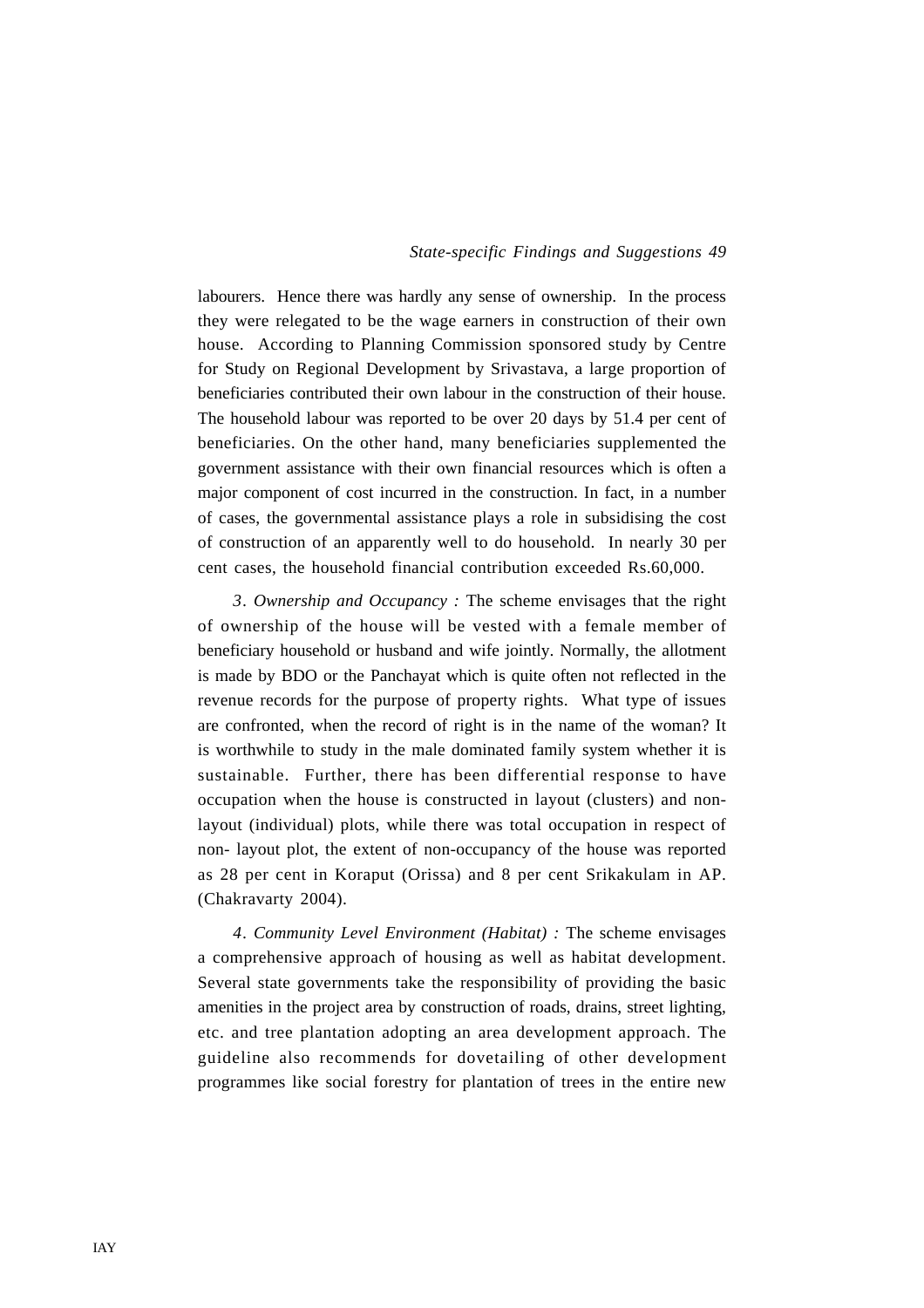cluster habitation or around individual house to provide fuel/fodder/ small timber plantation of fruit trees and cultivation of vegetables at household level could also increase the nutritional status.

*5. Construction of Sanitary Latrines and Smokeless Chulha :* Sanitary latrines and smokeless chulhas are the integral part of the housing units constructed under IAY. The total unit cost of IAY houses include these facilities. In case these facilities are not provided in the housing units, the cost of these facilities have been proposed to be deducted from the unit cost. It is necessary, therefore, to find out to what extent these facilities have been taken care of in the new houses constructed under IAY. Chakravarty (2004) observed that none of the SC/ST IAY households in Koraput, Orissa and only 3 per cent in Srikakulam in AP constructed septic latrine, whereas 10 per cent of non-SC/ST beneficiaries had constructed latrines. The space for septic latrine was used as store room. Similarly, negligible number of households used the smokeless chulha constructed. Mostly these were reportedly damaged. The Planning Commission evaluation study of Orissa reported that out of 10 districts covered in the study, three districts namely, Khurda, Puri and Kendrapada, all coastal as well as in close proximity to state capital completely ignored construction of sanitary latrine and smokeless chulha. In other six districts where both the facilities were provided, the percentage of households using latrine was 29.58 and 28.8 for smokeless chulha, respectively.

*6. Adequacy of Accommodation :* Keeping in view the magnitude of the housing problem the scheme envisages a bare-minimum subsidy to construct a housing unit within 20 sq.mts area only. It is worthwhile to examine whether the housing unit constructed would meet the social and economic needs of the households. The beneficiaries are free to construct accommodation by mobilising personal resources and loan from different sources. It has been observed that in case of most deserving absolute poor households among the SC/STs, no additional accommodation was attempted. They confined to the house space and design prescribed. The house space was reported inadequate for average family size of 5 in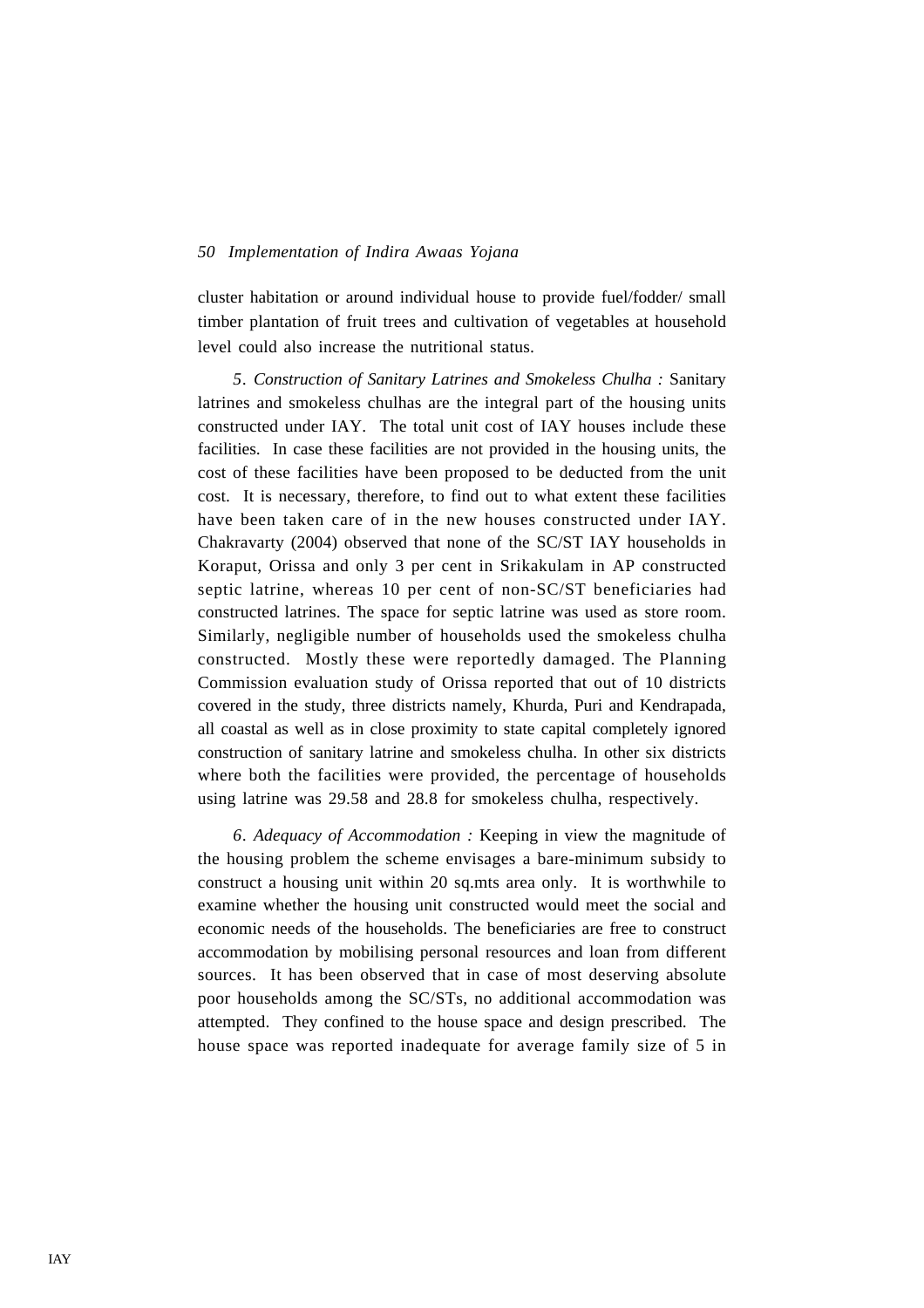Koraput and Srikakulam (Chakravary 2004). In the Planning Commission study of IAY houses in Orissa, it was reported that the principal reason for dissatisfaction of the beneficiaries was due to inadequacy of the house space for family requirement. While 50 per cent of the beneficiaries in Orissa had demolished their old structure, 39.5 per cent retained the old structure as it provided extra accommodation needed for socio-economic activities. In such cases, the IAY house was the core unit of living space.

*7. Use of Low-cost Environment-friendly Technology :* Many innovations have been made in building technologies in order to improve the quality of construction and reduce the cost of construction. The houses to be constructed under IAY are also required to adopt these building technologies and use local material. Chakravarty (2004) observed that in most of the IAY houses constructed in Lature district Maharashtra, the door, windows frames were made up of non-wood materials. In view of the district experiencing one of the worst earthquakes in the recent history, the construction design incorporated necessary technological innovations. The conference of Chief Ministers (1996) as quoted by Gramin Vikas Newsletter recommended use of locally available construction materials, and technologies. The use of high cost construction materials like burnt brick, cement, steel in large scale was discouraged. It recommended use of locally manufactured lime and lime *surkhi* as replacement to cement and sundried brick/soil cement brick as replacement to burnt bricks.

*8. Utilisation of Fund under IAY :* In addition to the assistance provided under IAY for construction of new houses and for upgradation of unserviceable kutcha houses, there is also provision for loan from banks/ other financial institutions. Up to 20 per cent of the total funds can be utilised for upgradation of existing kutcha houses and towards subsidy for construction of houses with credit. Saxena (2005) quoting CAG report 2003 wrote that nearly one-third i.e. 31.6 per cent of the IAY funds were misused. Of this, almost half was accounted for by depositing the fund by state government into current accounts, civil deposits or treasuries outside government account. The reminder was due to misappropriation,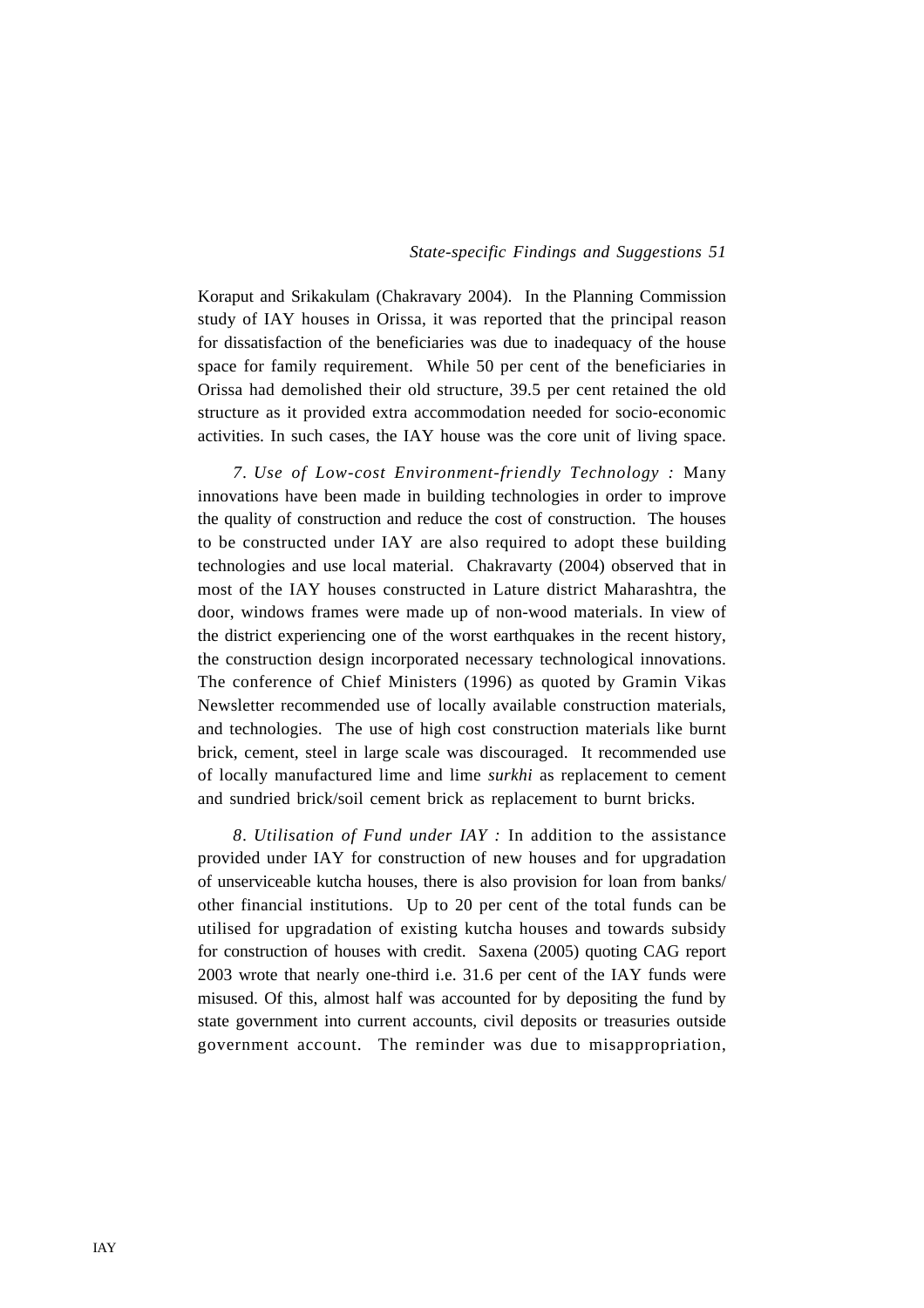unapproved work and unauthorised activities. Almost 20 per cent of the audited money was spent on construction of house by contractors.

*9. Additional Resource Mobilisation :* The grant amount for both new construction and upgradation of the existing house is limited keeping in view the large scale demand. In majority cases, the beneficiaries viewed investment on house construction as one of the life-time expenditure. Further, the house construction was a sentimental dimension. Therefore, in majority of cases, the IAY beneficiaries mobilised extra amount towards house construction. They often exhausted all their savings, disposed or mortgaged assets and took loan and assistance from different formal and informal sources like friends, relatives, money lenders and banks. The Planning Commission Study of Orissa reported that the average cost of construction was Rs.24,500 as against Rs.20,000 provided for new construction. For the additional financial requirements various sources were used. It reported friends and relatives as 24.3 per cent, neighbours 22.5 per cent, money lenders 13.4 per cent and miscellaneous sources 39.8 per cent. Unfortunately, none had reported for the formal banking source. The interest paid for their additional loan ranged from 20 to 30 per cent as reported by 49 per cent of the respondents. Nayak *et.at* (2002) wrote that the credit-cum-subsidy scheme for rural housing launched by Central Government in 1999 crashed as banks did not feel confident about the credit-worthiness of the rural poor. Chakravarty (2004) observed that the average extra investment made by SC/ST beneficiaries was to the extent of Rs.2000 in both layout and non-layout settlements in Orissa and A.P.

*10. Non beneficiary Opinion :* The number of houses allotted to the most deserving amongst the poor is limited. This excludes equally deserving households who make competitive claim in Gram Sabha. Although, in principle, the waiting list of all other such people needs to be prepared and informed to the villagers, such practice is questioned. The success of the scheme needs to be examined from the view of such eligible households.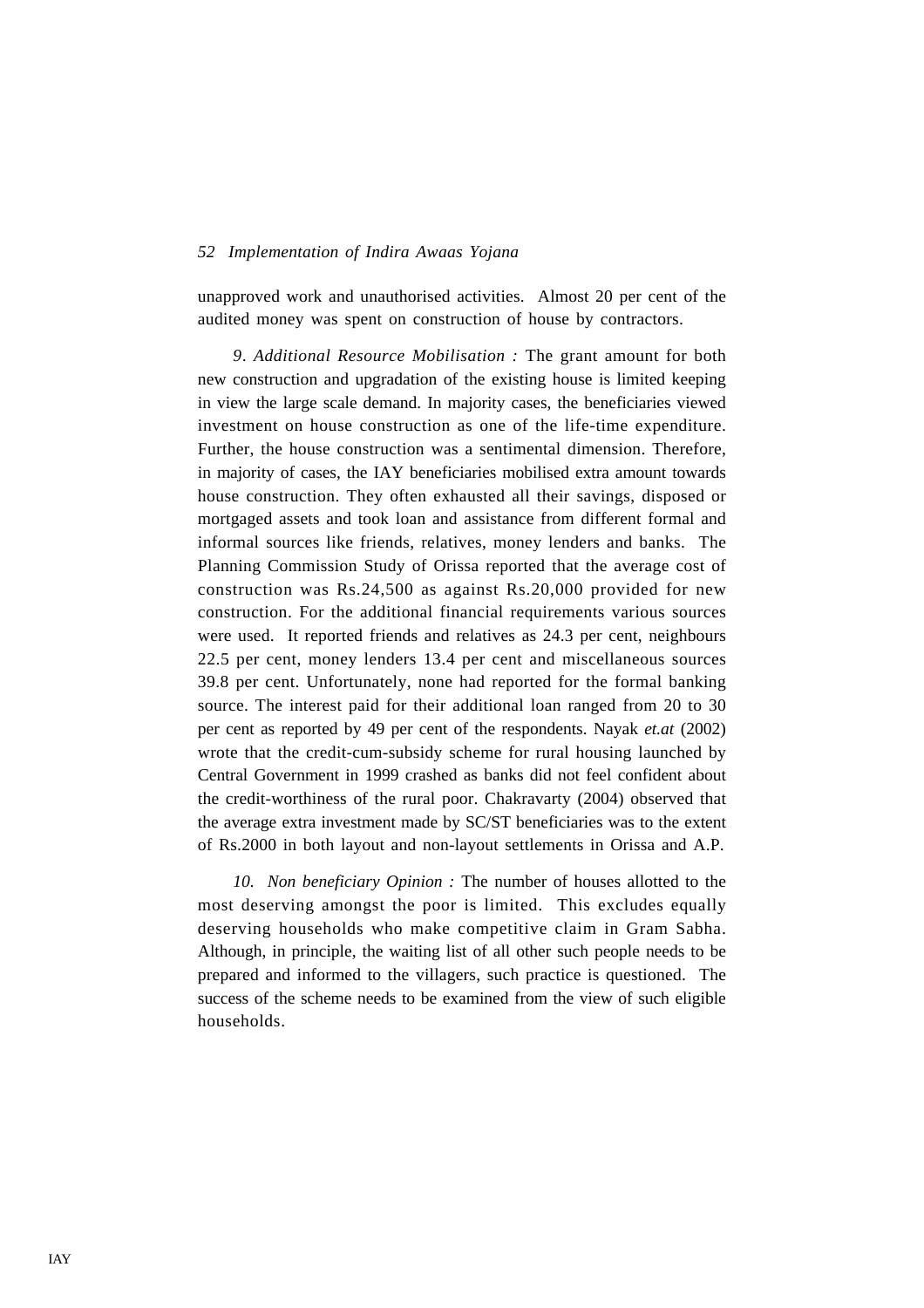*11. Monitoring Mechanism :* In any project, the success, particularly in adhering to the guidelines and specifications, would depend on the monitoring during the implementation of the programme. This would also facilitate in applying corrective measures in the administrative, financial and technical aspects. At the implementation level, the block engineers supervise the construction, monitor and progress and ensure the timely release of instalment to the beneficiaries. Regular visits by the block/ mandal junior engineer is therefore, crucial to the success of the programme. Further, it is also important to examine as to whether the beneficiaries are really benefited by such visit or view it as harassment? How often the supervisory staff visit the beneficiary during construction of the IAY house and in what way this is useful? These are few of the aspects examined in the study.

### **Methodology**

The study has been taken up at national level for comparative analysis of the implementation of IAY programme and draw conclusion for its policy implication. Ten major states *viz.* Andhra Pradesh, Tamil Nadu, Karnataka, Maharashtra, Rajasthan, Haryana, U.P, Bihar, West Bengal and Orissa have been covered for the study. The primary data for the study were collected from IAY beneficiaries, non-beneficiaries, and officials including the Gram Panchayat Pradhan. The secondary data regarding allocation and utilisation of funds were collected from district and block/ mandal level. The list of beneficiaries (panchayat-wise) was collected from the district/block for the final selection of the beneficiaries. Primary data were collected from three groups of respondentsbeneficiaries, non-beneficiaries and pancahyat president/officials at different levels. While a detailed interview schedule was designed for date collection from primary beneficiaries, structured check-list was used for collection of information from non-beneficiaries and GP Pradhan/ officials. Before finalisation of the scheduled this was pre-tested in three states *viz.* Andhra Pradesh, Karnataka and Orissa. The investigators were provided a check-list for recording of field observation in support of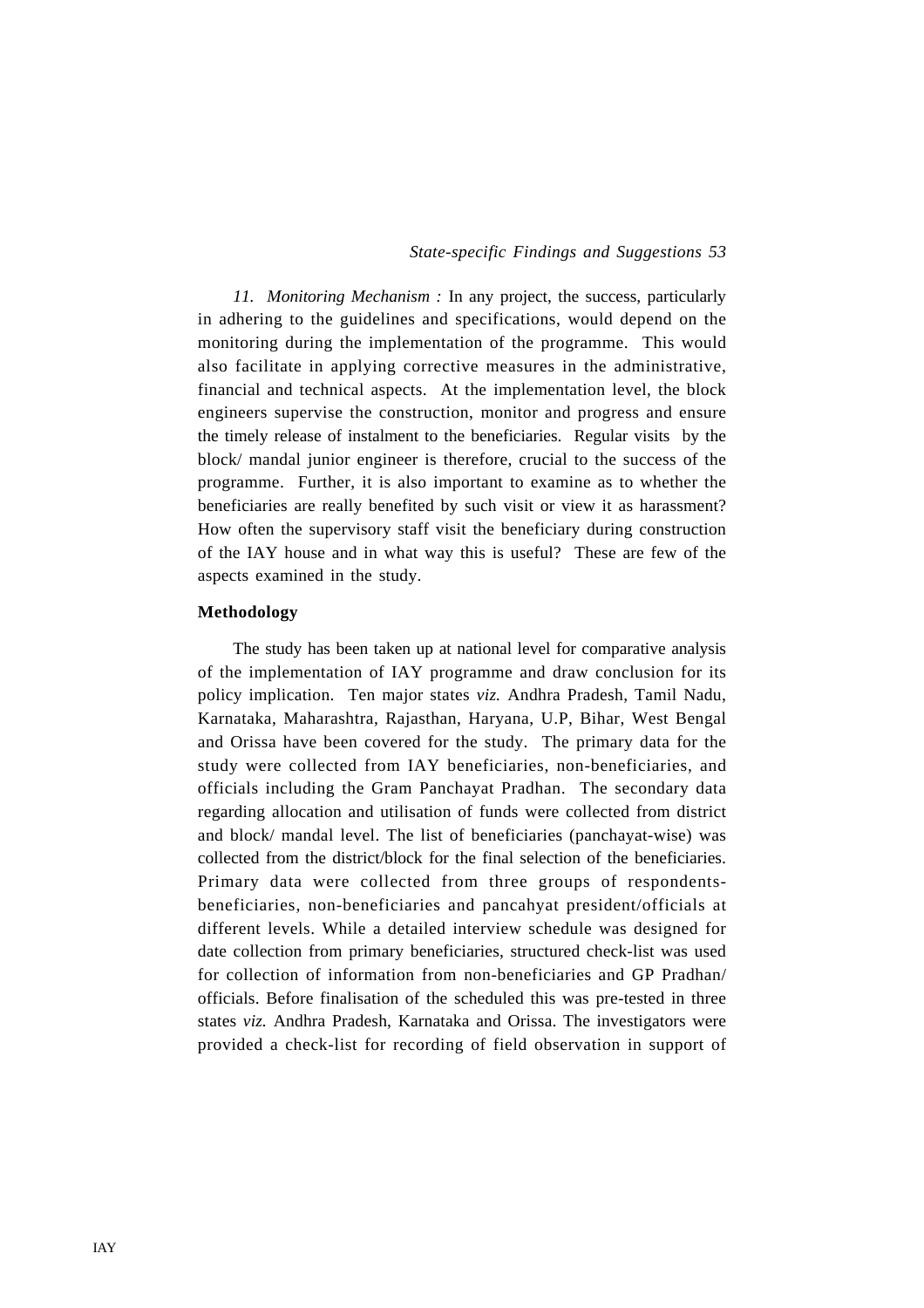primary data collected. The field investigators were engaged from the respective state since they could interact with respondents freely having command on local language and understanding of the values and social norms. The field investigator after selection was given two days of practical training on interviewing and information gathering techniques by the respective state project team leader. The date collected were tabulated and subjected to appropriate statistical analysis as per the stated objectives of the study.

*Sampling :* Time period of this study covers the IAY beneficiary in the last five years from 1999 to 2004. Two districts from each state were selected representing both the high and low performance based on composite ranking, taking into consideration two well-established criteria i.e. i) percentage of funds utilisation as against sanctioned amount within the stipulated period; (ii) the concentration of BPL households in the district. For doing so, first the districts in the state were ranked according to these two stated criteria independently. The rank order of the district was arrived after merging independent rank orders in respect of percentage of funds utilisation and concentration of BPL households. After the final composite rank order for districts in the state was made, two districts were selected randomly, one representing the high performing group falling within the first quartile, and low performing from last quartile respectively, of the composite rank order so that they could represent the overall performance of the IAY programme. Same methodology was followed for selection of blocks within the districts. From each block clusters of four to five villages falling in two or more Gram Panchayats were selected purposively after due consultation with local authorities. Twenty five beneficiaries from each block were randomly selected and interviewed for the study. Though at the beginning of the study it was planned to include sample from all the three categories of beneficiaries wherever possible representing a) full subsidised; b) credit-cum-subsidy and c) shelter upgradation, in proportion to their number in the respective group randomly to make total sample population of 25 beneficiaries under IAY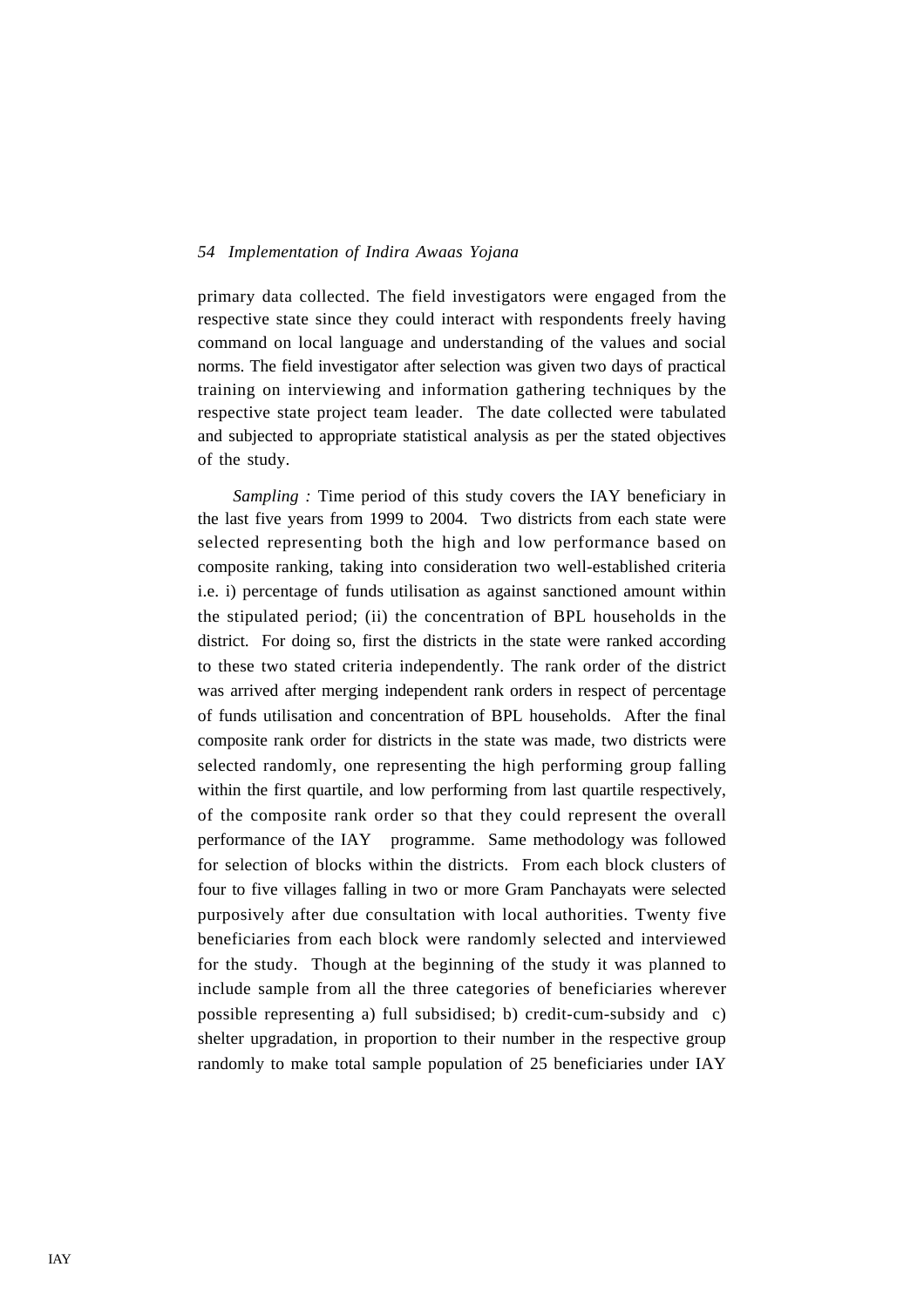programme, this could not be adhered to as some states did not implement credit-cum-subsidy and shelter upgradation. The fund was utililsed for full subsidy in new IAY house. Therefore, the study finally focused only on fully subsidised new construction. Besides 25 number of beneficiaries, five non-beneficiaries were also selected from the same cluster randomly representing different social groups. Thus, the sample size for each block was 30 making the total sample 120 for each state. Care was taken that while random sampling method is followed, due consideration was given to include beneficiaries from different socio-cultural groups. The details of states and districts of the present study are given below :

| 1. Andhra Pradesh |                 | - 1. Guntur   | 2. Chittoor    |
|-------------------|-----------------|---------------|----------------|
| 2. Bihar          |                 | - 1. Vaishali | 2. Gaya        |
| 3. Haryana        |                 | - 1. Ambala   | 2. Kurukshetra |
| 4. Karnataka      |                 | - 1. Tumkur   | 2. Davangere   |
| 5. Maharashtra    |                 | - 1. Whardha  | 2. Nanded      |
| 6. Orissa         |                 | - 1. Bolaghir | 2. Puri        |
| 7. Rajasthan      |                 | - 1. Udaipur  | 2. Jodhpur     |
| 8. Tamil Nadu     |                 | 1. Salem      | 2. Theni       |
| 9. Uttar Pradesh  |                 | - 1. Faizabad | 2. Kaunoj      |
| 10. West Bengal   | $\sim 10^{-10}$ | 1. Hoogly     | 2. Midnapur    |

**Names and Districts of the Study**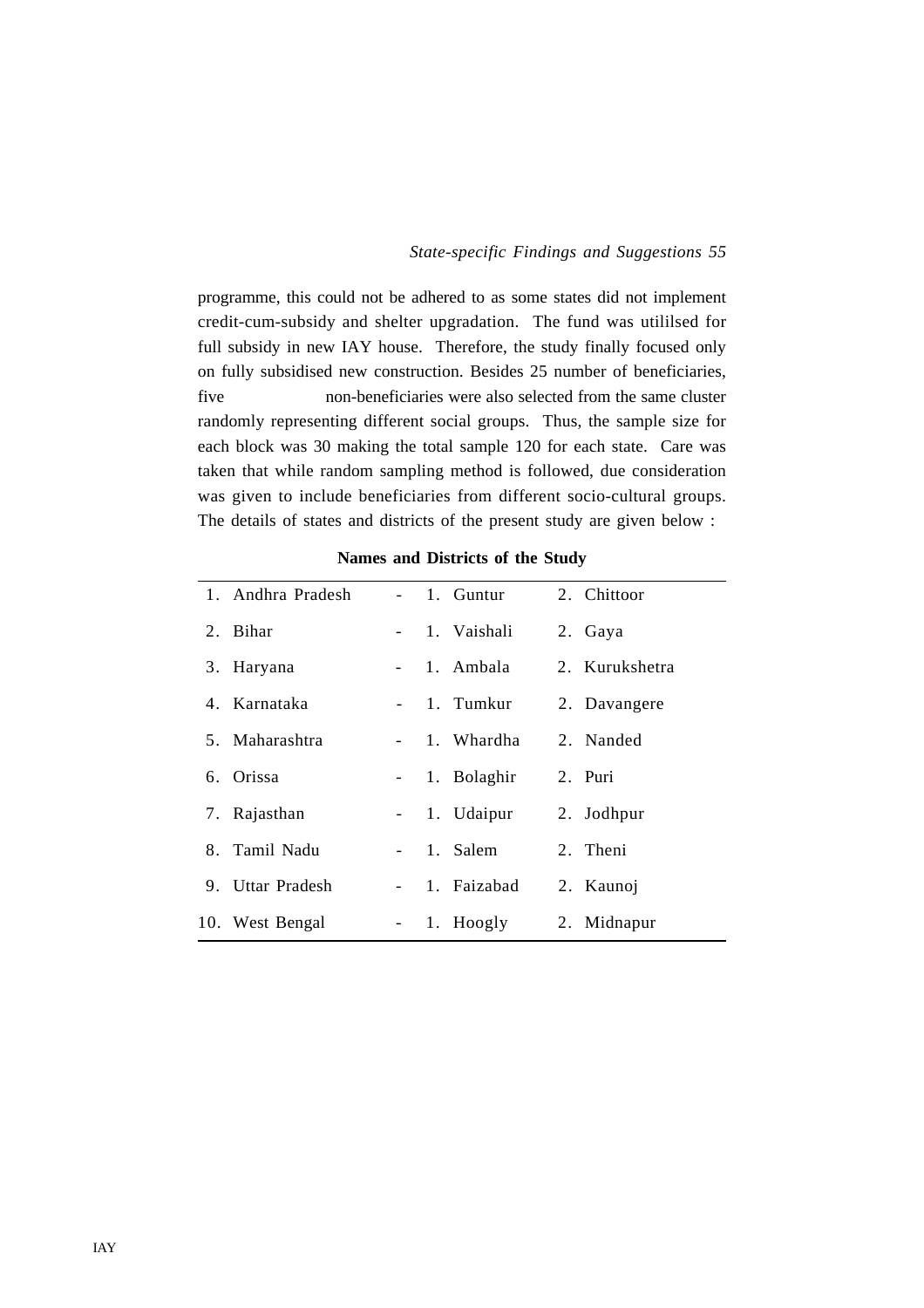# **CHAPTER - III RESULTS AND DISCUSSION**

# **Beneficiary Profile**

The social profile of the beneficiaries in respect of the caste, age, sex, education, occupation, landholding and income group has been examined in the study.

| S.No. | <b>State</b>         |           | <b>Social Status</b> |                          |                          |     |      |                |                |     | <b>BPL</b>    |                | APL            |
|-------|----------------------|-----------|----------------------|--------------------------|--------------------------|-----|------|----------------|----------------|-----|---------------|----------------|----------------|
|       |                      | <b>SC</b> | $\%$                 | <b>ST</b>                | $\frac{0}{0}$            | OBC | %    | Others %       |                | No. | $\frac{0}{0}$ | No.            | $\%$           |
| 1.    | Andhra Pradesh       | 31        | 31                   | 69                       | 69                       |     |      |                |                | 100 | 100           |                |                |
| 2.    | <b>Bihar</b>         | 65        | 65                   | $\overline{\phantom{0}}$ | $\overline{\phantom{a}}$ | 25  | 25   | 10             | 10             | 98  | 98            | $\overline{c}$ | 2              |
| 3.    | Haryana              | 57        | 57                   | $\overline{2}$           | $\overline{c}$           | 31  | 31   | 10             | 10             | 100 | 100           |                |                |
| 4.    | Karnataka            | 37        | 37                   | 19                       | 19                       | 20  | 20   | 24             | 24             | 98  | 98            | $\overline{c}$ | $\overline{2}$ |
| 5.    | Maharashtra          | 51        | 51                   | 11                       | 11                       | 22  | 22   | 7              | 7              | 97  | 97            | 3              | 3              |
| 6.    | Orissa               | 49        | 49                   | 15                       | 15                       | 27  | 27   | 9              | 9              | 100 | 100           |                |                |
| 7.    | Rajasthan            | 26        | 26                   | 35                       | 35                       | 30  | 30   | 9              | 9              | 100 | 100           |                |                |
| 8.    | Tamil Nadu           | 67        | 67                   |                          |                          | 31  | 31   | $\overline{2}$ | $\overline{2}$ | 100 | 100           |                |                |
| 9.    | <b>Uttar Pradesh</b> | 66        | 66                   |                          |                          | 25  | 25   | 9              | 9              | 98  | 98            | $\mathfrak{D}$ | $\mathfrak{D}$ |
| 10.   | West Bengal          | 51        | 51                   | 23                       | 23                       | 7   | 7    | 19             | 19             | 100 | 100           |                |                |
|       |                      | 500       | 50.0                 | 174                      | 17.4                     | 218 | 21.8 | 99             | 9.9            | 991 | 99.1          | 9              | 0.9            |

**Table 11 : Social Status of the Respondents**

*Caste Category:* The scheme provides for covering primarily SC, STs from poor households. The non-SC/STs and other categories should be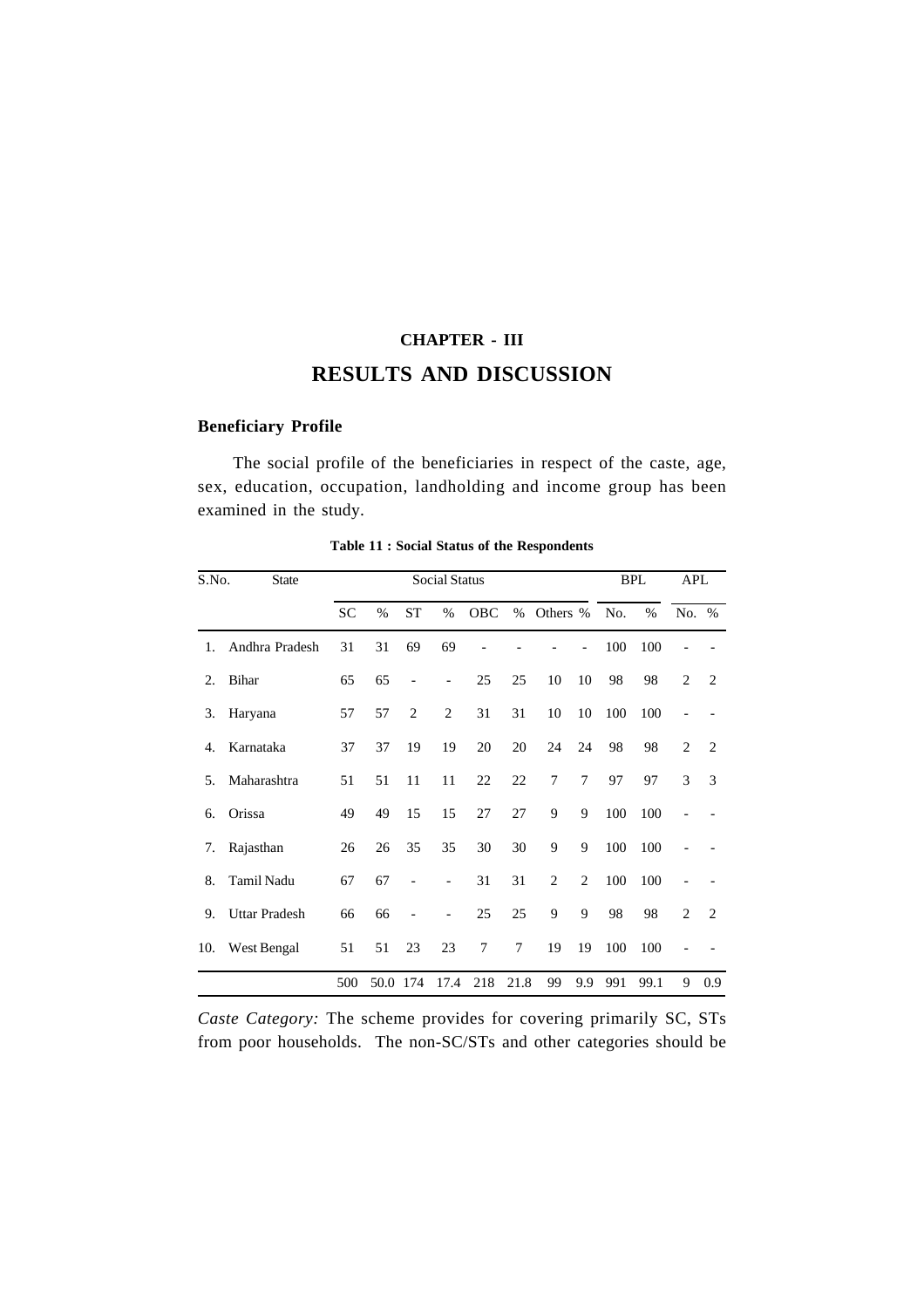covered to the extent of 40 per cent. The data presented in respect of 10 different states indicate that on overall bases, the SC category comprises 50 per cent of the IAY beneficiaries. STs and OBCs comprise 17.4 and 21.8 per cent, respectively. Others i.e. forward castes comprise only 10.8 per cent in the sample population. Although SC/STs comprise only 16.20 and 8.20 of the national population (Census 2001), their percentage among beneficiaries have been significantly more as regard the IAY houses allocation is concerned in both national as well as states. As against 60 per cent for both SCs and STs stipulated together in the guidelines, they comprise 67.4 of the total beneficiaries. This may be due to the reason that extra care has been taken particularly in targeting the scheme to members of SC and ST population. The highest percentage of SCs has been covered in the States like UP, Tamil Nadu where the State SC population is also high. In case of Rajasthan, the percentage of SC beneficiaries is 26 per cent as against the State SC population of 17.16 per cent which is lowest among other states. ST beneficiaries comprise 35 per cent as against their percentage of State population of 12.56. Though in Orissa, STs comprise 22.13 per cent of the total population, their percentage in the sample population has been only 15. The number of SC beneficiaries has been significantly high i.e 49 per cent as against their State population of 16.53 per cent, despite the fact that Bolangir is one of the tribal districts in the sample population. In Bolangir the SC beneficiaries outnumbered the STs. This indicates that in the matter of selection of beneficiaries, among SCs and STs, the SCs have got an edge over the ST population. The sample population did not cover ST population in respect of Bihar, Tamil Nadu and UP since the districts selected for the study did not comprise good per cent of ST population. OBCs comprise the major part of the non-SC/ST beneficiaries. Their percentage mostly varies between 22-30 in different states except in West Bengal where it is only 7. However, in West Bengal, the percentage of beneficiaries for other higher castes is 19 which is second highest among the sample population of the different states next to Karnataka with 24 per cent belonging to the others category.

Although the scheme is particularly for BPL households, 9 beneficiaries out of 1000 reported being covered from APL families in 10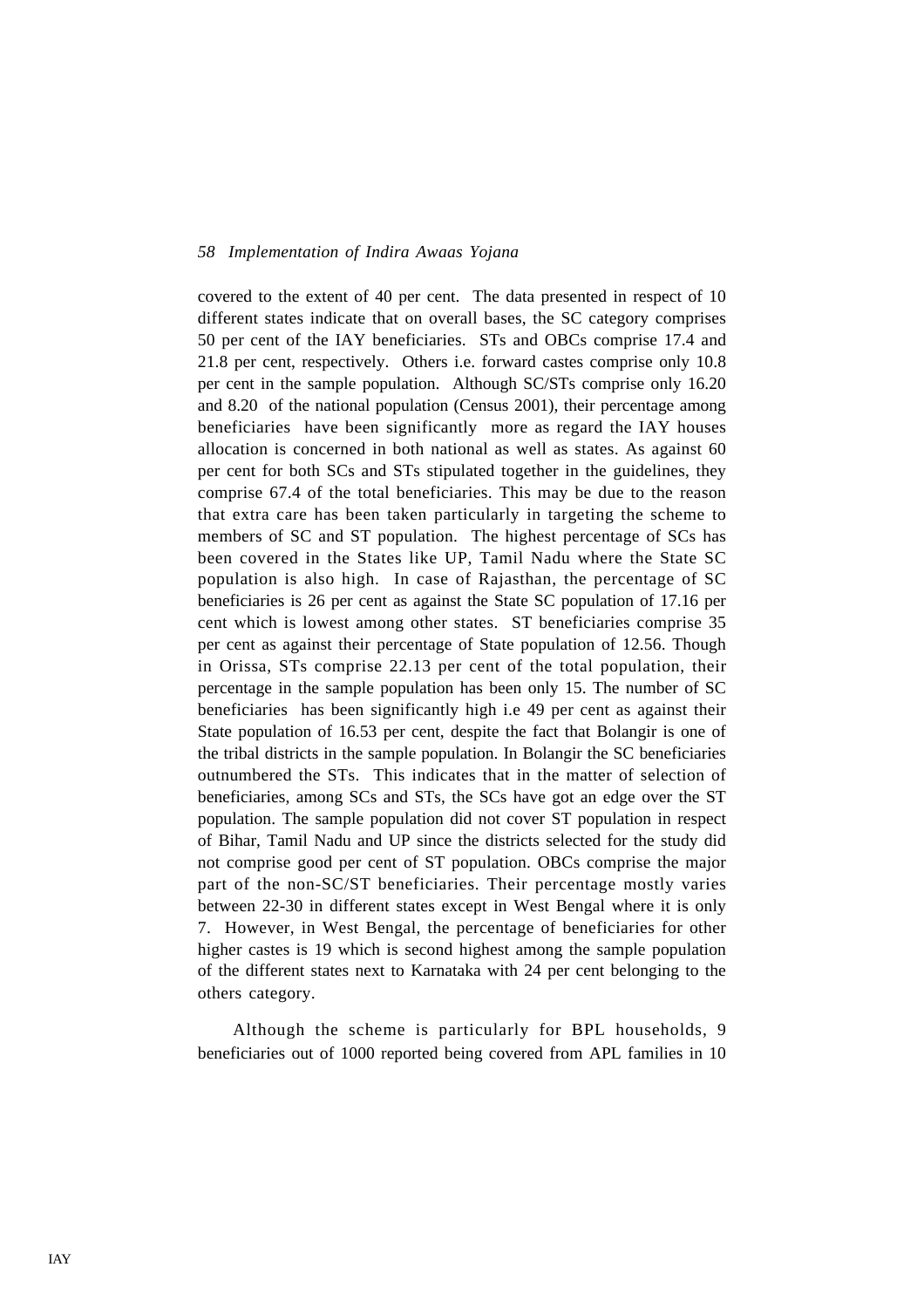states covered in the study. They comprise a non-significant number of 2-3 in Bihar, Karnataka, Maharashtra and UP.

*Age and Sex :* The age distribution of the beneficiaries in different states indicates that majority were in the age group of 35-44 years followed by 45-54 years, together this makes overall 63.3 per cent of the total beneficiaries. State-wise analysis indicates that in case of UP, 59 per cent of the beneficiaries belong to younger age group of 25-35 years. Whereas in Rajasthan, the beneficiaries were mostly from elderly age group with 54 per cent falling in the age group of 55-64 years. In case of Karnataka, largely the beneficiaries were within the age group of 35-44 years.

| S.No. | <b>State</b>         |                  |       |       | Age & sex classification |                          |      |        |       |
|-------|----------------------|------------------|-------|-------|--------------------------|--------------------------|------|--------|-------|
|       |                      | 25-34            | 35-44 | 45-54 | 55-64                    | $>65$                    | Male | Female | Total |
| 1.    | Andhra Pradesh       | 5                | 48    | 37    | 10                       |                          | 28   | 72     | 100   |
| 2.    | <b>Bihar</b>         | 30               | 39    | 23    | $\,$ 8 $\,$              | $\blacksquare$           | 51   | 49     | 100   |
| 3.    | Haryana              | 31               | 57    | 12    | $\overline{\phantom{0}}$ | $\blacksquare$           | 26   | 74     | 100   |
| 4.    | Karnataka            | $\boldsymbol{7}$ | 62    | 29    | $\overline{c}$           | $\overline{a}$           | 17   | 83     | 100   |
| 5.    | Maharashtra          | 25               | 55    | 15    | 5                        | $\blacksquare$           | 23   | 77     | 100   |
| 6.    | Orissa               | 11               | 27    | 30    | 24                       | 8                        | 47   | 53     | 100   |
| 7.    | Rajasthan            | $\overline{c}$   | 10    | 30    | 54                       |                          | 21   | 79     | 100   |
| 8.    | <b>Tamil Nadu</b>    | 24               | 45    | 10    | $\mathbf{1}$             | $\overline{\phantom{0}}$ | 37   | 63     | 100   |
| 9.    | <b>Uttar Pradesh</b> | 59               | 20    | 17    | $\overline{4}$           | $\overline{a}$           | 41   | 59     | 100   |
| 10.   | West Bengal          | 12               | 33    | 34    | 11                       | 10                       | 82   | 31     | 100   |
|       | Total                | 206              | 396   | 237   | 119                      | 18                       | 373  | 627    | 1000  |
|       | Percentage           | 20.6             | 39.6  | 23.7  | 11.9                     | 1.8                      | 37.3 | 62.7   | 100.0 |

**Table 12 : Distribution of Age and Sex of the Respondents**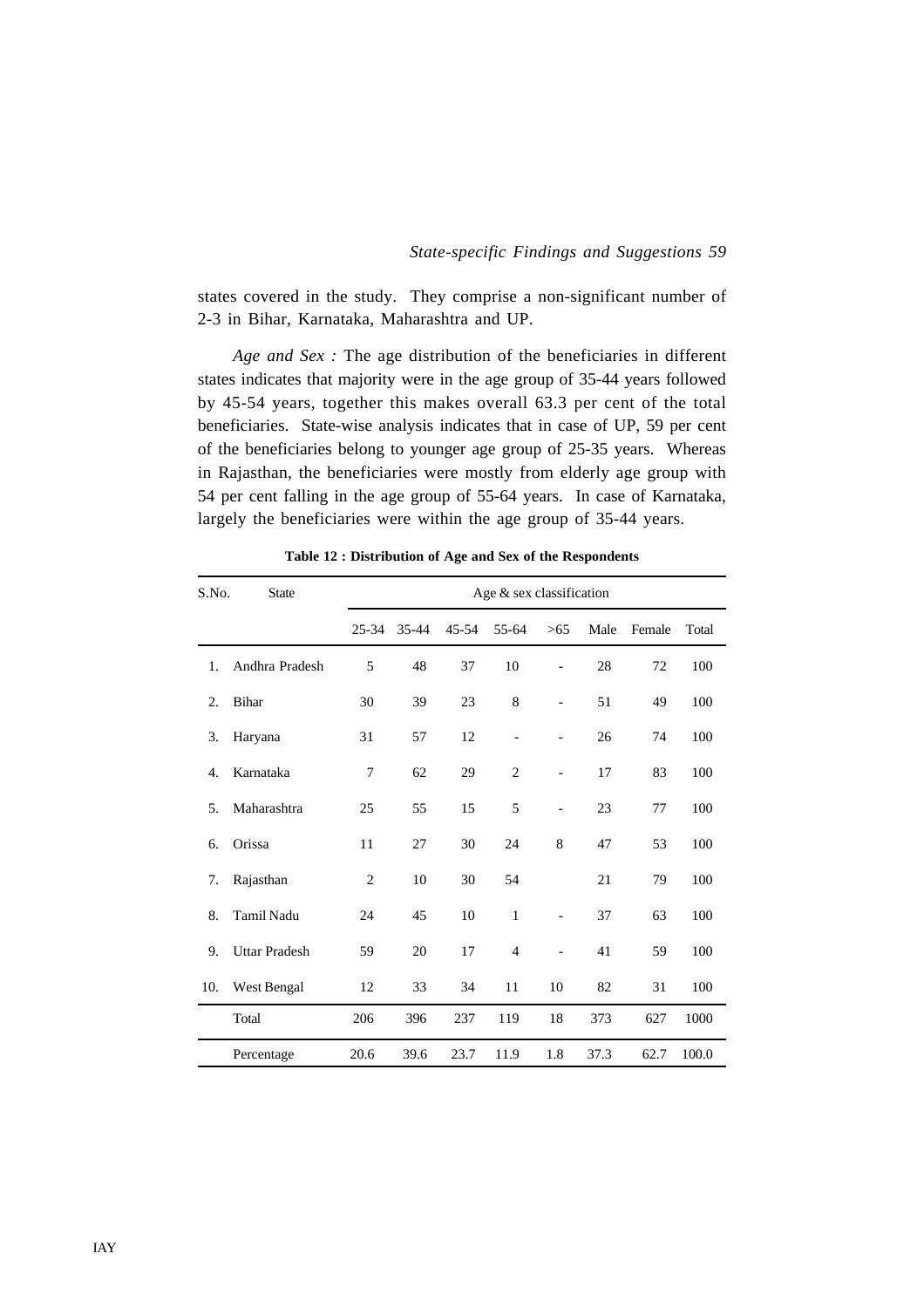The younger group of households in the age of 25-34 years comprise 20.6 per cent for the overall sample. In Rajasthan, AP and Karnataka their number has been very small. As per the norm, the IAY house is allotted in the name of female member of the house or alternatively jointly in the name of wife and husband. However, the study reveals that while primacy has been given to female beneficiaries, the male beneficiaries comprise 37.3 per cent on overall basis for the 10 states. The percentage of male beneficiaries has been significantly high i.e. 82 in case of West Bengal followed by 51 in Bihar and 47 in Orissa. The highest number of female beneficiaries was reported in Karnataka followed by Maharashtra, Haryana and A.P.

*Family Size :* The scheme provides for house with built-up area of around 200 sft. The space requirement is directly related to the family size. As could be seen, the average family size for the IAY house beneficiaries for overall 10 states comes to 5.4 members. The smallest family of 4 members has been reported in case of Maharashtra and the larger size of 7.4 in case of Bihar. The States that have reported larger family size of 6 and above are Uttar Pradesh, Rajasthan, Karnataka and Bihar. Family size of less than 5 has been observed in case of Andhra Pradesh, Orissa, Maharashtra and Tamil Nadu. A further examination of the distribution of households within different family size groups indicates that a good number of households i.e. 27 per cent in case of Maharashtra and Tamil Nadu have small family of less than 3 members. The family size between 3-5 has been highest in case of Maharashtra i.e. 52 per cent followed by Andhra Pradesh, Tamil Nadu and Orissa. The number of beneficiaries having family size in the range of 5-7 members has been the maximum reported in case of Uttar Pradesh, 59 per cent, followed by West Bengal. This reflects that the present space provided is inadequate looking at the majority of the IAY beneficiaries who have family size above 5 members.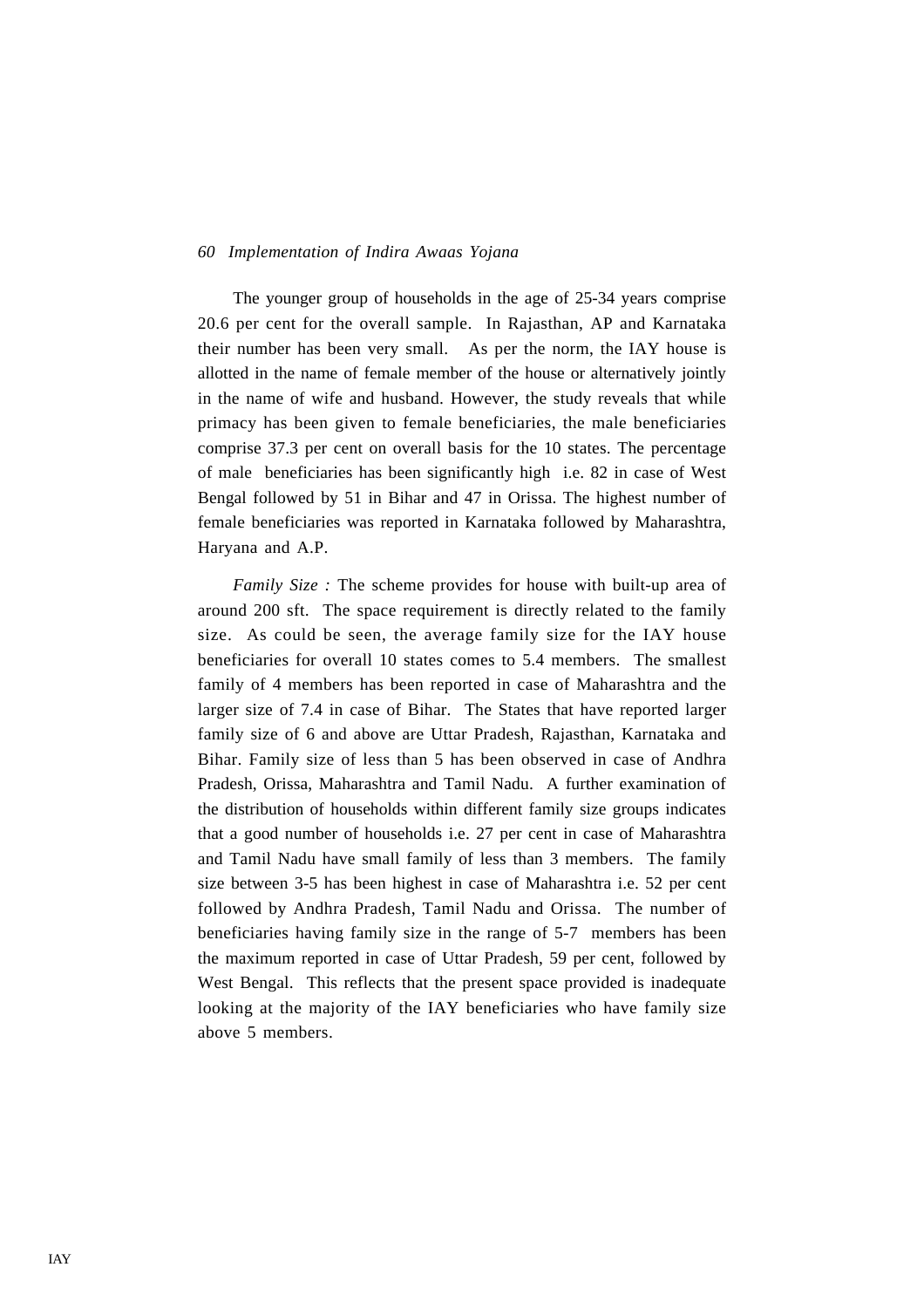| S.No.            | <b>State</b>         |     | $<$ 3 |     | $3 - 5$ | $5 - 7$ |      | >7  |      |
|------------------|----------------------|-----|-------|-----|---------|---------|------|-----|------|
|                  |                      | No. | %     | No. | $\%$    | No.     | %    | No. | %    |
| 1.               | Andhra Pradesh       | 19  | 19    | 44  | 44      | 31      | 31   | 6   | 6    |
| 2.               | <b>Bihar</b>         | 3   | 3     | 22  | 22      | 32      | 32   | 43  | 43   |
| 3.               | Haryana              | 12  | 12    | 28  | 28      | 39      | 39   | 21  | 21   |
| $\overline{4}$ . | Karnataka            | 16  | 16    | 27  | 27      | 33      | 33   | 24  | 24   |
| 5.               | Maharashtra          | 27  | 27    | 52  | 52      | 14      | 14   | 7   | 7    |
| 6.               | Orissa               | 22  | 22    | 32  | 32      | 36      | 36   | 10  | 10   |
| 7.               | Rajasthan            | 6   | 6     | 23  | 23      | 25      | 25   | 46  | 46   |
| 8.               | Tamil Nadu           | 27  | 27    | 43  | 43      | 21      | 21   | 9   | 9    |
| 9.               | <b>Uttar Pradesh</b> |     |       | 15  | 15      | 59      | 59   | 26  | 26   |
| 10.              | West Bengal          | 11  | 11    | 16  | 16      | 53      | 53   | 20  | 20   |
|                  | Total                | 143 | 14.3  | 302 | 30.2    | 343     | 34.3 | 212 | 21.2 |

**Table 13 : Distribution of Respondents with Regard to Family Size**

Average family size  $= 5.4$  per cent.

*Education Level :* Poverty and illiteracy are twin curses of rural India. In the study population for 10 states, the percentage of illiterate beneficiaries was 48.3 followed by 27.7 with primary education. Only 3.8 per cent of beneficiaries had higher secondary and above education. Illiterate beneficiaries were highest reported in case of both Bihar and UP where they constituted 81 per cent of the total beneficiaries. This was followed by Rajasthan with 71 per cent of beneficiaries being illiterate. The number of illiterate beneficiaries was least i.e 25 per cent in Orissa and 28 per cent in AP. Education-wise, relatively more number of beneficiaries have middle and higher education in Orissa and Maharashtra.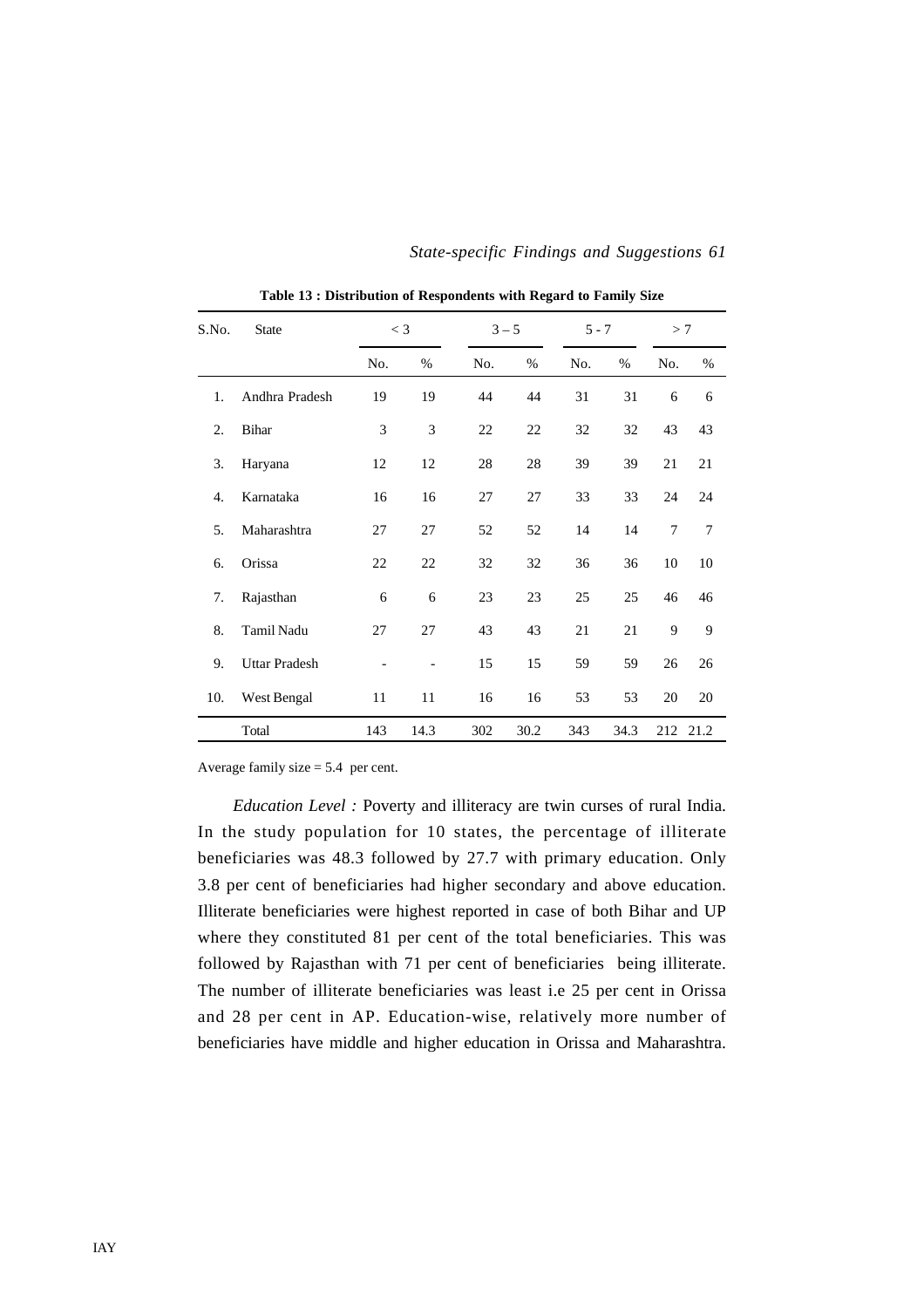|     | S.No. State          |     | Illiterate | Primary        |                |                | Middle         |                | Secondary      |                | Hr.sec         | Degree                      |                |
|-----|----------------------|-----|------------|----------------|----------------|----------------|----------------|----------------|----------------|----------------|----------------|-----------------------------|----------------|
|     |                      | No. | $\%$       | No.            | $\%$           | No.            | $\%$           | No.            | $\%$           | No.            | $\%$           | No.                         | $\%$           |
| 1.  | Andhra Pradesh       | 28  | 28         | 25             | 25             | 22             | 22             | 19             | 19             | 6              | 6              |                             |                |
| 2.  | Bihar                | 81  | 81         | 9              | 9              | 5              | 5              | $\overline{4}$ | $\overline{4}$ | 1              | 1              |                             |                |
| 3.  | Haryana              | 32  | 32         | 48             | 48             | 19             | 19             | 1              | 1              |                |                |                             |                |
| 4.  | Karnataka            | 56  | 56         | 33             | 33             | $\overline{2}$ | $\overline{2}$ | 7              | 7              | $\overline{2}$ | $\mathfrak{D}$ |                             |                |
| 5.  | Maharashtra          | 36  | 36         | 18             | 18             | 21             | 21             | 15             | 15             | 9              | 9              | 3                           | 3              |
| 6.  | Orissa               | 25  | 25         | 34             | 34             | 23             | 23             | 10             | 10             | 7              | $\tau$         | $\mathcal{D}_{\mathcal{L}}$ | $\overline{c}$ |
| 7.  | Rajasthan            | 71  | 71         | 18             | 18             | 6              | 6              | 5              | 5              | 1              | $\mathbf{1}$   | 1                           | 1              |
| 8.  | Tamil Nadu           | 32  | 32         | 45             | 45             | 23             | 23             | 20             | 20             | 3              | 3              |                             |                |
| 9.  | <b>Uttar Pradesh</b> | 81  | 81         | $\overline{4}$ | $\overline{4}$ | 10             | 10             | $\overline{2}$ | $\overline{c}$ | $\overline{2}$ | $\overline{c}$ |                             |                |
| 10. | West Bengal          | 41  | 41         | 43             | 43             | 11             | 11             | 5              | 5              | 1              | 1              |                             |                |
|     | Total                | 483 | 48.3 277   |                | 27.7           | 143            | 14.3           | 88             | 8.8            | 32             | 3.2            | 6                           | 0.6            |

**Table 14 : Education Level of the Respondents**

*Occupation :* The occupational distribution of the IAY households has been examined in respect of the following major occupations i.e. agricultural labour, non-agricultural labour, farmer, trader, artisan and unemployed. As could be observed from the Table, the highest number of the IAY beneficiaries belong to the agricultural labourers (62.2 per cent) of the total IAY beneficiaries followed by non-agricultural labour (18.57 per cent). Farmers and petty traders represented 5.5 and 3.4 per cent, respectively. Unemployed beneficiaries were 6.6 per cent. The interstate variation of the respondents with regard to occupation indicates that States like Tamil Nadu, West Bengal and Bihar had the largest number of agricultural labourers as the IAY beneficiaries i.e 88, 87 and 80 per cent, respectively. Non-agricultural labourers were highest in case of Maharashtra representing 33 per cent of the total beneficiaries followed by Rajasthan and Andhra Pradesh. Haryana had the significant percentage (25) of beneficiaries under farmer category followed by UP (13) and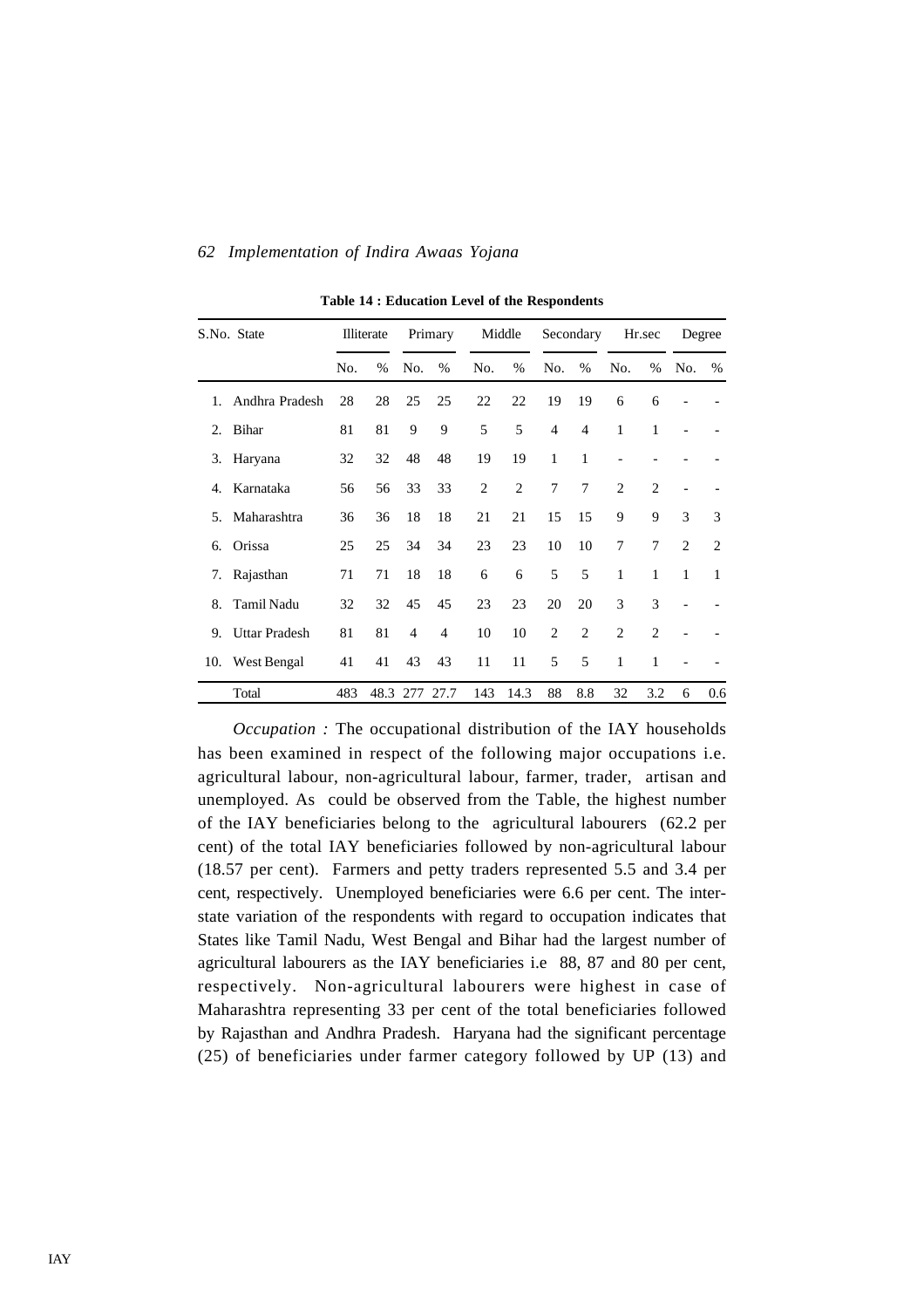Rajasthan (11). Obviously they belong to marginal farmer category. The number of petty traders was highest i.e. 11 per cent in Karnataka. Service category was higher (8 per cent) in respect of AP. Unemployment category was highest i.e. 41 per cent in respect of Rajasthan and 19 per cent in Orissa. This is due to the fact that in both the States the number of aged beneficiaries was also reported high. The rural poor deprived of proper food intake, go out of workforce early. Their contribution to the family economy is marginal.

**Table 15 : Occupation of the Respondents**

| S.No. | <b>State</b>    |        | Agri.  |                | Non-agri. Farmer  |                          |                          |              | Trader         |                |                |                             |                | Service/ Artisan Unemployed |                |
|-------|-----------------|--------|--------|----------------|-------------------|--------------------------|--------------------------|--------------|----------------|----------------|----------------|-----------------------------|----------------|-----------------------------|----------------|
|       |                 |        | labour |                | labour            |                          |                          |              |                | fixed wage     |                |                             |                |                             |                |
|       |                 |        |        |                |                   |                          |                          |              |                | earner         |                |                             |                |                             |                |
|       |                 | No.    | $\%$   | No.            | %                 | No.                      | %                        | No.          | $\%$           | No.            | $\%$           | No.                         | %              | No.                         | $\%$           |
|       | $1.$ AP         | 67     | 67     | 25             | 25                |                          |                          |              |                | 8              | 8              |                             |                |                             |                |
|       | 2. Bihar        | 80     | 80     | 18             | 18                | $\overline{\phantom{0}}$ |                          | $\mathbf{1}$ | $\mathbf{1}$   |                |                |                             |                | 1                           | 1              |
|       | 3. Haryana      | 54     | 54     | 18             | 18                | 25                       | 25                       | $\mathbf{1}$ | 1              |                |                |                             |                | $\mathfrak{D}$              | $\overline{c}$ |
|       | 4. Karnataka    | 77     | 77     | 8              | 8                 | $\overline{4}$           | $\overline{4}$           | 11           | 11             |                |                |                             |                |                             |                |
|       | 5. Maharashtra  | 60     | 60     | 33             | 33                | $\overline{\phantom{0}}$ | $\overline{\phantom{a}}$ | 3            | 3              | 2              | $\overline{2}$ | $\mathcal{D}_{\mathcal{L}}$ | $\overline{2}$ |                             |                |
|       | 6. Orissa       | 44     | 44     | 24             | 24                | $\mathbf{1}$             | $\mathbf{1}$             | 7            | 7              | $\overline{2}$ | 2              | $\mathbf{1}$                | 1              | 19                          | 19             |
|       | 7. Rajasthan    | $\tau$ | $\tau$ | 29             | 29                | 11                       | 11                       | 2            | $\overline{2}$ | $\mathbf{1}$   | $\mathbf{1}$   | 9                           | 9              | 41                          | 41             |
| 8.    | Tamil Nadu      | 88     | 88     | $\overline{4}$ | $\overline{4}$    |                          |                          | 6            | 6              | $\mathbf{1}$   | $\mathbf{1}$   | $\mathbf{1}$                | 1              |                             |                |
|       | 9. U.P          | 58     | 58     | 22             | 22                | 13                       | 13                       | $\mathbf{1}$ | $\mathbf{1}$   | $\mathbf{1}$   | $\mathbf{1}$   | 5                           | 5              |                             |                |
|       | 10. West Bengal | 87     | 87     | $\overline{4}$ | 4                 | $\mathbf{1}$             | $\mathbf{1}$             | 2            | $\overline{c}$ | 3              | 3              | 1                           | 1              | 3                           | 3              |
|       | Total           |        |        |                | 622 62.2 185 18.5 | 55                       | 5.5                      | 34           | 3.4            | 18             | 1.8            | 19                          | 1.9            | 66                          | 6.6            |

*Landholding : Agricultural land is the primary asset in rural areas.* This normally is taken as indicative of socio-economic status of the people in rural areas. As expected, majority of the beneficiaries were landless among the IAY beneficiaries in the sample population. They comprise 95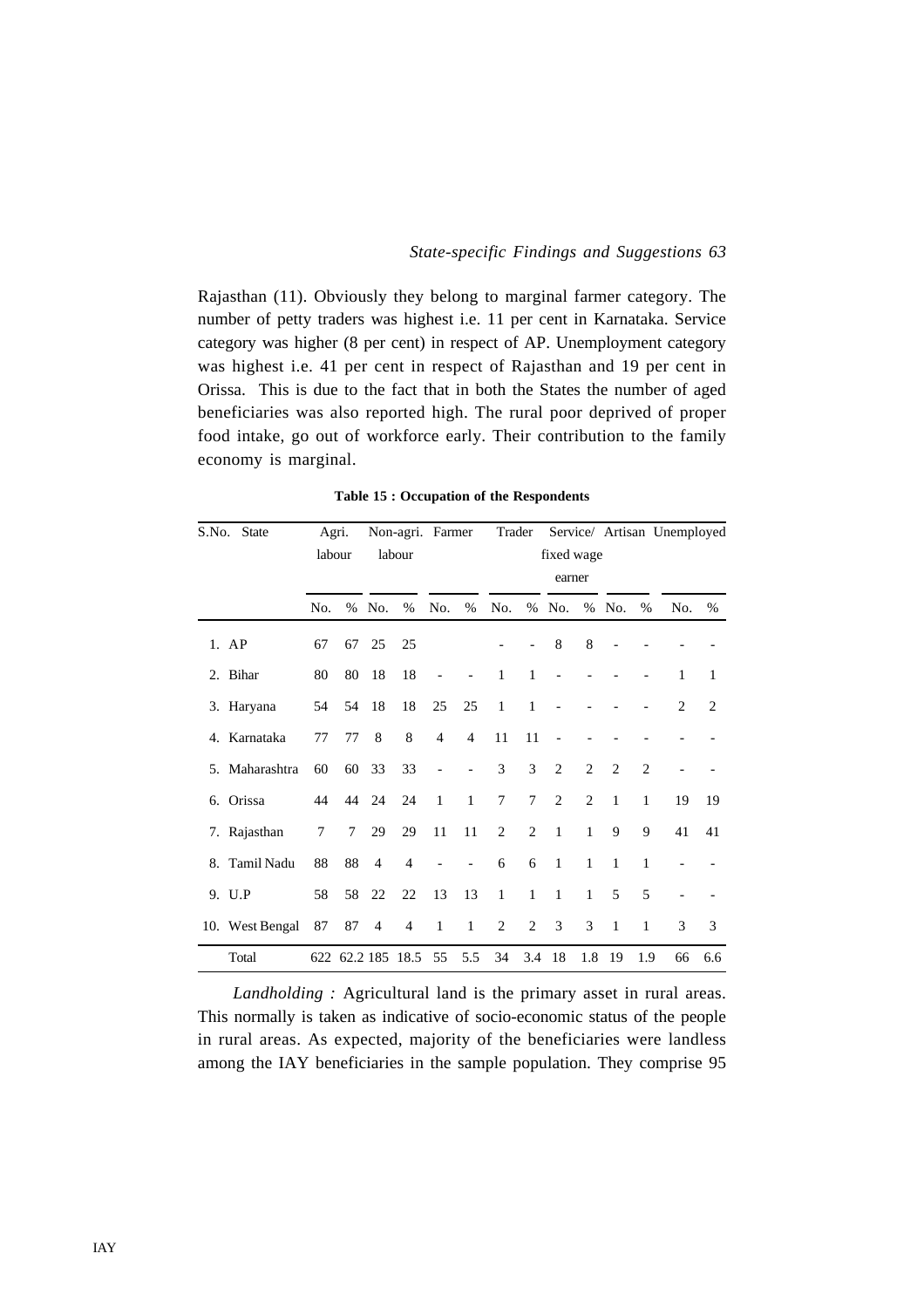per cent in Bihar followed by 86 per cent in Maharashtra and 85 per cent in Haryana. All the IAY beneficiaries in West Bengal followed by 95 per cent beneficiaries in Karnataka, 63 per cent in Tamil Nadu and 61 per cent in Rajasthan were reported to have own marginal agricultural land. As could be seen from the previous Table regarding the occupation, majority households in these states have reported as belonging to agricultural labour categories thereby justifying that the income of these households from land was quite insignificant.

| S.No. | <b>State</b>         |     | Landless | Landholders |      |  |
|-------|----------------------|-----|----------|-------------|------|--|
|       |                      | No. | $\%$     | No.         | $\%$ |  |
| 1.    | Andhra Pradesh       | 53  | 53       | 47          | 47   |  |
| 2.    | Bihar                | 95  | 95       | 5           | 5    |  |
| 3.    | Haryana              | 85  | 85       | 15          | 15   |  |
| 4.    | Karnataka            | 5   | 5        | 95          | 95   |  |
| 5.    | Maharashtra          | 86  | 86       | 14          | 14   |  |
| 6.    | Orissa               | 72  | 72       | 28          | 28   |  |
| 7.    | Rajasthan            | 39  | 39       | 61          | 61   |  |
| 8.    | Tamil Nadu           | 37  | 37       | 63          | 63   |  |
| 9.    | <b>Uttar Pradesh</b> | 69  | 69       | 31          | 31   |  |
| 10.   | West Bengal          |     |          | 100         | 100  |  |
|       | Total                | 541 | 54.1     | 459         | 45.9 |  |

**Table 16 : Landholding Status of the Beneficiaries**

*Household Annual Income :* Table 17 presents the distribution of beneficiaries in the states with regard to annual family income. They have been grouped into 5 categories depending on the reported annual family income *viz.* less than Rs.4,000, Rs.4000-8000, Rs.8000-12000, Rs.12000-20000 and above Rs.20,000. As could be seen from the Table, over 35 per cent of the sample beneficiaries were having income less than Rs.4000 representing the extreme poor households. The number of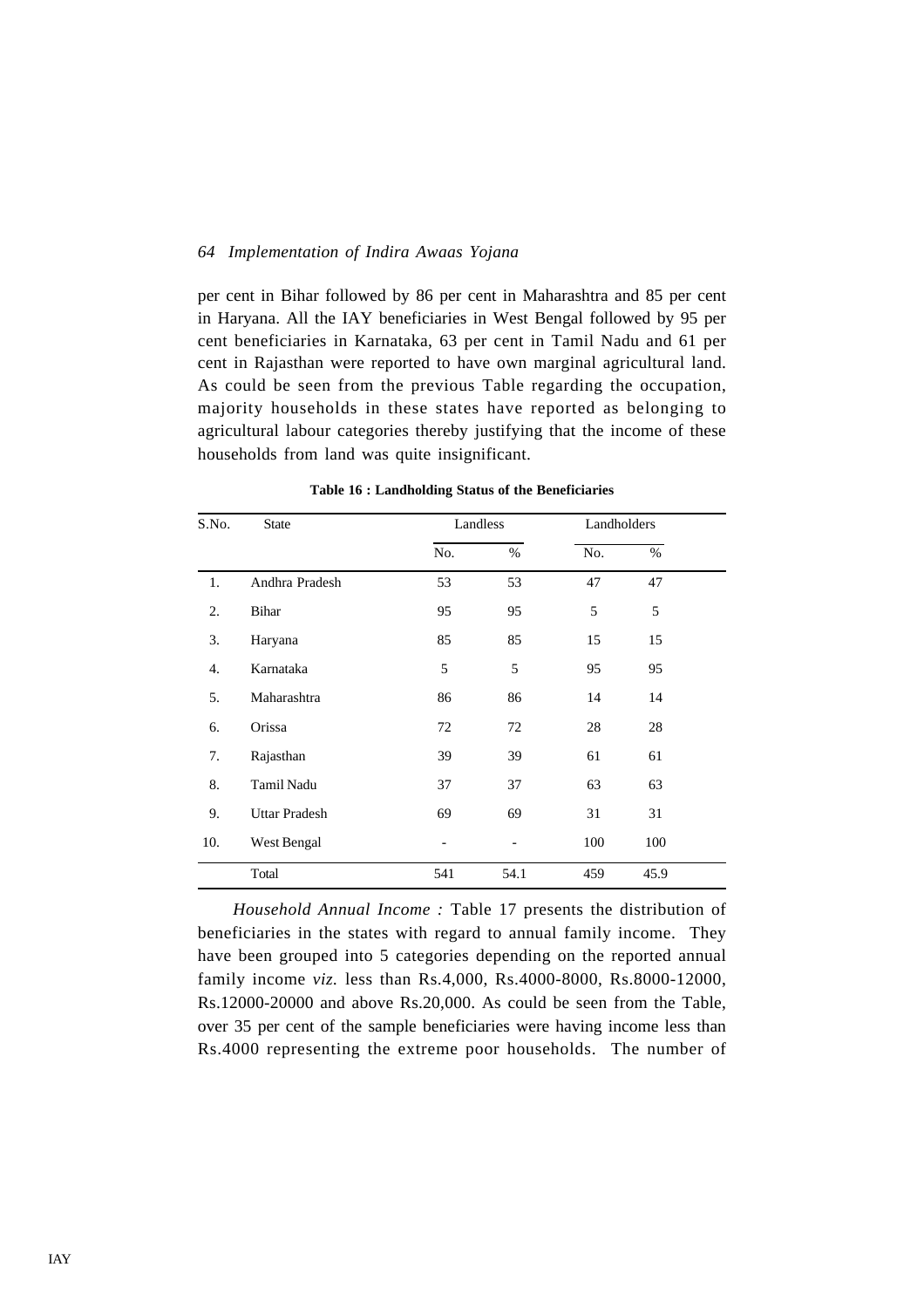Annual income in Rs.

extreme poor has been highest in Uttar Pradesh (63 per cent) followed by 58 per cent in Haryana, and 57 per cent each in respect of Rajasthan and Bihar. Incidentally, in the poorer State Orissa, the beneficiaries indicating family income above Rs. 20,000 was highest i.e 47 per cent, which indicated that the better-off among the BPL households have been the primary beneficiaries of the housing scheme. One pertinent reason would be the impact of 1999 super cyclone that affected the State when all the thatched houses in coastal Orissa were destroyed and the Government of India had allotted extra special IAY houses for such disaster affected people. The majority i.e., 50 per cent of beneficiaries in Maharashtra were from the annual income category of Rs.12000-20000. West Bengal had the largest i.e. 72 per cent of beneficiaries in 4000-8000 annual income category. On overall basis the data indicated that relatively better-off among the poor households within the BPL category have been benefited from the scheme.

| S.No. State |                      |                | $<$ 4000<br>4001-8000 |     | 8001-12000     |     | 12000-20000 |                | > 20000        |                              |      |
|-------------|----------------------|----------------|-----------------------|-----|----------------|-----|-------------|----------------|----------------|------------------------------|------|
|             |                      | No.            | %                     | No. | $\%$           | No. | $\%$        | No.            | $\%$           | No.                          | $\%$ |
| 1.          | Andhra Pradesh       | 19             | 19                    | 52  | 52             | 23  | 23          | 6              | 6              |                              |      |
| 2.          | Bihar                | 57             | 57                    | 7   | 7              | 26  | 26          | 10             | 10             |                              |      |
| 3.          | Haryana              | 58             | 58                    | 11  | 11             | 24  | 24          | 7              | 7              |                              |      |
| 4.          | Karnataka            | 31             | 31                    | 36  | 36             | 23  | 23          | 10             | 10             |                              |      |
| 5.          | Maharashtra          | 7              | 7                     | 14  | 14             | 29  | 29          | 50             | 50             | $\qquad \qquad \blacksquare$ |      |
| 6.          | Orissa               | $\overline{a}$ |                       |     |                | 24  | 24          | 29             | 29             | 47                           | 47   |
| 7.          | Rajasthan            | 57             | 57                    | 7   | 7              | 26  | 26          | 7              | 7              | 3                            | 3    |
| 8.          | <b>Tamil Nadu</b>    | 53             | 53                    | 7   | $\overline{7}$ | 37  | 37          | 3              | 3              |                              |      |
| 9.          | <b>Uttar Pradesh</b> | 63             | 63                    | 26  | 26             | 9   | 9           | $\overline{c}$ | $\overline{c}$ |                              |      |
| 10.         | West Bengal          | 9              | 9                     | 72  | 72             | 19  | 19          |                |                |                              |      |
|             | Total                | 354            | 35.4                  | 232 | 23.2           | 240 | 24.0        | 124            | 12.4           | 50                           | 5.0  |

**Table 17 : Distribution of Households by Income Level**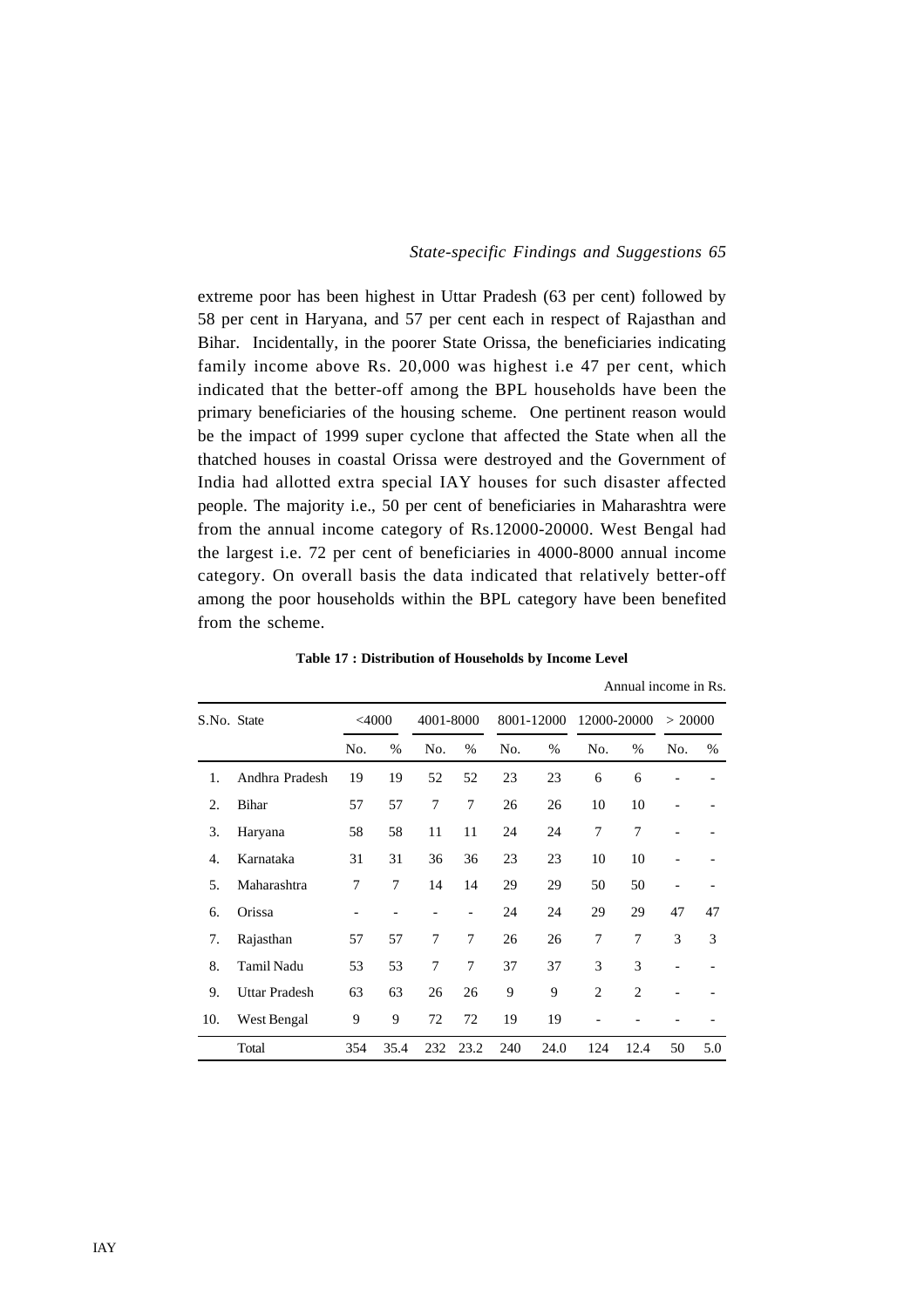*Homestead Area :* The homestead area of beneficiaries relates to the space available to the IAY households in addition to their house space. A total number of 840 (i.e. 84 per cent) respondents have reported having extra space to their existing houses. The availability of homestead area is extremely important as it can be utilised for future expansion and for undertaking various other economic activities to support the livelihood. The homestead area of less than 200 sft has been reported by 405 beneficiaries in the study. Maximum space of over 300 sft has been reported by 15.1 per cent of respondents, mostly from Maharashtra and Orissa. Majority of the beneficiaries in Andhra Pradesh and West Bengal have reported having extra homestead area between 200-300 sft. The availability of the extra housestead area has been reported in the study due to the fact that in good number of cases, house-site was provided to SC/ST households through different government schemes.

| S.No. | <b>State</b>         |                          | Homestead area (sq.ft.) |        |  |
|-------|----------------------|--------------------------|-------------------------|--------|--|
|       |                      | $<$ 200                  | 200-300                 | $>300$ |  |
| 1.    | Andhra Pradesh       | 15                       | 72                      | 13     |  |
| 2.    | Bihar                | 30                       | 13                      | 7      |  |
| 3.    | Haryana              | 85                       | 8                       | 7      |  |
| 4.    | Karnataka            | 85                       | 5                       | 10     |  |
| 5.    | Maharashtra          | 27                       | 40                      | 33     |  |
| 6.    | Orissa               | $21\,$                   | 48                      | 31     |  |
| 7.    | Rajasthan            | 66                       | $10\,$                  | 24     |  |
| 8.    | Tamil Nadu           | 27                       | 13                      |        |  |
| 9.    | <b>Uttar Pradesh</b> | 36                       | 7                       | 7      |  |
| 10.   | West Bengal          | $\overline{\phantom{a}}$ | 81                      | 19     |  |
|       | Total                | 392                      | 297                     | 151    |  |

**Table 18 : Homestead Area Holding of the Beneficiaries**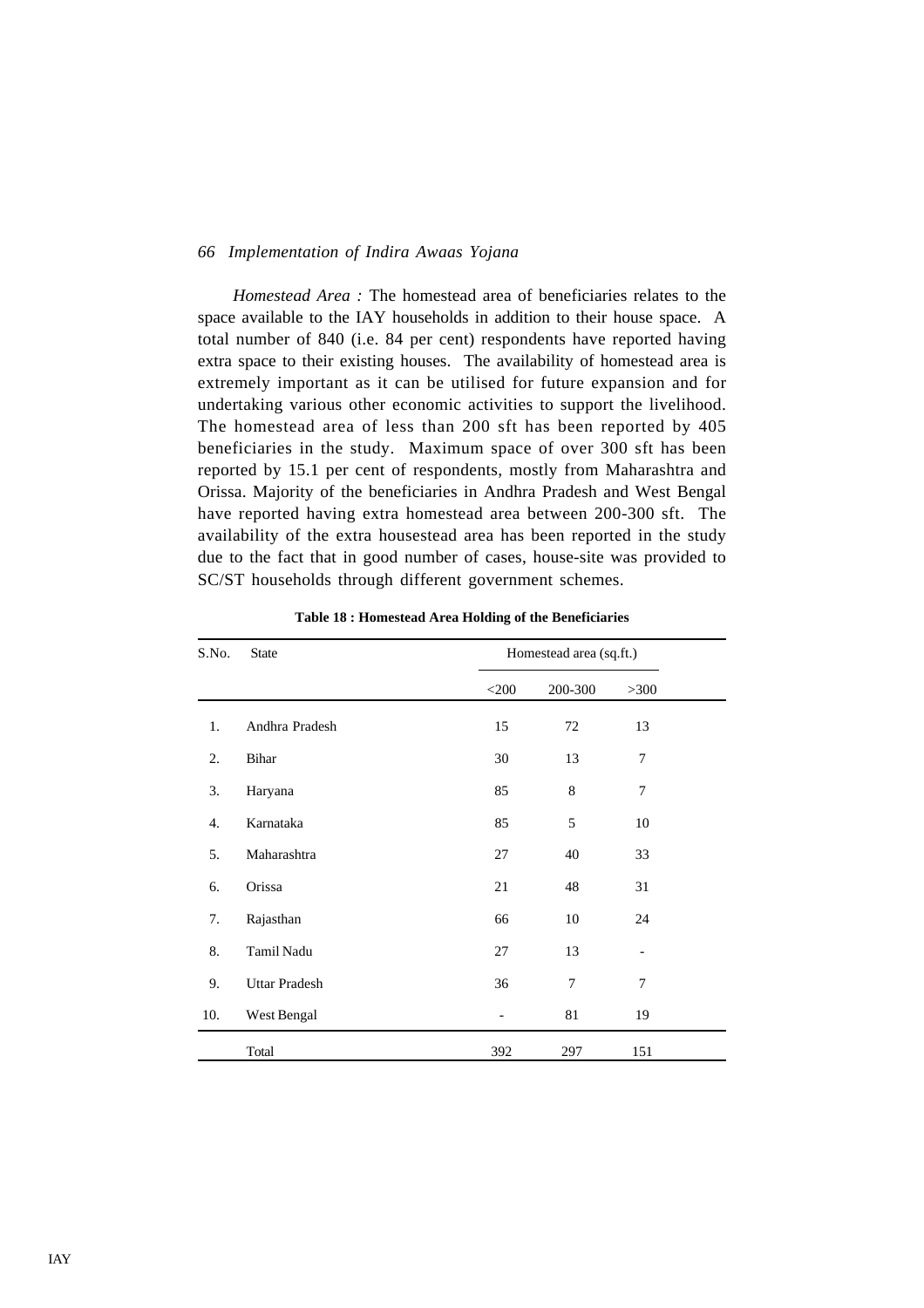### **Process of Identification and Selection**

Fulfilment of the primary purpose of providing housing to the most needy depends on identification and selection of beneficiaries. The ministry guidelines suggested for selection by Gram Sabha. However, this becomes most difficult in situations where there is high degree of variation between the demand for houses and actual number of allocation of houses. The socio-political reality of local influence cannot be ruled out. Therefore, in order to insulate the selection process from local political influence, each state government has further devised norms and procedure as supplement to Gram Sabha. This varies from state to state.

In Andhra Pradesh, the identification of beneficiaries under IAY is done in a special Gram Sabha attended by MRO, MDO, Panchayat Sarpanch and Panchayat Secretary. In their presence, from among the BPL members a list of candidates giving priority to the poverty level is prepared and read in the Gram Sabha inviting comments and suggestions. Incorporating the comments and suggestions, a consensus list is tentatively prepared. Normally, the Gram Sabha is held at panchayat headquarter thereby no physical verifications are made at this stage. This tentative list duly signed by the above four members is placed on the Panchayat notice board and sent to Mandal Office inviting any further objections from the villagers who might not have attended the Gram Sabha. MDO, MRO or their representatives make physical verification of the listed candidates and make necessary changes based on ground reality and forward the list to the District Manager (Housing). The District Collector, in his capacity as Chairman of the IAY house allotment committee at district level, examines the validity of the consolidated list and allots the houses to different mandals which in turn allot to different GPs. Once the numbers of allocation of houses to different panchayats are finalised, the prescribed IAY guidelines are applied to the above list for final selection of the beneficiaries covering different priority category. Since 2006, the Andhra Pradesh government has launched Indiramma scheme under which it contemplates to provide houses to all houseless people within a period of 3 years @ one-third of houseless people per year. It is observed that in some instances this prescribed procedure has been deviated.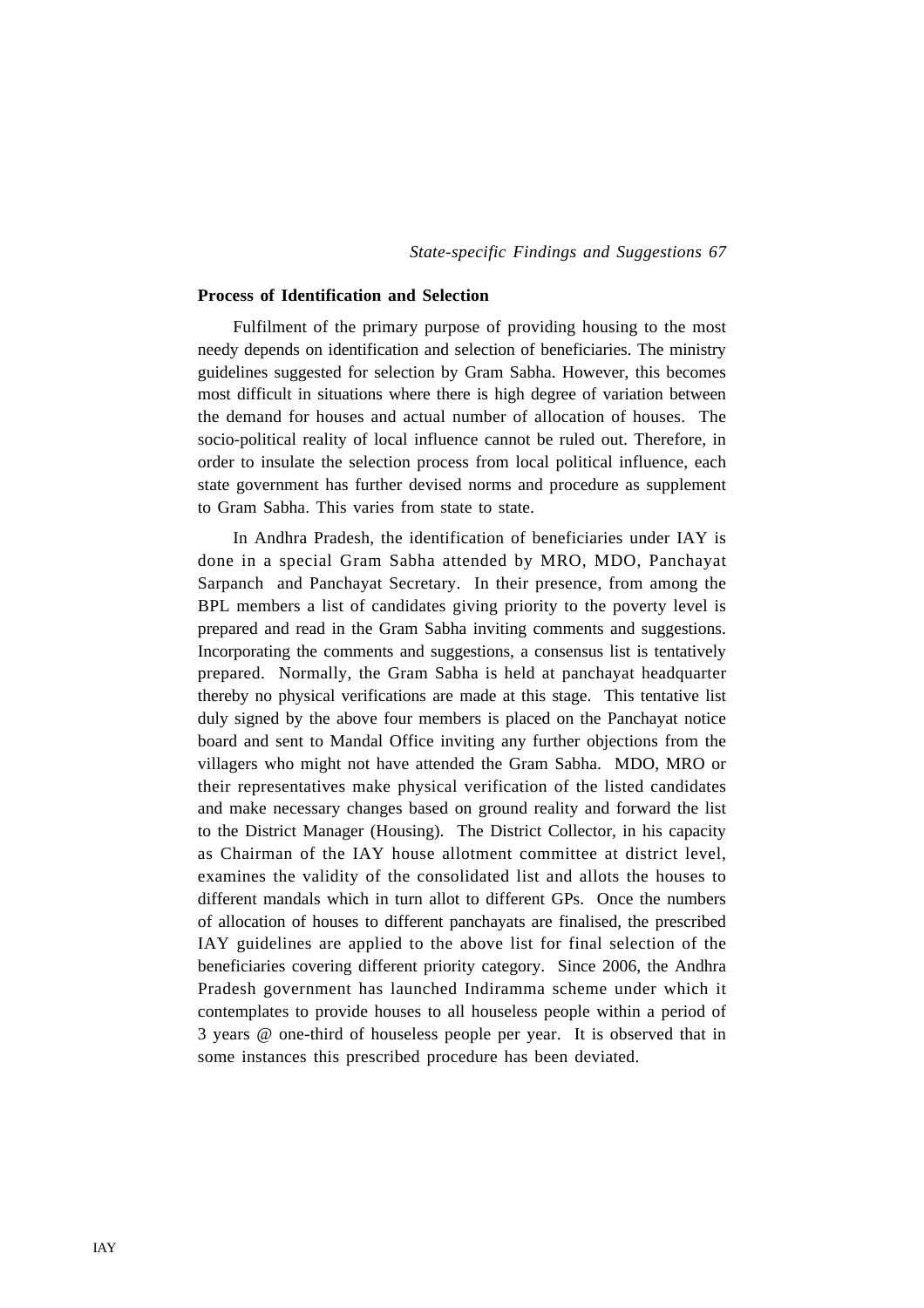Karnataka government has adopted a more elaborate procedure. The beneficiary is required to submit his/her application to gram panchayat in a prescribed form. This form was initially available at the block office up to 2004. Later the form was made available in Gram Panchayat itself. There is no cost to the application form. The applicant was required to submit the application along with photographs. The applications received at Gram Panchayat are listed in a register and physical verifications are made by the panchayat secretary. The final list of beneficiaries is prepared based on the BPL status and facts collected and updated by panchayat secretary which is presented in the Gram Sabha.

In the case of Orissa, the Gram Panchayat notifies and publishes in the villages under the Gram Panchayat regarding holding of the Gram Sabha / Palli Sabha and invities applications from the desirous people. The application form is charged Rs 10. The households interested submit the application in the GP which is listed in GP register. A person could also submit his or her application any time in the year. However, some date in the month of December/January is fixed as the last date to receive the application every year. All the names registered for IAY houses are sent to block office. At block level, a three- member committee comprising the Extension Officer, Junior Engineer and the concerned Village Development Worker (VLW) scrutinises the application and makes spot verification visiting each individual household. If any applicant is found economically well-off, this committee deletes their names. However, this is informed in the Gram / Palli Sabha. The final list prepared village / Palli-wise is presented to the Palli Sabha/Gram Sabha for scrutiny by the Gram Sabha. Since the GP comprises more than four villages with 5000- 7000 population, the GS becomes a large gathering and does not make it possible for meaningful discussion, the state government has, therefore, adopted for holding Palli Sabha (Ward-wise). The names finally selected in the Palli Sabha/ Gram Sabha are displayed in the GP Office inviting if there are any objections. In case of any objection this is enquired by a three-member committee, and report is submitted to the district collector. The allocation of number of house to district/block/panchayat is made by the district committee headed by collector. Once, the allocation is received at the GP level, individual beneficiaries are awarded the assistance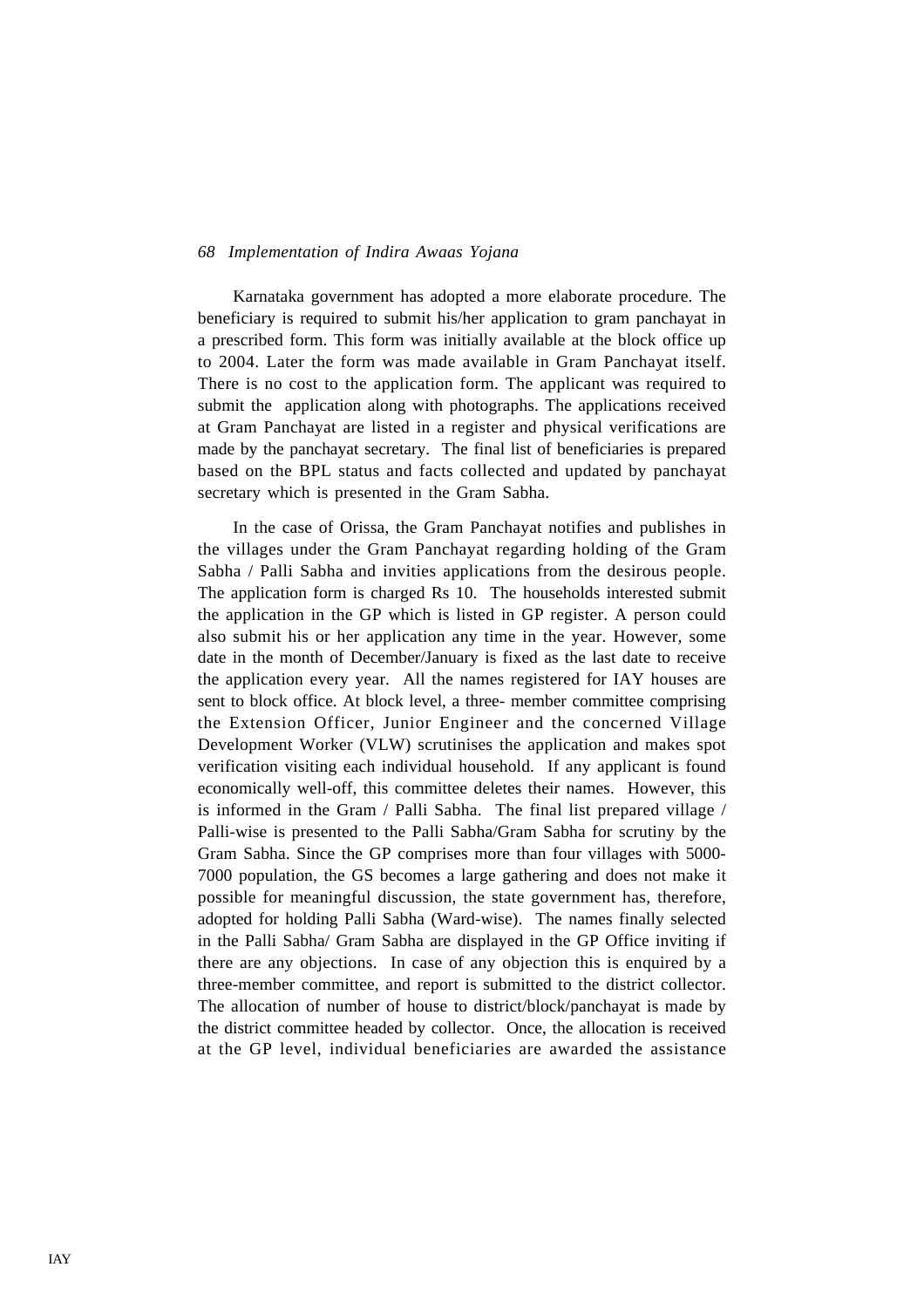according to IAY guidelines. The state is now preparing a five-year comprehensive list of the beneficiaries since November 2005, keeping the BPL census 2002 as the guiding document.

*The State Government have authorised the Collectors to allot IAY houses to the deserving houseless poor persons if their names do not find place in BPL list, after getting satisfactory enquiry report from the concerned BDO.*

### P.R Annual Report 2005-06, Government of Orissa.

*Source of Information :* The programme target is the poorest among the poor in rural areas. Such people are less cosmopolite and have very little time from their struggle for earning daily basic requirements to socialise. Hence in majority of cases, they are left out of the ambit of the government programme designed to address their issue due to lack of knowledge and information. In such cases, they actually need personalised information and support to avail of programme benefits. Thus, it is attempted to analyse the source of information and support for IAY programme. The beneficiaries were asked to indicate their source of information and assistance received for getting the IAY scheme. The indicated sources were relatives/ friends, neighbours, Gram Panchayat body, officials of concerned department and political persons like MLA/ MP. As could be seen from the Table, in most cases the beneficiary got information and help from gram panchayat leaders, followed by the concerned departments. Both the GP and block officials concerned with executing the programme have been the main source of information support for obtaining IAY house. Both in Rajasthan and Karnataka, majority of beneficiaries were reluctant to give response. Official support has been significantly high in case of Bihar and Andhra Pradesh fallowed by Maharashtra with 84, 67 and 54 per cent of beneficiaries indicating concerned department having assisted the beneficiary in giving information and support. Panchayat figured as the main source of information to IAY by the beneficiaries from Haryana, Orissa, Uttar Pradesh and Tamil Nadu. Surprisingly in Andhra Pradesh and Maharashtra, 12 each beneficiaries indicated political persons like MLA, MP to have helped in IAY house following Orissa with 5 beneficiaries. This indicates that the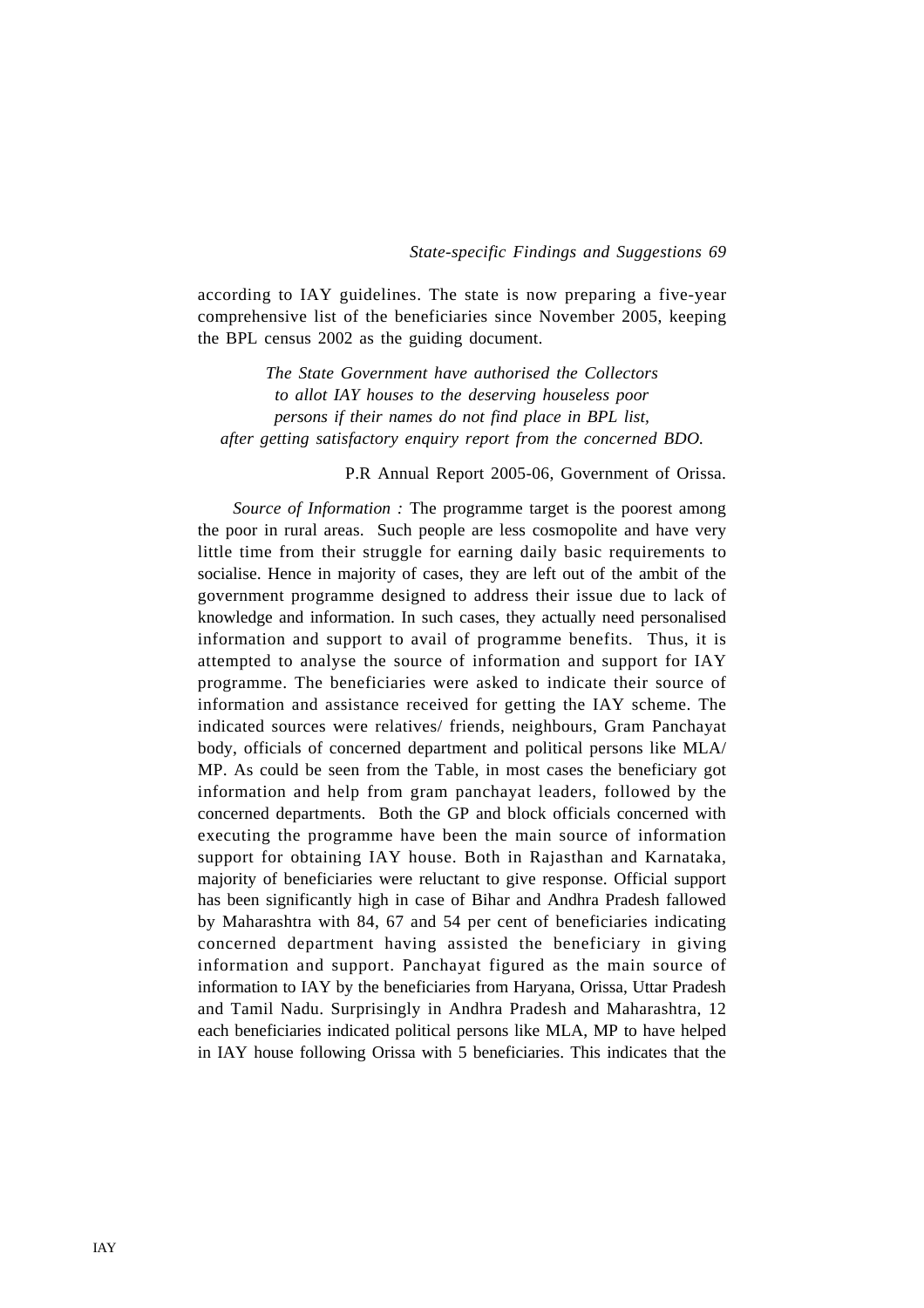political interference in the selection of IAY beneficiaries has not been found significant in the present study as only three states have reported such incidence which is of marginal in nature.

| S.No. | <b>State</b> |     | No<br>response           | department               | By concerned | Relatives      |                | Neighbours |                          | GP             |                | MLA            |      |
|-------|--------------|-----|--------------------------|--------------------------|--------------|----------------|----------------|------------|--------------------------|----------------|----------------|----------------|------|
|       |              | No. | $\%$                     | No.                      | $\%$         | No.            | $\%$           | No.        | $\%$                     | No.            | $\%$           | No.            | $\%$ |
| 1.    | AP           |     |                          | 67                       | 67           |                |                |            |                          | 21             | 21             | 12             | 12   |
| 2.    | Bihar        |     | $\overline{\phantom{a}}$ | 84                       | 84           |                |                |            | $\overline{\phantom{a}}$ | 16             | 16             | $\overline{a}$ |      |
| 3.    | Haryana      | 6   | 6                        | $\overline{\phantom{0}}$ |              |                |                |            |                          | 94             | 94             |                |      |
| 4.    | Karnataka    | 70  | 70                       | 8                        | 8            | 2              | $\overline{c}$ | $\theta$   | $\mathbf{0}$             | 20             | 20             |                |      |
| 5.    | Maharashtra  |     |                          | 54                       | 54           | $\overline{a}$ |                |            | $\overline{\phantom{a}}$ | 34             | 34             | 12             | 12   |
| 6.    | Orissa       |     | $\overline{\phantom{a}}$ | 16                       | 16           | 6              | 6              | 10         | 10                       | 63             | 63             | 5              | 5    |
| 7.    | Rajasthan    | 82  | 82                       | $\qquad \qquad -$        |              | 6              | 6              | 8          | 8                        | $\overline{4}$ | $\overline{4}$ |                |      |
| 8.    | Tamil Nadu   |     | $\overline{\phantom{a}}$ | 28                       | 28           | $\overline{a}$ |                |            | $\overline{\phantom{a}}$ | 72             | 72             |                |      |
| 9.    | U.P          |     | $\overline{\phantom{0}}$ | 19                       | 19           |                |                |            |                          | 81             | 81             |                |      |
| 10.   | West Bengal  | 3   | 3                        | 24                       | 24           | 1              | $\mathbf{1}$   | 3          | 3                        | 69             | 69             |                |      |
|       | Total        | 161 | 16.1                     | 300                      | 30.0         | 15             | 1.5            | 21         | 2.1                      |                | 474 47.4       | 29             | 2.9  |

**Table 19 : Source of Support to the Beneficiary in Getting the House**

*Prior Housing Status :* The housing status of the beneficiaries prior to allotment of IAY house was enquired. It is observed from Table 20 that 71.4 per cent of the respondents of the sample population of the study were reported to have possessed some type of ancestral house inherit from their family while 28.6 per cent did not inherit any housing asset. The highest number of respondents reported to have inherited ancestral house was in Haryana (93 per cent) followed by Maharashtra, Orissa and Rajasthan (87 per cent each). Non-inheritance of ancestral house was maximum in case of Tamil Nadu, 86 per cent, followed by Karnataka 45 per cent and AP 44 per cent.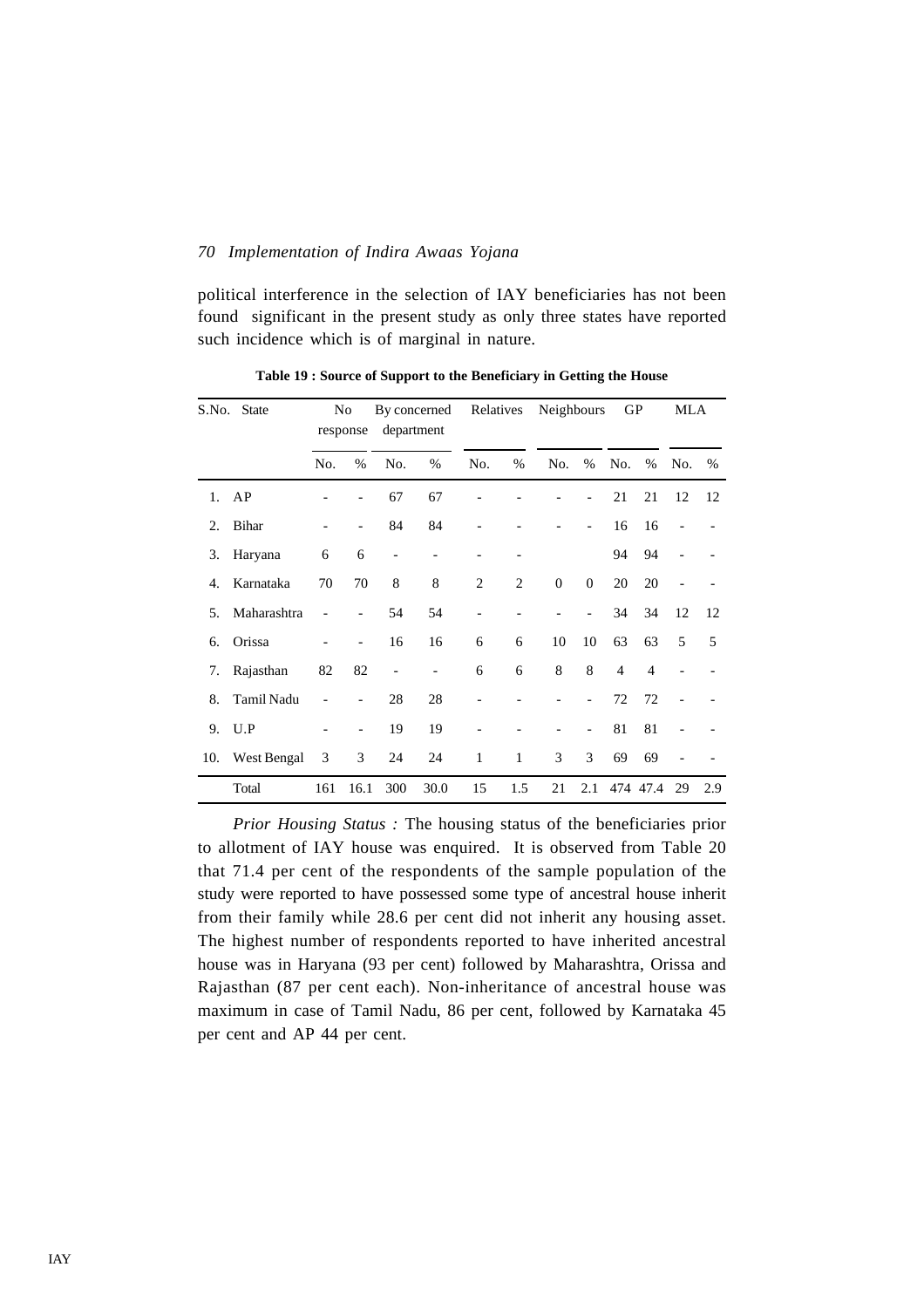| S.No. State |                      |     |      | Possession of<br>ancestral house |      | If yes, type of house |        |                |                |                          |              |  |
|-------------|----------------------|-----|------|----------------------------------|------|-----------------------|--------|----------------|----------------|--------------------------|--------------|--|
|             |                      |     | Yes  |                                  | No   |                       | Kutcha | Semi-pucca     |                | Pucca                    |              |  |
|             |                      | No. | %    | No.                              | $\%$ | No.                   | %      | No.            | %              | No.                      | $\%$         |  |
| 1.          | Andhra Pradesh       | 56  | 56   | 44                               | 44   | 39                    | 70     | 17             | 30             |                          |              |  |
| 2.          | <b>Bihar</b>         | 83  | 83   | 17                               | 17   | 80                    | 96     | 3              | $\overline{4}$ |                          |              |  |
| 3.          | Haryana              | 93  | 93   | 7                                | 7    | 87                    | 94     | $\overline{c}$ | $\overline{c}$ | $\overline{4}$           | 4            |  |
| 4.          | Karnataka            | 55  | 55   | 45                               | 45   | 46                    | 84     | 5              | 9              | $\overline{4}$           | 7            |  |
| 5.          | Maharashtra          | 87  | 87   | 13                               | 13   | 59                    | 68     | 28             | 32             | $\overline{\phantom{a}}$ |              |  |
| 6.          | Orissa               | 87  | 87   | 13                               | 13   | 81                    | 93     | 5              | 6              | $\mathbf{1}$             | $\mathbf{1}$ |  |
| 7.          | Rajasthan            | 87  | 87   | 13                               | 13   | 74                    | 85     | 10             | 11             | 3                        | 4            |  |
| 8.          | Tamil Nadu           | 14  | 14   | 86                               | 86   | 12                    | 86     | $\mathbf{1}$   | 7              | 1                        | 7            |  |
| 9.          | <b>Uttar Pradesh</b> | 85  | 85   | 15                               | 15   | 84                    | 99     | $\mathbf{1}$   | 1              |                          |              |  |
| 10.         | West Bengal          | 67  | 67   | 33                               | 33   | 50                    | 75     | 17             | 25             |                          |              |  |
|             | Total                | 714 | 71.4 | 286                              | 28.6 | 612                   | 85.7   | 89             | 12.5           | 13                       | 1.8          |  |

**Table 20 : Housing Status of the Beneficiaries**

For the rest of the states excepting West Bengal, the percentage of beneficiaries with no ancestral house falls within the range of 13-17. The nature of the ancestral house was further probed under three categories, kutcha, semi-pucca and pucca. As could be seen from the same Table 20, most of the houses in overall sample population were in kutcha category comprising 85.7 per cent. Almost all, i.e. 99 per cent of beneficiaries in UP had only kutcha ancestral house. In case of other states, the percentage of beneficiaries previously owning kutcha ancestral house ranged from 68 to 96 per cent. Semi-pucca house was the highest in Maharashtra comprising 32 per cent of ancestral houses followed by AP, 30 per cent. None of the household beneficiaries in UP, West Bengal, Maharashtra, Bihar and Andhra Pradesh were reported to have pucca ancestral house. However, only few households in Haryana, Karnataka and Rajasthan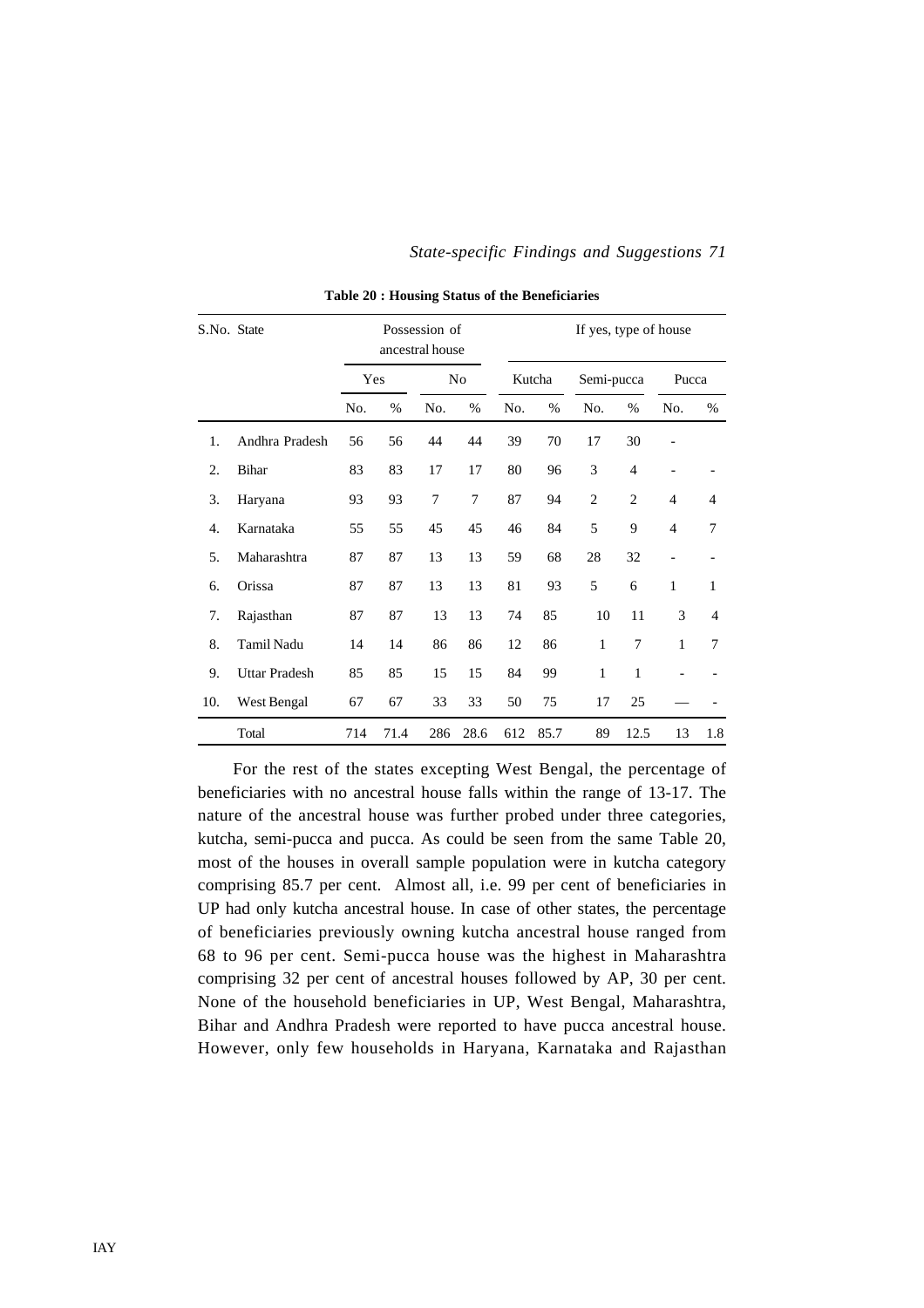reported pucca ancestral houses. Pucca, semi-pucca ancestral houses are not sufficient indicators of family economic status as due to several other socio-economic reasons those once rich might have slided down to acute poverty.

*Reasons for Owning IAY House :* Inheritance of ancestral house did not desist the poor household to seek for IAY house. The possible rational reasons in such cases are (i) inadequate accommodation, (ii) division of joint family and (iii) house condition. As could be seen, majority opted for IAY house, since their ancestral house was in bad condition, 46 per cent making them no more habitable followed by inadequate accommodation 30 per cent. Family division has been shown as reason for 22 per cent cases. Inadequate accommodation was the reason given by 86 per cent of beneficiaries in Uttar Pradesh. Division of joint family was the significant reason for IAY houses in case of West Bengal and Maharashtra with 32 per cent of the beneficiaries followed by Bihar, 31 per cent.

| Reasons for IAY house |                      |                             |      |              |             |                           |      |                |                |  |  |
|-----------------------|----------------------|-----------------------------|------|--------------|-------------|---------------------------|------|----------------|----------------|--|--|
|                       | S.No State           | Inadequate<br>accommodation |      | joint family | Division in | House in bad<br>condition |      | No response    |                |  |  |
|                       |                      | No.                         | $\%$ | No.          | $\%$        | No.                       | $\%$ | No.            | %              |  |  |
| 1.                    | Andhra Pradesh       | 6                           | 11   | 15           | 27          | 35                        | 62   |                |                |  |  |
| 2.                    | Bihar                | 39                          | 47   | 26           | 31          | 18                        | 22   |                |                |  |  |
| 3.                    | Haryana              | 5                           | 5    | 6            | 7           | 80                        | 86   | $\overline{c}$ | 2              |  |  |
| 4.                    | Karnataka            | 6                           | 11   | 11           | 20          | 35                        | 69   | 3              | 5              |  |  |
| 5.                    | Maharashtra          |                             |      | 28           | 32          | 59                        | 68   |                | 4              |  |  |
| 6.                    | Orissa               | 39                          | 45   | 7            | 8           | 39                        | 45   | $\overline{c}$ | $\overline{c}$ |  |  |
| 7.                    | Rajasthan            | $\overline{4}$              | 5    | 24           | 28          | 55                        | 63   | 4              | 5              |  |  |
| 8.                    | Tamil Nadu           | 6                           | 43   | 8            | 57          | $\overline{\phantom{a}}$  | -    |                |                |  |  |
| 9.                    | <b>Uttar Pradesh</b> | 73                          | 86   | 12           | 14          | 15                        | 18   |                |                |  |  |
| 10.                   | West Bengal          | 34                          | 50   | 21           | 32          | 7                         | 10   | 5              | 8              |  |  |
|                       | Total                | 212                         | 30   | 158          | 22          | 328                       | 46   | 16             | 2              |  |  |

 **Table 21 : Reasons for Owning a House Under IAY**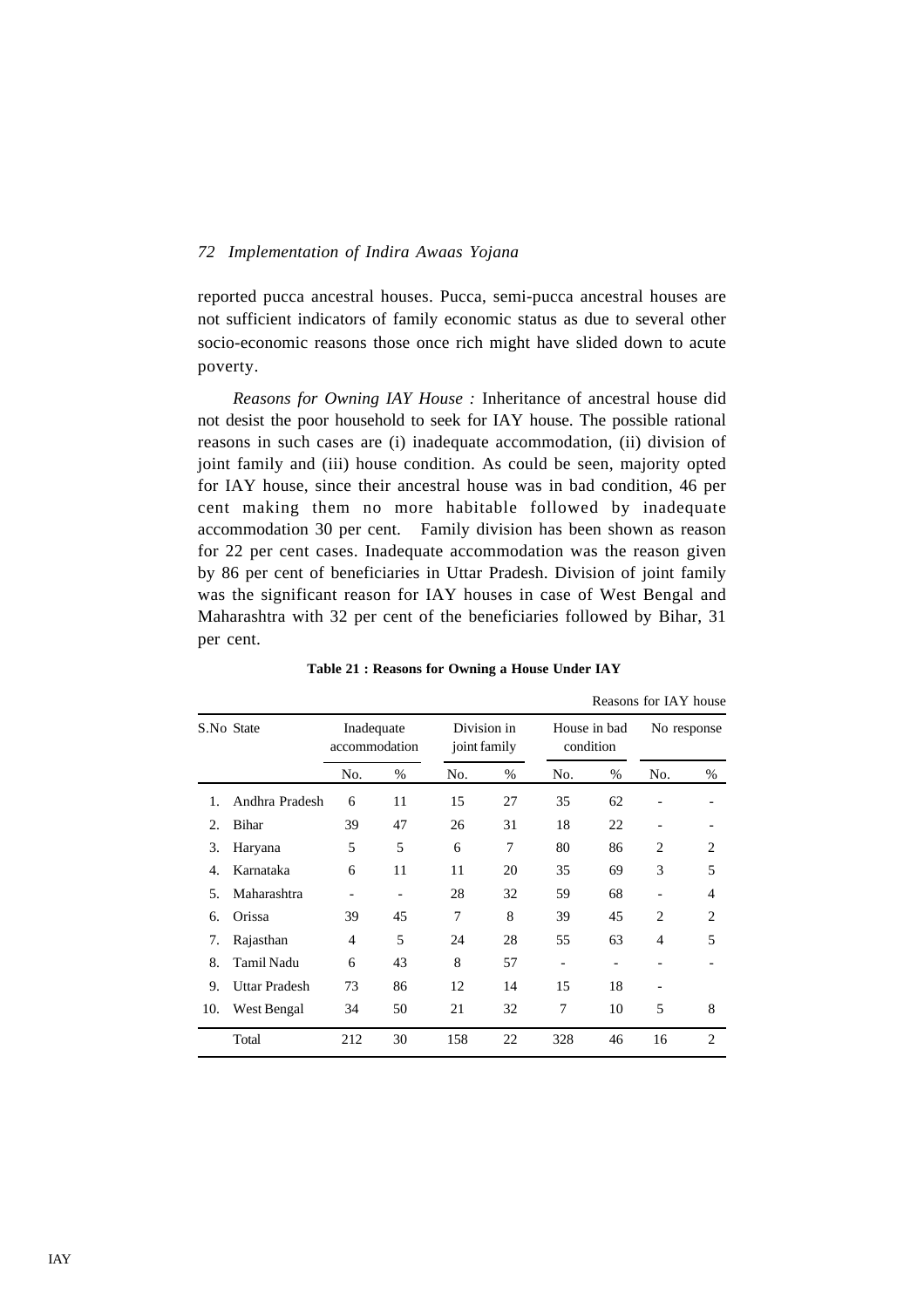### **Conduct of Gram Sabha**

*Duration of Advance Notice :* Gram Sabha is extremely important in proper selection of the IAY beneficiaries. Therefore, the manner of conduct of Gram Sabha is crucial. Keeping this in view, responses were obtained from the elected representatives regarding advance notice given, method of publicity and attendance in the Gram Sabha. As regards the advance notice for conduct of Gram Sabha for selection of beneficiaries is concerned, it is observed that the advance notice period has been too short in a majority cases. Only two days advance notice was given in States like Andhra Pradesh, Bihar and Haryana. A notice period of two days to one week has been reported in case of Karnataka, Maharashtra, Rajasthan, Uttar Pradesh and West Bengal. Advance notice for Gram Sabha meeting beyond two weeks was reported by 30 and 10 per cent of elected representatives in Orissa and Tamil Nadu, respectively.

|     | S.No. States            |     | Before 2 days |                | Before 1 week | Before 2 weeks |      |
|-----|-------------------------|-----|---------------|----------------|---------------|----------------|------|
|     |                         | No. | %             | No.            | $\%$          | No.            | $\%$ |
| 1.  | Andhra Pradesh $(N=10)$ | 10  | 100           |                |               |                |      |
| 2.  | Bihar $(N=10)$          | 10  | 100           |                |               |                |      |
| 3.  | Haryana $(N=12)$        | 12  | 100           |                |               |                |      |
| 4.  | Karnataka ( $N=10$ )    | 6   | 60            | $\overline{4}$ | 40            |                |      |
| 5.  | Maharashtra $(N=10)$    | 3   | 30            | 7              | 70            |                |      |
| 6.  | Orissa $(N=20)$         | 10  | 50            | $\overline{4}$ | 20            | 6              | 30   |
| 7.  | Rajasthan $(N=10)$      | 8   | 80            | $\overline{2}$ | 20            |                |      |
| 8.  | Tamil Nadu (N=20)       | 6   | 30            | 12             | 60            | $\overline{2}$ | 10   |
| 9.  | Uttar Pradesh $(N=10)$  | 8   | 80            | 2              | 20            |                |      |
| 10. | West Bengal $(N=10)$    | 3   | 30            | 7              | 70            |                |      |
|     | Total<br>122            | 76  | 62.3          | 38             | 31.1          | 8              | 6.5  |

**Table 22 : Duration of Advance Notice to Conduct Gram Sabha Meeting**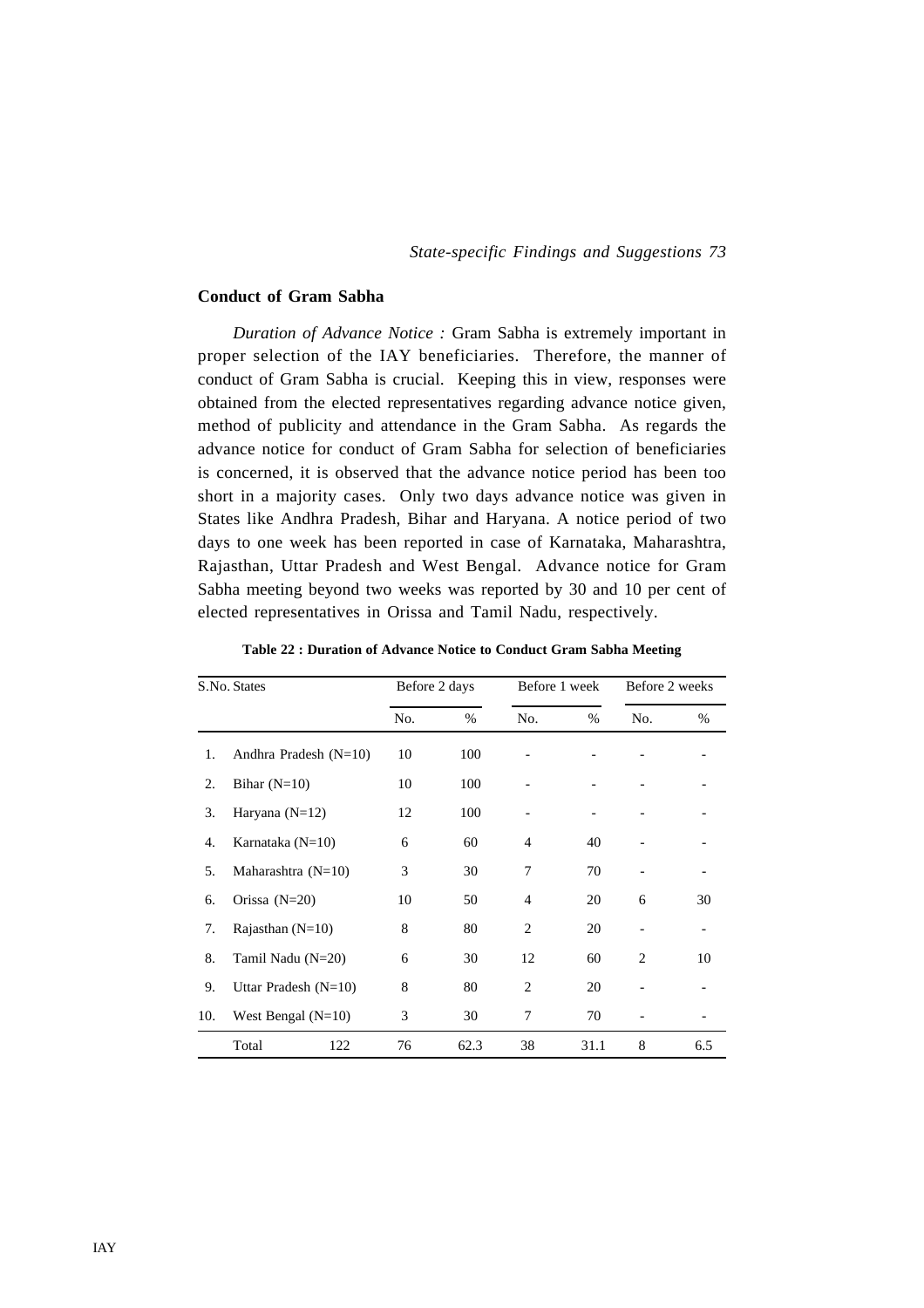*Method of Publicity :* Besides the advance notice for Gram Sabha , in view of the short notice given to conduct Gram Sabha as observed earlier, it is extremely important that adequate publicity is given so that people could participate in the Gram Sabha. Various methods used for giving wide publicity were identified as circulation of notice at different prominent places in the village, beating of drums, announcement from public address system and oral communication by the panchayat secretary and members. The informal oral communication has been indicated as primary means of publicity followed by beating of drums and circulation of bit notice at the prominent places. Announcement by public address system has been indicated by only 29.0 per cent of respondents. Different states have reported use of various combinations of the above methods. The widest publicity has been observed in case of West Bengal where all the gram pradhans have reported having used possible means of publicity. Other states having reported use of multiple methods of four and more are Uttar Pradesh, Tamil Nadu, Rajasthan, Maharashtra and Bihar. States that have used 2-3 modes of publicity in combination of beating of drums and circular notice are Karnataka and Orissa. Public address system, using religious places has been reported in case of Bihar, Haryana, Maharashtra, Rajasthan, Tamil Nadu, Uttar Pradesh and West Bengal.

| S.No. States               |             | Circulation of | Dom Dom        |      |     | Public address |     | Oral sending  |
|----------------------------|-------------|----------------|----------------|------|-----|----------------|-----|---------------|
|                            | bit notices |                |                |      |     | system         |     | communication |
|                            | No.         | $\%$           | No.            | $\%$ | No. | $\%$           | No. | $\%$          |
| (2)<br>(1)                 | (3)         | (4)            | (5)            | (6)  | (7) | (8)            | (9) | (10)          |
| $AP(N=10)$<br>1.           |             |                | $\overline{4}$ | 40   |     |                | 10  | 100           |
| Bihar $(N=10)$<br>2.       | 4           | 40             | 8              | 80   | 3   | 30             | 8   | 80            |
| Haryana $(N=12)$<br>3.     |             |                |                |      | 6   | 50             | 6   | 50            |
| Karnataka $(N=10)$<br>4.   | 10          | 100            | 10             | 100  |     |                |     |               |
| Maharashtra $(N=10)$<br>5. | 10          | 100            | $\overline{4}$ | 40   | 3   | 30             | 10  | 100           |
|                            |             |                |                |      |     |                |     | (Contd)       |

**Table 23 : Methods Used for Publicity to the Meeting**

IAY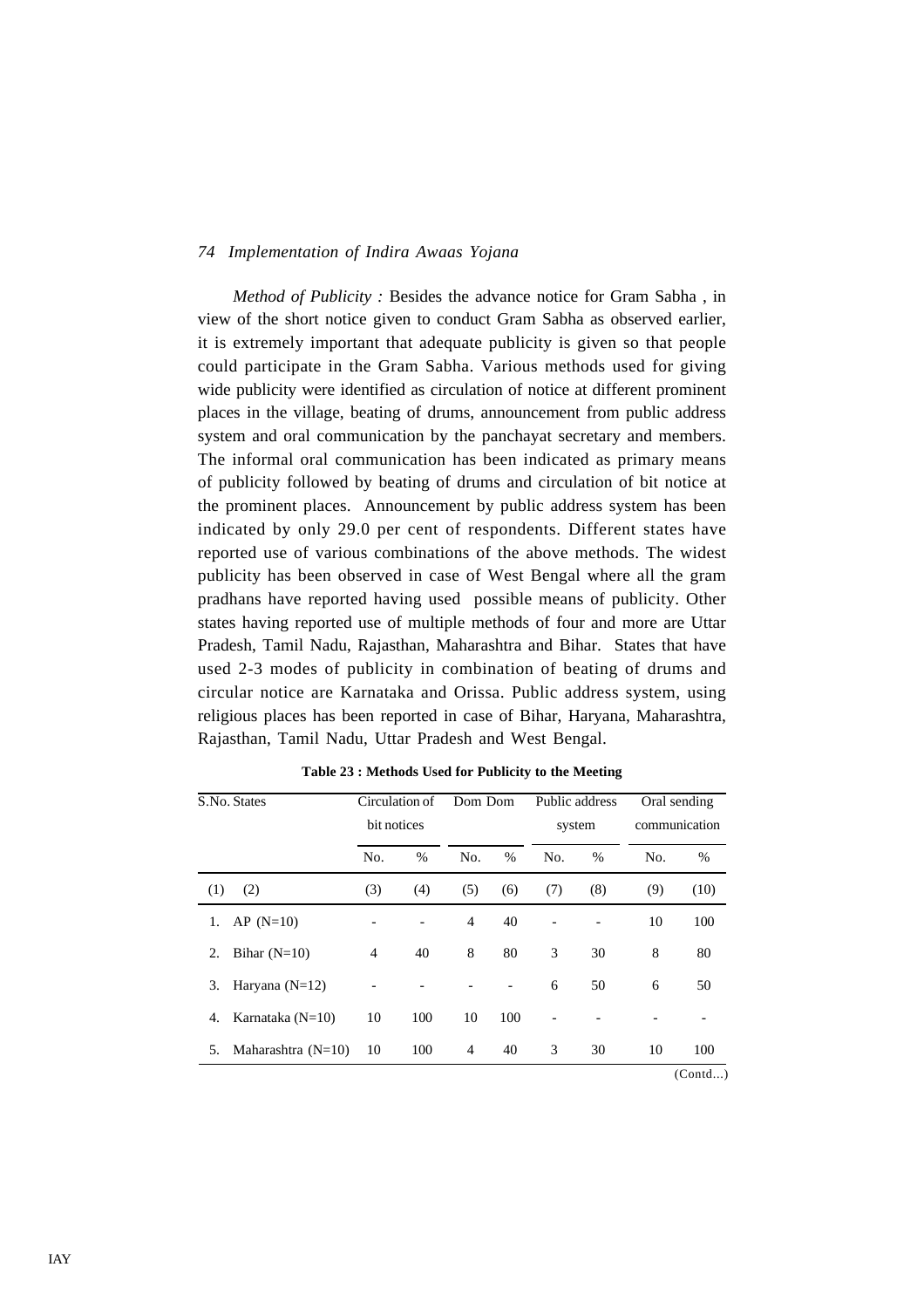*State-specific Findings and Suggestions 75*

| (1) | (2)                  | (3) | (4) | (5)            | (6)  | (7) | (8)  | (9) | (10) |
|-----|----------------------|-----|-----|----------------|------|-----|------|-----|------|
| 6.  | Orissa $(N=20)$      | 10  | 50  | 10             | 50   |     | -    | 10  | 50   |
| 7.  | Rajasthan $(N=10)$   | 6   | 60  | $\overline{4}$ | 40   | 3   | 30   | 8   | 80   |
| 8.  | Tamil Nadu (N=20)    | 10  | 50  | 6              | 30   | 4   | 20   | 10  | 50   |
| 9.  | U.P. $(N=10)$        | 3   | 30  | 8              | 80   | 3   | 30   | 8   | 80   |
| 10. | West Bengal $(N=10)$ | 10  | 100 | 10             | 100  | 10  | 100  | 10  | 100  |
|     | 122<br>Total         | 63  | 53  | 64             | 56.0 | 32  | 29.0 | 80  | 64   |

**Table 23 :** *(Contd.)*

### **Attendance in Gram Sabha**

Normally Gram Sabhas are organised at panchayat headquarters. The number of persons who attended the Gram Sabha varied as reported in case of different states. This ranges from less than 100 to above 250 persons. The high attendance in Gram Sabha has been reported in case of Rajasthan, West Bengal and Karnataka where average attendance in Gram Sabha has been indicated ranging 200 and above. An attendance of less than 100 has been reported in States like Bihar, Orissa and Uttar Pradesh. Attendance between 100-150 was reported in case of Andhra Pradesh. The Gram Sabha was reported to have been attended by the official representatives from block headquarters in majority cases. As regards general participation in the Gram Sabha, the observation reported by the investigators was that of unequal participation by members present. Women's participation was found to be less in case of Orissa, Bihar, Uttar Pradesh, Rajasthan and Maharashtra. However, women's participation was reported to be relatively high in case of Andhra Pradesh and Karnataka.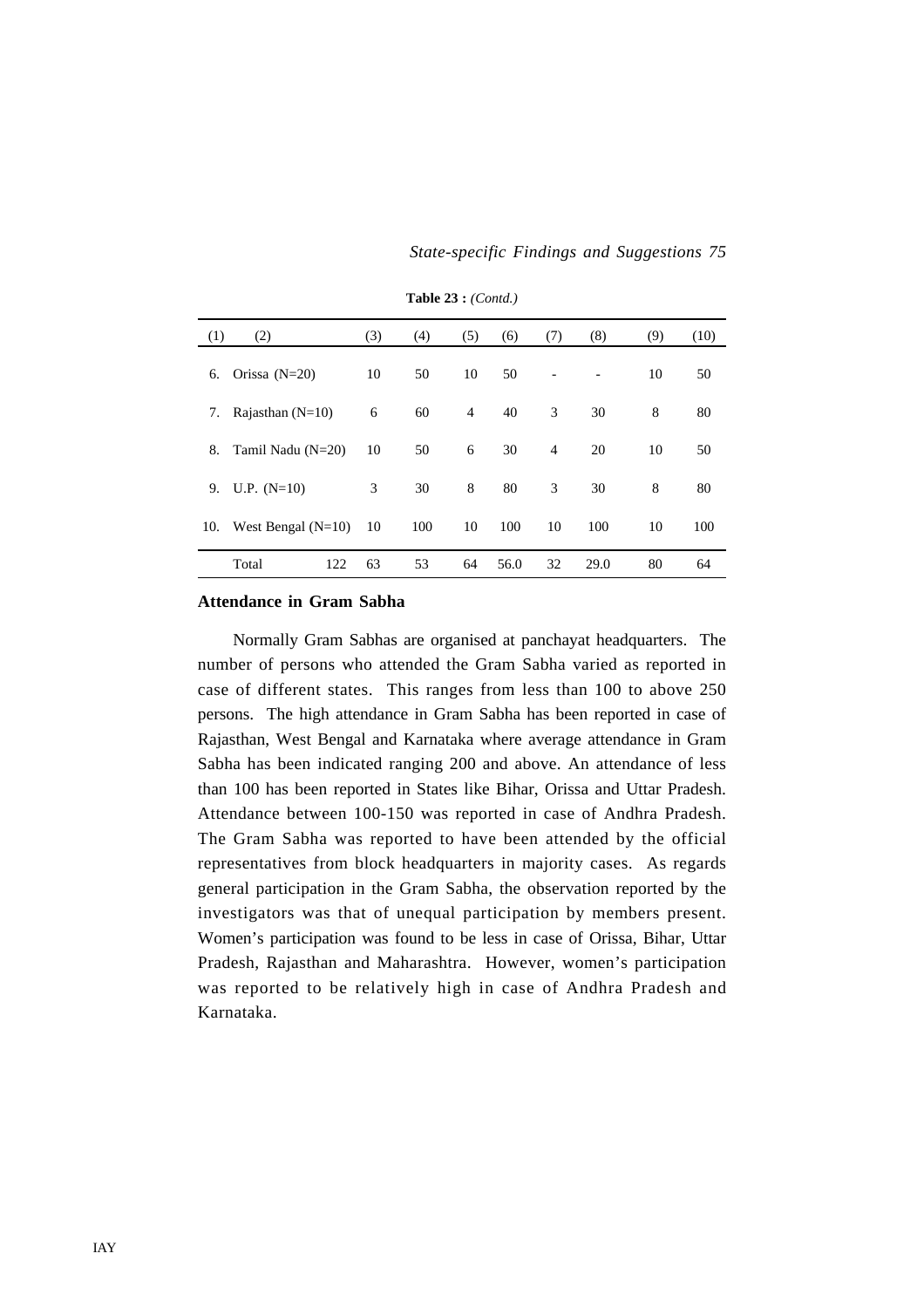|     | S.No. States         |     |           |                |      | GP members' views |     |             |      |     |                |
|-----|----------------------|-----|-----------|----------------|------|-------------------|-----|-------------|------|-----|----------------|
|     |                      |     | Below 100 | $100 - 150$    |      | $150 - 200$       |     | $200 - 250$ |      |     | > 250          |
|     |                      | No. | %         | No.            | $\%$ | No.               | %   | No.         | %    | No. | %              |
| 1.  | $AP (N=10)$          |     |           | 10             | 100  |                   |     |             |      |     |                |
| 2.  | Bihar $(N=10)$       | 10  | 100       |                |      |                   |     |             |      |     |                |
| 3.  | Haryana $(N=12)$     | 10  | 83        | $\overline{2}$ | 17   |                   |     |             |      |     |                |
| 4.  | Karnataka (N=10)     |     |           |                |      |                   |     | 10          | 100  |     |                |
| 5.  | Maharashtra (N=10)   |     |           | $\overline{4}$ | 40   | 6                 | 60  |             |      |     |                |
| 6.  | Orissa (N=20)        | 20  | 100       |                |      |                   |     |             |      |     |                |
| 7.  | Rajasthan (N=10)     |     |           |                |      |                   |     | 5           | 50   | 5   | 50             |
| 8.  | Tamil Nadu (N=20)    |     |           | $10\,$         | 50   | $\overline{4}$    | 20  | 6           | 30   |     |                |
| 9.  | $U.P (N=10)$         | 10  | 100       |                |      |                   |     |             |      |     |                |
| 10. | West Bengal $(N=10)$ |     |           |                |      |                   |     | 10          | 100  |     |                |
|     | Total<br>122         | 50  | 41.0      | 26             | 21.3 | 10                | 8.0 | 31          | 25.4 | 5   | $\overline{4}$ |

**Table 24 : Number of Members Attended Gram Sabha**

*Mode and Pattern of Payment :* The prescribed guidelines suggest for payment of the assistance through staggered instalments so that there is no diversion in use of money or its misutilisation. The number of instalments is not fixed. Various state governments follow different instalments in providing the assistance depending on the convenience to implement the programme so that there is more rational use of the assistance.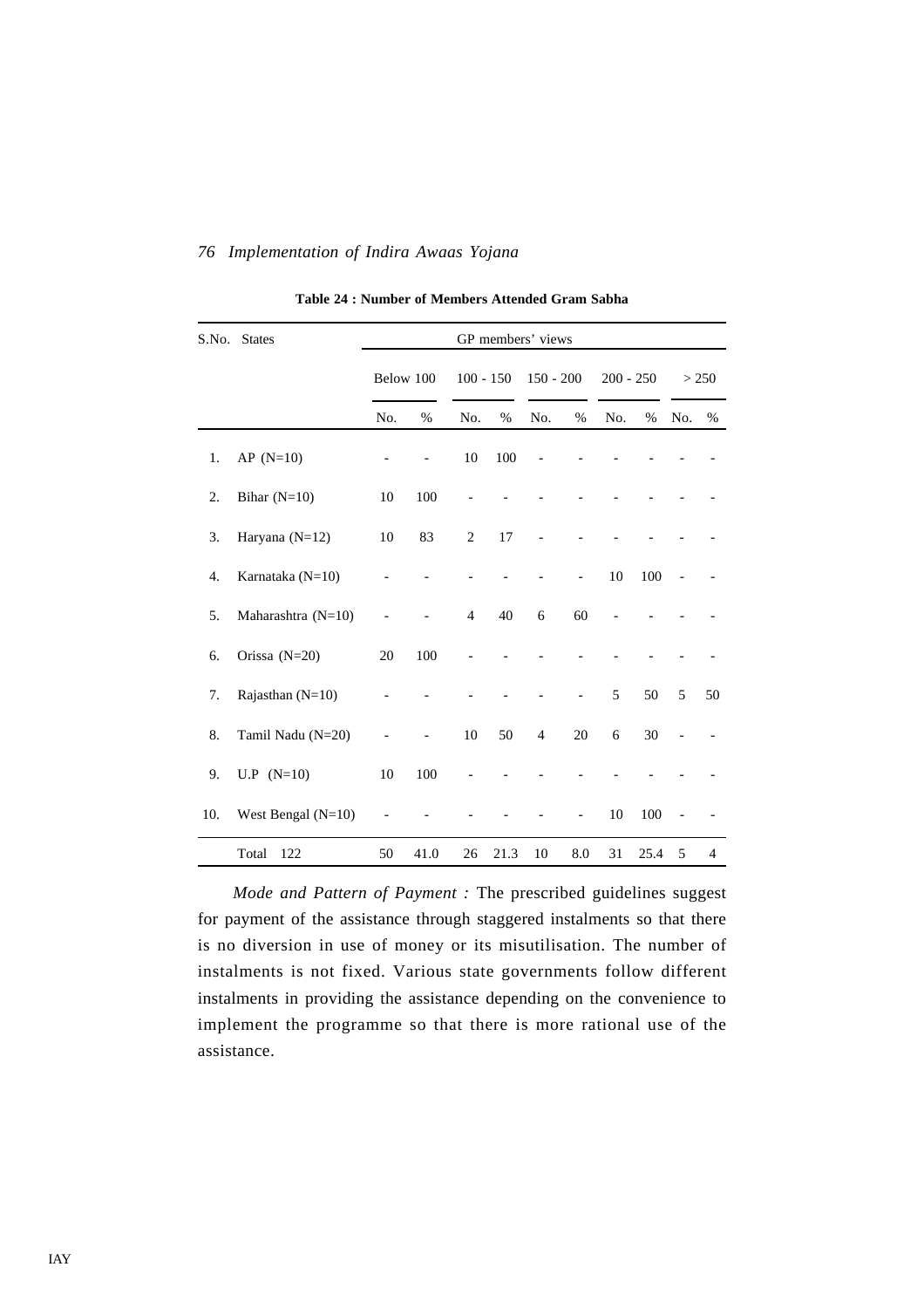*Instalments :* The IAY assistance was given in four or more instalments in case of Andhra Pradesh, Karnataka, Maharashtra, Orissa and Tamil Nadu. Particularly in case of Orissa, the number of instalments varied from person to person ranging from two to more than four instalments. In case of West Bengal, they have given the total assistance in two instalments whereas Rajasthan followed with three instalments. The amount per instalment is also variable among the states.

|     | S.No. States         | Two instalments | Three<br>instalments | Four or more<br>instalments |
|-----|----------------------|-----------------|----------------------|-----------------------------|
| 1.  | Andhra Pradesh       |                 |                      | V                           |
| 2.  | Bihar                |                 | $\sqrt{ }$           |                             |
| 3.  | Haryana              |                 | $\sqrt{ }$           |                             |
| 4.  | Karnataka            |                 |                      | V                           |
| 5.  | Maharashtra          |                 |                      | V                           |
| 6.  | Orissa               |                 | N                    | V                           |
| 7.  | Rajasthan            |                 | V                    |                             |
| 8.  | Tamil Nadu           |                 | V                    | V                           |
| 9.  | <b>Uttar Pradesh</b> |                 | V                    |                             |
| 10. | West Bengal          |                 |                      |                             |

**Table 25 : Number of Instalments**

*Time Taken for First Instalment :* It was reported that in most cases, the first instalment was released only after the beneficiary showed evidence of progress like completion of foundation of the house. This pre-condition of initial investment by the beneficiary to receive the first instalment has been observed as a constraint for the most genuine needy poor households. This, in fact had resulted in indirect engagement of local contractors and also at times involvement of moneylenders in the programme defeating its purpose to facilitate the poorest of the poor acquiring house. In some cases, it was observed that the benevolent sarpanch/ pradhan have taken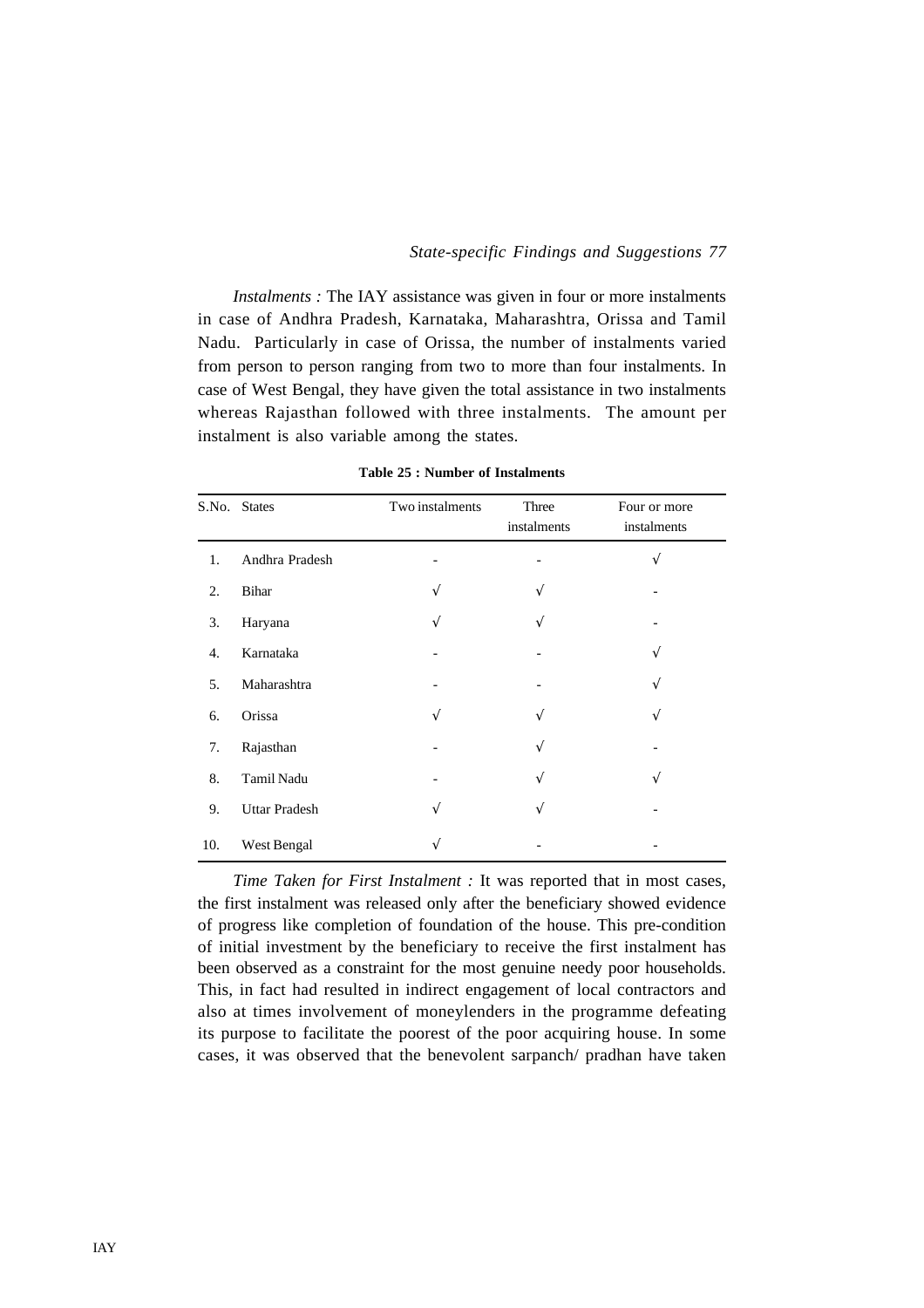personal interest in arranging the inputs for foundation through their influence of credit and the same was subsequently repaid from first instalment released to the beneficiary. However, at times this type of benevolent action of well meaning Panchayat leader has been misjudged as corrupt practice.

| S.No. State |             |                | Within<br>fortnight |                | Within<br>1 month |     | <b>Between</b> |     | Within<br>1-2 months 3 months |              | More than<br>3 months |     | N <sub>0</sub><br>response |
|-------------|-------------|----------------|---------------------|----------------|-------------------|-----|----------------|-----|-------------------------------|--------------|-----------------------|-----|----------------------------|
|             |             | No.            | $\%$                | No.            | $\%$              | No. | $\%$           | No. | $\%$                          | No.          | $\%$                  | No. | %                          |
| 1.          | AP          |                |                     | 67             | 67                | 23  | 23             |     |                               |              |                       | 10  | 10                         |
| 2.          | Bihar       | 29             | 29                  | 35             | 35                | 25  | 25             | 11  | 11                            |              |                       |     |                            |
| 3.          | Haryana     | $\overline{c}$ | $\overline{c}$      | $\overline{4}$ | $\overline{4}$    | 12  | 12             | 23  | 23                            | 40           | 40                    | 19  | 19                         |
| 4.          | Karnataka   | 19             | 19                  | 18             | 18                | 39  | 39             | 24  | 24                            |              |                       |     |                            |
| 5.          | Maharashtra | 10             | 10                  | 67             | 67                | 23  | 23             |     |                               |              |                       |     |                            |
| 6.          | Orissa      |                |                     | 72             | 72                | 28  | 28             |     |                               |              |                       |     |                            |
| 7.          | Rajasthan   | 30             | 30                  | 52             | 52                | 8   | 8              | 6   | 6                             | $\mathbf{1}$ | 1                     | 3   | 3                          |
| 8.          | Tamil Nadu  | 69             | 69                  | 31             | 31                |     |                |     |                               |              |                       |     |                            |
| 9.          | U.P         | 25             | 25                  | 31             | 31                | 25  | 25             | 13  | 13                            |              |                       | 6   | 6                          |
| 10.         | West Bengal | 19             | 19                  | 48             | 48                | 24  | 24             | 9   | 9                             |              |                       |     |                            |
|             | Total       | 203            | 20.3                | 425            | 42.5              |     | 207 20.7       | 86  | 8.6                           | 41           | 4.1                   | 38  | 3.8                        |

**Table 26 : Time Taken for Receipt of First Instalment**

Normally after the sanction of the IAY house assistance, the first instalment should be received by the beneficiary within a fortnight of time on completion of the foundation work. This was observed only in case of 20 per cent sample population across 10 states. The highest percentage of beneficiaries i.e. 69 in case of Tamil Nadu have reported to have received the first instalment within a fortnight. In majority cases, the first instalment has been received within a month's time from the sanction. This was reported highest in case of Orissa, Maharashtra and Andhra Pradesh. Time between 1-2 months has been reported in case of 20 per cent of beneficiaries across the states. Late release of first instalment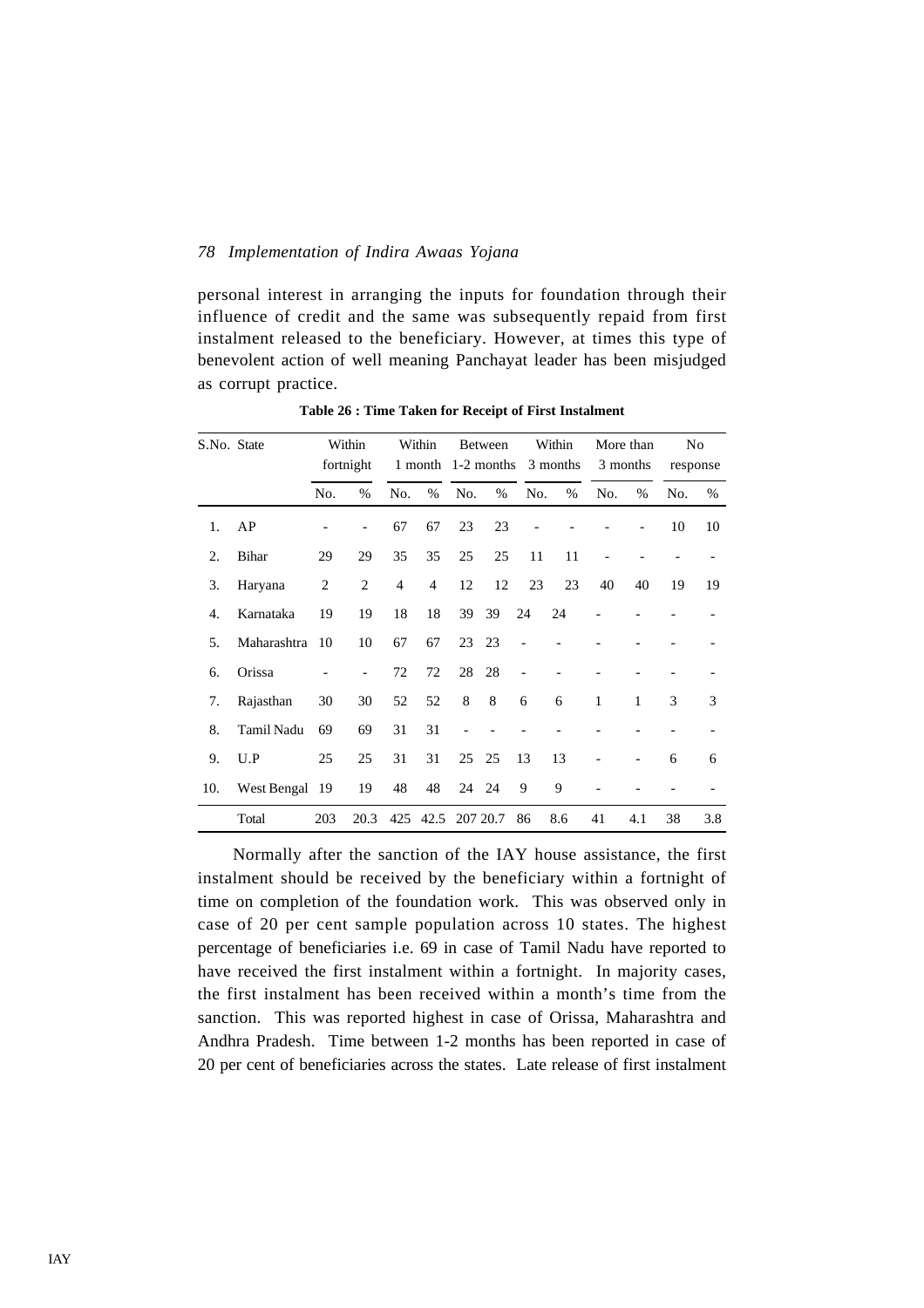beyond 3 months has been reported in case of 40 per cent of beneficiaries in Haryana. Release of first instalment has been a crucial factor in the implementation of IAY house as it set trend in initiating the construction activity.

*Timely Release of the Instalments :* The beneficiary's response with regard to release of instalment on time has been investigated in the study. As could be seen from the Table, 92 per cent of beneficiaries have responded positively towards timeliness of the instalment release and 6 per cent of respondents regarding irregularity or delayed payment. Highest number of beneficiaries i.e.39 per cent in Haryana have responded about irregularity of payment. Non- response to this enquiry was from 9 respondents in Rajasthan, 6 in Karnataka, and 5 in Haryana. Though a vast majority have reported regarding timely payment, the validity of their response stands scrutiny since the release of first instalment has been responded differently by the same respondent group.

| S.No. | <b>State</b>         | No                       |                | Yes |      | No response |                              |
|-------|----------------------|--------------------------|----------------|-----|------|-------------|------------------------------|
|       |                      | No.                      | %              | No. | %    | No.         | %                            |
| 1.    | Andhra Pradesh       | $\overline{c}$           | $\overline{c}$ | 98  | 98   |             | $\qquad \qquad \blacksquare$ |
| 2.    | Bihar                | 1                        | 1              | 99  | 99   |             |                              |
| 3.    | Haryana              | 39                       | 39             | 56  | 56   | 5           | 5                            |
| 4.    | Karnataka            | $\overline{2}$           | $\overline{2}$ | 92  | 92   | 6           | 6                            |
| 5.    | Maharashtra          |                          |                | 100 | 100  |             |                              |
| 6.    | Orissa               | $\overline{\phantom{a}}$ |                | 100 | 100  |             |                              |
| 7.    | Rajasthan            | 9                        | 9              | 82  | 82   | 9           | 9                            |
| 8.    | <b>Tamil Nadu</b>    |                          |                | 100 | 100  |             |                              |
| 9.    | <b>Uttar Pradesh</b> | 1                        | 1              | 99  | 99   |             |                              |
| 10.   | West Bengal          | 6                        | 6              | 94  | 94   |             |                              |
|       | Total                | 60                       | 6.0            | 920 | 92.0 | 20          | 2.0                          |

**Table 27 : Whether the Instalments were Released on Time**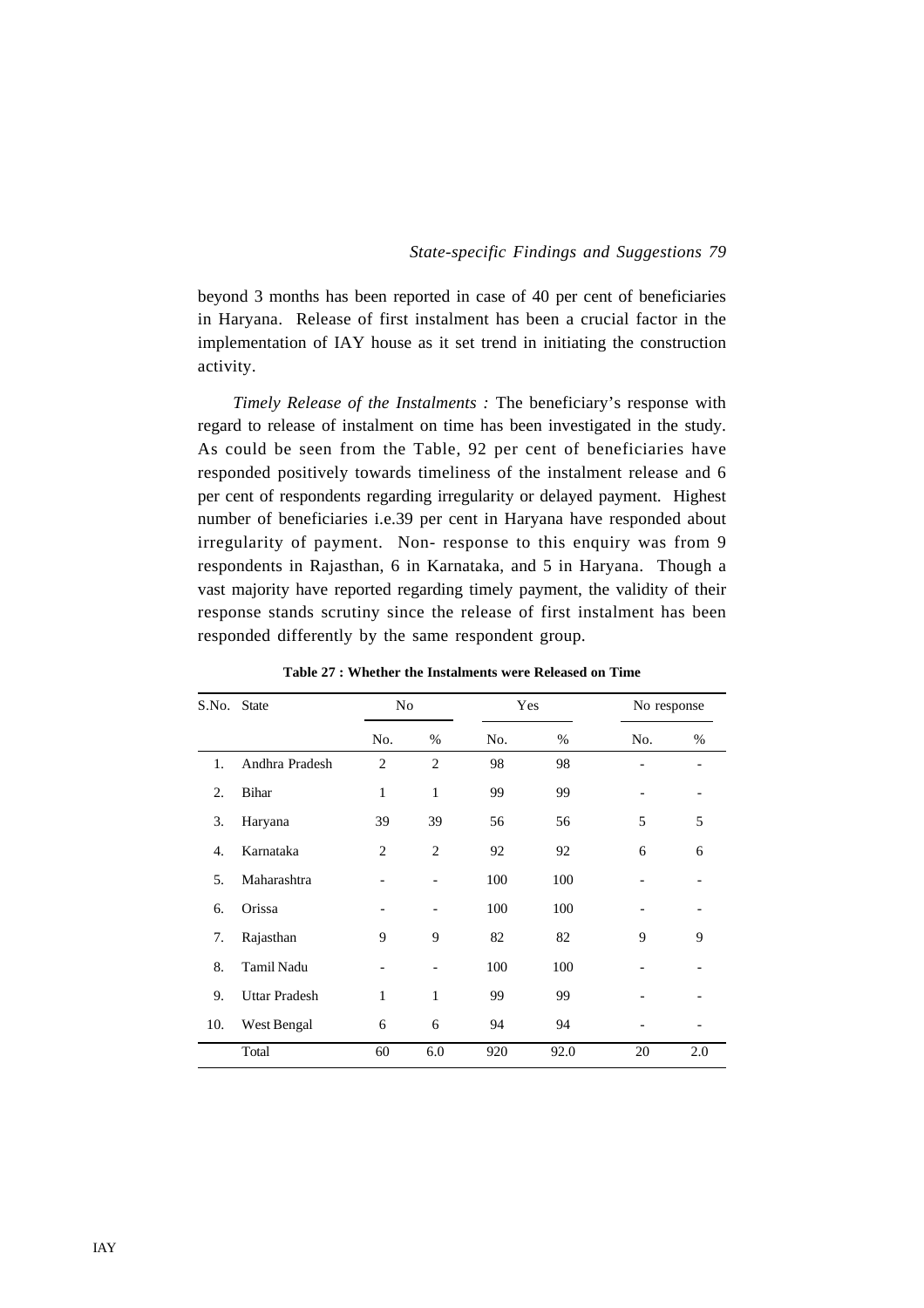*Receipt of Full Amount of Instalments :* The beneficiaries were asked to respond as to whether they could receive the total instalments amount at the time of release. A general apprehension is made for "cuts" i.e. unauthorised deduction of money by vested interests from the instalment. The under-payment of instalment has been reported by 26.2 per cent of beneficiaries. However, the response of under-payment does not totally refer to corruption of the implementing agency as in some cases, the DRDAs have taken extra responsibility in procurement and supply of building material like cement, iron rods, grills, pre-fabricated windows and roofing material etc., to minimise the cost of construction, as bulk purchase and supply could reduce the cost and also ensure the timely availability of the building materials, besides ensuring its quality. The cost of the material supplied to individual beneficiaries is deducted from the scheduled released instalment. Though in practice this is intimated to the beneficiaries, due to lack of proper information and education in some cases, the beneficiary did misconceive this practice as corruption on the part of the officials. The study observed that a high majority of the beneficiaries in Karnataka, Maharashtra and West Bengal have reported receiving full amount of each instalment. However, in case of Uttar Pradesh, Andhra Pradesh, and Tamil Nadu, significantly high number of beneficiaries have reported for not getting their full instalments of the sanctioned amount. Incidentaly in case of these three states, there was a visible role of middleman to liasoning the beneficiary with the implementing officials like the junior engineers, BDOs and the sarpanch. Some beneficiaries did express having paid greasing money, mostly to the engineers and sarpanch ranging from Rs.500-2000. However, no one wanted to authenticate such response. The study therefore, observed that financial irregularity in payment did exist in implementation of IAY programme meant for the poor. However, the level of corruption is not as high as reported by popular press to erect sensational news.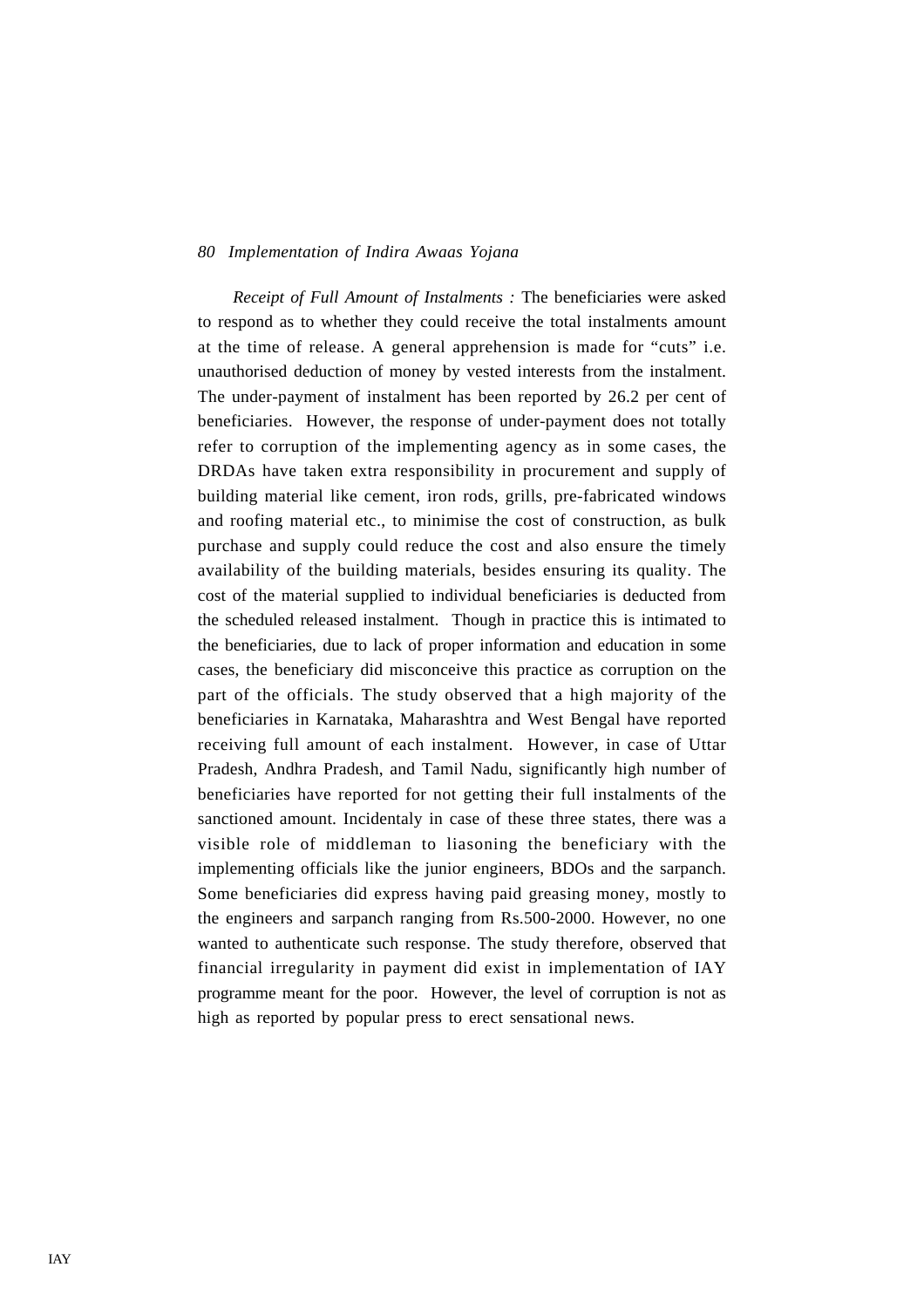| S.No | <b>State</b>         | No response    |                          | Yes |      | No               |                |
|------|----------------------|----------------|--------------------------|-----|------|------------------|----------------|
|      |                      | No.            | %                        | No. | %    | No.              | $\%$           |
| 1.   | Andhra Pradesh       |                | $\overline{\phantom{a}}$ | 38  | 38   | 62               | 62             |
| 2.   | Bihar                |                |                          | 80  | 80   | 20               | 20             |
| 3.   | Haryana              | $\overline{4}$ | $\overline{4}$           | 80  | 80   | 16               | 16             |
| 4.   | Karnataka            |                |                          | 93  | 93   | $\boldsymbol{7}$ | 7              |
| 5.   | Maharashtra          |                | $\overline{a}$           | 95  | 95   | 5                | 5              |
| 6.   | Orissa               |                | -                        | 84  | 84   | 16               | 16             |
| 7.   | Rajasthan            | 7              | 7                        | 81  | 81   | 12               | 12             |
| 8.   | Tamil Nadu           |                |                          | 44  | 44   | 56               | 56             |
| 9.   | <b>Uttar Pradesh</b> |                |                          | 36  | 36   | 64               | 64             |
| 10.  | West Bengal          |                |                          | 96  | 96   | $\overline{4}$   | $\overline{4}$ |
|      | Total                | 11             | 1.1                      | 727 | 72.7 | 262              | 26.23          |

**Table 28 : Whether Beneficiary Got Full Amount in Each Instalment**

*Deductions from Instalments :* The deduction from the released instalment becomes necessary in cases where the district implementing agency takes steps for procurement and supply of the building materials to the beneficiaries. Besides the supply of material, it is also mandatory in case of non-construction of smokeless chulha and latrine. In either case, the beneficiaries need to be informed and taken into confidence and convinced of the purpose of such deduction made at the source. In the absence of such effort by the implementing officials, the beneficiaries blame the well-meaning efforts and discredit the officials and sarpanch. This acts as negative motivation. The beneficiaries' response on this aspect has been examined in the present study. They were asked to respond, if there was forced deduction without proper explanation or explained the reason for deduction. As could be seen in the study, out of 1000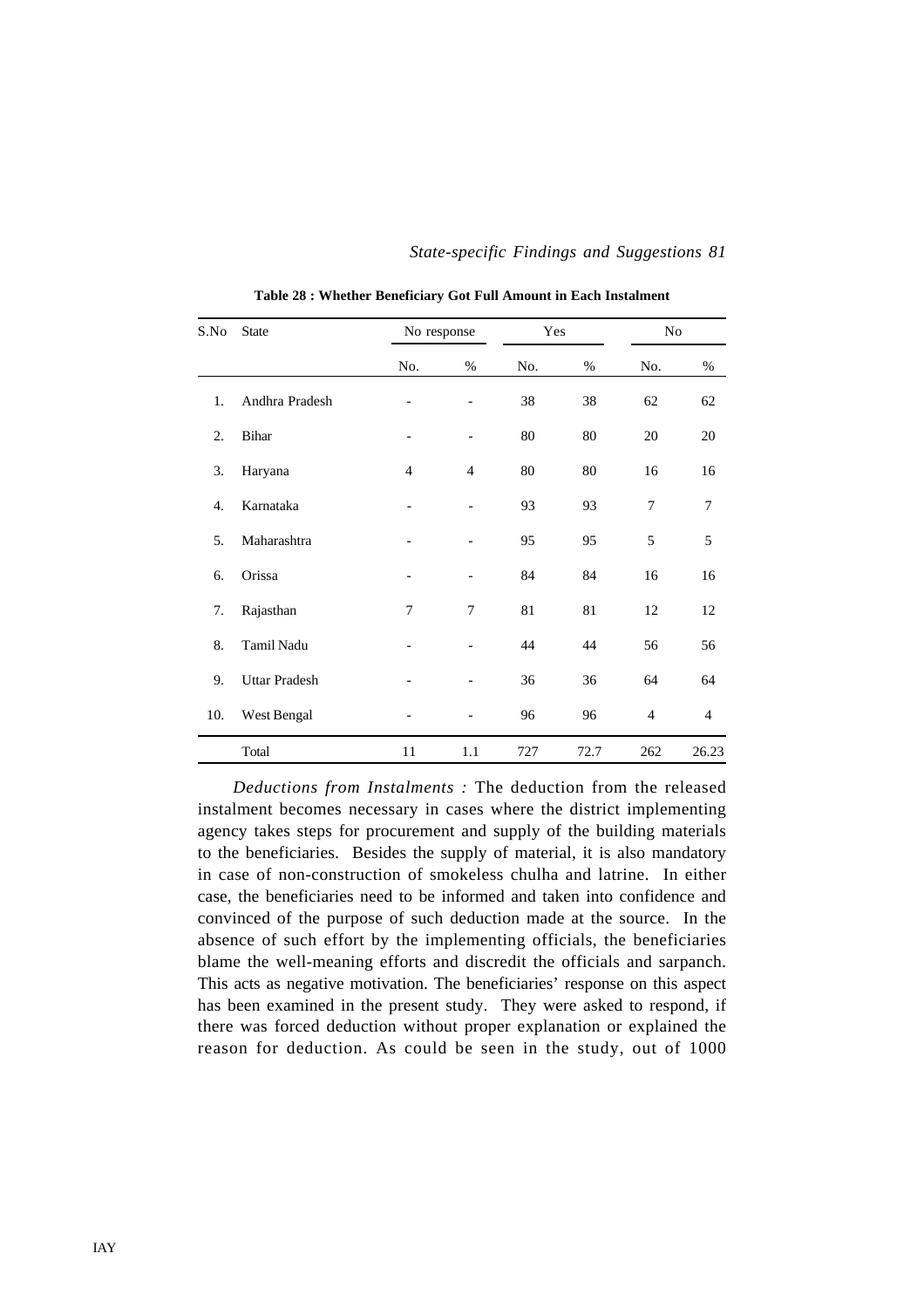respondents 422 reported for deduction made from the payment at the time of release of the IAY assistance whereas 578 did not report to any deduction made at the source. On further enquiry as to whether they were satisfied with the reason given for such deduction or the deductions were imposed on them without their consent or willingness, it is observed that out of 422 who reported of deduction 224 respondents i.e. 53 per cent were satisfied with the reason given for such deduction whereas 47 per cent i.e. 198 out of 422 respondents informed to have been forced for such deduction. All the beneficiaries in Orissa following 95 per cent in Maharashtra have reported their satisfaction and willingness for such deductions.

| S.No. | <b>State</b>         | Any deductions<br>from instalments |                | Were you forced<br>for deduction |      |     | Are you satisfied<br>with the reason given |
|-------|----------------------|------------------------------------|----------------|----------------------------------|------|-----|--------------------------------------------|
|       |                      | Yes                                | N <sub>o</sub> | Yes                              | $\%$ | Yes | %                                          |
| 1.    | Andhra Pradesh       | 38                                 | 62             | 30                               | 79   | 8   | 21                                         |
| 2.    | Bihar                | 20                                 | 80             | 20                               | 100  |     |                                            |
| 3.    | Haryana              | 20                                 | 80             | 20                               | 100  |     |                                            |
| 4.    | Karnataka            | 5                                  | 95             | $\overline{2}$                   | 40   | 3   | 60                                         |
| 5.    | Maharashtra          | 95                                 | 5              | 5                                | 5    | 90  | 95                                         |
| 6.    | Orissa               | 90                                 | 10             |                                  |      | 90  | 100                                        |
| 7.    | Rajasthan            | 59                                 | 41             | 56                               | 95   | 3   | 5                                          |
| 8.    | Tamil Nadu           | 44                                 | 56             | 32                               | 73   | 12  | 27                                         |
| 9.    | <b>Uttar Pradesh</b> | 36                                 | 64             | 27                               | 75   | 9   | 25                                         |
| 10.   | West Bengal          | 15                                 | 85             | 6                                | 40   | 9   | 10                                         |
|       | Total                | 422                                | 578            | 198                              | 47   | 224 | 53                                         |

**Table 29 : Deductions from Instalments**

Forced deduction has been noticed in almost all states with different degrees. It is high in case of Bihar, Haryana and Rajasthan which is indicative of prevalence of unhealthy practice.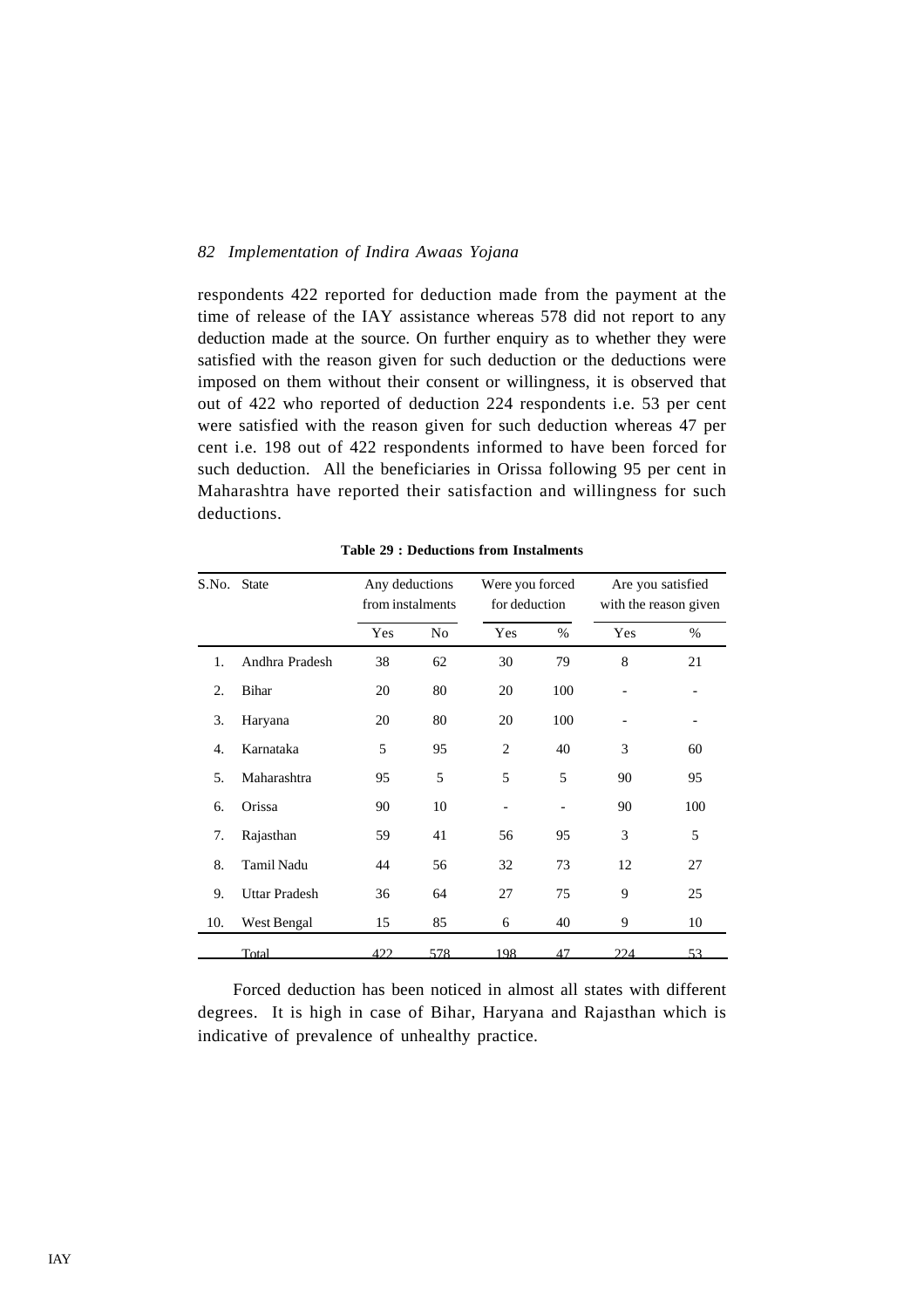#### **Beneficiary Participation**

*Visits Made by Beneficiary :* As per the guideline, the beneficiary selection in Gram Sabha is final. The allocation of funds and material is made to the beneficiary through the supervision of the Gram Panchayat. The block engineers provide the technical guidance and periodic supervision. The beneficiaries are not required to visit block or district office to persue their case. However, in actual practice it did not happen. The beneficiaries in all states with only significant variation to West Bengal reported to have visited the block/ district office to conform inclusion of their names in the selected beneficiary list and to expedite the release of instalments. In West Bengal, 73 per cent of beneficiaries have reported for not visiting block/ district office. Rest of the beneficiaries in West Bengal reported to have made 1-3 visits to block/ district office. The other states where the beneficiaries have made less number of visits are Haryana, Karnataka and Rajasthan. The states where the beneficiaries have made maximum number of visits i.e. above four visits are Andhra Pradesh, Maharashtra and Tamil Nadu. The number of visits made by the beneficiary is an indication of the official as well as Gram Panchayat's relatively lower concern to the programme. The IAY beneficiaries are mostly poor daily wage earner (agricultural and non-agricultural). For them visits to block or district office to follow up their case amounts to loss of a day's wage besides incidental expenditure which no doubt is a strain to their family economy.

| S.No. State       |     | Nil<br>Twice<br>Once |     |      | Thrice |     | Four<br>times |      | More than<br>four visits |                          |               |      |
|-------------------|-----|----------------------|-----|------|--------|-----|---------------|------|--------------------------|--------------------------|---------------|------|
|                   | No. | $\%$                 | No. | $\%$ | No.    | %   | No.           | $\%$ | No.                      | $\%$                     | No.           | $\%$ |
| (1)<br>(2)        | (3) | (4)                  | (5) | (6)  | (7)    | (8) | (9)           |      | $(10)$ $(11)$            |                          | $(12)$ $(13)$ | (14) |
| 1. Andhra Pradesh |     |                      |     |      |        |     |               |      |                          | $\overline{\phantom{a}}$ | 100           | 100  |
| 2. Bihar          |     |                      | 28  | 28   | 17     | 17  | 30            | 30   | -17                      | 17                       | 8             | 8    |

**Table 30 : Number of Visits made by the Beneficiary in Connection with the IAY**

Number of visits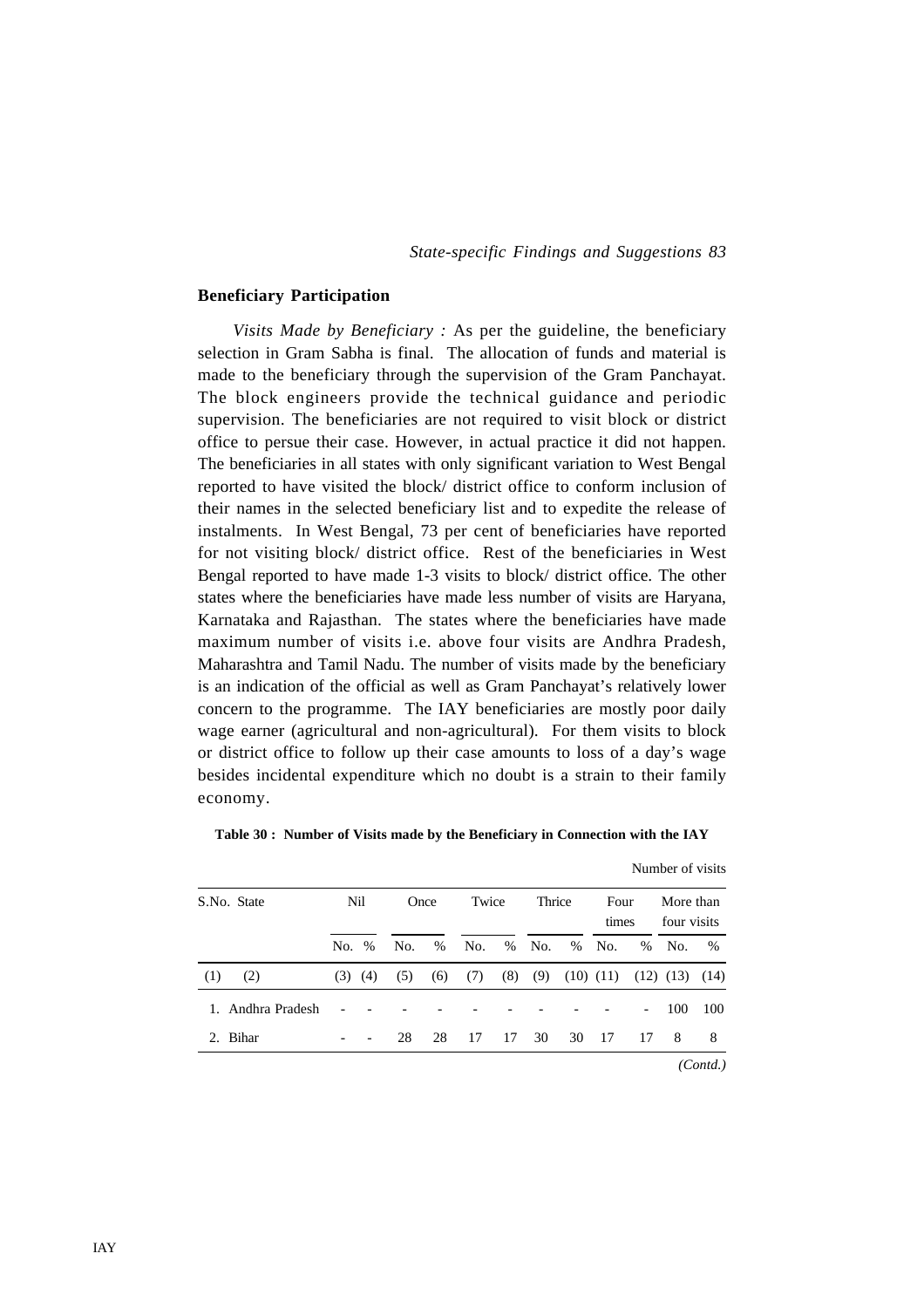| (1) | (2)              | (3) | (4)                      | (5) | (6)  | (7)            | (8)            | (9)      | $(10)$ $(11)$ |                |                          | $(12)$ $(13)$            | (14) |
|-----|------------------|-----|--------------------------|-----|------|----------------|----------------|----------|---------------|----------------|--------------------------|--------------------------|------|
|     | 3. Haryana       |     |                          | 83  | 83   | $\overline{4}$ | $\overline{4}$ | $\tau$   | 7             | 6              | 6                        | $\overline{\phantom{a}}$ |      |
| 4.  | Karnataka        |     |                          | 77  | 77   | 8              | 8              | 11       | 11            | $\overline{4}$ | $\overline{4}$           |                          |      |
| 5.  | Maharashtra      |     |                          |     |      |                |                |          |               |                | $\overline{\phantom{a}}$ | 100                      | 100  |
| 6.  | Orissa           |     |                          |     |      | 15             | 15             | 80       | 80            |                |                          | 5                        | 5    |
|     | 7. Rajasthan     |     | $\overline{\phantom{a}}$ | 50  | 50   | 50             | 50             |          |               |                |                          |                          |      |
| 8.  | Tamil Nadu       |     |                          |     |      |                |                |          |               |                | $\overline{a}$           | 100                      | 100  |
|     | 9. Uttar Pradesh |     |                          | 19  | 19   | 28             | 28             | 45       | 45            | 8              | 8                        |                          |      |
|     | 10. West Bengal  | 73  | 73                       | 2   | 2    | 16             | 16             | 9        | 9             |                |                          |                          |      |
|     | Total            | 73  | 7.3                      | 259 | 2.59 | 138            |                | 13.8 182 | 18.2          | 35             | 3.5                      | 313                      | 31.3 |

**Table 30 :** *(Contd.)*

*Number of Mandays Lost :* The loss of mandays due to visit to different authorities with regard to IAY house was further examined. As may be seen, more than four mandays loss has been reported in case of Tamil Nadu, Maharashtra and Andhra Pradesh. The number of visits and mandays loss is not always the same as in some cases, the block officer is in close proximity to the beneficiary. Minimum mandays loss up to one day has been reported in case of states like West Bengal, Haryana, and Karnataka. Wage loss of 2 to 3 days was reported in case of states such as Orissa, Uttar Pradesh and Bihar.

| Table 31 : Number of Mandays Lost for this Purpose |  |  |  |  |  |
|----------------------------------------------------|--|--|--|--|--|
|----------------------------------------------------|--|--|--|--|--|

| S.No.   | <b>State</b>   | Number of mandays |      |     |               |     |        |     |          |                      |               |      |            |  |
|---------|----------------|-------------------|------|-----|---------------|-----|--------|-----|----------|----------------------|---------------|------|------------|--|
|         |                | Nil               |      |     | 1 day         |     | 2 days |     | 3 days   |                      | 4 days        |      | $>$ 4 days |  |
|         |                | No.               | $\%$ | No. | $\frac{0}{0}$ | No. | $\%$   | No. |          | % No.                | $\frac{0}{0}$ | No.  | $\%$       |  |
| (1)     | (2)            | (3)               | (4)  | (5) | (6)           | (7) | (8)    | (9) |          | $(10)$ $(11)$ $(12)$ |               | (13) | (14)       |  |
| $1_{-}$ | Andhra Pradesh |                   |      |     |               |     |        |     |          |                      |               | 100  | 100        |  |
|         | 2. Bihar       | 3                 | 3    | 9   | 9             | 34  | 34     |     | 16 16 23 |                      | -23           | 15   | 15         |  |
|         |                |                   |      |     |               |     |        |     |          |                      |               |      | (Contd.)   |  |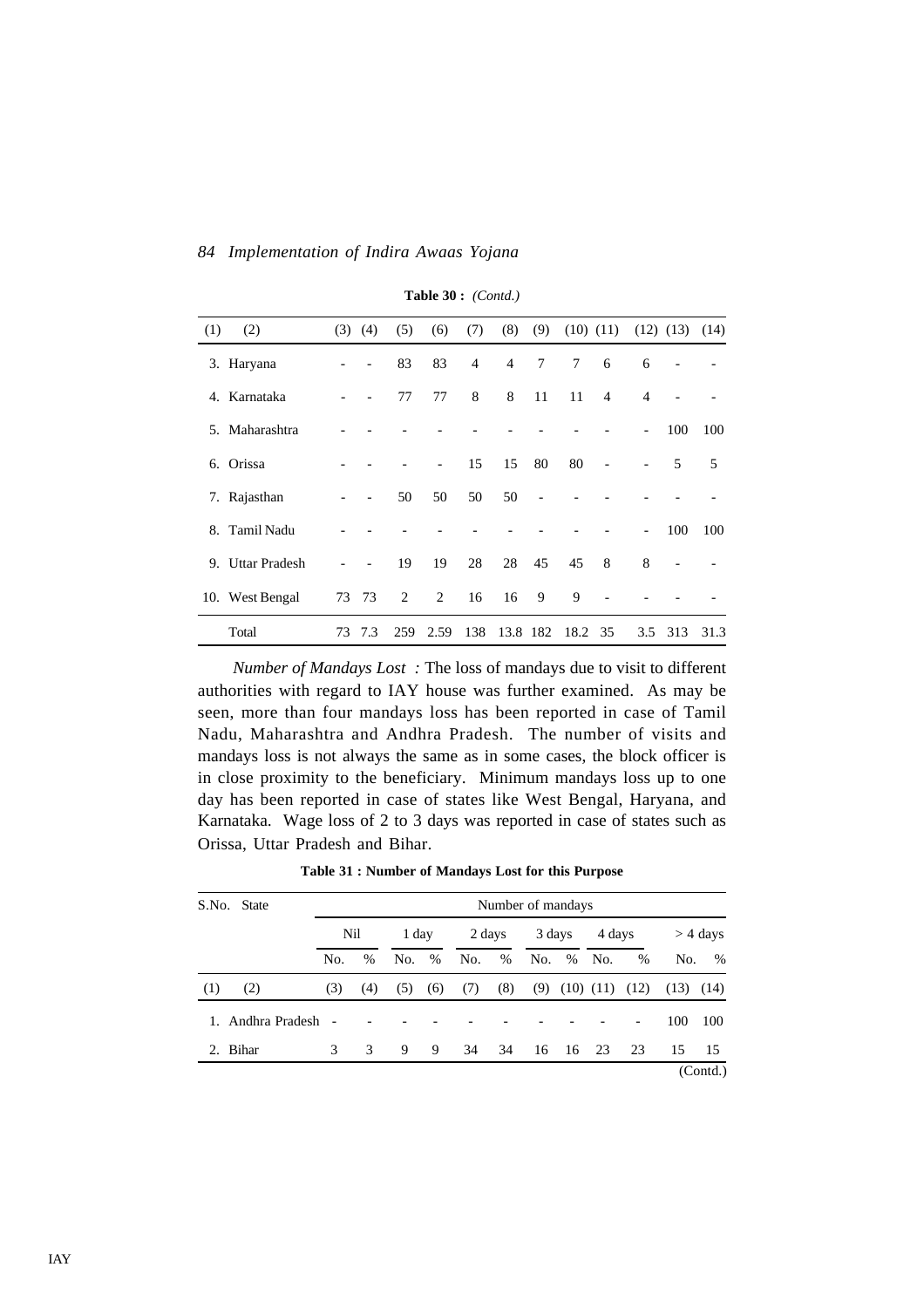*State-specific Findings and Suggestions 85*

| (1) | (2)              | (3) | (4)                          | (5) | (6)            | (7) | (8)  | (9) |          | $(10)$ $(11)$ $(12)$ |                | (13) | (14) |
|-----|------------------|-----|------------------------------|-----|----------------|-----|------|-----|----------|----------------------|----------------|------|------|
|     | 3. Haryana       |     | $\overline{\phantom{a}}$     | 83  | 83             |     |      |     |          | $\overline{4}$       | $\overline{4}$ | 13   | 13   |
|     | 4. Karnataka     |     | $\qquad \qquad \blacksquare$ | 55  | 55             | 40  | 40   | 5   | 5        |                      |                |      |      |
|     | 5. Maharashtra   |     |                              |     |                |     |      |     |          |                      |                | 100  | 100  |
| 6.  | Orissa           |     |                              |     | $\overline{a}$ | 20  | 20   | 80  | 80       |                      |                |      |      |
|     | 7. Rajasthan     |     |                              | 50  | 50             | 50  | 50   |     |          |                      |                |      |      |
|     | 8. Tamil Nadu    |     |                              |     |                |     |      |     |          |                      |                | 100  | 100  |
|     | 9. Uttar Pradesh |     |                              | 19  | 19             | 28  | 28   | 45  | 45       | 8                    | 8              |      |      |
|     | 10 West Bengal   | 73  | 73                           | 2   | 2              | 16  | 16   | 8   | 8        | 1                    | 1              |      |      |
|     | Total            | 76  | 7.6                          |     | 218 21.8       | 188 | 18.8 |     | 154 15.4 | 36                   | 3.6            | 328  | 32.8 |

**Table 31 :** *(Contd.)*

*Expenditure Incurred :* The visit of the beneficiary to pursue the case caused loss of wage and incidental expenses. This was examined. As could be seen, an expenditure of Rs.500 or more was reported by 88 per cent of beneficiaries in Maharashtra, 58 per cent in case of Andhra Pradesh and 48 per cent in Tamil Nadu. Average expenditure was within Rs.300-500 in Uttar Pradesh. Minimum expenditure of less than Rs.300 was reported by all the beneficiaries in Rajasthan, 95 per cent beneficiaries in Haryana, 77 per cent in Karnataka, 71 per cent in Bihar and 52 per cent in Orissa. Nil expenditure was reported by 73 beneficiaries in West Bengal.

**Table 32 : Expenditure by Way of Visits to Block / District / Bank**

|     | S.No. State   |     | < 300      | 300-400 |      | 400-500 |      | 500-600                  |      | 600-700                  |  | >700                 |  |
|-----|---------------|-----|------------|---------|------|---------|------|--------------------------|------|--------------------------|--|----------------------|--|
|     |               | No. | $\%$       | No.     | $\%$ | No.     | $\%$ | No. %                    |      | No.                      |  | % No. %              |  |
| (1) | (2)           | (3) | (4)        | (5)     | (6)  | (7)     | (8)  | (9)                      | (10) | (11)                     |  | $(12)$ $(13)$ $(14)$ |  |
|     | $1. \quad AP$ |     | $\sim 100$ | 10      | 10   | 32      |      | 32 58 58                 |      | $\overline{\phantom{a}}$ |  |                      |  |
|     | 2. Bihar      | 71  | 71         | 26      | 26   | 3       | 3    | $\overline{\phantom{a}}$ |      |                          |  |                      |  |
|     |               |     |            |         |      |         |      |                          |      |                          |  | (Contd.)             |  |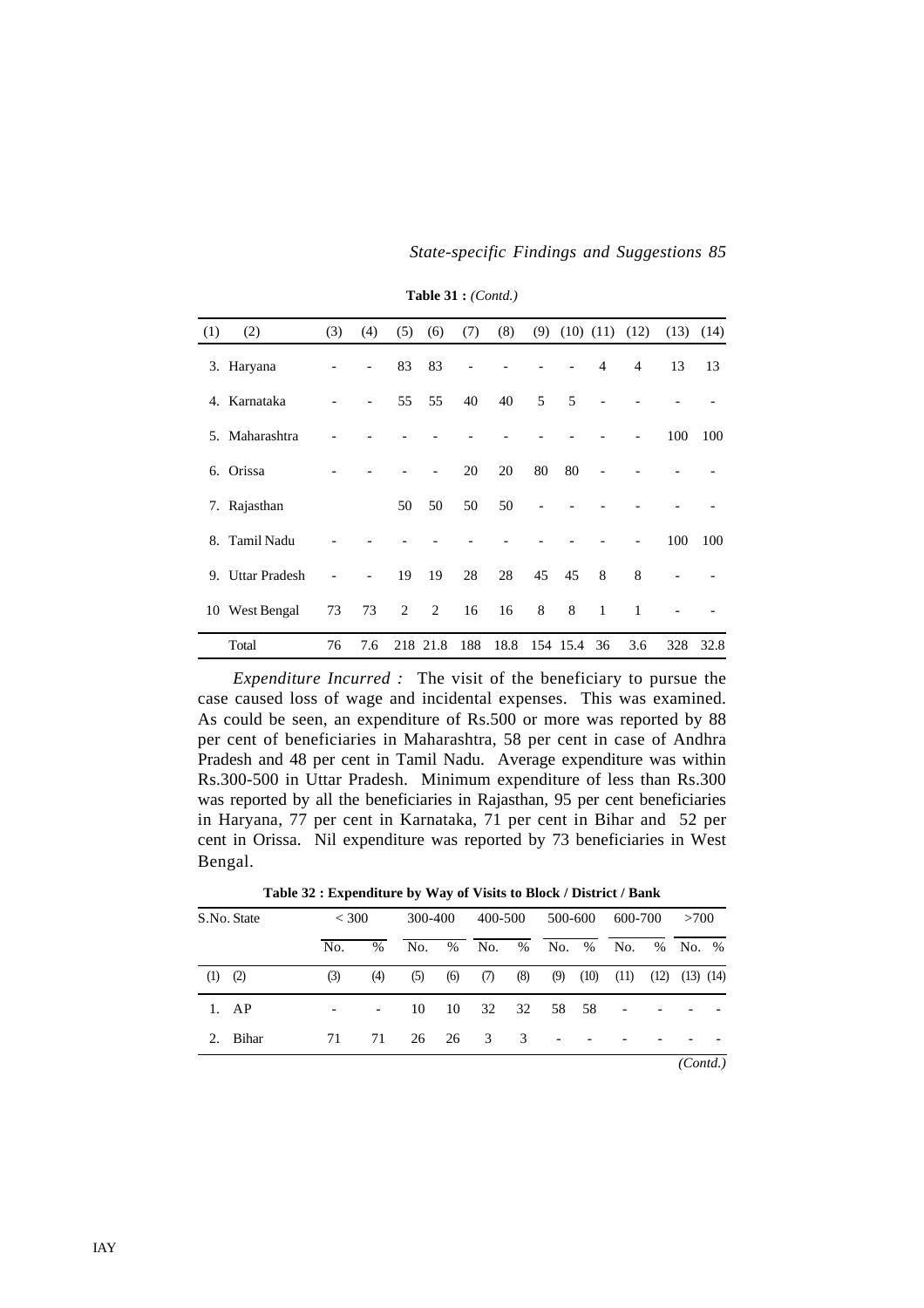|    | 3. Haryana    | 95  | 95                       | 5 <sup>5</sup> | 5          |                |                |                |                |    |     |    |        |
|----|---------------|-----|--------------------------|----------------|------------|----------------|----------------|----------------|----------------|----|-----|----|--------|
| 4. | Karnataka     | 77  | 77                       | 8              | 8          | 11             | 11             | $\overline{4}$ | $\overline{4}$ |    |     |    |        |
| 5. | Maharashtra   |     | $\overline{\phantom{a}}$ | $\tau$         | $7\degree$ | 5 <sup>5</sup> | 5 <sup>5</sup> |                | 25 25          | 55 | 55  | 8  | 8      |
| 6. | Orissa        | 52  | 52                       | 28             | 28         | 20             | 20             |                |                |    |     |    |        |
| 7. | Rajasthan     | 100 | 100                      |                |            |                |                |                |                |    |     |    |        |
| 8. | Tamil Nadu    | 10  | 10                       | 17             | 17         | 25             | 25             | 14             | 14             | 16 | 16  | 18 | 18     |
| 9. | Uttar Pradesh | 47  | 47                       | 53             | 53         |                |                |                |                |    |     |    |        |
| 10 | West Bengal   | 25  | 25                       | 2              | 2          | $\overline{a}$ |                |                |                |    |     |    |        |
|    | Total         | 477 | 47.7                     | 156            | 15.6       | 96             | 9.6            | 101            | 10.1           | 71 | 7.1 |    | 26 2.6 |

**Table 32 :** *(Contd.)*

### **House Construction**

*Location :* In the initial years, the IAY houses were primarily constructed following cluster approach for groups of beneficiaries of similar social status by acquiring government land outside the main habitation. In such cases the beneficiaries found it difficult to move into the new settlement as the infrastructure facilities were not properly provided and in most cases it caused hardship to their livelihood. Hence, there was large scale non-occupancy of such cluster houses. Therefore, in subsequent years emphasis was given to the individual beneficiaries to construct the house on their own plot or plot allocated by Panchayat/ Government in the main habitation. In most cases the unwritten instructions have been to allocate house to such poor beneficiaries who own house plots. This is a practice against the sprit of IAY housing since it prevents the neediest houseless from the ambit of the programme. In the present study it was found that 79 per cent of the beneficiaries have constructed house at their own plots in the main habitation. Further, 154 beneficiaries have constructed the IAY house on plot allocated by Panchayat/Government in the main habitation. Construction of house on own plot in the main habitation was reported highest i.e. 99 per cent in case of Bihar, 98 per cent in Orissa, 95 per cent in Rajasthan, 97 per cent in Uttar Pradesh and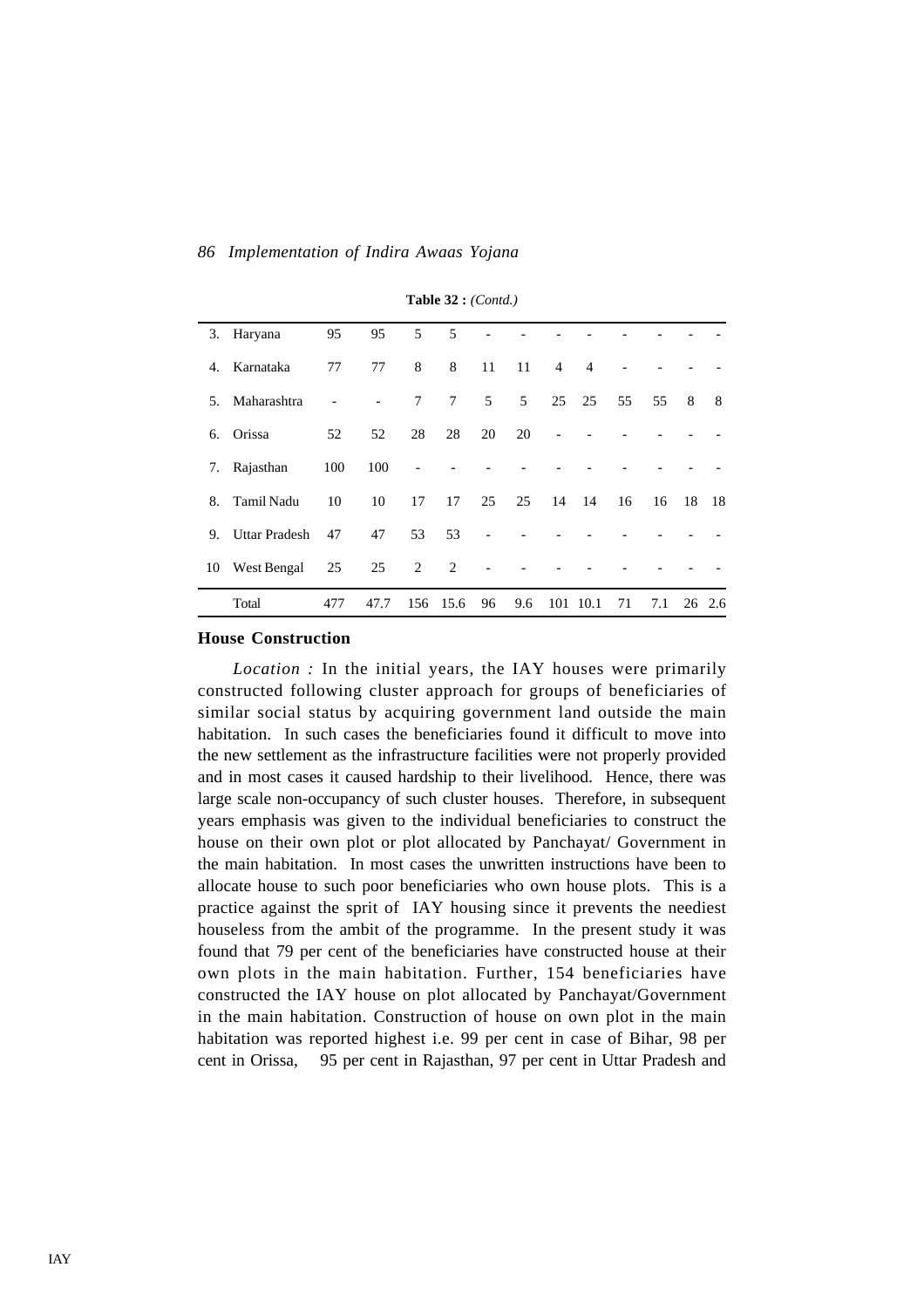93 per cent in West Bengal. Percentage of houses constructed outside the main habitation was reported by 28 in AP and 11 in Karnataka. Construction of house outside the main habitation is negligible for other states. House construction on government allotted land in the main habitation has been highest i.e. 61 per cent in Tamil Nadu followed by Andhra Pradesh (49 per cent).

| S.No. | <b>State</b>         | In the beneficiary's<br>own plot in the<br>main habitation |      | Outside the<br>main habitation |                          | Plot provided by<br>Govt.in the main<br>habitation |                          |  |
|-------|----------------------|------------------------------------------------------------|------|--------------------------------|--------------------------|----------------------------------------------------|--------------------------|--|
|       |                      | No.                                                        | $\%$ | No.                            | $\%$                     | No.                                                | %                        |  |
| 1.    | Andhra Pradesh       | 23                                                         | 23   | 28                             | 28                       | 49                                                 | 49                       |  |
| 2.    | <b>Bihar</b>         | 99                                                         | 99   | $\mathbf{1}$                   | 1                        | $\overline{\phantom{a}}$                           | $\overline{\phantom{0}}$ |  |
| 3.    | Haryana              | 79                                                         | 79   | $\overline{c}$                 | $\overline{c}$           | 19                                                 | 19                       |  |
| 4.    | Karnataka            | 88                                                         | 88   | 11                             | 11                       | 1                                                  | 1                        |  |
| 5.    | Maharashtra          | 80                                                         | 80   | $\overline{\phantom{a}}$       | $\overline{\phantom{a}}$ | 20                                                 | 20                       |  |
| 6.    | Orissa               | 98                                                         | 98   | $\overline{2}$                 | $\overline{2}$           | $\overline{\phantom{a}}$                           |                          |  |
| 7.    | Rajasthan            | 95                                                         | 95   | $\overline{2}$                 | 2                        | 3                                                  | 3                        |  |
| 8.    | Tamil Nadu           | 39                                                         | 39   | $\overline{\phantom{a}}$       |                          | 61                                                 | 61                       |  |
| 9.    | <b>Uttar Pradesh</b> | 97                                                         | 97   | 3                              | 3                        |                                                    |                          |  |
| 10.   | West Bengal          | 93                                                         | 93   | 6                              | 6                        | 1                                                  | $\mathbf{1}$             |  |
|       | Total                | 791                                                        | 79.1 | 55                             | 5.5                      | 154                                                | 15.4                     |  |

**Table 33 : Location of House Constructed**

*House Design :* The Government guidelines suggest to the beneficiary to construct the house within 20 sq. mtrs i.e., approximately 200 sq.ft. The design was left to the choice of the beneficiary. However, beneficiary was expected to follow low cost technology design and house type as recommended by various approved agencies for cost reduction and better house. Though these type designs were not mandatory, the observations indicate that in majority cases beneficiaries have tried to follow the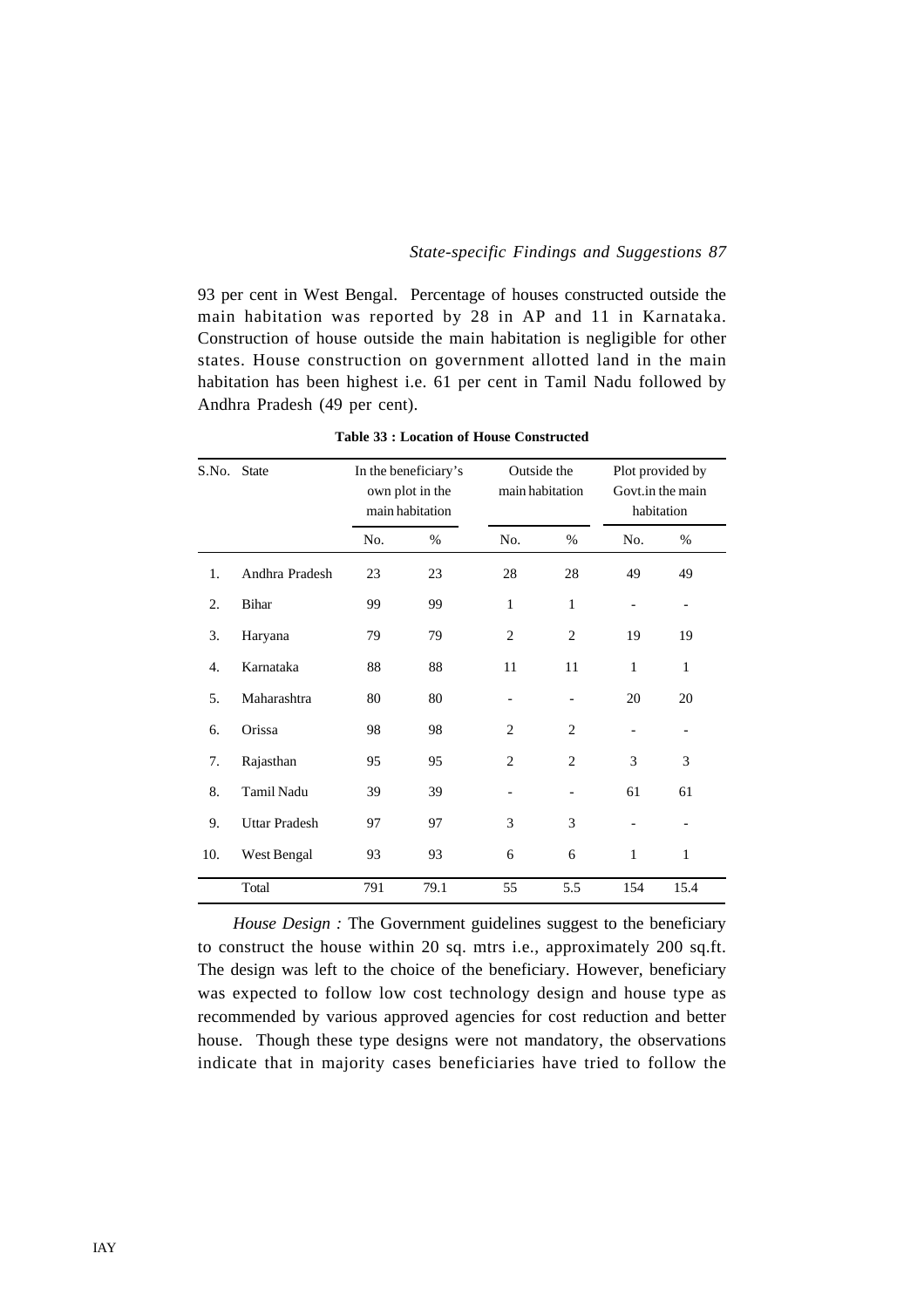Government demonstrated designs. It was interesting to observe that in case of both Bihar and Uttar Pradesh, cent per cent beneficiaries have reported to have designed their own house. This is in consultation with the local mason. This is followed by West Bengal, Rajasthan and Orissa. Government type designs have been followed cent per cent by the beneficiaries in Andhra Pradesh and Tamil Nadu.

| S.No. State |                      | <b>GP</b>    |      | Government     |                          | Self+mason Other agency |      |                |                | Do not know    |                |
|-------------|----------------------|--------------|------|----------------|--------------------------|-------------------------|------|----------------|----------------|----------------|----------------|
|             |                      | $\mathbf{1}$ |      | $\mathfrak{2}$ |                          | 3                       |      | $\overline{4}$ |                | 5              |                |
|             |                      | No.          | $\%$ | No.            | $\%$                     | No.                     | $\%$ | No.            | %              | No.            | $\%$           |
| 1.          | Andhra Pradesh       |              |      | 100            | 100                      |                         |      |                |                |                |                |
| 2.          | <b>Bihar</b>         |              |      |                |                          | 100                     | 100  |                |                |                |                |
| 3.          | Haryana              |              |      | $\overline{c}$ | $\overline{2}$           | 96                      | 96   |                |                | $\overline{2}$ | $\overline{2}$ |
| 4.          | Karnataka            |              |      | 15             | 15                       | 78                      | 78   | $\overline{2}$ | $\overline{2}$ | 5              | 5              |
| 5.          | Maharashtra          | 32           | 32   | 38             | 38                       | 30                      | 30   |                |                |                |                |
| 6.          | Orissa               |              |      | 23             | 23                       | 76                      | 76   | $\mathbf{1}$   | 1              |                |                |
| 7.          | Rajasthan            |              |      | 13             | 13                       | 79                      | 79   | $\mathbf{1}$   | $\mathbf{1}$   | 7              | 7              |
| 8.          | Tamil Nadu           |              |      | 100            | 100                      |                         |      |                |                |                |                |
| 9.          | <b>Uttar Pradesh</b> |              |      |                | $\overline{\phantom{0}}$ | 100                     | 100  |                |                |                |                |
| 10.         | West Bengal          |              |      | 12             | 12                       | 86                      | 86   | $\overline{c}$ | $\overline{2}$ |                |                |
|             | Total                | 32           | 3.2  | 303            | 30.3                     | 645                     | 64.5 | 6              | 0.6            | 14             | 1.4            |

**Table 34 : Agency for House Design**

Indigenous type design promoted by Gram Panchayat was observed in case of only Maharashtra. Interestingly, in case of Tamil Nadu where 100 per cent official type design was followed, 5 per cent beneficiaries expressed their disagreement with the type design. So also in case of West Bengal where 20 per cent of beneficiaries had shown their disagreement with the type design followed. In case of Maharashtra where the type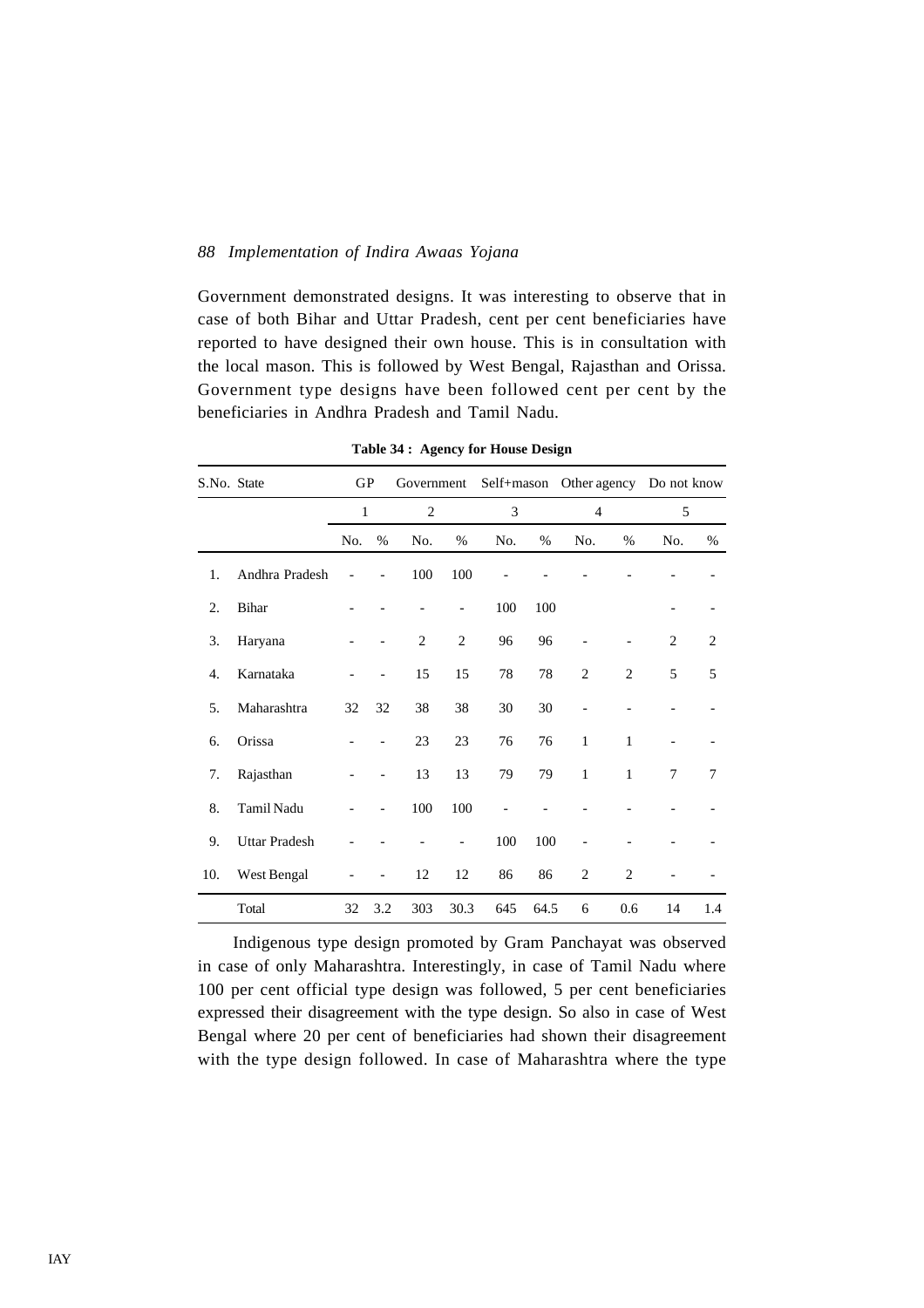design promoted by Government and GP together has been reported by 70 per cent beneficiaries, the per cent of negative consent has been highest i.e. 35. This is followed by West Bengal with 20 per cent reporting their disapproval to the type design. For the rest of the states there has been no significant disagreement with the type design.

| S.No. | <b>State</b>         | No response |      | Yes |      |                | No             |
|-------|----------------------|-------------|------|-----|------|----------------|----------------|
|       |                      | No.         | $\%$ | No. | $\%$ | No.            | %              |
| 1.    | Andhra Pradesh       |             |      | 100 | 100  |                |                |
| 2.    | Bihar                |             |      | 100 | 100  |                |                |
| 3.    | Haryana              |             |      | 93  | 93   | 7              | 7              |
| 4.    | Karnataka            |             |      | 99  | 99   | $\mathbf{1}$   | $\mathbf{1}$   |
| 5.    | Maharashtra          |             |      | 65  | 65   | 35             | 35             |
| 6.    | Orissa               |             |      | 98  | 98   | $\overline{2}$ | $\overline{2}$ |
| 7.    | Rajasthan            | 11          | 11   | 88  | 88   | $\mathbf{1}$   | 1              |
| 8.    | Tamil Nadu           |             |      | 95  | 95   | 5              | 5              |
| 9.    | <b>Uttar Pradesh</b> |             |      | 100 | 100  |                |                |
| 10.   | West Bengal          |             |      | 80  | 80   | 20             | 20             |
|       | Total                | 11          | 1.1  | 918 | 91.8 | 71             | 7.1            |

**Table 35 : Beneficiary's Consent for House Design**

The guidelines provided for construction of house by the beneficiary under the technical supervision of block/mandal engineers and the gram sarpanch/ pradhan. However, involvement of contractor, department personnel and indulgence of sarpanch was not ruled out. The study observed that 76.8 per cent of houses were constructed by the beneficiaries. This was reported by 100 per cent in case of Bihar and Uttar Pradesh followed by 98 per cent of beneficiaries in Haryana, 95 per cent in Orissa and 94 per cent in West Bengal. Involvement of contractor has been indicated by a good number of beneficiaries in case of Maharashtra and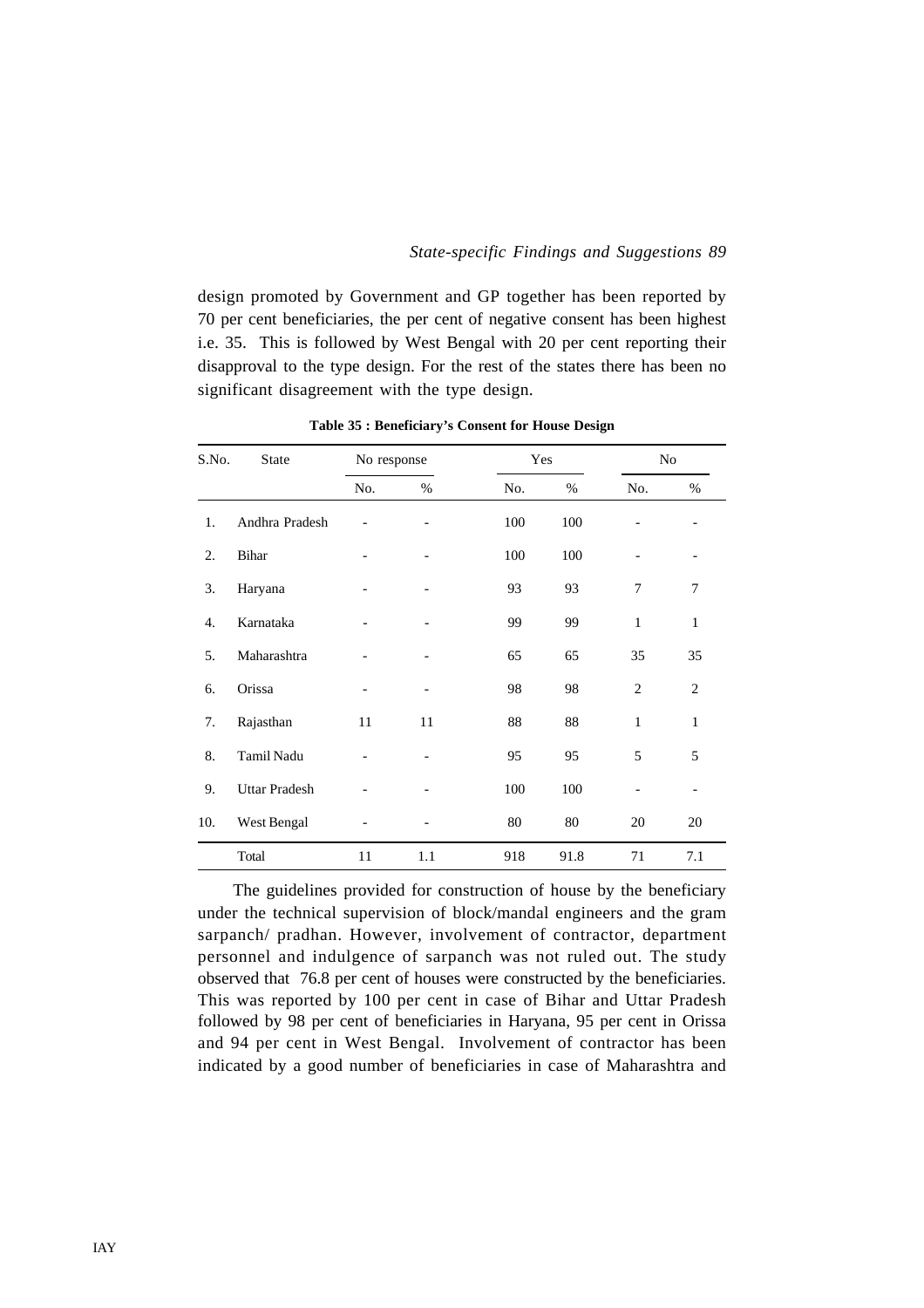Tamil Nadu. Active involvement of sarpanch (pradhan) has been reported by 32 per cent of beneficiaries in Maharashtra and 14 per cent in Tamil Nadu. Departmental involvement was reported by 33 per cent of beneficiaries in case of Andhra Pradesh.

| S.No. State |                      |     | Self | Contractor     |                | Department<br>concerned |              | Sarpanch     |              | Others<br>if any |      |
|-------------|----------------------|-----|------|----------------|----------------|-------------------------|--------------|--------------|--------------|------------------|------|
|             |                      | No. | $\%$ | No.            | $\%$           | No.                     | $\%$         | No.          | $\%$         | No.              | $\%$ |
| $1_{\cdot}$ | AP                   | 29  | 29   | 38             | 38             | 33                      | 33           |              |              |                  |      |
| 2.          | Bihar                | 100 | 100  |                |                |                         |              |              |              |                  |      |
| 3.          | Haryana              | 98  | 98   | $\overline{c}$ | $\overline{2}$ |                         |              |              |              |                  |      |
| 4.          | Karnataka            | 85  | 85   | 9              | 9              | 6                       | 6            |              |              |                  |      |
| 5.          | Maharashtra          | 30  | 30   | 38             | 38             |                         |              | 32           | 32           |                  |      |
| 6.          | Orissa               | 95  | 95   | 5              | 5              |                         |              |              |              |                  |      |
| 7.          | Rajasthan            | 89  | 89   | 9              | 9              | $\mathbf{1}$            | $\mathbf{1}$ | $\mathbf{1}$ | $\mathbf{1}$ |                  |      |
| 8.          | Tamil Nadu           | 48  | 48   | 22             | 22             | 16                      | 16           | 14           | 14           |                  |      |
| 9.          | <b>Uttar Pradesh</b> | 100 | 100  |                |                |                         |              |              |              |                  |      |
| 10.         | West Bengal          | 94  | 94   |                |                |                         |              | 6            | 6            |                  |      |
|             | Total                | 768 | 76.8 | 123            | 12.3           | 56                      | 5.6          | 53           | 5.3          | $\overline{a}$   |      |

**Table 36 : Agency Constructed the House**

*Deviation from Built-up Area :* The prescribed norm for the IAY house by and large is 20 sq. yards i.e. 200 sq.ft built-up area. The beneficiaries were asked to respond as to whether they had confined to the recommended area of construction? It is observed that only 36 per cent of the beneficiaries had confined to the built-up area. This is highest, i.e. cent per cent in Rajasthan followed by 61 per cent in case of Tamil Nadu. Good majority, 57.3 per cent of the beneficiaries have exceeded the recommended area of construction and have made extra constructions. Their percentage has been highest in Bihar, followed by Haryana, Maharashtra, Andhra Pradesh,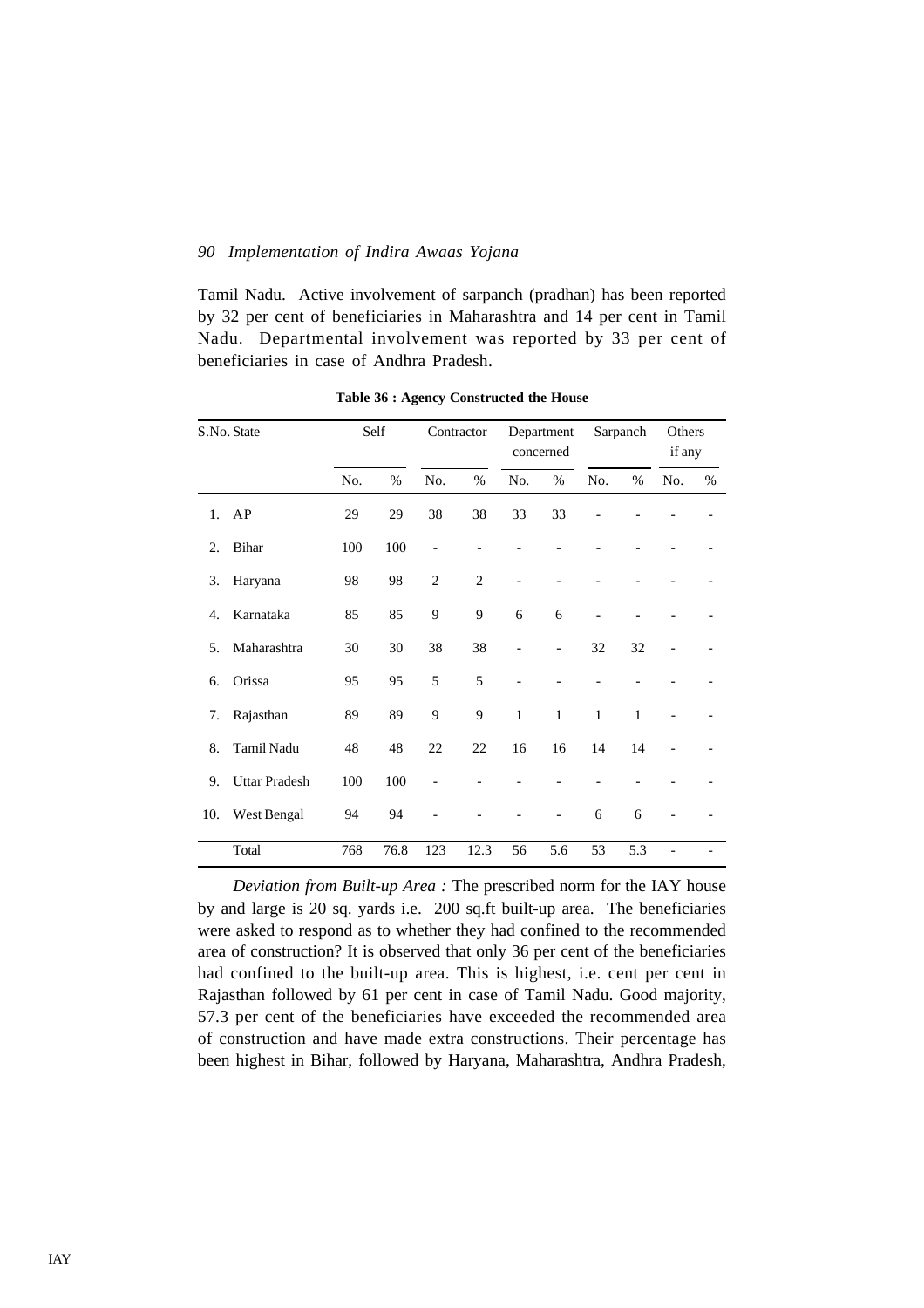Uttar Pradesh and West Bengal. Incidentally, less than the recommended area was reported by 43 per cent of beneficiaries in Orissa. Less construction in Orissa was reported primarily due to government prescribed norms to construct RCC roof in order to provide protection against cyclone in Orissa. Since there was no extra allocation to the beneficiaries for construction of flood and cyclone-resistant houses, they were forced to cover less area under construction. This was observed 20 per cent in case of West Bengal.

| S.No. State |                      |     | Confirm to<br>built-up area |     | More than<br>recommended<br>area | Less than<br>recommended<br>area |     |
|-------------|----------------------|-----|-----------------------------|-----|----------------------------------|----------------------------------|-----|
|             |                      | Yes | %                           | No. | %                                | No.                              | %   |
| 1.          | Andhra Pradesh       | 34  | 34                          | 66  | 66                               | $\overline{\phantom{a}}$         |     |
| 2.          | Bihar                | 12  | 12                          | 88  | 88                               |                                  |     |
| 3.          | Haryana              | 20  | 20                          | 80  | 80                               | -                                |     |
| 4.          | Karnataka            | 23  | 23                          | 77  | 77                               |                                  |     |
| 5.          | Maharashtra          | 28  | 28                          | 72  | 72                               |                                  |     |
| 6.          | Orissa               | 28  | 28                          | 29  | 29                               | 43                               | 43  |
| 7.          | Rajasthan            | 100 | 100                         | 100 | 100                              |                                  |     |
| 8.          | Tamil Nadu           | 61  | 61                          | 39  | 39                               |                                  |     |
| 9.          | <b>Uttar Pradesh</b> | 34  | 34                          | 66  | 66                               |                                  |     |
| 10.         | West Bengal          | 24  | 24                          | 56  | 56                               | 20                               | 20  |
|             | Total                | 364 | 36.4                        | 573 | 57.3                             | 63                               | 6.3 |

**Table 37 : Deviation from Built-up Area Under IAY**

*Reasons for Deviation from the Recommended Area :* Further, the study probed to identify their reason for extra construction, as well as inadequate coverage. In respect of additional constructions, the reasons given broadly fall under three categories namely, large family, occupational need and a sense of one time investment. The primary reason for extra construction has been large family as reported by 62 per cent in Haryana followed by 47 per cent in Maharashtra, 42 per cent in Bihar and 35 per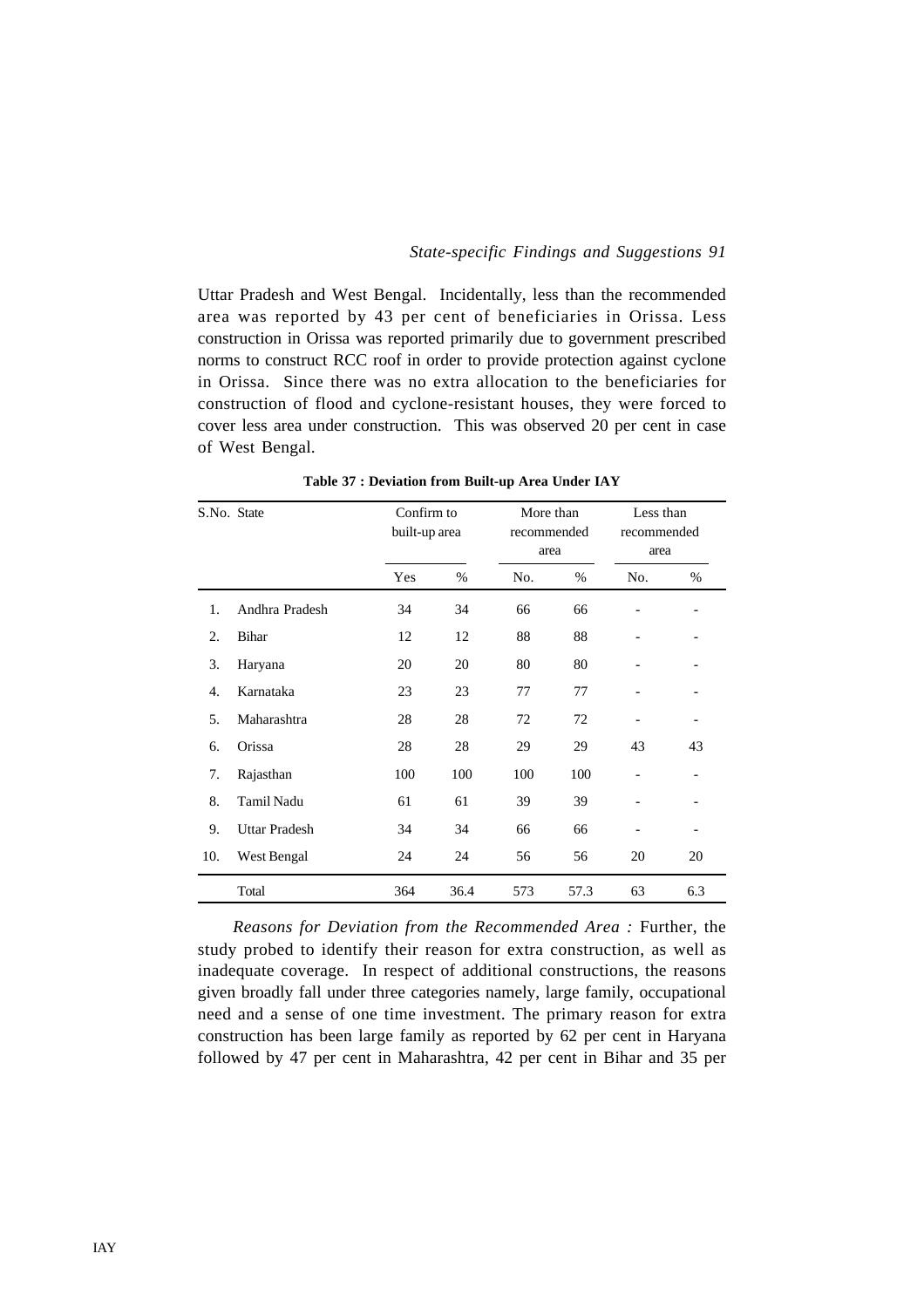cent in AP. Occupational need as primary cause for extra construction was reported by 53 per cent of beneficiaries in Karnataka followed by 39 per cent in Tamil Nadu, 35 per cent in West Bengal and 34 per cent in Bihar. Construction as one time investment has been expressed by 24 per cent of beneficiaries in Uttar Pradesh followed by 21 per cent in AP and 12 per cent in Bihar. The reasons for lesser area of construction were broadly identified under three categories namely, limited house area, no extra resource and inadequate funding support. The study observed less area construction only in case of Orissa and West Bengal. The reason explained was inadequate fund by all the 43 beneficiaries in Orissa and 12 in West Bengal. Non-availability of extra resource was reported by 8 beneficiaries in West Bengal.

| S.No. State |                      |                  | More than<br>recommended area |                                      |                          | Less than<br>recommended area |                                   |                         |       |  |  |
|-------------|----------------------|------------------|-------------------------------|--------------------------------------|--------------------------|-------------------------------|-----------------------------------|-------------------------|-------|--|--|
|             |                      | Larger<br>family | tional<br>need                | Occupa- One time Other<br>investment |                          | Limited<br>house<br>area      | N <sub>0</sub><br>extra<br>source | Inade-<br>quate<br>fund | Other |  |  |
| 1.          | AP                   | 35               | 10                            | 21                                   |                          |                               |                                   |                         |       |  |  |
| 2.          | <b>Bihar</b>         | 42               | 34                            | 12                                   |                          |                               |                                   |                         |       |  |  |
| 3.          | Haryana              | 62               | 18                            | $\overline{\phantom{0}}$             | $\overline{\phantom{0}}$ |                               | $\overline{\phantom{0}}$          |                         |       |  |  |
| 4.          | Karnataka            | 24               | 53                            | $\overline{\phantom{0}}$             |                          |                               |                                   |                         |       |  |  |
| 5.          | Maharashtra          | 47               | 16                            | 9                                    |                          |                               |                                   |                         |       |  |  |
| 6.          | Orissa               | 10               | 19                            | $\overline{\phantom{0}}$             | -                        |                               | $\overline{\phantom{a}}$          | 43                      |       |  |  |
| 7.          | Rajasthan            |                  |                               |                                      |                          |                               |                                   |                         |       |  |  |
| 8.          | <b>Tamil Nadu</b>    |                  | 39                            | $\overline{\phantom{0}}$             |                          |                               |                                   |                         |       |  |  |
| 9.          | <b>Uttar Pradesh</b> | 22               | 20                            | 24                                   |                          |                               | $\overline{\phantom{a}}$          |                         |       |  |  |
| 10.         | West Bengal          | 21               | 35                            |                                      |                          |                               | 8                                 | 12                      |       |  |  |
|             | Total                | 263              | 244                           | 66                                   |                          |                               | 8                                 | 55                      |       |  |  |
|             | $\%$                 | 26.3             | 24.4                          | 6.6                                  |                          |                               | 0.8                               | 5.5                     |       |  |  |

**Table 38 : Reason for Deviation from the Recommended Area**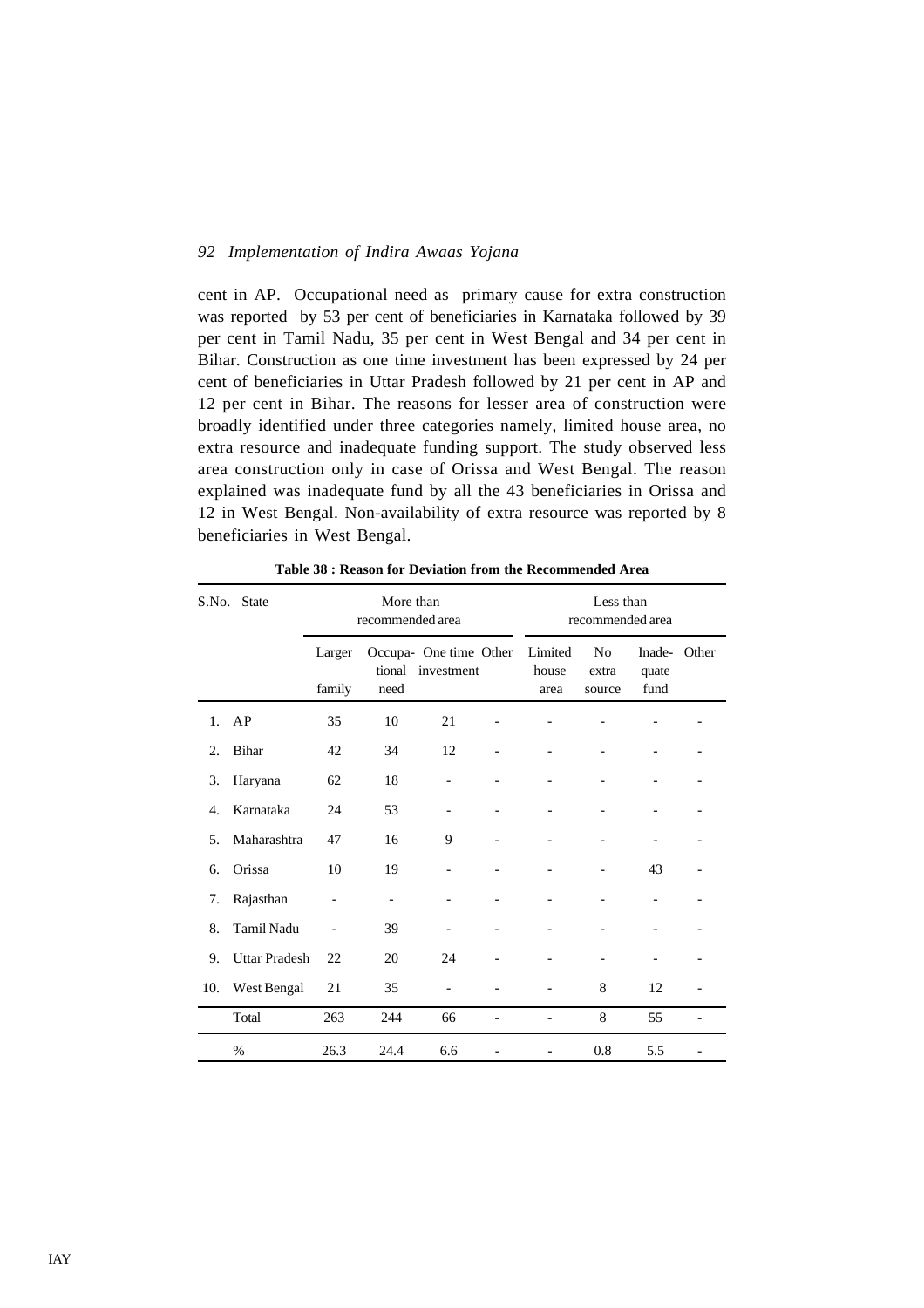*Extra Investment :* Construction of a house is considered as one time investment to provide social security and status to the house owner. This encourages the beneficiaries to make extra investment on their part for making small modifications and even to construct extra space to meet their social and economic space requirement. It is observed that only in some exceptions to West Bengal, in all other states, the beneficiaries have made extra investment. The extra investment of less than Rs.3,000 has been reported by majority beneficiaries in Tamil Nadu, 66 per cent, followed by Rajasthan 42 per cent and Maharashtra 40 per cent. Incidentally in Tamil Nadu, the state government has supplemented the scheme by providing extra funds.

| S.No. | <b>State</b>         | Amount in Rs.            |                          |                |                |                          |      |            |                |                |                          |  |  |
|-------|----------------------|--------------------------|--------------------------|----------------|----------------|--------------------------|------|------------|----------------|----------------|--------------------------|--|--|
|       |                      | $<$ 3000                 |                          | 3001-6000      |                | 6001-9000                |      | 9001-12000 |                | >12000         |                          |  |  |
|       |                      | No.                      | %                        | No.            | $\%$           | No.                      | %    | No.        | %              | No.            | $\%$                     |  |  |
| 1.    | Andhra Pradesh       | $\overline{\phantom{a}}$ |                          | 22             | 22             | 44                       | 44   | 8          | 8              | 26             | 26                       |  |  |
| 2.    | Bihar                | 6                        | 6                        | 94             | 94             | $\overline{\phantom{0}}$ |      |            |                |                | $\overline{\phantom{a}}$ |  |  |
| 3.    | Haryana              | 6                        | 6                        | $\overline{4}$ | $\overline{4}$ | 9                        | 9    | 41         | 41             | 40             | 40                       |  |  |
| 4.    | Karnataka            | 13                       | 13                       | 15             | 15             | 28                       | 28   | 16         | 16             | 28             | 28                       |  |  |
| 5.    | Maharashtra          | 40                       | 40                       | 24             | 24             | 26                       | 26   | 10         | 10             | $\overline{a}$ |                          |  |  |
| 6.    | Orissa               |                          | $\overline{a}$           | 31             | 31             | 27                       | 27   |            | $\overline{a}$ | 42             | 42                       |  |  |
| 7.    | Rajasthan            | 42                       | 42                       | 15             | 15             | 3                        | 3    | 3          | 3              | -              |                          |  |  |
| 8.    | <b>Tamil Nadu</b>    | 66                       | 66                       | 11             | 11             | 22                       | 22   |            |                | $\mathbf{1}$   | $\mathbf{1}$             |  |  |
| 9.    | <b>Uttar Pradesh</b> | $\overline{a}$           | $\overline{\phantom{0}}$ | 100            | 100            |                          |      |            |                |                |                          |  |  |
| 10.   | West Bengal          | 20                       | 20                       |                |                |                          |      |            |                |                |                          |  |  |
|       | Total                | 193                      | 19.3                     | 316            | 31.6           | 159                      | 15.9 | 78         | 7.8            | 137            | 13.7                     |  |  |

**Table 39 : Extra Amount Spent by the Beneficiary for House Construction**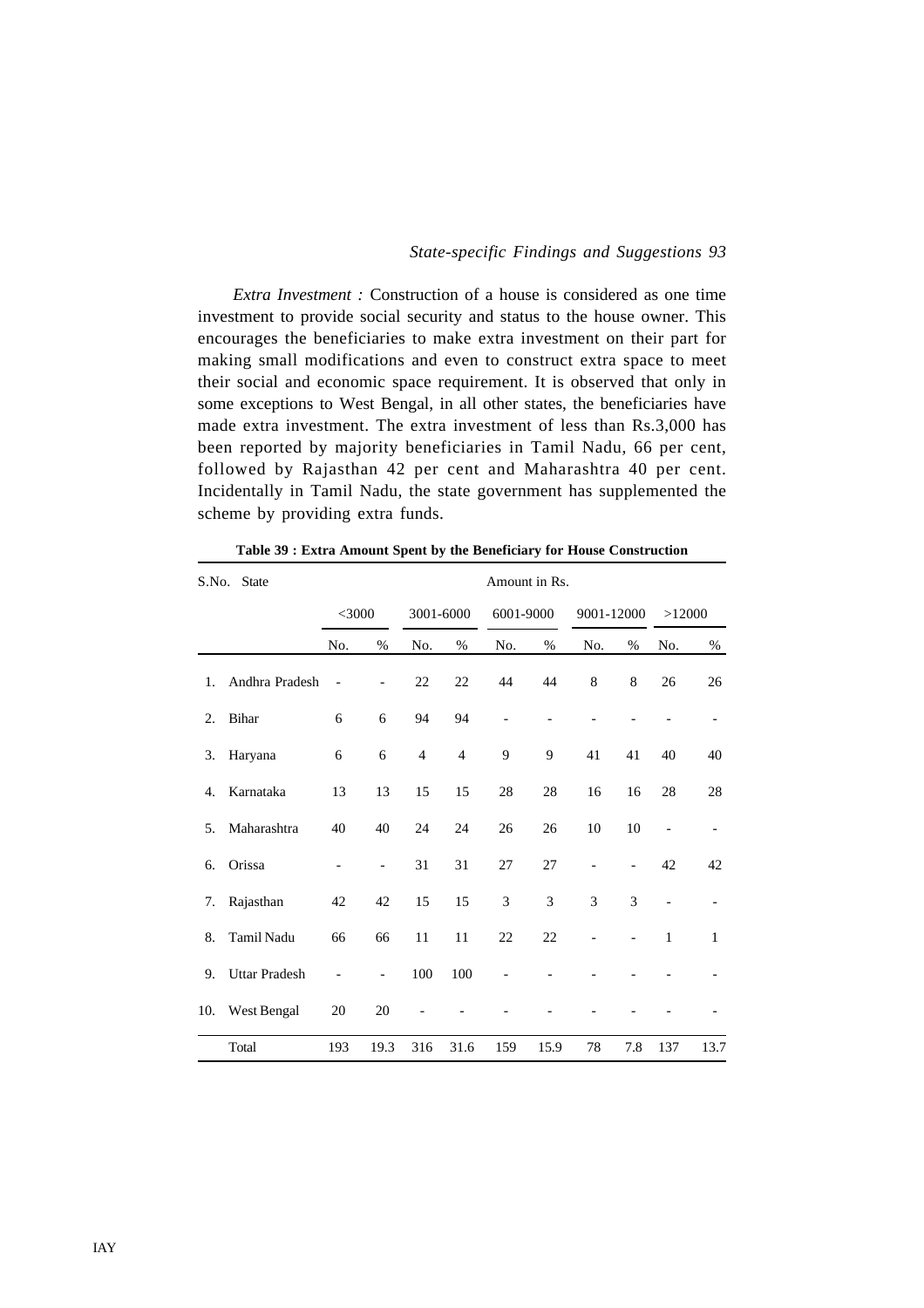In West Bengal, only 20 per cent of beneficiaries reported having made extra investment which is less than Rs.3,000, rest of all the 80 per cent have constructed the house within the assisted funds under IAY. It was particularly for the reason that in West Bengal the house constructed was of the traditional type by use of mud works where there was extensive use of family labour. Since the house typology was of the time tested traditional mud two-storiesd houses with exception of roof by asbestos / corogated tin, there was extensive use of family labour and low investment on external material. Therefore, majority, 80 per cent, constructed their house without any extra investment. Only 20 per cent of beneficiaries reported of extra expenditure within Rs.3000 primarily in case of houses with limited family members. An additional expenditure between Rs.3,000 to Rs.6,000 was reported by all the beneficiaries in UP and 94 per cent in Bihar. Higher investment of beyond Rs.6000 was reported in case of Haryana, 90 per cent, AP 78 per cent, Karnataka 72 per cent and Orissa 69 per cent, as in all these four states, there was report of house construction covering more built-up area as well as use of cement concrete RCC type roofing.

*Source of Extra Investment :* The source of extra investment by the beneficiary has been examined. The major source expressed was own savings, hand loans from neighbours, friends and relatives, loans from local money-lender and banks. The beneficiaries used more than one source to mobilise the required money. It is interesting to note that investment from own savings was reported by over 43.6 per cent beneficiaries. Their number was the highest, 90 per cent in case of Haryana, 75 per cent in Karnataka, followed by 73 per cent in Bihar and 62 per cent in Orissa. Loan from neighbours and relatives was reported by 29 per cent in Uttar Pradesh, 25 per cent in Rajasthan, 14 per cent in Karnataka, 12 per cent in Maharashtra and 10 per cent in Bihar. Involvement of local money-lenders as source of funding was reported highest i.e. 51 per cent in Tamil Nadu followed by 40 per cent in Andhra Pradesh. Money-lenders were the least source in case of Karnataka and Haryana. Bank as source was reported only in case of 8 beneficiaries in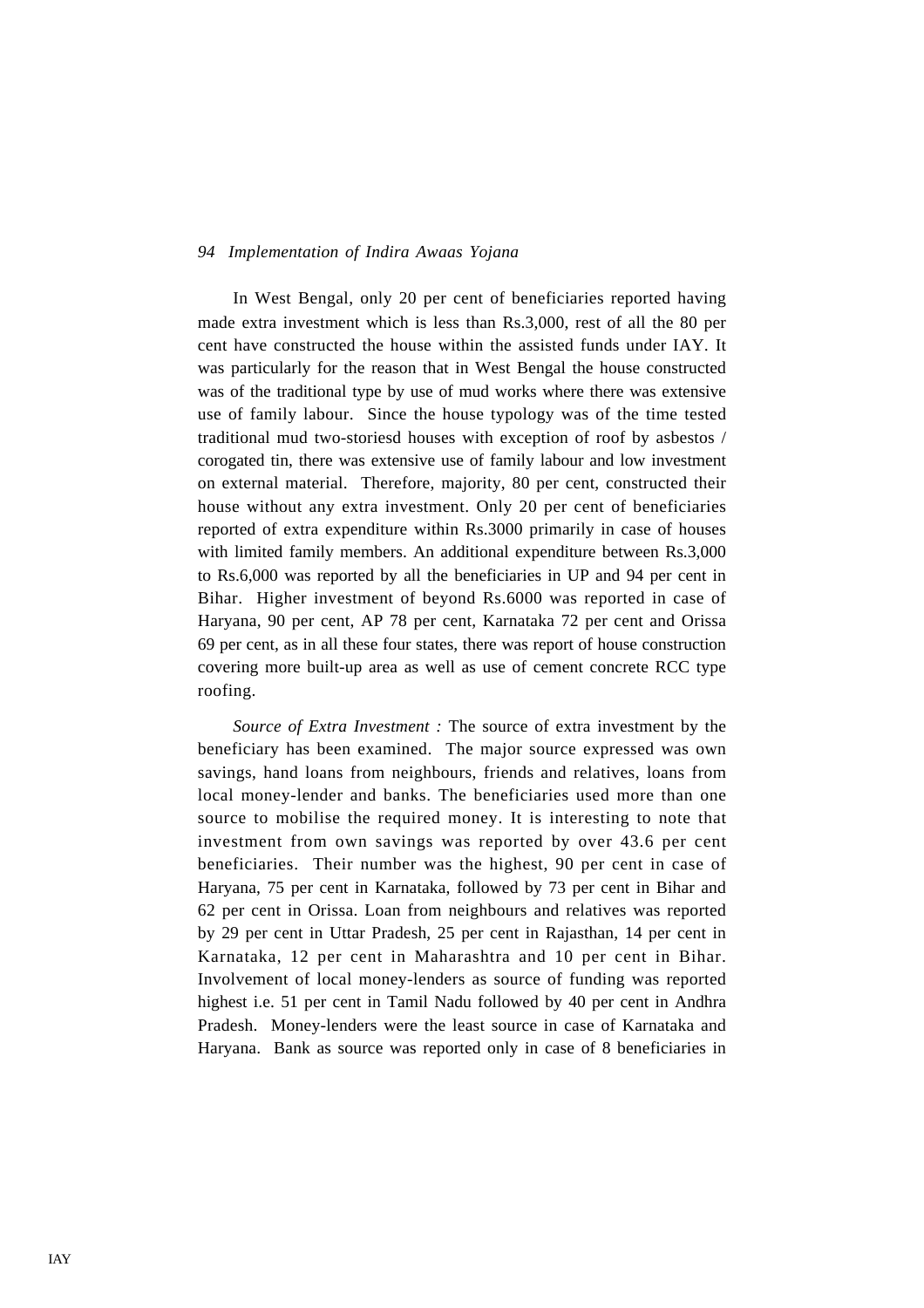Rajasthan and 1 per cent in case of Bihar. Sale of household belongings to mobilise resource was reported maximum in case of Andhra Pradesh followed by Orissa, Maharashtra and West Bengal. A small number of beneficiaries from almost all states except Rajasthan reported contribution from friends and well wishers as gift and interest-free loan. This was highest i.e. 18 per cent in case of UP.

| S.No. State      | Own     |          | Loan           |                | Loan           |                | Loan         |               | Sale of        |                |                | Contribution   |
|------------------|---------|----------|----------------|----------------|----------------|----------------|--------------|---------------|----------------|----------------|----------------|----------------|
|                  | savings |          | from           |                | from local     |                | from         |               | household      |                |                | from           |
|                  |         |          | neighbours     |                | money-         |                | bank         |               | belongings     |                |                | relatives/     |
|                  |         |          |                |                | lenders        |                |              |               |                |                |                | well wishers   |
|                  | No.     | $\%$     | No.            | $\%$           | No.            | $\%$           | No.          | $\frac{0}{0}$ | No.            | $\%$           | No.            | $\%$           |
| 1. AP            | 6       | 6        |                |                | 40             | 40             |              |               | 54             | 54             | 3              | 3              |
| 2. Bihar         | 75      | 75       | 10             | 10             | 12             | 12             | $\mathbf{1}$ | $\mathbf{1}$  | $\overline{c}$ | $\overline{2}$ | 7              | 7              |
| 3. Haryana       | 90      | 90       | $\overline{4}$ | $\overline{4}$ | 3              | 3              |              |               |                |                | 3              | 3              |
| 4. Karnataka     | 73      | 73       | 14             | 14             | $\overline{2}$ | $\overline{2}$ |              |               | $\overline{2}$ | $\overline{2}$ | 9              | 9              |
| 5. Maharashtra   | 48      | 48       | 12             | 12             | 20             | 20             |              |               | 20             | 20             | $\overline{4}$ | $\overline{4}$ |
| 6. Orissa        | 62      | 62       |                | $\overline{a}$ | 16             | 16             |              |               | 22             | 22             | 6              | 6              |
| 7. Rajasthan     | 20      | 20       | 25             | 25             | 10             | 10             | 8            | 8             |                |                |                |                |
| 8. Tamil Nadu    | 32      | 32       | 7              | 7              | 51             | 51             |              |               | 10             | 10             | 8              | 8              |
| 9. Uttar Pradesh | 30      | 30       | 29             | 29             | 16             | 16             |              |               | 7              | 7              | 18             | 18             |
| 10. West Bengal  |         |          | 5              | 5              | 10             | 10             |              |               | 5              | 5              | 5              | 5              |
| Total            |         | 436 43.6 |                | 106 10.6       | 180            | 18.0           | 9            | 0.9           | 122            | 12.2           | 63             | 6.3            |

**Table 40 : How the Extra Investment has been Mobilised**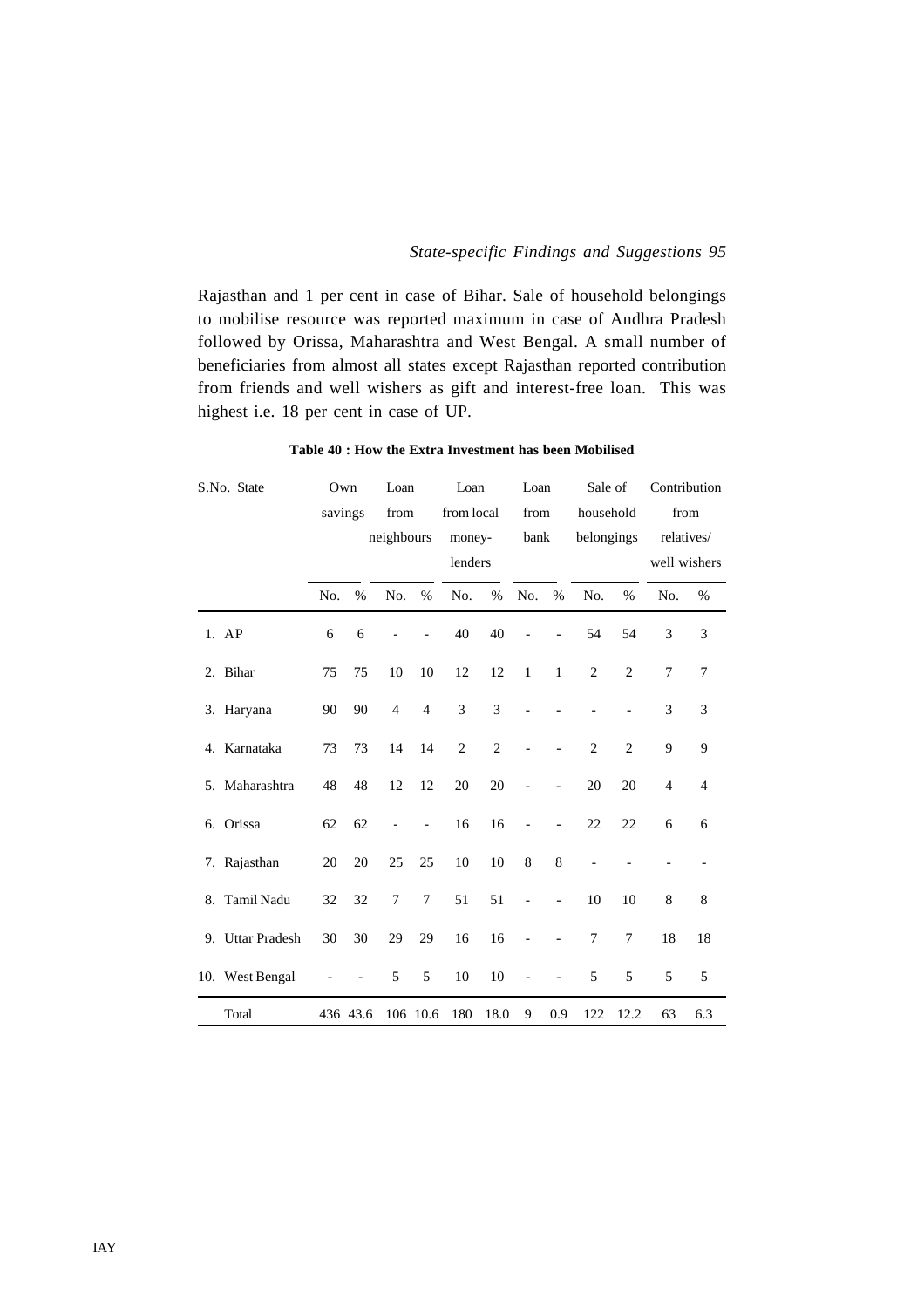# **Low Cost Technology**

| Table 41 : Nature of Local Material and Cost-effective Technology Used in the |  |
|-------------------------------------------------------------------------------|--|
| <b>Construction of IAY Houses</b>                                             |  |

|     | S.No. State          | RR stones<br>for basement    |                | bricks                   | Hallow<br>for walls          | Mud for<br>filling |                | Pre -<br>fabricated<br>material |                          |
|-----|----------------------|------------------------------|----------------|--------------------------|------------------------------|--------------------|----------------|---------------------------------|--------------------------|
|     |                      | No.                          | %              | No.                      | $\%$                         | No.                | %              | No.                             | %                        |
| 1.  | Andhra Pradesh       |                              | $\overline{a}$ | 61                       | 61                           | 100                | 100            | 50                              | 50                       |
| 2.  | <b>Bihar</b>         | 100                          | 100            |                          | $\qquad \qquad \blacksquare$ | 100                | 100            | 63                              | 63                       |
| 3.  | Haryana              | 100                          | 100            | $\overline{\phantom{0}}$ | $\qquad \qquad \blacksquare$ | 100                | 100            | $\overline{\phantom{0}}$        | $\overline{\phantom{0}}$ |
| 4.  | Karnataka            | 100                          | 100            |                          |                              |                    | $\overline{a}$ | 48                              | 48                       |
| 5.  | Maharashtra          | 100                          | 100            | 61                       | 61                           | 100                | 100            | 100                             | 100                      |
| 6.  | Orissa               | 47                           | 47             | 96                       | 96                           | 100                | 100            |                                 |                          |
| 7.  | Rajasthan            | $\qquad \qquad \blacksquare$ | $\overline{a}$ | 100                      | 100                          | 100                | 100            | $\overline{\phantom{0}}$        |                          |
| 8.  | <b>Tamil Nadu</b>    | 100                          | 100            |                          | $\overline{\phantom{0}}$     | 100                | 100            | 86                              | 86                       |
| 9.  | <b>Uttar Pradesh</b> | 100                          | 100            |                          | $\overline{a}$               | 100                | 100            | 53                              | 53                       |
| 10. | West Bengal          | 28                           | 28             | 3                        | 3                            | 100                | 100            |                                 |                          |
|     | Total                | 675                          | 67.5           | 321                      | 32.1                         | 900                | 90.0           | 400                             | 40.0                     |

*Use of Low-cost Technology :* The programme encouraged adoption of low cost technology promoted by various research and development organisations. The study examined use of local material and technology by the beneficiary in the construction of their IAY house. Technology interventions have been primarily in the areas of foundation, wall and use of pre-door window frames as substitute to wood. Use of local stone and rubbles in place of brick for construction of basement was reported cent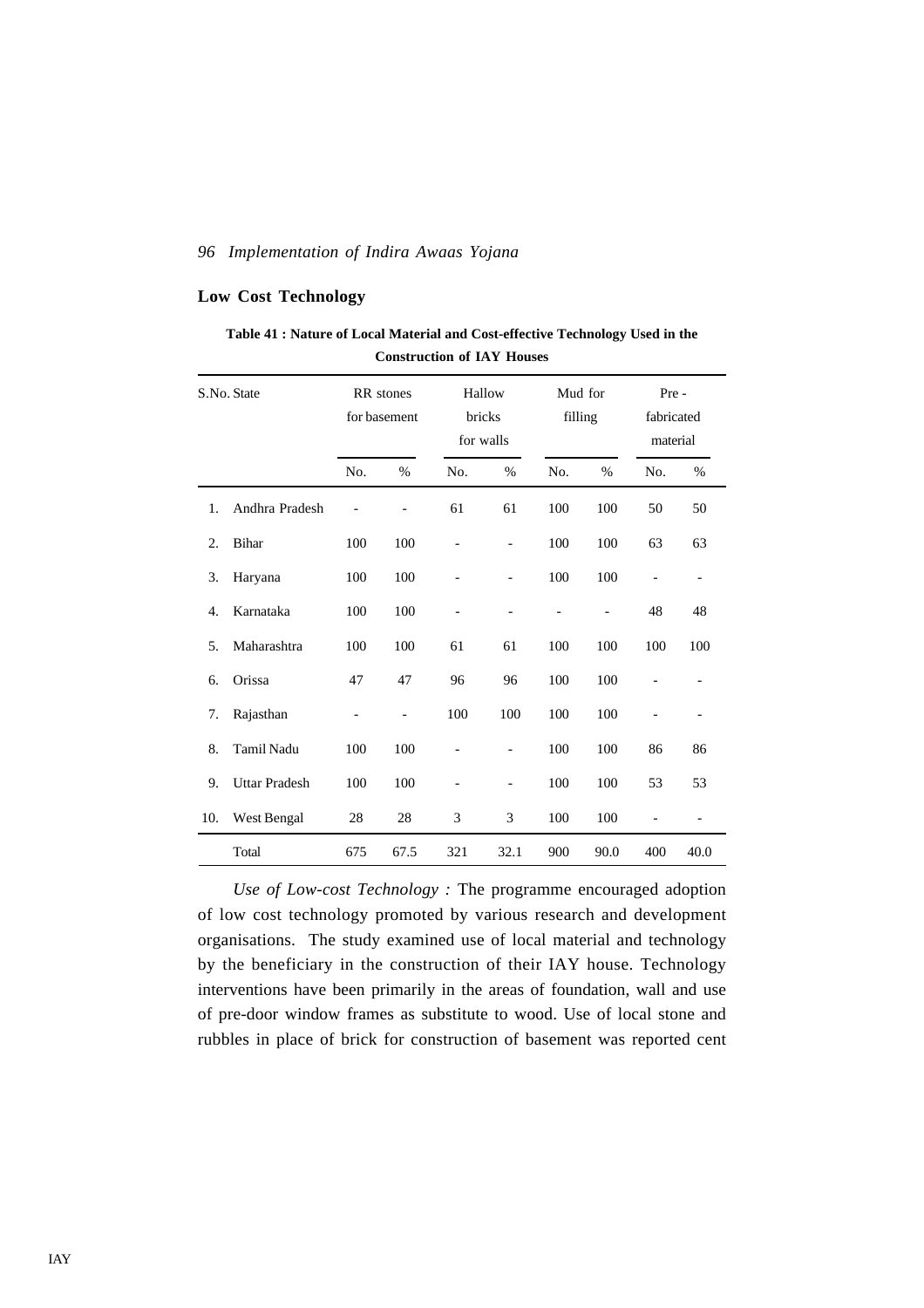per cent in case of Bihar, Haryana, Karnataka, Maharashtra, Tamil Nadu and Uttar Pradesh. Hallow bricks for construction of wall as a substitute to normal brick or stone was reported by IAY beneficiaries in case of Rajasthan, Orissa, AP and Maharashtra. Mud filling was reported in almost all states except in Karnataka. Pre-fabricated door windows and roofing material was used by 100 per cent of beneficiaries in case of Maharashtra followed by 86 per cent in Tamil Nadu and 63 per cent in Bihar, 53 per cent in UP, 50 per cent in AP and 48 per cent in Karnataka. Though prefabricated door windows are cheaper and normally recommended for low cost housing, none of the beneficiaries in the states like West Bengal, Rajasthan, Orissa, and Haryana reported to have used pre-fabricated material in the house.

*Average Time Taken for Construction :* The average time taken for completion of IAY house was further examined. It was found that only about 10.8 per cent of cases the construction was made within 5-7 months time. Majority cases, the time taken was between 7-9 months. None of the beneficiaries in the States like Bihar, Haryana, Karnataka, Rajasthan, Tamil Nadu, Uttar Pradesh and West Bengal reported completion of house within 5-7 months. A good number of IAY houses in Maharashtra followed by Andhra Pradesh and Orissa were constructed within 5-7 months. In case of West Bengal, 95 per cent of beneficiaries reported completion of house in 7-9 months followed by Rajasthan, Karnataka and Haryana. Construction time of more than one year was reported by 43 per cent of beneficiaries in Uttar Pradesh followed by 31 per cent in case of Bihar. Delayed construction would have led to cost escalation. In majority cases, except UP and Bihar, it was observed that delayed construction was due to additional construction undertaken by the beneficiaries on their own initiative deviating from the prescribed norms for 200 sft covered area. In such cases, they had to mobilise their own resources which have caused this delay.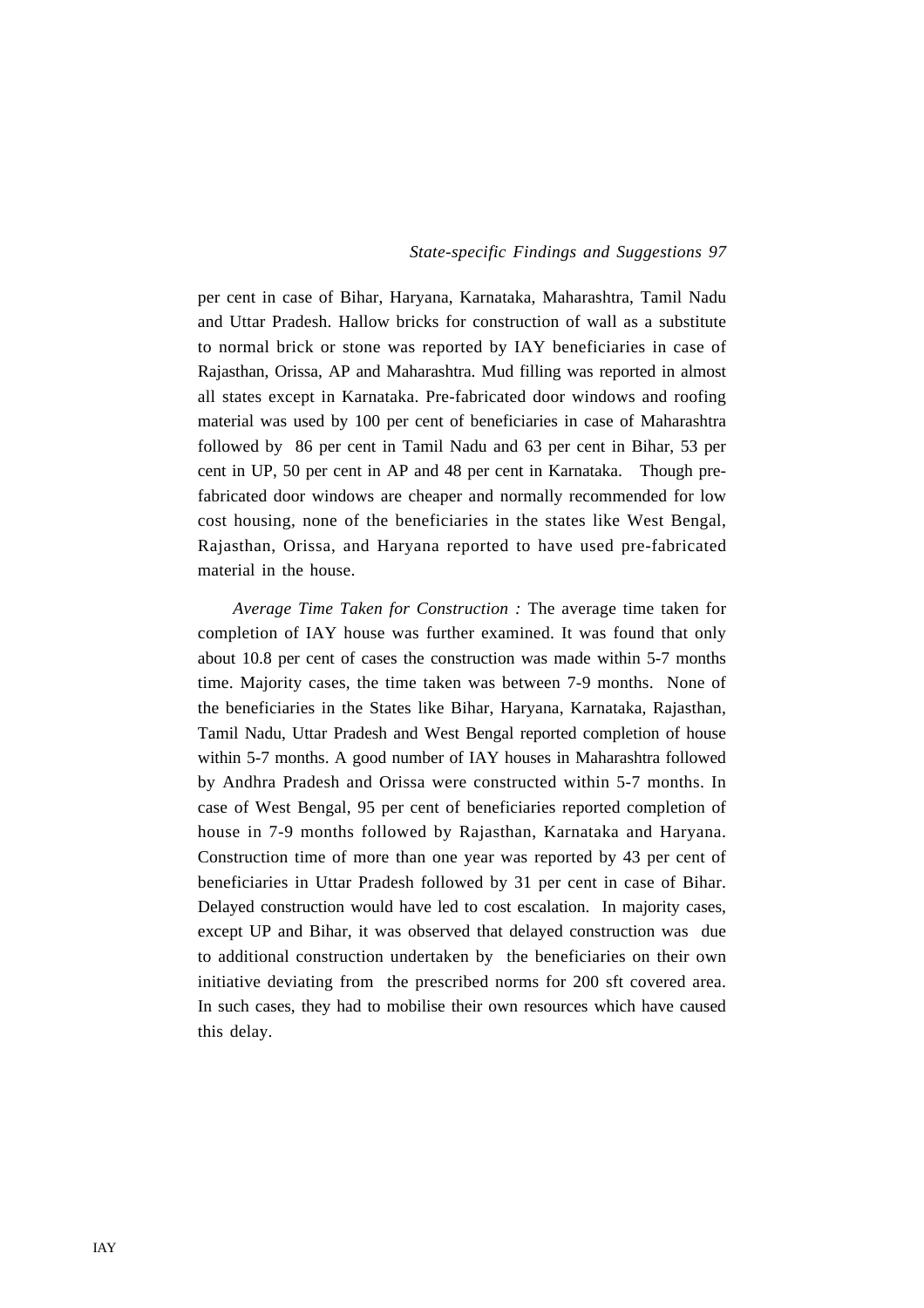| S.No. State |                      | 5-7 months | 7-9 months | 1 year | More than 1 year |
|-------------|----------------------|------------|------------|--------|------------------|
| 1.          | Andhra Pradesh       | 36         | 41         | 23     |                  |
| 2.          | Bihar                |            |            | 69     | 31               |
| 3.          | Haryana              |            | 78         | 12     | 10               |
| 4.          | Karnataka            |            | 86         | 13     | 1                |
| 5.          | Maharashtra          | 46         | 49         | 5      |                  |
| 6.          | Orissa               | 26         | 51         | 17     | 6                |
| 7.          | Rajasthan            |            | 89         | 6      | 5                |
| 8.          | Tamil Nadu           |            | 44         | 42     | 14               |
| 9.          | <b>Uttar Pradesh</b> |            |            | 57     | 43               |
| 10.         | West Bengal          |            | 95         | 5      |                  |
|             | Total                | 108        | 533        | 249    | 110              |
|             | $\%$                 | 10.8       | 53.3       | 24.9   | 11.0             |

**Table 42 : Average Time Taken for Construction of House**

*Monitoring and Supervision of Construction :* Monitoring and supervision by the official agency is extremely important for smooth implementation of IAY house. Beneficiaries were asked to respond about the number of visits made by various officials to their house-sites during the construction and completion of the house. The number of visits required varied depending on the individual needs of the beneficiary. The distribution of the officials with regard to number of visits to beneficiary household has been examined and presented. As could be seen from the Table, in most cases official visits were either two or three times in most of the states. More frequent visits of officials was reported in case of Maharashtra and Tamil Nadu. It was reported for visits of 4 and more times by100 per cent beneficiaries. Average visits of 2 or 3 times was reported in case of Haryana, Rajasthan, Andhra Pradesh, Bihar, Orissa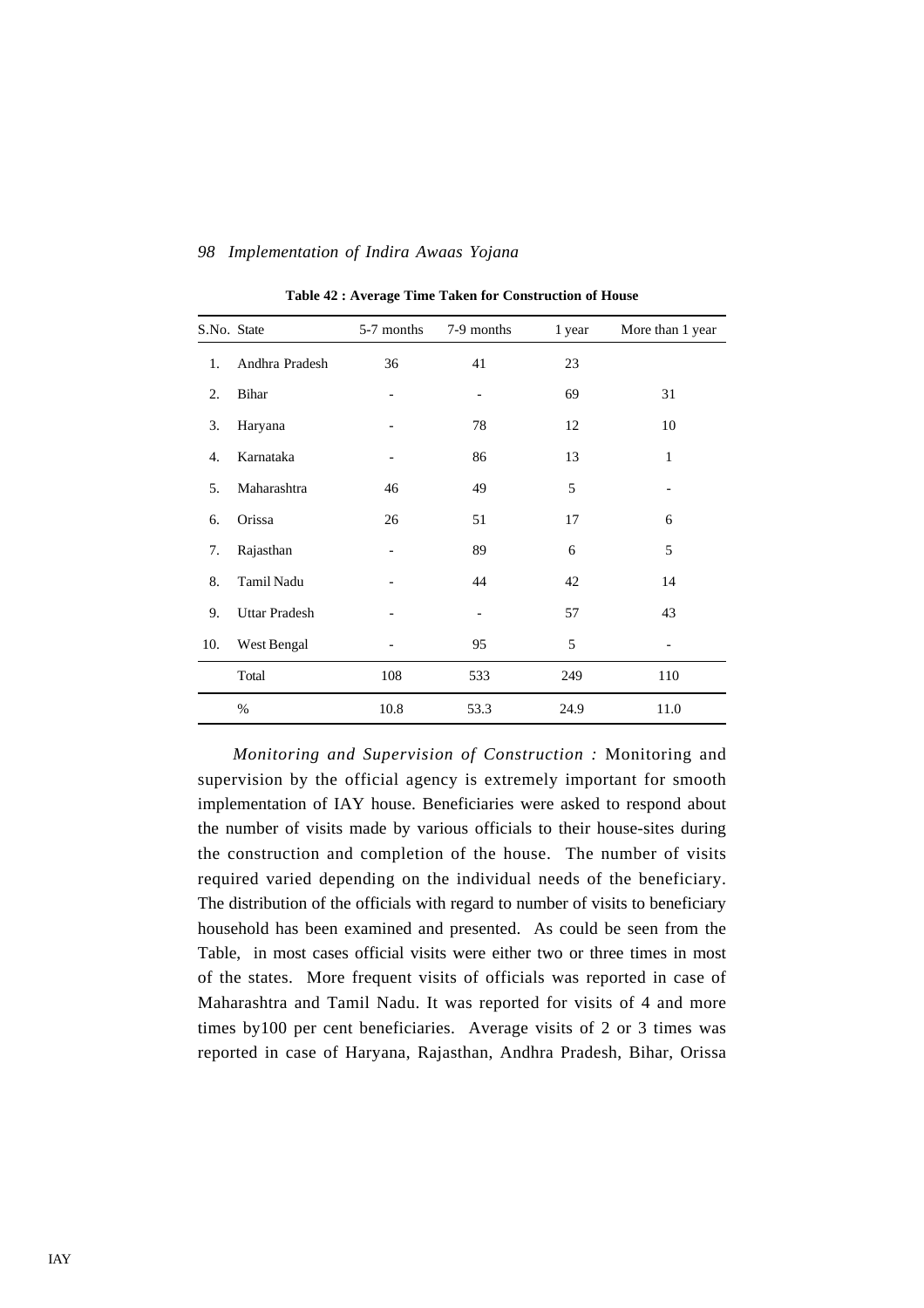and West Bengal. Besides the number of visits made by the officials, it is equally important to examine the beneficiaries' view about usefulness of the official visits. It is interesting to note that in most cases the beneficiaries were of the opinion that such official visits were definitely useful. Hundred per cent of beneficiaries in the States like Andhra Pradesh, Bihar, Karnataka, Maharashtra, Orissa, Tamil Nadu, Uttar Pradesh and West Bengal expressed the usefulness of the visits. Only in case of Haryana and Rajasthan, 53 and 13 per cent of beneficiaries, respectively responded negatively. The nature of usefulness of the official visits has been further examined. Speedy release of funds emerged as the most important usefulness of the official visits. This is followed by improving the house design and quality construction.

| S.No. State |                      | No response              | $\mathbf{1}$ | 2    | 3              | $\overline{4}$ | 5            |
|-------------|----------------------|--------------------------|--------------|------|----------------|----------------|--------------|
| 1.          | Andhra Pradesh       |                          | 8            | 50   | 20             | 10             | 12           |
| 2.          | Bihar                |                          | 21           | 47   | 21             | 11             |              |
| 3.          | Haryana              | $\overline{\phantom{a}}$ | 6            | 57   | 37             |                |              |
| 4.          | Karnataka            | 7                        | 56           | 35   | $\overline{2}$ |                |              |
| 5.          | Maharashtra          |                          |              |      |                |                | 100          |
| 6.          | Orissa               |                          | 6            | 47   | 43             | 3              | $\mathbf{1}$ |
| 7.          | Rajasthan            |                          |              | 100  |                |                |              |
| 8.          | Tamil Nadu           |                          |              |      |                |                | 100          |
| 9.          | <b>Uttar Pradesh</b> |                          | 54           | 20   | 21             | 5              |              |
| 10.         | West Bengal          | 4                        | 7            | 26   | 35             | 20             |              |
|             | Total                | 11                       | 158          | 382  | 179            | 49             | 221          |
|             | $\%$                 | 1.1                      | 15.8         | 38.2 | 17.9           | 4.9            | 22.1         |

**Table 43 : Officials' Visit During House Construction**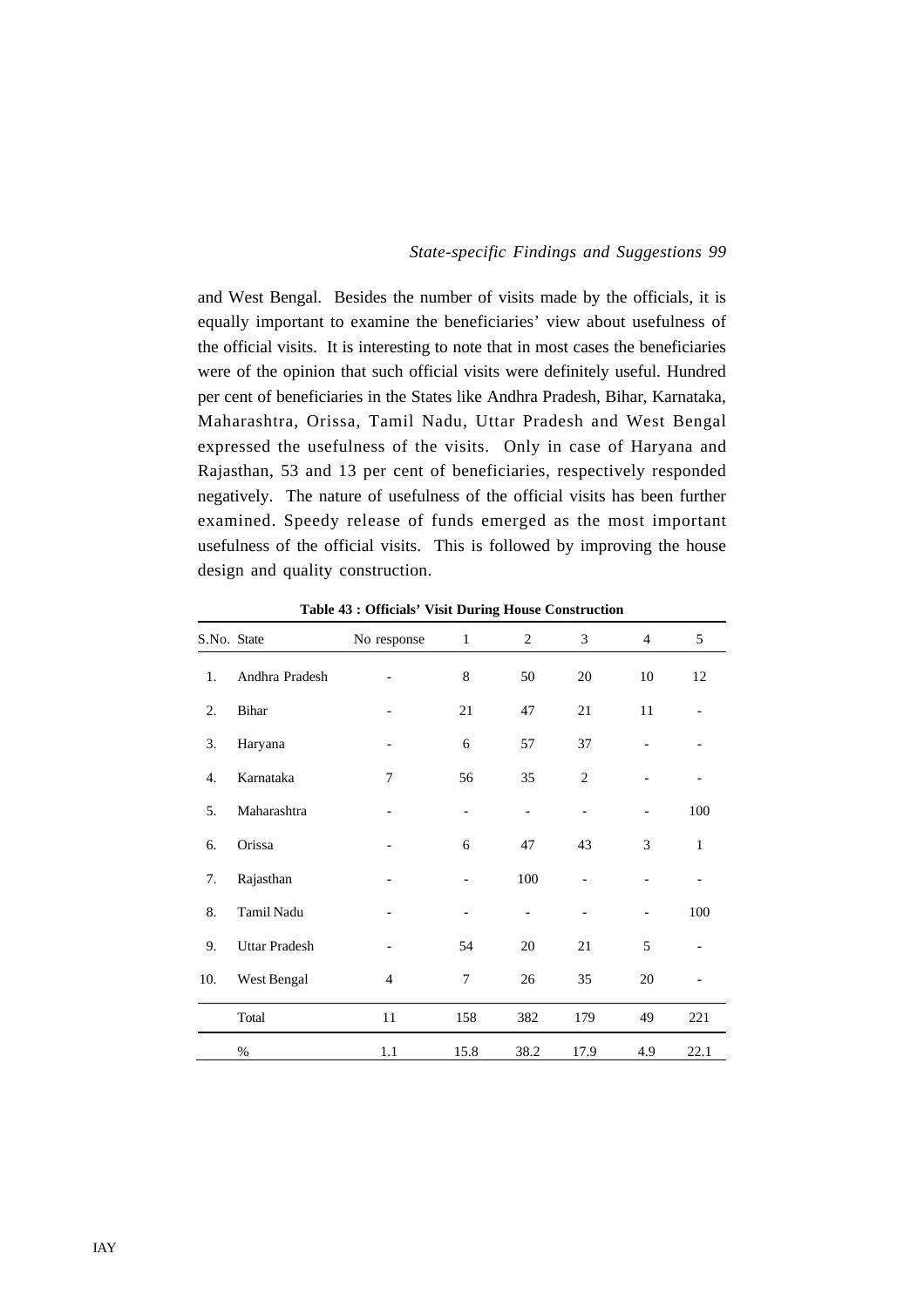| S.No. State |                 | Usefulness of    |                          |       |                          |                                                 |                |                                         |                          |                                      |                |
|-------------|-----------------|------------------|--------------------------|-------|--------------------------|-------------------------------------------------|----------------|-----------------------------------------|--------------------------|--------------------------------------|----------------|
|             |                 | officials' visit |                          | house | Improving<br>design      | Using cost-<br>effective<br>housing<br>material |                | Improving<br>quality of<br>construction |                          | Speeding up<br>releasing<br>of funds |                |
|             |                 | Yes              | N <sub>o</sub>           | No.   | $\%$                     | No.                                             | $\%$           | No.                                     | $\%$                     | No.                                  | $\%$           |
| 1.          | AP              | 100              | -                        | 25    | 25                       |                                                 |                |                                         | $\overline{\phantom{0}}$ | 75                                   | 75             |
| 2.          | <b>Bihar</b>    | 100              | $\overline{\phantom{0}}$ | 48    | 48                       |                                                 |                | $\overline{2}$                          | $\overline{2}$           | 50                                   | 50             |
| 3.          | Haryana         | 47               | 53                       | 6     | 6                        |                                                 |                | $\overline{\phantom{a}}$                | $\overline{\phantom{0}}$ | 41                                   | 41             |
| 4.          | Karnataka       | 100              | $\overline{\phantom{0}}$ | 12    | 12                       |                                                 |                | 3                                       | 3                        | 85                                   | 85             |
| 5.          | Maharashtra 100 |                  | $\overline{a}$           | 30    | 30                       |                                                 |                | 46                                      | 46                       | 24                                   | 24             |
| 6.          | Orissa          | 100              |                          |       |                          |                                                 |                | 19                                      | 19                       | 81                                   | 81             |
| 7.          | Rajasthan       | 87               | 13                       | 18    | 18                       | $\overline{4}$                                  | $\overline{4}$ | 20                                      | 20                       | 45                                   | 45             |
| 8.          | Tamil Nadu 100  |                  |                          |       | $\overline{\phantom{a}}$ | 7                                               | 7              | 82                                      | 82                       | 11                                   | 11             |
| 9.          | <b>UP</b>       | 100              | $\overline{\phantom{0}}$ | 50    | 50                       | 36                                              | 36             | 7                                       | 7                        | $\overline{7}$                       | 7              |
| 10.         | West Bengal 100 |                  |                          | 48    | 48                       | 35                                              | 35             | 15                                      | 15                       | $\overline{c}$                       | $\overline{c}$ |
|             | Total           | 934              | 66                       | 237   | 25.4                     | 82                                              | 8.8            | 1194                                    | 20.8                     | 421                                  | 45.0           |

**Table 44 : Usefulness of Officials' Visit**

# **Occupancy of Houses**

*Distribution with Regard to Ownership Status :* The ownership status of the house symbolises empowerment. Under the IAY programme it is insisted upon that the house should be allotted in the name of women or jointly by wife and husband. This is a major step towards improving the status of woman in the family in the face of the socio-cultural norms in rural India. Yet, it is interesting to observe that this has got wide acceptability. In Tamil Nadu, all the houses are owned by female member followed by 83 per cent each in case of Karnataka and Maharashtra, followed by 79 per cent in case of Rajasthan and 74 per cent in Haryana.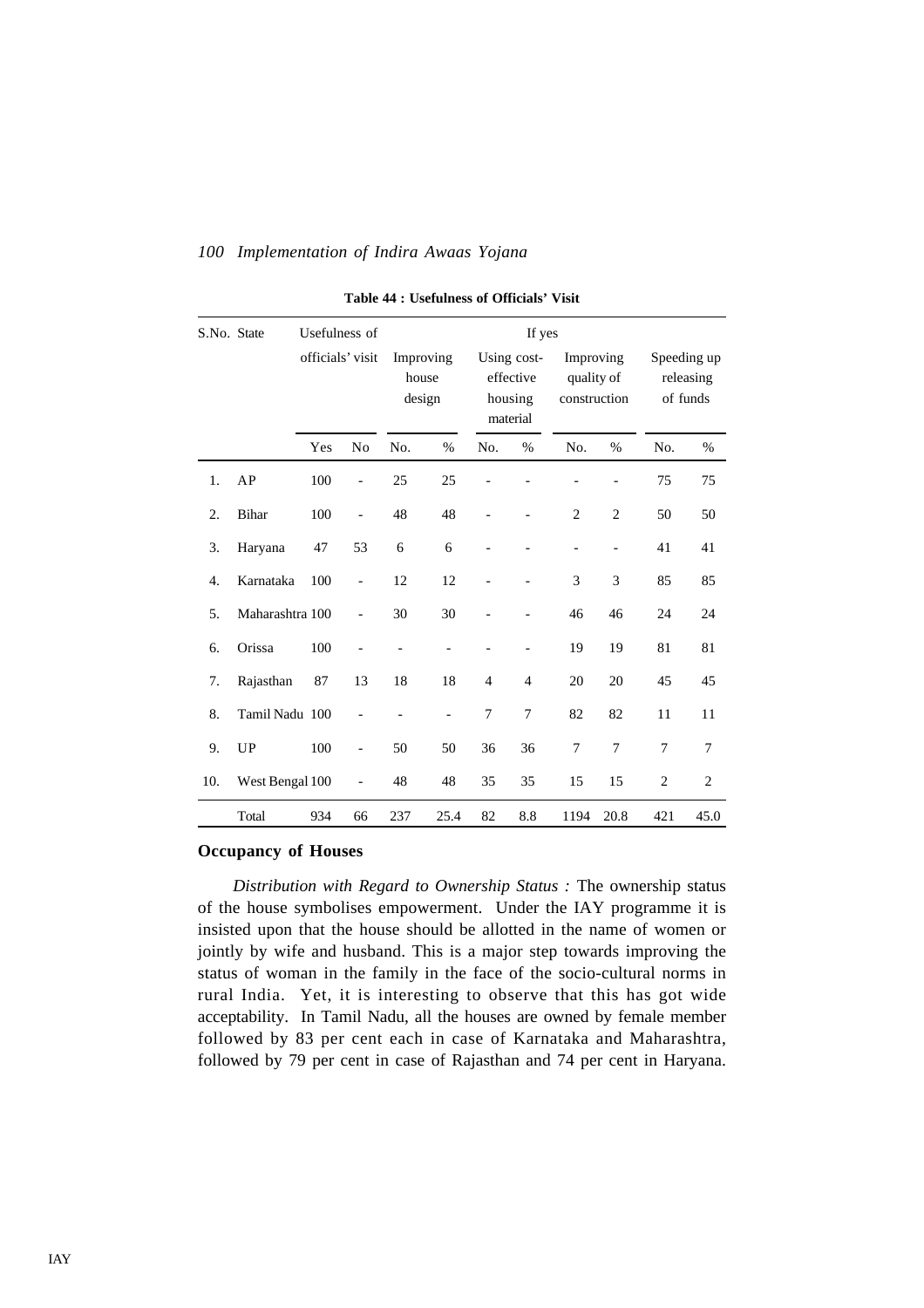Interestingly, in the left-ruled West Bengal, the highest percentage of 73 per cent of IAY houses belonged to male member followed by 51 per cent in case of Bihar, 47 per cent in Orissa and 41 per cent in UP. Joint ownership was reported in case of 15 per cent of beneficiaries in AP and 12 per cent in Maharashtra.

|                  | S.No. State          | Male |      | Female   |      | Joint          |      |
|------------------|----------------------|------|------|----------|------|----------------|------|
|                  |                      | No.  | $\%$ | No.      | $\%$ | No.            | $\%$ |
| 1.               | Andhra Pradesh       | 25   | 25   | 60       | 60   | 15             | 15   |
| $\overline{2}$ . | Bihar                | 51   | 51   | 49       | 49   | $\overline{a}$ |      |
| 3.               | Haryana              | 26   | 26   | 74       | 74   |                |      |
| 4.               | Karnataka            | 17   | 17   | 83       | 83   |                |      |
| 5 <sub>1</sub>   | Maharashtra          | 5    | 5    | 83       | 83   | 12             | 12   |
| 6.               | Orissa               | 47   | 47   | 53       | 53   |                |      |
| 7.               | Rajasthan            | 21   | 21   | 79       | 79   |                |      |
| 8.               | Tamil Nadu           |      |      | 100      | 100  |                |      |
| 9.               | <b>Uttar Pradesh</b> | 41   | 41   | 59<br>59 |      |                |      |
| 10.              | West Bengal          | 73   | 73   | 27       | 27   |                |      |
|                  | Total                | 306  | 30.6 | 667      | 66.7 | 27             | 2.7  |

**Table 45 : Distribution with Regard to Ownership Status of the House**

*House Registration :* According to the norms, the IAY house need to be registered in the revenue records in the name of the beneficiary of the household. This has been largely followed in the programme. Close to 87 per cent of beneficiaries have reported having registered the house in the revenue records. Non-registration was reported by 12.4 per cent of beneficiaries. Their number has been highest i.e. 68 per cent in case of Haryana followed by 26 per cent in Rajasthan and 20 per cent in West Bengal.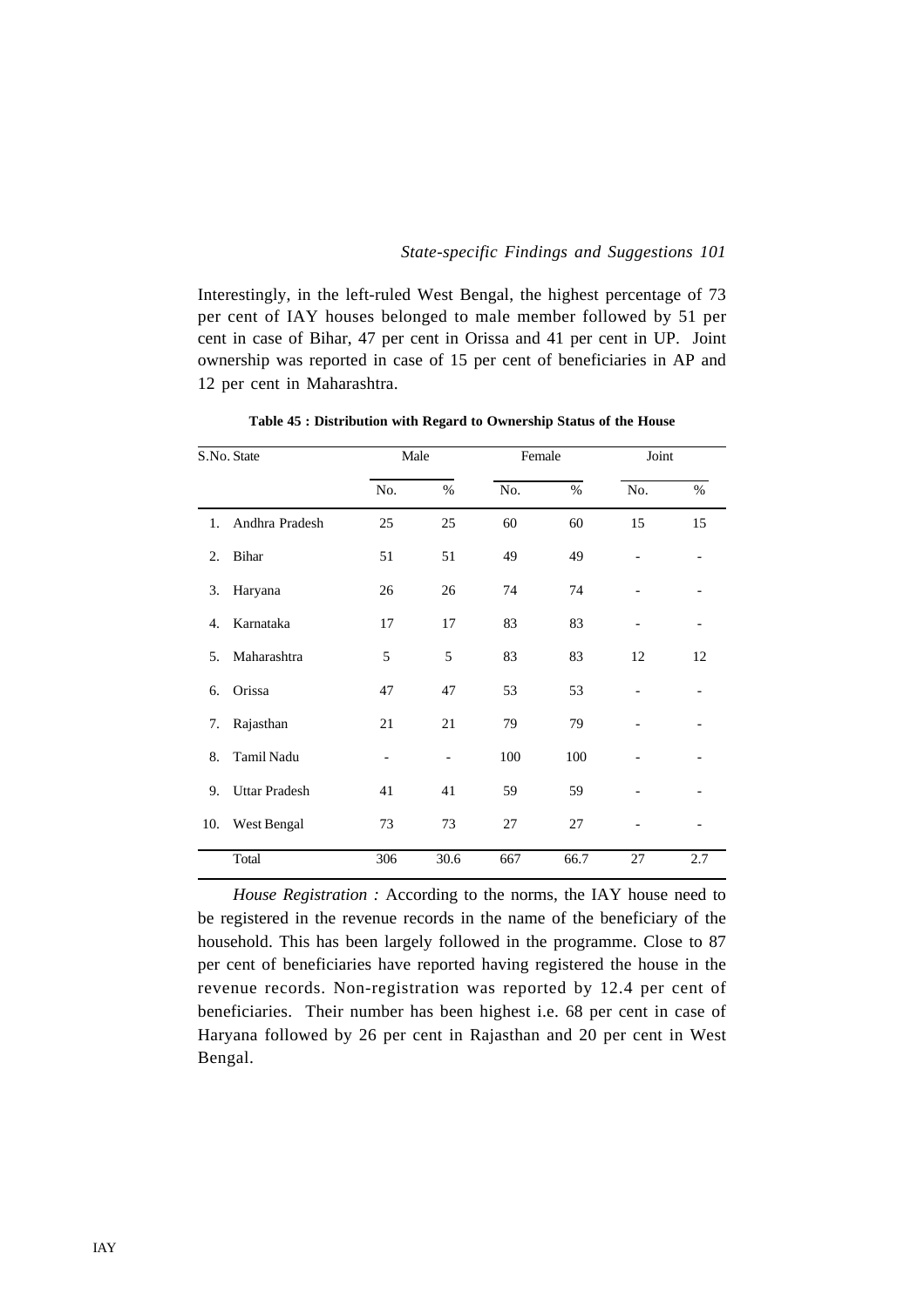|     | S.No. State          | No response              |              |     | Yes<br>N <sub>o</sub> |                |                |
|-----|----------------------|--------------------------|--------------|-----|-----------------------|----------------|----------------|
|     |                      | No.                      | %            | No. | %                     | No.            | $\%$           |
| 1.  | Andhra Pradesh       |                          | -            | 100 | 100                   |                |                |
| 2.  | Bihar                | $\overline{\phantom{a}}$ |              | 100 | 100                   |                |                |
| 3.  | Haryana              | 3                        | 3            | 29  | 29                    | 68             | 68             |
| 4.  | Karnataka            |                          |              | 97  | 97                    | 3              | 3              |
| 5.  | Maharashtra          |                          |              | 95  | 95                    | 5              | 5              |
| 6.  | Orissa               |                          |              | 100 | 100                   | -              | -              |
| 7.  | Rajasthan            | 3                        | 3            | 71  | 71                    | 26             | 26             |
| 8.  | Tamil Nadu           |                          |              | 98  | 98                    | $\mathfrak{2}$ | $\mathfrak{2}$ |
| 9.  | <b>Uttar Pradesh</b> |                          |              | 100 | 100                   |                |                |
| 10. | West Bengal          | $\,1$                    | $\mathbf{1}$ | 79  | 79                    | 20             | 20             |
|     | Total                | 7                        | 0.7          | 869 | 86.9                  | 124            | 12.4           |

**Table 46 : Registration in the Revenue Record in the Name of the Beneficiary**

There had been apprehension of resentment from the family for registration of the house in the name of the housewife (lady member) when the house head is normally designated to the husband/male member. Interestingly it has been observed that despite the apprehension, in most cases there has been no resentment to follow the government instructions. However, indirect resistance by way of non-registration of the house was reported by 68 per cent in Haryana, 26 per cent in Rajasthan and 20 per cent in West Bengal.

*Status of Possession :* In the initial phase of IAY house construction, when more cluster houses were constructed through official agency, the non- occupancy of such houses was a major problem. However, on further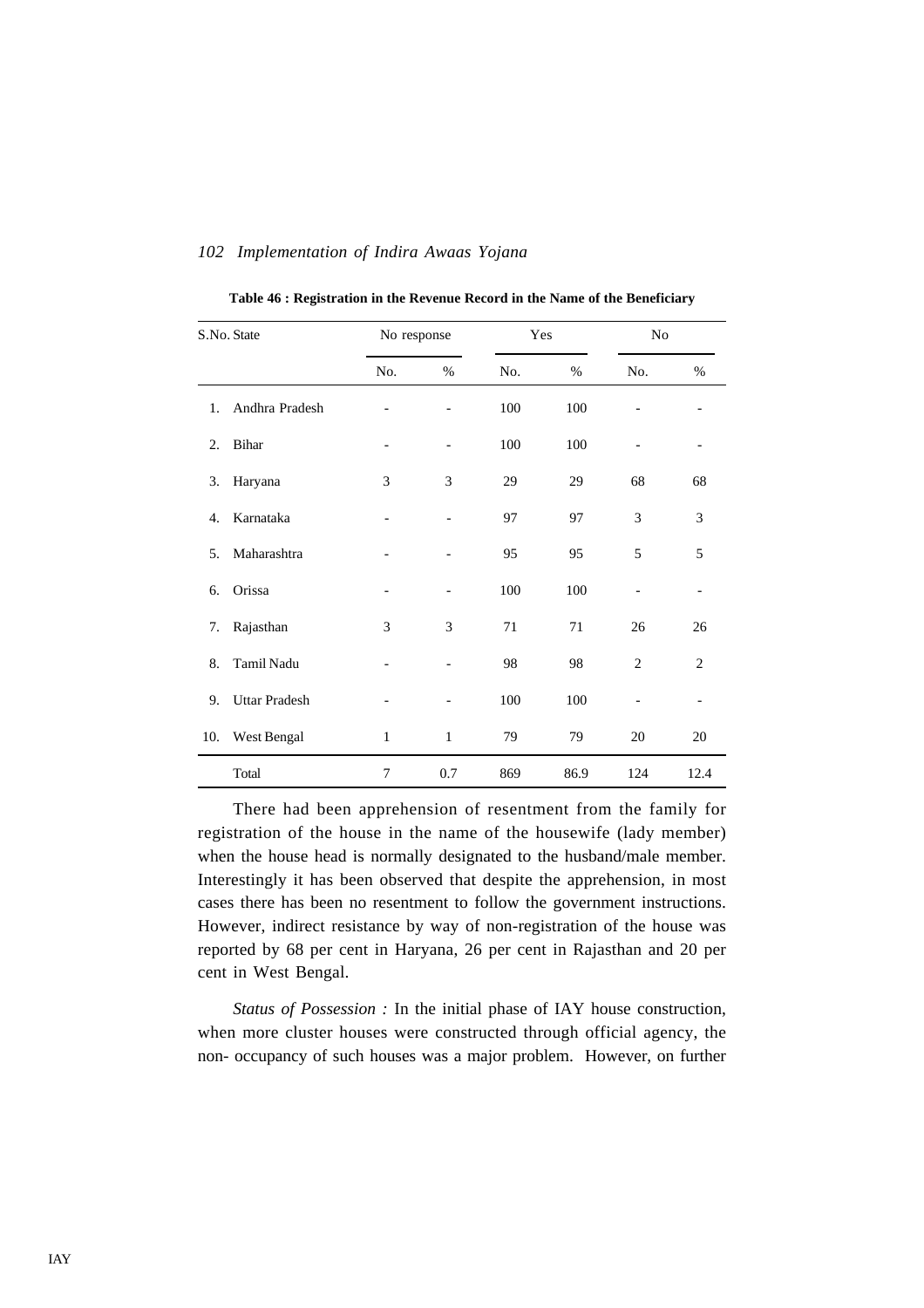modification in the guidelines giving emphasis on individual house construction in the main habitation, the occupancy has been greatly improved. As may be seen in the study, 100 per cent occupancy of the house was reported in case of Maharashtra and Orissa followed by 99 per cent in Uttar Pradesh, 98 per cent in West Bengal, 94 per cent in Bihar, 93 per cent each in Haryana and Rajasthan. Non-occupancy was reported highest in AP by 29 per cent of beneficiaries. This may be due to the fact that in the sample district Guntur, there was large scale IAY houses constructed following cluster housing approach. The percentage of nonoccupancy of IAY house for other states was observed as 12 in Karnataka, 7 in Haryana, 6 in Bihar, 5 in Rajasthan and Tamil Nadu, 2 in West Bengal and one in case of UP. Two per cent of respondents in Rajasthan have not responded to this query.

|     | S.No. State          | N <sub>o</sub>  |                          | Yes |      | No response |     |
|-----|----------------------|-----------------|--------------------------|-----|------|-------------|-----|
|     |                      | No.             | %                        | No. | $\%$ | No.         | %   |
| 1.  | Andhra Pradesh       | 29              | 29                       | 71  | 71   |             |     |
| 2.  | Bihar                | 6               | 6                        | 94  | 94   |             |     |
| 3.  | Haryana              | 7               | $\overline{7}$           | 93  | 93   |             |     |
| 4.  | Karnataka            | 12              | 12                       | 88  | 88   |             |     |
| 5.  | Maharashtra          |                 | $\overline{\phantom{a}}$ | 100 | 100  |             |     |
| 6.  | Orissa               | $\qquad \qquad$ |                          | 100 | 100  |             |     |
| 7.  | Rajasthan            | 5               | 5                        | 93  | 93   | 2           | 2   |
| 8.  | Tamil Nadu           | 5               | 5                        | 95  | 95   |             |     |
| 9.  | <b>Uttar Pradesh</b> | $\mathbf{1}$    | 1                        | 99  | 99   |             |     |
| 10. | West Bengal          | $\overline{2}$  | $\overline{2}$           | 98  | 98   |             |     |
|     | Total                | 67              | 6.7                      | 931 | 93.1 | 2           | 0.2 |

**Table 47 : Status of the Possession of House**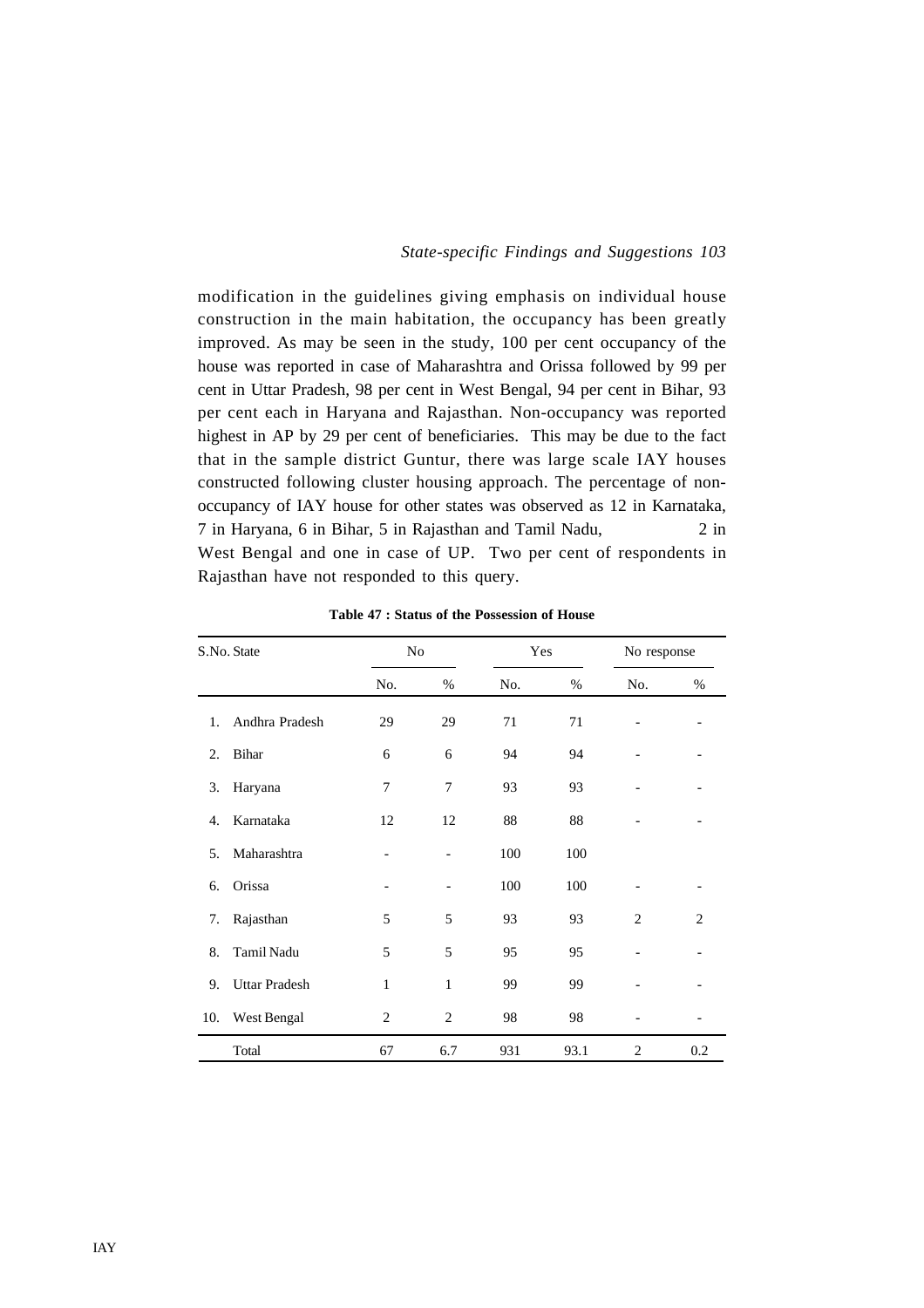*Reasons for Non-occupancy :* When reason for non-occupancy was further enquired, interestingly it is observed that in Andhra Pradesh, 23 respondents have reported incomplete construction as the main reason for non-occupancy followed by poor construction quality. Non-provision of basic amenities was reported by 5 respondents in Tamil Nadu followed by 2 per cent in case of Rajasthan, Karnataka and Haryana. Parting from the kith and kin was the reason expressed by two beneficiaries in Haryana and one in Karnataka. Non- fulfilment of the requirement as cause for non-occupancy was indicated by two beneficiaries in Karnataka and one each in Haryana and Rajasthan. Poor quality of construction was reported by three beneficiaries in Karnataka and one in Rajasthan. Reason for nonoccupancy was not reported by 16 beneficiaries representing 1.6 per cent of the total sample.

| S.No. State |                      | House<br>construc-<br>tion not<br>completed provided | <b>Basic</b><br>ameni-<br>ties not | Did not<br>like to<br>part with<br>kith and | House<br>did not<br>meet<br>require- | Poor<br>quality<br>construc-<br>tion | N <sub>o</sub><br>response | Total          |
|-------------|----------------------|------------------------------------------------------|------------------------------------|---------------------------------------------|--------------------------------------|--------------------------------------|----------------------------|----------------|
|             |                      | No.                                                  | No.                                | kin<br>No.                                  | ments<br>No.                         | No.                                  | No.                        | No.            |
| 1.          | AP                   | 23                                                   |                                    |                                             |                                      | 6                                    |                            | 29             |
| 2.          | Bihar                | -                                                    |                                    | $\overline{\phantom{a}}$                    |                                      | $\overline{\phantom{a}}$             | 6                          | 6              |
| 3.          | Haryana              |                                                      | 2                                  | 2                                           | 1                                    |                                      | $\overline{2}$             | 7              |
| 4.          | Karnataka            |                                                      | 2                                  | $\mathbf{1}$                                | $\overline{2}$                       | 3                                    | $\overline{4}$             | 12             |
| 5.          | Maharashtra          |                                                      |                                    |                                             |                                      |                                      |                            |                |
| 6.          | Orissa               |                                                      |                                    |                                             |                                      |                                      |                            |                |
| 7.          | Rajasthan            |                                                      | 2                                  |                                             | 1                                    | 1                                    | 1                          | 5              |
| 8.          | <b>Tamil Nadu</b>    |                                                      | 5                                  |                                             |                                      |                                      |                            | 5              |
| 9.          | <b>Uttar Pradesh</b> |                                                      |                                    |                                             |                                      |                                      | $\mathbf{1}$               | 1              |
| 10          | West Bengal          |                                                      |                                    |                                             |                                      |                                      | 2                          | $\overline{c}$ |
|             | Total                | 23                                                   | 11                                 | 3                                           | 4                                    | 10                                   | 16                         | 67             |
|             | $\%$                 | 2.3                                                  | 1.1                                | 0.3                                         | 0.4                                  | 1.0                                  | 1.6                        | 6.7            |

**Table 48 : Reasons for Non-occupancy**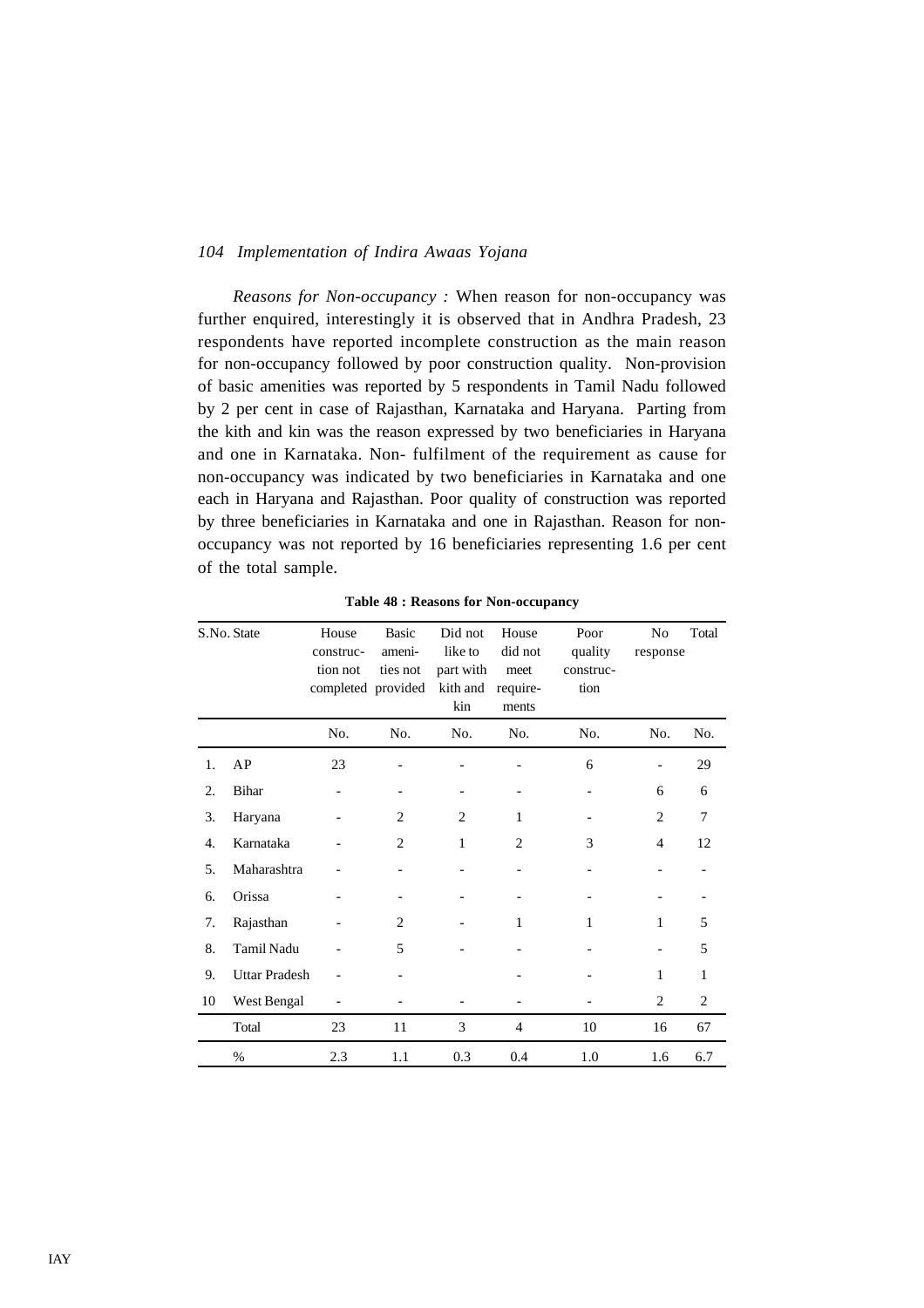*Meeting Socio-cultural Requirements :* House does not provide shelter only, it is also meant for meeting various socio-cultural requirements of family. The extent to which this requirement has been fulfilled by the house under IAY Scheme was also enquired. It is interesting to note that in the case of three States namely, Tamil Nadu, Maharashtra and Andhra Pradesh, over 80 per cent of beneficiaries clearly reported that this need has not been fulfilled. A significant number of 48 per cent in Orissa also expressed a similar opinion. Nine respondents in Rajasthan did not respond to this question. It is noticed that the highest number i.e. 99 per cent in Uttar Pradesh followed by 98 per cent in West Bengal, 97 per cent in Karnataka and 93 per cent of beneficiaries in Haryana reported that the house fulfilled their socio-cultural requirements. This observation has to be seen along with the additional construction added to IAY house as presented and discussed earlier. The additional occomodation made by the beneficiaries for social and household needs together was 64.3 per cent.

|     | S.No. State          | No response |     | Yes |      | No             |      |
|-----|----------------------|-------------|-----|-----|------|----------------|------|
|     |                      | No.         | %   | No. | $\%$ | No.            | %    |
| 1.  | Andhra Pradesh       |             |     | 17  | 17   | 83             | 83   |
| 2.  | Bihar                |             |     | 88  | 88   | 12             | 12   |
| 3.  | Haryana              |             |     | 93  | 93   | 7              | 7    |
| 4.  | Karnataka            |             |     | 97  | 97   | 3              | 3    |
| 5.  | Maharashtra          |             |     | 17  | 17   | 83             | 83   |
| 6.  | Orissa               |             |     | 52  | 52   | 48             | 48   |
| 7.  | Rajasthan            | 9           | 9   | 83  | 83   | 8              | 8    |
| 8.  | Tamil Nadu           |             |     | 9   | 9    | 91             | 91   |
| 9.  | <b>Uttar Pradesh</b> |             |     | 99  | 99   | 1              | 1    |
| 10. | West Bengal          |             |     | 98  | 98   | $\overline{2}$ | 2    |
|     | Total                | 9           | 0.9 | 653 | 65.3 | 338            | 33.8 |

**Table 49 : Fulfilment of Socio-cultural Requirements**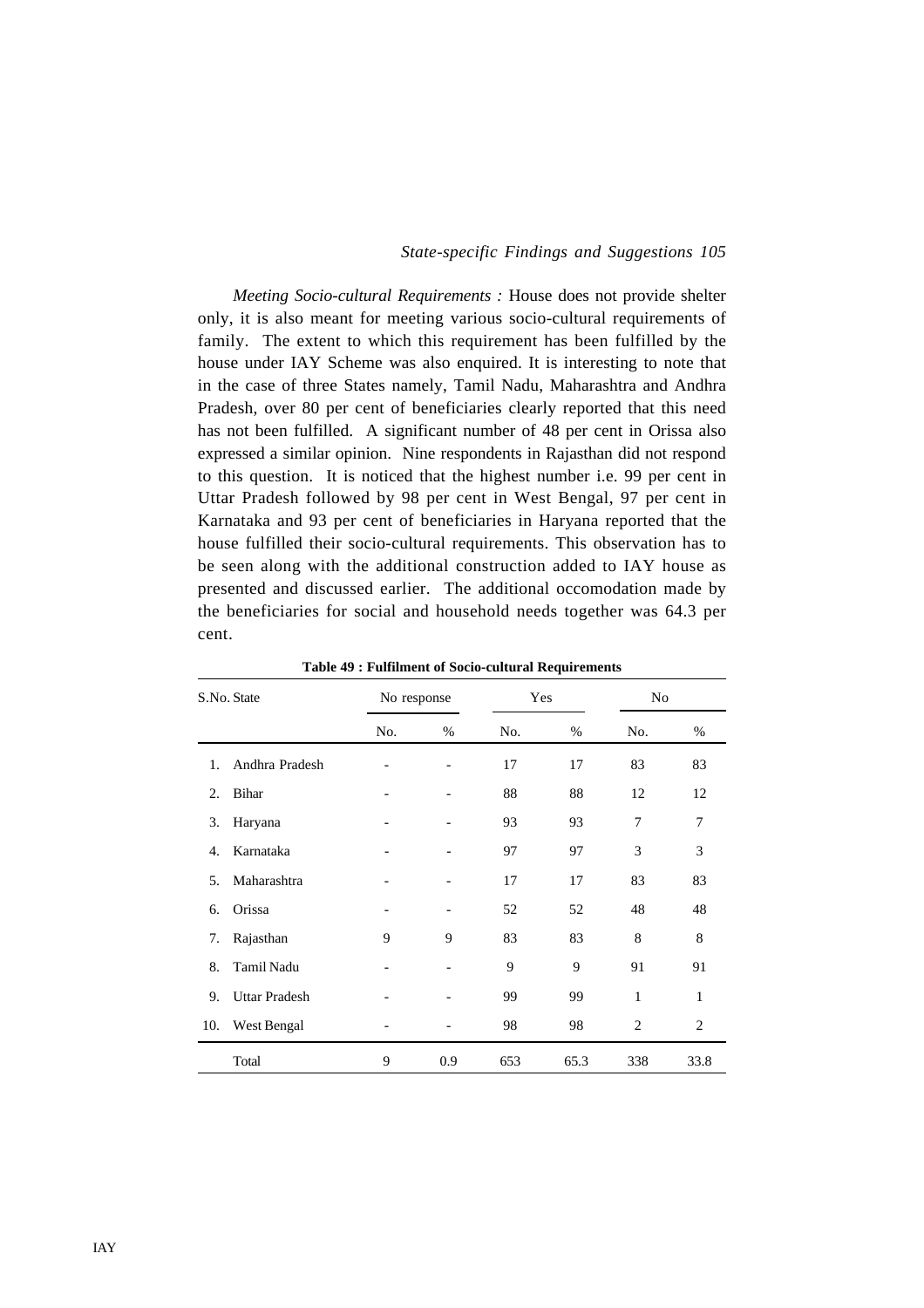| S.No. State |                      | No response  |                          |     | Yes  | N <sub>o</sub> |      |
|-------------|----------------------|--------------|--------------------------|-----|------|----------------|------|
|             |                      | No.          | %                        | No. | %    | No.            | $\%$ |
| 1.          | Andhra Pradesh       |              |                          | 17  | 17   | 83             | 83   |
| 2.          | Bihar                |              |                          | 80  | 80   | 20             | 20   |
| 3.          | Haryana              |              | $\overline{\phantom{0}}$ | 72  | 72   | 28             | 28   |
| 4.          | Karnataka            | 1            | $\mathbf{1}$             | 84  | 84   | 15             | 15   |
| 5.          | Maharashtra          |              |                          | 9   | 9    | 91             | 91   |
| 6.          | Orissa               |              | -                        | 52  | 52   | 48             | 48   |
| 7.          | Rajasthan            | 11           | 11                       | 40  | 40   | 49             | 49   |
| 8.          | Tamil Nadu           |              |                          | 3   | 3    | 97             | 97   |
| 9.          | <b>Uttar Pradesh</b> |              |                          | 17  | 17   | 83             | 83   |
| 10.         | West Bengal          | $\mathbf{1}$ | $\mathbf{1}$             | 74  | 74   | 25             | 25   |
|             | Total                | 13           | 1.3                      | 448 | 44.8 | 539            | 53.9 |

**Table 50 : Fulfilment of Occupational Requirements**

Similarly, it is also important that the house also meets the occupational requirement of the household. This was further enquired. Poor households normally keep some sort of livestock or engage in artisan activities which need additional space. As per the occupational category discussed earlier in this report, a good majority of 62 per cent beneficiaries come under agricultural labourers followed by 18 per cent of non-agricultural labour. A significant number of them did not possess large animals like dairy cattle, buffalos. Only two per cent of beneficiaries were from artisan group. Therefore, it was not surprising to observe that only 53.9 per cent of beneficiaries expressed that the house did not meet the occupational requirement of the household. The highest number of beneficiaries having reported for not fulfilling their occupational requirement comes from Tamil Nadu, Maharashtra, Uttar Pradesh and Andhra Pradesh. In the case of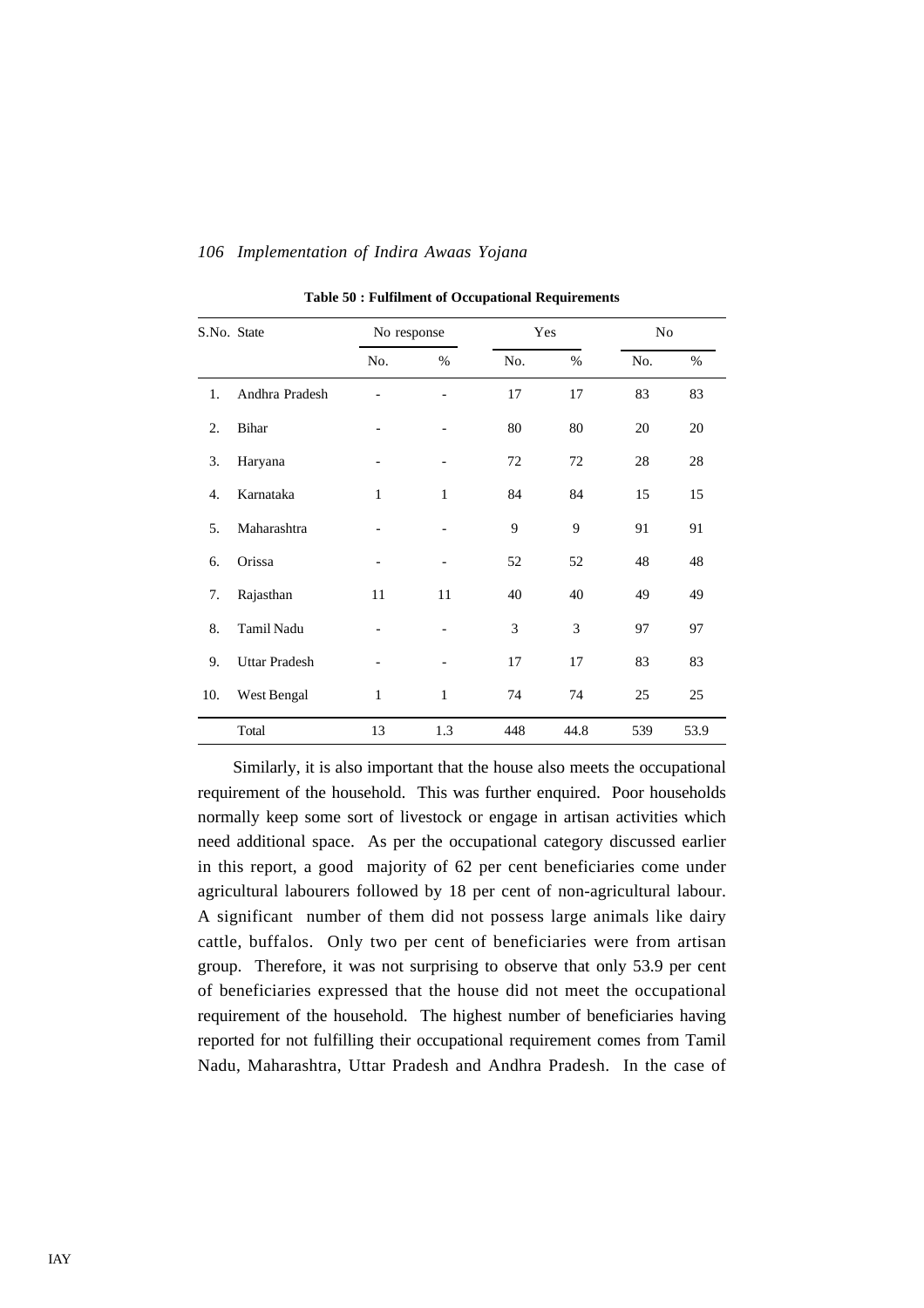Tamil Nadu, Maharashtra and Andhra Pradesh, a vast majority of the beneficiaries were of the opinion that the IAY house did not meet their socio-cultural or economic requirements. Other states where a significant number of beneficiaries expressed their dissatisfaction with regard to occupational requirement were Rajasthan and Orissa representing 49 and 48 per cent of beneficiaries, respectively. Non-response category was 13 per cent, majority of 11 per cent from Rajasthan and one each from Karnataka and West Bengal. The highest percentage of beneficiaries who reported meeting the occupational need was from Karnataka followed by Bihar, West Bengal and Haryana. It appears that the space provided under IAY house scheme has not been able to provide adequate accommodation for meeting the socio-cultural and occupational requirement of the beneficiaries. Thereby the beneficiaries have gone for some type of extra construction to fulfill their needs as reported earlier in this study.

*Accessibility of Basic Services :* In the earlier phase of IAY house, normally emphasis was given for construction of cluster houses. These cluster settlements were normally located away from the main habitation depending upon the availability of land. Provisions were also made to create the common socio-cultural facilities, road linkage for access to market and place of work. These infrastructures were not adequate and in a new settlement, people were faced with several day-to-day inconveniences like children going to school, primary health support and most particularly the access to employment for the women. Therefore, the occupancy percentage of such cluster houses was low. In recognition of these difficulties, the beneficiaries were encouraged to construct individual house in the main habitation, on their existing house-sites. This has obviously increased the accessibility by beneficiaries to various basic services like electricity, market, school, drainage, road and hospital. The study examined the beneficiary's response to accessibility of such facilities. As could be seen from the Table, it is observed that while government claims to have provided 100 per cent electricity to the entire household,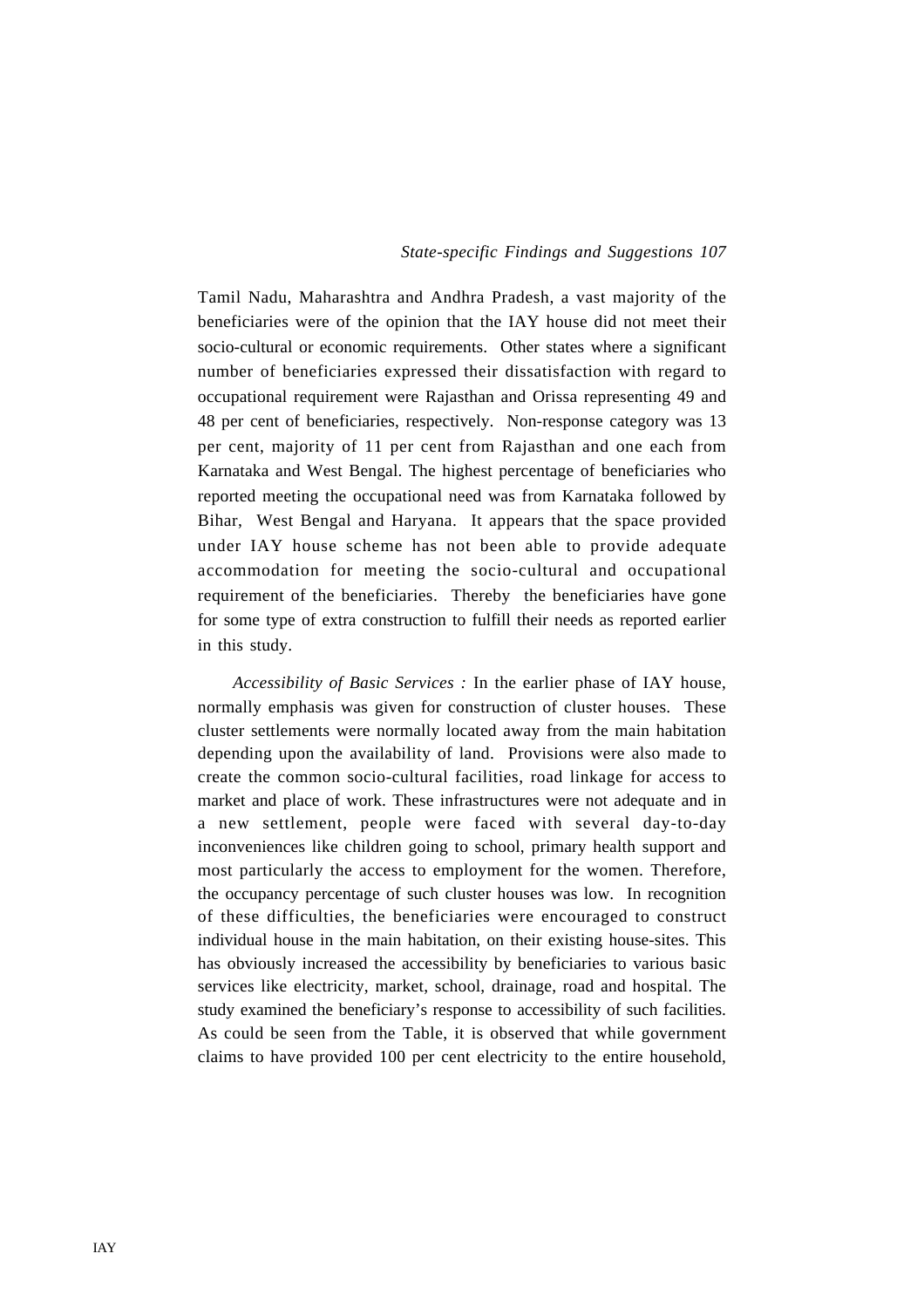this is not so responded by the beneficiaries. Nearly 94 per cent of IAY house beneficiaries in Haryana reported non-availability of electricity, followed by 61 per cent in Orissa and Bihar and 60 per cent in AP. Even in Tamil Nadu and Uttar Pradesh, 57 and 46 per cent of beneficiaries, respectively, expressed having no provision for electricity. Connectivity of electricity to individual IAY house was highest in Karnataka, 89 per cent, followed by 86 per cent in Maharashtra and 85 per cent in West Bengal. Market access is equally important, both for the purpose of buying and selling of household products. About 70 per cent of beneficiaries in the study area covering 10 states reported having reasonable access to market. Satisfactory market access was reported by more than 90 per cent of beneficiaries in respect of States such as Karnataka, Maharashtra and Orissa followed by 78 per cent in case of Uttar Pradesh, 77 per cent in Tamil Nadu and 73 per cent in Bihar. Poor or no proper market access was reported by 77 per cent in Rajasthan followed by 51 per cent in West Bengal and 44 per cent in Haryana. So far as school facility is concerned, above 92 per cent of beneficiaries covering 10 states expressed their satisfaction for educational facility. This is 100 per cent in Karnataka and Haryana followed by 98 per cent in Maharashtra, 96 per cent in Orissa and 97 per cent in Rajasthan and 95 per cent in Tamil Nadu. The drainage and road facilities are available for 46.4 per cent of beneficiaries in the study area. The highest number of beneficiaries expressing road and drainage facility was 92 per cent in Karnataka, followed by 69 per cent in Maharashtra, 63 per cent in Uttar Pradesh and 53 per cent in Bihar. Besides these states, majority in other states expressed poor availability of drainage and road facility which is a basic requirement for any socio-economic activities. Access to health was reported by only 39.5 per cent of beneficiaries. Their percentage is highest in case of Tamil Nadu, 83, followed by 62 in Haryana and 61 in Bihar. Interestingly, though in Karnataka a large number of beneficiaries expressed access of facility to electricity, market, school, drainage, only 11 per cent of beneficiaries expressed access to hospital. By and large, access to hospital was largely wanted as expressed by the beneficiaries.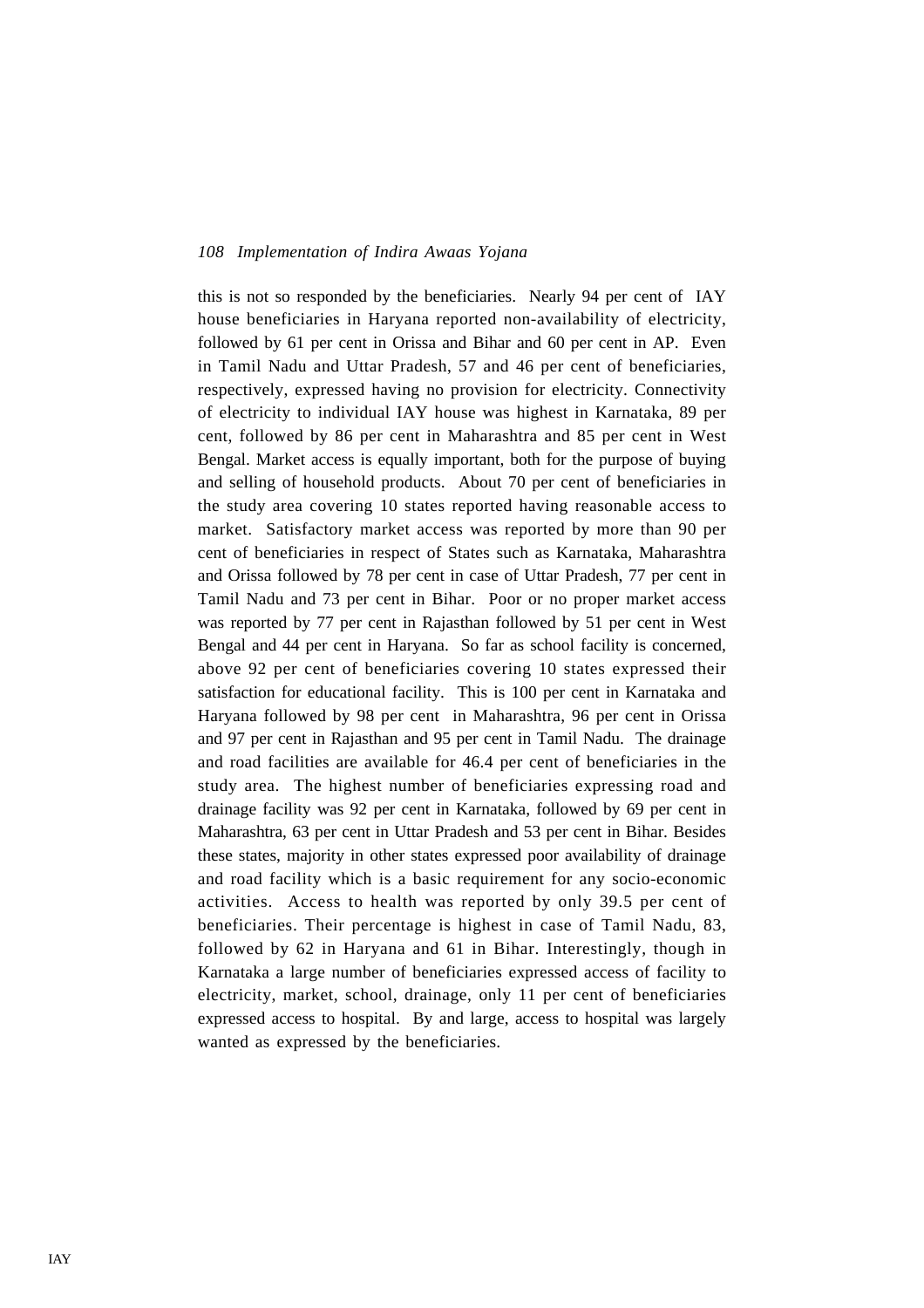|         | S.No. State          |      | Provision of<br>electricity |      | <b>Markets</b> |      | School                   |      | Drainage<br>and road |      | Hospital |  |
|---------|----------------------|------|-----------------------------|------|----------------|------|--------------------------|------|----------------------|------|----------|--|
|         |                      | Yes  | No                          | Yes  | No             | Yes  | No                       | Yes  | N <sub>0</sub>       | Yes  | No       |  |
| $1_{-}$ | Andhra Pradesh       | 40   | 60                          | 69   | 31             | 69   | 31                       | 28   | 72                   | 18   | 82       |  |
| 2.      | Bihar                | 39   | 61                          | 73   | 27             | 89   | 11                       | 53   | 47                   | 61   | 39       |  |
| 3.      | Haryana              | 6    | 94                          | 56   | 44             | 100  | $\overline{a}$           | 23   | 77                   | 62   | 38       |  |
| 4.      | Karnataka            | 89   | 11                          | 96   | 4              | 100  | $\overline{\phantom{0}}$ | 92   | 8                    | 11   | 89       |  |
| 5.      | Maharashtra          | 86   | 14                          | 92   | 8              | 98   | 2                        | 69   | 31                   | 18   | 82       |  |
| 6.      | Orissa               | 39   | 61                          | 92   | 8              | 96   | $\overline{4}$           | 15   | 85                   | 41   | 59       |  |
| 7.      | Rajasthan            | 71   | 29                          | 23   | 77             | 97   | 3                        | 43   | 57                   | 37   | 63       |  |
| 8.      | <b>Tamil Nadu</b>    | 43   | 57                          | 77   | 23             | 95   | 5                        | 51   | 49                   | 83   | 17       |  |
| 9.      | <b>Uttar Pradesh</b> | 54   | 46                          | 78   | 22             | 93   | 7                        | 63   | 37                   | 42   | 58       |  |
|         | 10. West Bengal      | 85   | 15                          | 49   | 51             | 90   | 73                       | 27   | 73                   | 21   | 79       |  |
|         | Total                | 552  | 448                         | 705  | 295            | 927  | 7.3                      | 464  | 536                  | 394  | 606      |  |
|         | $\%$                 | 55.2 | 44.8                        | 70.5 | 29.5           | 92.7 | 6.3                      | 46.4 | 53.6                 | 39.4 | 60.6     |  |

**Table 51 : Responses on Availability of Basic Services**

*Sanitary Latrine :* Construction of sanitary latrine was made mandatory in the IAY house wherein Rs.600 is exclusively earmarked for the purpose. In case of non-construction of sanitary latrine, this amount is debited from their grant. As could be seen from the Table, despite clear instructions for constructing the sanitary latrine, a large proportion of 44 per cent of beneficiaries have not constructed the mandatory sanitary latrine. Their number was highest in Uttar Pradesh where 99 per cent of beneficiaries have not constructed the sanitary latrine followed by Bihar with 88 per cent, Orissa 79 per cent and Rajasthan 73 per cent. Incidentally these states are socio- economically backward which could be the cause for lack of appreciation for sanitary latrine. The highest percentages of beneficiaries who reported construction of sanitary latrine belong to Andhra Pradesh with 100 per cent sanitary latrine followed by Tamil Nadu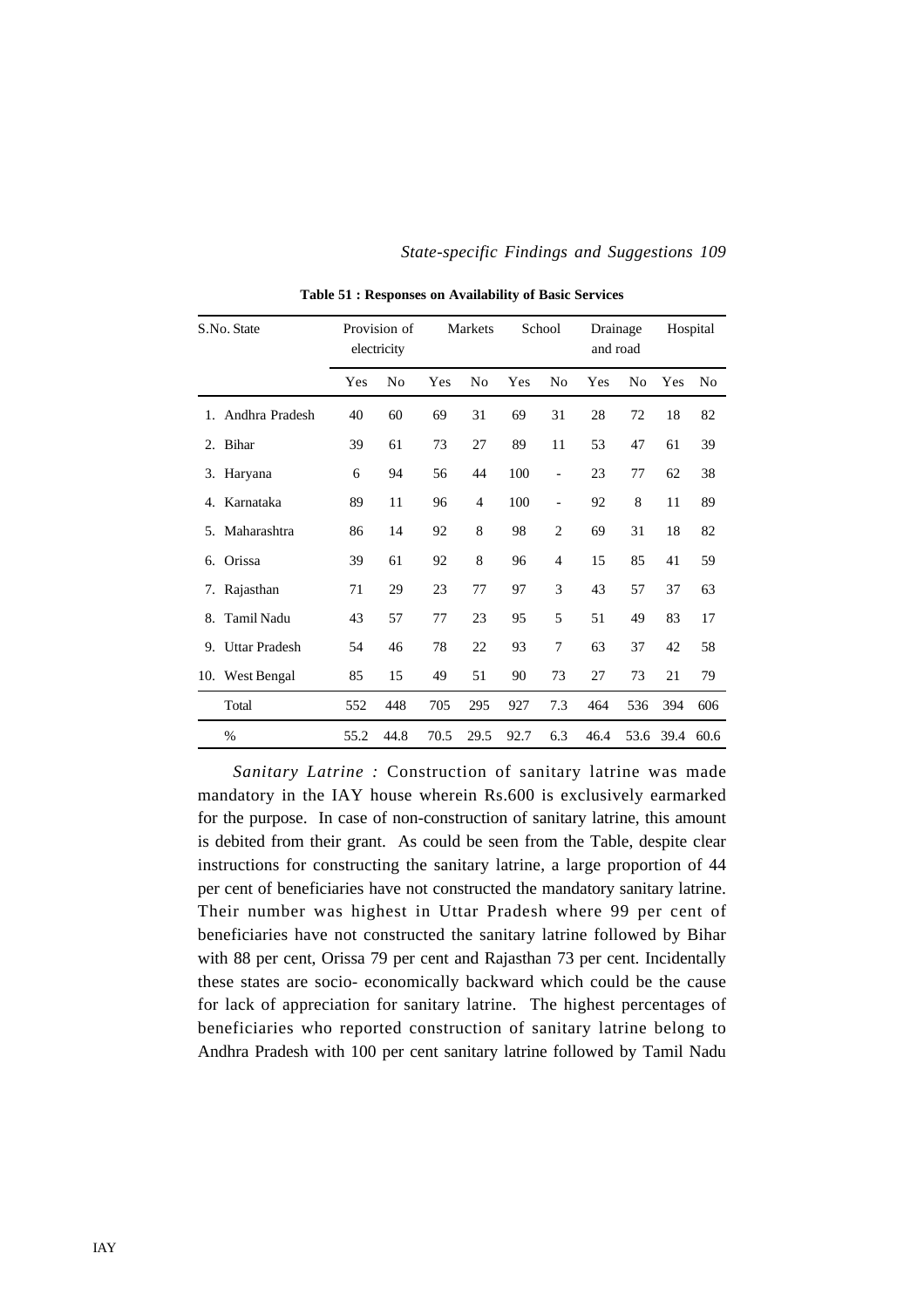98 per cent and Haryana 87 per cent. The location of the latrine has been further probed. As majority of IAY beneficiaries did not have larger homestead area, most of them preferred to keep the toilet close to their house. Sanitary latrine as integral part of the residence was reported by 23 per cent of beneficiaries in Karnataka followed by 20 per cent in Haryana. In rural India, the age old practice is to keep the sanitary latrine away from the residential area. This was reported by 51 per cent in Rajasthan, followed by 44 per cent in Andhra Pradesh and 34 per cent in Maharashtra. Community latrine was reported by one individual in Rajasthan only. The study observes lack of people's conviction to use sanitary latrine despite emphasis given to this programme. This indicates poor awareness about the needs for healthy practices in rural areas. This may be taken up seriously to create greater awareness and appreciation through intensive educational programme.

| S.No. State |                      | Yes          |                          | No             |                |                                 | If yes, location of the latrine         |                     |                                         |
|-------------|----------------------|--------------|--------------------------|----------------|----------------|---------------------------------|-----------------------------------------|---------------------|-----------------------------------------|
|             |                      | No.          | %                        | No.            | %              | Close to<br>the house<br>$(\%)$ | Integral<br>part of the<br>house $(\%)$ | the house<br>$(\%)$ | Outside Community<br>latrine<br>$(\% )$ |
| 1.          | AP                   | 100          | 100                      |                |                | 56                              |                                         | 44                  |                                         |
| 2.          | Bihar                | 12           | 12                       | 88             | 88             |                                 |                                         | 12                  |                                         |
| 3.          | Haryana              | 87           | 87                       | 13             | 13             | 66                              | 20                                      | 1                   |                                         |
| 4.          | Karnataka            | 78           | 78                       | 22             | 22             | 33                              | 23                                      | 22                  |                                         |
| 5.          | Maharashtra          | 74           | 74                       | 26             | 26             | 24                              | 16                                      | 34                  |                                         |
| 6.          | Orissa               | 21           | 21                       | 79             | 79             |                                 | 10                                      | 11                  |                                         |
| 7.          | Rajasthan            | 27           | 27                       | 73             | 73             | 11                              | $\overline{7}$                          | 9                   | 1                                       |
| 8.          | <b>Tamil Nadu</b>    | 98           | 98                       | $\overline{c}$ | $\mathfrak{D}$ | 68                              |                                         | 30                  |                                         |
| 9.          | <b>Uttar Pradesh</b> | $\mathbf{1}$ | 1                        | 99             | 99             |                                 |                                         | $\mathbf{1}$        |                                         |
| 10.         | West Bengal          | 62           | $\overline{\phantom{0}}$ | 38             | 40.2           |                                 |                                         | 62                  |                                         |
|             | Total                | 560          | 56.0                     |                | 440 44.0       | 258                             | 76                                      | 226                 | 1                                       |

**Table 52 : Status of Provision of Sanitary Latrine**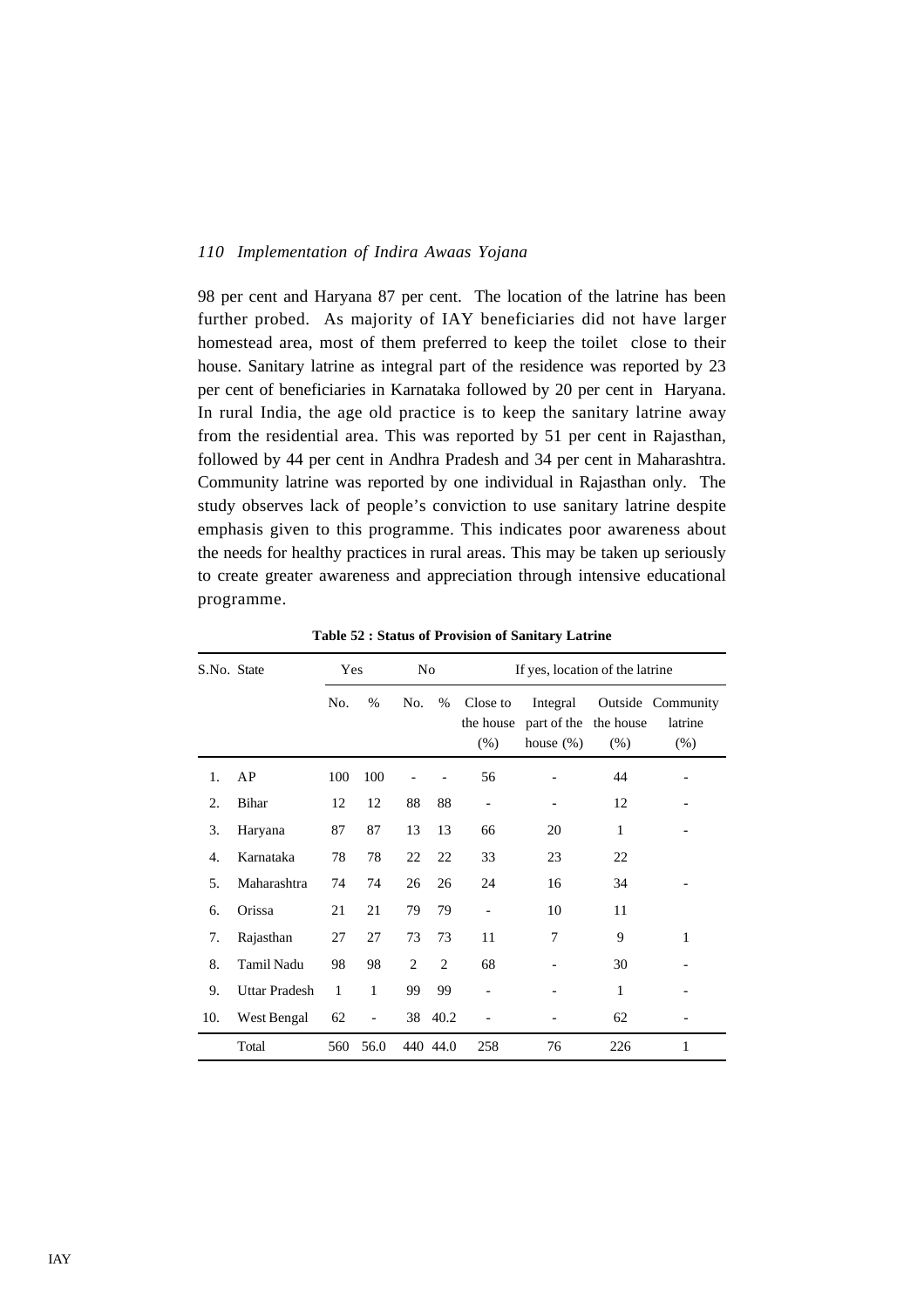*Reasons for Non-use :* It is a significant observation that though in majority of states toilets were constructed, in actual use, the number of users much less compared to those actually constructed. In Andhra Pradesh where 100 per cent toilets were constructed, 70 out of 100 beneficiaries reported of not using the same. The reason provided by 51 beneficiaries was water scarcity and others being not accustomed to use of toilets. In case of Haryana, out of 87 per cent of households who reported construction of toilets, only 25 per cent of households reported use while 62 per cent did not use the toilets. The reason given in case of Haryana was water scarcity 32 and not accustomed to 20 and non-specific reasons 10. In Bihar and Orissa, where minimum number of beneficiaries i.e. 18 and 21 respectively, reported construction of toilets. None in Bihar and only 13 in Orissa reported for use of toilets. In case of Tamil Nadu where 98 per cent of beneficiaries had constructed toilets, 65 per cent reported use of toilets which is highest among the sample states followed by Maharashtra, Karnataka and West Bengal. In respect of Tamil Nadu, out of 33 non-users, 23 gave reason of availability of open area and 10 as it did not suit their customs.

|     | S.No. State    | Usage           |                |                               | Reasons           |           |                             |
|-----|----------------|-----------------|----------------|-------------------------------|-------------------|-----------|-----------------------------|
|     |                |                 | Yes No         | Availability of<br>open space | Water<br>scarcity | No custom | Other                       |
| 1.  | Andhra Pradesh | 30              | 70             |                               | 51                | 19        |                             |
| 2.  | Bihar          | $\overline{a}$  | 12             |                               | -                 | 10        | 2                           |
| 3.  | Haryana        | 25              | 62             | $\qquad \qquad$               | 32                | 20        | 10                          |
| 4.  | Karnataka      | 43              | 35             | 6                             | 10                | 7         | 12                          |
| 5.  | Maharashtra    | 46              | 28             | 13                            |                   | 15        |                             |
| 6.  | Orissa         | 13              | 8              |                               |                   |           | 8                           |
| 7.  | Rajasthan      | 23              | $\overline{4}$ |                               | 2                 |           | $\mathcal{D}_{\mathcal{L}}$ |
| 8.  | Tamil Nadu     | 65              | 33             | 23                            |                   | 10        |                             |
| 9.  | Uttarpradesh   | $\qquad \qquad$ | 1              |                               |                   |           | 1                           |
| 10. | West Bengal    | 25              | 37             | 13                            | 5                 | 9         | 10                          |
|     | Total          | 270             | 290            | 55                            | 100               | 90        | 45                          |

**Table 53 : Reasons for not Using Latrines**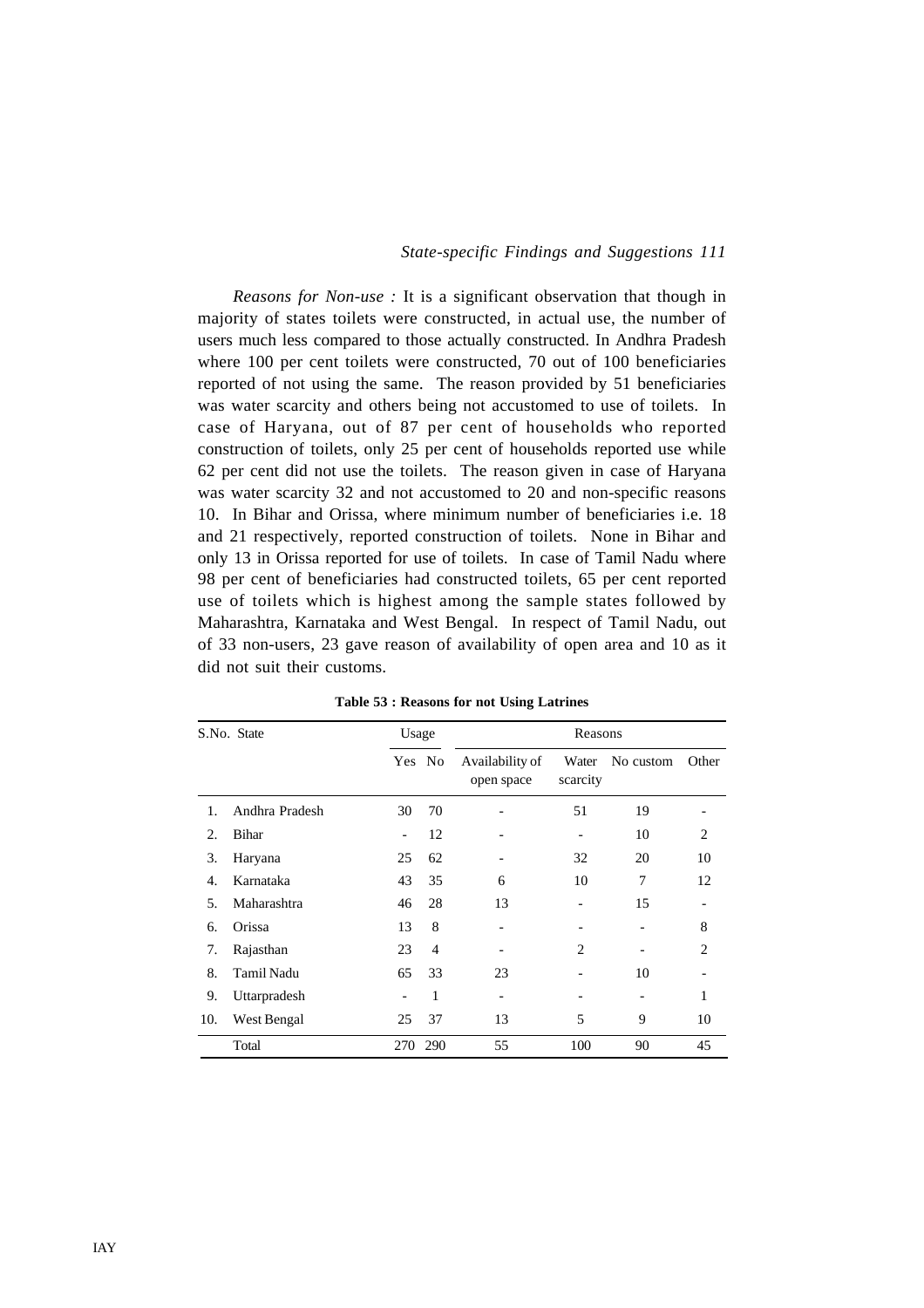*Use of Improved Chulha :* Similar to construction of sanitary latrine, there is great emphasis for construction and use of improved chulha in all IAY houses. Hundred rupees is allocated within the scheme for this purpose. Non- compliance of construction makes the beneficiaries liable for forfeiting this amount. However, this was observed as not being practised in many of the states. Entire amount of loan was released comprising both toilets and chulhas. In compliance to the government directives it is observed that in overall 10 states, 43.2 per cent of beneficiaries reported having constructed the improved chulhas compared to 56.8 per cent having not constructed the chulhas. The 100 per cent of beneficiaries in the States of West Bengal, Uttar Pradesh and Bihar did not construct the improved chulhas as part of the house. This was followed by 98 per cent of beneficiaries in Orissa and 61 per cent in Rajasthan. Highest percentage of beneficiaries reported to have constructed improved chulhas were in Tamil Nadu representing 97 per cent followed by 86 per cent in case of Karnataka and 76 per cent in Haryana. Though a high percentage of households in the States like Tamil Nadu, Karnataka, Haryana, Andhra Pradesh and Maharashtra reported having constructed the improved chulha the number of respondents reported to use improved chulha has been significantly low. In Tamil Nadu, though 97 beneficiaries constructed the chulhas, only 63 have reported to use the same. In case of Maharashtra, out of 64 households who constructed chulhas, only 12 use it. It appears that both the improved chulhas and sanitary latrines provided under the IAY housing scheme have not been popular among the rural folk.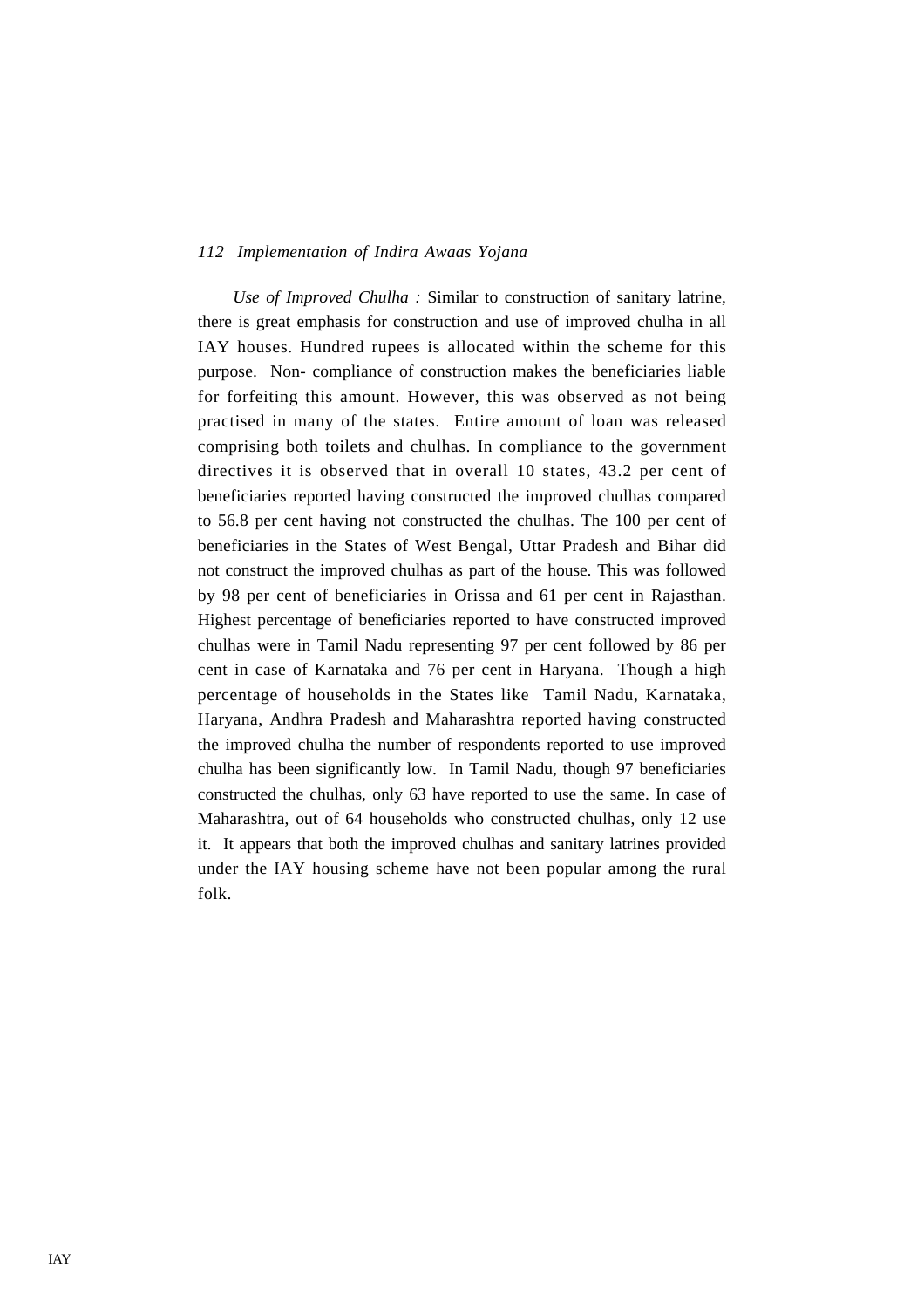|     | S.No. State          |                 | Whether improved<br>chulha has been provided |                |      |                | Where it is being used |
|-----|----------------------|-----------------|----------------------------------------------|----------------|------|----------------|------------------------|
|     |                      | Yes             | %                                            | N <sub>0</sub> | $\%$ | Yes            | N <sub>0</sub>         |
| 1.  | Andhra Pradesh       | 68              | 68                                           | 32             | 32   | 26             | 42                     |
| 2.  | Bihar                | $\qquad \qquad$ | $\overline{\phantom{0}}$                     | 100            | 100  | $\overline{a}$ |                        |
| 3.  | Haryana              | 76              | 76                                           | 24             | 24   | 26             | 50                     |
| 4.  | Karnataka            | 86              | 86                                           | 14             | 14   | 56             | 30                     |
| 5.  | Maharashtra          | 64              | 64                                           | 36             | 36   | 12             | 52                     |
| 6.  | Orissa               | $\overline{c}$  | 2                                            | 98             | 98   | $\overline{a}$ | 2                      |
| 7.  | Rajasthan            | 39              | 39                                           | 61             | 61   | 11             | 28                     |
| 8.  | Tamil Nadu           | 97              | 97                                           | 3              | 3    | 63             | 34                     |
| 9.  | <b>Uttar Pradesh</b> |                 |                                              | 100            | 100  |                |                        |
| 10. | West Bengal          |                 |                                              | 100            | 100  |                |                        |
|     | Total                | 432             | 43.2                                         | 568            | 56.8 | 194            | 238                    |

**Table 54 : Status of Improved Chulha**

#### **House Maintenance and Extension**

*Maintenance* : The assistance for construction of IAY house is onetime support to help the houseless and the poor to possess their own house. Subsequent maintenance is not incorporated into the programme. The life of the house obviously depends on regular periodic maintenance, taken by the beneficiaries on their own part. that the beneficiary shouldattend to it. On enquiry about the maintenance of house by the beneficiary, it was observed that only little over one-third reported to have taken care of annual maintenance of the house. A large majority of 65.3 per cent beneficiaries in the overall study area did not mention of taking up any maintenance related to house upkeep. Within the states, there has been large variation with regard to annual maintenance of the house. In Tamil Nadu, 85 per cent of beneficiaries reported having attended to house maintenance followed by AP 60 per cent, Bihar 58 per cent. The number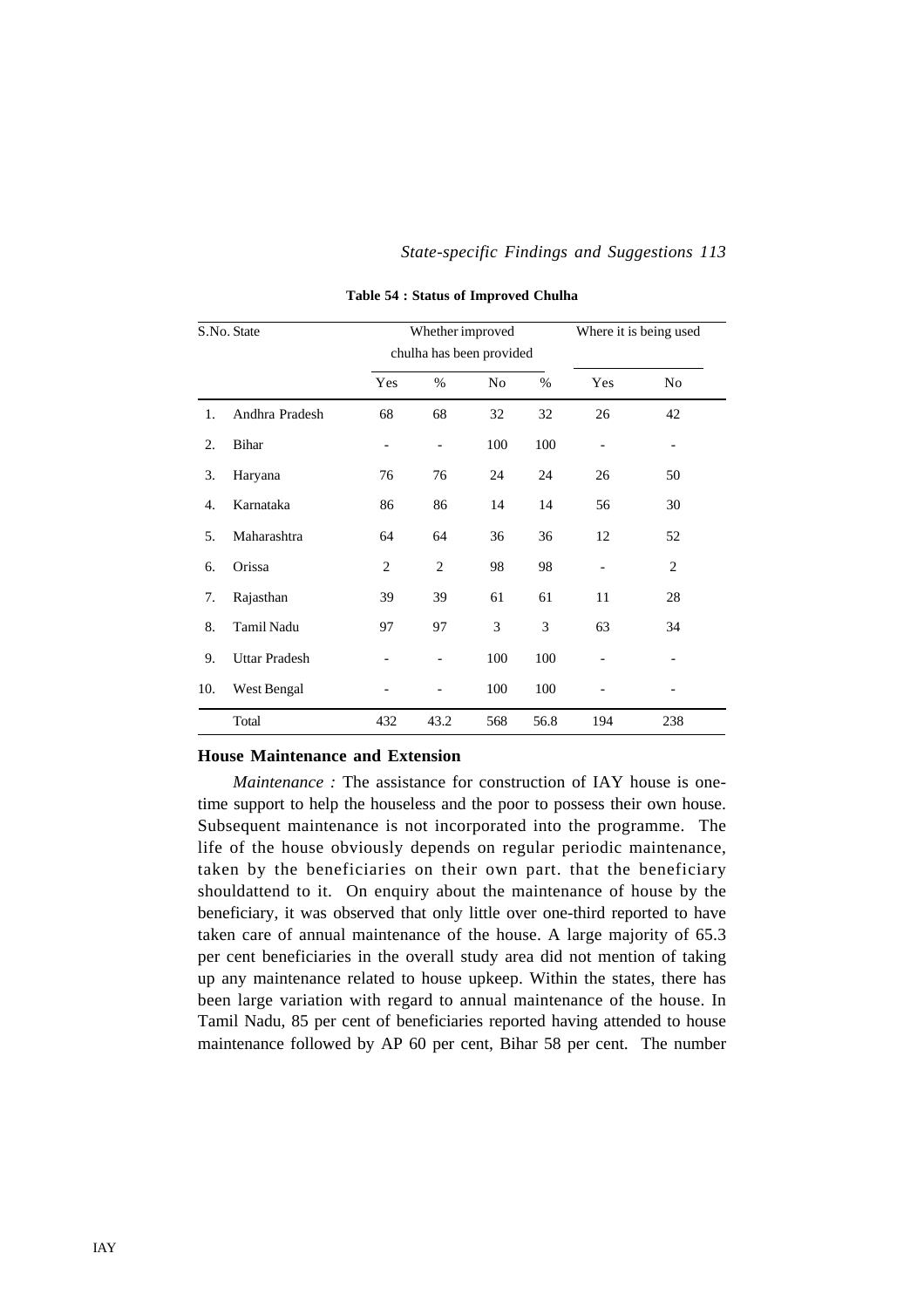of respondents who have not made any annual maintenance was highest both for Rajasthan and Haryana with 96 per cent each followed by 87 per cent in respect of Orissa, 77 per cent in Uttar Pradesh and 66 per cent in Maharashtra. The high percentage of respondents not taking care of annual maintenance reflects their apathy and lack of sense of belongingness, besides financial constraints towards maintenance of the house. This raises serious concern as regards the houseless conditions of the poor. Proper follow-up action may be necessary for such IAY house beneficiaries for periodic maintenance so that they do not fall back to the houseless once such house constructed becomes inhabitable for lack of periodic maintenance.

**Table 55 : Annual Maintenance**

|     | S.No. State          |                | Yes            |     | No   |  |
|-----|----------------------|----------------|----------------|-----|------|--|
|     |                      | No.            | $\%$           | No. | $\%$ |  |
| 1.  | AP                   | 60             | 60             | 40  | 40   |  |
| 2.  | Bihar                | 58             | 58             | 42  | 42   |  |
| 3.  | Haryana              | $\overline{4}$ | $\overline{4}$ | 96  | 96   |  |
| 4.  | Karnataka            | 25             | 25             | 75  | 75   |  |
| 5.  | Maharashtra          | 34             | 34             | 66  | 66   |  |
| 6.  | Orissa               | 13             | 13             | 87  | 87   |  |
| 7.  | Rajasthan            | $\overline{4}$ | $\overline{4}$ | 96  | 96   |  |
| 8.  | Tamil Nadu           | 85             | 85             | 15  | 15   |  |
| 9.  | <b>Uttar Pradesh</b> | 23             | 23             | 77  | 77   |  |
| 10. | West Bengal          | 41             | 41             | 59  | 59   |  |
|     |                      | 347            | 34.7           | 653 | 65.3 |  |

*Nature of Maintenance :* The nature of annual maintenance has been further examined. As could be seen, overall general repairs was reported by 54.2 per cent of beneficiaries followed by 23 per cent for white washing and 16.7 per cent for strengthening of the roof, floor and plastering was reported by 6.0 per cent of beneficiaries from among those who responded to have attended the maintenance work for the house.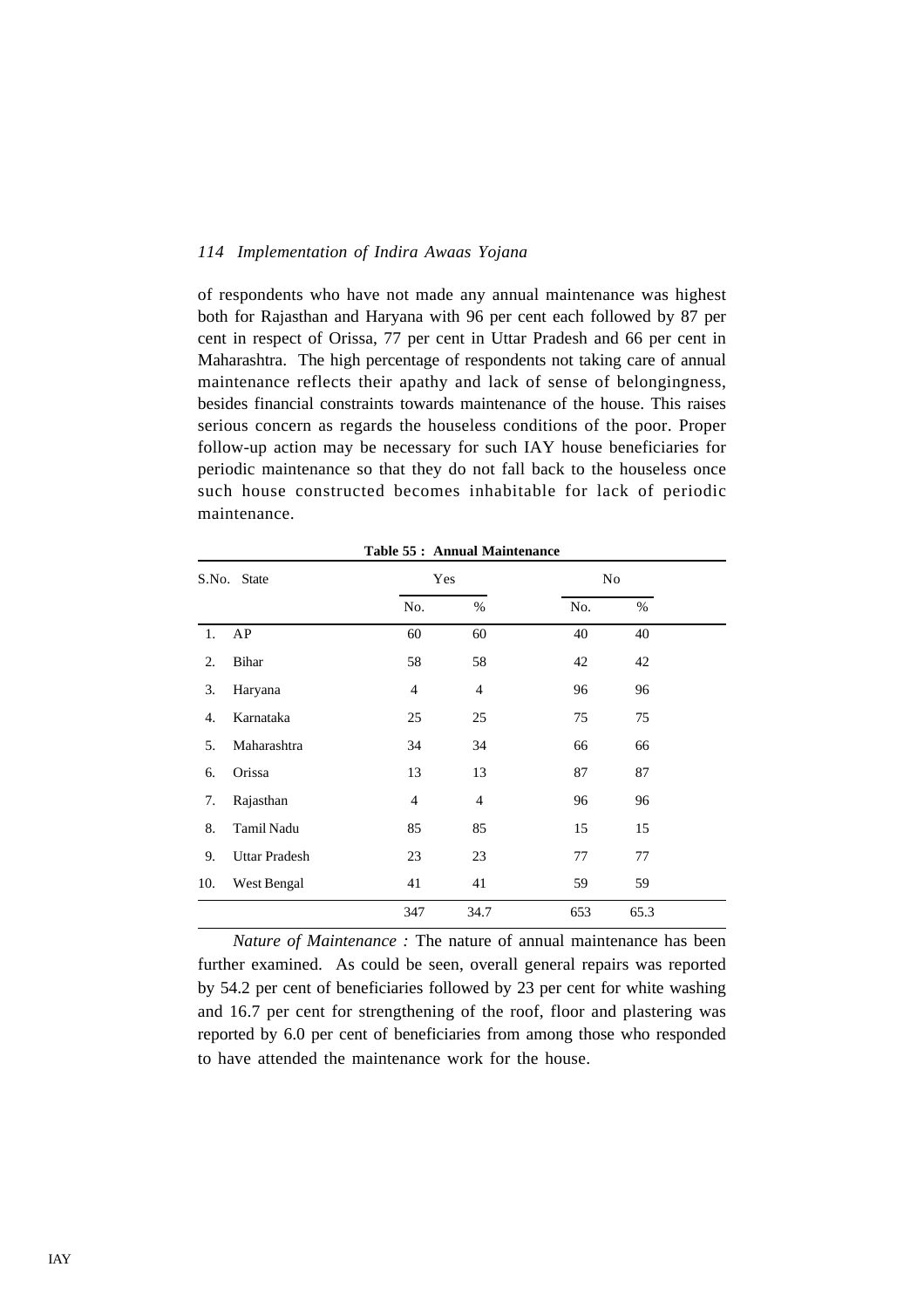|     | S.No. State        |                | Repairing<br>overall |     | Strengthen-<br>ing roof | White<br>washing |      |                | Flooring and<br>plastering | Others |      |
|-----|--------------------|----------------|----------------------|-----|-------------------------|------------------|------|----------------|----------------------------|--------|------|
|     |                    | No.            | %                    | No. | $\%$                    | No.              | $\%$ | No.            | $\%$                       | No.    | $\%$ |
| 1.  | AP(60)             | 26             | 43.3                 | 7   | 11.7                    | 23               | 38.3 | 4              | 6.7                        |        |      |
| 2.  | Bihar $(58)$       | 58             | 100                  |     |                         |                  |      |                |                            |        |      |
| 3.  | Haryana (4)        | $\overline{c}$ | 50.0                 |     |                         |                  |      | $\overline{c}$ | 50.0                       |        |      |
| 4.  | Karnataka (25)     | 10             | 40.0                 | 6   | 24.0                    | $\overline{4}$   | 16.0 | 5              | 20.0                       |        |      |
| 5.  | Maharashtra (34)   |                |                      | 7   | 20.6                    | 23               | 67.6 | $\overline{4}$ | 18.8                       |        |      |
| 6.  | Orissa (13)        | 8              | 61.5                 |     |                         | 5                | 38.5 |                |                            |        |      |
| 7.  | Rajasthan (4)      | $\overline{4}$ | 100                  |     |                         |                  |      |                |                            |        |      |
| 8.  | Tamil Nadu (85)    | 37             | 43.5                 | 23  | 27.1                    | 19               | 22.3 | 6              | 7.1                        |        |      |
| 9.  | Uttar Pradesh (23) | 23             | 100                  |     |                         |                  |      |                |                            |        |      |
| 10. | West Bengal (41)   | 20             | 48.8                 | 15  | 36.6                    | 6                | 14.6 |                |                            |        |      |
|     | Total(347)         | 188            | 54.2                 | 58  | 16.7                    | 80               | 23.1 | 21             | 6.0                        |        |      |

**Table 56 : Nature of Maintenance**

*Scope for Extension :* Since under IAY only core house space of 200 sq. ft. is constructed, the beneficiaries invariably try for construction of accommodation around the core structure in phased manner depending on their resource and urgency of the needs. The extra construction depends primarily on the availability of extra space around the core structure and the type of house constructed at the initial stage. When it was enquired from the beneficiaries as to whether there is further scope for such expansion depending on the future needs, there was no response to this query by 16 per cent of respondents from Rajasthan and 8 per cent in West Bengal. In overall sample study population, 68.3 per cent of beneficiaries positively responded for scope of future expansion of the core house. Their percentage was highest in AP, followed by Karnataka and Maharashtra where over 80 per cent of beneficiaries reported scope for future expansion. No scope for future expansion was reported by 29.3 per cent of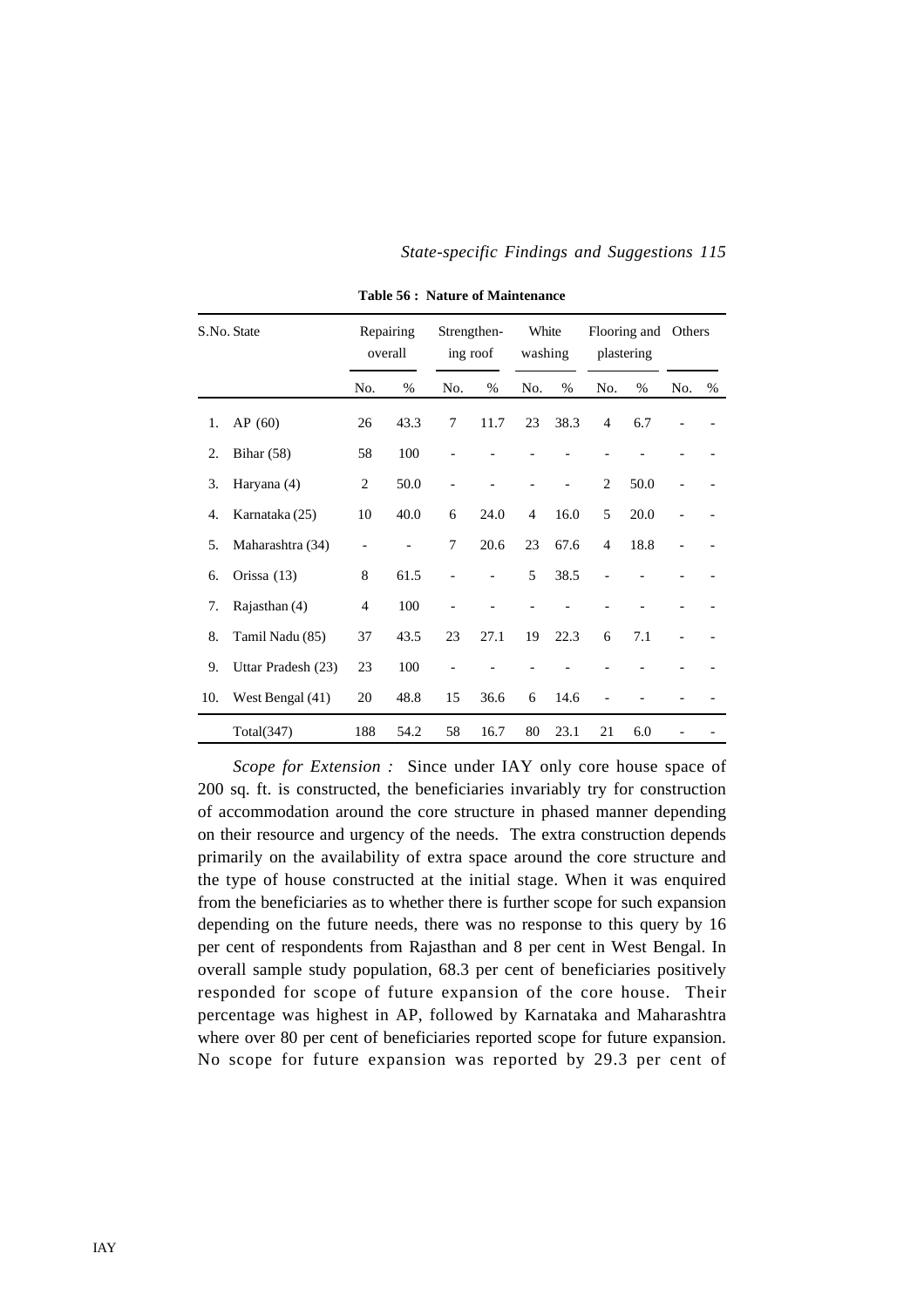respondents in sample. The highest percentage i.e. 65 are from Tamil Nadu.

|     | S.No. State          | No response              |                              | Yes |      |     | No   |
|-----|----------------------|--------------------------|------------------------------|-----|------|-----|------|
|     |                      | No.                      | $\%$                         | No. | $\%$ | No. | $\%$ |
| 1.  | Andhra Pradesh       |                          | $\overline{a}$               | 100 | 100  |     |      |
| 2.  | Bihar                | -                        | $\overline{a}$               | 56  | 56   | 44  | 44   |
| 3.  | Haryana              |                          | $\overline{\phantom{a}}$     | 65  | 65   | 35  | 35   |
| 4.  | Karnataka            |                          | $\overline{\phantom{0}}$     | 87  | 87   | 13  | 13   |
| 5.  | Maharashtra          | $\overline{a}$           | $\overline{a}$               | 80  | 80   | 20  | 20   |
| 6.  | Orissa               |                          | $\qquad \qquad \blacksquare$ | 77  | 77   | 23  | 23   |
| 7.  | Rajasthan            | 16                       | 16                           | 43  | 43   | 41  | 41   |
| 8.  | Tamil Nadu           | $\overline{\phantom{0}}$ | $\qquad \qquad -$            | 35  | 35   | 65  | 65   |
| 9.  | <b>Uttar Pradesh</b> |                          |                              | 67  | 67   | 33  | 33   |
| 10. | West Bengal          | 8                        | 8                            | 73  | 73   | 19  | 19   |
|     | Total                | 24                       | 2.4                          | 683 | 68.3 | 293 | 29.3 |

**Table 57 : Scope for Expansion**

*Additional Construction :* The recommended space of construction in case of IAY house has been 20 sq. mtrs. Normally, for an average small family of 4-5 members this space is inadequate as reported in the study. The beneficiaries made additional construction despite some of them made some extra coverage at the time of initial construction. A good majority of 77.2 per cent of IAY beneficiaries reported to have added some extra structure of primarily kutcha type for improving the space requirement. Only 22.8 per cent have not made any furher additon to the house. All the hundred per cent beneficiaries in case of Maharashtra and Tamil Nadu made additional construction to the IAY house followed by 92 per cent in case of Orissa, 88 per cent in Bihar, 80 per cent in Haryana and 77 per cent in Karnataka. The type of extra construction was also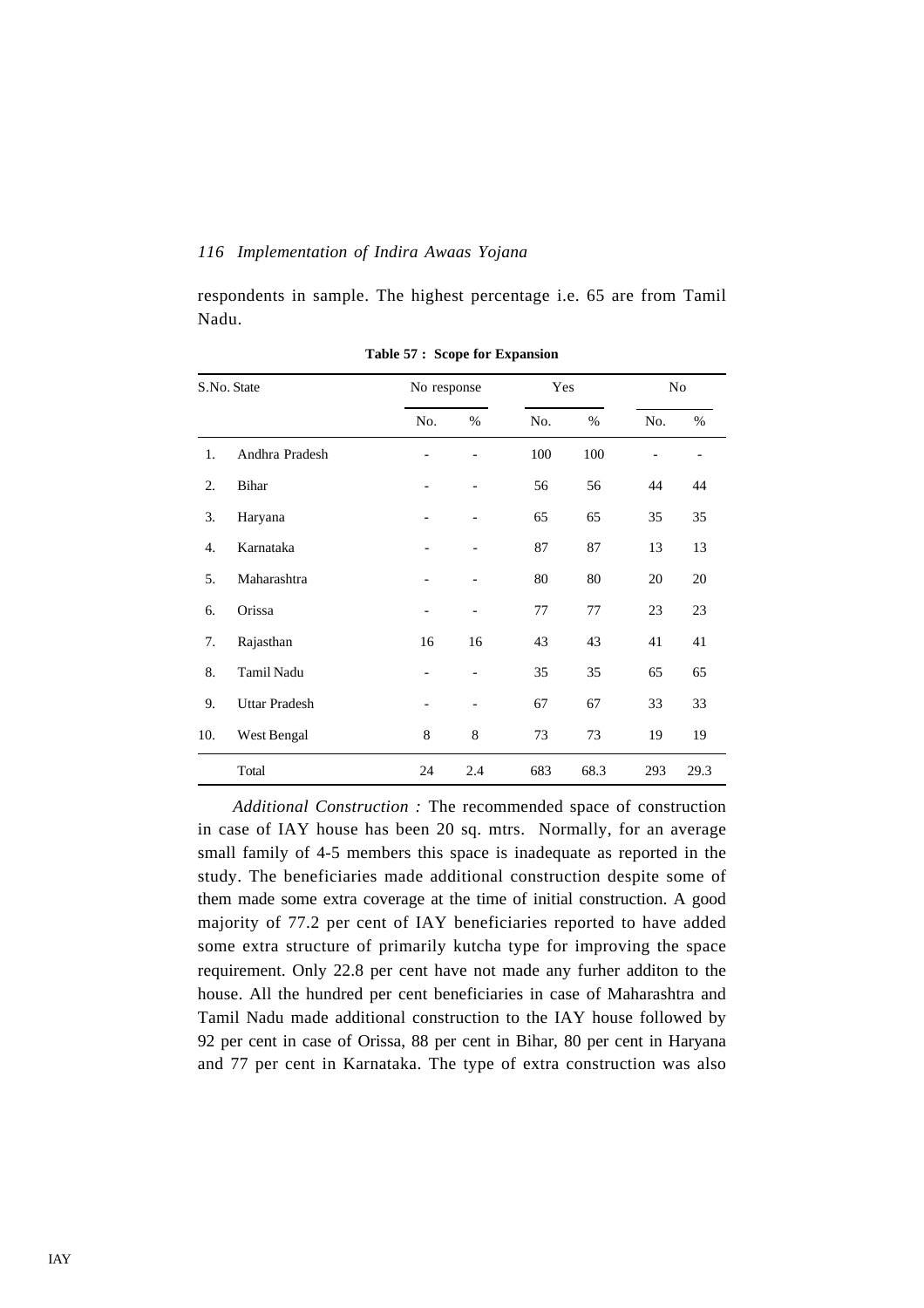examined. Majority of the beneficiaries, 58.2 per cent had gone for kutcha temporary construction. The number was highest in Tamil Nadu where 88 per cent of additional construction was kutcha followed by 77 per cent in case of Maharashtra, 72 per cent in Orissa and 68 per cent in Bihar. Semi-pucca type of construction was reported by 33 per cent of beneficiaries in Haryana followed by 20 per cent in case of Bihar and 16 per cent in Andhra Pradesh. Pucca additional construction was reported primarily in case of Karnataka, 68 per cent, Rajasthan, 64 per cent and Haryana 25 per cent. The purpose of extra construction was also examined. Non-specific household needs were shown as major cause for additional construction by 43.7 per cent of beneficiaries in the overall study area. Economic reason was shown by 35.7 per cent. Social cause was reported

|     | S.No. State          |      | Where any<br>additional<br>structure was<br>made $(\%)$ |                          | Type of additional<br>structure $(\%)$ |                          | Purpose<br>for which<br>additional<br>accommodation<br>was made $(\% )$ |        |                         |  |
|-----|----------------------|------|---------------------------------------------------------|--------------------------|----------------------------------------|--------------------------|-------------------------------------------------------------------------|--------|-------------------------|--|
|     |                      | Yes  | No                                                      | Kutcha                   | Semi-<br>kucha                         | Pucca                    | Econo-<br>mic                                                           | Social | House-<br>hold<br>needs |  |
| 1.  | AP                   | 63   | 37                                                      | 40                       | 16                                     | 7                        | 23                                                                      | 39     | 1                       |  |
| 2.  | Bihar                | 88   | 12                                                      | 68                       | 20                                     |                          | 40                                                                      | 10     | 48                      |  |
| 3.  | Haryana              | 80   | 20                                                      | 22                       | 33                                     | 25                       | 45                                                                      | 3      | 32                      |  |
| 4.  | Karnataka            | 77   | 23                                                      | $\overline{a}$           | 9                                      | 68                       | 22                                                                      | 25     | 30                      |  |
| 5.  | Maharashtra          | 100  |                                                         | 77                       | 11                                     | 12                       | 41                                                                      | 34     | 25                      |  |
| 6.  | Orissa               | 92   | 8                                                       | 72                       | 17                                     | 3                        | 29                                                                      | 13     | 58                      |  |
| 7.  | Rajasthan            | 64   | 36                                                      | $\overline{\phantom{a}}$ | $\qquad \qquad -$                      | 64                       | 15                                                                      | 4      | 45                      |  |
| 8.  | <b>Tamil Nadu</b>    | 100  | $\overline{\phantom{a}}$                                | 88                       | 12                                     | $\overline{\phantom{0}}$ | 43                                                                      | 6      | 51                      |  |
| 9.  | <b>Uttar Pradesh</b> | 66   | 34                                                      | 51                       | 15                                     | $\overline{a}$           | 19                                                                      | 20     | 27                      |  |
| 10. | West Bengal          | 42   | 58                                                      | 31                       | 11                                     | $\overline{a}$           | 22                                                                      | 5      | 10                      |  |
|     | Total                | 772  | 228                                                     | 449                      | 144                                    | 179                      | $\overline{a}$                                                          | 159    | 337                     |  |
|     | %                    | 77.2 | 22.8                                                    | 58.2                     | 18.6                                   | 23.2                     | 276                                                                     | 20.6   | 43.7                    |  |

**Table 58 : Additional Structures**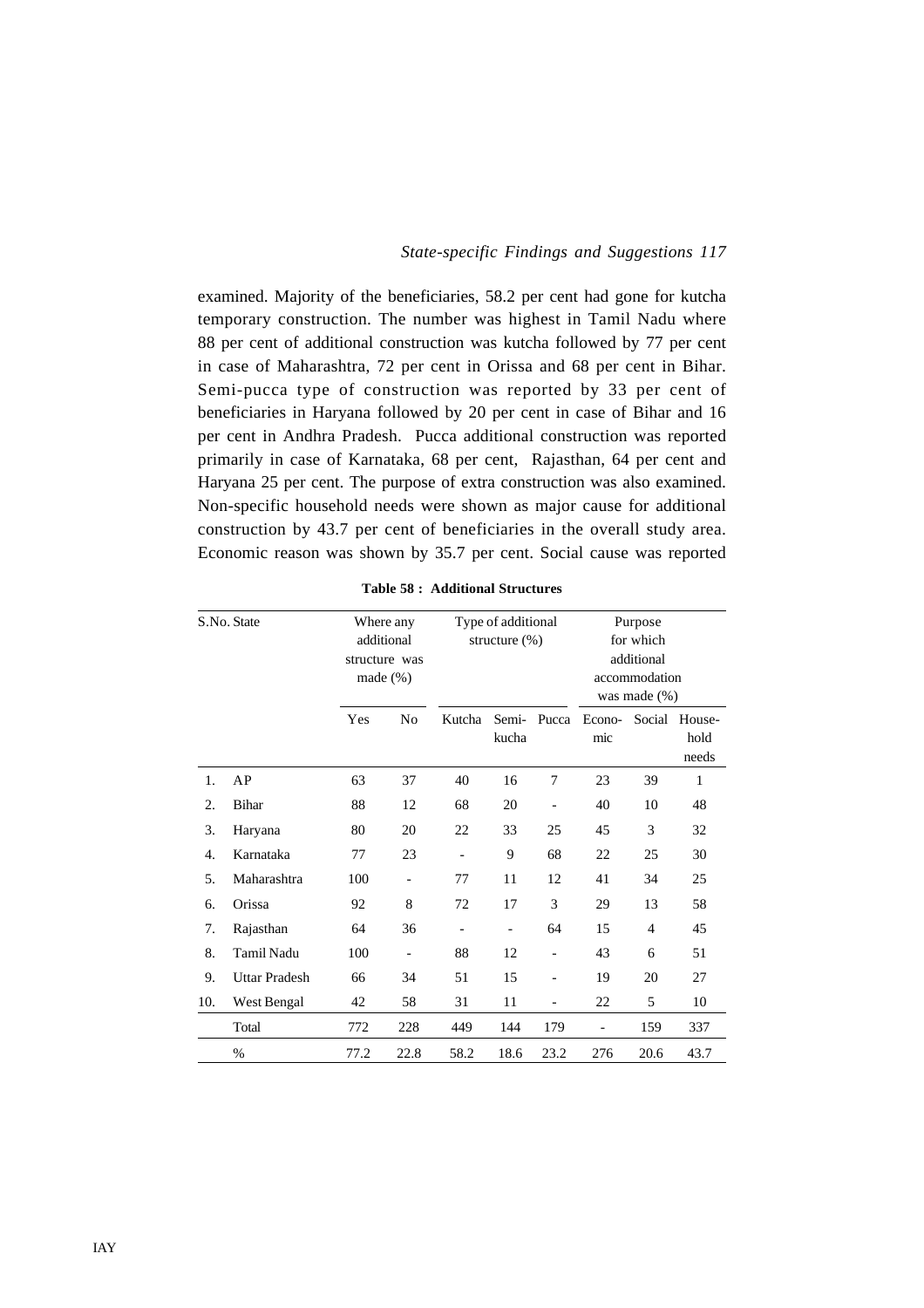by 20.6 per cent of beneficiaries. The fact that the recommended 200 sq. ft. built-up area is grossly inadequate for bigger family as in case of Bihar and U.P. is seen from the reason given by majority to go for extra construction of temporary kutcha or semi-pucca house. The social and household needs, both explain the basic household space requirement. Though economic activities are very important for livelihood, the beneficiaries have given second priority to these needs. The extra constructions for non-specific household were mostly additional space for cooking, sit out and temporary storage of agricultural bi-product for livestock feeding. Economic reason was shown invariably as the second most important reason by the beneficiaries in all the ten sample states. These constructions were mostly of kutcha type for animal shelter and artisan work place.

*Non-beneficiaries' Responses :* The problem of Rural Housing being massive, it is not possible to be addressed by any single initiative. While several governmental and non-governmental initiatives have been working towards solving the housing problems, IAY is a major initiative towards providing housing to the poorest of the poor in rural areas. In view of the limited resources available under IAY, the selection of the beneficiaries amongst the poor is a difficult task. Though, in principle, well led out practice has been derived to identify and select the most deserving among the rural poor, there remains some discrepancy. Further, at implementation level, selection of one household against the competetive claim of equally placed other poor household creates heart burn and also criticism of the programmes. The deserving non-beneficiaries act as vigilant critics of the programme implementation. The study made an effort to examine the success of the programme implementation from non-beneficiary angle for which a sample population of 20 non- beneficiaries from each district were randomly selected. Their response was collected on structured schedule through personal interview.

*Attendance in the Beneficiary Selection Meeting :* Selection of beneficiaries is made in Gram Sabha. Therefore, it is extremely important that one who aspires for IAY house attends the Gram Sabha to present his/her case. Wide publicity is given regarding conduct of the Gram Sabha. Non-beneficiaries were enquired about their participation in the Gram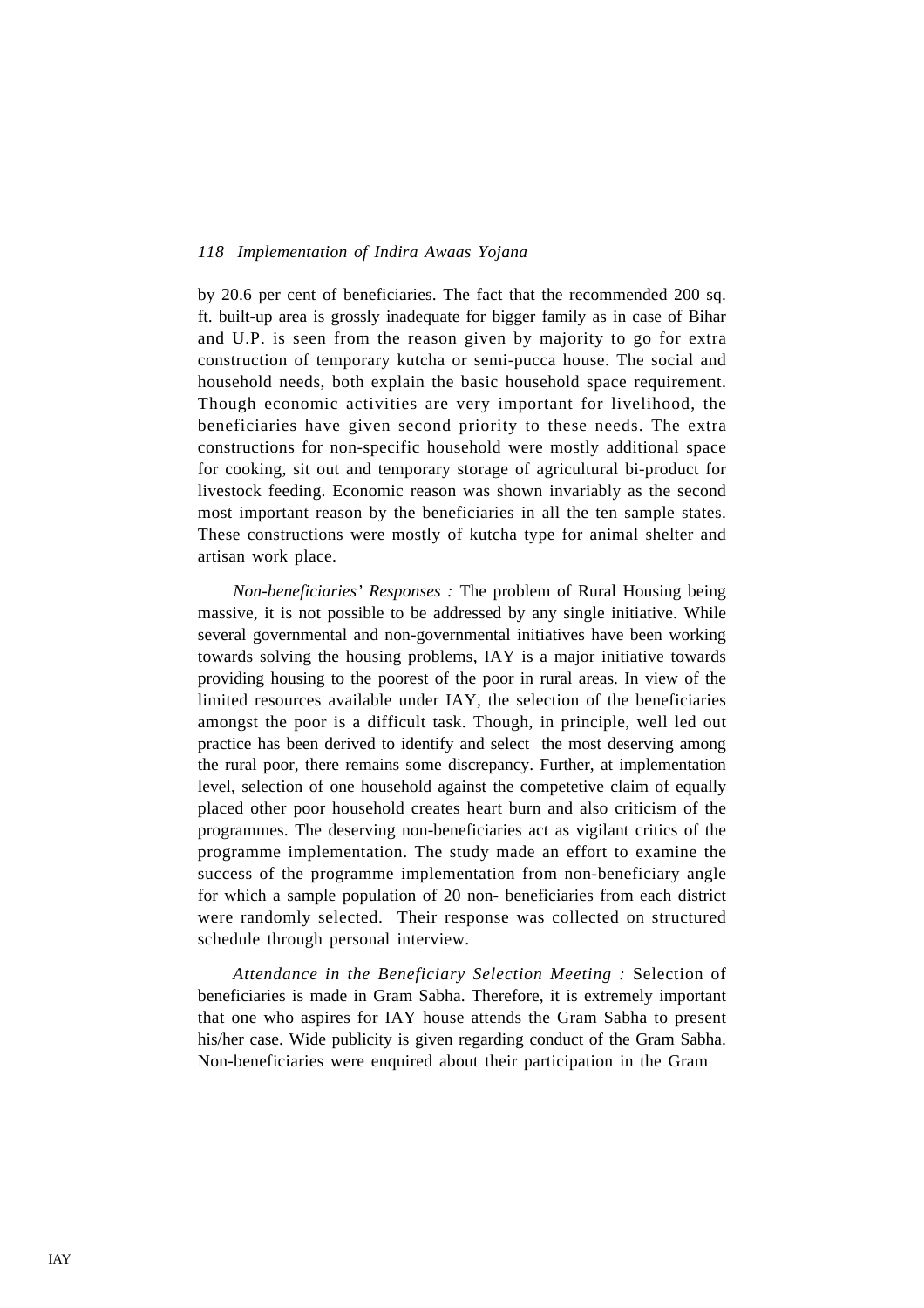|       |                      | Did you attend the beneficiary        | selection meeting        |                |      | If yes, did you ask for<br>inclusion of your name |      |                |    |
|-------|----------------------|---------------------------------------|--------------------------|----------------|------|---------------------------------------------------|------|----------------|----|
| S.No. | <b>State</b>         | Yes                                   | $\%$                     | No             | $\%$ | Yes                                               | $\%$ | N <sub>0</sub> | %  |
| 1.    | Andhra Pradesh       |                                       | $\qquad \qquad -$        | 20             | 100  |                                                   |      |                |    |
| 2.    | Bihar                | 13                                    | 65                       | 7              | 35   | 11                                                | 55   | 2              | 45 |
| 3.    | Haryana              | 15                                    | 8                        | 53             | 7    | 47                                                |      |                |    |
| 4.    | Karnataka            | 17                                    | 85                       | 3              | 15   | 8                                                 | 40   | 9              | 60 |
| 5.    | Maharashtra          | -                                     | $\overline{\phantom{a}}$ | 20             | 100  | $\qquad \qquad \blacksquare$                      |      |                |    |
| 6.    | Orissa               | 20                                    | 100                      | $\overline{a}$ |      | 8                                                 | 40   | 12             | 60 |
| 7.    | Rajasthan            | -                                     | $\qquad \qquad -$        | 20             | 100  |                                                   |      |                |    |
| 8.    | Tamil Nadu           | $\qquad \qquad$                       | $\overline{\phantom{a}}$ | 20             | 100  | $\overline{\phantom{a}}$                          |      |                |    |
| 9.    | <b>Uttar Pradesh</b> | 5<br>15<br>75                         |                          | 25             | 12   | 60                                                | 3    | 40             |    |
| 10    | West Bengal          | 20<br>100<br>$\overline{\phantom{a}}$ |                          |                |      | 13                                                | 65   | 7              | 35 |
|       | Total                | 100                                   | 60                       | 30             | 40   | 20                                                |      |                |    |

**Table 59 : Non-beneficiaries' Participation in Gram Sabha**

Sabha. As could be seen on the basis of overall scenario for the 10 states, there is no difference between the percentage of beneficiaries who attended or did not attend the meeting. However, there is perceptible inter-state variation with regard to attendance in the meeting by the non-beneficiaries. While all the non-beneficiaries in the states such as Andhra Pradesh, Maharashtra, Rajasthan and Tamil Nadu reported of non-attendance in the Gram Sabha, all the non-beneficiaries in Orissa and West Bengal reported to having attended the Gram Sabha. The percentage of nonbeneficiaries reported to have attended IAY selection Gram Sabha meeting in respect of other states were Karnataka 85, Haryana and Uttar Pradesh 75 each and Bihar 65, respectively. Those of the respondents who attended the Gram Sabha were further enquired as to whether they made a claim for the selection. To this query, it was observed that in case of majority of respondents in Bihar, Uttar Pradesh and West Bengal, they asked for inclusion of their name for IAY house whereas in case of Orissa, while all the 20 non-beneficiary respondents reported to have attended the Gram Sabha only 8 of them asked for inclusion of name.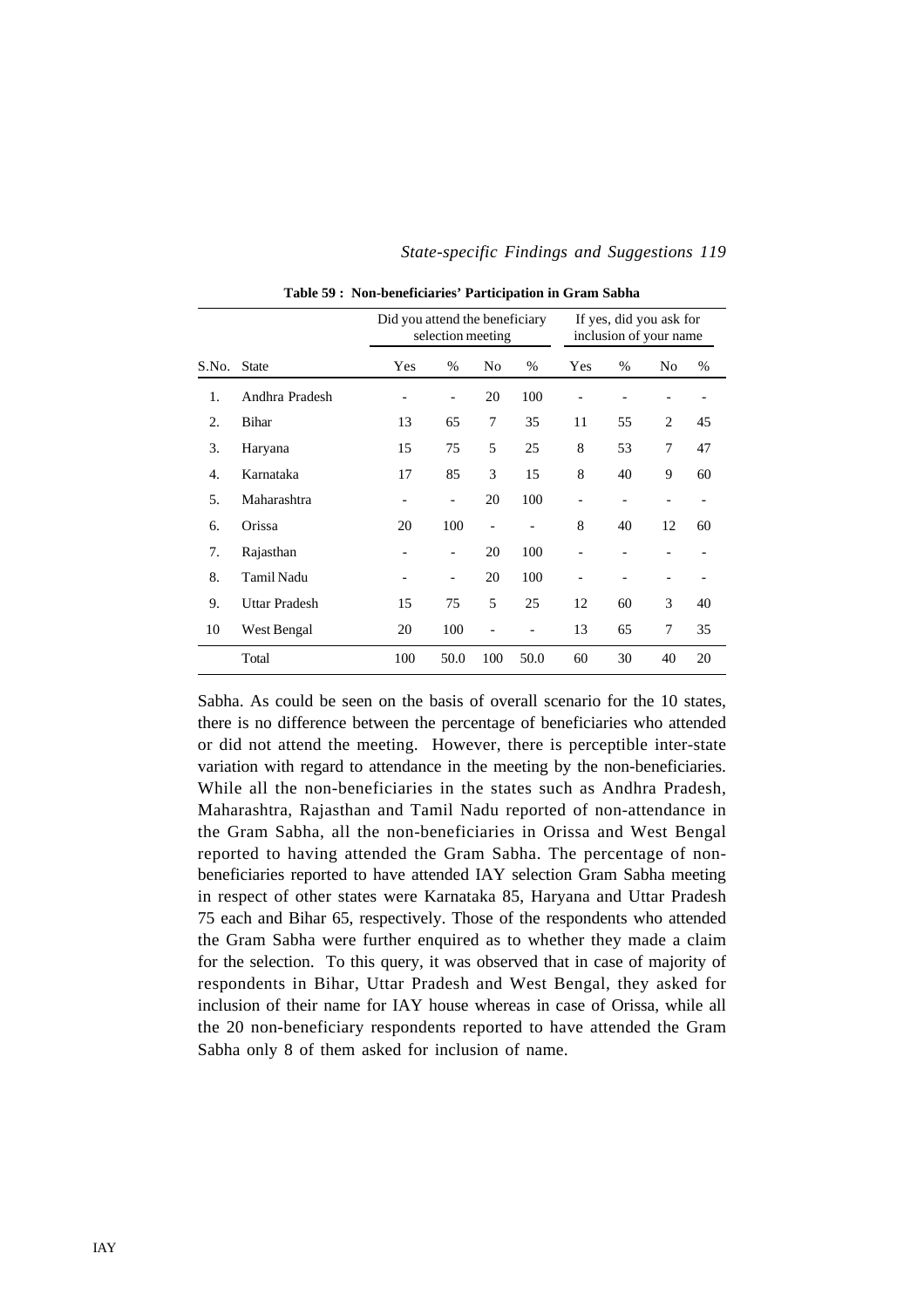*Response to Selection Process :* The fairness of the selection process was examined from non-beneficiary angle. As could be seen, out of 200 respondents, only 38 non-beneficiaries were critical of the selection process or of the opinion that the selection was not fair. Majority i.e. 39.05 per cent were of the opinion as fair and very fair opinion was reported by another 11.5 per cent of respondents. Together it constituted above 50 per cent which is a clear indication of unbiased and proper selection of IAY beneficiaries. With regard to inter-state variation about the fairness of the selection from the eyes of the non-beneficiaries, selection as very fair was reported by 40 per cent of non-beneficiaries in Karnataka followed by 25 each in Bihar and Uttar Pradesh and by 20 per cent in Haryana. Selection as fair was reported by 65 per cent of non-beneficiaries in States like Bihar, Haryana, Uttar Pradesh while highest percentage of 75 per cent of non- beneficiaries in West Bengal found selection as fair. None of the non- beneficiaries in two States namely, Andhra Pradesh and Rajasthan, responded for selection process as fair or very fair category. Selection as somewhat fair was reported by 75 per cent of non-beneficiaries in Andhra Pradesh followed by 55 per cent in Rajasthan. A good majority of nonbeneficiaries in States of Tamil Nadu and Rajasthan reported selection as not being fair.

|       |                      | Very fair      |                              | Fair |                              | Somewhat fair                |      | Not fair |      |
|-------|----------------------|----------------|------------------------------|------|------------------------------|------------------------------|------|----------|------|
| S.No. | <b>State</b>         | No.            | $\%$                         | No.  | $\%$                         | No.                          | $\%$ | No.      | $\%$ |
|       | Andhra Pradesh       |                |                              |      |                              | 15                           | 75   | 5        | 25   |
| 2.    | <b>Bihar</b>         | 5              | 25                           | 13   | 65                           | 1                            | 5    | 1        | 5    |
| 3.    | Haryana              | 4              | 20                           | 13   | 65                           | $\overline{2}$               | 10   | 1        | 5    |
| 4.    | Karnataka            | 8              | 40                           | 12   | 60                           | $\qquad \qquad \blacksquare$ | -    |          |      |
| 5.    | Maharashtra          |                | $\qquad \qquad \blacksquare$ | 5    | 25                           | 10                           | 50   | 5        | 25   |
| 6.    | Orissa               |                | $\overline{\phantom{a}}$     | 2    | 10                           | 13                           | 65   | 5        | 25   |
| 7.    | Rajasthan            |                | $\qquad \qquad \blacksquare$ | -    | $\qquad \qquad \blacksquare$ | 11                           | 55   | 9        | 45   |
| 8.    | Tamil Nadu           | $\overline{a}$ | $\overline{\phantom{a}}$     | 5    | 25                           | $\overline{4}$               | 20   | 11       | 55   |
| 9.    | <b>Uttar Pradesh</b> | 5              | 25                           | 13   | 65                           | 1                            | 5    | 1        | 5    |
| 10.   | West Bengal          |                | $\overline{\phantom{a}}$     | 15   | 75                           | 5                            | 25   |          |      |
|       | Total                | 22             | 11.0                         | 78   | 39.0                         | 62                           | 31.0 | 38       | 18.5 |

**Table 60 : Non Beneficiaries' Response to the Selection Process**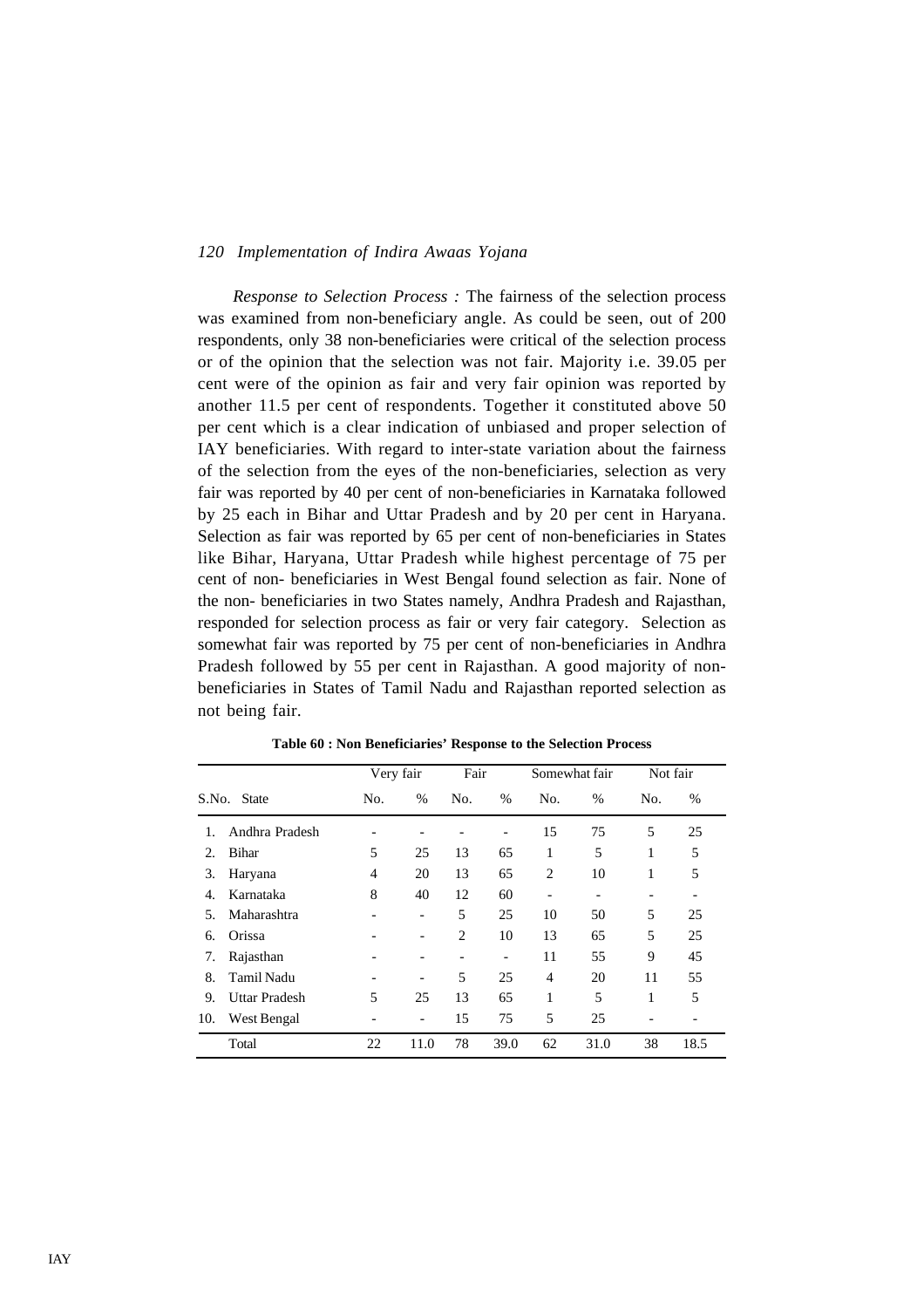*Reason for Non-attendance of the Meeting :* The non-beneficiaries who did not attend the selection meeting were asked to give reasons for non-attendance of meeting. The reasons broadly categorised are (i) no proper announcement (ii) there was announcement but the person him/ herself was not aware of the meeting (iii) away from village (iv) did not have faith in the meeting (v) non-specific reasons. As could be seen from the Table, no prior information or lack of proper announcement was the primary cause in respect of Uttar Pradesh and Bihar. Percentage of respondents who reported of announcement but did not attend the meeting was 100 in case of Karnataka followed by 70 in Maharashtra. Absent from village during the meeting was reported by 60 per cent of respondents in Haryana, 40 per cent in Rajasthan and 10 per cent in Tamil Nadu. No faith in meeting was shown as a major cause for non-attendance in case of Andhra Pradesh where 70 per cent of the respondents reported that they did not have faith in the selection process. This is followed by 30 per cent in case of Maharashtra and 20 per cent in Rajasthan.

|                | S.No. State          | No announce- Announ-<br>ment of the<br>meeting |      |                   | ced but<br>did not<br>know |                | Away<br>from the<br>village | Did not<br>have<br>faith in<br>meeting |      | Other<br>reasons |      | No<br>response |   |
|----------------|----------------------|------------------------------------------------|------|-------------------|----------------------------|----------------|-----------------------------|----------------------------------------|------|------------------|------|----------------|---|
|                |                      | No.                                            | $\%$ | No.               | $\%$                       | No.            | $\%$                        | No.                                    | $\%$ | No.              | $\%$ | No.            | % |
| $\mathbf{1}$ . | Andhra Pradesh       | 6                                              | 30   |                   |                            |                |                             | 14                                     | 70   |                  |      |                |   |
| 2.             | Bihar                | 5                                              | 25   | $\qquad \qquad -$ |                            |                | $\overline{\phantom{0}}$    | $\mathbf{1}$                           | 5    | 1                | 5    |                |   |
| 3.             | Haryana              | 2                                              | 10   | $\qquad \qquad -$ | $\overline{\phantom{a}}$   | 3              | 15                          | $\overline{\phantom{0}}$               |      |                  |      |                |   |
| 4.             | Karnataka            |                                                |      | 3                 | 15                         | ÷              |                             |                                        |      |                  |      |                |   |
| .5.            | Maharashtra          |                                                |      | 14                | 70                         |                | $\overline{\phantom{0}}$    | 6                                      | 30   |                  |      |                |   |
| б.             | Orissa               |                                                |      |                   |                            |                |                             |                                        |      |                  |      |                |   |
| 7.             | Rajasthan            |                                                |      | 8                 | 40                         | 8              | 40                          | $\overline{4}$                         | 20   |                  |      |                |   |
| 8.             | <b>Tamil Nadu</b>    | 10                                             | 50   | 8                 | 40                         | $\overline{c}$ | 10                          |                                        |      |                  |      |                |   |
| 9.             | <b>Uttar Pradesh</b> | 5                                              | 25   |                   | $\overline{\phantom{a}}$   | 3              | 30                          |                                        |      |                  |      |                |   |
| 10.            | West Bengal          |                                                |      |                   |                            |                |                             |                                        |      |                  |      |                |   |
|                | Total                | 28                                             | 14.0 | 33                | 16.5                       | 13             | 6.5                         | 25                                     | 12.5 | 1                | 0.5  |                |   |

**Table 61 : Reasons for Non-attendance of Gram Sabha**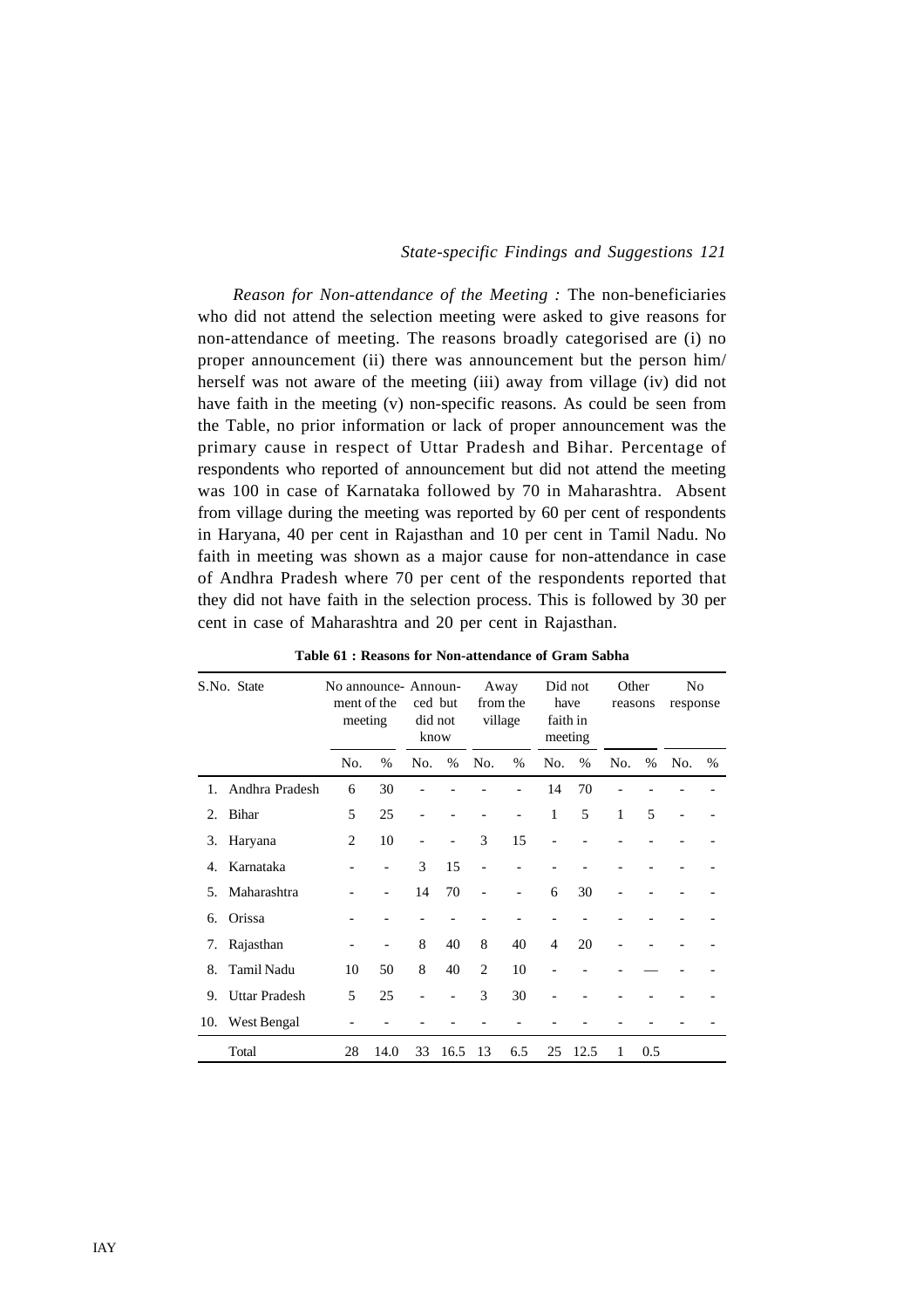*Display of the Selection List :* As per the guidelines of IAY, the list of beneficiaries selected in Gram Sabha are to be published and displayed. From the observation of the study, it was found that this has been largely practised in majority of the states. Hundred per cent respondents in case of Bihar, Karnataka, Maharashtra, Orissa, Tamil Nadu, Uttar Pradesh and West Bengal reported that there display of lists whereas all the nonbeneficiaries in Andhra Pradesh expressed that there was no display of the list of identified beneficiaries. In respect of Rajasthan, while 50 per cent were confident that there was no display of the selection list, an equal number were non-committal.

|       |                      | Yes                      |                          | N <sub>0</sub> |      | Do not know |     | No response    |         |
|-------|----------------------|--------------------------|--------------------------|----------------|------|-------------|-----|----------------|---------|
| S.No. | <b>State</b>         | No.                      | %                        | No.            | $\%$ | No.         | %   | No.            | %       |
| 1.    | Andhra Pradesh       |                          | $\overline{\phantom{0}}$ | $20\,$         | 100  |             |     |                |         |
| 2.    | Bihar                | 20                       | 100                      | $\overline{a}$ |      |             |     |                |         |
| 3.    | Haryana              | 14                       | 70                       | 6              | 30   |             |     |                |         |
| 4.    | Karnataka            | 20                       | 100                      | $\overline{a}$ |      |             |     |                |         |
| 5.    | Maharashtra          | 20                       | 100                      |                |      |             |     |                |         |
| 6.    | Orissa               | 20                       | 100                      | $\overline{a}$ |      |             |     |                |         |
| 7.    | Rajasthan            | $\overline{\phantom{0}}$ | $\overline{\phantom{a}}$ | 10             | 50   | 8           | 40  | $\overline{2}$ | 10      |
| 8.    | Tamil Nadu           | 20                       | 100                      |                |      |             |     |                |         |
| 9.    | <b>Uttar Pradesh</b> | 20                       | 100                      |                |      |             |     |                |         |
| 10.   | West Bengal          | 20                       | 100                      |                |      |             |     |                |         |
|       | Total                | 154                      | 77.0                     | 36             | 18.0 | 8           | 4.0 | $\overline{2}$ | $1.0\,$ |

**Table 62 : Display of List of Selected Beneficiaries**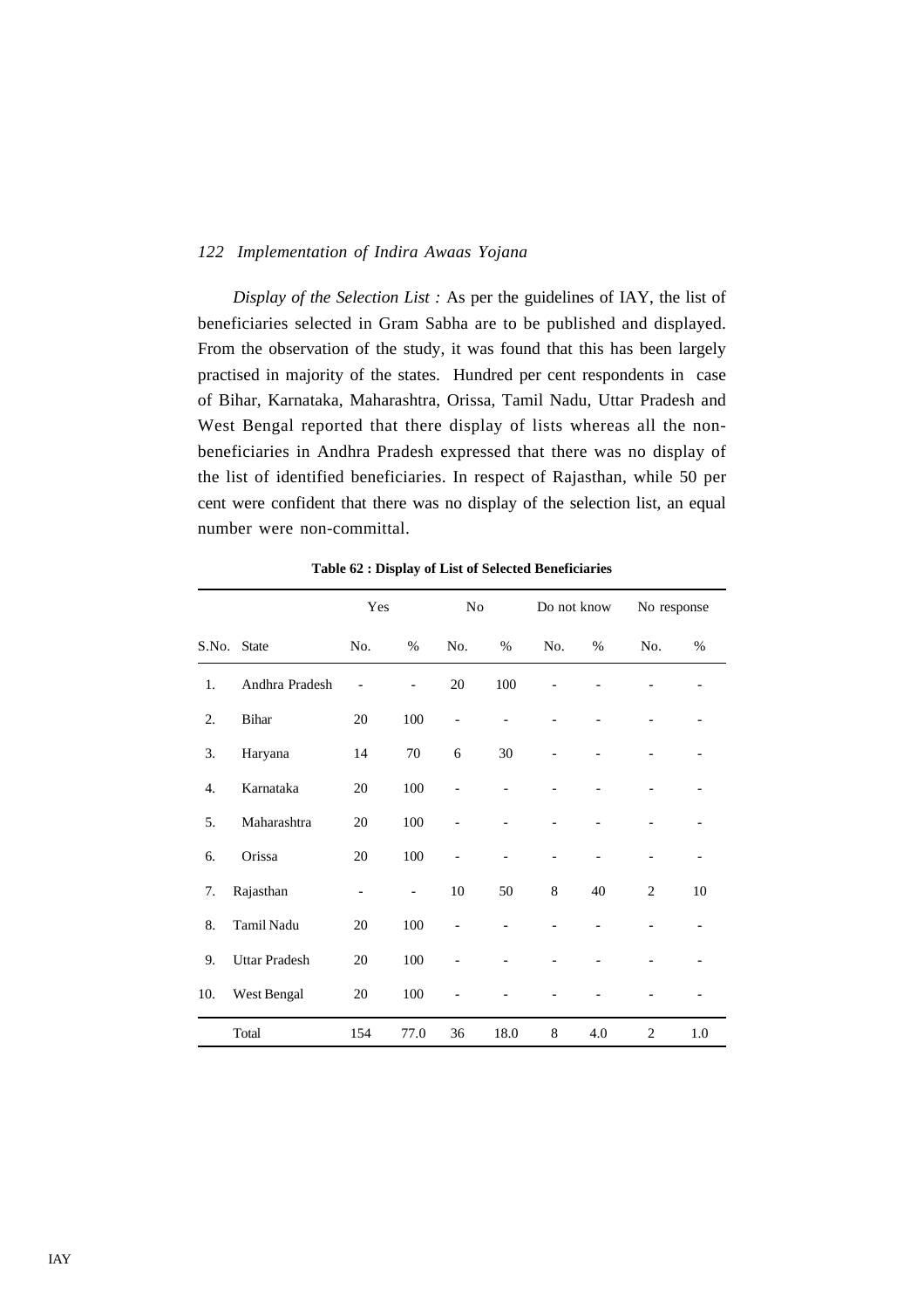*IAY House to Deserving Person* : The non-beneficiaries' opinion with regard to benefit to deserving persons was further enquired. It is satisfying to note that in States like Karnataka, 55 per cent of respondents said the IAY house has gone to cent per cent deserving persons and another 45 per cent opined that it was within a range of 80-100 per cent deserving. Similar response was received in case of Haryana as well.

| S.No. State |                      |     | 100% |              | $80 - 100 %$ |                | $60-80%$ |       | $40 - 60 %$ | < 40 %         |     |
|-------------|----------------------|-----|------|--------------|--------------|----------------|----------|-------|-------------|----------------|-----|
|             |                      | No. | %    | No.          | %            | No.            | %        | No.   | $\%$        | No.            | %   |
| 1.          | Andhra Pradesh       |     |      |              |              | 6              | 30       | 14    | 70          |                |     |
| 2.          | <b>Bihar</b>         |     |      | 13           | 65           | 7              | 35       |       |             |                |     |
| 3.          | Haryana              | 9   | 45   | 11           | 55           |                |          |       |             |                |     |
| 4.          | Karnataka            | 11  | 55   | 9            | 45           |                |          |       |             |                |     |
| 5.          | Maharashtra          |     |      |              |              | $\mathfrak{2}$ | 10       | 14    | 70          | $\overline{4}$ | 20  |
| 6.          | Orissa               |     |      | $\mathbf{2}$ | $10\,$       | 6              | 30       | 11    | 55          | $\mathbf{1}$   | 5   |
| 7.          | Rajasthan            |     |      |              |              | 10             | 50       | $\,8$ | 40          | $\mathfrak{2}$ | 10  |
| 8.          | Tamil Nadu           |     |      |              |              | $\mathfrak{2}$ | $10\,$   | 14    | $70\,$      | $\overline{4}$ | 20  |
| 9.          | <b>Uttar Pradesh</b> |     |      | 9            | 45           | 11             | 55       |       |             |                |     |
| 10.         | West Bengal          |     |      | 7            | 35           | 13             | 65       |       |             |                |     |
|             | Total                | 20  | 10.0 | 51           | 25.5         | 57             | 28.5     | 61    | 30.5        | 11             | 5.5 |

**Table 63 : Opinion Regarding House Allotment to Most Deserving Persons**

*Malpractice in Selection :* The opinion of the non-beneficiaries regarding unfair practice in the selection was enquired. As could be seen from the Table, 64.5 per cent of non- beneficiaries reported that there was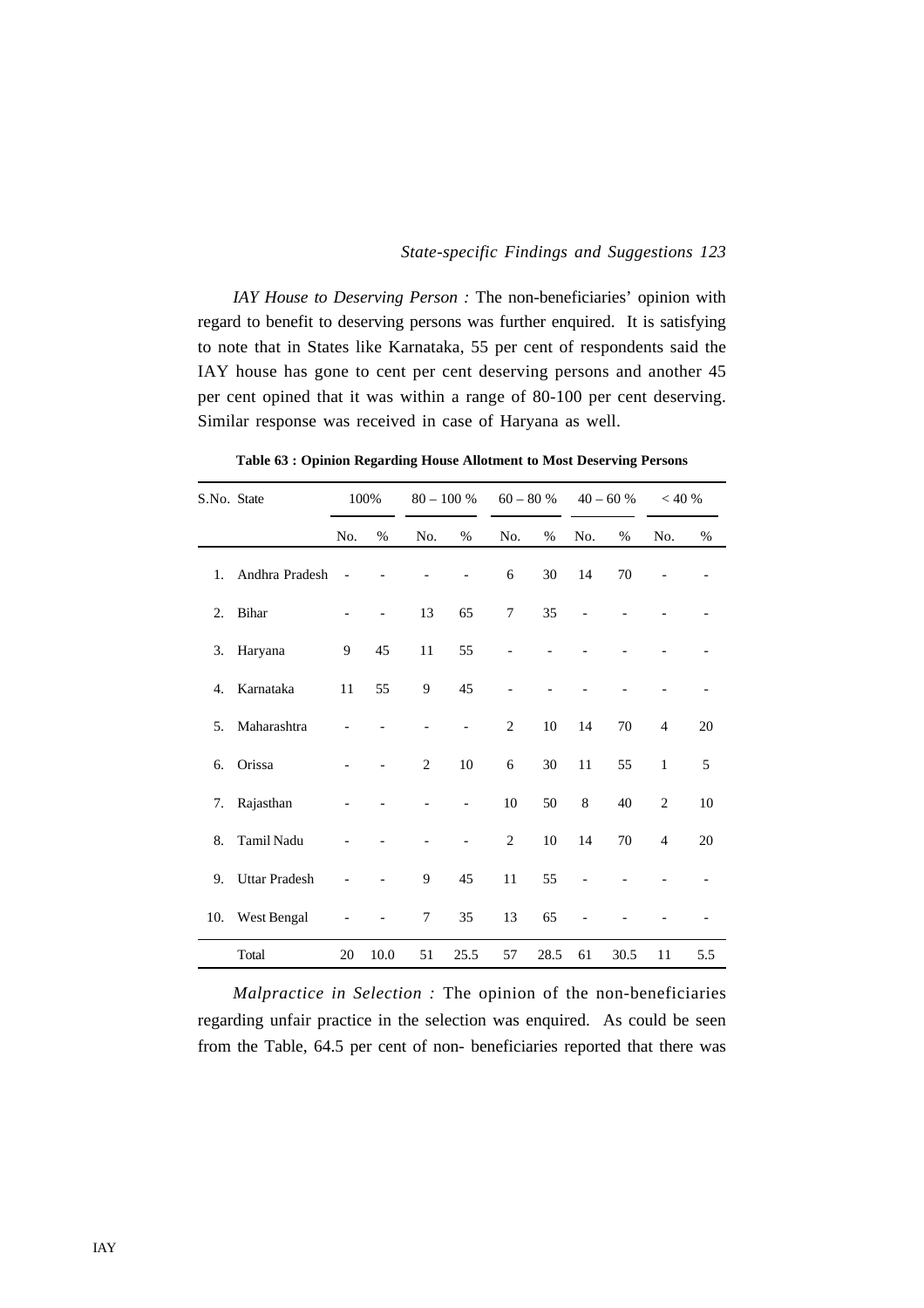no malpractice in the entire IAY beneficiary selection process. All the non-beneficiaries in Karnataka, West Bengal and Orissa reported that there was no malpractice in the process. However, the presence of malpractice was reported by 80 per cent of non-beneficiaries in Andhra Pradesh followed by 60 per cent in Uttar Pradesh and Maharashtra and 55 per cent in Tamil Nadu. The nature of selection in the Gram Sabha was also enquired from the non-beneficiaries with regard to quorum in the Gram Sabha, as well as transparency maintained in the selection process. As regard to the quorum in the Gram Sabha, while 53 per cent, of nonbeneficiaries reported adequate quorum being present in the Gram Sabha, almost equal percentage i.e. 47 were of the opinion that the Gram Sabha did not have adequate quorum. Analysis of inter-state variation in the study area indicated that adequate quorum was reported by 100 per cent of non-beneficiaries in States like West Bengal, Orissa and Karnataka followed by 70 per cent in Uttar Pradesh and Haryana. Similarly, 5 States where respondents reported of inadequate quorum were Tamil Nadu, Bihar, Maharashtra, Andhra Pradesh and Rajasthan. Regarding transparency maintained in the selection process, 100 per cent of respondents in case of Karnataka and West Bengal were of the opinion that there was transparency. Whereas in case of Orissa, while 100 per cent of respondents reported about the adequacy of the quorum, only 35 per cent reported transparency in the selection process. Other states where non-beneficiaries reported about transparency in the selection process were 80 per cent in case of Uttar Pradesh and Haryana. Highest percentage of respondents in Bihar followed by Andhra Pradesh and Rajasthan reported lack of transparency. In case of these states, similar percentage of respondents also reported about inadequate quorum for the Gram Sabha meeting. It appears that in states where the Gram Sabha was not very effective, in such states there was also poor transparency with regard to selection process.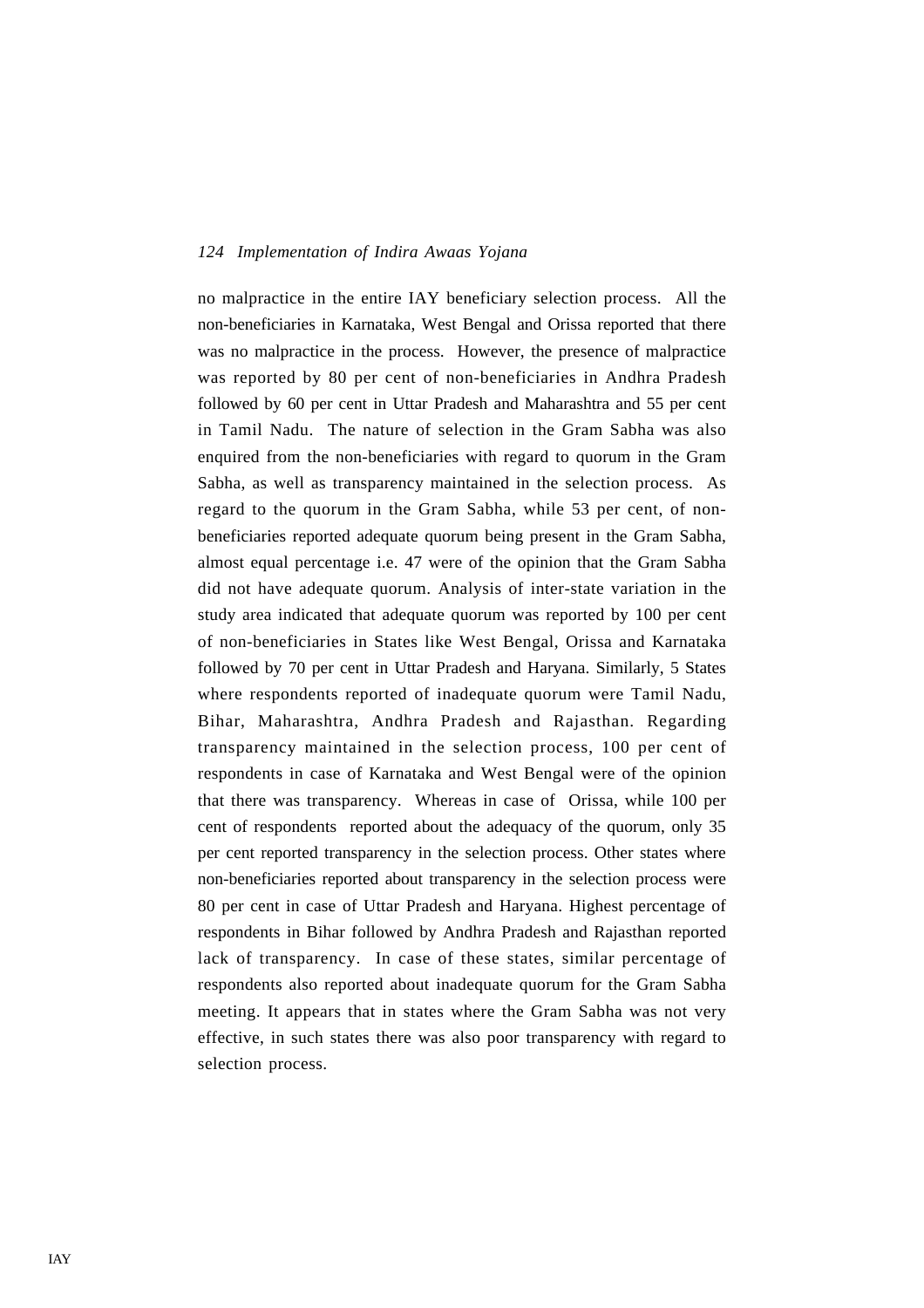| S.No. State |                      |     | Did you find any<br>malpractices in the<br>selection of beneficiaries |     |      |                | Whether adequate<br>forum presented<br>in the meeting |                |                | Whether transparency<br>was maintained in<br>the selection process |      |                |      |  |
|-------------|----------------------|-----|-----------------------------------------------------------------------|-----|------|----------------|-------------------------------------------------------|----------------|----------------|--------------------------------------------------------------------|------|----------------|------|--|
|             |                      | Yes | $\%$                                                                  | No. | $\%$ | Yes            | $\%$                                                  | No.            | $\%$           | Yes                                                                | $\%$ | No.            | $\%$ |  |
| 1.          | AP                   | 16  | 80                                                                    | 4   | 20   | 5              | 25                                                    | 15             | 75             | 5                                                                  | 25   | 15             | 75   |  |
| 2.          | Bihar                | 7   | 35                                                                    | 13  | 65   | $\overline{2}$ | 10                                                    | 18             | 90             | $\overline{2}$                                                     | 10   | 18             | 90   |  |
| 3.          | Haryana              | 5   | 25                                                                    | 15  | 75   | 14             | 70                                                    | 6              | 30             | 16                                                                 | 80   | $\overline{4}$ | 20   |  |
| 4.          | Karnataka            |     |                                                                       | 20  | 100  | 20             | 100                                                   | $\overline{a}$ | $\overline{a}$ | 20                                                                 | 100  |                |      |  |
| 5.          | Maharashtra          | 12  | 60                                                                    | 8   | 40   | 5              | 25                                                    | 15             | 75             | 7                                                                  | 35   | 13             | 65   |  |
| 6.          | Orissa               |     |                                                                       | 20  | 100  | 20             | 100                                                   | $\overline{a}$ |                | 7                                                                  | 35   | 13             | 65   |  |
| 7.          | Rajasthan            | 8   | 40                                                                    | 12  | 60   | 6              | 30                                                    | 14             | 70             | 6                                                                  | 30   | 14             | 70   |  |
| 8.          | Tamil Nadu           | 11  | 55                                                                    | 9   | 45   | $\overline{2}$ | 10                                                    | 18             | 90             | 8                                                                  | 40   | 12             | 60   |  |
| 9.          | <b>Uttar Pradesh</b> | 12  | 60                                                                    | 8   | 40   | 14             | 70                                                    | 6              | 30             | 16                                                                 | 80   | $\overline{4}$ | 20   |  |
| 10.         | West Bengal          |     |                                                                       | 20  | 100  | 20             | 100                                                   |                |                | 20                                                                 | 100  |                |      |  |
|             | Total                | 71  | 35.5                                                                  | 129 | 64.5 | 108            | 53.0                                                  | 92             | 47.0           | 107                                                                | 51.0 | 93             | 49   |  |

**Table 64 : Participation Regarding Malpractices in the Selection of Beneficiaries**

*Quality of Construction :* The non-beneficiaries' perception with regard to construction quality was enquired. Majority of non-beneficiaries i.e. 57 per cent for the overall study area expressed that the houses constructed under IAY are of good quality whereas an equal percentage of 21.5 per cent each expressed construction as either very good or somewhat good. None of the non-beneficiaries reported of poor construction quality in any of the states in the study population. The response with regard to very good construction was 60 per cent in case of Tamil Nadu followed by 40 per cent each in Uttar Pradesh and Andhra Pradesh. House quality as good was reported by 80 per cent of beneficiaries in Karnataka followed by 75 per cent in Rajasthan, 65 per cent in Bihar and Orissa. Somewhat good was reported by 35 per cent of beneficiaries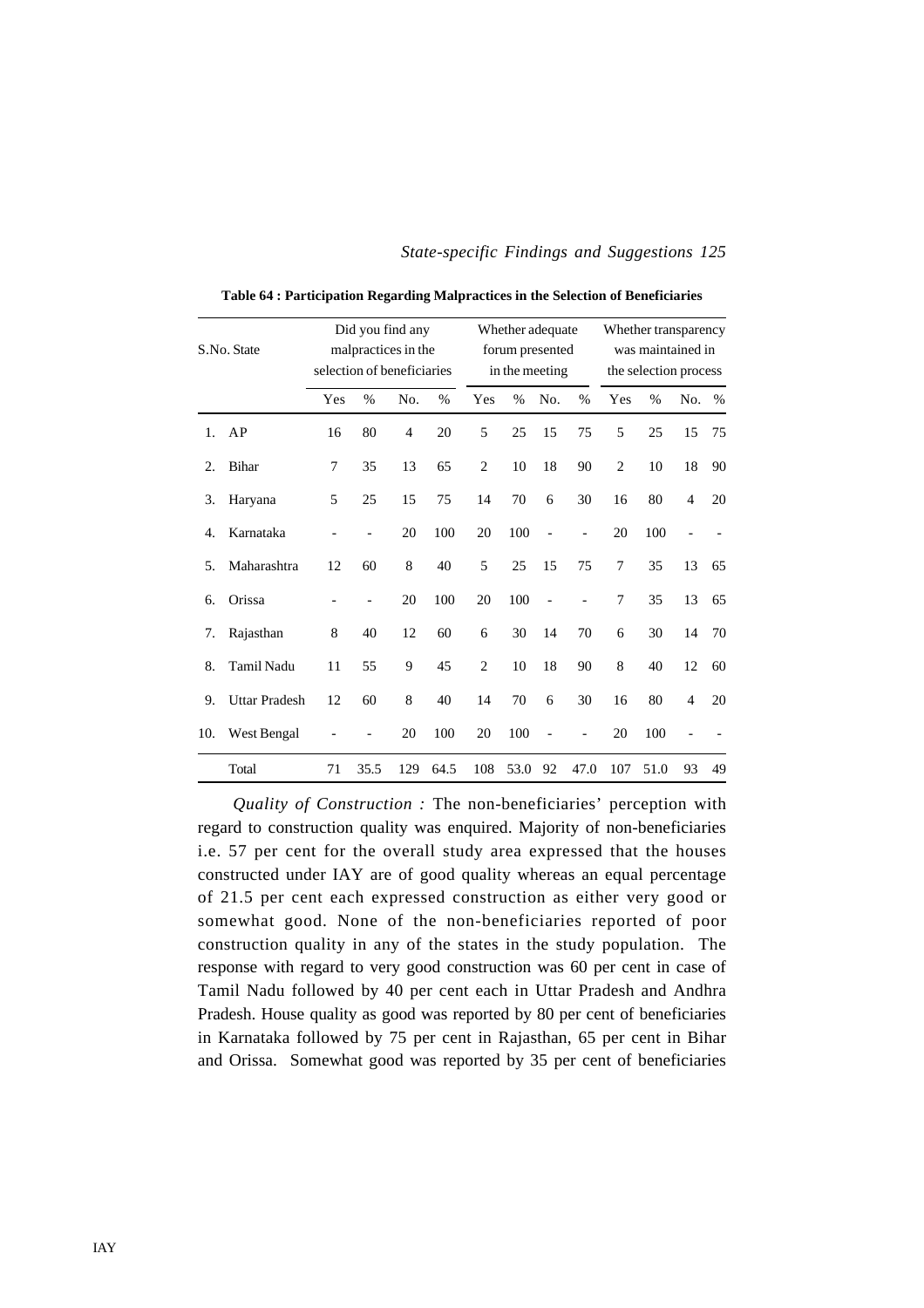in Bihar. The quality of house as somewhat good or good was reported only in case of Bihar and West Bengal.

| S.No. State |                      | Very<br>good   |                | Good |      | Somewhat<br>good |      | <b>Not</b><br>good |   | No response |   |  |
|-------------|----------------------|----------------|----------------|------|------|------------------|------|--------------------|---|-------------|---|--|
|             |                      | No.            | %              | No.  | %    | No.              | $\%$ | No.                | % | No.         | % |  |
| 1.          | Andhra Pradesh       | 8              | 40             | 12   | 60   |                  |      |                    |   |             |   |  |
| 2.          | Bihar                |                | $\overline{a}$ | 13   | 65   | 7                | 35   |                    |   |             |   |  |
| 3.          | Haryana              | 7              | 35             | 11   | 55   | $\overline{c}$   | 10   |                    |   |             |   |  |
| 4.          | Karnataka            | $\overline{4}$ | 20             | 16   | 80   |                  |      |                    |   |             |   |  |
| 5.          | Maharashtra          | $\overline{2}$ | 10             | 12   | 60   | 6                | 30   |                    |   |             |   |  |
| 6.          | Orissa               | $\overline{2}$ | 10             | 13   | 65   | 5                | 25   |                    |   |             |   |  |
| 7.          | Rajasthan            |                | $\overline{a}$ | 15   | 75   | 5                | 25   |                    |   |             |   |  |
| 8.          | Tamil Nadu           | 12             | 60             | 6    | 30   | $\overline{2}$   | 10   |                    |   |             |   |  |
| 9.          | <b>Uttar Pradesh</b> | $\,8$          | 40             | 10   | 50   | $\mathfrak{2}$   | 10   |                    |   |             |   |  |
| 10.         | West Bengal          |                |                | 6    | 30   | 14               | 70   |                    |   |             |   |  |
|             | Total                | 43             | 21.5           | 114  | 57.0 | 43               | 21.5 |                    |   |             |   |  |

**Table 65 : Quality of Construction in the Case of IAY House**

*Adequacy of Space :* Besides quality of construction, the adequacy of space available for the family in IAY constructed house was further enquired. On overall basis, 36 per cent of respondents opined that the space was inadequate and only 21.5 per cent reported that house space was quite adequate. With regard to inter-state variation, 90 per cent of non-beneficiaries in Andhra Pradesh, Maharashtra and Tamil Nadu reported that the accommodation was inadequate followed by 55 per cent in Uttar Pradesh. Eighty per cent of non-beneficiaries in Rajasthan followed by 65 per cent in Bihar reported that the IAY house was well adequate for the IAY beneficiary family. All the non-beneficiaries in West Bengal were of the opinion that space was just adequate. Response in the category of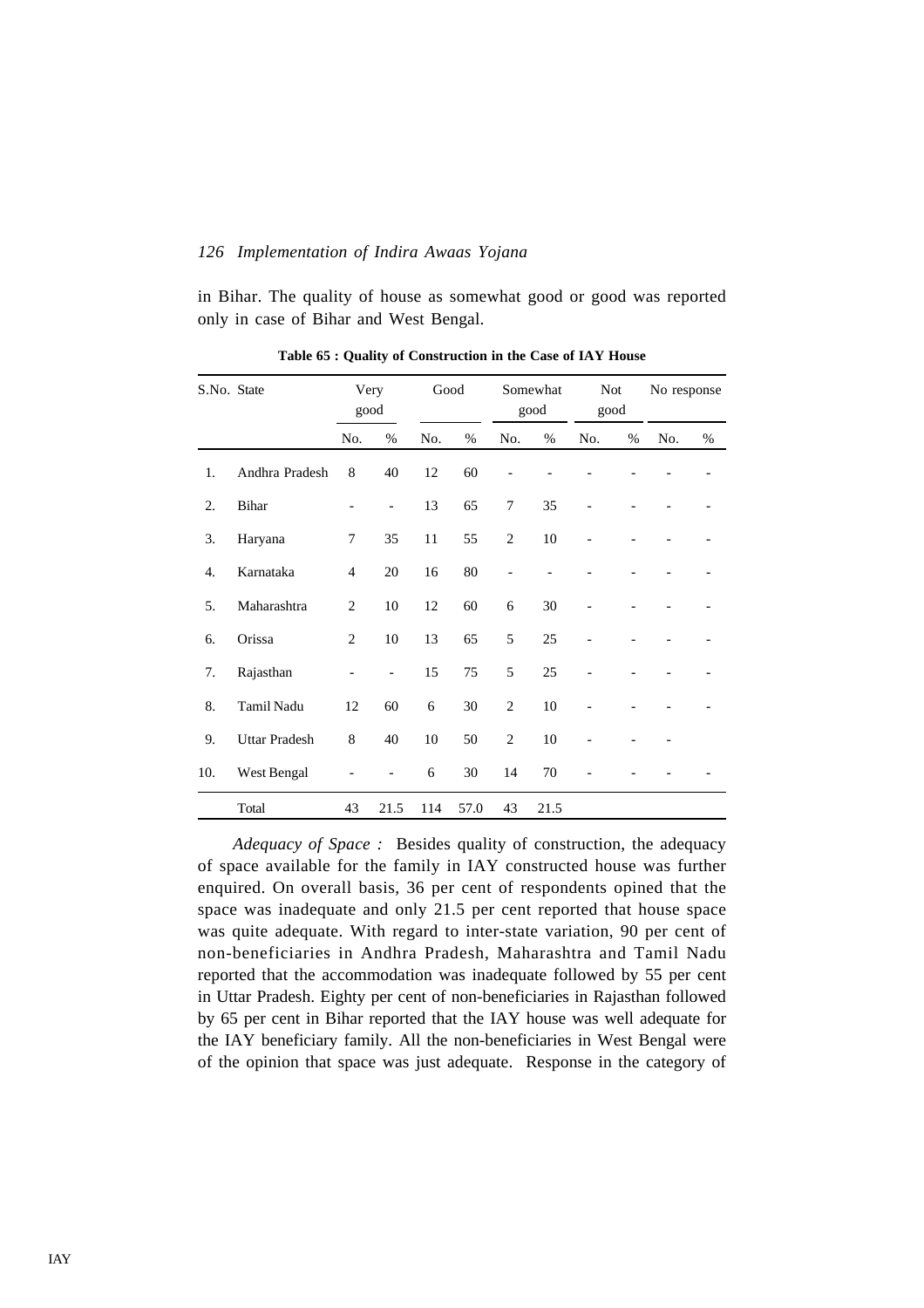somewhat adequate was reported in case of 60 per cent of non-beneficiaries in Orissa followed by 35 per cent in Haryana and 25 per cent in Uttar Pradesh.

| S.No. State |                      | Very<br>good   |                          | Good           |      | Somewhat<br>good |      | <b>Not</b><br>good |      | No response |   |
|-------------|----------------------|----------------|--------------------------|----------------|------|------------------|------|--------------------|------|-------------|---|
|             |                      |                |                          |                |      |                  |      |                    |      |             |   |
|             |                      | No.            | $\%$                     | No.            | $\%$ | No.              | $\%$ | No.                | $\%$ | No.         | % |
| 1.          | Andhra Pradesh       |                |                          |                |      | $\overline{2}$   | 10   | 18                 | 90   |             |   |
| 2.          | <b>Bihar</b>         | 13             | 65                       | $\overline{4}$ | 20   | 3                | 15   | $\overline{a}$     |      |             |   |
| 3.          | Haryana              | 3              | 15                       | 10             | 50   | 7                | 35   |                    |      |             |   |
| 4.          | Karnataka            | 7              | 35                       | 11             | 55   | $\overline{2}$   | 10   | $\overline{a}$     |      |             |   |
| 5.          | Maharashtra          |                |                          |                |      | $\overline{2}$   | 10   | 18                 | 90   |             |   |
| 6.          | Orissa               |                | $\overline{\phantom{0}}$ | $\mathbf{1}$   | 5    | 12               | 60   | $\overline{7}$     | 35   |             |   |
| 7.          | Rajasthan            | 16             | 80                       | $\overline{4}$ | 20   |                  |      |                    |      |             |   |
| 8.          | Tamil Nadu           | -              |                          |                |      | $\overline{2}$   | 10   | 18                 | 90   |             |   |
| 9.          | <b>Uttar Pradesh</b> | $\overline{4}$ | 20                       |                |      | 5                | 25   | 11                 | 55   |             |   |
| 10.         | West Bengal          |                | $\overline{a}$           | 20             | 100  |                  |      |                    |      |             |   |
|             | Total                | 43             | 21.5                     | 50             | 25.0 | 35               | 17.5 | 72                 | 36.0 |             |   |

**Table 66 : The Adequacy of Housing Space Requirement**

*Irregularity in IAY House :* The perception of non-beneficiaries with regard to any irregularity in financial matters for implementation of IAY scheme was probed. As could be seen from the Table, 52 per cent of non-beneficiaries believed about the presence of irregularity in the implementation process. Their number was highest in case of Uttar Pradesh where 100 per cent of non-beneficiaries reported of financial irregularities followed by 80 per cent each in Tamil Nadu and Maharashtra. Financial irregularities were reported by 75 per cent of non-beneficiaries in Rajasthan, 60 per cent in Orissa and 35 per cent in Bihar. No irregularity was reported by 100 per cent non-beneficiaries in case of both Karnataka and West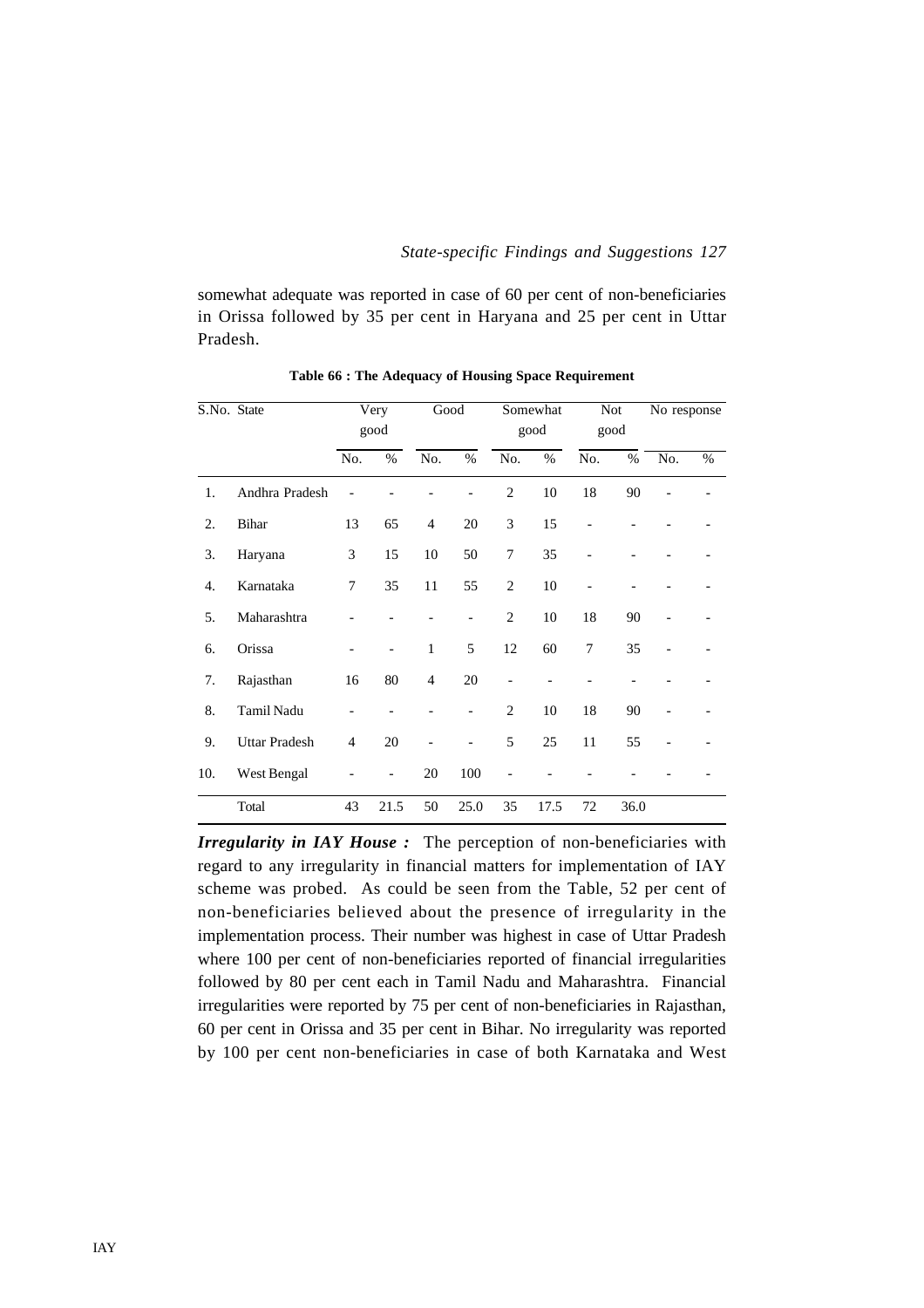Bengal followed by 80 per cent in Haryana. The stage where such irregularities might have occurred was further enquired from the nonbeneficiaries. As could be seen, the non-beneficiaries perceived that in most cases the irregularities were made at block followed by gram panchayat. Involvement of district office in financial irregularities was reported by 15 per cent of non-beneficiaries in case of Andhra Pradesh only. Financial irregularities at gram panchayat were reported by all those who reported about irregularity in Bihar and Tamil Nadu. Hundred per cent non-beneficiaries in Rajasthan who expressed about irregularities were of the opinion that irregularity occurred at block level. Keeping in view the non-beneficiaries' perception, it is amply clear that people believe of irregularity at block more than gram panchayat as the selection process was reported transparent at the Gram Sabha.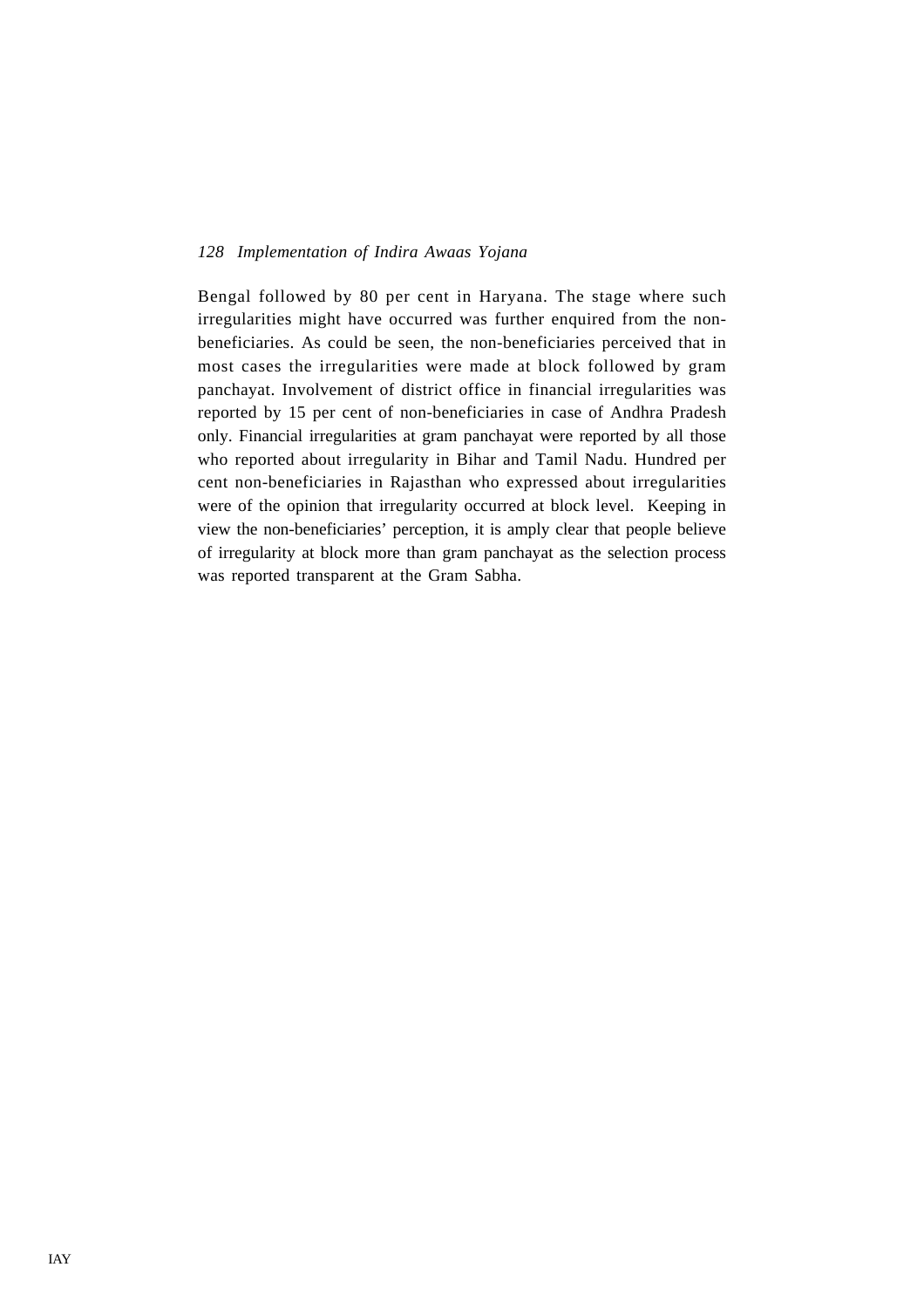| S.No. |                      |                          | in the financing | Any irregularities       |                          |                                  |                          | If yes, at what level    |          |                |         |      |  |  |
|-------|----------------------|--------------------------|------------------|--------------------------|--------------------------|----------------------------------|--------------------------|--------------------------|----------|----------------|---------|------|--|--|
|       | State                |                          |                  |                          |                          | ${\bf G}{\bf P}$<br><b>Block</b> |                          |                          | District |                |         | Bank |  |  |
|       |                      | Yes                      | $\%$             | No.                      | $\%$                     | No.                              | $\%$                     | No.                      | $\%$     | No.            | $\%$    |      |  |  |
| 1.    | Andhra Pradesh       | 14                       | 70               | 6                        | 30                       | $\overline{\phantom{0}}$         | $\overline{\phantom{a}}$ | $12\,$                   | 60       | $\overline{c}$ | $10\,$  |      |  |  |
| 2.    | Bihar                | $\boldsymbol{7}$         | 35               | 13                       | 65                       | $\boldsymbol{7}$                 | 35                       | $\overline{\phantom{a}}$ |          |                |         |      |  |  |
| 3.    | Haryana              | $\overline{4}$           | 20               | 16                       | $80\,$                   | $\sqrt{2}$                       | $10\,$                   | $\sqrt{2}$               | $10\,$   | $\overline{a}$ |         |      |  |  |
| 4.    | Karnataka            | $\overline{\phantom{a}}$ | $\overline{a}$   | $20\,$                   | 100                      | $\overline{\phantom{a}}$         | $\overline{\phantom{a}}$ |                          |          |                |         |      |  |  |
| 5.    | Maharashtra          | 16                       | 80               | 4                        | 20                       | $\overline{7}$                   | 35                       | $\overline{9}$           | 45       |                |         |      |  |  |
| 6.    | Orissa               | 12                       | 60               | 8                        | $40\,$                   | $\mathfrak{Z}$                   | 15                       | $\overline{9}$           | 45       |                |         |      |  |  |
| 7.    | Rajasthan            | 15                       | 75               | 5                        | 25                       | $\overline{\phantom{a}}$         | $\overline{\phantom{a}}$ | 15                       | 75       |                |         |      |  |  |
| 8.    | Tamil Nadu           | 16                       | 80               | $\overline{4}$           | 20                       | 16                               | 80                       | $\overline{a}$           |          |                |         |      |  |  |
| 9.    | <b>Uttar Pradesh</b> | $20\,$                   | 100              | $\overline{\phantom{a}}$ | $\overline{\phantom{a}}$ | $\overline{4}$                   | $20\,$                   | 16                       | 80       |                |         |      |  |  |
| 10.   | West Bengal          |                          | $\overline{a}$   | 20                       | 100                      | $\overline{\phantom{a}}$         |                          |                          |          |                |         |      |  |  |
|       | Total                | 104                      | 52.0             | 96                       | 48.0                     | 39                               | 19.3                     | 63                       | 31.5     | $\sqrt{2}$     | $1.0\,$ |      |  |  |

**Table 67 : Participation Regarding Irregularities in the Financing of the IAY House**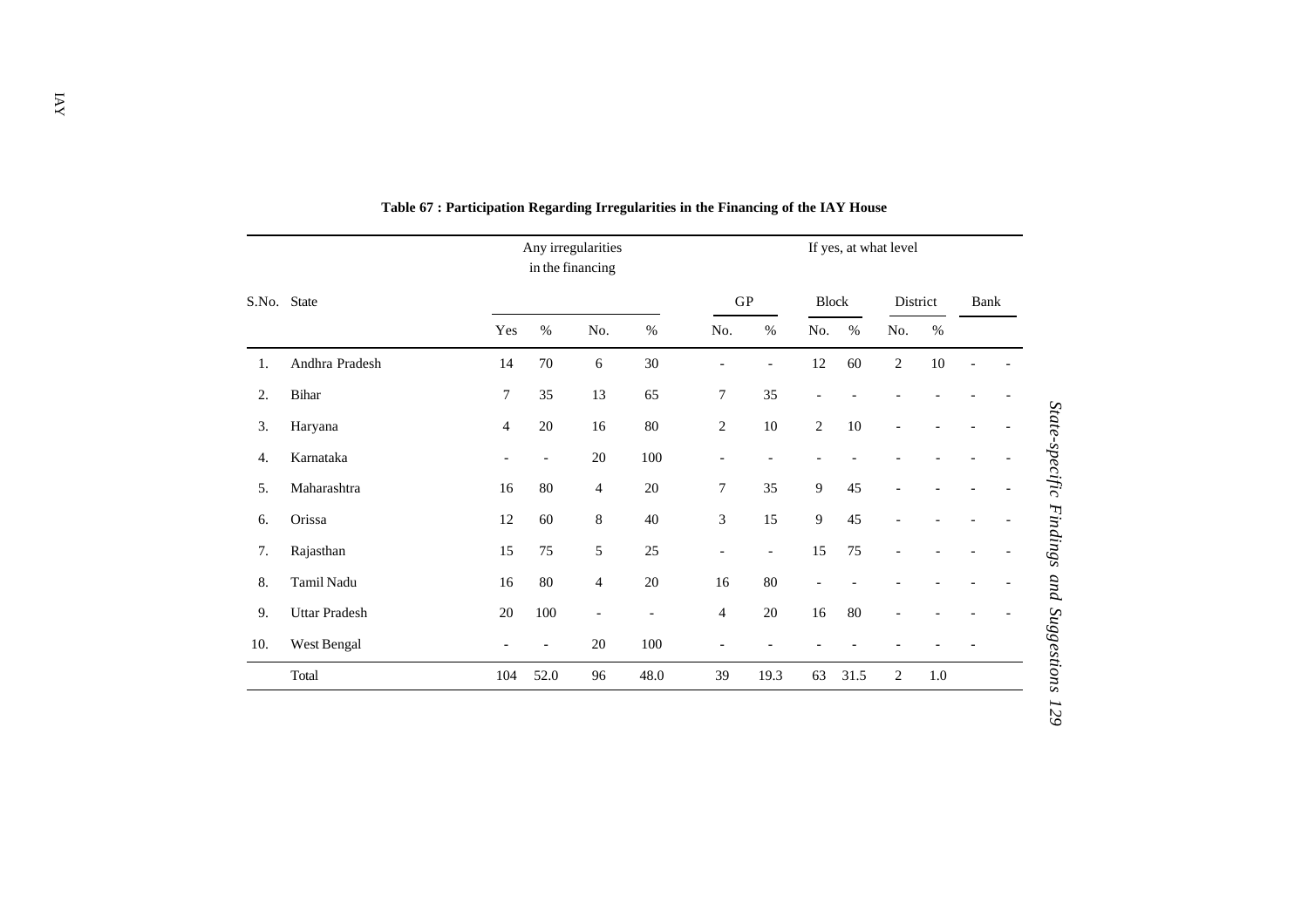# **CHAPTER – IV SUMMARY AND RECOMMENDATIONS**

Like food and clothing, shelter is one of the basic necessities of human existence. A house that one can call his own provides shelter and security in addition to social identity. A person spends more than two-thirds of life time in his/her house and performs most of the social and economic activities. However, this basic human necessity is not always available to everyone. A large number of disadvantaged poor are deprived of permanent shelter and live in temporary arrangements. As per 2001 census housing shortage in the country was 24.7 million out of which 14.1 million was in rural areas. The Central and state governments are relentlessly engaged in providing low cost permanent shelter under various housing schemes. IAY is one of such flagship programmes under the Ministry of Rural Development which has its origin in National Rural Employment Programme of 1980 when housing was a major activity. Initially, IAY was exclusively targeted for SC, ST and bonded labourers. Its scope was expanded to cover non-SC, ST and poor people since 1993-94. By the end of Tenth Plan, a total number of 225 million houses have been constructed under this scheme. The programme is sponsored by the Central Government with 75:25 Central and state share. Broad policy guidelines are issued by the Government of India from time to time. Though, the central guideline is uniform, the state government and local implementing agency at district and block level try to evolve appropriate strategy within central guidelines for better performance of the programme. The scheme performance depends on proper selection of beneficiary, nature and extent of their involvement, use of appropriate locally available housing material and skilled workforce. The quality of house constructed, its maintenance, satisfaction of beneficiary with regard to space and availability of basic social amenity are equally important. Gram Panchayat plays a major role in the implementation process through Gram Sabha.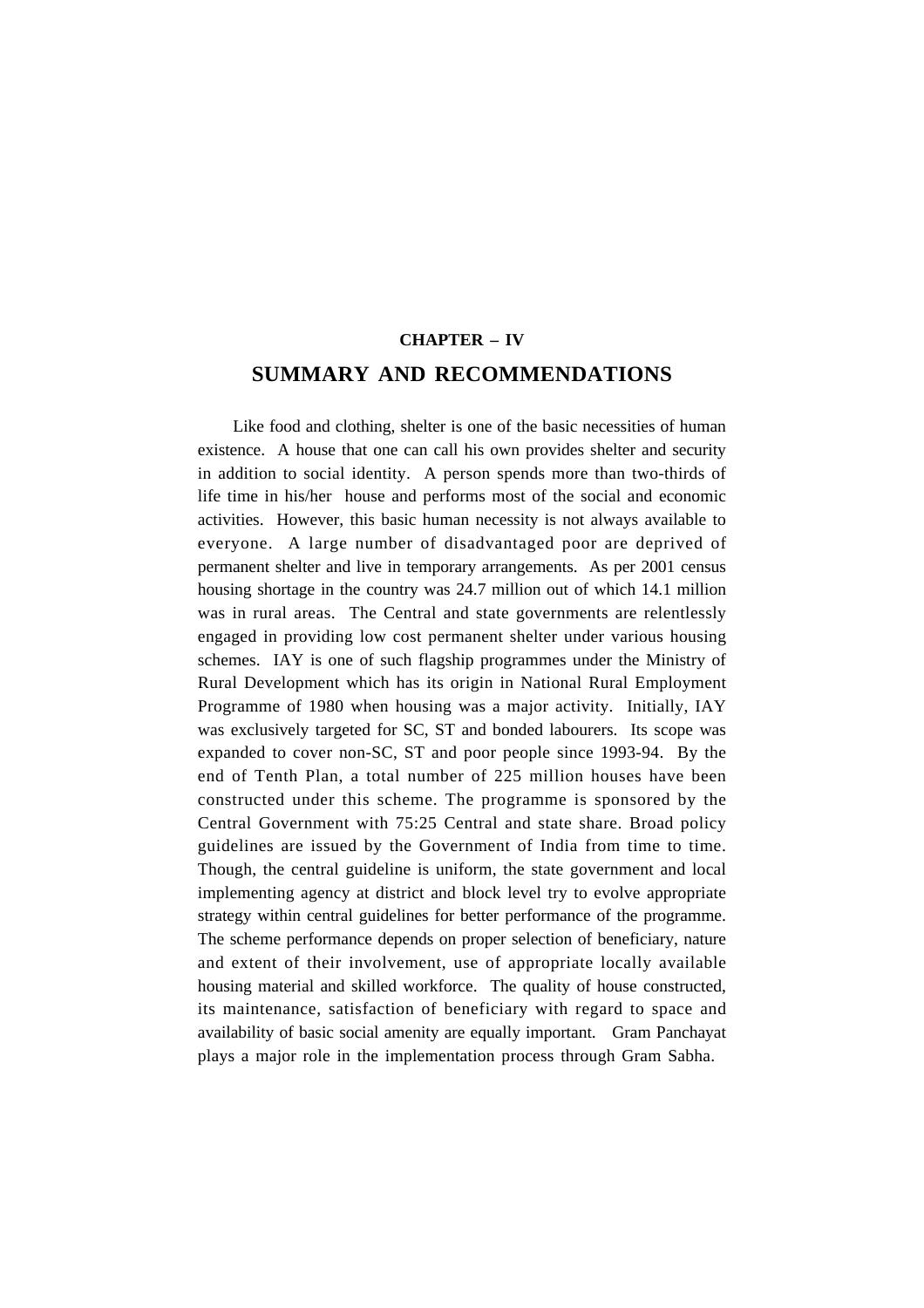The Ministry of Rural Development conducts periodic evaluation to monitor the performance and obtain feedback on ground reality by commissioning studies through different organisations. However, indepth analysis of beneficiary contribution to the success and failure of the programme implementation is not dealt with adequately. The present study has been taken up at national level for comparative analysis of the implementation of IAY programme and to draw conclusion for its policy implication in 10 major states *viz.* AP, Tamil Nadu, Karnataka, Maharashtra, Rajasthan, Haryana, UP, Bihar, West Bengal and Orissa. The primary data for the study were collected from IAY beneficiaries, non-beneficiaries and officials including the Gram Panchayat Pradhan. The secondary data regarding allocation and utilisation of funds were collected from district and block/mandal level. While detailed interview schedule was designed for data collection from primary beneficiaries, structured check-list was used for collection of information from nonbeneficiaries and GP Pradhan /officials. The specific objectives of the study were :

- \* To study the process of planning and implementation of IAY
- \* To examine the extent to which IAY guidelines have been followed
- \* To examine, analyse and identify the factors affecting the implementation of IAY
- \* To study whether and how the structural and type design requirements are not in disaster-prone area
- \* To document innovative approaches adopted in implementation of IAY
- \* To suggest measures for effective implementation of IAY

The time period of this study covers the IAY beneficiaries in the last five years from 1999 to 2004. Two districts from each state were selected representing both high and low performance based on composite ranking, taking into consideration two well-established criteria i.e. (i) percentage of funds utilisation as against sanctioned amount within the stipulated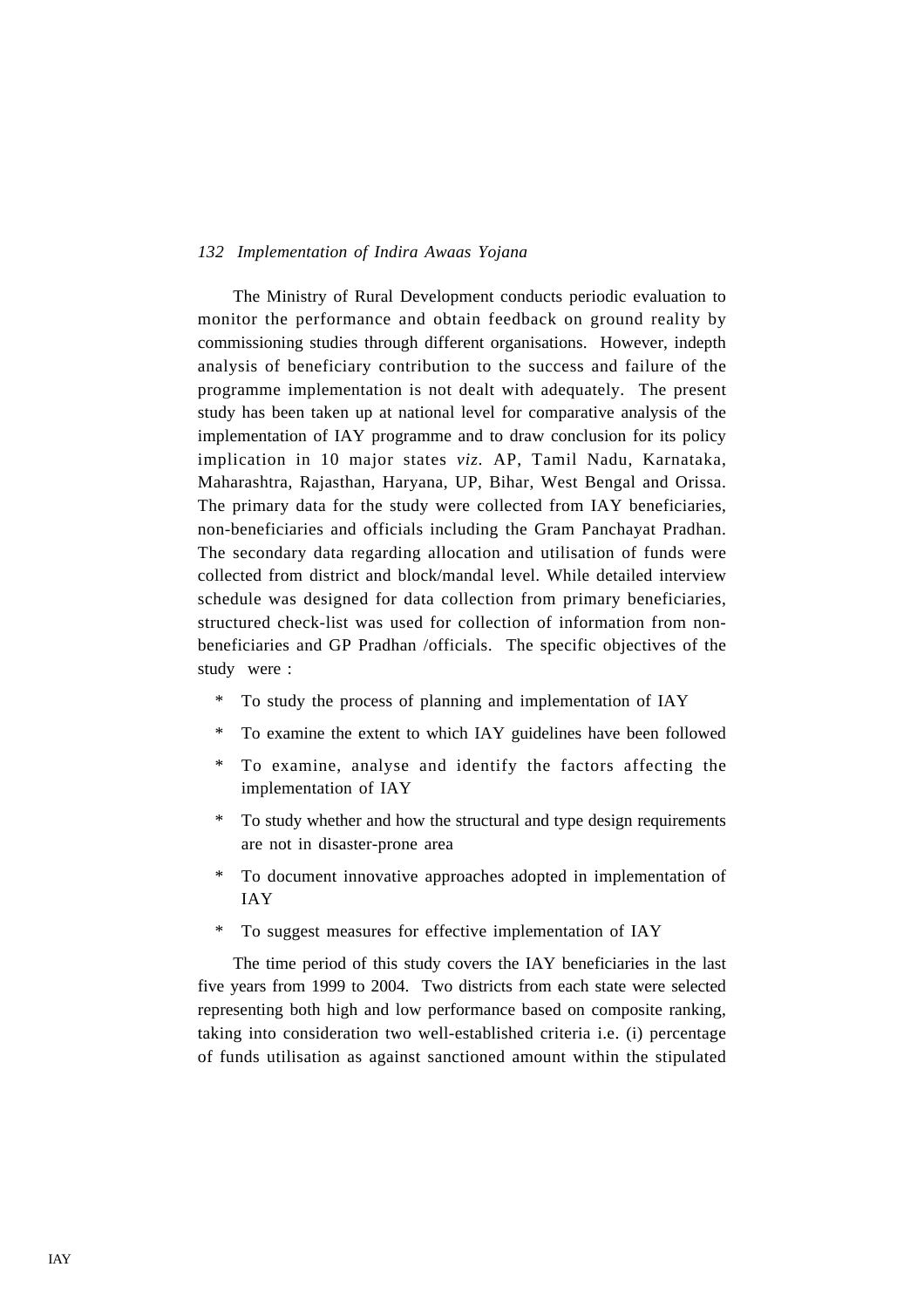period; (ii) the concentration of BPL households in the district. For doing so, first the districts in the state were ranked according to these two stated criteria independently. The rank order of the district was arrived after merging independent rank orders in respect of percentage of funds utilisation and concentration of BPL households. After the final composite rank order for districts in the state was made, two districts were selected randomly, one representing the high performing group falling within the first quartile, and low performing from the last quartile, respectively, of the composite rank order so that they could represent the overall performance of the IAY programme. Same methodology was followed for selection of blocks within the districts. From each block, clusters of four to five villages falling in two or more Gram Panchayats were selected purposively after due consultation with local authorities. Twenty five beneficiaries from each block were randomly selected and interviewed for the study. Though at the beginning of the study it was planned to include sample from all the three categories of beneficiaries wherever possible representing (a) full subsidised; (b) credit-cum-subsidy and (c) shelter upgradation in proportion to their number in the respective group randomly to make total sample population of 25 beneficiaries under IAY programme, this could not be adhered to as some states did not implement credit-cum-subsidy and shelter upgradation. The fund was utilised for full subsidy under new IAY house. Therefore, the study finally focused only on fully subsidised new constructions. Besides, 25 beneficiaries and five non-beneficiaries were also selected from the same cluster randomly representing different social groups. Thus, the sample size for each block was 30 making a total sample of 120 for each state.

Some of the major findings and recommendations are :

## **Major Findings**

In the matter of selection of beneficiaries, among SC/STs the SCs have got weightage over the ST population. Therefore, in order that STs get a fair deal in house allotment, the total allocation should be delinked and should be made for each category separately.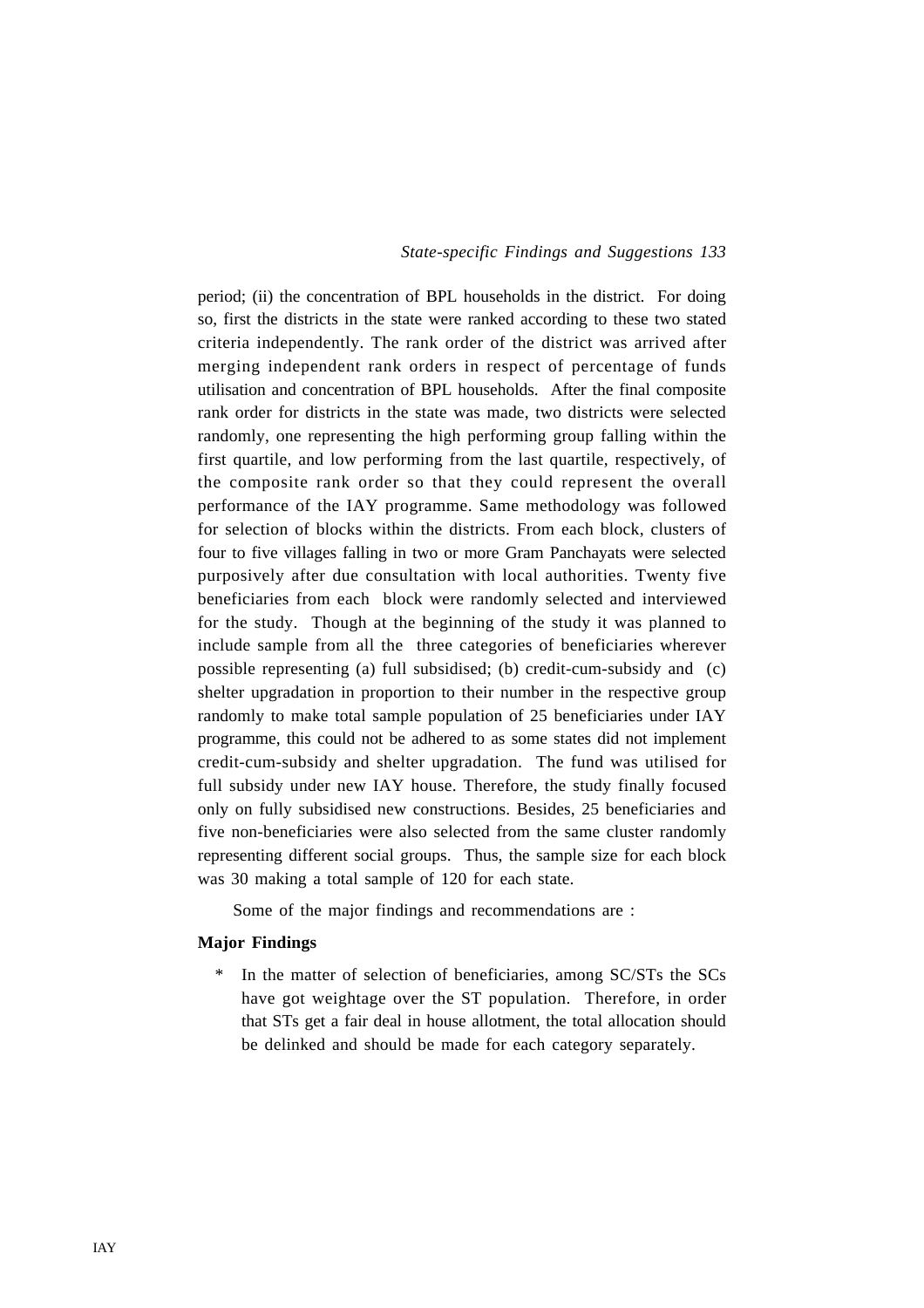- \* The average family size of the IAY beneficiaries across the country is 5.4. The family size is 7.4 in case of Bihar for which, the present norm of 200 sft house size is observed inadequate.
- \* The largest number of beneficiaries for IAY house were found to be agriculture and non-agriculture labour who together comprise 80.7 per cent of the total allotment.
- \* The IAY houses were allotted primarily to the ultra poor households which comprise 35.4 per cent of the total allocation with household income of less than Rs.4,000. Very poor category with Rs.4,000 – Rs.8,000 income group constitute additional 23.2 per cent of the population.
- \* Though Gram Sabha played a critical role in the selection process of IAY beneficiaries, there are evidences of Gram Sabha being superseded by the Panchayat president and official intervention both at block and district levels.
- With regard to possession of ancestral house, 71.4 per cent of beneficiaries reported to have primarily kutcha unserviceable house prior to allocation of the IAY house
- \* Though the Gram Sabha is crucial for proper selection of IAY beneficiaries, it is observed that the meetings were organised without giving proper advance notice. In majority cases, the advance notice was only of two days and publicity was also not adequately made.
- \* Major methods for publicity were circulation by notice board and oral communication which adversely affect the attendance in the Gram Sabha and consequent dissatisfaction for selection process by non-beneficiaries.
- \* IAY house grants were paid to the beneficiaries in instalments ranging from 2 or more than 4. The number of instalments vary from state to state. In some States like Orissa, Karnataka etc., construction of basement before release of first instalment of IAY assistance was insisted upon, which adversely affects the selection of the poorest of the poor.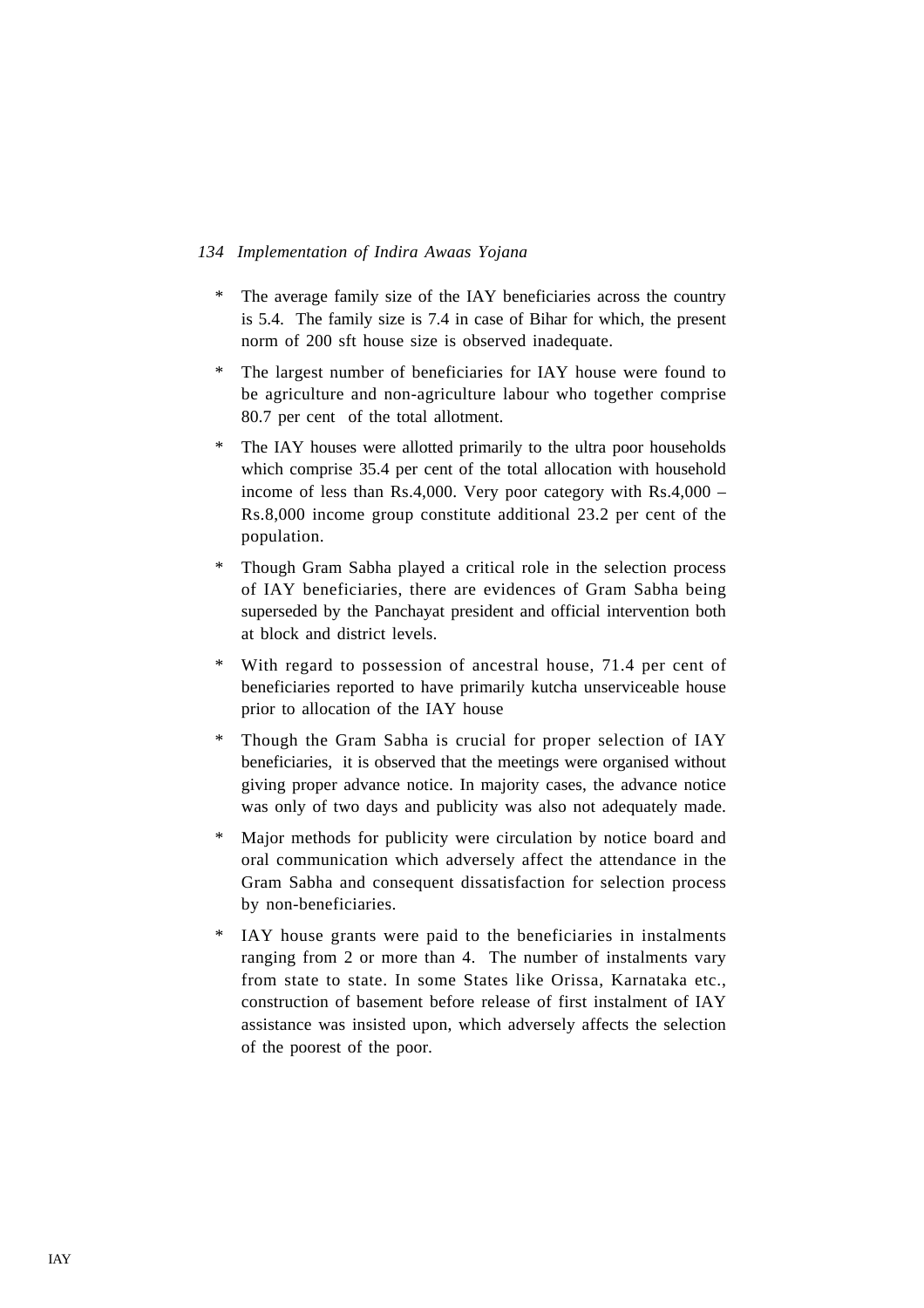- \* On the whole, 72.7 per cent of beneficiaries reported to have received the full amount of each instalment released. Their number is highest with respect to West Bengal and Maharashtra.
- \* The average time for construction of IAY house was reported between 7-9 months. Only in 11 per cent of houses construction took more than one year.
- \* Though beneficiaries were not required to visit block/ district offices with regard to release of IAY assistance, invariably in all states it was observed that they made several visits. Consequently, there was reported loss of mandays and extra cost of nearly Rs.500 incurred by the beneficiary.
- \* In spite of clear instructions that IAY houses should be allotted in the name of female member, only 66.7 per cent of houses were reported to be allotted in the name of the female member and 2.7 per cent jointly in the names of wife and husband. In Tamil Nadu, all 100 per cent houses were allotted in the name of female member whereas in West Bengal only 27 per cent were allotted to women beneficiaries.
- \* House registration was observed in case of 86.9 per cent of the total beneficiaries. The IAY house was constructed primarily in the own house plot of the beneficiary in the main habitation. This constitutes 79.1 per cent of the total houses constructed. This was primarily due to recent emphasis for selection of beneficiaries who purchased own house plots.
- \* Majority of the IAY beneficiaries deviated from the norm of 200 sft built-up area, while 57.3 per cent, exceeded the recommended builtup area, 6.3 per cent constructed the house in less than the recommended area.
- \* In case of Orissa, 43 per cent of beneficiaries constructed houses in less area.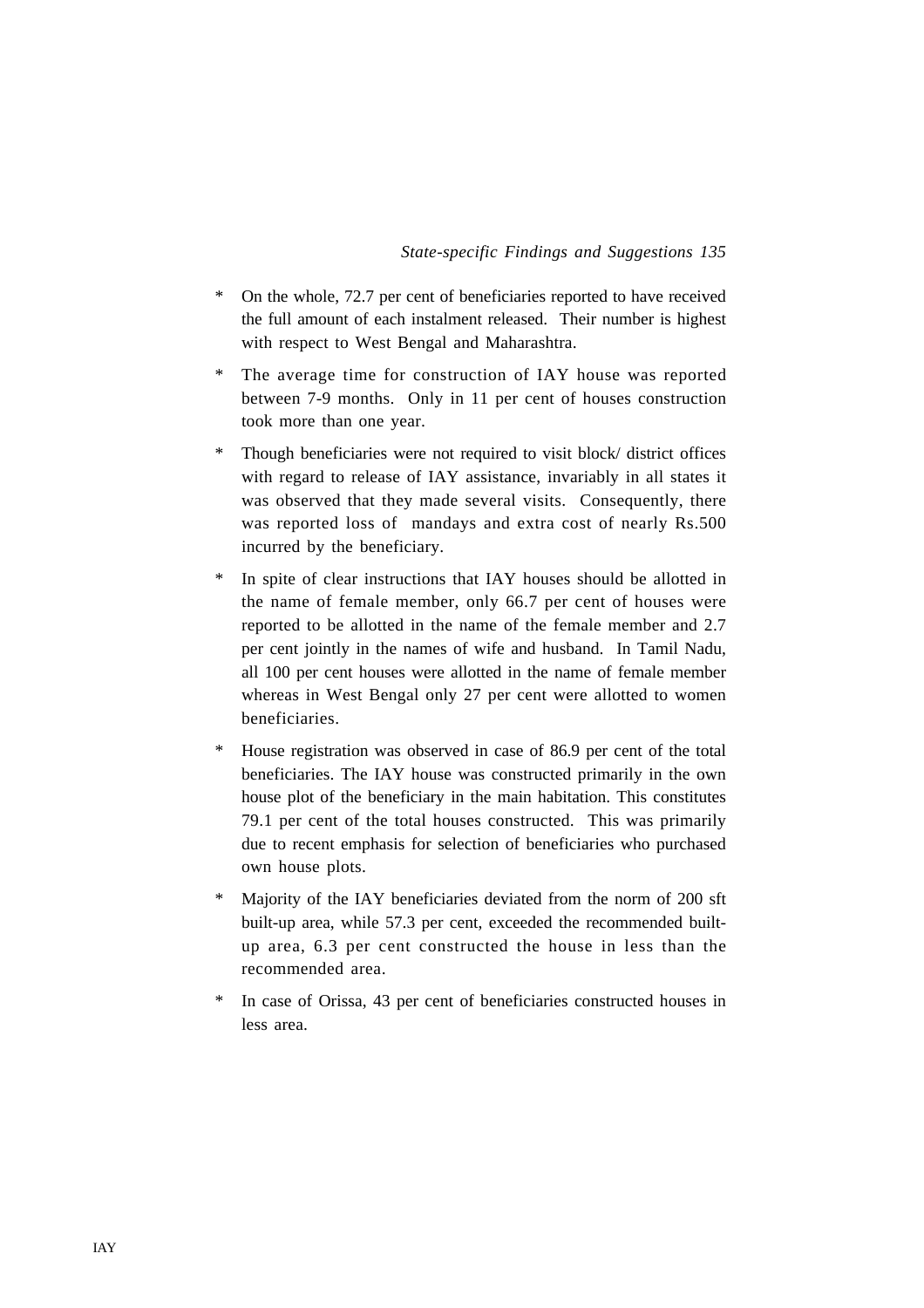- \* The primary reason given for exceeding the norm of 200 sft house was the inadequacy of accommodation for socio-cultural and economic pursuit of the beneficiaries.
- \* While the present allocation of Rs.25,000 in plain and Rs.27,500 in difficult area for IAY house construction was reported inadequate, invariably beneficiaries have incurred extra expenditure.
- \* Above 50 per cent of beneficiaries reported having spent additional amount of over Rs.6,000 for the IAY house. The beneficiaries mobilised extra investment from various sources primarily by utilising their own savings, mortgaging or sale of their own resources and from money-lenders. Other notable sources reported were loan from neighbours, friends and well wishers.
- \* Formal source of lending from bank was reported only in case of 0.9 per cent.
- \* While under the scheme the beneficiaries are free to design and construct their own house, in most cases across the country it is observed that type designs were recommended.
- \* The IAY houses are supposed to be constructed by the beneficiaries themselves with local mason and available housing material. However, in actual practice, it was observed that there was extensive use of costly inputs like cement, brick and steel in IAY house construction.
- \* Use of appropriate low cost technology in house construction was negligible.
- \* The houses constructed in Orissa and Maharashtra have taken precaution for disaster resistance, though the houses constructed in other states are pucca structured and can withstand common disasters like flood and cyclone, there was lack of awareness about the disaster resistance among majority of the IAY house beneficiaries.
- \* The status of houses possession was overwhelmingly high with 100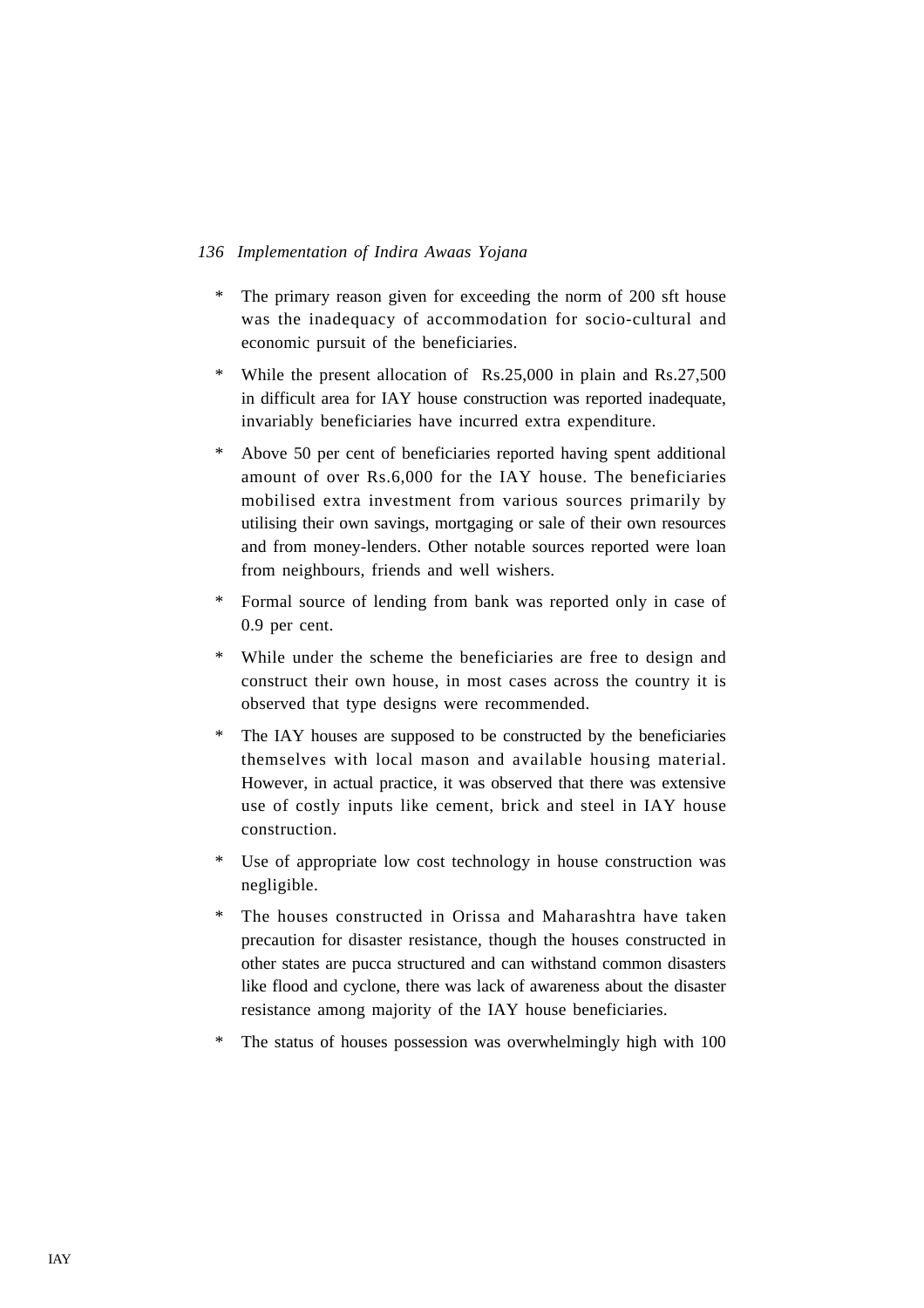per cent house possession reported in respect of Maharashtra and Orissa. The reported number of non-possession of houses was high in Andhra Pradesh.

- \* A large majority of 77 per cent of IAY beneficiaries constructed additional accommodation to the original house for meeting the socio- economic needs. Most of the extra constructions i.e. 58.2 per cent are of temporary kutcha type.
- \* Only 34.7 per cent of IAY beneficiaries reported for incurring extra expenditure for proper maintenance of the house constructed. The major maintenance related to roof repairs and white washing.
- With regard to further scope for expansion of the house, only 68.3 per cent responded for future expansion.
- \* Since most of the houses were constructed in the main village, there was no major difficulty for accessing the basic social services by IAY beneficiaries.
- \* Though sanitary latrine and smokeless chulha are the mandatory requirements in the IAY house construction, both these provisions were ignored by the beneficiaries in most of the states. Wherever sanitary latrine and smokeless chulha were constructed, their use was negligible.
- \* With regard to the fairness of the selection process, it is observed to be largely fair as over 50 per cent of non-beneficiaries have given opinion on the selection process as fair. Only 18.5 per cent of nonbeneficiaries reported selection as unfair.
- \* Corruption practice is a sensitive issue on which it was difficult to get proper response from the actual beneficiaries. However, with regard to the opinion of non-beneficiaries, it is observed that 52 per cent of non- beneficiaries perceived the existence of irregularities. In most of the cases, financial irregularity was perceived at block level.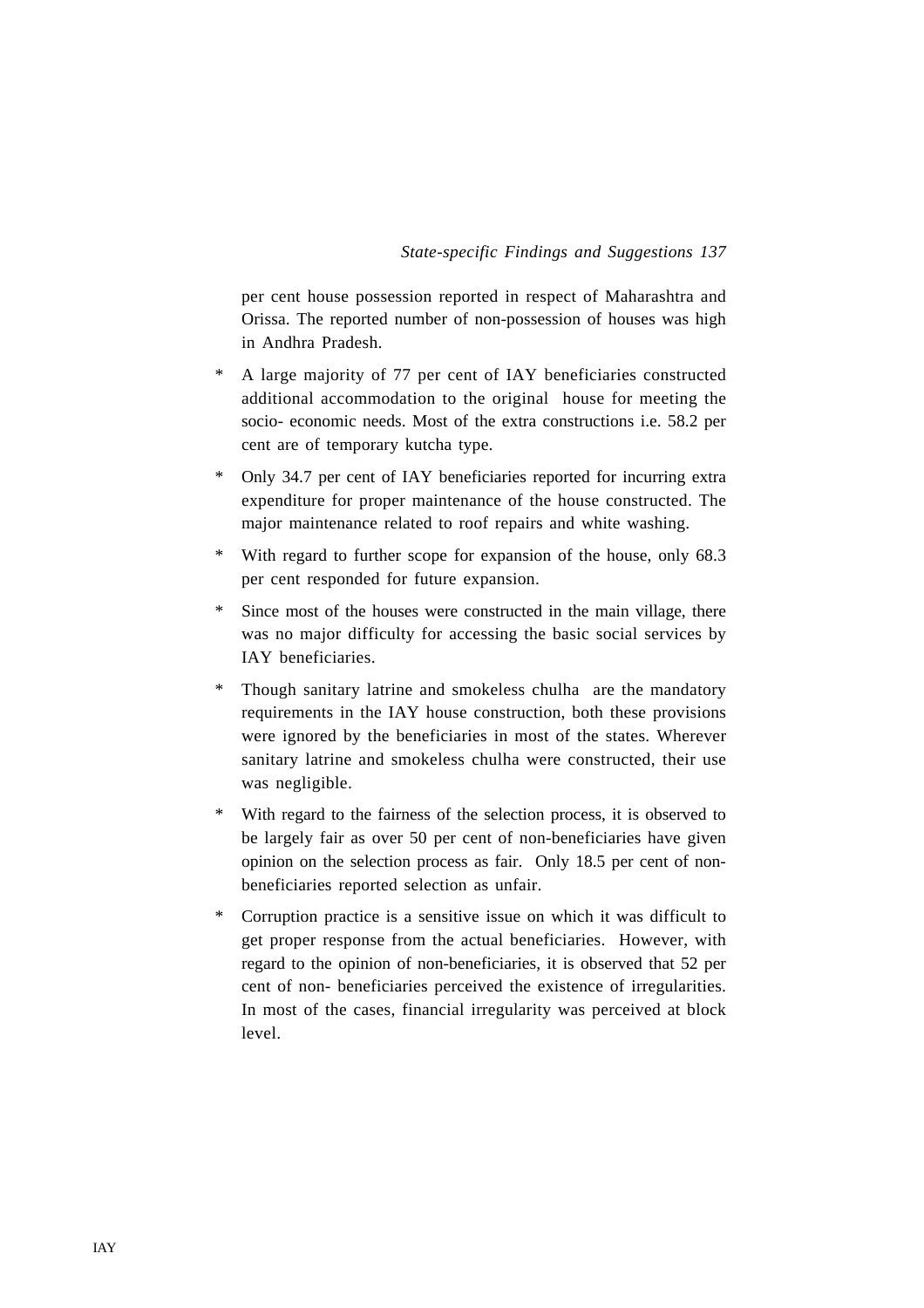- \* Above 35 per cent of non-beneficiaries were of the opinion that the IAY house was allotted to the most deserving beneficiaries.
- \* The IAY house construction quality was largely very good or good, as reported by both the beneficiaries and non-beneficiaries.

## **Recommendations**

- \* In the last two decades, 24.8 million new IAY were constructed primarily for SC and ST population which is nearly 50 per cent of the SC/ST households in rural India. As per field observation, difficulties were experienced for identifying houseless beneficiaries in some states particularly from SC/ST households. Therefore, there is a need for considering to delimit the house allocation to SC/STs and the primary criterion should be the general economic condition of the household.
- \* In the matter of allocation, the SC/STs may be separated and clear separate allocation may be made to the SC/STs individually against the present joint allocation.
- The present recommended house space of 200 sft was observed inadequate for a normal family size of 5 and above in rural India since the poor households are engaged in some type of secondary economic activities like keeping of animal or artisan activity.
- \* Most of the beneficiaries constructed extra kutcha accommodation. The minimum space requirement was observed as 350 sft. The present norm of 200 sft built-up area may need suitable modification. The present allocation of Rs.25,000 and Rs.27,500 for house construction needs suitable upward modification.
- \* With regard to implementation of the IAY scheme for construction of the house, it is observed that there was greater transparency and beneficiary satisfaction in case of active Panchayati Raj participation.

The primary responsibility of implementation of the scheme should be given to Gram Panchayat without control from block or mandal.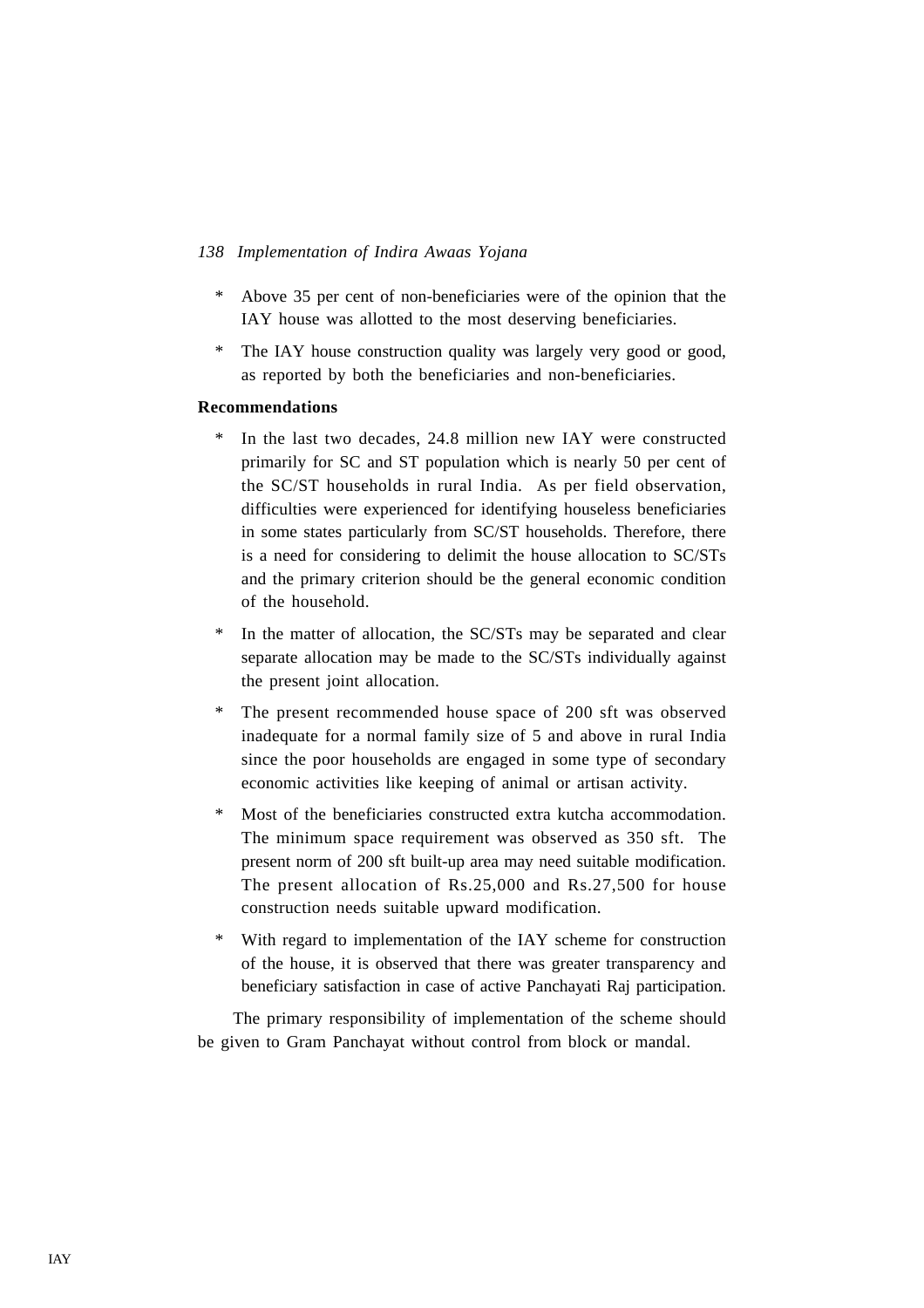## **CHAPTER – V**

## **STATE-SPECIFIC FINDINGS AND SUGGESTIONS**

#### **Major Findings and Recommendations**

#### ANDHRA PRADESH

Andhra Pradesh has been number one among the states and UTs in achieving the targets for housing units under rural housing schemes in general and IAY in particular. The following ground realities, captured through this study, need to be examined in relation to the objectives and guidelines of IAY.

- \* While all the beneficiaries covered under IAY were from BPL category, majority of the beneficiaries (agriculture labourers) were found within the income category of Rs. 100001-15000.
- \* The allotment of the houses in the name of female beneficiaries constituted 28 per cent while the allotment of 72 per cent of the housing units was made in the name of both the spouses with mutual understanding.
- \* IAY logo was displayed in the case of 70 per cent of the housing units, while in rest of the cases the logo was washed out / erased at the time of white wash made on the eve of festivals/other religious ceremonies. As regards the perception towards display of logo, some of the beneficiaries were reluctant to be branded as beneficiaries under IAY for the fact that their contribution was more than the unit cost.
- \* In majority of the cases the average time taken for completion of house was five months, while in a few cases it was more than eight months due to beneficiaries' inability to mobilise extra resources required for completion of the house as per their requirements and choices.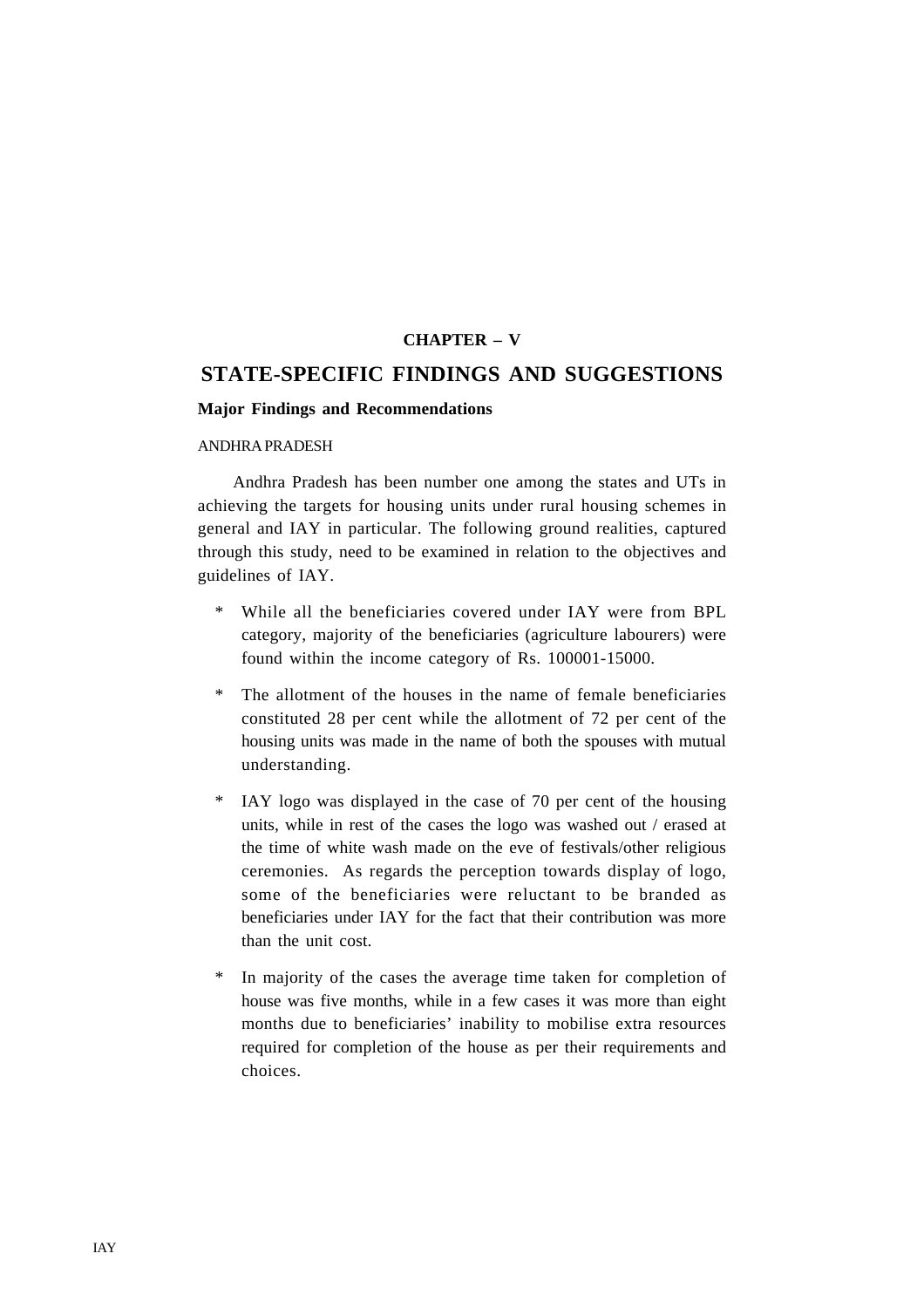- \* The average time spent/wasted by the beneficiary for the receipt of sanction orders and receipt of instalments was 12 days which caused significant economic loss for wage earners.
- \* Some non-beneficiaries complained that the families in need of immediate shelter were not given preferential treatment in the allotment of housing units.
- \* As per the guidelines of IAY, a minimum of 60 per cent of the housing units should be allotted to the SC/ST families wherever possible. But such proportion could not be maintained at the village / Gram Panchayat level as the non-SC/ST families by virtue of vulnerability score were figured much above their counterparts in the priority list. Therefore, 60:40 ratio for SC/STs and non-SC/STs respectively, can be maintained at mandal / block or district level.
- \* The payment of prescribed unit cost of Rs. 25,000 was made in three instalments depending upon the progress of the work (basement level, lintel and completion of total construction) and this payment was made in both cash and kind (cement, iron, bricks, pre-fabricated doors, windows, frames and shutters). The supply of construction material to a greater extent minimised the cost of construction. Apart from unit cost, the extra investment made by the beneficiaries varied from Rs. 15,000 to 30,000.
- \* In most of the housing units, the use of wood to a greater extent was minimised as the beneficiaries were adequately motivated to accept the non-wood housing material. In a few cases, the use of wood was seen enormously as they used their old wooden frames and doors.
- In some cases the payment of last instalment was kept pending due to incompletion of the works related to septic latrine and flooring.
- \* In the case of all the beneficiaries of IAY, an additional amount of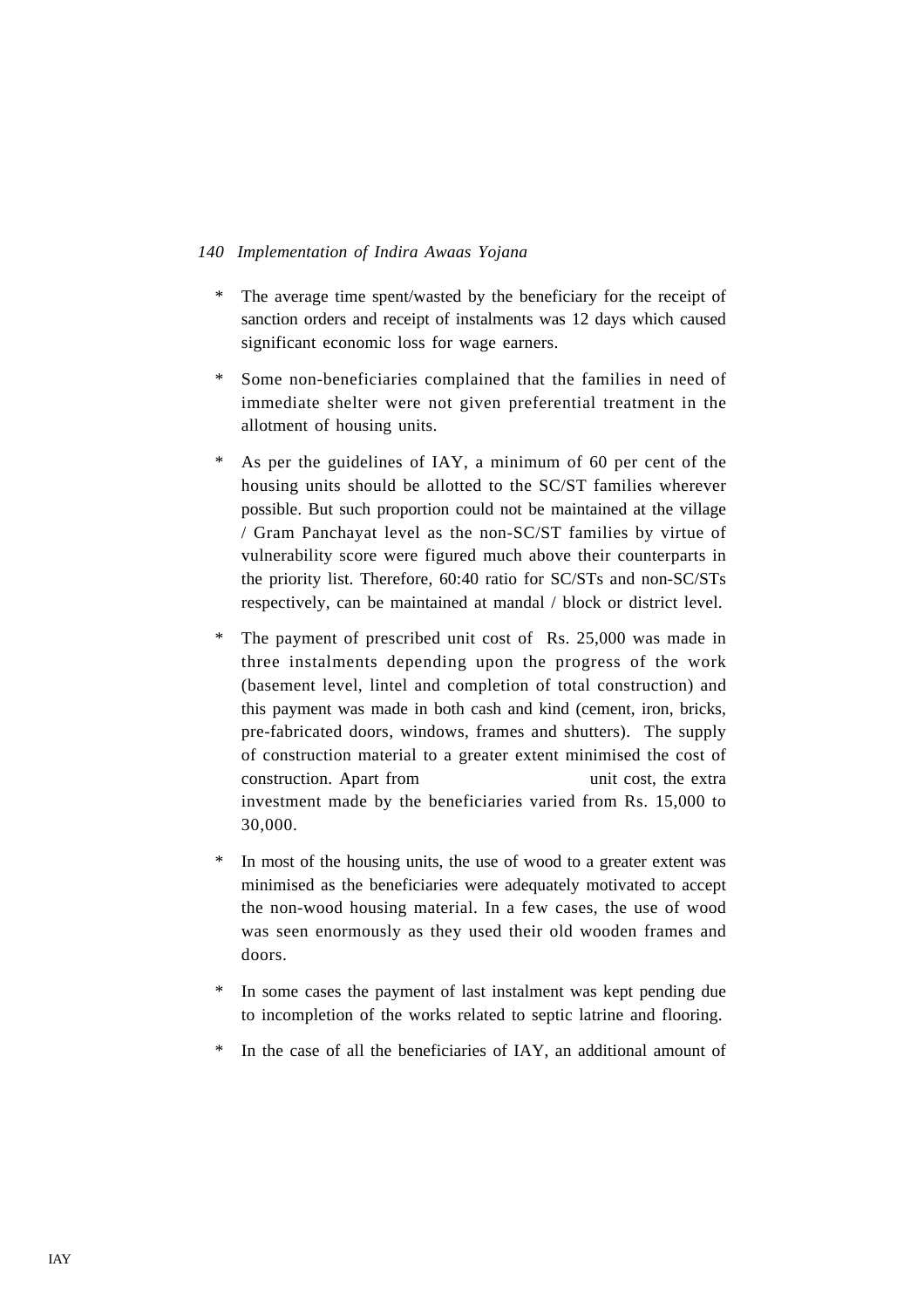Rs. 1200 was diverted for the purpose of latrine by dovetailing with Total Sanitation Campaign (TSC).

- \* Majority of the beneficiaries constructed their houses in their own plots while others constructed on the land provided by the government.
- One-third of the beneficiaries constructed their houses on their own by employing masons and other skilled workers, while other beneficiaries got their houses constructed by the informal contractors (usually the local masons).
- \* The additional investment made by the beneficiaries varied from Rs.10,000 to 25,000 in the case of SC / ST beneficiaries, and from Rs. 15000 to 40,000 in the case of non-SC / ST beneficiaries.
- \* About 60 per cent of the beneficiaries had additional structures (mostly in the form of thatched shelter) for the purpose of kitchen and cattle.
- \* In a few cases staircases and parapet walls were also constructed with their own investment and they enjoyed additional benefits such as drying of grains, clothes, space for sleeping during summer nights and performing family occasions on the roof.
- \* The septic latrine was found in most of the housing units, but its use was limited to a very few cases (not more than 25 per cent).
- \* Consumption of more water, socio-cultural and religious sentiments, lack of proper drainage systems, lack of awareness about the hazards of open defecation were found to be some of the major reasons for not accepting the septic latrine.
- \* As a whole, the occupancy rate was about 71 per cent while Chittoor is relatively better compared to Guntur. The non-occupancy (29 per cent) was due to the inability of the beneficiaries to mobilise extra financial resource for completion of the pending works.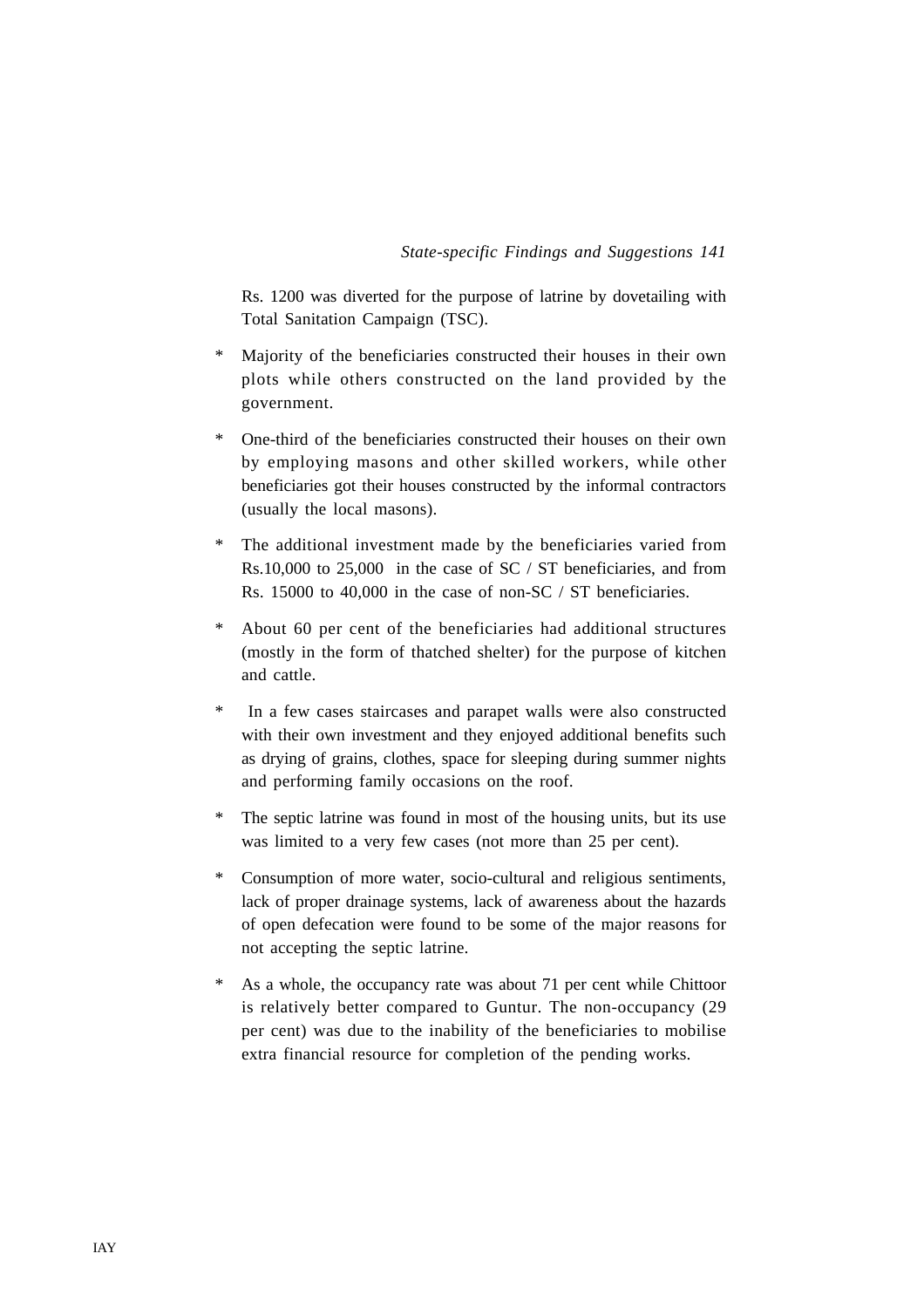- \* In almost all the cases locally available construction material, except cement and iron / steel, was used for the construction of housing units under IAY.
- \* The beneficiaries who constructed their houses on their own plots enjoyed more freedom in the construction of houses according to their choices and requirements as compared to the beneficiaries who constructed houses on the plots provided by the government.
- At the foundation level, enough care was taken by the beneficiaries to have a strong and elevated basement for protection from the floods and cyclones.
- \* Even though the saturation approach was adopted with an objective to achieve shelter for all by 2009 in Andhra Pradesh by fulfilling one-third of the housing requirements in each year, the actual demand was not met for various reasons.

## **Suggestions**

- \* The beneficiaries, selected for housing units under IAY, may be formed into self-help groups (SHGs) for procuring construction material in bulk, employing required number of masons and semiskilled labour which would ensure timely completion of construction, optimal utilisation of resources / materials, active participation at different levels of construction, freedom to fulfill social and cultural requirements and minimisation of cost of construction.
- \* The roof of the house should be appropriately designed to channelise the rainwater into the groundwater system.
- \* Training for women in the masonry work should be arranged at mandal or at Gram Panchayat level and this would enable the women to get adequate employment in the housing sector.
- The masons should be specially trained in the production and promotion of cost-effective and environment-friendly housing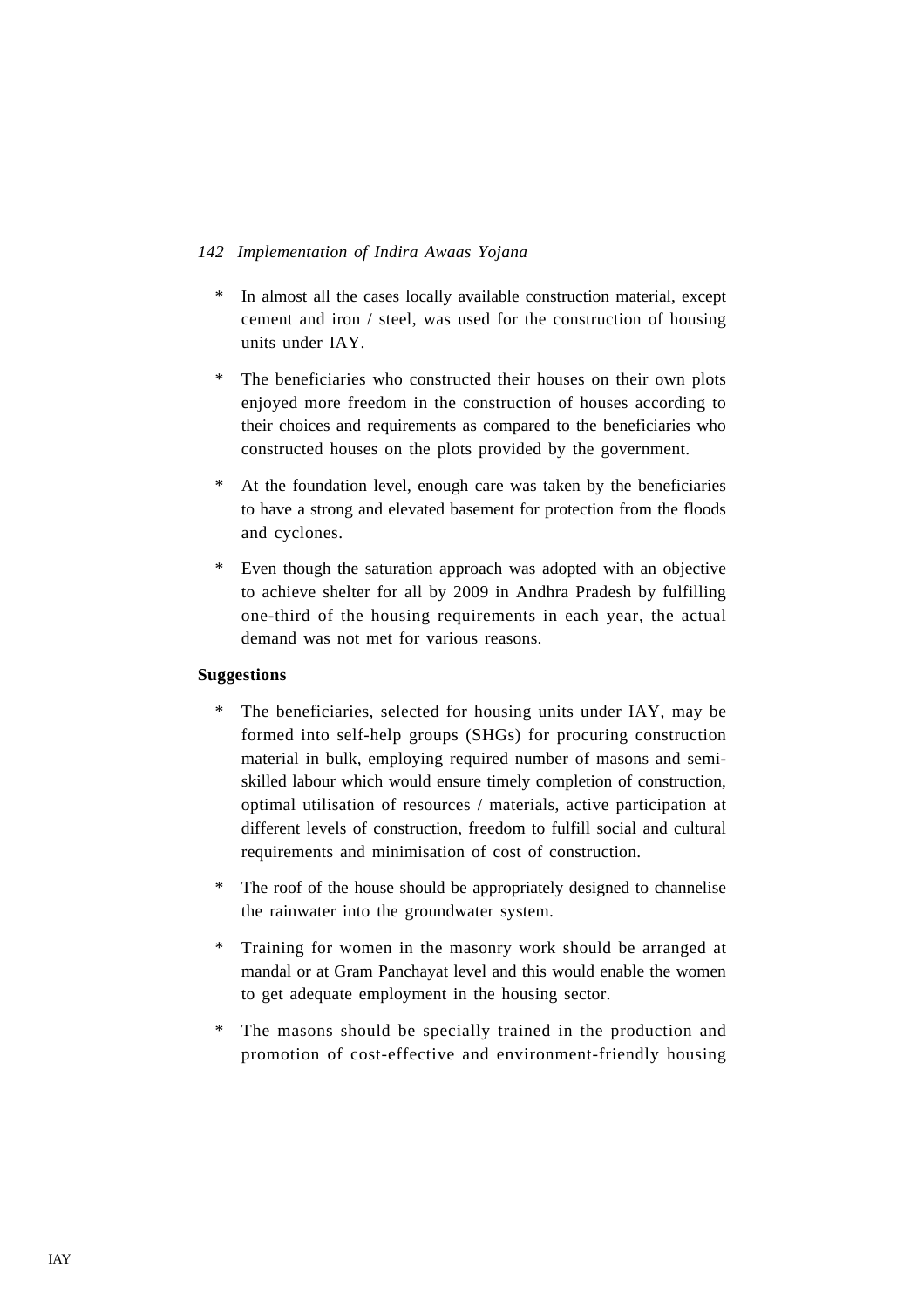materials which can be used widely in the construction of housing units under IAY.

- \* Unit cost should be appropriately revised from time to time keeping in view the hike in the cost of construction material.
- \* The design of housing units should have a provision for horizontal and vertical expansion so that the beneficiaries as and when they have money can have extra accommodation.
- \* The logo should be part of housing design with un-erasable structure so that it cannot be washed out at any point of time.
- \* The participation of local NGO should be encouraged to bring attitudinal change among rural people towards the use of septic latrine and non-conventional energy resources.
- \* Waste water recycling should be encouraged through appropriate local initiatives under the guidance of NGOs.
- \* Provision of basic amenities through convergence approach should be an integral part of IAY to ensure 100 per cent occupancy rate.
- \* Housing units specially designed for handicapped can be constructed at mandal / block level with suitable income generating activities.
- \* Computerised database should be maintained at gram panchayat / village level with periodic updation.

## **Major Findings and Recommendations**

## BIHAR

\* The amount for new construction was given in three instalments alike Rs. 12500 (I), Rs. 10000 (II) and Rs. 2500 (III). The third instalment was given after the completion of house. The third and final instalment was released after the completion of latrine and chulha, otherwise Rs. 1600 was deducted from the third instalment.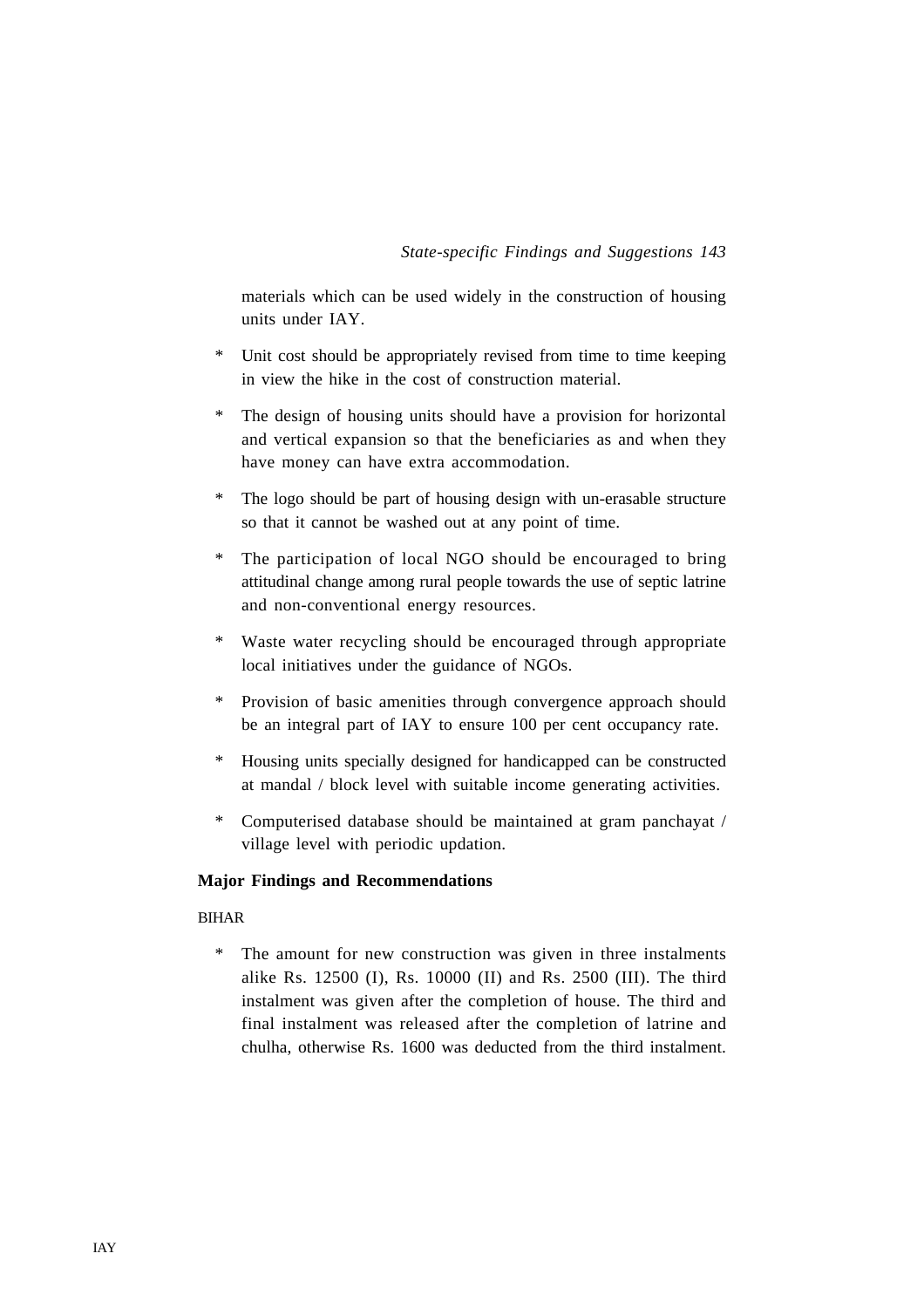- \* In both the areas studied it was found that around 20 per cent of the beneficiaries completed their house and received all the instalments in time whereas the provision of chulha and latrine was not fulfilled by majority of the beneficiaries for which deduction was made.
- \* Most of the beneficiaries collected second instalment but roof work was not attended to. The main reason behind this is that majority of the beneficiaries covered more than 200 sft of areas, which is not possible within the allocated funds. Most of them used their own money, yet houses are not fully completed.
- \* In general, houses are being registered in the revenue department in the name of father, which inherently was transferred among the sons either in the form of the house or land.
- \* That 99.0 per cent (99) of the beneficiaries constructed their houses on their own plot / site, which is located in the main habitation, whereas 1.0 per cent (1) beneficiary constructed the house outside the main habitation.
- It is found that despite financial constraints, many beneficiaries covered more areas under the impression that this opportunity comes only once in the whole life therefore, better to cover more space and construct atleast good and spacious house.
- \* That 82.0 per cent (82) of the beneficiaries brought to notice that the visit of officials was useful whereas only 18.0 per cent (18) of the beneficiaries revealed that visit of officials was not useful. During the visits officials suggested to them to complete the house.
- \* That around 94.0 per cent (94) of the beneficiaries took possession of the house whereas 6.0 per cent (6) of the beneficiaries did not take possession of the house. Those who have not taken possession of the house use the house for store purpose.
- \* That 72.0 per cent (72) of the beneficiaries revealed that Rs. 25000 per unit is not sufficient because the cost of the materials increased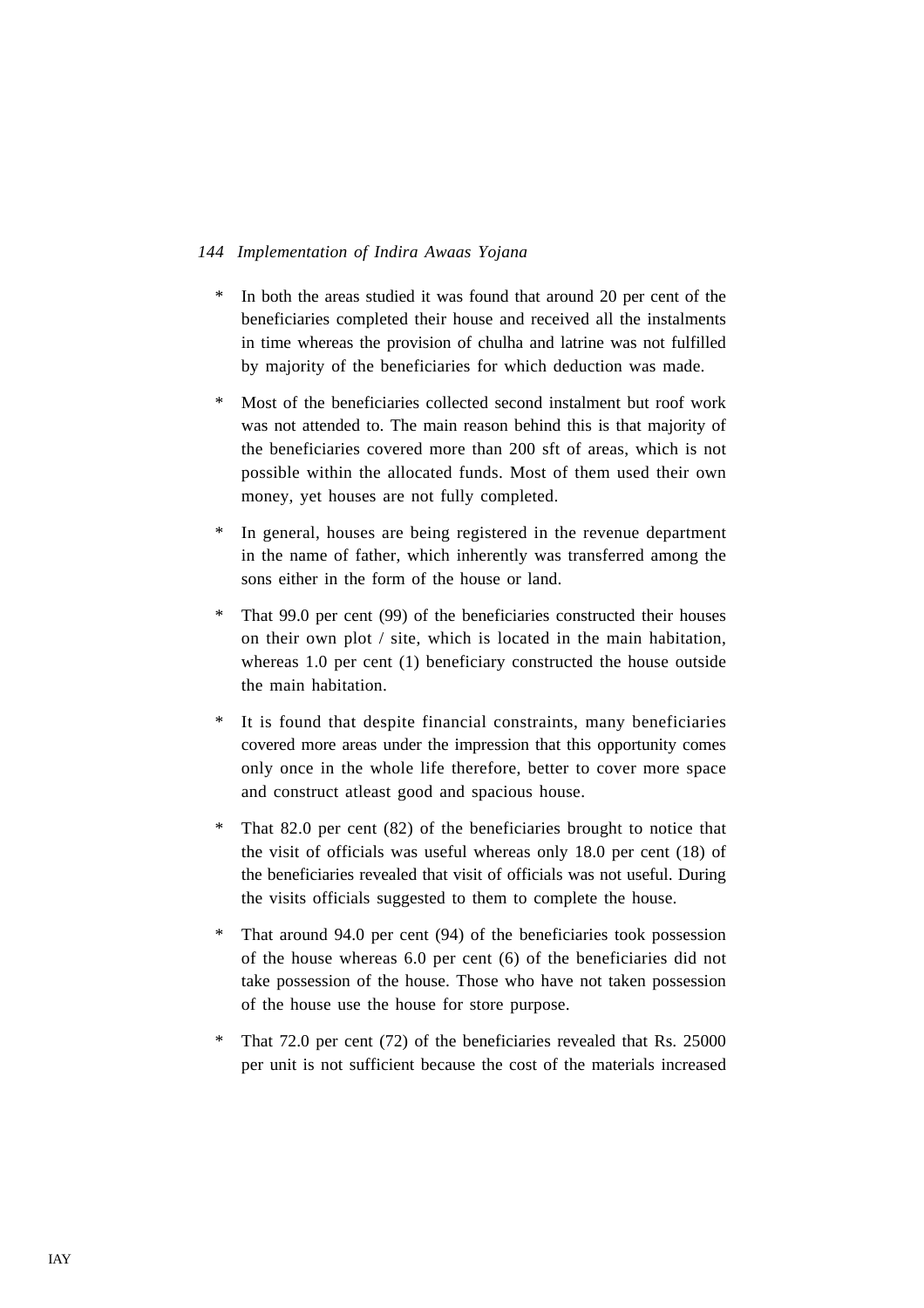whereas 28.0 per cent (28) of the beneficiaries have satisfaction towards present allocation of the assistance.

- \* Those who were unable to manage additional financial requirement, had not completed their houses. They utilised government assistance and left incomplete. Almost all the beneficiaries had not made cement plaster on walls due to shortage of money. A few beneficiaries, who completed their house, applied white wash.
- \* As far as repayment of borrowed money is concerned, it is found that around 44.0 per cent (44) of the beneficiaries returned money up to Rs.1500 whereas 38.0 per cent (38) of the beneficiaries returned money between Rs. 2501-3000 and 16.0 per cent (16) of the beneficiaries returned borrowed money between Rs. 3001-12000. Two per cent (2) of the beneficiaries returned money up to Rs. 12000 and above who borrowed from different sources.
- In case of quality of construction, around  $65.0$  per cent (13) of nonbeneficiaries category revealed that quality of construction is good whereas 35.0 per cent (7) of the non-beneficiaries revealed as somewhat good.
- This study found that the physically handicapped and mentally retarded people are not covered according to their population ratio (3 per cent).

## **Recommendations**

Based on field observations and discussion with the officials, it is found that financial assistance of upgradation from the scheme should be eliminated because the amount of Rs. 12500 is not sufficient for upgrading the house, especially in rural areas where the cost of materials including transportation cost is high. Otherwise, the cost of upgradation should be given to those beneficiaries who availed of financial assistance 20-25 years back for new constructions and their houses are in a dilapidated condition.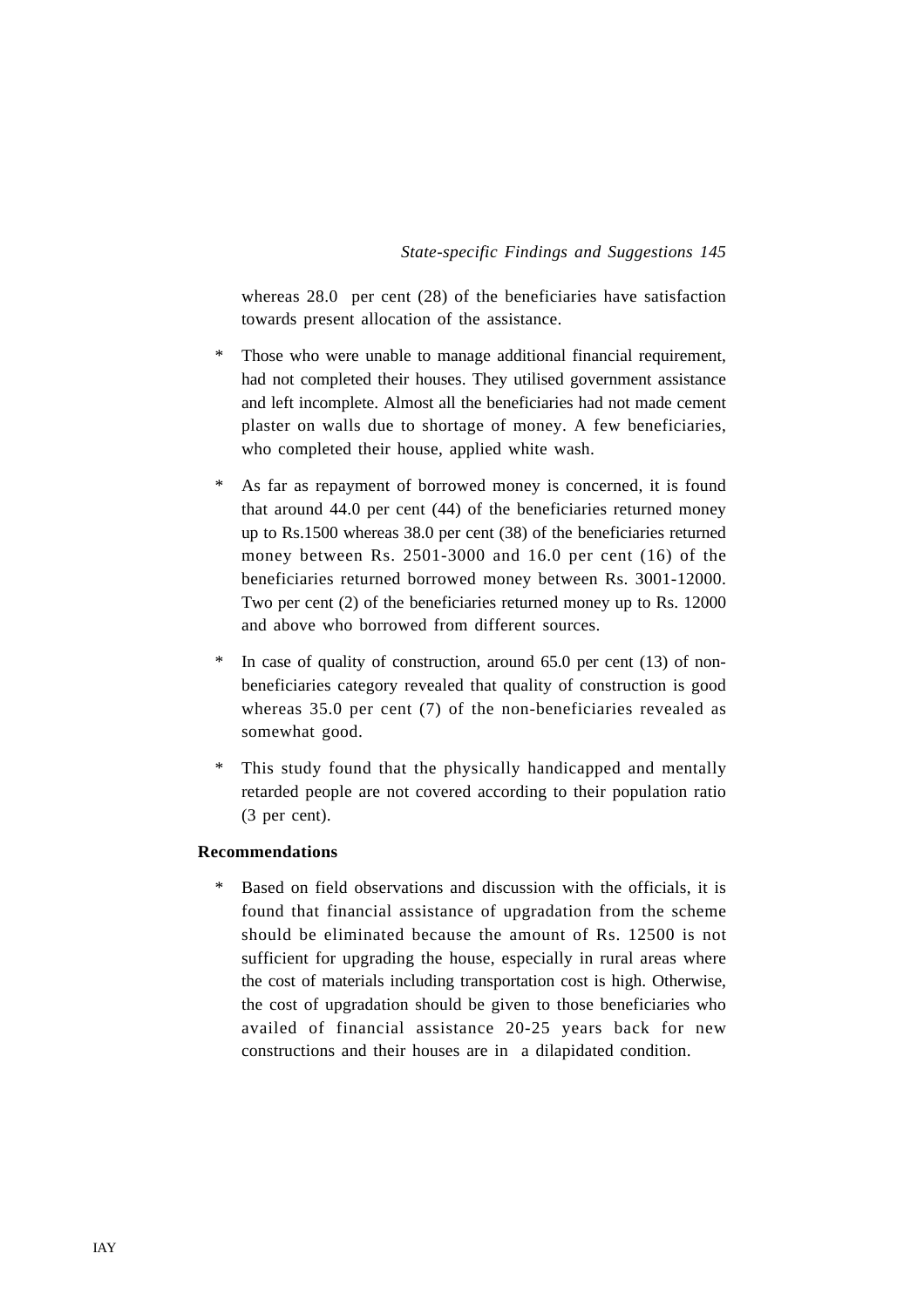- \* This study strongly felt that lack of monitoring makes the beneficiaries cover more areas under construction other than prescribed in the guidelines. Coverage of more area could be good for the beneficiaries but within the allocated funds they are unable to complete the house. Officials in general concentrate on completion of house rather than suggestions. This study recommends that sufficient staff with blocks and GPs will be helpful for monitoring the scheme.
- \* The houses in general should be allotted in the name of housewife / woman from social protection point of view. Of course, no dispute was recorded in the areas studied, but this facility would give social protection to the women.
- \* All the line departments should take care of providing the facilities of electricity, drinking water, road, drainages, etc. to the beneficiaries where houses under IAY are being allotted.
- \* Based on discussion with the beneficiaries, officials and elected representatives, it is found that the present cost of unit is not sufficient particularly in the interior villages. Hence, the cost of unit nearby the district and block levels should be enhanced up to Rs 35000 whereas in interior places the cost should be enhanced up to Rs. 40000 because the transportation cost is high. This suggestion is made based on the opinion of the beneficiaries, which emerged because the prices of all the items have gone up.
- \* It is strongly felt that the beneficiaries should be selected in the Gram Sabhas based on the serial number of BPL list. This will avoid monopoly or malpractice or partial attitude of Mukhiya. Mukhiyas in general look for vote bank.
- Construction of houses may be handed over to Rural Housing department or other relevant agency, which will be helpful to provide complete house to the beneficiaries according to the norms of the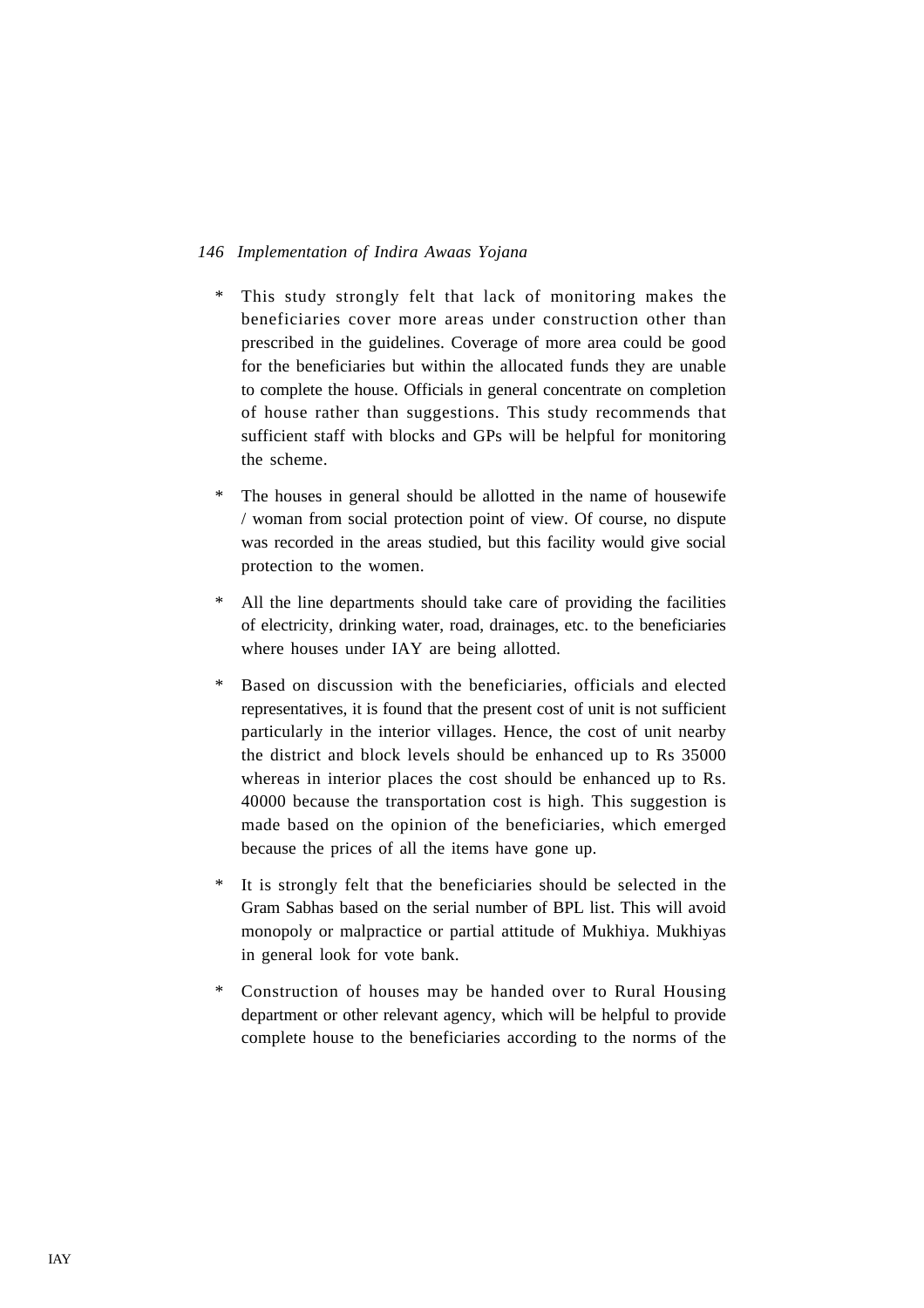scheme. In this regard, flexibility should be given to the beneficiaries.

### **Major Findings and Recommendations**

HARYANA

- \* The study team found that the beneficiaries are opposing to print the IAY board on the wall of house. Beneficiaries said that with such board everybody would know that this particular family is assisted under a housing scheme, which they felt is socially disappointing and gloomy in the society.
- \* It was observed in the study area that 87 per cent of the beneficiaries have kutcha houses with mud walls and temporary roof inherited from ancestors. Only 4 per cent have pucca houses for which upgradation assistance is extended. The major reasons revealed by the beneficiaries to have a new house under IAY are, the existing house is in bad condition followed by no house, division in joint family and inadequate accommodation.
- \* All the Panchayat Secretaries/ Sarpanches said that the selection of beneficiaries was through Gram Sabha. The Gram Sabha is conducted through advance notice of only two days and for this purpose, *tam tam*, personal contacts, gram sevak, gurudwara mike etc. are used for publicity. Generally, no villagers attend the Gram Sabha, and the final selection list will be displayed at sarpanch's house with the consent of few ward members.
- \* The study team observed that in all the Gram Panchayats visited there is no assigned building or office. Panchayat Secretary has his working chair in sarpanch's house and not much involved in any activities which need to be done by him. Village sarpanch is the supreme and looks after all the government programmes. The beneficiaries' list prepared by the sarpanch will be approved in the subsequent Gram Sabha.
- In reality, no objection is raised against the sarpanch's decision. Few objections are regarding non-inclusion of their names and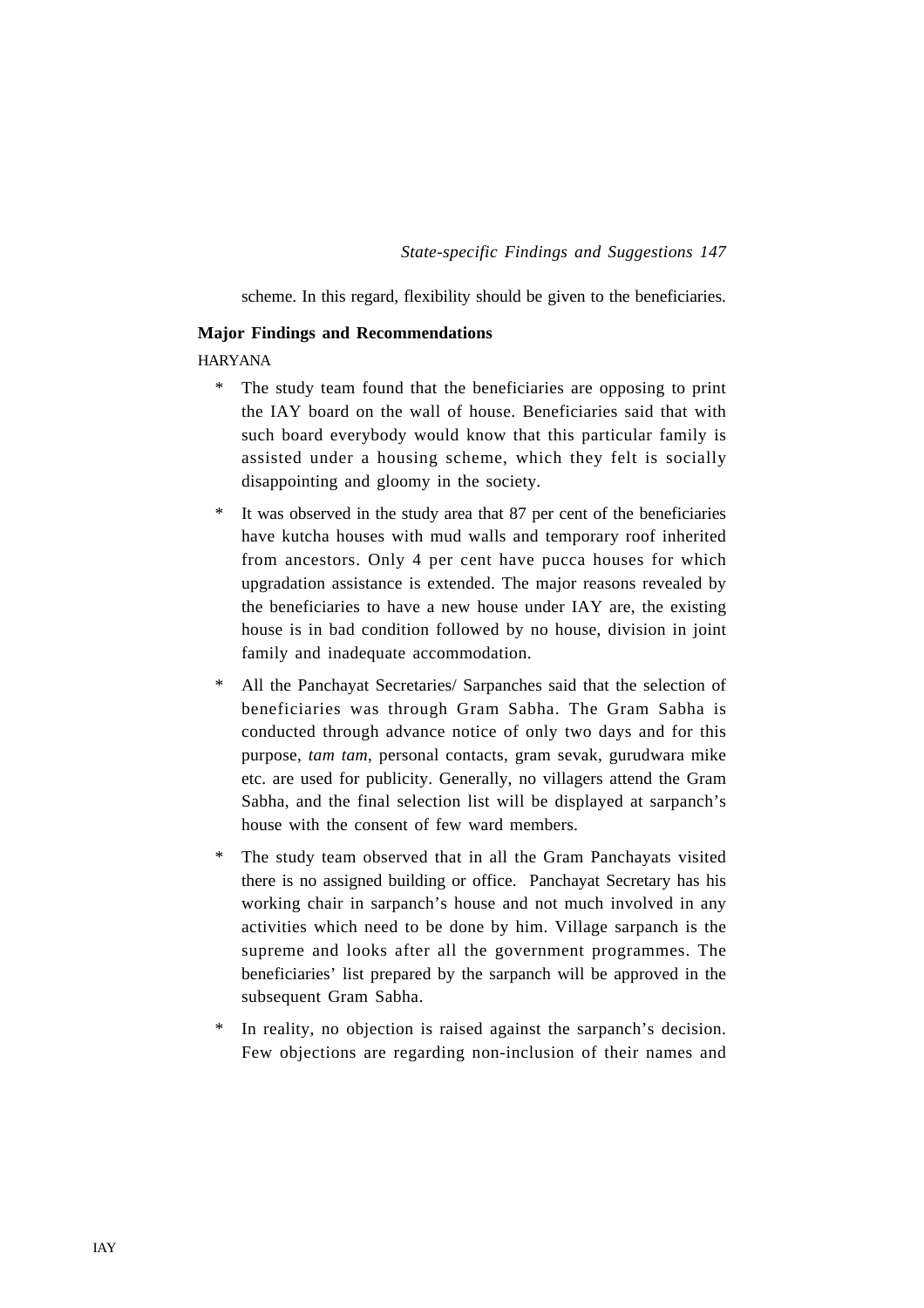demand to allot more houses, mainly raised because of the differences between the groups and political differences prevailing in the villages.

- \* Almost all the beneficiaries revealed that the GP, especially sarpanch helped them in getting the house under the Scheme. It is observed that 83 per cent of the beneficiaries made four visits to the block headquarters to get the scheme sanctioned or to know the status of the material to be procured or the house construction or to transport the material from block office which led to an approximate wage loss up to Rs.300. This was observed with the beneficiaries who were sanctioned the IAY house prior to 2004.
- \* No malpractices or illegal deductions were observed. However, 16 per cent of the beneficiaries said that there was a shortfall in getting the material when compared with the official record.
- \* An interesting observation was made by the study team when the beneficiaries expressed that they were supplied with less than the worth of material against entitled amount of Rs. 20000 (Note : Govt. Assistance was only Rs. 20000 earlier to 2003-04). Accordingly, registers maintained at block level on the material supplied were inspected by the study team and found short of Rs. 500-2500 worth material provided to the beneficiaries. The amount ranging from Rs. 500-2500 is still to be paid to the beneficiaries, especially in Kurukshetra district (for example, Rs. 2364 was still not received by Bala Bai W/o Karam Singh who belongs to Sanwla GP , Thanevar block of Kurukshetra district assisted during 2003-04 - Schedule No. 723, Ms Mahinder Kaur W/o Bachna assisted during 2002-03 of Khanpur Kalion GP of Hanevar block of Kurukshetra district still to receive Rs. 2221 - Schedule No. 735). The pending of such assistance was found with all the beneficiaries from 2000-2001 onwards. The block authorities did not respond to this matter.
- \* No formal registration for the IAY houses constructed with the concerned registered office. It is the age -old practice that no house or house-site within the village boundary requires a full-pledged registration. The transactions are proofless and only through mutual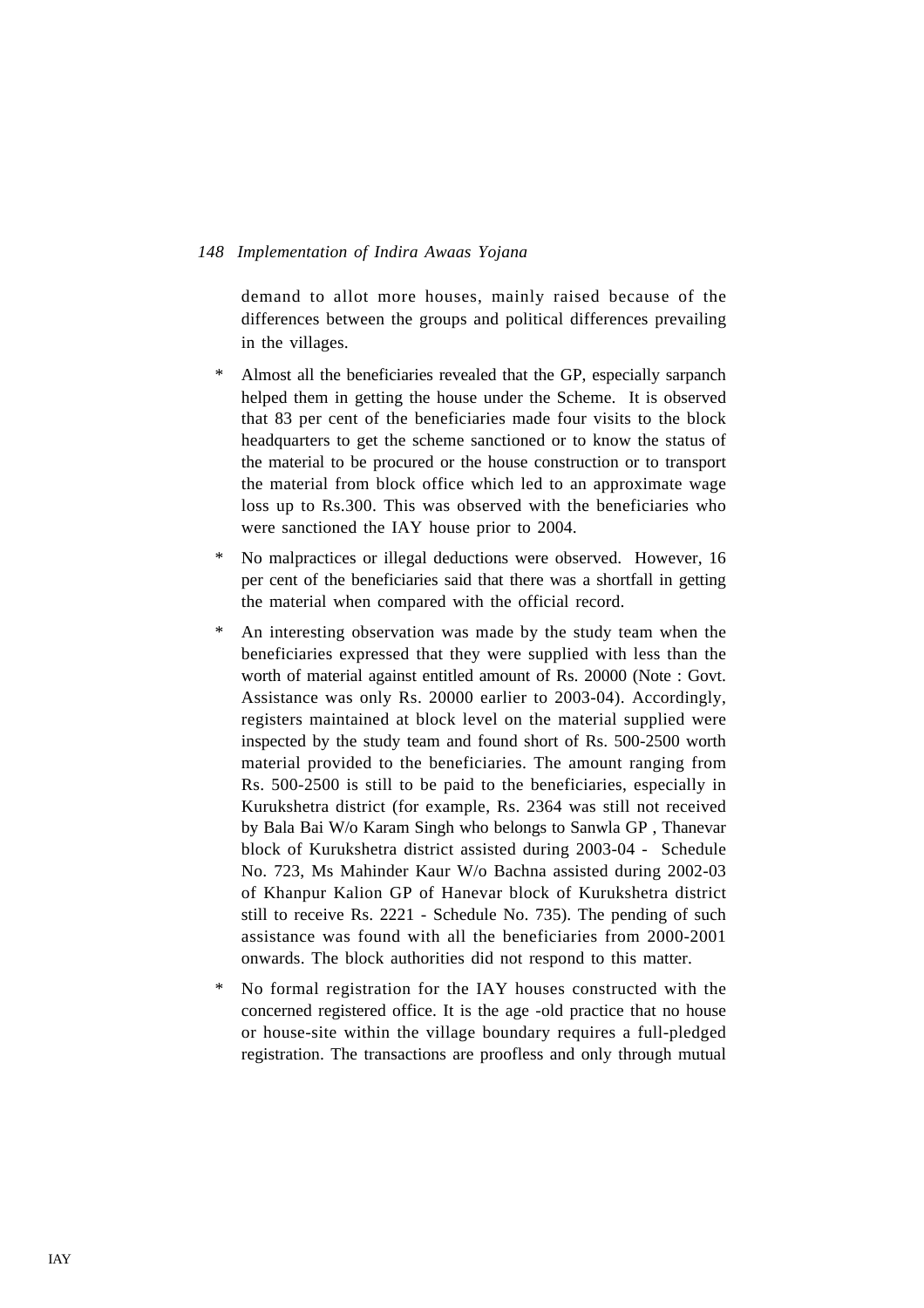understanding or agreements in front of the village elders. For the cultivable land outside the village boundary, the registration process is as usual.

- \* Majority of the beneficiaries (79 per cent) constructed the IAY houses in their own plots in the main habitation followed by 19 per cent in the plots provided by the government within the main habitation. No IAY house was constructed in the specific layout area.
- \* The general plinth area of the house sanctioned is 210 sq.ft. However, on an average, the actual construction is observed in 383 sq.ft. Bigger houses than sanctioned plinth area were constructed by 80 per cent of the beneficiaries.
- \* Most of the respondents (57 per cent) said that the officials visited the construction site twice, first visit before the allotment of the house i.e., site scrutiny by the committee and second visit before advancing the second instalment. Around 37 per cent of the beneficiaries revealed that in addition to the above two visits, often the PS or sarpanch used to visit the site as a routine practice.
- \* Out of 100, 80 beneficiaries made the additional construction (more than 90 per cent pucca structure) mainly to fulfill the household needs covering 173 sq.ft plinth area above the sanctioned. It is observed that still 50 per cent of the houses have open space allowing scope for further expansion. Majority of the beneficiaries are not incurring money for any sort of annual expenditure including white wash or cement plastering, floor etc.
- Self-construction with the help of a mason accounted for 98 per cent of the houses. Every house constructed under IAY has RCC roof, which necessitated engaging the paid workers.
- Majority (87 per cent) of the respondents said that the unit cost of Rs. 25,000 is not sufficient. In addition to the escalating prices of material and services, most of them have gone for additional structure construction. But in reality also, the unit cost even for the sanctioned plinth area is not sufficient, which can be seen from the engineers. assessment as under :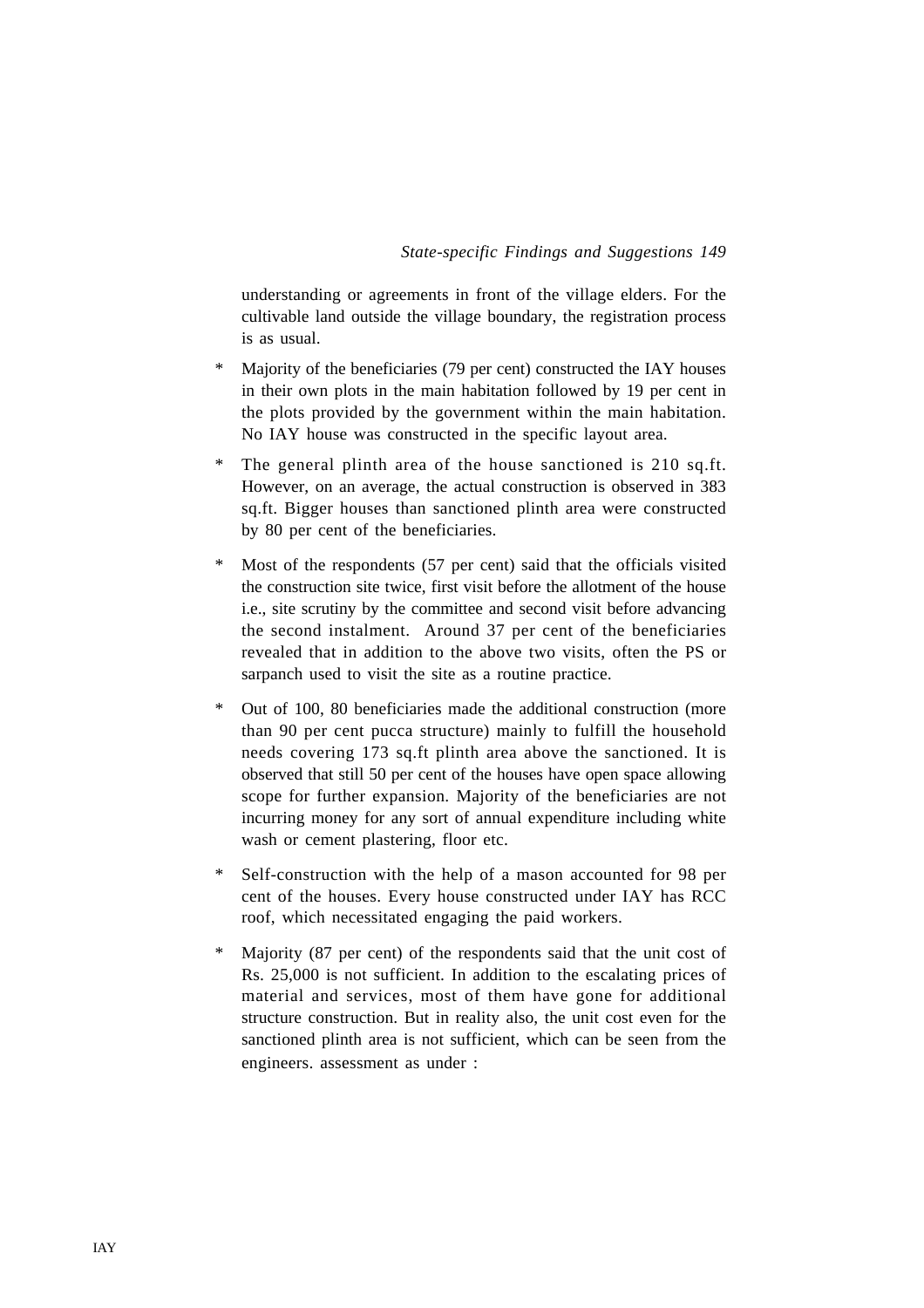| S.No.          | Material                | Engineer's assessment |                 | Actual/possible purchase by the<br>beneficiary or the material<br>supplied by STO (block engineer) |                 |
|----------------|-------------------------|-----------------------|-----------------|----------------------------------------------------------------------------------------------------|-----------------|
|                |                         | Quantity              | Price in<br>Rs. | Quantity                                                                                           | Price in<br>Rs. |
| 1              | <b>Bricks</b>           | 8000 in numbers       | 13280           | 7700 in numbers                                                                                    | 12320           |
| $\overline{2}$ | Steel                   | $2.50$ qtl            | 4500            | $1.5$ qtl                                                                                          | 3000            |
| 3              | Cement                  | 40 bags               | 4960            | 20 bags                                                                                            | 2480            |
| 4              | Doors $&$<br>window     | 2 & 1                 | 3200            | 2 & 1                                                                                              | 3200            |
| 5              | Toilet WC<br>& PUC pipe | $1 \& 10$ feet        | 410             | $1 \& 10$ feet                                                                                     | 410             |
| 6              | Chips                   | $25$ sq ft            | 3500            |                                                                                                    |                 |
| 7              | Sand                    | $30$ sq ft            | 2700            |                                                                                                    |                 |
| 8              | Labour                  | 105 mandays           | 9000            |                                                                                                    |                 |
|                | Total                   | Rs. 41550             |                 | Rs. 21410                                                                                          |                 |

\* Around 62 per cent of the beneficiaries invested an extra amount up to Rs. 12000 for construction of the house. Some of the beneficiaries have gone up to Rs. 24000.

\* The beneficiaries reveled that they met the extra construction cost from their own savings (82 per cent) followed by sale of HH articles (6 per cent), loan taken from neighbours (6 per cent), loan from local money- lenders and from relatives (6 per cent)

\* As 98 per cent of the IAY houses were constructed within the main habitation, the possession observed is high (95 per cent). The nonoccupation of the houses was found with 5 per cent of the beneficiaries, which is purely due to personal reasons or as still the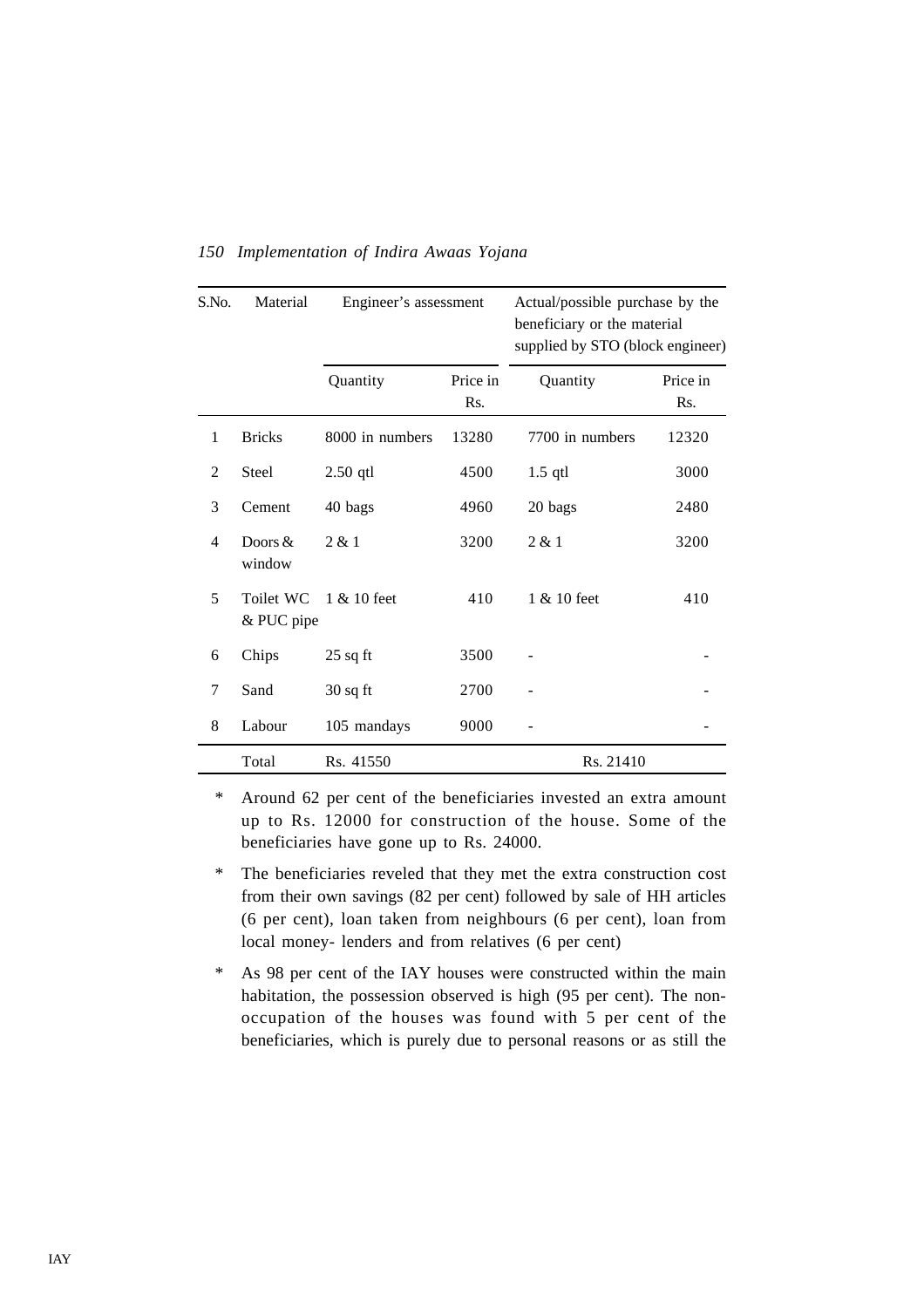house is under construction, but not due to non-availability of the necessary amenities.

- \* To fulfill the sanitation requirements of household, a sanitary latrine was provided to each IAY house, which was a component of total unit cost of Rs. 25,000 in plain areas in the study area as per the guidelines. Out of 100, only 63 beneficiaries constructed the sanitary toilet. The rest 37 per cent did not construct at all.
- \* Coming to the usage part of toilet constructed under IAY, it was found with only 27 beneficiaries, out of 63. The rest 36 stopped using or using it as only bathroom or kitchen room or storeroom to keep firewood or animal straw.
- \* Smokeless chulha (which is fuel-efficient, smoke-free, healthy for clean environment and more convenient to use) is also a part of IAY house construction. In the study area, 61 beneficiaries (total respondents being 100) constructed the smokeless chulha, but only 34 are using it. The rest 27 converted the kitchen as living room and preparing *roties*/ food in front of the house, which shows lack of awareness about the advantages of utilising smokeless chulha.
- \* It is found that almost all the beneficiaries constructed 9-12 inch width internal walls (4-6 inches is enough) which are escalating the cost of IAY house construction. They revealed some of the reasons like as it is an age-old (traditional) practice, to provide more strength to the RCC roof and open terrace (without pillars) and is being constructed by using mud and bricks etc., which may be due to lack of awareness.
- \* The maintenance of around 42 per cent of the houses was found good and 15 per cent excellent. The rest 35 per cent is satisfactory and 18 per cent poor maintenance in the sense that the hygienic conditions were not being followed i.e. for example, using part of the house for livestock, rearing or dumping the animal feed waste and dung in the adjacent room, the sanitary toilet is unhygienic etc. In addition, around 35 per cent of the houses do not have proper ventilation and lighting.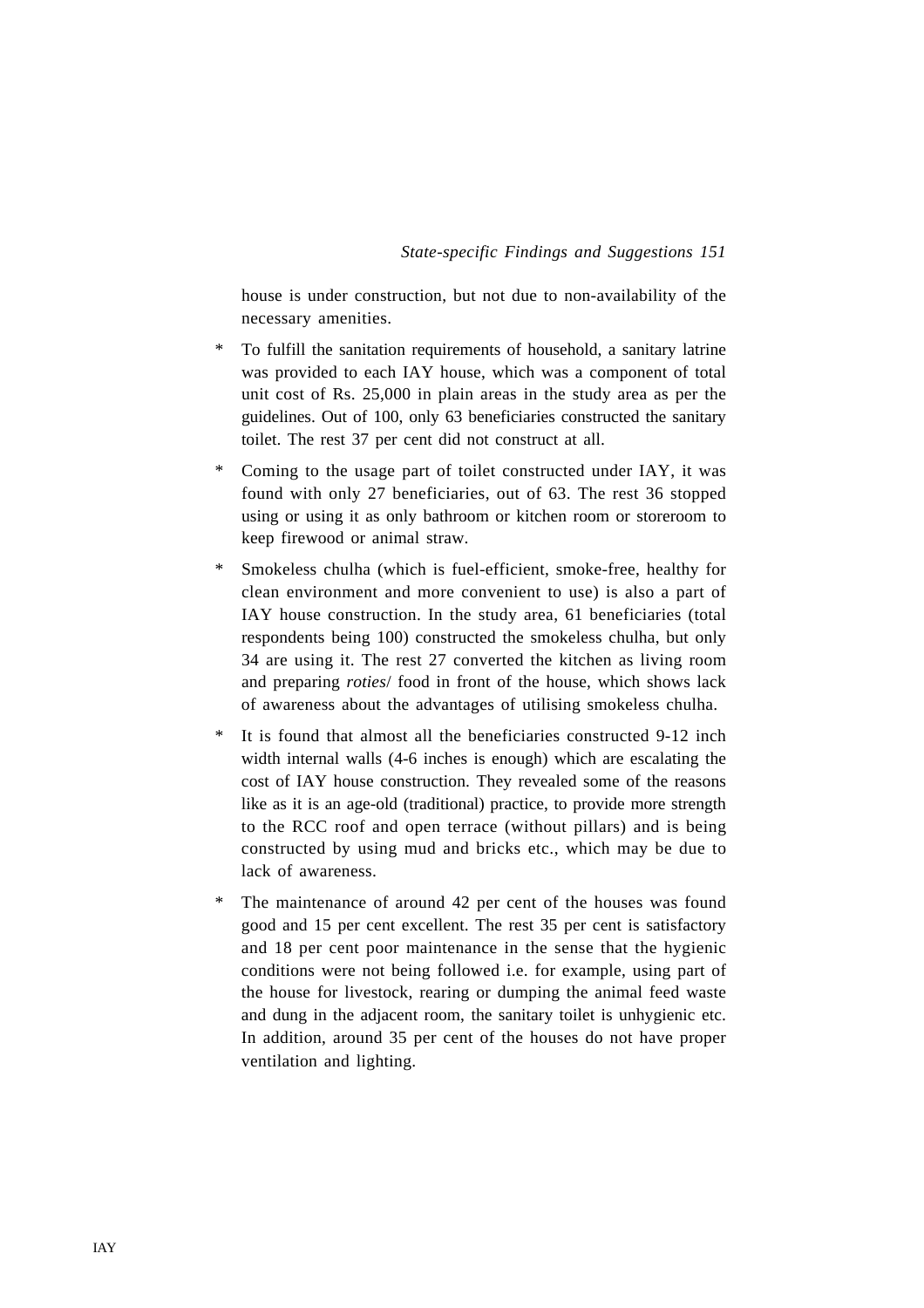#### **Recommendations**

- Most of the rural poor are the settlers from the adjacent districts, eking livelihood as agriculture labour and non-farm workers, who are actually in need of shelter. As a part of the programme or policy, these people should also be considered for housing under IAY.
- \* Based on the list received by the district authority, the three-member committee (Block Development and Panchayat Officer, STO from block and APO from DRDA) visit the site and scrutinise the beneficiary details. This process was observed in Ambala district only which may be extended to the total state to enable the authorities for proper implementation of scheme.
- \* The beneficiaries made three-five visits to the block headquarters to get the scheme sanctioned or to collect the cheques which led to an approximate wage loss of more than Rs.300. This may be reduced by providing the funds directly from the district to GPs and sufficient powers to GP (decentralisation) to disburse the assistance to the beneficiaries without block office involvement. This will also provide facility to maintain a pucca record of each beneficiary at the GP level itself.
- Majority (87 per cent) of the respondents said that the unit cost of Rs. 25,000 is not sufficient. In addition to the escalating prices of material and services, most of them have gone for additional structure construction according to the accommodation demands. But in reality also, the unit cost is not sufficient even for the sanctioned plinth area. The engineer's assessment for the plinth area of 210 sq.ft construction as per the IAY guidelines requires at least Rs. 41550, instead of Rs. 25000. Therefore, the sanction of Rs. 25000 is inadequate and a minimum of Rs. 38000 – 43000 may be provided by the government under the same scheme or through convergence with other schemes to erect a reasonably good house with stone flooring, cement plastering, toilet, chulha etc.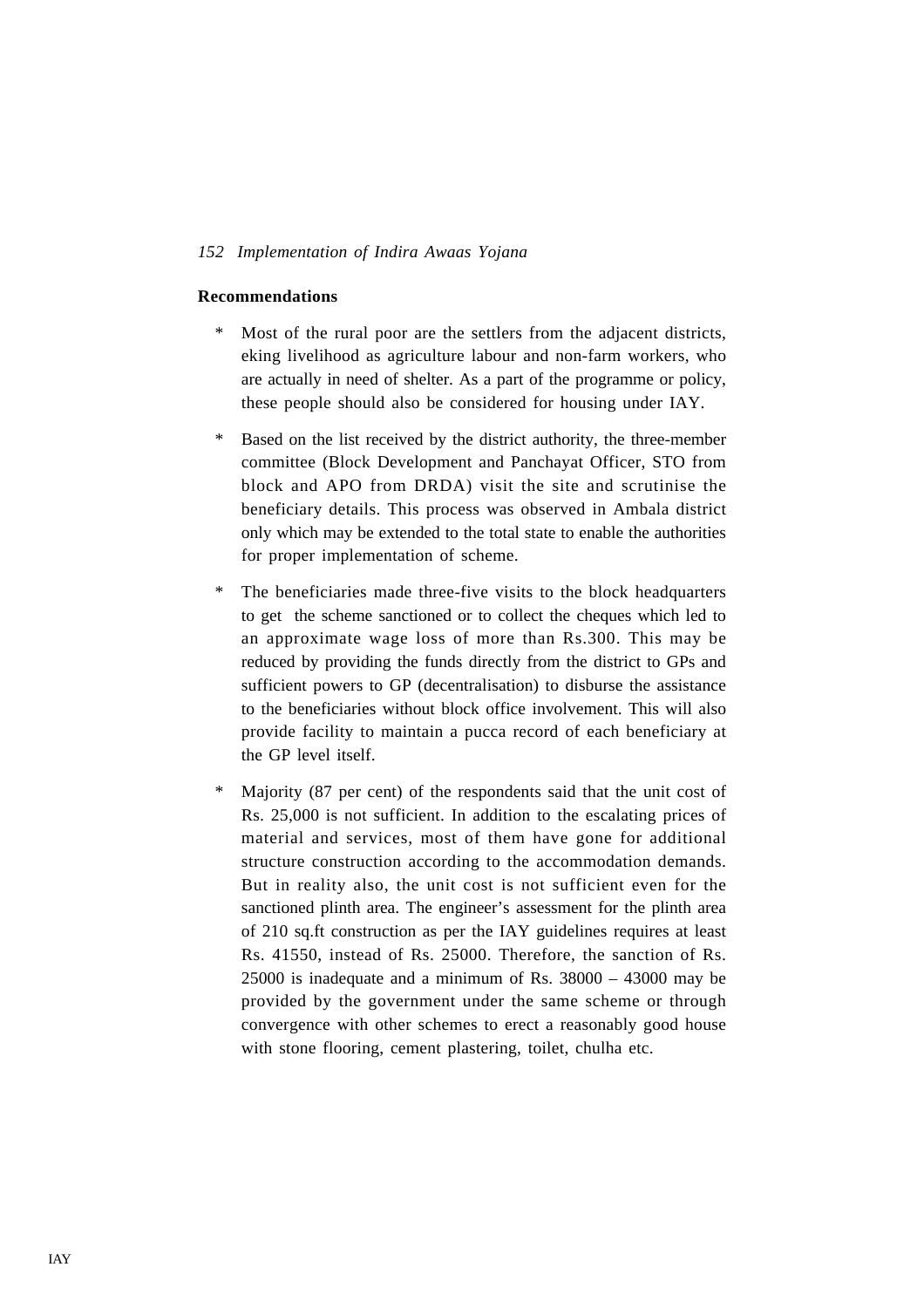- \* As most of the beneficiaries constructed the house in more than the sanctioned and confirmed plinth area, it was found that the accommodation is adequate or more than adequate. It is suggested to utilise the homestead area too for kitchen garden purpose. The agricultural and horticulture departments concerned may take some initiative to provide few kitchen garden plants (vegetables, leafy vegetable seeds, small fruit plants etc.,) to make use of homestead area for the benefit of household.
- \* The maintenance of around 42 per cent of the houses was found good and 15 per cent excellent. The rest 35 per cent is satisfactory and 18 per cent of poor maintenance in the sense that the hygienic conditions were not being followed i.e. for example, part of the house used for livestock rearing or dumping the animal feed waste and dung in the adjacent room, the sanitary toilet is unhygienic etc. In addition, around 35 per cent of the houses do not have proper ventilation and lighting. This is due to constructing bigger houses without leaving any homestead/open area. Attitude of the beneficiaries need to be changed to go for small houses with good ventilation and aeration.

# **Major Findings and Recommendations**

KARNATAKA

\* The study team observed that after selection of the beneficiary under IAY housing, till completed construction, the following procedural aspects were needed to be done by every beneficiary and a file of the beneficiary contains the documents / papers and the cost of procuring as shown below ;

S.No. Document Cost (Rs.)

| $\mathbf{1}$ | License between Beneficiary and GP (issued by GP)                | 200  |
|--------------|------------------------------------------------------------------|------|
|              | <i>Katha</i> extract (ownership of land / <i>vamsa vriksha</i> ) |      |
|              | of house site (issued by GP)                                     | Free |

3 Annual clearing of dues pertaining to site  $30 - 50$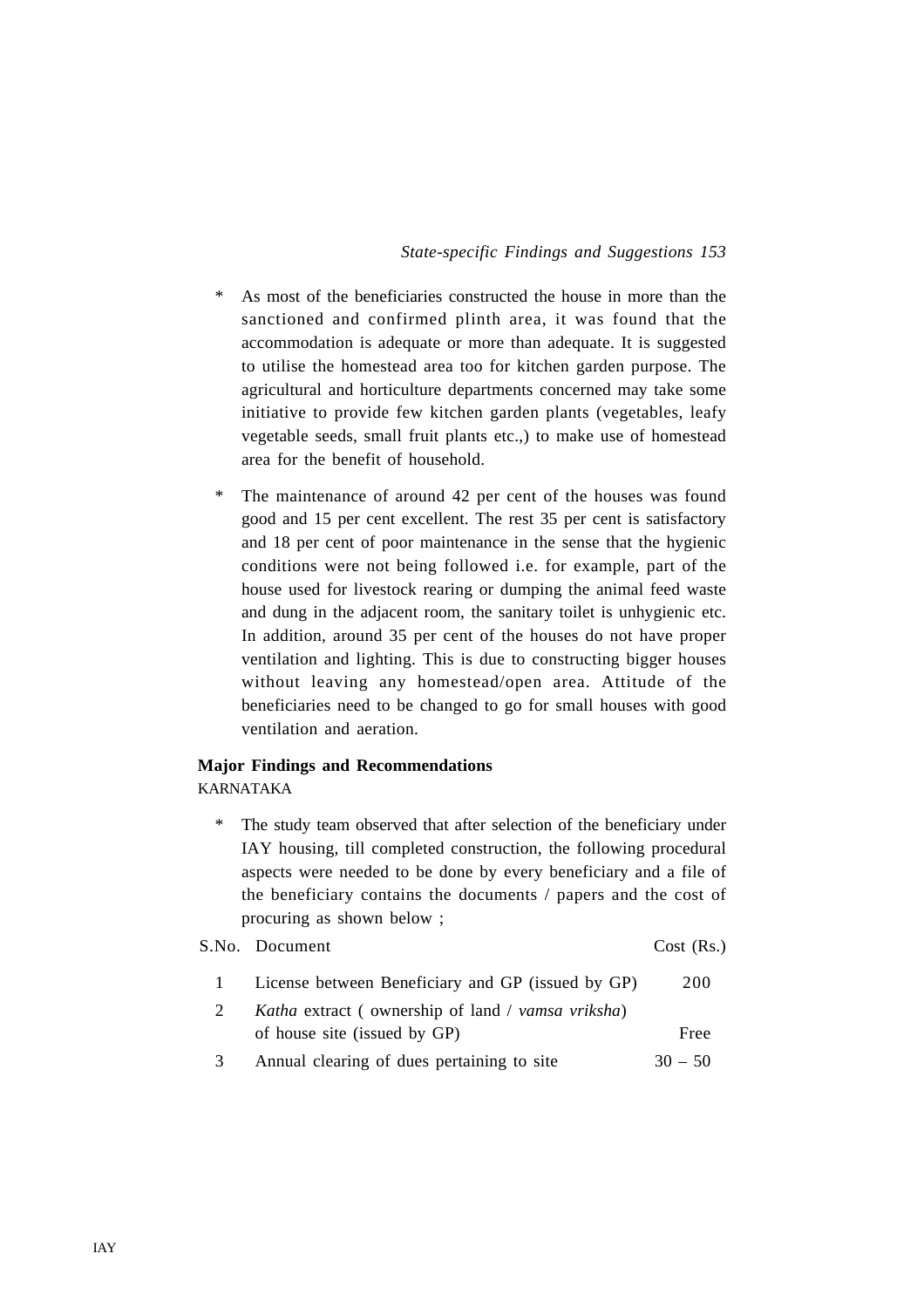| $\overline{4}$ | Income certificate issued by tahasildar at block level<br>including photos and bus fair $+$ caste certificate<br>from tahasildar | 100  |
|----------------|----------------------------------------------------------------------------------------------------------------------------------|------|
| 5              | Spot inspection report in the presence of neighbours                                                                             | Free |
| 6              | GP secretary report stating that the beneficiary was not<br>assisted earlier                                                     | Free |
| 7              | Agreement using Rs 50 stamp paper between<br>the beneficiary and $GP + typing$                                                   | 60   |
| 8              | Bank account opening                                                                                                             | 500  |
| 9              | Joint photo before release of first instalment                                                                                   | 30   |
| 10             | Work beginning certificate issued by GP                                                                                          | Free |
| 11             | Photographs to be submitted at basement stage,<br>lintel level, roof completion and after total construction<br>$(60 \times 4)$  | 240  |
| 12             | Beneficiary details issued by Rajiv Gandhi Rural Housing<br>Corporation                                                          | Free |
| 13             | Registration of house at sub-registrar's office                                                                                  | 300  |
| 14             | Registration acknowledgement                                                                                                     | Free |
| 15             | File, photo copying, application etc.                                                                                            | 20   |
|                | Total cost to be borne by each beneficiary                                                                                       | 1490 |

Under normal conditions, each beneficiary should bear the costs as mentioned above, which may be reduced for the benefit of IAY beneficiary.

\* *The bankers* are insisting on the savings deposit of Rs 500 as they are following in case of well-off people, from the poor IAY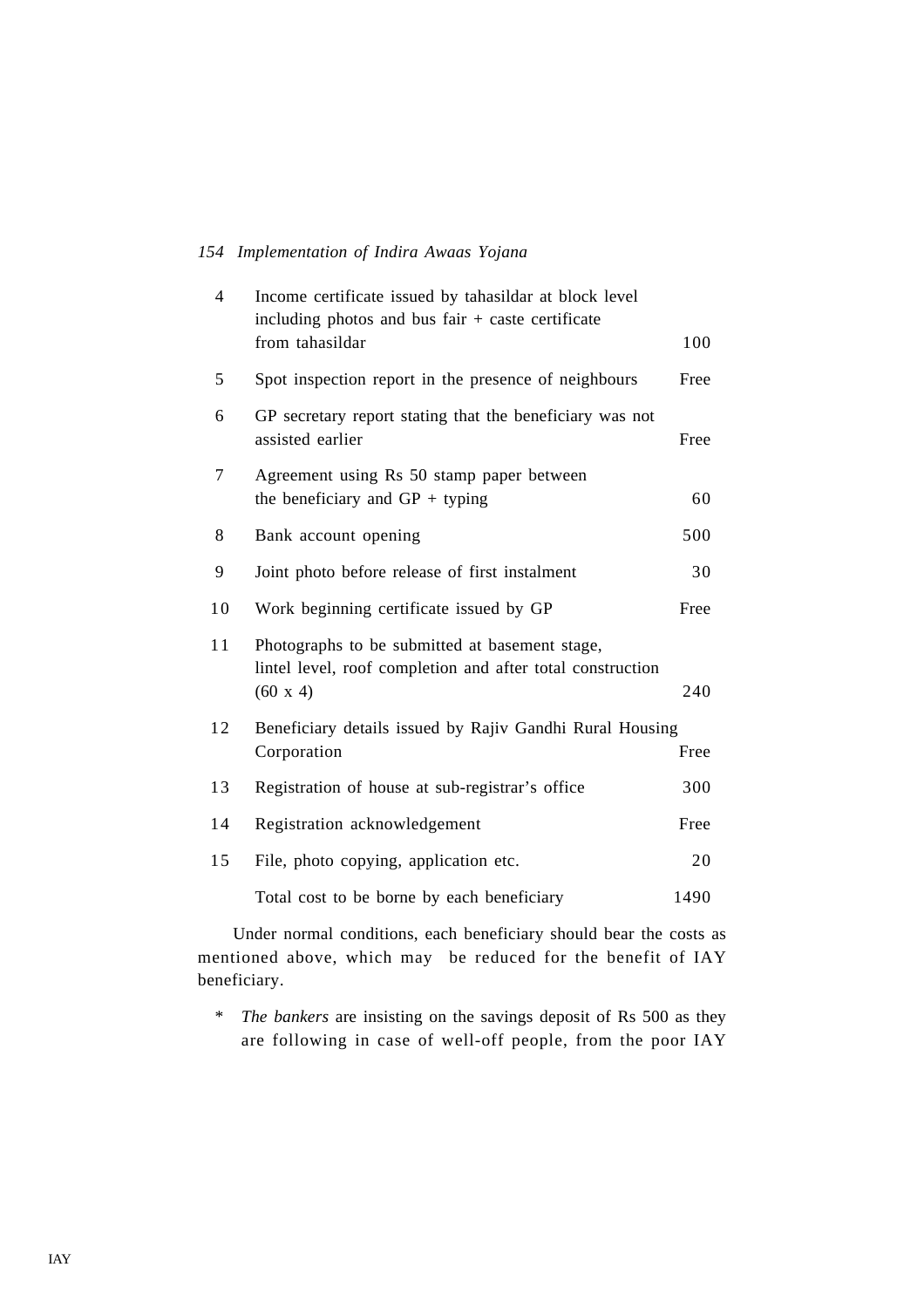beneficiaries which, can be curtailed or a nominal transaction service fee can be charged due to the fact that generally the transactions between the banker and the beneficiary are temporary.

- \* *Registration of house at sub-registrar's office :* As the beneficiary was allocated sanctioned money, taken up the construction activity, various documents procured for the purpose and maintained at gram panchayat, the study team felt that there is no need of separate registration for the same. Anyhow, it should be purely left to the choice of the beneficiary but should not be insisted upon.
- \* A well-planned distribution of IAY houses was observed in the State. About 36 to 38 per cent of the houses were allotted for the SC families in both the districts, 14 per cent of the houses were allotted for other castes in Tumkur district, whereas a very significant proportion i.e. 24 per cent of the IAY houses were given for the other castes in Davanagere district.
- \* Majority of the beneficiaries (90 per cent) were selected through Gram Sabha, and the rest 10 per cent of the selection is not proper and allocation was done for well-off people. The poorest of the poor and needy, who are site-less and house-less should be given priority strictly thorough Gram Sabha. So the selection may be restricted to the poor needy people with the acceptance of all the villagers without any reservations.
- The major allocation of funds as well as selection of beneficiaries is for the 100 per cent subsidy scheme. Overall, less than 10 per cent of the houses were provided with the funds for upgradation. The newly constructed IAY houses in Tumkur district are 86 per cent, whereas it is 96 per cent in Davanagere district.
- \* A scrutinising committee consisting of GP secretary, block engineer, BDO or BDO representative and GP sarpanch has to approve (through spot inspection) the selected beneficiary who is actually in need of house and check that no house assistance is received by the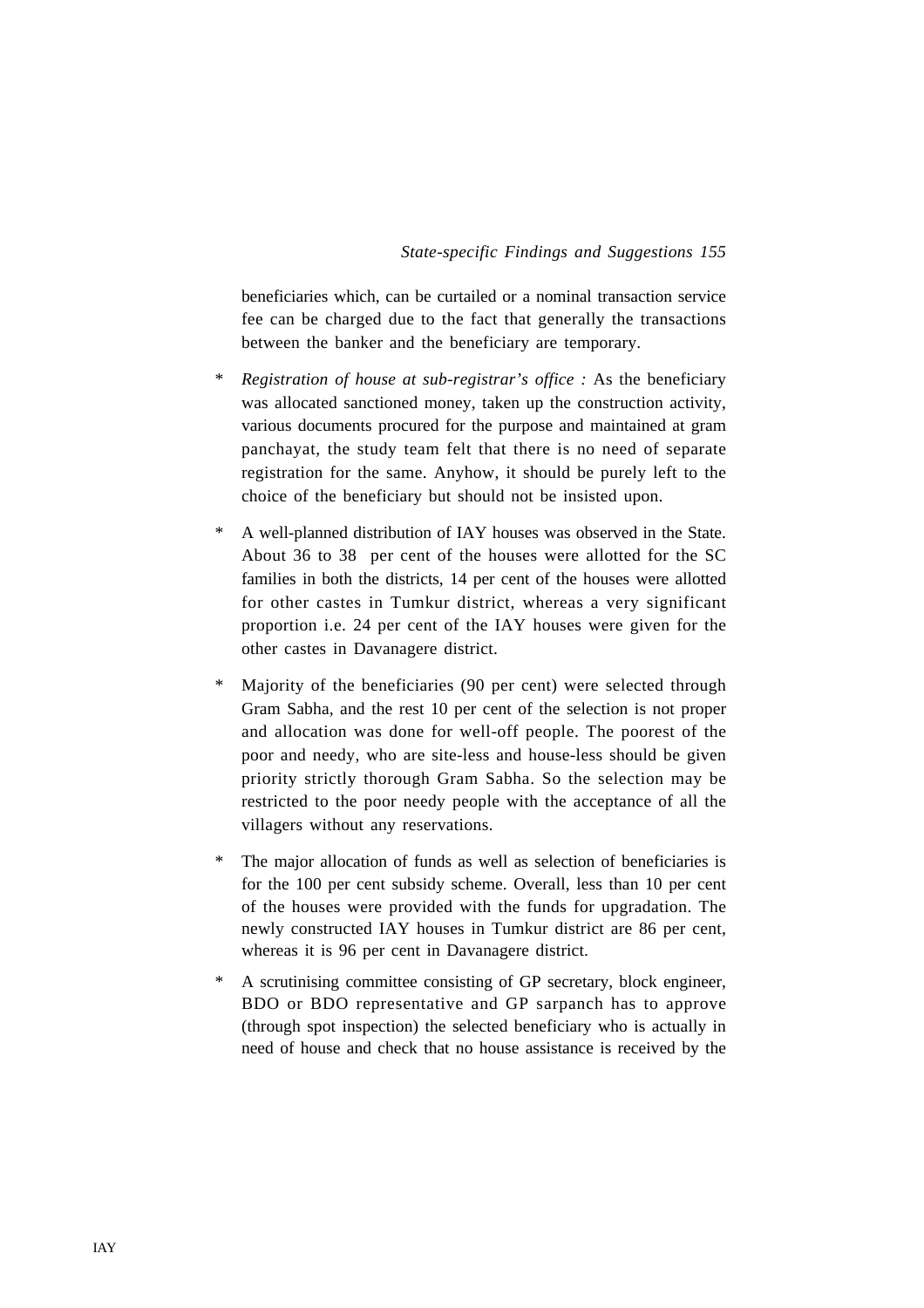beneficiary through any other state government schemes. The committees physically verify the site, the condition of the existing house structure and assess the need for IAY house to the beneficiary. In this regard, the opinion of neighbours will also be consulted for approval, which makes the process of selection of needful beneficiary more stringent in the study area.

- \* Registration of IAY house was found in line with the guidelines and 83 per cent of the houses were allotted in the name of female members. Wherever female members are minors or in the case of death of a female member, house is given in the name of male member. Looking at the number of registrations in the name of female members and resentment problem, it is noticed that the status of resentment is more in Tumkur district than Davanagere district.
- \* More than 90 per cent of the beneficiaries constructed IAY houses in more than the plinth area sanctioned and confirmed. It was told by 77 beneficiaries that they constructed additional structure not only to fulfill the available space but also to meet the occupational requirements. The rest 23 beneficiaries, who already built big houses, revealed that they could not build additional structure in view of open space constraint.
- \* The purpose of extra / additional structure construction by majority (53 per cent) of the beneficiaries is to meet household needs like to accommodate the big family and to provide separate accommodation to the next generations. The second reason revealed by 25 per cent of beneficiaries is to maintain social status and to safeguard the traditional / cultural design of locale. The rest 22 per cent said that the additional structure is a temporary expansion using grass, palm leaves, paddy straw and bamboo material purely to meet the economic needs of family through subsidiary occupations like maintaining livestock.
- \* It is observed that more than 80 per cent of beneficiaries paid below Rs 4000 as labour cost for mason's services, only 16 per cent expressed up to Rs.8000. So it is noticed that the family labour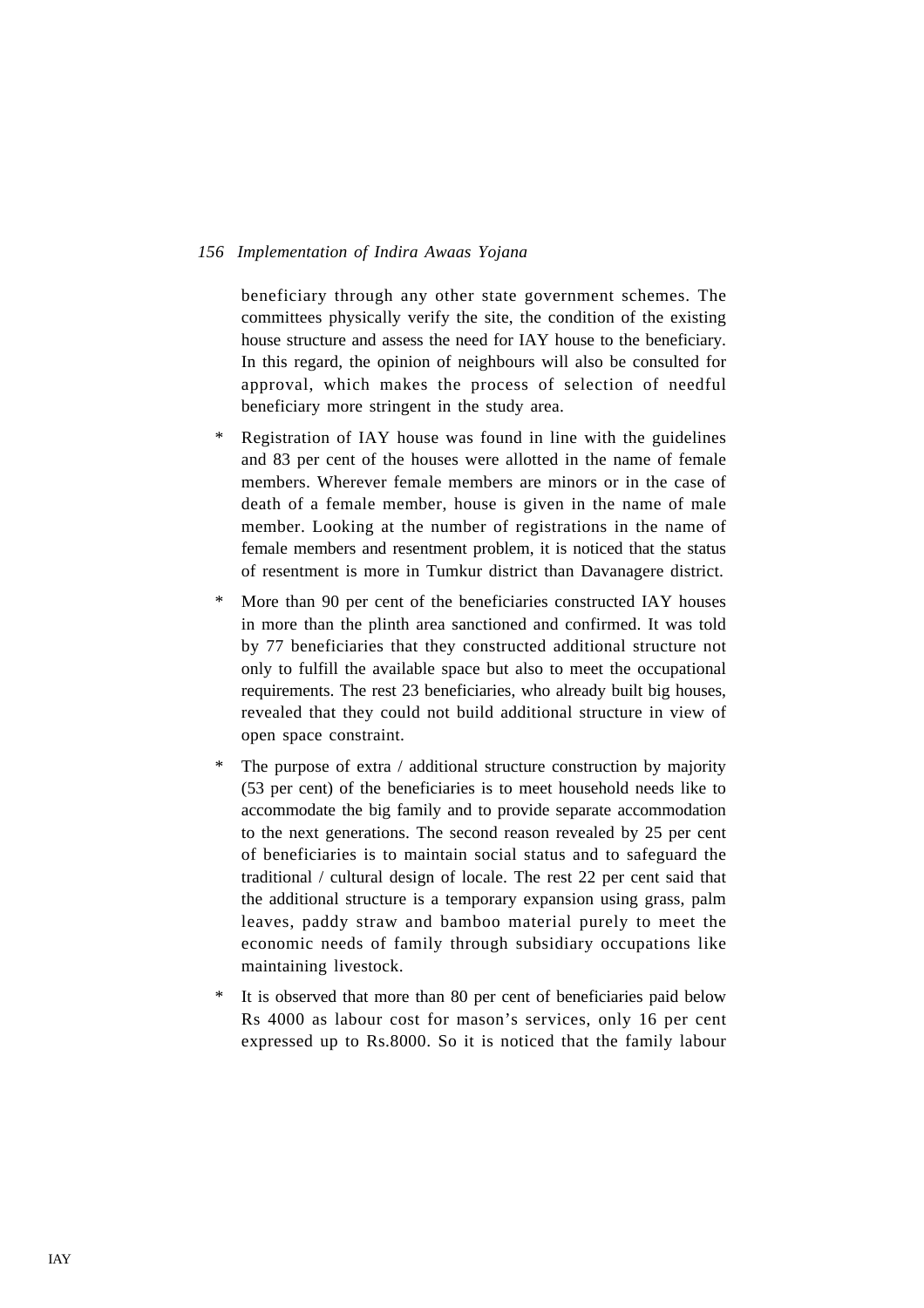contribution is more than the outside paid workers in IAY houses construction in the study area.

- In addition to the unit cost, it is observed that around 60 per cent of the beneficiaries in the study area contributed an amount of Rs 4001 – 16000 in addition to the sanctioned IAY assistance, which was due to construction of big houses (more than 200 sq.ft. plinth area) coupled with the costly material used for the activity. Not only the material cost but also it includes the contribution of beneficiary in the form of family labour.
- \* Moreover, it is noticed that the visits by officials became the powerful monitoring tool for proper implementation of the scheme. It is noticed that in case of more number of visits, it is the GP secretary or sarpanch who visited the construction sites aiming at completion of procedural formalities like stage-wise construction, photographs etc.
- \* Since 2003-2004, the assistance in the form of cheques in the name of beneficiary are being issued directly through GP. Now GPs are directly getting IAY funds from the district. Earlier, beneficiary had to go to block headquarter to bring the cheques. After the selection, proposal, approval and sanction of IAY assistance, the beneficiaries are finding it easy to avail of the benefits in the form of cheques from their GPs itself. This is the reason why 85 per cent of the beneficiaries revealed that they made only one or two visits to the authorities. The more number of visits by some respondents may be due to non-fulfilment of procedures.
- \* Monitoring is being done by the authorities to ensure sanitary toilet construction by the beneficiary before advancing the fourth instalment. According to the guidelines (out of 35, 18 beneficiaries received a total amount of Rs 24,400) the authorities deducted Rs.600 for not constructing the toilet. The rest 17 beneficiaries pretended that they are going to construct the toilet at the time of monitoring, but did not construct once they received the full instalment money.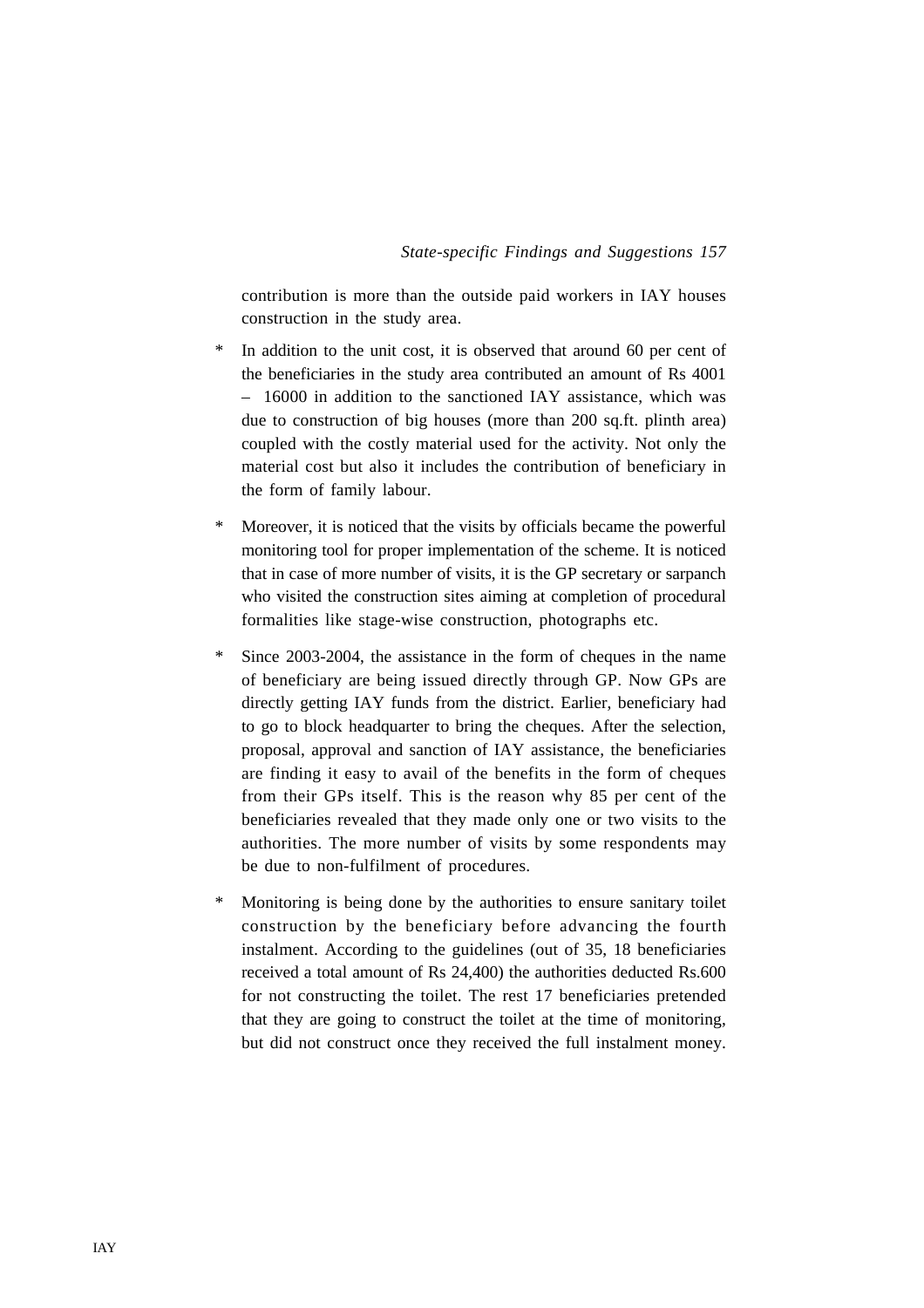- \* Among all the beneficiaries, 37 per cent said about availability of open space in the village, followed by 20 per cent who said traditional behaviour or custom, like pooja room or living room and toilet should not be one premises etc., as major reasons for not having toilet. The other reasons being lack of money (20 per cent), scarcity of water for proper management (17 per cent) and social problems (6 per cent).
- It is observed that 73 per cent (who constructed the toilet under IAY) constructed the toilet close to the house or as an integral part attached to the house. This was mainly due to non-availability of adequate space within the house-site. On the contrary, 27 per cent constructed outside the house, but within the premises of the housesite.
- \* Coming to the usage part of toilet constructed under IAY, it was found with only 70 per cent of the beneficiaries. The rest 30 per cent stopped using or using it as only bathroom or kitchen room or storeroom to keep firewood or animal straw.
- \* Smokeless chulha (which is fuel-efficient, smoke-free, healthy for clean environment and more convenient to use) is also a part of IAY house construction. In the study area, 86 per cent of the beneficiaries constructed the smokeless chulha, but out of them only 62 per cent are using it. The rest 24 per cent of people converted the kitchen as living room and preparing food outside the house, which shows the lack of awareness about the advantages of utilising smokeless chulha.
- \* The construction of the IAY house found very fair means, all the beneficiaries who were sanctioned and assisted under the scheme constructed the houses without fail. They did not channelise the assistance to any unproductive purposes. Strict documentation (stage- wise photographs submission and monitoring by officials) at the GP level helped in this matter. More than 85 per cent of the beneficiaries constructed the IAY houses on their own (of course,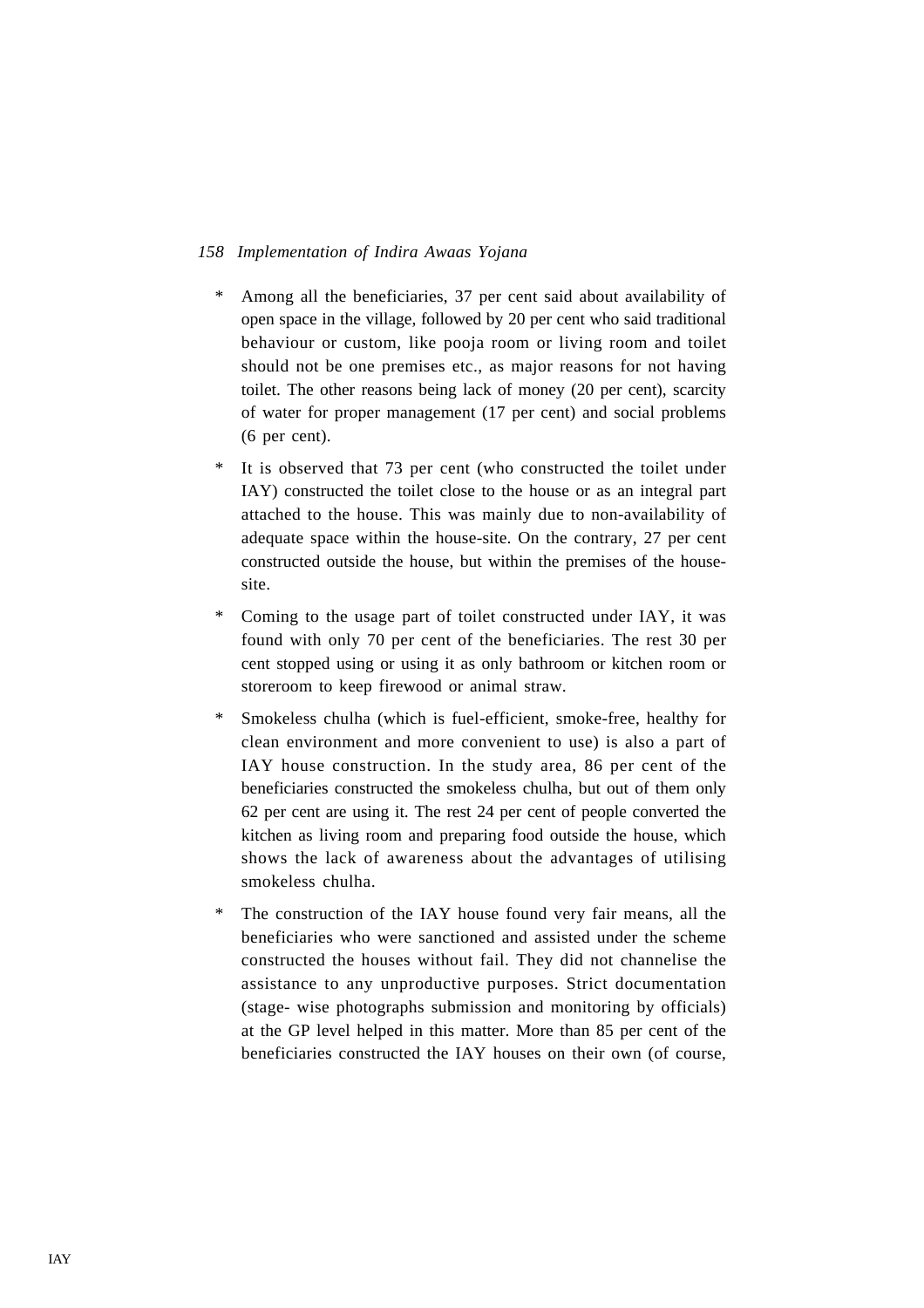with the help of paid services of mason) using good quality materials with an additional expenditure (above the government assistance) making the quality construction good or very good.

- \* It was found that almost all the beneficiaries constructed 9-12 inch width internal walls (4-6 inches is enough) which are escalating the cost of IAY house construction. They revealed some of the reasons as, it is an age-old (traditional) practice, to provide more strength to the stone sheet roof and is being constructed by using mud and bricks etc., which are due to lack of awareness.
- \* Maintenance of around 65 per cent of the houses was found good. The rest 35 per cent is satisfactory in the sense that the hygienic conditions were not being followed i.e. for example, part of the house used for livestock rearing or dumping the animal feed waste and dung in the adjacent room, the sanitary toilet is unhygienic etc.
- \* Almost all the beneficiaries participated in the construction of their own IAY house. The role started as labourers and ended up as supervisors. The construction of the house not only provided shelter but also gainful employment to the household. The study team observed that around 60-77 mandays of employment were created due to the scheme to each beneficiary household.

### **Recommendations**

- \* Even though majority of the beneficiaries were selected through Gram Sabha, around 10 per cent of the selection is not proper and allocated to well-off people. The poorest of the poor and needy, who are site-less and house-less should be given priority strictly thorough Gram Sabha. Therefore, the selection may be restricted to the poor and needy people with the acceptance of all the villagers without any reservations.
- \* In the study districts, the major allocation of funds as well as selection of beneficiaries is for the 100 per cent subsidy scheme only and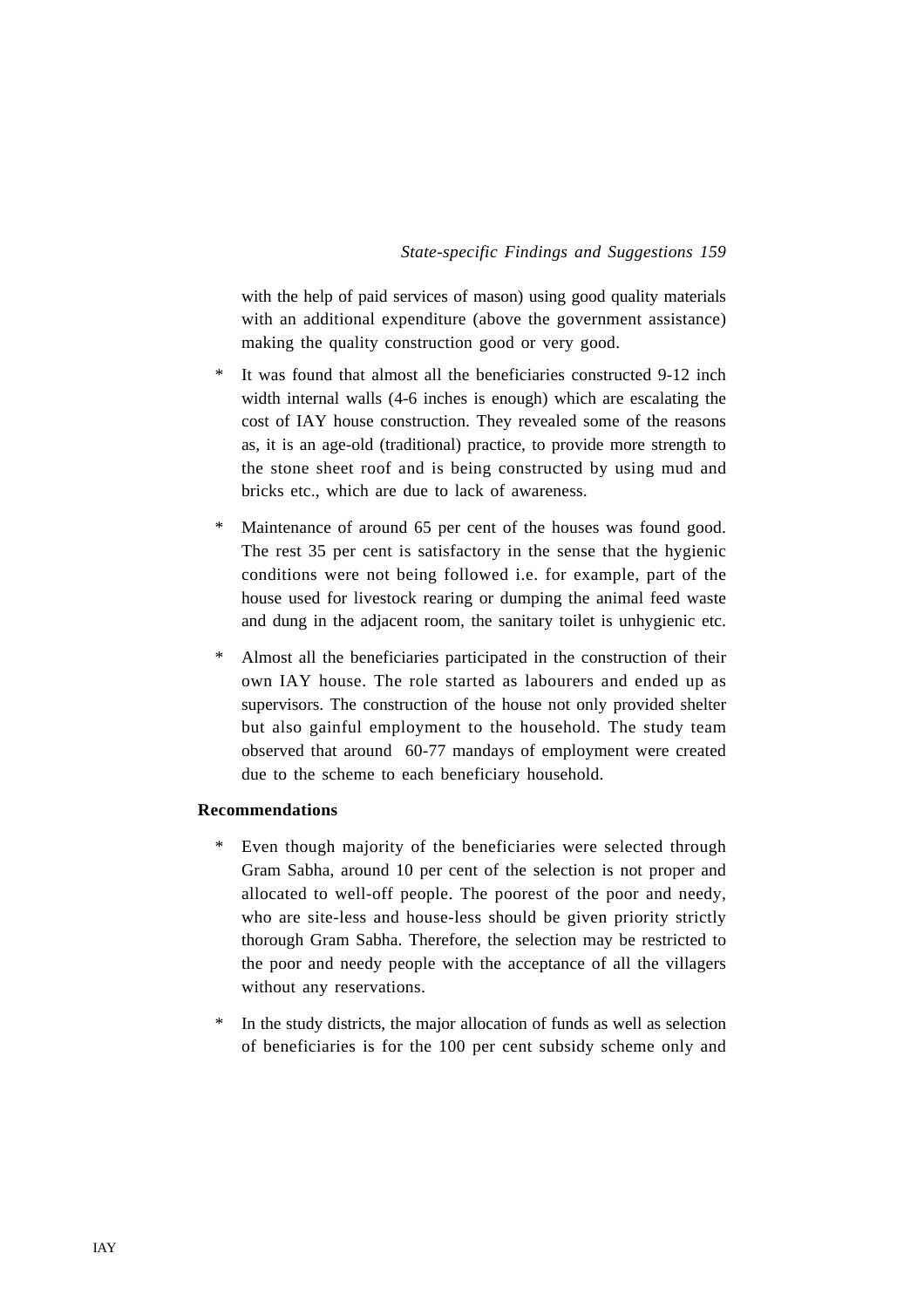less than 10 per cent of the houses were provided with the funds for up-gradation. It is opined that in future also the same may be continued or the total allocation may be provided only to construct new houses rather than allocations for upgradation.

- The study team found some lethargy with the implementing agency to print display board on every IAY house. The team observed that in some instances, information printed on the wall got erased because of white washes and rains. Even where it was displayed, nowhere IAY logo was printed. The district authorities should pass stringent orders in this regard to the village officials for compulsory display of IAY board with all details.
- \* More than 90 per cent of the beneficiaries constructed IAY houses in more than the plinth area sanctioned and confirmed. They told that the additional structure was constructed not only to fulfill the available space but also to meet the occupational requirements. The purpose to provide IAY house is to have better living that supports the livelihood occupations. So it will be better if the plinth area of the house increases to around 350 sqft from the existing level.
- \* In addition to the unit cost of Rs 25,000 grant from the government, most of the beneficiaries in the study area contributed an average amount of Rs 10,000 on their own or from other sources, in view of construction of bigger house with costly material to meet the rising demand for shelter for various reasons. The increased material cost as well as the labour cost of paid workers escalated the cost of construction more than the assistance, even for the approved and confirmed area of 210 sq ft. In this regard, the study team suggests that an increase of Rs 10,000 to 12,000 in addition to the existing grant may help the beneficiary to construct a good house.
- \* All the beneficiaries constructed 9-12 inch width internal walls (4 inches is sufficient) which is escalating the cost of IAY house construction. They revealed it as an age-old practice which is due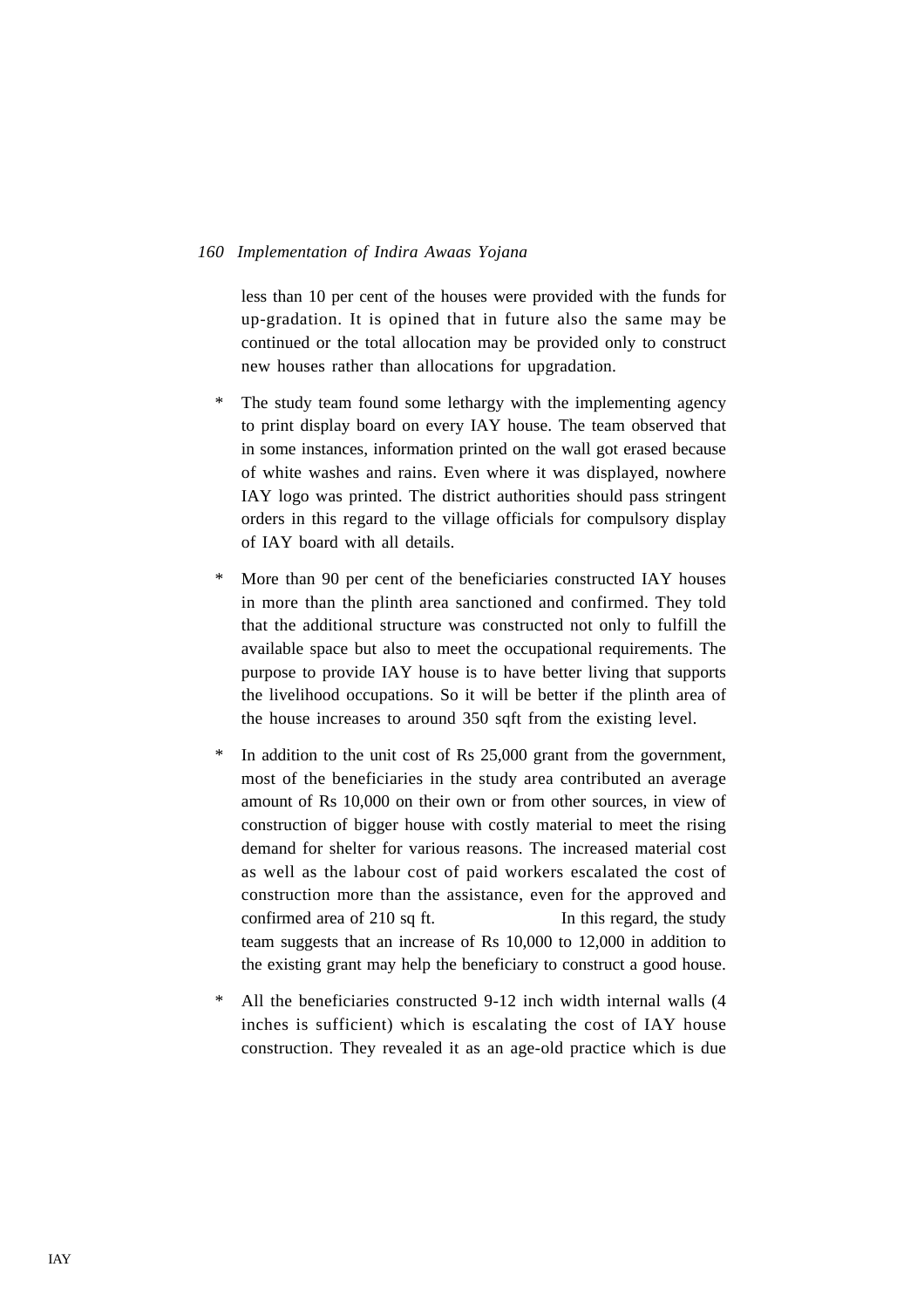to lack of awareness. Around 25 per cent of the beneficiaries said that they could know the source as well as the way of using the cost-effective material to enable them to improve quality of construction.

- \* The agricultural and horticulture departments concerned may take some initiative to provide few kitchen garden plants (vegetables, leafy vegetable seeds, small fruit plants etc.) to make use of homestead area for the benefit of the household.
- \* The usage of toilet constructed under IAY was found with only 70 per cent of the beneficiaries. The rest 30 per cent stopped using or using it as only bathroom or kitchen room or storeroom to keep firewood or animal straw. This attitude of the people needs to be changed through proper awareness campaigns in the villages.
- \* Internal wiring was completed in the houses. More than 50 per cent applied for the connection and deposited the amount with the concerned authorities, but not yet got the electricity connection. The process may be hastened up to provide the connection under Kutir Jyothi Scheme or Bhagya Jyothi Scheme of the State government thorough Rajiv Gandhi Rural Housing Corporation.
- \* The study observed that the assistance is provided in four instalments *viz.,* at foundation stage Rs. 5000; at lintel stage Rs. 10000; at roof completion Rs. 5000 and after house, toilet and chulha completion Rs.5000. No material supply by implementing authorities was observed. Directly cheques were provided to the beneficiaries from the gram panchayat and the amount credited to the personal bank account. This practice started from 2004-05 and the beneficiaries are happy to have the service. The wage loss was reduced due to this practice and it may be continued.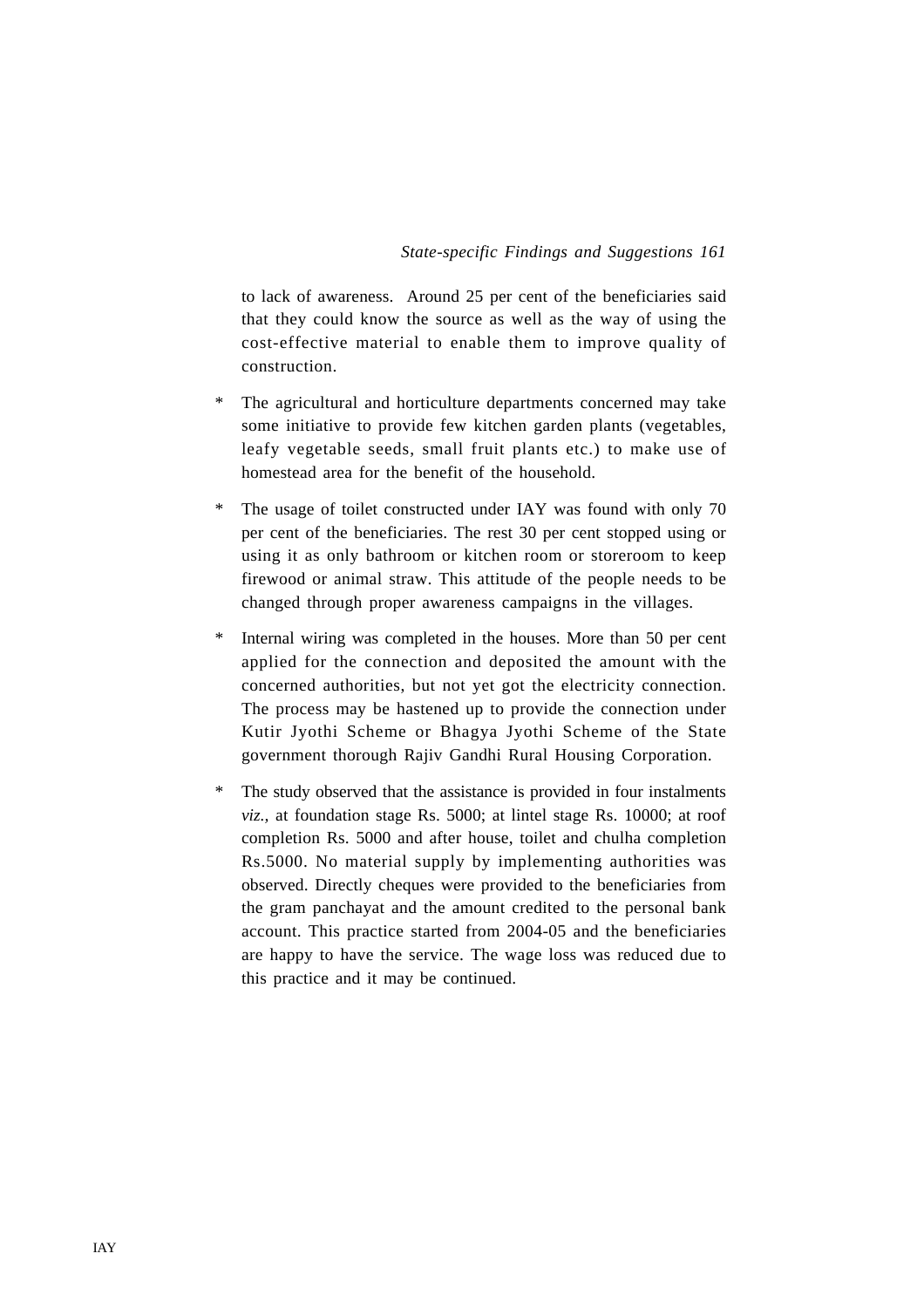### **Major Findings and Recommendations**

MAHARASHTRA

- \* In the study region, 87 (87 per cent) beneficiaries had houses prior to availing of IAY houses. Among them, 59 were kutcha houses and 28 semi-pucca houses, which were also in a dilapidated condition.
- \* Seventy four (74 per cent) beneficiaries' houses are not having IAY logos. The reason revealed by them is that the officials themselves not insisted.
- \* The beneficiaries were helped by the concerned department to get houses under IAY scheme.

# **Non-beneficiaries' views**

Majority of the non-beneficiaries responded that the beneficiary selection for IAY is somewhat fair, announcement regarding GS meetings is not reaching the general public, hence people are not aware of the meetings, 75 per cent expressed that no adequate quorum in the Gram Sabha meeting, hence, irregularity prevails. Further, majority expressed that there are malpractices in the selection process of IAY beneficiaries in terms of political pressure, bribe and group rivalry. They further responded that there is no transparency in the selection process and only 40 to 60 per cent of the IAY benefits reach the most needy people.

#### **Respondents' views**

- \* There are 46 respondents (46 per cent) who revealed that the completion of IAY houses took 5 to 7 months and another 49 expressed that the construction took 7–9 months.
- \* Ninety two (92 per cent) of respondents made 11 and more visits to the block and district offices, to request the officials to expedite the process of sanction and other related works. Regarding this, they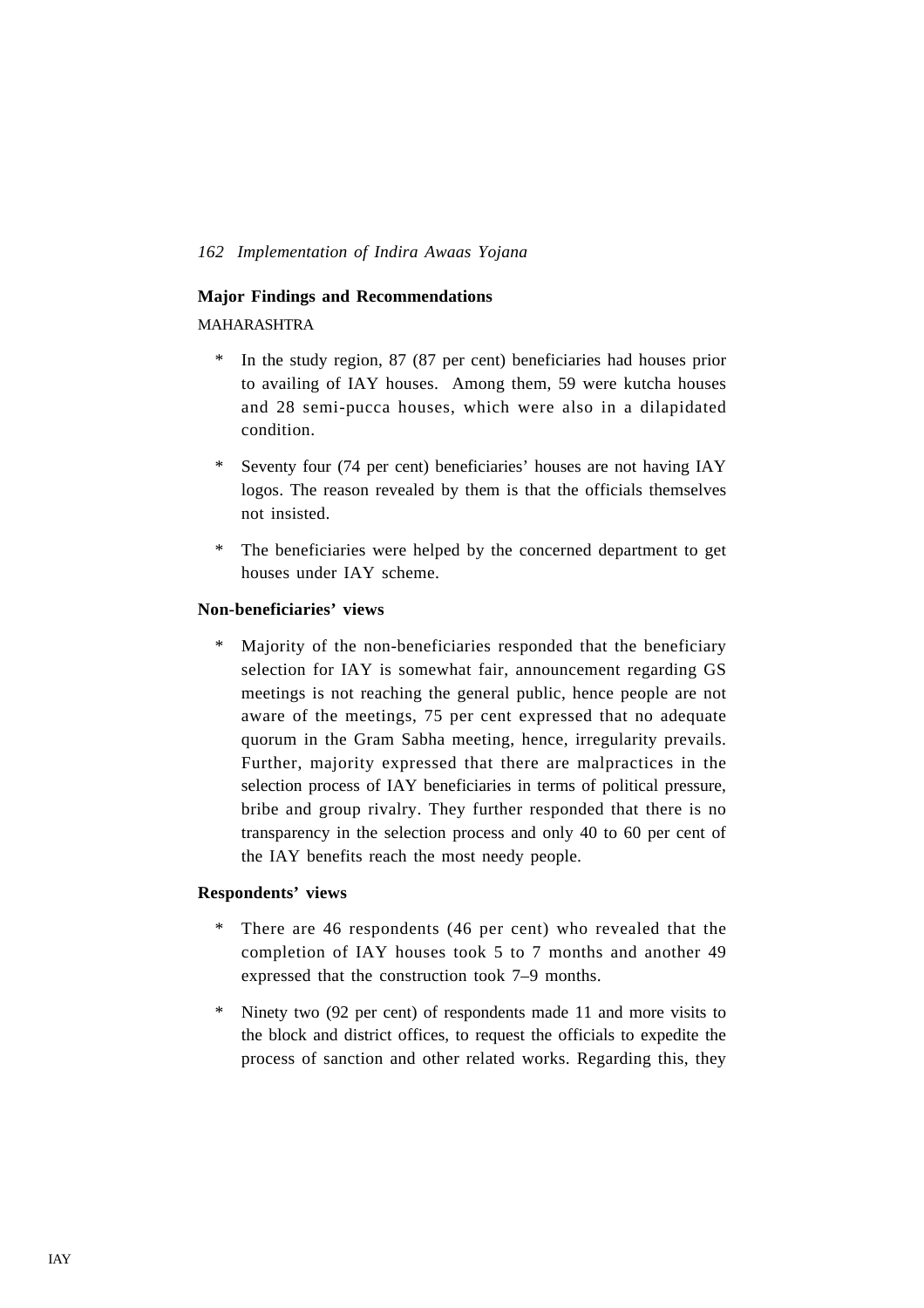lost more than 13 days of employment and lost more than Rs. 600 for the purpose of offices visits.

- \* Out of 100 beneficiaries, 87 (87 per cent) respondents revealed that they paid bribe or commission. Among them, 33 (37.9 per cent) beneficiaries paid an amount between Rs. 1000 to 1500, and 30  $(34.5 \text{ per cent})$  spent or paid between Rs.  $1500 - 2000$ . This was paid to BDOs, engineers and GP sarpanches and ward members.
- Majority i.e. 67 beneficiaries received first payment within a month. In the unit cost, people received materials worth between Rs. 5001- 10,000, like cement and other items from government, 95 per cent of respondents agreed for receipt of full amount in each instalment. But, the deductions in the form of informal deduction like service charges, commission or bribe, etc., prevailed in all cases. But, 65 revealed that, they were not given adequate reasons by the officials regarding deductions.
- \* Regarding registration of the houses, 95 people responded that their names are enrolled only in the panchayat register, not in the revenue records.
- It is observed that 80 (80 per cent) beneficiaries' houses are located in their own plots in the main habitation.
- \* Majority, 72 persons (72 per cent) constructed in more than the government recommended area, an average area of construction is between 210 - 300 sft and among them 47 (65.3 per cent) constructed extra due to larger family size.
- \* In connection with construction, 30 (30 per cent) respondents constructed themselves, 38 were constructed by the contractors and 14 by the concerned gram panchayat sarpanch.
- Forty (40 per cent) beneficiaries spent an extra amount of Rs.3000 for construction in addition to the unit cost and 24 (24 per cent)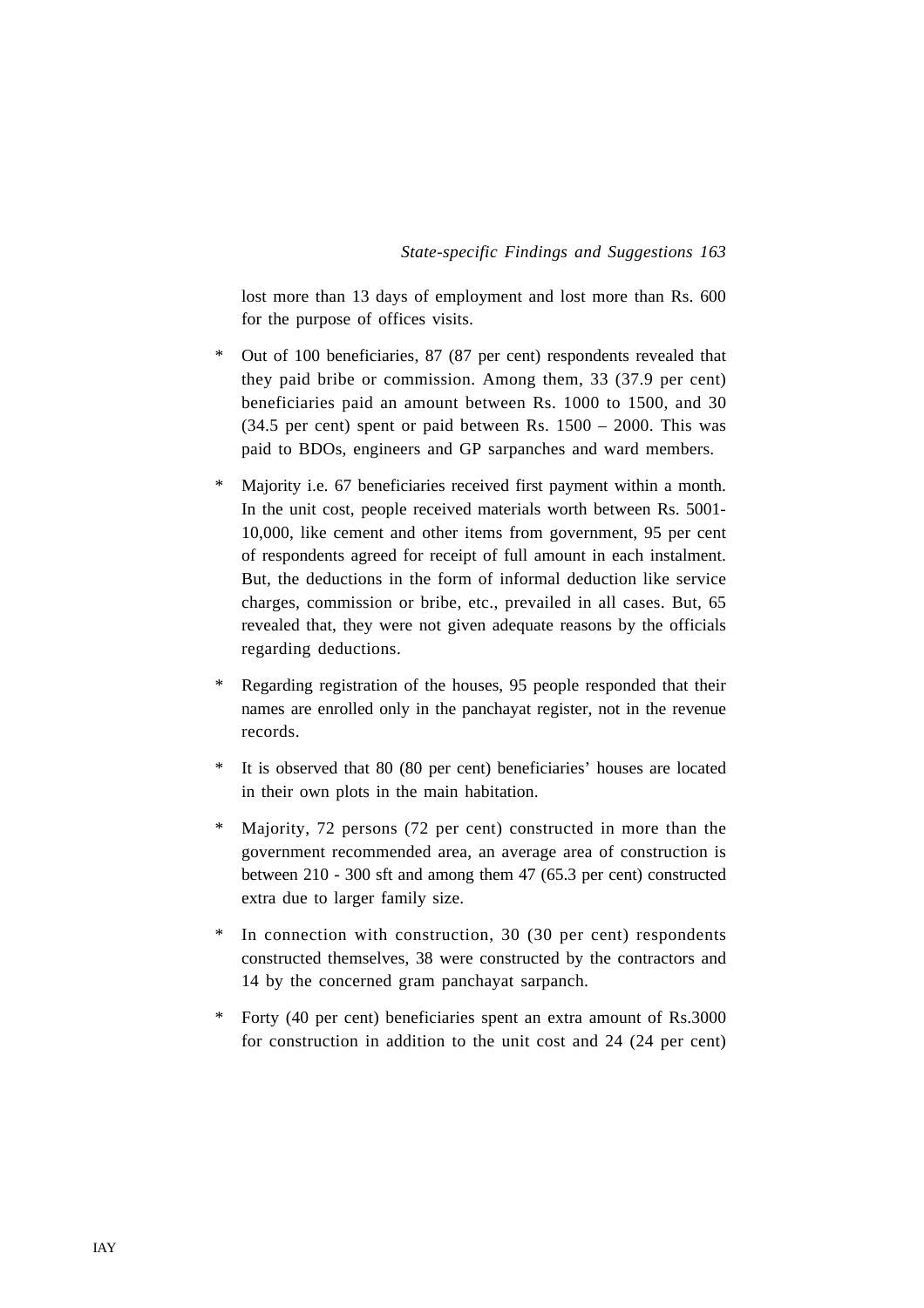contributed Rs. 3001–6000, followed by 26 (26 per cent), who spent Rs. 6001-9000.

- \* Maharashtra government is providing Rs. 3500 additionally to improve the quality of construction. But in the total estimation of Rs. 32000, the gap of Rs. 4000 to the estimation was met by the beneficiary as labour.
- \* Regarding cost-effective building materials and technologies used in the construction, for basement all the beneficiaries used locally available RR stones, hallow-bricks for wall, waste soil and other demolished building wastes for filling of low lying areas, etc. People also used pre-fabricated doors and window frames. Nirimithi Kendra's role is very nominal regarding IAY. The study regions are not having any disaster threat.
- \* Roofing of IAY houses in Maharashtra is made with GI (iron) sheet. The cost of these structures is comparatively less than 50 per cent of the RCC. In flooring, 71 beneficiaries (71 per cent) used stone slabs. Pre-fabricated cement door frames, doors and window frames were used in 92 houses. Cost of construction was reduced at the maximum by evolving cost-effective materials.
- \* Sixty five per cent of respondents were consulted at the time of selection of house but only 35 (35 per cent) respondents were satisfied with the design given by the government. Majority viewed that the house is not suitable for socio-cultural and occupational needs of the family. Space and construction provision were made for future expansion. Some beneficiaries made additional construction of kutcha type for the purpose of household needs.
- \* Out of 74 sanitary latrines provided to the IAY beneficiaries, 46 (62.2 per cent) use their toilets, even among them majority are using for bathing but remaining are in a dilapidated condition and some were dismantled.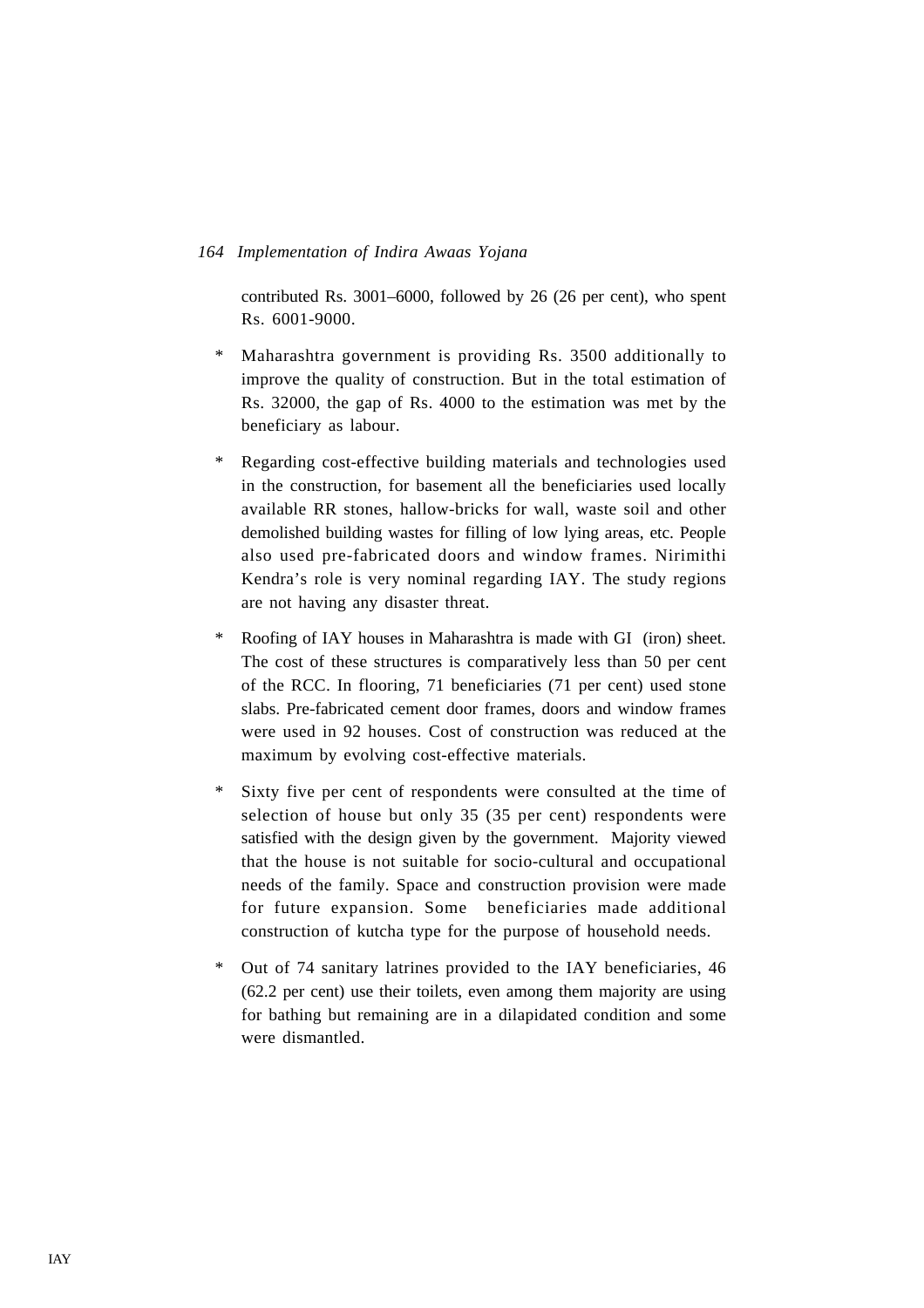- \* Majority of the IAY houses have all the basic services like drainage, school, market and bus. But PHC and veterinary hospital are located far away and people have to travel 10 to 15 km to block headquarters.
- \* Only 64 (64 per cent) houses are provided with smokeless chulla, among them 52 (81.3 per cent) were not in use. The reasons revealed by the majority are, inadequacy of space and smoke.
- \* Regarding the officials' visit, majority, 64 beneficiaries responded that the officials visit 5-10 times during the construction and their visits were useful in improving the quality of construction and expedite the release of money.
- \* Beneficiaries are given advance payment of Rs-5000 to start the construction. This helped the poorest of the poor to avail of the IAY benefit meant for them.

#### **Suggestions**

- \* The Gram Sabha and DRDA have to prepare a complete permanent list of eligible candidates and priority has to be arrived at by discussing in the Gram Sabha, that can be put in the notice board as well as local net for transparency. This will help the people to know their turn of availing of the scheme. This procedure will avoid bias and unnecessary confusion in the selection process.
- \* The implementing agency has to take necessary steps to organise the beneficiaries at various levels, for purchase of building materials and training at the block and for mutual labour sharing at the village.
- \* The unit cost has to be increased subject to the escalation of material prices. The unit cost can be added by another Rs.10,000 to Rs.15,000.
- \* The officials have to take initiatives to ensure transparency in beneficiary selection.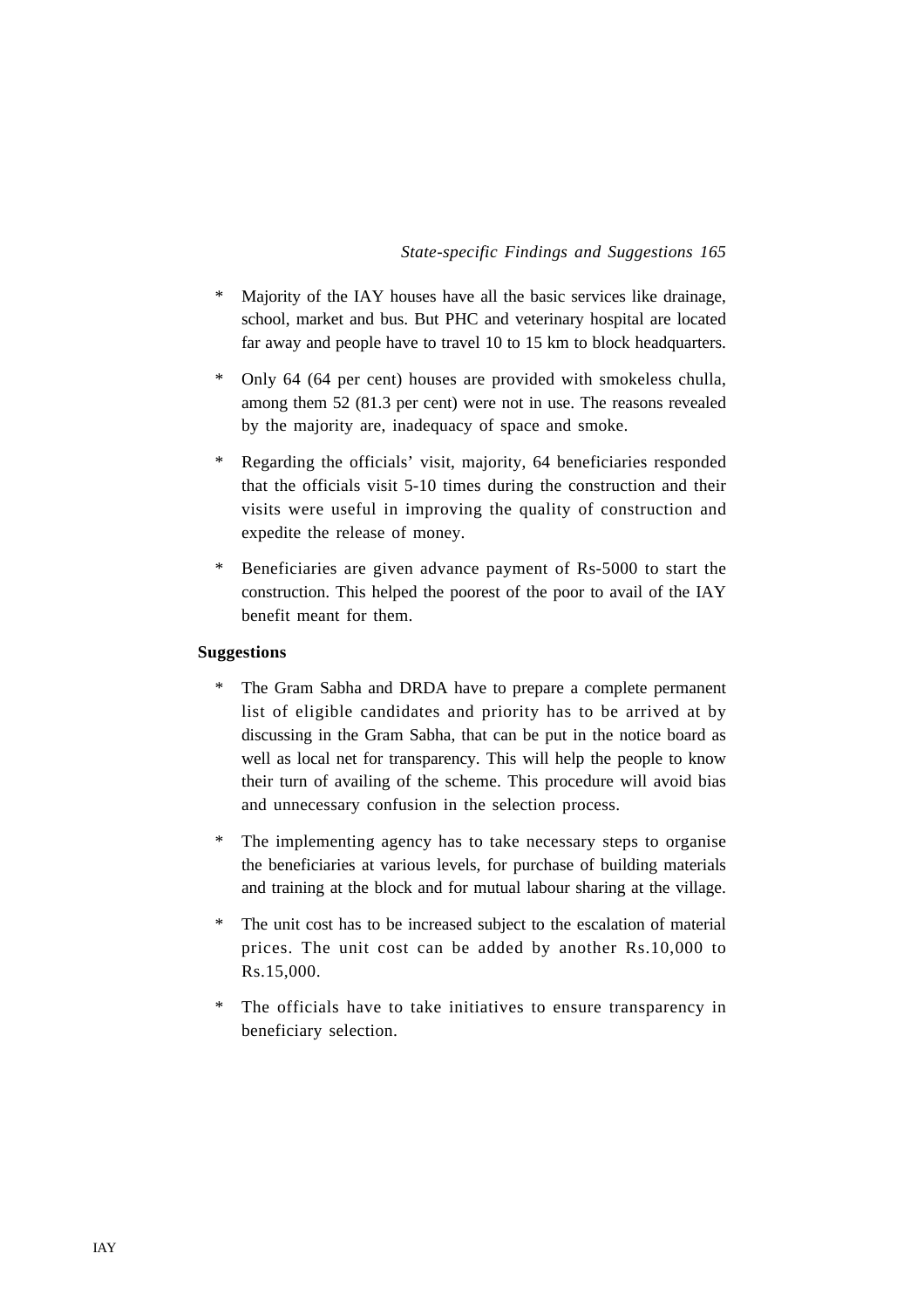- \* If possible, some sort of incentives may be given to people who attend the Gram Sabha meetings. This will attract people attending GS meeting. By this way, transparency can be maintained in the selection process.
- \* Orientation on cost-effective building designs and construction before the start of construction will help the beneficiaries to select cost-effective models of houses.
- If possible, annual maintenance grant can be given to the beneficiaries after few years.
- \* Training and awareness programmes are required in use and maintenance of sanitary latrines and smokeless chulhas. Appropriate models to be developed which would work with the water scarcity.
- \* Increased area of construction is essential in order to fulfill the social and occupational requirements and privacy of the families.
- \* Allocation of number of units to be increased subject to the increasing demand.

# **Major Findings and Recommendations**

# ORISSA

- \* Coverage under SCs and STs was quite adequate. Even though the norm suggests to cover the woman beneficiaries in toto, over the five years the women coverage was only 33 per cent in the State, 29 per cent in Bolangir and 42 per cent in Puri. However, in 2005-06, women coverage was 100 per cent in both the sample districts of the State. Coverage of the disabled persons was not as per the norm.
- \* The selection of the beneficiaries is being done according to the guidelines. The Gram Sabha is being conducted with adequate publicity and sufficient prior notice. Good majority of the nonbeneficiaries even opined that deserving people are being selected.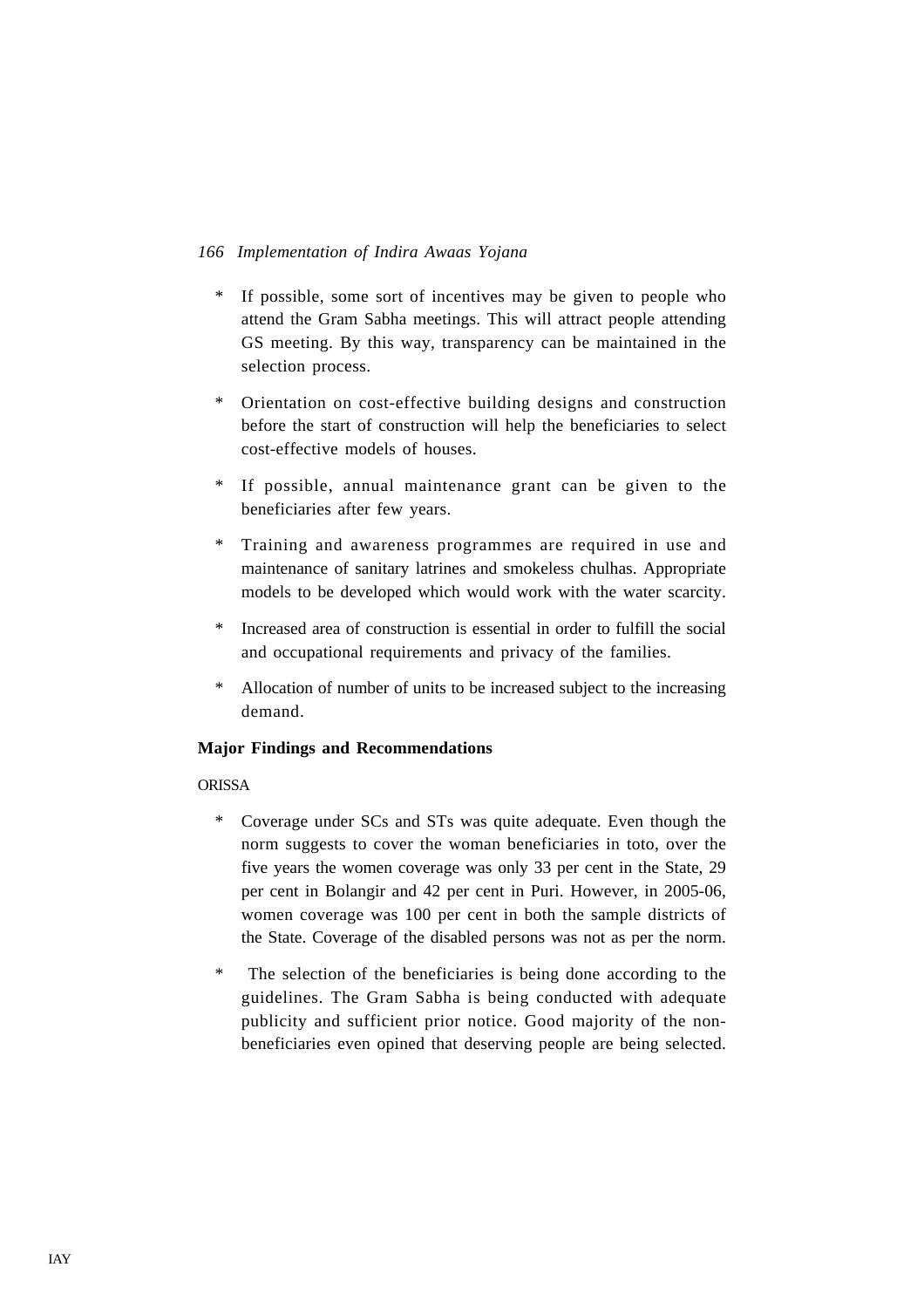Majority (three-fifths) of the non-beneficiaries also opined that there is no malpractice in the selection process and it is by and large fair.

- \* The PRI members and officials stated that people are not turning up to the Gram Sabha in adequate majority. In Bolangir, the average attendance is about half whereas in Puri it was one-third of the total attendance. About two-fifths alleged of malpractice in the selection process.
- About three-fourths of the beneficiaries designed their own houses, while in the remaining cases the house was designed by the implementing agencies. Almost all the beneficiaries were satisfied with the design of the house.
- \* Construction of the house was mostly done by the beneficiaries. However, in few cases contractors were engaged with the approval of Gram committee because of the bare necessity for lack of fund for initial investment and manpower. This was with the consent and to the satisfaction of the beneficiaries.
- \* The beneficiaries utilised the paid labour along with their own labour. The average mandays employed was 30 and average labour cost paid was Rs. 2600. There is a wide variation in the average mandays employed and average labour cost in both the sample districts.
- \* Even though the unit cost sanctioned was of the order of Rs. 20,000- 25,000, the beneficiaries have pulled resources from different sources and the average cost of construction was about Rs. 42,000. The average cost of construction in Puri was higher than the Bolangir, because of the fact that it is a cyclone-prone area and the beneficiaries tried to pull the resources to ensure better quality and strength of the house. All the beneficiaries were using local materials for construction of the houses.
- \* More than 92 per cent of the beneficiaries have need for additional space requirement and constructed additional structures either of kutcha or semi-pucca type. This requirement was due to large family size, to meet the economic activities and social and household needs.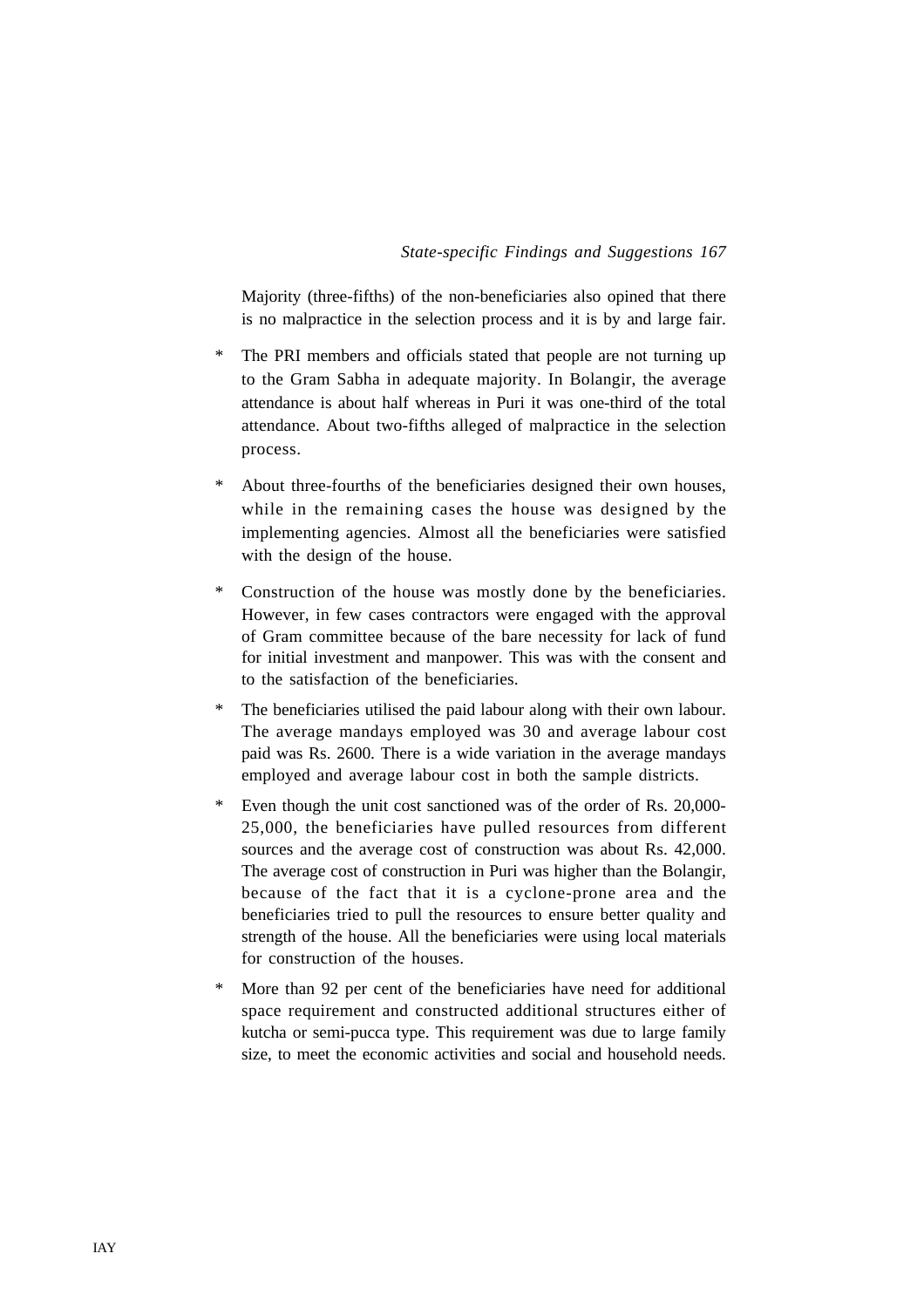- \* If a reasonable time-frame of six months is taken for completion of the IAY houses, about half of the houses have not been completed on time. The scenario in both the districts is more or less same.
- In the opinion of the beneficiaries, non-beneficiaries, Government officials and PRI members, the unit cost under IAY was quite inadequate to construct even a one room house of size 180 to 200 sq ft.
- \* Construction of sanitary and smokeless chulhas was found to be a neglected area. Only 21 per cent of the sample beneficiaries had sanitary latrine and 2 per cent have smokeless chullahs. This situation is due to inadequacy of fund and apathy of the beneficiaries, functionaries and PRI members.
- \* Fifty three per cent of the sample IAY houses were in the name of women beneficiaries. While the guideline suggested that the ownership of the houses should be in the name of the women members or in the joint name of the male and female members of the household, the registration of the houses in the name of the female member or in joint name was not strictly followed.
- \* Majority of the beneficiaries did not have IAY display board. Even most of the beneficiaries were not aware of the provisions of the display board. The implementing agency did not also give due importance to it.
- \* Even though the plinth area of 180 sq ft and 200 sq ft was sanctioned in Bolangir and Puri, respectively, in as many as 43 per cent of cases the houses constructed were in the range of 130-180 sq ft and 28 per cent in the range of 181-200 sq ft, because of insufficient fund.
- Even though the selection of beneficiaries was made in the Gram Sabha, they are required to visit the block time and again for release of instalments and to ensure the inspection of AE & JE. They are losing mandays in this process resulting in loss of wage.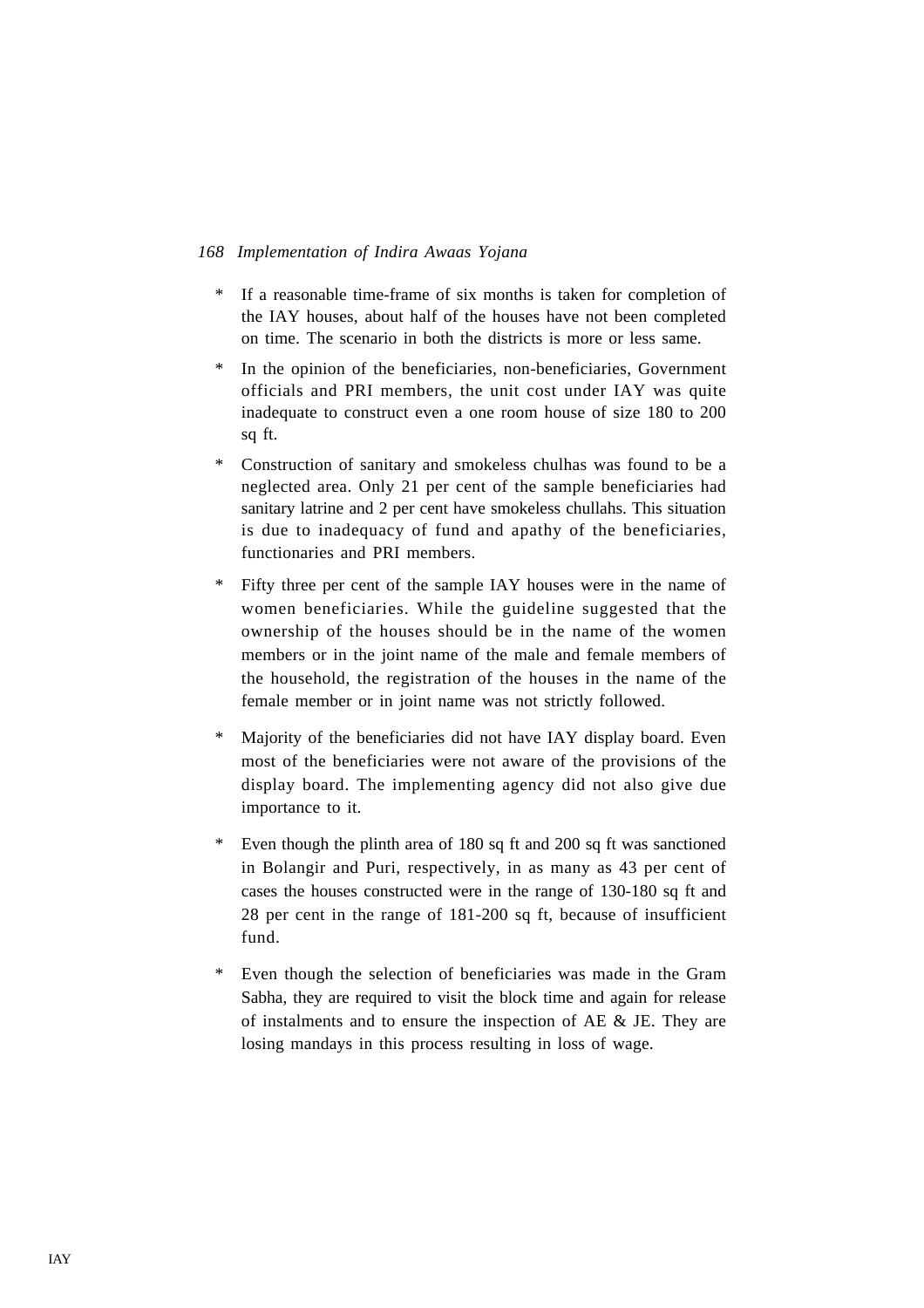\* In Bolangir district, the beneficiaries were not even aware about the disaster resistant construction of the houses. Therefore, they could not even tell whether the construction was resistant to disaster or not, but in Puri district, the beneficiaries were aware about the disaster resistant houses and majority expressed that their houses are resistant to the disasters like flood and cyclone. This is because Puri district is prone to cyclone and flood. It is essentially necessary to explore new / innovative technologies under IAY. The study revealed that in all the cases conventional technology was used and the implementing agencies have not given importance to the use of innovative technology under IAY to reduce the cost and increase the quality.

#### **Recommendations**

- Efforts should be made to increase participation in Gram Sabha meeting for selection of the beneficiaries.
- \* Disabled persons' coverage should be increased. The State has a significant proportion of the disabled. It may be that the disabled members in the household may not have the ownership of the land, but emphasis should be given to select beneficiary households with disabled persons.
- \* Emphasis should be given to allot the IAY houses in the names of women beneficiaries or in joint name.
- \* The landless people are usually the deprived group in the IAY selection. Special provisions such as allocating IAY house in common cluster to landless people may be followed by making provisions for distribution of surplus government land.
- \* The census data provide robust database on availability of houses and its conditions. The data may be analysed to find out the spatial pattern and diversity so that area-specific projection of requirement and strategy for requirements may be fixed up.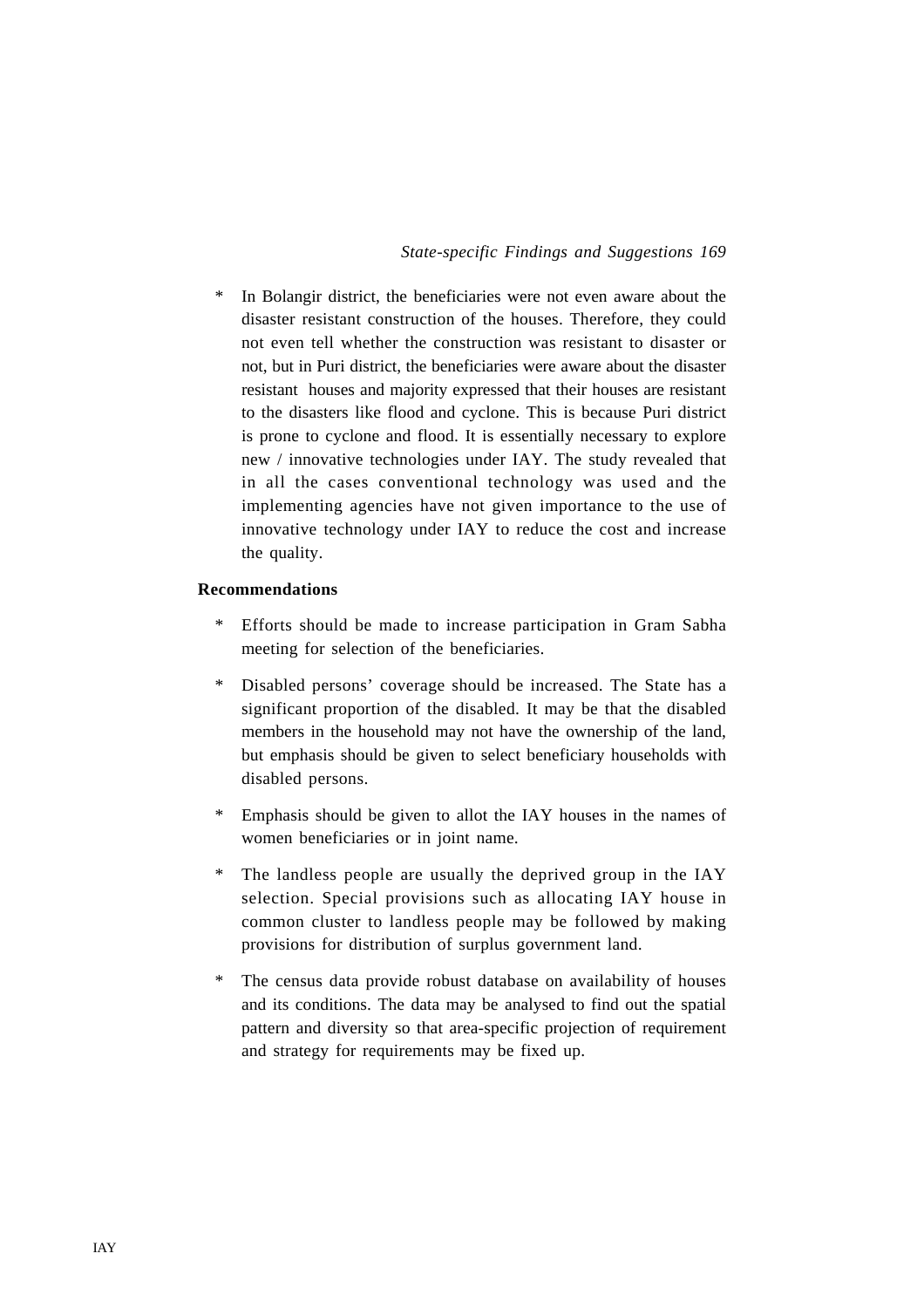- \* A database of directory of IAY beneficiaries may be created. Flow of information on monitoring may be online. This will help to eliminate inconsistency of data at different levels.
- \* The unit cost of IAY house may suitably be raised at least to the level of Rs. 40,000.
- \* Awareness should be created about the use of smokeless chulha and sanitary latrine among the beneficiaries and its provision should be strictly ensured. For smokeless chulha and sanitary latrine, convergence of IAY can be made with the departments like Rural Development, Orissa Renewable Energy Development Agency (OREDA).
- \* Linking of the beneficiaries with financial institutions for availing of loan assistance may be emphasised and explored.
- \* Majority of the IAY houses did not have electricity provision. The convergence with OREDA may be made to explore the possibility of and popularising the use of solar energy among IAY beneficiaries.
- \* The beneficiaries should be discouraged to make frequent visit to the block by losing their wages. Therefore, strategy should be made to deliver the benefit at the doorstep.

# **Major Findings and Recommendations**

# RAJASTHAN

- \* The gram panchayat is the cutting edge institution for implementation of IAY in Rajasthan. The panchayat is not only involved in identifying the beneficiaries through the Gram Sabha but also responsible for the implementation of the IAY programme and also its monitoring.
- \* The Gram Sabha is to select the beneficiary. However, the Gram Sabha is not functioning effectively in Rajasthan. Hardly 20 to 30 persons attend Gram Sabha which is about two to three per cent of the voters.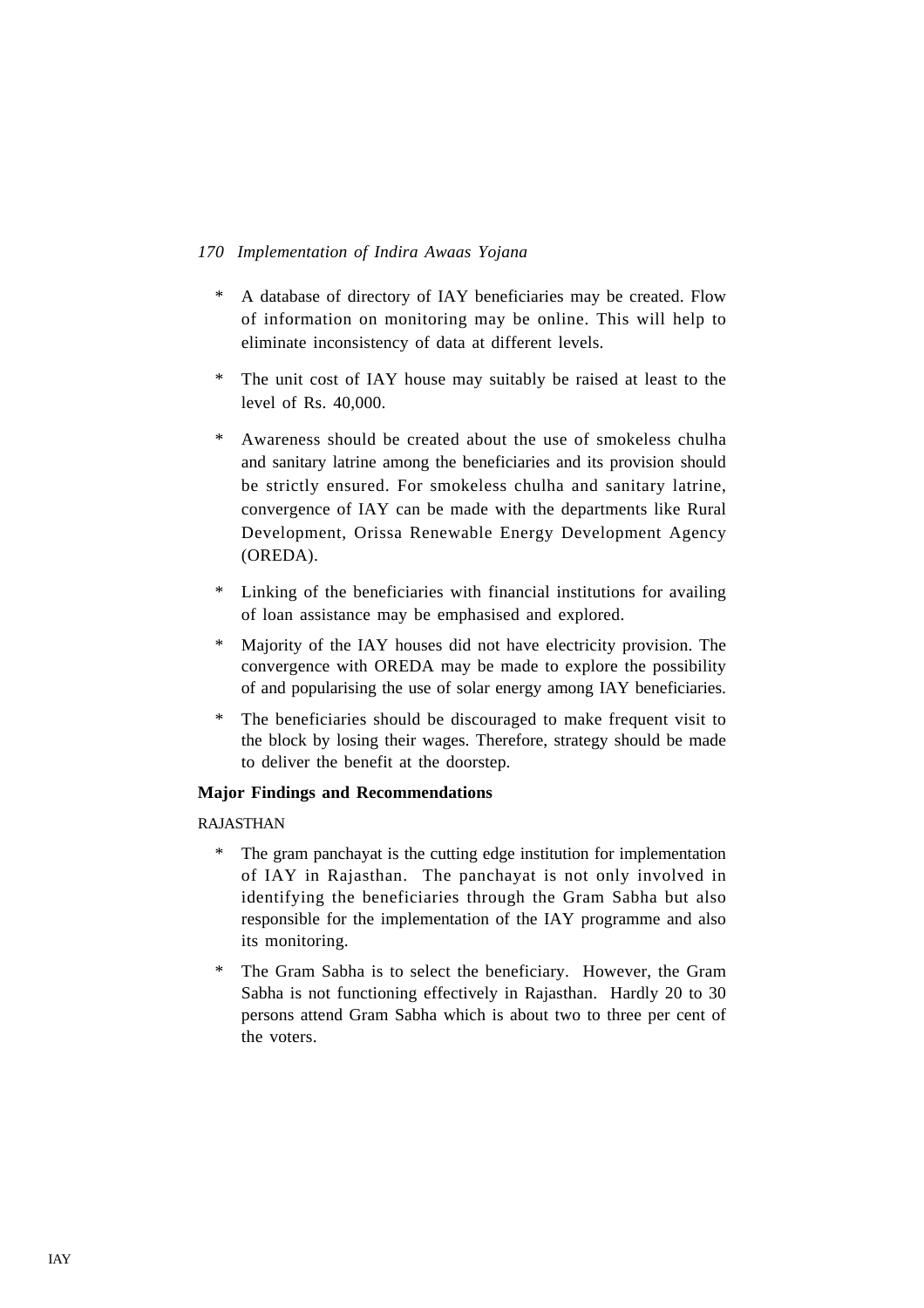- \* The Gram Sabhas are organised in the main villages the smaller villages which are far away (a case of Jodhpur) and generally are inhabited by poorer households do not attend Gram Sabha.
- \* It is consistently seen that the village from which the Panchayat President comes, beneficiaries are more from that village.
- \* Some of the Pradhans opined that they are not looking for the poorest of the poor to be identified as the beneficiaries of IAY as they may not have the capability to complete the house. So they look for a person who is poor but also has the capability to complete the house.
- \* There are some nomadic tribals who were nomadic in the past and have settled in the villages now and are very poor. But these communities are not considered as a part of the village.
- \* The block development officer is neither involved in the selection of the beneficiary nor in the monitoring of its implementation. However, he acts as a post-office in passing the information submitted by the GP to the DRDA and back. The block engineer is also not supervising the houses constructed. In short, the project is implemented by the DRDA and the gram panchayat.
- \* The actual cost of construction is found to be higher than the amount available under IAY. IAY gives Rs.25,000, the cost of actual construction varied from Rs.30,000 to Rs.50,000. The cost increases with increase in the distance to location of construction from the motorable road.
- \* The panchayat receives the money from the DRDA in two instalments and the panchayat distributes the money to the beneficiary in three instalments. There are instances of inordinate delay in receiving the second and the final instalments from the panchayat by the beneficiary.
- \* In many cases, as the cost of construction exceeds the IAY sanctioned amount and the delay in receipt of instalment is forcing the beneficiary to buy the material for house construction as loan from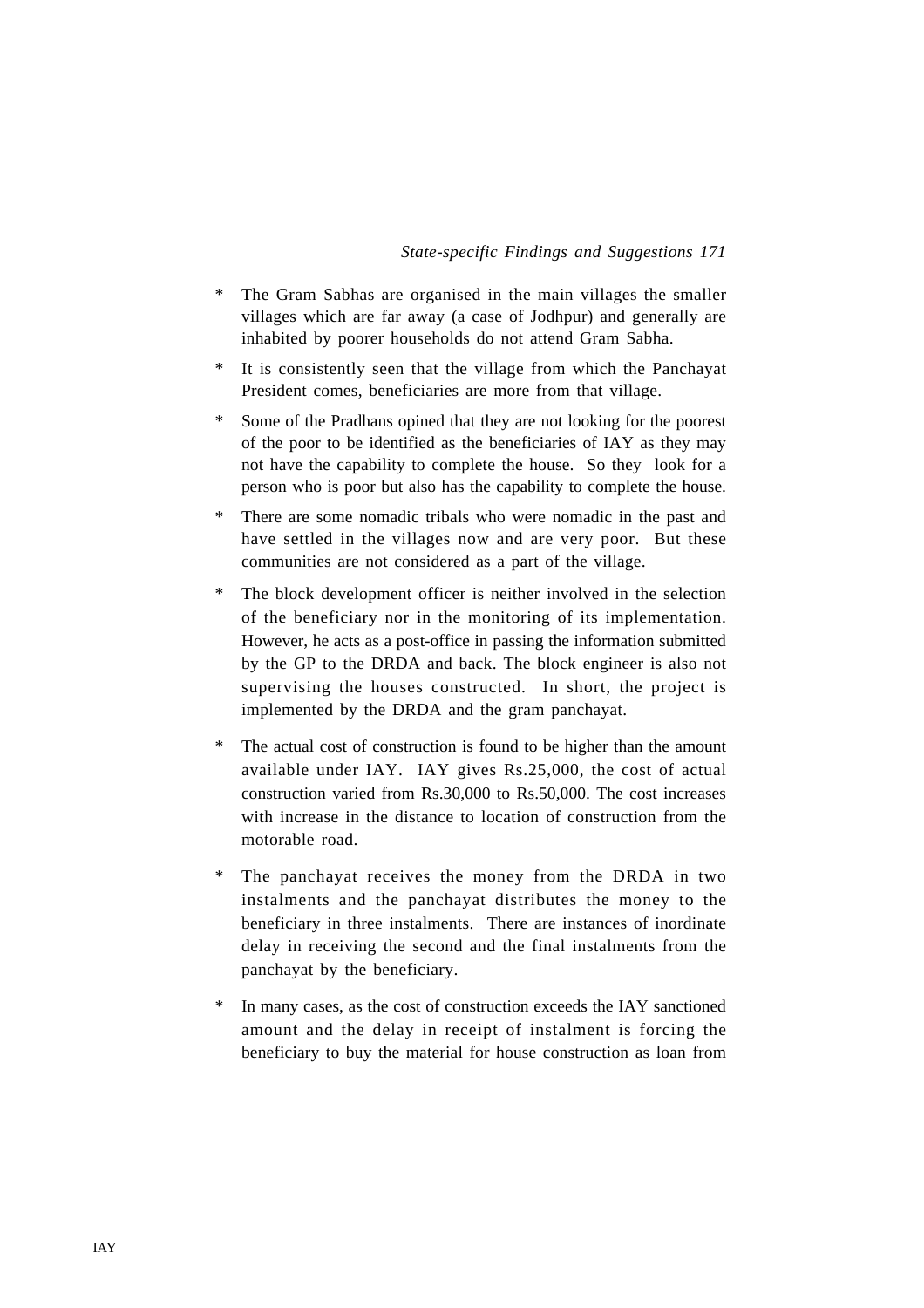the contractor. At times there are many instances where the panchayat president helps the beneficiary to get the material from the supplier standing as a guarantee and when the instalment money is due to the beneficiary, it is directly paid to the supplier of the material.

- \* The monitoring of the construction of the house is done by a committee at the panchayat level consisting of panchayat president, a school teacher and one or two members from the community. And there is no role for the block engineer. Depending on the recommendation of the panchayat level committee, the instalments are paid to the beneficiary.
- In Jodhpur, the material used for construction is red sand stone whereas in Udaipur it is brick and mortar. In Udaipur, there is a tradition of construction of mud brick houses which last for centuries as the soil there is good for the construction of mud bricks. Hence, instead of burnt bricks and cement mortar, efforts should be made to construct houses with stabilised mud blocks.
- \* In Jodhpur, in many of the completed houses, there are no windows and doors. As the cost of construction is very high, even without fixing doors and windows the house is declared by the panchayat as completed.

# **Suggestions for Improvement**

- \* In each region of the State the material used, the technique of construction and the house design differs. In this context, there is a need to have Nirmithi Kendras in each of the regions of the State to develop cost-effective technologies.
- \* The level of participation in Gram Sabha needs to be improved. We can also conduct ward Sabhas in remote villages. The list of beneficiaries prepared in ward Sabhas can be discussed in the main Gram Sabha.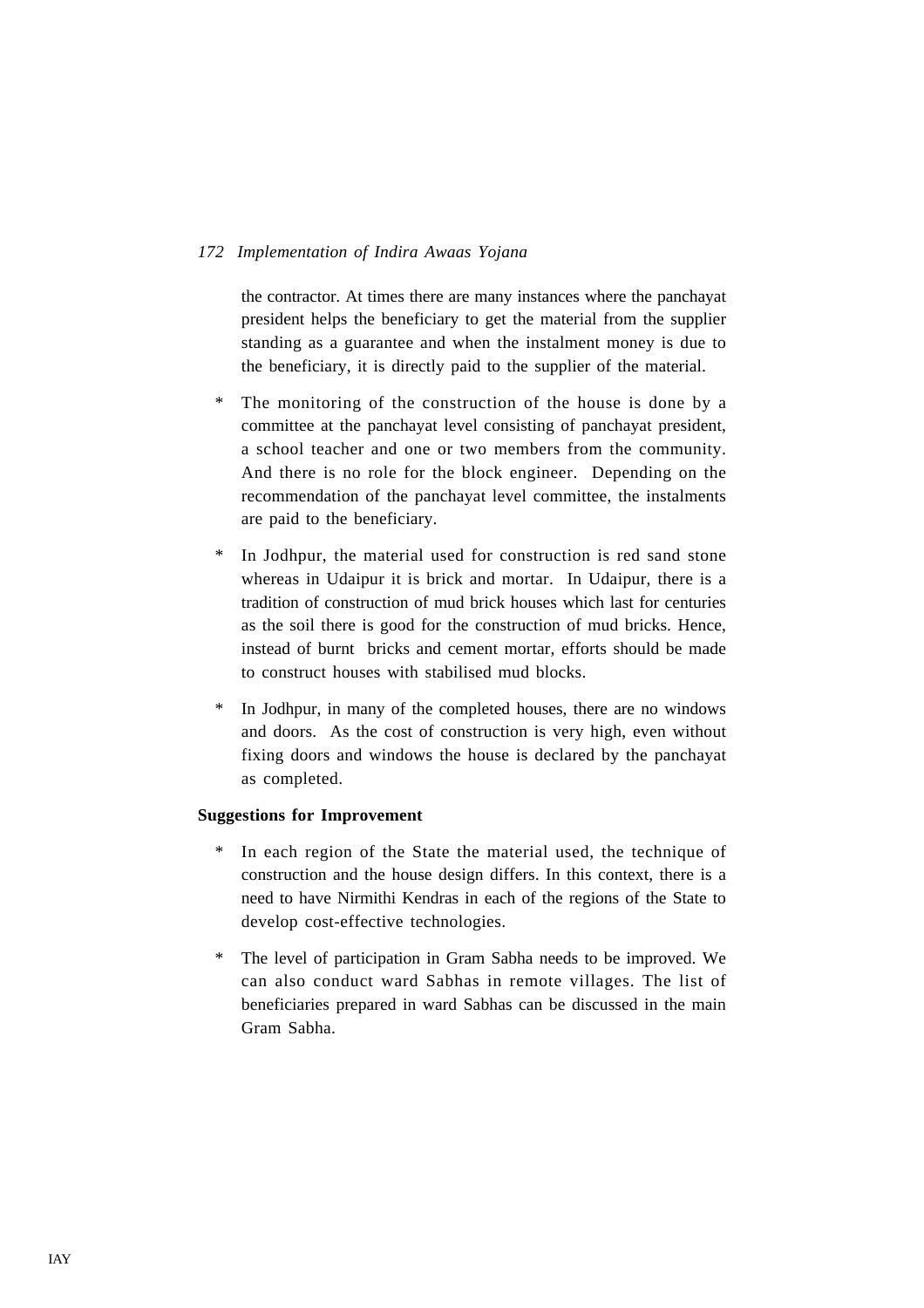- \* The cost of construction far exceeds the amount sanctioned under IAY, there is a need to increase the amount by providing an additional grant from the State government. It may be noted here that the poorest of the poor are not given IAY as they may not be able to complete the house construction with the amount they have received.
- \* The gap between demand and supply as regards rural housing in Rajasthan is very large, unless the State government takes up housing scheme like some of the south Indian counterparts, the shelter for all cannot be achieved in the near future.

#### **Major Findings and Recommendations**

# TAMIL NADU

#### **General Observations**

- \* As a special provision, Tamil Nadu State provides Rs.9,000 as State share in addition to the unit cost. Hence, the total unit cost in Tamil Nadu is Rs.34,000.
- \* In the process of selection, first, task force committee scrutinises the genuinity of applications received with the BPL list. This committee consists of GP President as Chairman and elected members of all the wards of GP as members and BDO or his representative as ex-officio member.
- \* The selection committee finalises the eligible list, based on the criteria like landlessness, houselessness, low income, bonded labour and victims of natural calamities. Number of applications would be based on the number of housing units allocated to the panchayat for the particular year.
- \* The final eligible names list prepared by the task force committee presented in the Gram Sabha for approval.
- \* The foremost eligible criterion to become beneficiary of IAY is the applicant should have own house-site, may be in the main habitation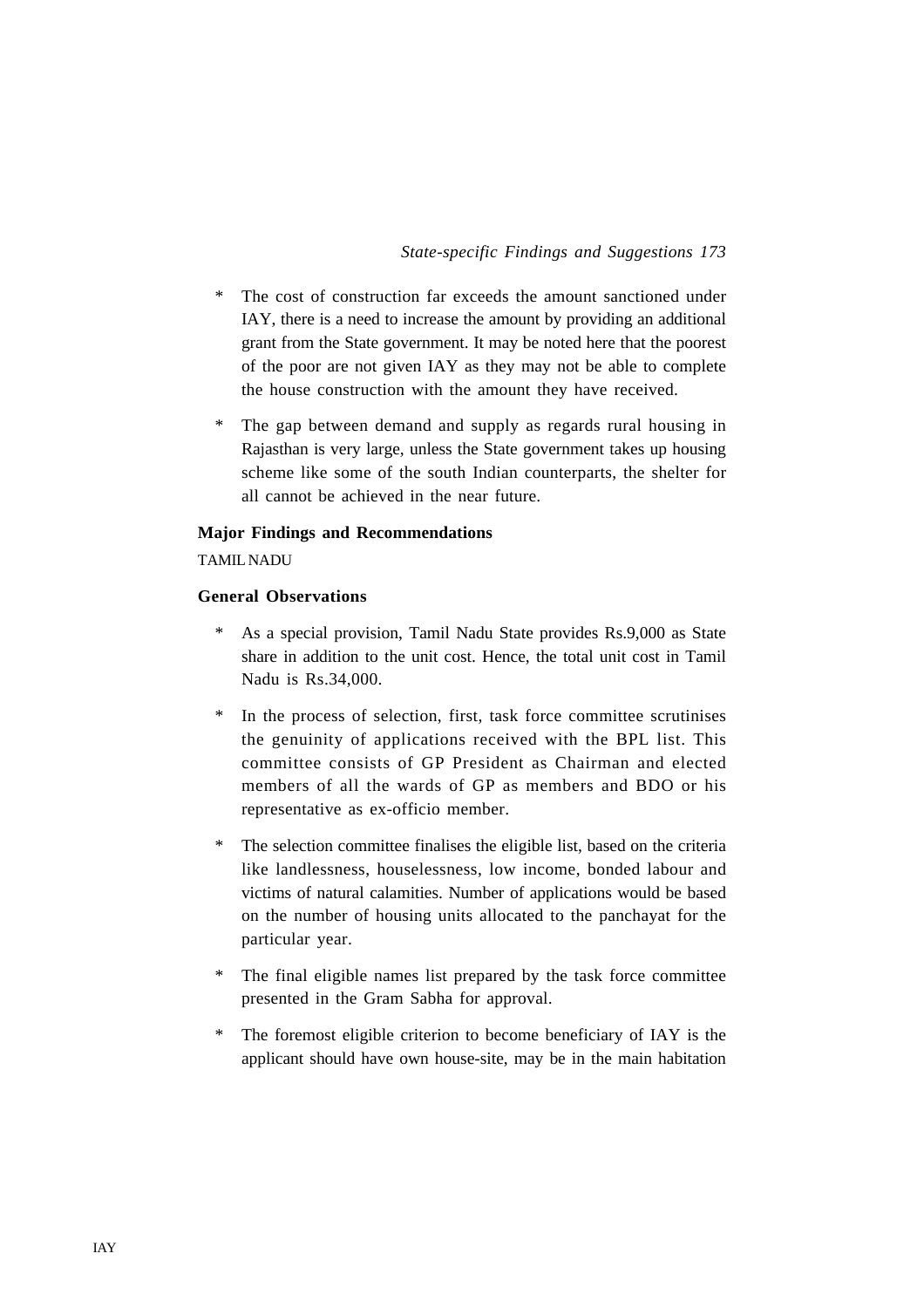or house-site provided by the revenue department, priority to the SC/STs.

- \* Documents like community certificate, name in the BPL list, income certificate, pattas of the house-site in the name of woman or jointly by wife and husband, issued by the revenue division of the State government. In this regard, in non-SC/ST category, house-site in the name of the man has been transferred in the name of woman.
- \* IAY fund at the GP level operated by the Gram Panchayat President.
- \* Payment of money is in two instalments through cheque to the beneficiary account, first, construction at the lintel level and second instalment after completion of the house.
- \* There is no insistence on prescribed type design regarding IAY houses. But, State government has issued an office order prescribing a total minimum 210 sft plinth area to be constructed. The design varies from district to district.
- \* However, DRDA has developed four models of house design. First design is affordable within the unit cost, second design requires an additional investment of minimum Rs.5000 plus unit cost, third design needs an additional contribution up to Rs. 10,000 and fourth requires up to Rs. 15000. Selection of the design is the choice of beneficiary, depending upon individual's ability to contribute extra money. People mobilise this amount from self-help groups or from relatives.
- \* The block engineer makes visits periodically to guide and expedite the process of construction.
- \* The concerned GP President or BDO helps by making certain informal arrangements to supply materials without advance payment with assurance of payment. Materials like RR stones, bricks, metals and pre-fabricated materials like window pan slab, door frame and irons are supplied on loan. This amount has paid to the supplier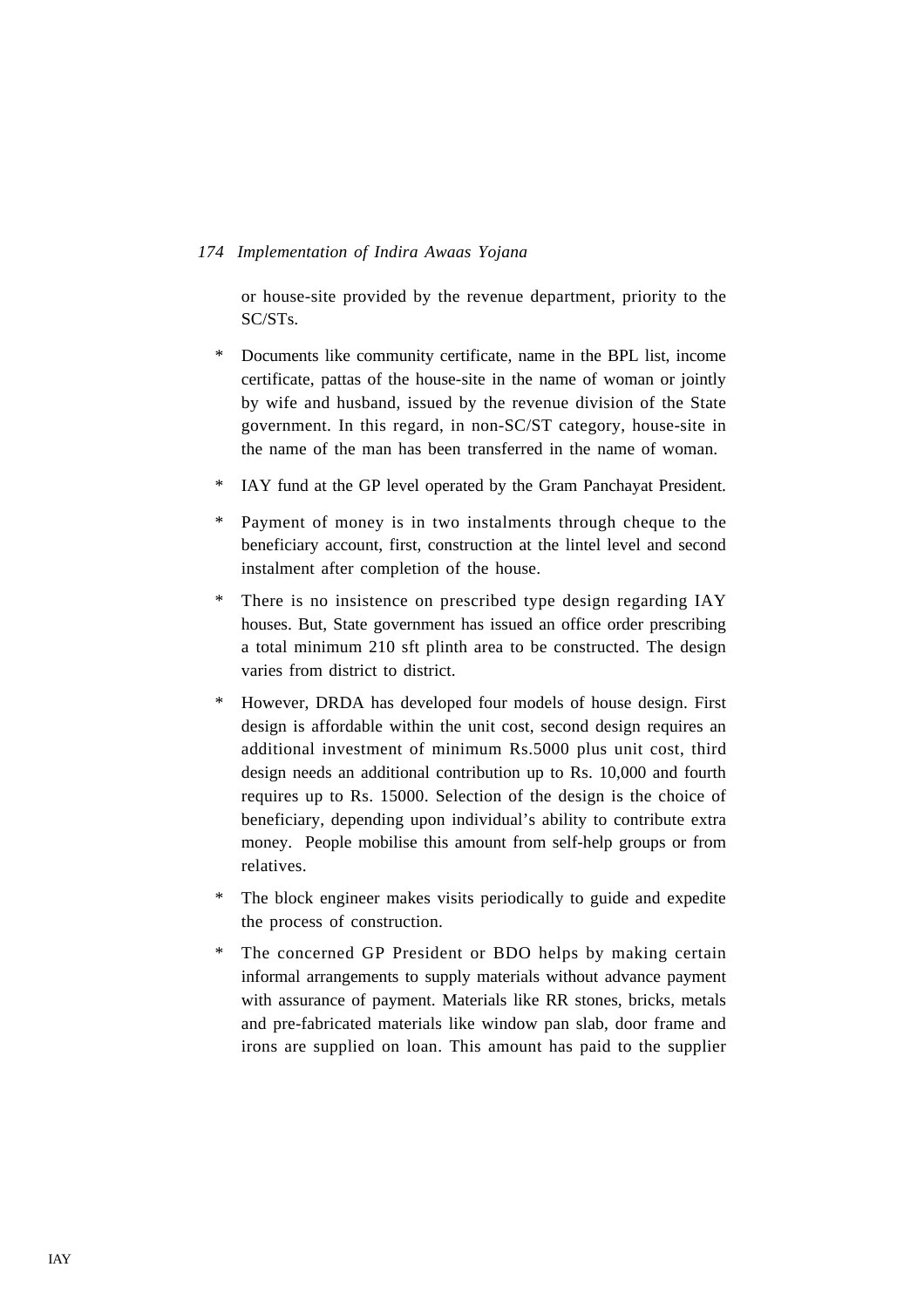when scheme fund is released. President or his nominee undertakes the construction with the consent of the beneficiary.

- \* Each beneficiary gets around 53l cement bags from TANCEM by the efforts of DRDA and paid at the time of fund release by deducting from the beneficiary.
- \* Beneficiary's family involvement in the construction is much appreciative in majority of the cases. But, in some cases, since they are not familiar with the construction work, the masons dominate the poor people and try to exploit to a certain level.
- \* Cost-effective technologies were not used, only very few houses used cement pre-fabricated windows and door frames, beneficiaries are very fond of conventional materials and method of construction.
- \* In each district, three types of cost-effective housing units were constructed as demonstration unit, but people are not interested in those models.
- \* Smokeless chulhas are installed in all houses but majority are not using it, they cook outside the premises by creating temporary kitchen structure. The reasons said are inadequate space and black coating of smoke spoils the house appearance.
- \* Latrines are constructed in each house, but no family used it. In majority of the houses, latrine is converted into pooja room by closing from outside. People are habituated to open defacation, further lack of water, uneasiness among the family members are reasons revealed.
- \* All the houses of IAY are provided with the logo of the scheme, but later it has disappeared due to whitewash and other house maintenance works.
- Majority of the beneficiaries have house extension with temporary sheds for fulfilling their socio-economic needs.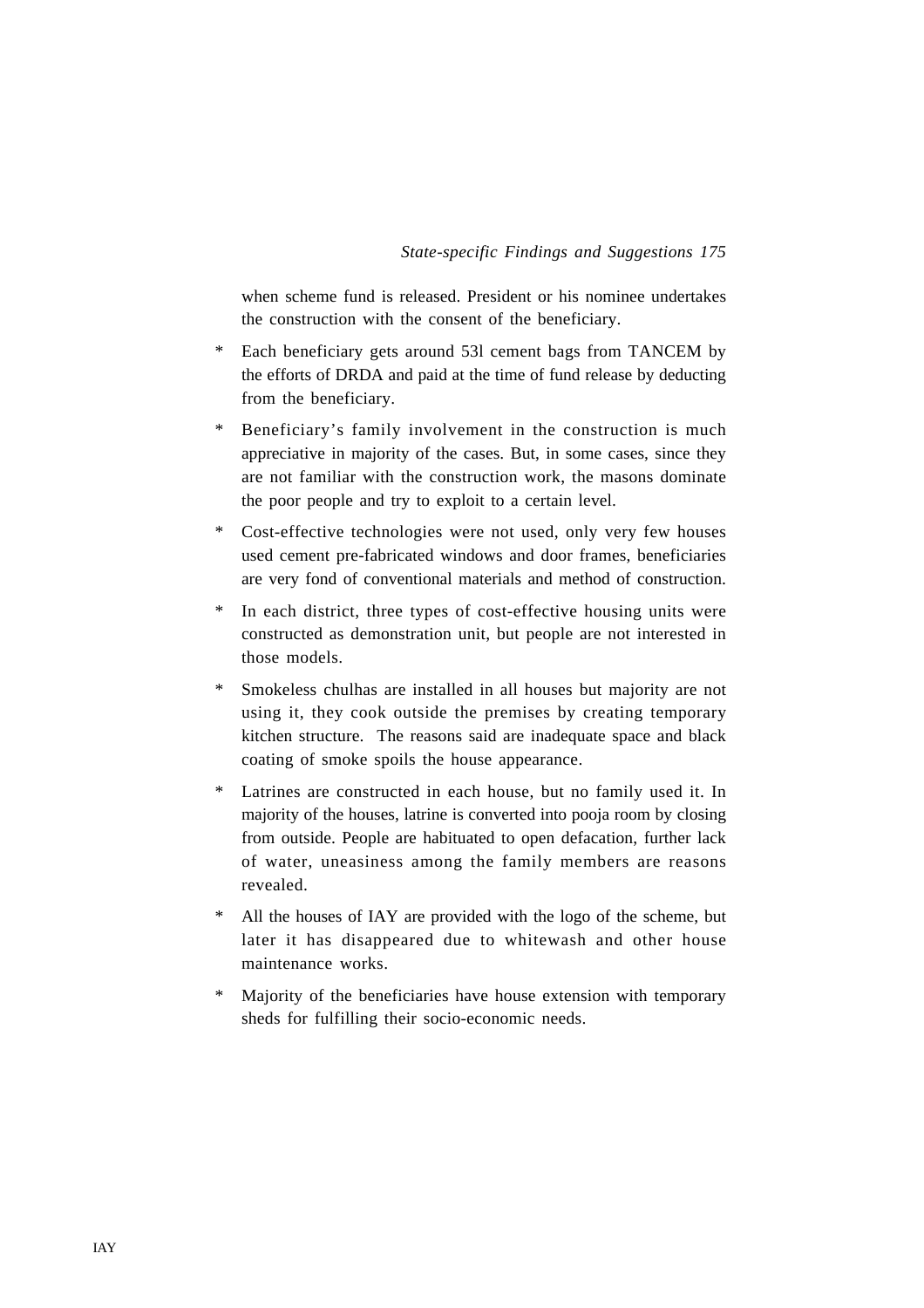\* Many beneficiaries grow some fruit-bearing, vegetable plants as well as shade trees.

# **Research Findings**

- \* Majority of the non-beneficiaries responded that selection under IAY is not fair and not much publicity on GS meeting. Malpractices exist due to political pressure, group rivalry and official apathy.
- \* Majority of the beneficiary made visits to VAO, BDO and DRDA offices to expedite the process of sanction and lost 9-11 mandays of employment and more than Rs. 400 of wage.
- \* There are 87 per cent who responded that they paid bribe around Rs.1000 to Rs.1500 to middle man and GP people to get priority in selection and quick release of payment.
- \* Majority, 61 (61 per cent) beneficiaries' houses are located in the main habitation which has reduced the problems regarding provision of basic facilities.
- \* About 36 per cent spent an extra amount of around Rs. 3000, followed by 35 per cent between Rs. 9001-12000.
- \* More than 91 per cent viewed that the house is not suitable to fulfill their socio-cultural requirements of the family and occupational needs. All the houses have additional space.
- \* Eighty five (85 per cent) have carried annual maintenance work and they spent Rs. 1500 on various works.
- \* The reasons revealed for not using the latrines are water scarcity and work nature.

# **Suggestions**

\* The implementing agency has to take necessary steps to organise the beneficiaries at the district or block level for bulk purchase of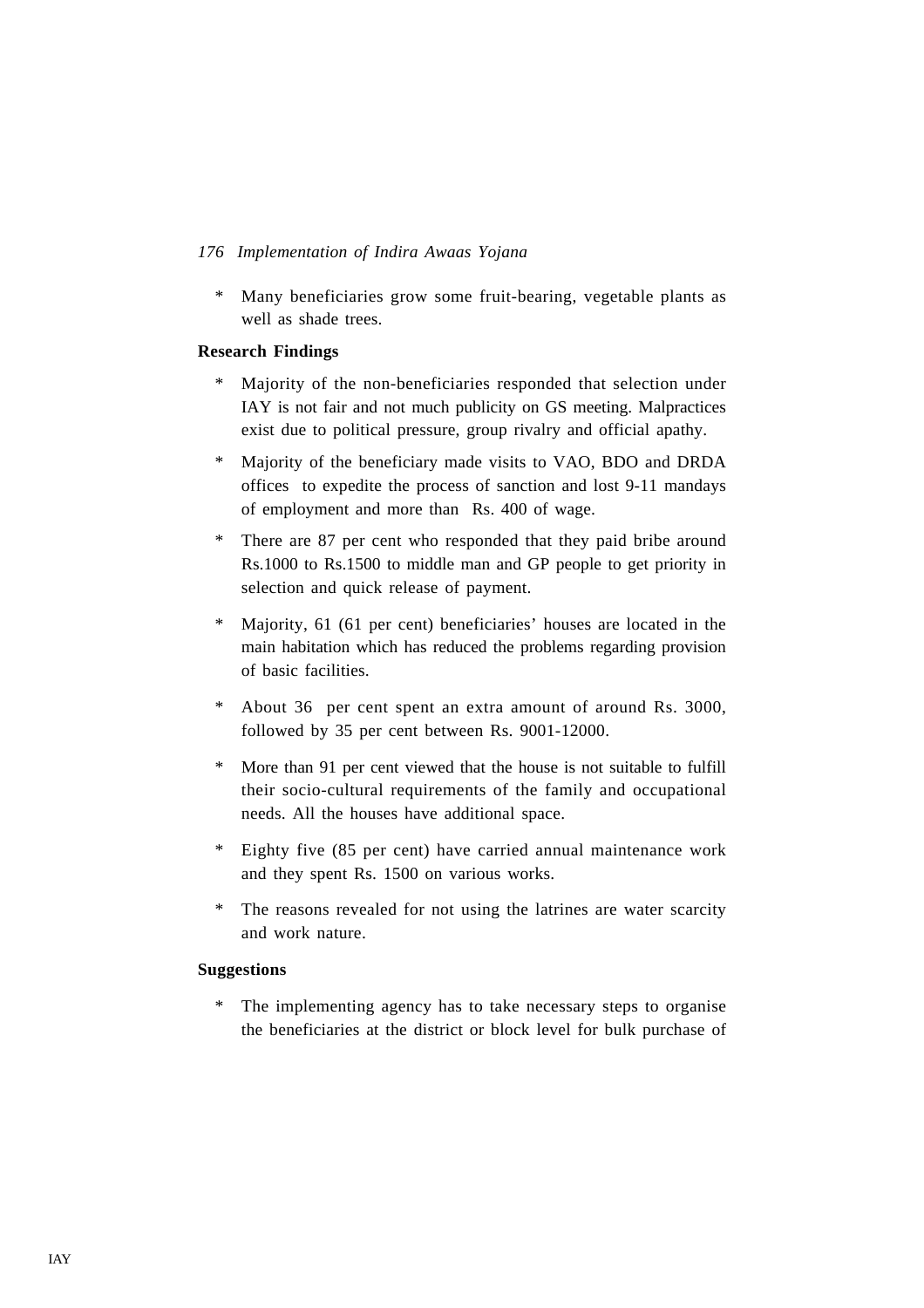building materials at the block level and for training at the village level for mutual labour sharing.

- \* The unit cost has to be increased as per the escalation of prices of the materials.
- \* The State government has to instruct and make follow-up to ensure the use of local materials. For, example, in Tamil Nadu, in the rural areas private houses are constructed by using mud marter for wall brick works. It will reduce the cost of construction; same can be applied to IAY houses.
- \* The beneficiary can be given advance payment from the unit cost to start construction instead of releasing after basement construction. This will help the poorest of the poor also to come forward for availing of IAY scheme, which is meant for them.
- The choice should be given to the beneficiary to select roofing system depending upon their affordability of additional contribution. People who are not able to mobilise additional investment can go for tiled roof or tin seat roofing.
- \* Training and awareness programmes and follow-up is required in the use and maintenance of sanitary latrines and smokeless chulhas. Technology to be identified in finding less water usage latrine pan.
- \* Area of construction to be increased in order to fulfill the social and occupational requirements of the beneficiary. Provision for privacy is also very important.
- \* Number of instalments can be increased, in order to reduce the financial burden on the beneficiary in meeting the expenses of the construction. Because, unit cost is provided in two instalments, the disbursement of money is at the completion of the construction in each stage, for this the beneficiary has to look for huge amount for construction.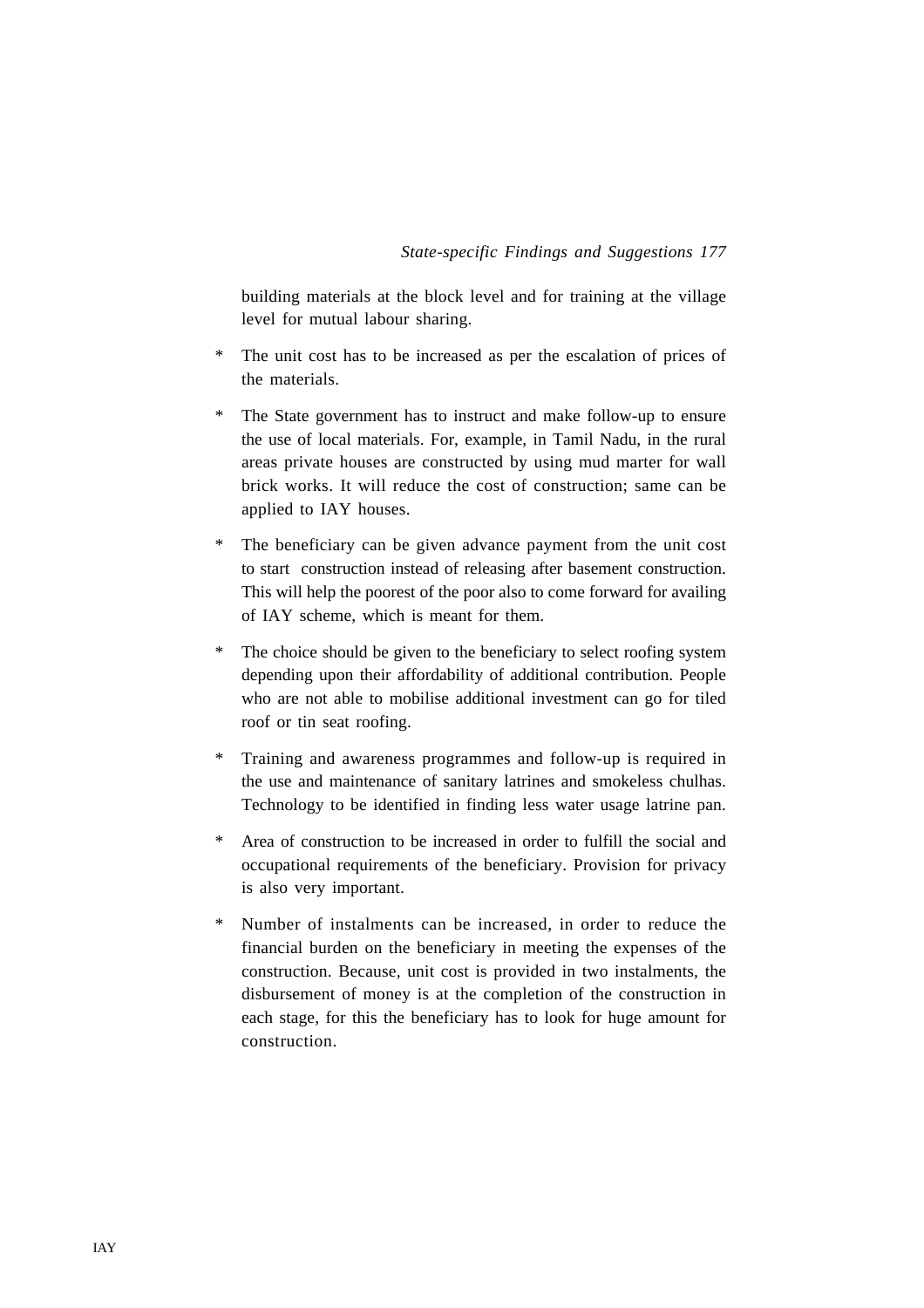#### **Major Findings and Recommendations**

### UTTAR PRADESH

In Uttar Pradesh, Gram Sabha has made selection of the applicants. Gram Sabhas choose applicants from the BPL list (which are available in Gram Panchayats). The applicants in general choose from the BPL list but later on Gram Panchayat makes changes in the list of the beneficiaries. In this process, the Mukhiyas play a dominant role and give priority to such persons with whom they have close contact or mobilised support to occupy such status. The important observation found in the area studied is that none of the beneficiaries displayed a logo in front of their houses, which is essential according to the guideline of the scheme. A few beneficiaries have written on walls of the house constructed under the scheme. In this regard, no clear instructions were given to the beneficiaries. Similarly, in Faizabad district, financial assistance was given in the name of menfolk whereas in Kannauj district, financial assistance was given in the name of women aspirants. No universal form of pattern was adopted in this regard whereas a guideline of the scheme clear indicates that the houses should be allocated in the name of housewives.

In both the districts, the amount was released in three and in two instalments simultaneously. For construction of the new houses, assistance was given in three instalments whereas for upgradation of houses assistance was given in two instalments. Majority of the beneficiaries have not completed roof even after getting the second instalment. Due to lack of monitoring, most of the beneficiaries covered more areas under house construction other than what is prescribed in the guideline. As a result, beneficiaries are unable to complete houses within the given financial assistance.

Both the sampled districts of Uttar Pradesh are located in plain areas where the Saryu and the Ganga rivers flow throughout the year. The incidents of earthquakes and other natural calamities had not been brought to the notice. In both the areas, only small number of beneficiaries fulfilled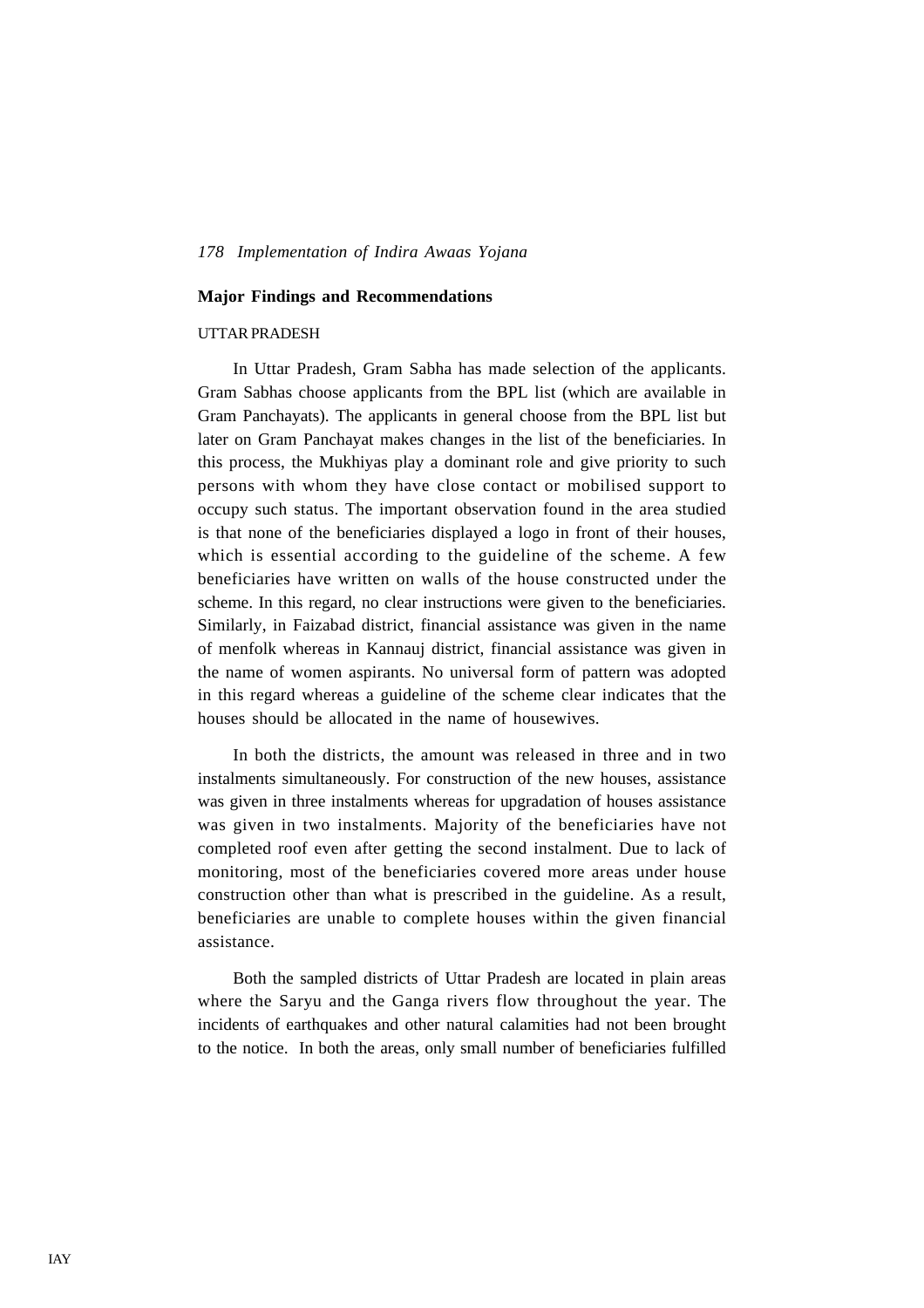the requirement of sanitation whereas majority of the beneficiaries have not shown interest for construction of the latrines. The concept of having smokeless chulhas is not popular in both the studied areas. Only for those beneficiaries who fulfilled the sanitation facilities in and around the houses, the third instalment was released, otherwise Rs 2500 was deducted from each beneficiary. In the study areas, there is no provision of providing street-light, drinking water, drainage, etc. under the scheme but the concerned line departments created such facilities with their own budget.

In both the areas studied, no body has shown consent over taking help of the NGOs especially for implementation of the scheme. Everybody was in favour of the present mode of the scheme i.e. this scheme should be run through the government machinery.

# **Recommendations**

- Financial assistance for upgradation of the houses should be eliminated from the scheme because the amount of Rs. 12500 is not sufficient for upgrading houses, especially in rural areas where cost of materials and transportation are high.
- \* This study finds that lack of monitoring made beneficiaries cover more areas under house construction rather than prescribed in guidelines. Coverage of more areas could be good for the beneficiaries but fund is not sufficient to complete the house within the allocated budget. Officials in general emphasise to complete houses rather than support technically. Lack of staff with block development offices, lead to problems for monitoring the work or to maintain constant vigilance.
- None of the beneficiaries used logo in front of houses as no instruction was given on this.
- \* The houses should be allotted in the name of women aspirants rather than men, this will promote social security for women.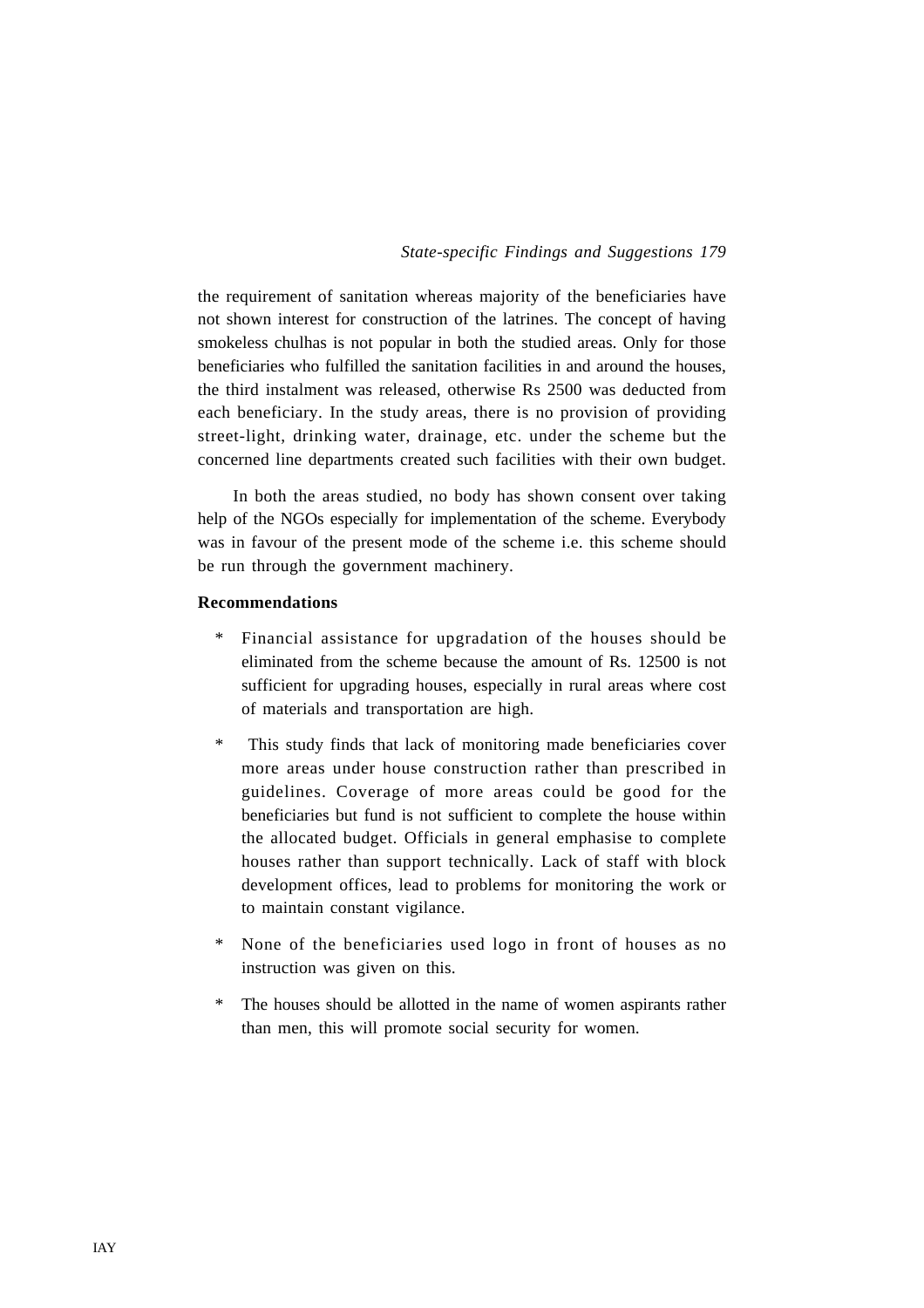- \* Line departments should come forward to provide basic facilities like electricity, drinking water, road, drainages, etc. for making the scheme healthier.
- \* The condition of sanitation and chulha should be eliminated from the scheme because in rural areas people are not accustomed for such facilities. In few places, latrines are being used as mini store.
- \* The physically handicapped and mentally retarded people are not covered under the scheme according to their population ratio.
- \* The list of applicants should be finalised at Gram Sabha level to avoid malpractices in later stage. Mukhiyas in general look for vote bank.
- \* It is found that housing under IAY is more visible in *Adarsh Goan* (model villages). These *Adarsh Goan* are influenced by the MLA. Interference of the local MLA should be prevented.
- \* Rs 25,000 is not sufficient to construct a house. Hence, the cost of house should be enhanced from Rs 25000 to 35000 where material are available easily and for interior or remote places, the cost should be enhanced up to Rs. 40,000, because cost of material and transport both are high for the persons living in interior or remote areas.
- Construction of houses should be handed over to Rural Housing department or other relevant agency, which will be helpful to hand over the complete house to the beneficiaries. In this regard, flexibility should be given to the beneficiaries, those who want to spend more money on construction or want to cover more area.

# **Major Findings and Recommendations**

# WEST BENGAL

\* The number of houses constructed / upgraded in West Bengal was more than the target fixed by the Central Government, mainly due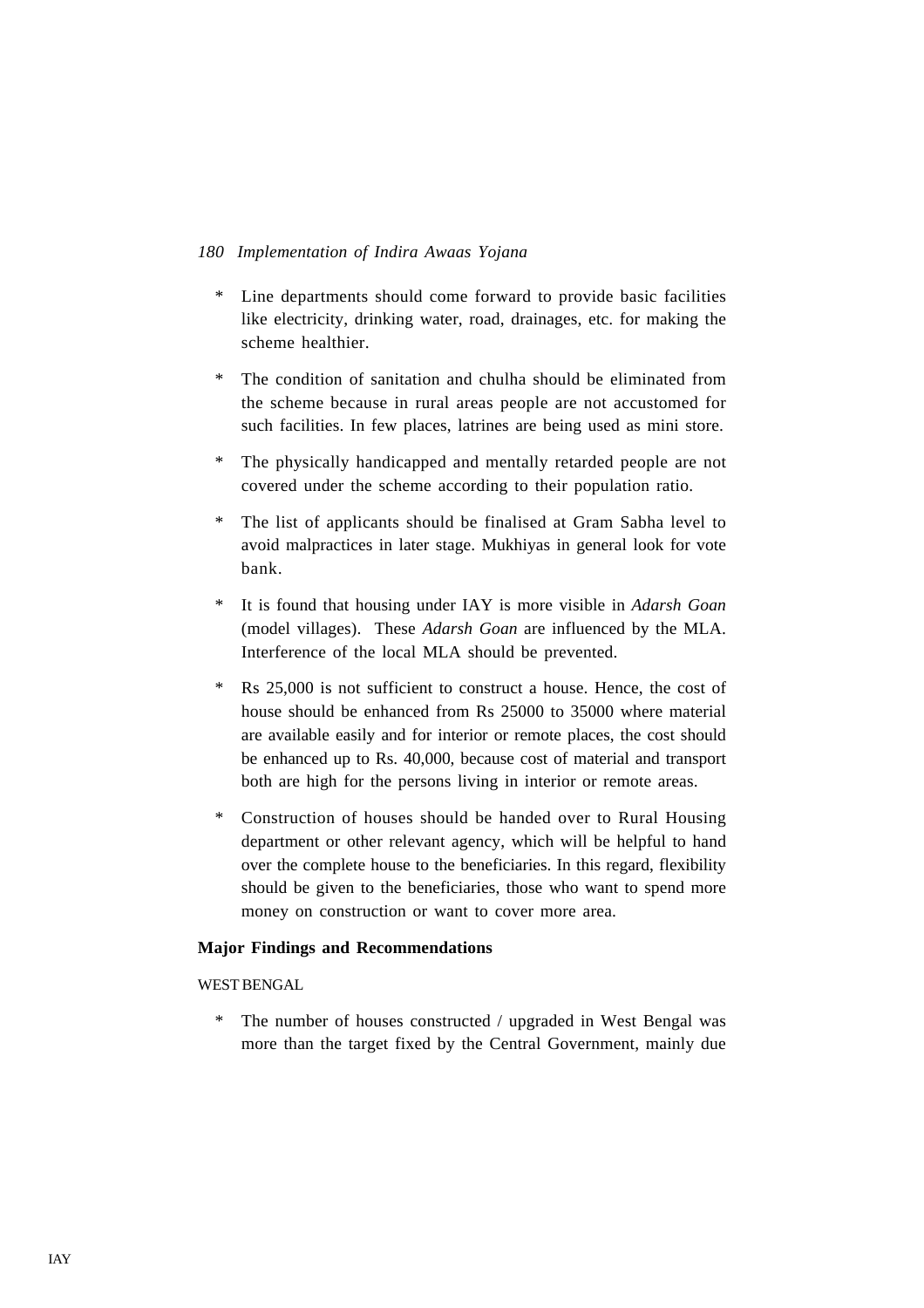to the fact that State Government sanctioned lesser amount than the amount sanctioned per house by the Central Government and thus more number of beneficiaries covered under this scheme.

- \* The scheme is uniformly implemented in all the districts and the performance is found to be 'good'.
- \* No innovative approaches were adopted in the selected two districts, Hoogly and Midnapur (West). Neither the State Government nor the implementation agencies made any efforts in this direction.
- \* The survey data indicate that selection of beneficiaries is genuine as most of them are poor and belong to the vulnerable sections. The selection of beneficiaries is transparent and appears to be genuine. Poverty is mostly concentrated among the selected beneficiaries. This proportion is also more in the two blocks of Hoogly district where irrigation is found to be more than the other two blocks of Midnapure (W) district.
- \* The sample profiles of the selected beneficiaries confirm that the beneficiaries belong to ST/SC, illiterates or literate up to primary, agriculture labour occupant, youth (aged 30-50 years) and family income less than Rs.8000 per annum.
- The high illiteracy and low education levels among the beneficiaries/ respondents point that they do not have bargaining power in the society and they are prepared to adjust with whatever little benefits they got from the Government. This might be one of the reasons that the study team did not get many complaints against the implementation of the scheme.
- Unlike in other parts of the country, the other backward caste (OBC) people are dominant in West Bengal. The 'others' caste beneficiaries included widows/ex-servicemen etc., who are listed as BPL according to the norms specified by the State Government.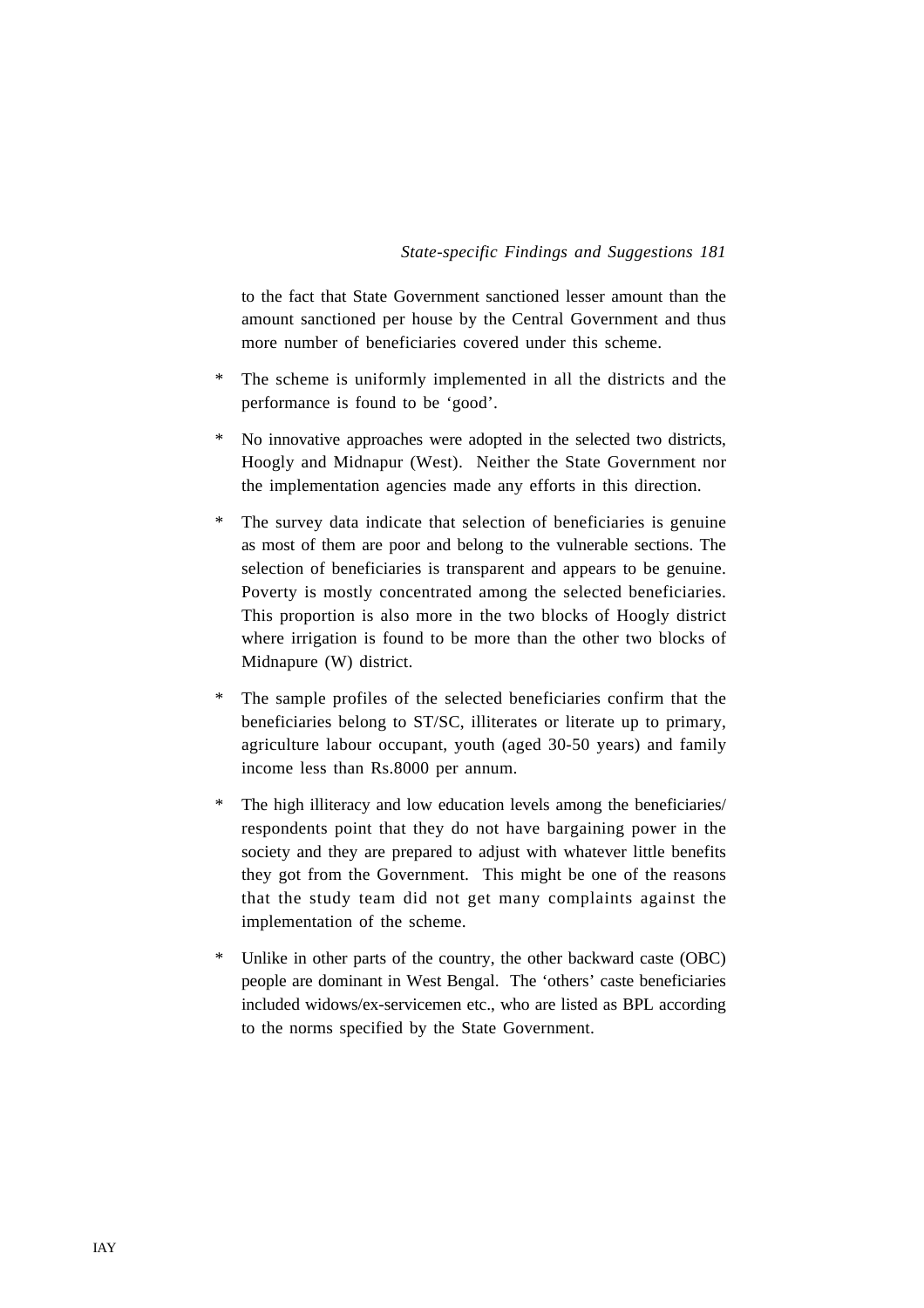- \* Majority of the selected beneficiaries possessed ancestral house but was not in good condition. So, they opted for new house/ upgradation of the existing kutcha house due to inadequate accommodation or division of joint family.
- The Gram Panchayat is responsible for sanction of house. The 'District Panchayat' is implementing the IAY scheme in West Bengal. The process of selection of beneficiaries is initiated by the Gram Panchayat at G P level, and finalised by Gram Sabha. Before putting up the tentative list of beneficiaries before Gram Sabha. various socio-political factors play a major role in the selection of the list of beneficiaries. When we wanted to know who helped them to include their name in the selected list, majority (69 per cent) reported that GP or GP member played a key role to make him a beneficiary of the housing scheme.
- \* Awareness among the people is good and the elected representatives dominate the officials indicating that the process of implementation of Rural Development Schemes are transferred to the Panchayati Raj Institutions (PRIs). Also the political awareness is more among the youth in the State and the programmes are seen to be implemented by the elected representatives. The official role is minimum unlike in other states in India.
- \* Many of the beneficiaries who possessed dry/wetland might be the earlier beneficiaries of land distribution by the West Bengal State Government under land distribution scheme. West Bengal was one of the States where surplus land prior to the Scheme was distributed for the landless labour households.
- \* All those respondents who did not have ancestral house, (four from Midnapur (W) district), reported that they possessed homestead area for construction of 'New House' under any housing scheme. The average size of homestead area of all households with or without existing ancestral house was 294 sq.yards and it is about 273 sq.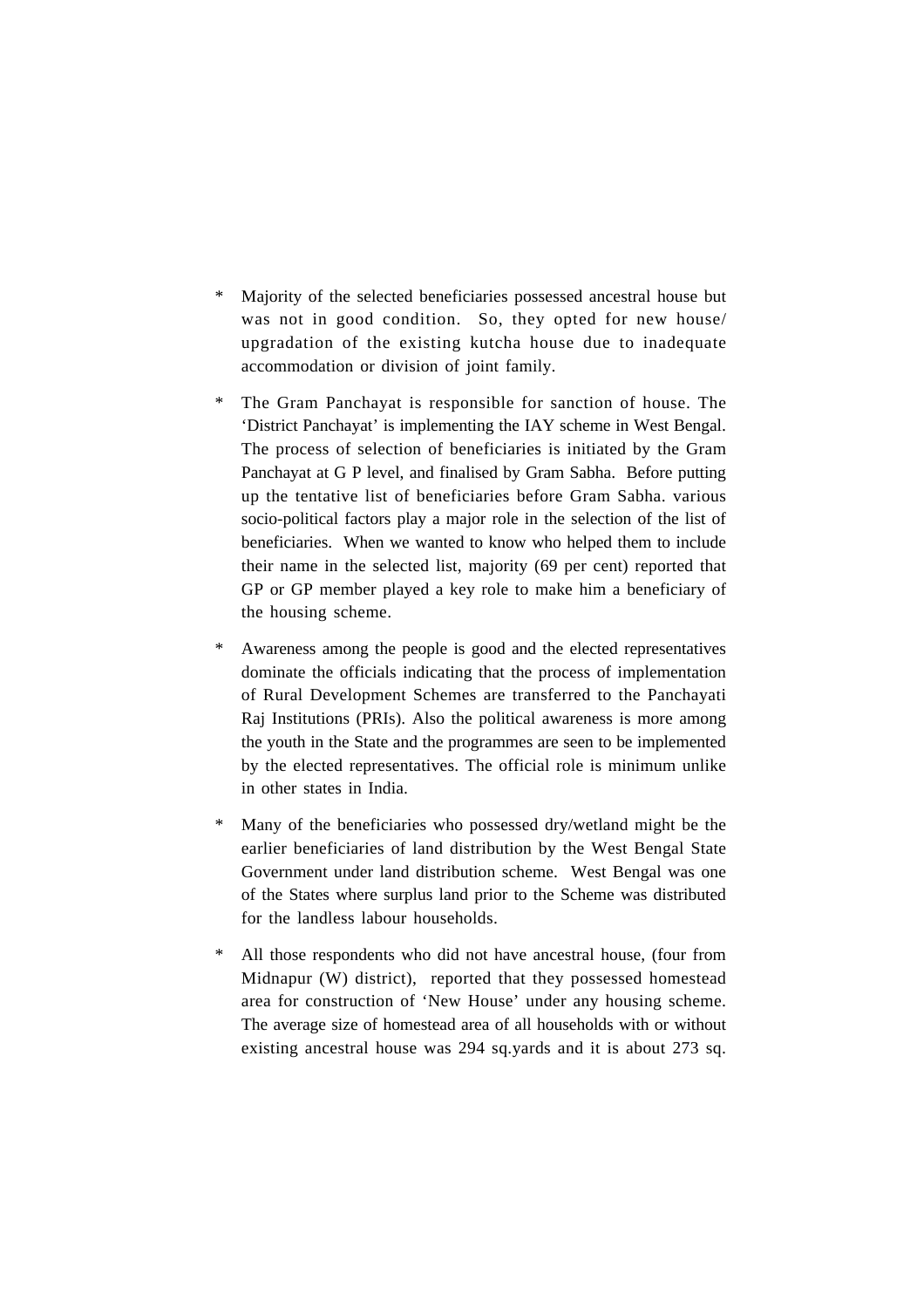yards in Midnapur (W) district and 313 sq yards in Hoogly district.

- \* When the study team sought for reasons for seeking a house under IAY Housing Programme, half of them reported that the accommodation they possessed was inadequate, followed by division in joint family. A few reported that the kutcha house they possessed was in bad shape and hence opted for a new house/upgradation of the existing house. However, 10 respondents 'did not' respond to the question and more so in Hoogly district.
- \* About 94 per cent of the beneficiaries reported that the IAY sanctioned instalments were 'released' timely and they also received in two equal instalments. Though the beneficiaries are happy, the officials and elected representatives expressed the difficulties involved in release of funds to the beneficiaries. Usually after the release of first instalment from State / Central Government, the release of second instalment takes some more time.
- \* The following are some of the strategies followed for smooth implementation of the programme.
- i) Delay the sanction of first instalment to the beneficiaries till they are sure that second instalment will be released in short period.
- ii) Release the first and second instalments to half of the beneficiaries waiting for the release of second instalment by the Government. When once the second instalment was released for the other half of the beneficiaries start construction of their house.
- iii) After the release of first instalment wherever local funds are available, the second instalment will be released and adjusted against the release from Government funds.
- iv) In case the second instalment was delayed, the beneficiaries were advised to borrow/mobilise the funds for completion of their house which was adjusted on release of second instalment.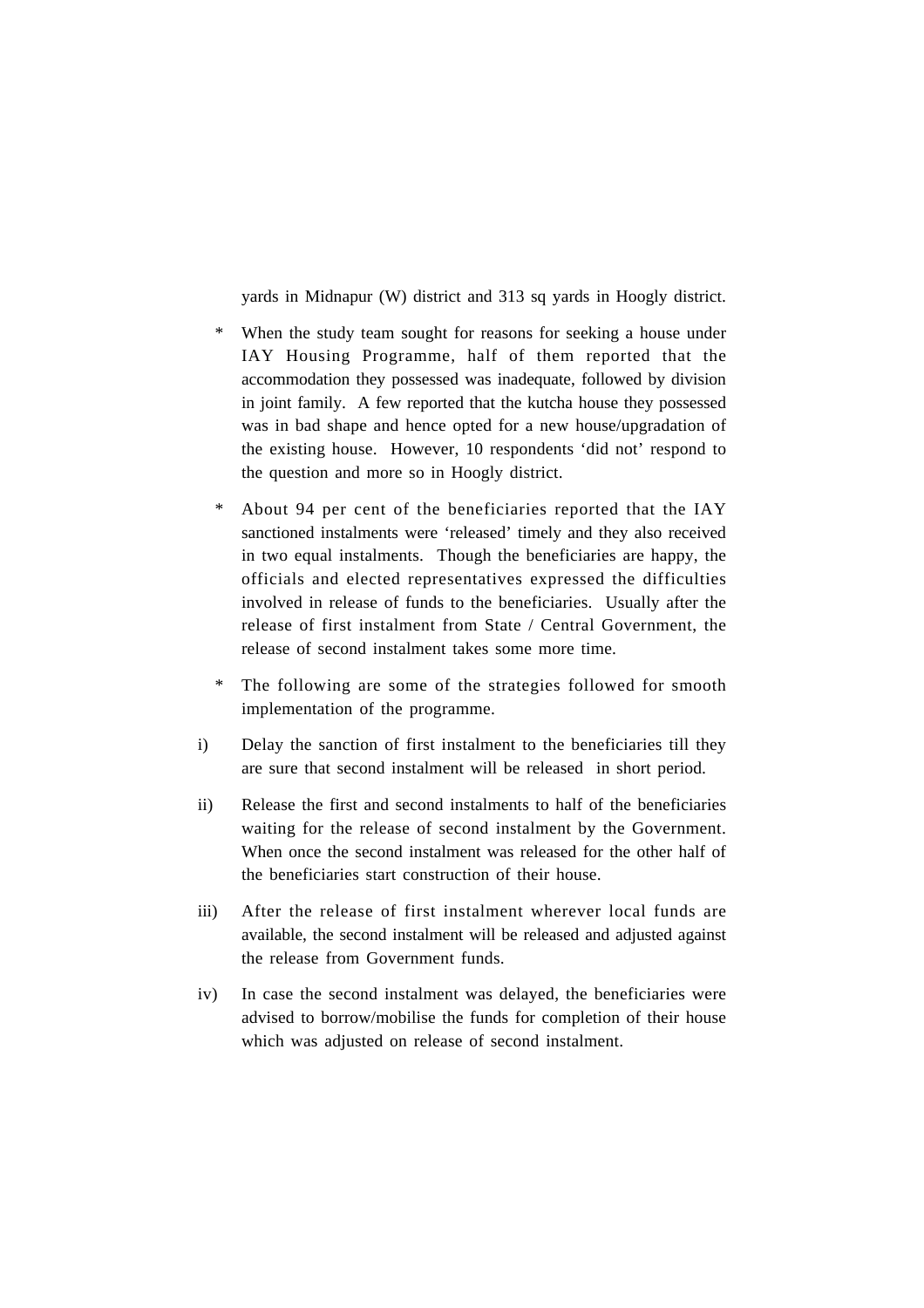- \* About 20 per cent of the beneficiaries reported that they spent additional / extra amount in completion of their house and the average extra amount was Rs.2873 per house. About 40 per cent of the respondents reported that they incurred annual maintenance expenditure of Rs.561 per household per annum.
- \* About 42 per cent of the beneficiaries reported that they made additional structure over and above the sanctioned IAY housing structure. The remaining were satisfied with the structure created by them.
- \* A significant proportion of the beneficiaries reported that they sold out their household belongings possessed by them for completion of the house. About one-fourth of the beneficiaries got the support of relatives and friends in this endeavour.
- The material they used is locally available but no innovative approaches were adopted in its design or quality of construction. Regarding design, it is lack of awareness and the better of sections also constructed their individual house with traditional one. The government agencies/private organisations have not come up with any innovative and new design in the construction of low cost houses.
- \* The owners of those households expressed their unhappiness regarding the structure, design and quality of government house. The beneficiaries were given freedom of the choice of their house, but they were not aware of the new technologies and hence constructed the 'traditional' houses only.
- Though the houses constructed were 'low cost' houses, they could complete the construction of houses within the sanctioned budget and stay in the new/upgraded houses, but its durability is questionable. In this regard, Government has to take initiative to go for better design and qualitative houses.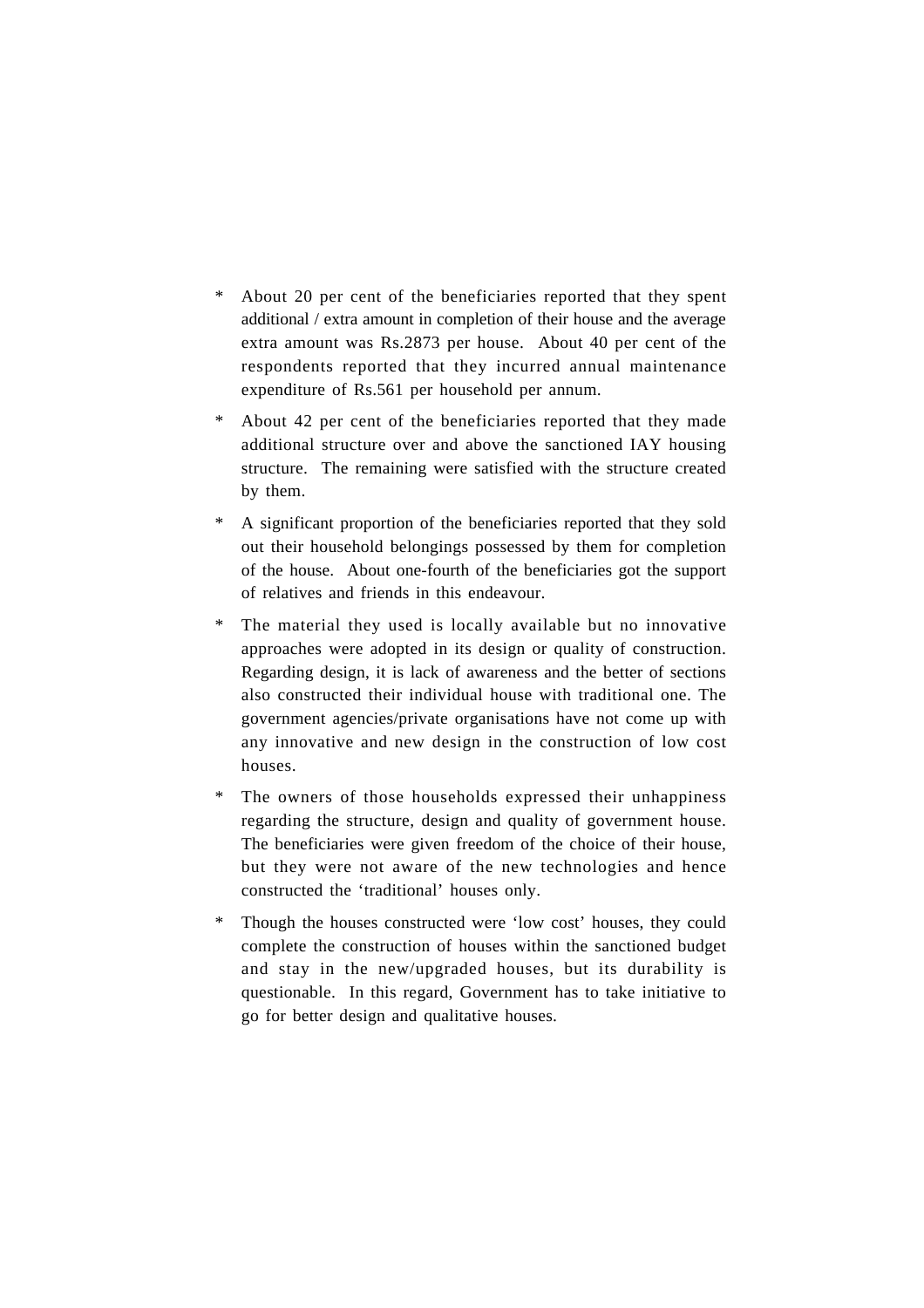\* The old and traditional model usually followed in this study area is not desirable keeping in view the expected life of the house, which may range between 20-30 years. The existing structure is not a permanent one. Nowhere RCC roofing is seen in the study area. The bamboo structure with asbestos sheets and mud/brick wall may not last long. A few old houses constructed under Government scheme (not IAY) were also found leaking in the rainy season.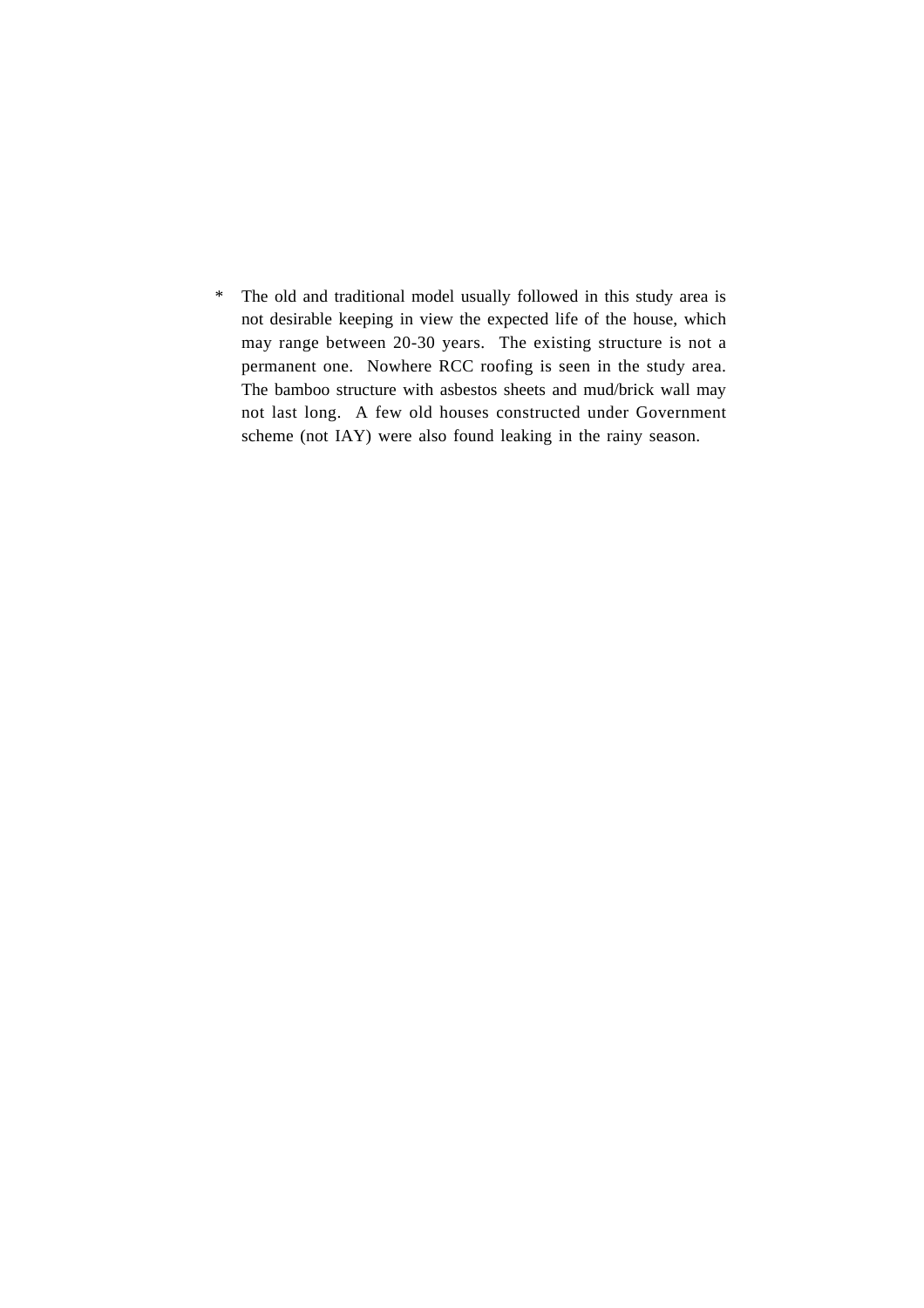Research Reports Series - 77

## **IMPLEMENTATION OF IAY : ISSUES AND ACHIEVEMENTS : A NATION-WIDE STUDY**

**S.K. Bhanj, B.Chakravarthy , Jacob George, P.C. Sikligar, B. Sambi Reddy, R.Chinnadurai**



**NATIONAL INSTITUTE OF RURAL DEVELOPMENT** *Ministry of Rural Development, Government of India* **Rajendranagar : Hyderabad – 500 030**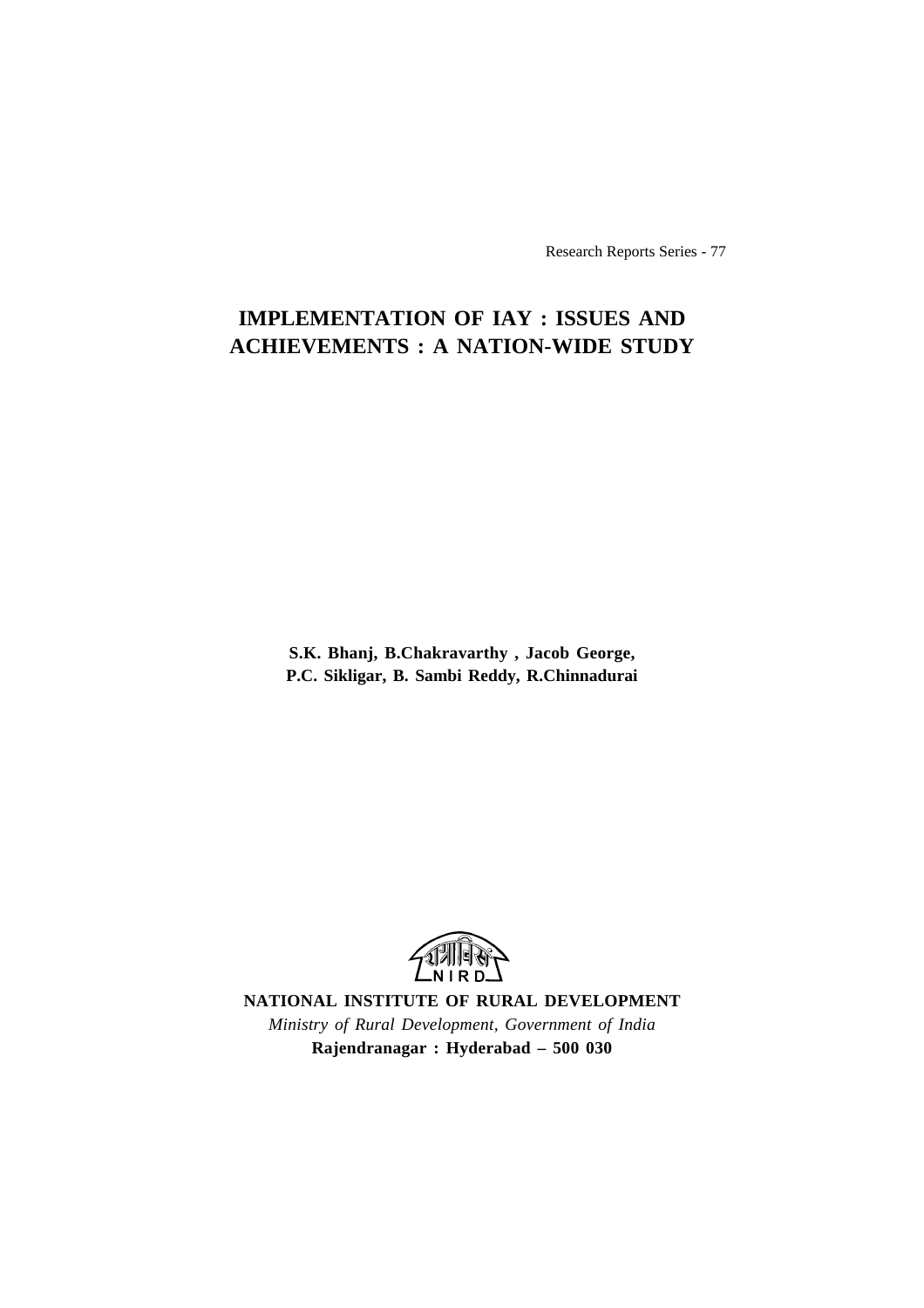## **MEMBERS OF THE STATE-SPECIFIC STUDY TEAM**

| 1.  | Andhra Pradesh       |    | Dr.B.Chakravarthy       |
|-----|----------------------|----|-------------------------|
|     |                      |    | Dr.R.Chinnadurai        |
| 2.  | Bihar                |    | Dr.P.C.Sikligar         |
| 3.  | Haryana              |    | Dr.G. Raghunath Reddy   |
|     |                      |    | Ms.N.Kalpalatha         |
| 4.  | Karnataka            |    | Dr. G. Raghunath Reddy  |
|     |                      |    | Ms. N.Kalpalatha        |
| 5.  | Maharashtra          |    | Dr.R.Chinnadurai        |
|     |                      |    | Dr. Swarooparani        |
| 6.  | Orissa               |    | Dr.S.K.Bhanj            |
|     |                      |    | Ms. Geetanjali Mishra   |
|     |                      |    | (SIRD, Orissa)          |
| 7.  | Rajasthan            |    | Dr. Jacob George        |
|     |                      |    | Dr. Nagaseshanna        |
| 8.  | Tamil Nadu           |    | Dr.R.Chinnadurai        |
|     |                      |    | <b>Dr.Hemanth Kumar</b> |
| 9.  | <b>Uttar Pradesh</b> | -  | Dr.P.C.Sikligar         |
| 10. | West Bengal          | Ξ. | Dr.B. Sambi Reddy       |
|     |                      |    | Dr.Y.Bhaskar Rao        |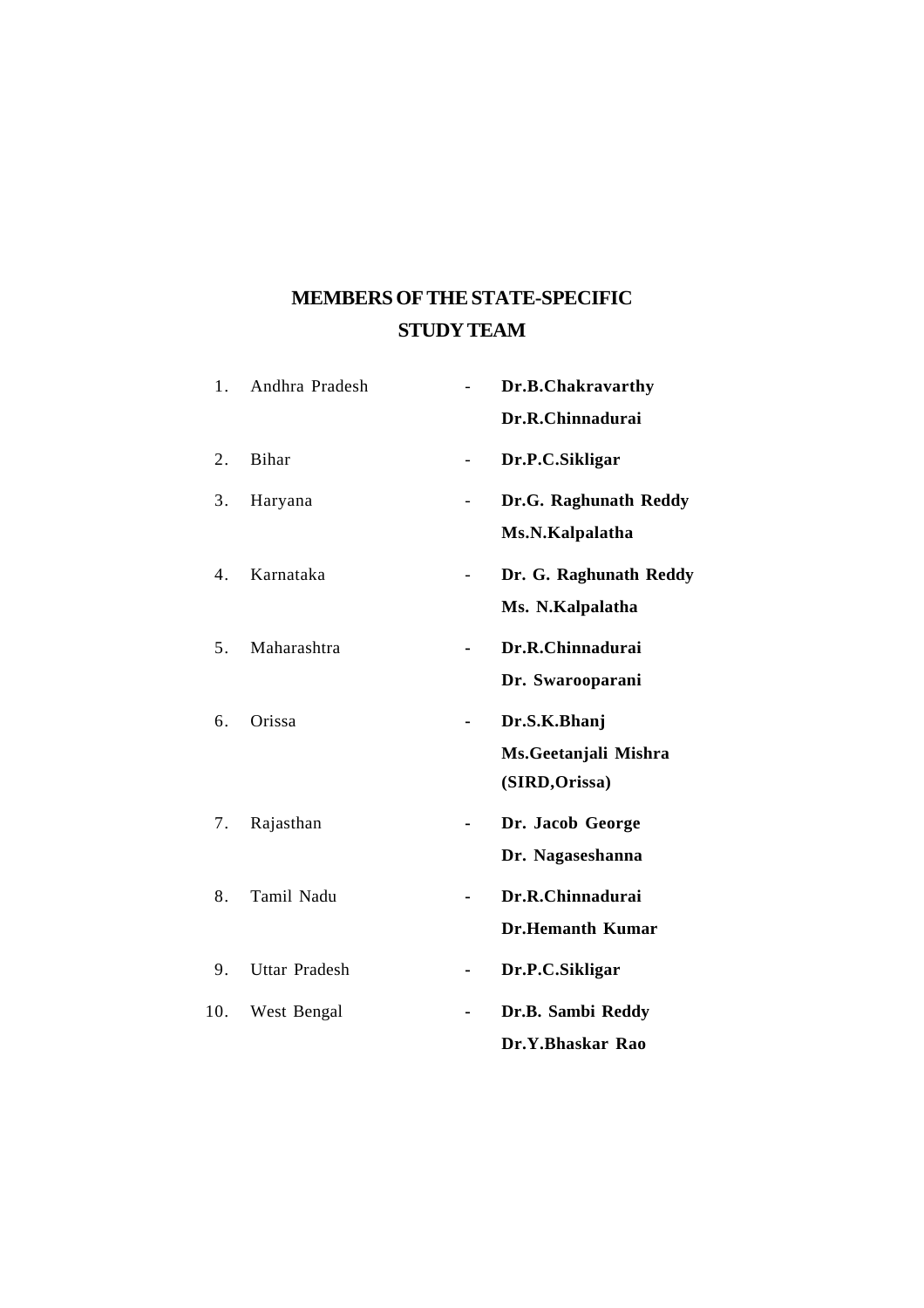## **CONTENTS**

| $Chapter - I$   | Introduction                            |     |
|-----------------|-----------------------------------------|-----|
| $Chapter - II$  | Rationale and Methodology               | 45  |
| $Chapter - III$ | <b>Results and Discussion</b>           | 57  |
| $Chapter - IV$  | <b>Summary and Recommendations</b>      | 131 |
| $Chapter - V$   | State-specific Findings and Suggestions | 139 |